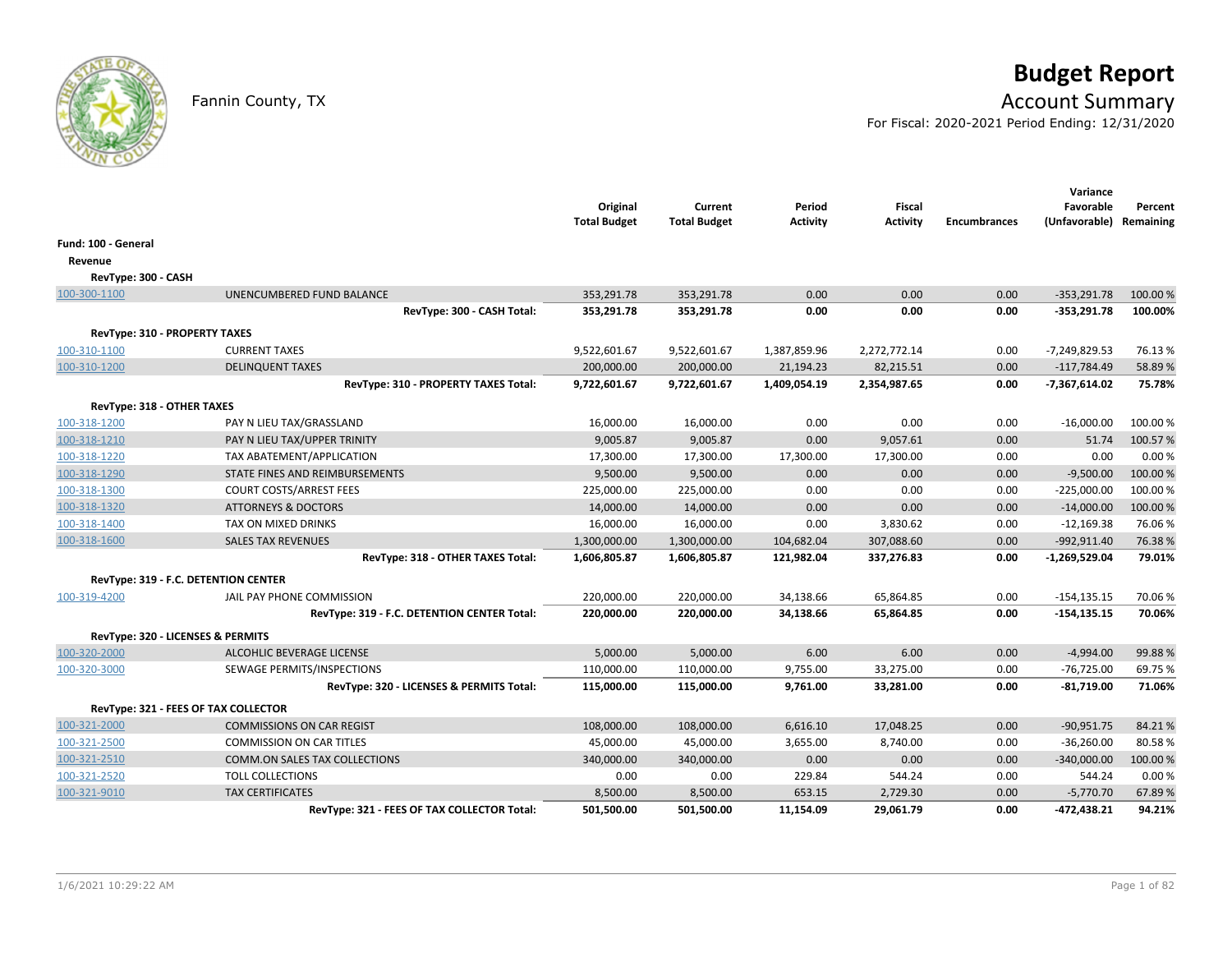|                               |                                                    | Original<br><b>Total Budget</b> | Current<br><b>Total Budget</b> | Period<br><b>Activity</b> | <b>Fiscal</b><br><b>Activity</b> | <b>Encumbrances</b> | Variance<br>Favorable<br>(Unfavorable) | Percent<br>Remaining |
|-------------------------------|----------------------------------------------------|---------------------------------|--------------------------------|---------------------------|----------------------------------|---------------------|----------------------------------------|----------------------|
| RevType: 330 - GRANTS         |                                                    |                                 |                                |                           |                                  |                     |                                        |                      |
| 100-330-4370                  | <b>INDIGENT DEFENSE GRANT</b>                      | 28,955.50                       | 28,955.50                      | 0.00                      | 10,068.00                        | 0.00                | $-18,887.50$                           | 65.23%               |
| 100-330-5590                  | <b>TEXAS VINE PROGRAM</b>                          | 18,571.12                       | 18,571.12                      | 0.00                      | 4,654.71                         | 0.00                | $-13,916.41$                           | 74.94 %              |
|                               | RevType: 330 - GRANTS Total:                       | 47,526.62                       | 47,526.62                      | 0.00                      | 14,722.71                        | 0.00                | $-32,803.91$                           | 69.02%               |
| RevType: 340 - FEES OF OFFICE |                                                    |                                 |                                |                           |                                  |                     |                                        |                      |
| 100-340-4030                  | <b>COUNTY CLERK FEES</b>                           | 230,000.00                      | 230,000.00                     | 0.00                      | 50.00                            | 0.00                | -229,950.00                            | 99.98%               |
| 100-340-4500                  | <b>DISTRICT CLERK FEES</b>                         | 65,000.00                       | 65,000.00                      | 0.00                      | 0.00                             | 0.00                | $-65,000.00$                           | 100.00 %             |
| 100-340-4550                  | J. P. #1 FEES                                      | 20,000.00                       | 20,000.00                      | 0.00                      | 0.00                             | 0.00                | $-20,000.00$                           | 100.00%              |
| 100-340-4560                  | J. P. #2 FEES                                      | 5,000.00                        | 5,000.00                       | 0.00                      | 0.00                             | 0.00                | $-5,000.00$                            | 100.00%              |
| 100-340-4570                  | J. P. #3 FEES                                      | 10,000.00                       | 10,000.00                      | 0.00                      | 0.00                             | 0.00                | $-10,000.00$                           | 100.00%              |
| 100-340-4750                  | <b>DISTRICT ATTORNEY FEES</b>                      | 5,000.00                        | 5,000.00                       | 2.00                      | 4.00                             | 0.00                | $-4,996.00$                            | 99.92 %              |
| 100-340-5510                  | <b>CONSTABLE PCT. 1 FEES</b>                       | 10,000.00                       | 10,000.00                      | 70.00                     | 210.00                           | 0.00                | $-9,790.00$                            | 97.90%               |
| 100-340-5520                  | <b>CONSTABLE PCT. 2 FEES</b>                       | 2,900.00                        | 2,900.00                       | 0.00                      | 140.00                           | 0.00                | $-2,760.00$                            | 95.17%               |
| 100-340-5530                  | <b>CONSTABLE PCT. 3 FEES</b>                       | 2,500.00                        | 2,500.00                       | 0.00                      | 0.00                             | 0.00                | $-2,500.00$                            | 100.00%              |
| 100-340-5600                  | SHERIFF FEES                                       | 45,000.00                       | 45,000.00                      | 0.00                      | 0.00                             | 0.00                | $-45,000.00$                           | 100.00%              |
| 100-340-5730                  | <b>BOND SUPERVISION FEES</b>                       | 80,000.00                       | 80,000.00                      | 5,245.00                  | 12,855.00                        | 0.00                | $-67,145.00$                           | 83.93%               |
| 100-340-6000                  | D.C.6TH COURT OF APPEALS FEE                       | 1,500.00                        | 1,500.00                       | 0.00                      | 0.00                             | 0.00                | $-1,500.00$                            | 100.00 %             |
| 100-340-6010                  | C.C.6TH COURT OF APPEALS FEE                       | 500.00                          | 500.00                         | 0.00                      | 0.00                             | 0.00                | $-500.00$                              | 100.00 %             |
| 100-340-6520                  | <b>SUBDIVISION FEES</b>                            | 7,500.00                        | 7,500.00                       | 1,295.00                  | 2,295.00                         | 0.00                | $-5,205.00$                            | 69.40%               |
| 100-340-6530                  | <b>ZONING APPLICATION FEES</b>                     | 600.00                          | 600.00                         | 150.00                    | 150.00                           | 0.00                | $-450.00$                              | 75.00 %              |
| 100-340-6540                  | <b>FLOOD PLAIN FEES</b>                            | 150.00                          | 150.00                         | 30.00                     | 60.00                            | 0.00                | $-90.00$                               | 60.00 %              |
| 100-340-6550                  | <b>BUILDING PERMITS</b>                            | 2,000.00                        | 2,000.00                       | 0.00                      | 0.00                             | 0.00                | $-2,000.00$                            | 100.00%              |
|                               | RevType: 340 - FEES OF OFFICE Total:               | 487,650.00                      | 487,650.00                     | 6,792.00                  | 15,764.00                        | 0.00                | -471,886.00                            | 96.77%               |
| RevType: 350 - FINES          |                                                    |                                 |                                |                           |                                  |                     |                                        |                      |
| 100-350-4550                  | J. P. #1 FINES                                     | 4,000.00                        | 4,000.00                       | 0.00                      | 0.00                             | 0.00                | $-4,000.00$                            | 100.00%              |
| 100-350-4560                  | J. P. #2 FINES                                     | 500.00                          | 500.00                         | 0.00                      | 0.00                             | 0.00                | $-500.00$                              | 100.00%              |
| 100-350-4570                  | J. P. #3 FINES                                     | 2,000.00                        | 2,000.00                       | 0.00                      | 0.00                             | 0.00                | $-2,000.00$                            | 100.00%              |
|                               | RevType: 350 - FINES Total:                        | 6,500.00                        | 6,500.00                       | 0.00                      | 0.00                             | 0.00                | $-6,500.00$                            | 100.00%              |
|                               | RevType: 352 - FINES & FORFEITURES                 |                                 |                                |                           |                                  |                     |                                        |                      |
| 100-352-1000                  | 10% COMM.ON SURETY BAIL BOND FEE                   | 700.00                          | 700.00                         | 0.00                      | 0.00                             | 0.00                | $-700.00$                              | 100.00%              |
| 100-352-2010                  | <b>BOND FORFEITURES</b>                            | 7,500.00                        | 7,500.00                       | 0.00                      | 0.00                             | 0.00                | $-7,500.00$                            | 100.00 %             |
|                               | RevType: 352 - FINES & FORFEITURES Total:          | 8,200.00                        | 8,200.00                       | 0.00                      | 0.00                             | 0.00                | $-8,200.00$                            | 100.00%              |
|                               | <b>RevType: 360 - INTEREST EARNINGS</b>            |                                 |                                |                           |                                  |                     |                                        |                      |
| 100-360-1000                  | <b>INTEREST EARNINGS</b>                           | 8,500.00                        | 8,500.00                       | 0.07                      | 285.80                           | 0.00                | $-8,214.20$                            | 96.64%               |
| 100-360-1100                  | <b>INTEREST EARNINGS BUSINESS MONEY FU</b>         | 500.00                          | 500.00                         | 0.00                      | 136.11                           | 0.00                | $-363.89$                              | 72.78%               |
|                               | RevType: 360 - INTEREST EARNINGS Total:            | 9,000.00                        | 9,000.00                       | 0.07                      | 421.91                           | 0.00                | $-8,578.09$                            | 95.31%               |
|                               | RevType: 364 - SALE OF ASSETS LAND/BUILDING        |                                 |                                |                           |                                  |                     |                                        |                      |
| 100-364-1630                  | SALE OF EQUIPMENT                                  | 1,000.00                        | 1,000.00                       | 0.00                      | 5,210.00                         | 0.00                | 4,210.00                               | 521.00%              |
|                               | RevType: 364 - SALE OF ASSETS LAND/BUILDING Total: | 1,000.00                        | 1,000.00                       | 0.00                      | 5,210.00                         | 0.00                | 4,210.00                               | 421.00%              |
|                               |                                                    |                                 |                                |                           |                                  |                     |                                        |                      |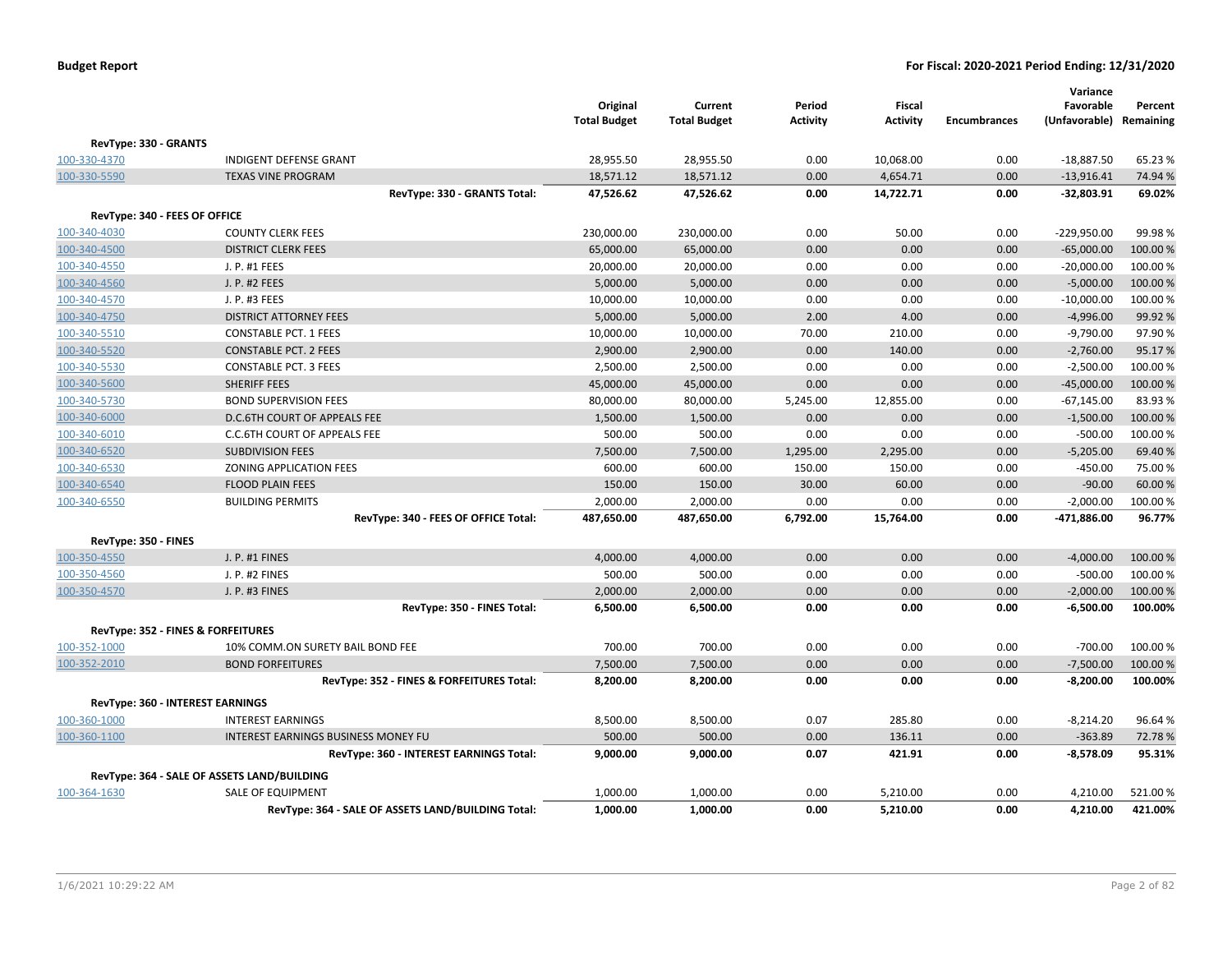|                                                  |                              |                                         | Original<br><b>Total Budget</b> | Current<br><b>Total Budget</b> | Period<br><b>Activity</b> | <b>Fiscal</b><br><b>Activity</b> | <b>Encumbrances</b> | Variance<br>Favorable<br>(Unfavorable) Remaining | Percent   |
|--------------------------------------------------|------------------------------|-----------------------------------------|---------------------------------|--------------------------------|---------------------------|----------------------------------|---------------------|--------------------------------------------------|-----------|
| RevType: 370 - MISCELLANEOUS                     |                              |                                         |                                 |                                |                           |                                  |                     |                                                  |           |
| 100-370-1000                                     | <b>KFYN-RADIO TOWER RENT</b> |                                         | 2,400.00                        | 2,400.00                       | 200.00                    | 400.00                           | 0.00                | $-2,000.00$                                      | 83.33 %   |
| 100-370-1120                                     | <b>TOBACCO SETTLEMENT</b>    |                                         | 19,703.58                       | 19,703.58                      | 0.00                      | 0.00                             | 0.00                | $-19,703.58$                                     | 100.00%   |
| 100-370-1150                                     | <b>RENT- VERIZON TOWER</b>   |                                         | 11,109.00                       | 11,109.00                      | 1,064.61                  | 3,193.83                         | 0.00                | $-7,915.17$                                      | 71.25 %   |
| 100-370-1200                                     |                              | <b>CONTRIBUTION IHC TRUST</b>           | 3,400.00                        | 3,400.00                       | 16,749.44                 | 16,749.44                        | 0.00                | 13,349.44                                        | 492.63%   |
| 100-370-1300                                     |                              | <b>REFUNDS &amp; MISCELLANEOUS</b>      | 6,000.00                        | 6,000.00                       | 6,741.25                  | 6,751.25                         | 0.00                | 751.25                                           | 112.52%   |
| 100-370-1310                                     |                              | AUTOMOBILE INSURANCE LOSS PAYMENTS      | 0.00                            | 16,168.69                      | 16,168.69                 | 16,168.69                        | 0.00                | 0.00                                             | 0.00%     |
| <b>Budget Adjustments</b>                        |                              |                                         |                                 |                                |                           |                                  |                     |                                                  |           |
| <b>Number</b>                                    | Date                         | Description                             | Adjustment                      |                                |                           |                                  |                     |                                                  |           |
| BA0000051                                        | 12/16/2020                   | Auto Insurance Loss payment             | $-16,168.69$                    |                                |                           |                                  |                     |                                                  |           |
| BA0000049                                        | 12/16/2020                   | Auto Insurance Loss payments to R&M Au  | 16,168.69                       |                                |                           |                                  |                     |                                                  |           |
| BA0000050                                        | 12/16/2020                   | To correct Auto Insurance Loss payments | $-16,168.69$                    |                                |                           |                                  |                     |                                                  |           |
| 100-370-1350                                     |                              | HEALTH INS. SURPLUS DISTRIBUTION        | 4,000.00                        | 4,000.00                       | 0.00                      | 0.00                             | 0.00                | $-4,000.00$                                      | 100.00%   |
| 100-370-1390                                     | STATE JUROR REIMB.FEE        |                                         | 10,000.00                       | 10,000.00                      | 0.00                      | 646.00                           | 0.00                | $-9,354.00$                                      | 93.54%    |
| 100-370-1420                                     |                              | <b>CULVERT PERMITTING PROCESS</b>       | 0.00                            | 0.00                           | 20.00                     | 170.00                           | 0.00                | 170.00                                           | 0.00%     |
| 100-370-1421                                     |                              | ROW PERMIT APPLICATION                  | 0.00                            | 0.00                           | 0.00                      | 20.00                            | 0.00                | 20.00                                            | 0.00%     |
| 100-370-1430                                     | D.A.SALARY REIMB.            |                                         | 27,500.00                       | 27,500.00                      | 0.00                      | 9,166.66                         | 0.00                | $-18,333.34$                                     | 66.67%    |
| 100-370-1460                                     |                              | SALE OF RECYCLED MATERIALS              | 0.00                            | 0.00                           | 29.40                     | 29.40                            | 0.00                | 29.40                                            | 0.00%     |
| 100-370-1470                                     |                              | UTILITIES REIMBURSEMENT                 | 14,000.00                       | 14,000.00                      | 960.08                    | 902.46                           | 0.00                | $-13,097.54$                                     | 93.55%    |
| 100-370-1510                                     | ASST. DA LONGEVITY PAY       |                                         | 4,400.00                        | 4,400.00                       | 0.00                      | 1,380.00                         | 0.00                | $-3,020.00$                                      | 68.64 %   |
| 100-370-1620                                     |                              | <b>COURT REPORTER SERVICE FEE</b>       | 6,000.00                        | 6,000.00                       | 0.00                      | 0.00                             | 0.00                | $-6,000.00$                                      | 100.00%   |
| 100-370-4080                                     |                              | COUNTY WELLNESS PROGRAM                 | 1,100.00                        | 1,100.00                       | 0.00                      | 0.00                             | 0.00                | $-1,100.00$                                      | 100.00%   |
| 100-370-4100                                     |                              | CO CT AT LAW SUPPLEMENT                 | 84,000.00                       | 84,000.00                      | 21,000.00                 | 21,000.00                        | 0.00                | $-63,000.00$                                     | 75.00 %   |
| 100-370-4170                                     | <b>EMS ALLOCATION</b>        |                                         | 600,000.00                      | 600,000.00                     | 0.00                      | 600,000.00                       | 0.00                | 0.00                                             | 0.00%     |
| 100-370-4500                                     |                              | DIST. CLK. PASSPORT PHOTO               | 1,000.00                        | 1,000.00                       | 0.00                      | 0.00                             | 0.00                | $-1,000.00$                                      | 100.00%   |
| 100-370-4530                                     | REIMB.CEC ODYSSEY SAAS       |                                         | 21,593.00                       | 21,593.00                      | 0.00                      | 6,020.50                         | 0.00                | $-15,572.50$                                     | 72.12%    |
| 100-370-5620                                     |                              | STATE REIMB.OFFENDER TRANSPORT          | 8,000.00                        | 8,000.00                       | 6,537.00                  | 6,537.00                         | 0.00                | $-1,463.00$                                      | 18.29 %   |
|                                                  |                              | RevType: 370 - MISCELLANEOUS Total:     | 824,205.58                      | 840,374.27                     | 69,470.47                 | 689,135.23                       | 0.00                | $-151,239.04$                                    | 18.00%    |
|                                                  |                              | <b>Revenue Total:</b>                   | 13,903,281.52                   | 13,919,450.21                  | 1,662,352.52              | 3,545,725.97                     | 0.00                | $-10,373,724.24$                                 | 74.53%    |
| <b>Expense</b><br>Department: 400 - County Judge |                              |                                         |                                 |                                |                           |                                  |                     |                                                  |           |
| 100-400-1010                                     | SALARY ELECTED OFFICIAL      |                                         | 67,178.37                       | 67,178.37                      | 5,167.56                  | 18,086.46                        | 0.00                | 49,091.91                                        | 73.08%    |
| 100-400-1050                                     | <b>SALARY SECRETARY</b>      |                                         | 30,820.92                       | 30,820.92                      | 2,370.84                  | 8,297.94                         | 0.00                | 22,522.98                                        | 73.08%    |
| 100-400-2010                                     | SOCIAL SECURITY TAXES        |                                         | 6,485.16                        | 6,485.16                       | 250.74                    | 250.74                           | 0.00                | 6,234.42                                         | 96.13%    |
| 100-400-2020                                     |                              | <b>GROUP HEALTH INSURANCE</b>           | 12,555.60                       | 12,555.60                      | 1,045.48                  | 3,136.44                         | 0.00                | 9,419.16                                         | 75.02 %   |
| 100-400-2030                                     | RETIREMENT                   |                                         |                                 | 11,887.28                      | 912.36                    |                                  | 0.00                |                                                  | 73.24 %   |
| 100-400-2040                                     |                              | <b>WORKERS' COMPENSATION</b>            | 11,887.28<br>321.28             | 321.28                         | 144.04                    | 3,181.47<br>144.04               | 0.00                | 8,705.81<br>177.24                               | 55.17%    |
| 100-400-2050                                     | <b>MEDICARE TAX</b>          |                                         | 1,516.69                        | 1,516.69                       | 368.02                    | 1,893.88                         | 0.00                | $-377.19$                                        | $-24.87%$ |
| 100-400-2250                                     | <b>TRAVEL ALLOWANCE</b>      |                                         | 4,200.00                        | 4,200.00                       | 350.00                    | 1,050.00                         | 0.00                | 3,150.00                                         | 75.00 %   |
| 100-400-3100                                     | <b>OFFICE SUPPLIES</b>       |                                         | 800.00                          | 800.00                         | 0.00                      | 149.46                           | 0.00                | 650.54                                           | 81.32%    |
|                                                  |                              |                                         |                                 |                                |                           |                                  |                     |                                                  |           |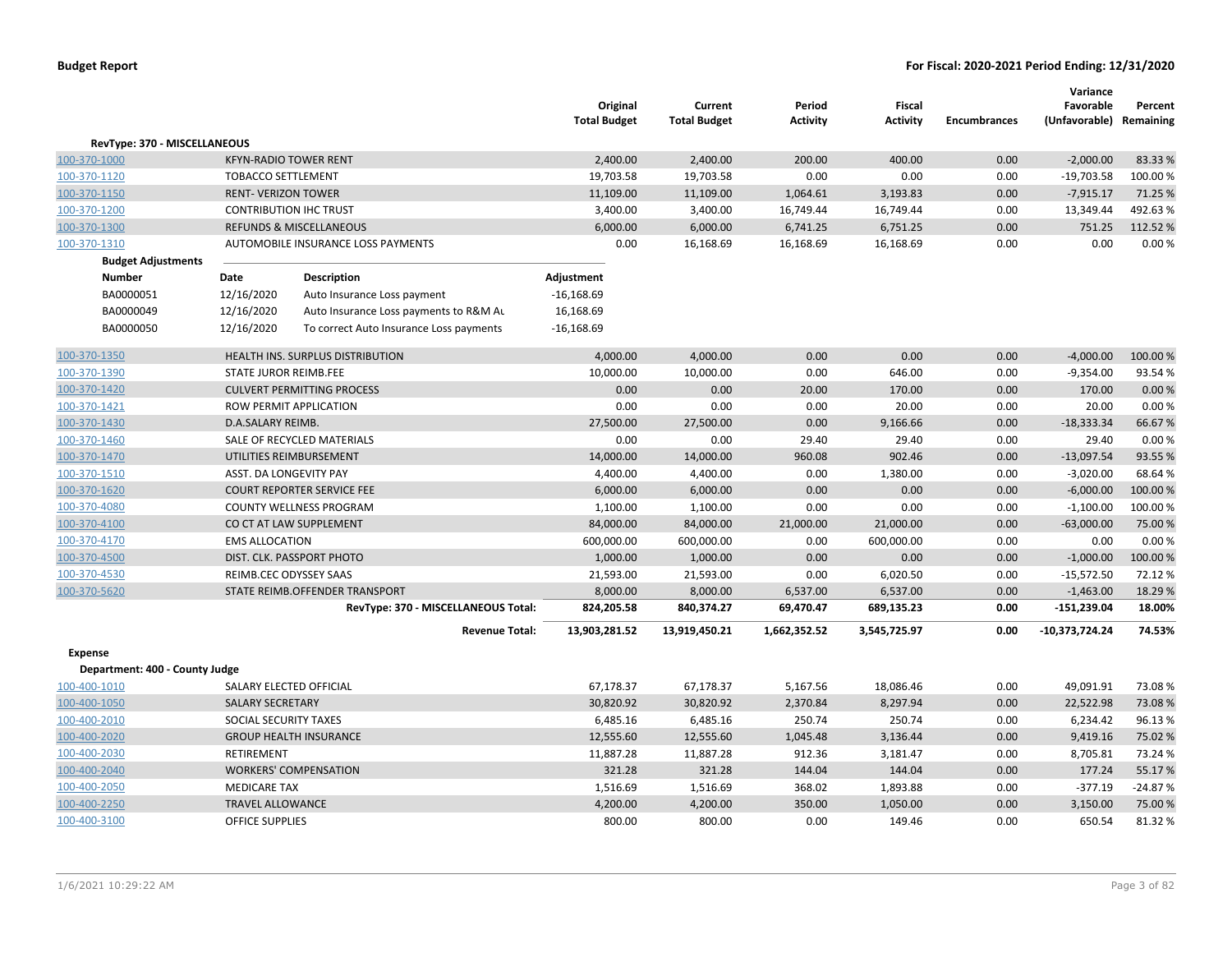|                                   |                                          | Original<br><b>Total Budget</b> | Current<br><b>Total Budget</b> | Period<br>Activity | Fiscal<br>Activity | <b>Encumbrances</b> | Variance<br>Favorable<br>(Unfavorable) | Percent<br>Remaining |
|-----------------------------------|------------------------------------------|---------------------------------|--------------------------------|--------------------|--------------------|---------------------|----------------------------------------|----------------------|
| 100-400-3110                      | <b>POSTAGE</b>                           | 200.00                          | 200.00                         | 0.00               | 1.20               | 0.00                | 198.80                                 | 99.40 %              |
| 100-400-4270                      | OUT OF COUNTY TRAVEL/TRAINING            | 5,500.00                        | 5,500.00                       | 0.00               | 50.00              | 0.00                | 5,450.00                               | 99.09 %              |
| 100-400-4350                      | <b>PRINTING</b>                          | 200.00                          | 200.00                         | 0.00               | 0.00               | 0.00                | 200.00                                 | 100.00 %             |
| 100-400-4680                      | JUVENILE BOARD SALARY                    | 2,400.00                        | 2,400.00                       | 200.00             | 600.00             | 0.00                | 1,800.00                               | 75.00 %              |
| 100-400-4810                      | <b>DUES</b>                              | 335.00                          | 335.00                         | 0.00               | 200.00             | 0.00                | 135.00                                 | 40.30%               |
| 100-400-5720                      | <b>OFFICE EQUIPMENT</b>                  | 200.00                          | 200.00                         | 0.00               | 0.00               | 0.00                | 200.00                                 | 100.00%              |
|                                   | Department: 400 - County Judge Total:    | 144,600.30                      | 144,600.30                     | 10,809.04          | 37,041.63          | 0.00                | 107,558.67                             | 74.38%               |
| Department: 401 - 911 Coordinator |                                          |                                 |                                |                    |                    |                     |                                        |                      |
| 100-401-4030                      | <b>TCOG RURAL ADDRESSING</b>             | 23,000.00                       | 23,000.00                      | 0.00               | 0.00               | 0.00                | 23,000.00                              | 100.00%              |
|                                   | Department: 401 - 911 Coordinator Total: | 23,000.00                       | 23,000.00                      | 0.00               | 0.00               | 0.00                | 23,000.00                              | 100.00%              |
| Department: 403 - County Clerk    |                                          |                                 |                                |                    |                    |                     |                                        |                      |
| 100-403-1010                      | SALARY ELECTED OFFICIAL                  | 58,757.97                       | 58,757.97                      | 4,479.84           | 15,679.44          | 0.00                | 43,078.53                              | 73.32 %              |
| 100-403-1030                      | SALALRY CHIEF DEPUTY                     | 30,970.16                       | 30,970.16                      | 1,191.17           | 1,191.17           | 0.00                | 29,778.99                              | 96.15 %              |
| 100-403-1040                      | <b>SALARY DEPUTIES</b>                   | 138,901.46                      | 138,901.46                     | 11,862.91          | 44,536.76          | 0.00                | 94,364.70                              | 67.94 %              |
| 100-403-1070                      | <b>SALARY PART-TIME</b>                  | 18,096.00                       | 18,096.00                      | 1,524.00           | 5,076.00           | 0.00                | 13,020.00                              | 71.95 %              |
| 100-403-2010                      | SOCIAL SECURITY TAXES                    | 15,296.99                       | 15,296.99                      | 566.30             | 566.30             | 0.00                | 14,730.69                              | 96.30%               |
| 100-403-2020                      | <b>GROUP HEALTH INSURANCE</b>            | 85,446.48                       | 85,446.48                      | 7,120.54           | 21,361.62          | 0.00                | 64,084.86                              | 75.00 %              |
| 100-403-2030                      | <b>RETIREMENT</b>                        | 29,212.31                       | 29,212.31                      | 2,246.92           | 7,838.39           | 0.00                | 21,373.92                              | 73.17%               |
| 100-403-2040                      | <b>WORKERS COMPENSATION</b>              | 789.52                          | 789.52                         | 353.98             | 353.98             | 0.00                | 435.54                                 | 55.17%               |
| 100-403-2050                      | <b>MEDICARE TAX</b>                      | 3,577.52                        | 3,577.52                       | 841.28             | 4,364.26           | 0.00                | $-786.74$                              | $-21.99%$            |
| 100-403-3100                      | <b>OFFICE SUPPLIES</b>                   | 3,760.00                        | 3,760.00                       | 418.62             | 791.95             | 115.08              | 2,852.97                               | 75.88%               |
| 100-403-3110                      | <b>POSTAGE</b>                           | 1,500.00                        | 1,500.00                       | 57.05              | 193.05             | 0.00                | 1,306.95                               | 87.13%               |
| 100-403-4270                      | OUT OF COUNTY TRAVEL/TRAINING            | 3,500.00                        | 3,500.00                       | 0.00               | 0.00               | 0.00                | 3,500.00                               | 100.00%              |
| 100-403-4350                      | PRINTING                                 | 1,400.00                        | 1,400.00                       | 0.00               | 0.00               | 1,296.00            | 104.00                                 | 7.43 %               |
| 100-403-4800                      | <b>BOND</b>                              | 157.50                          | 157.50                         | 0.00               | 0.00               | 0.00                | 157.50                                 | 100.00%              |
| 100-403-4810                      | <b>DUES</b>                              | 225.00                          | 225.00                         | 0.00               | 0.00               | 0.00                | 225.00                                 | 100.00 %             |
| 100-403-5720                      | <b>OFFICE EQUIPMENT</b>                  | 200.00                          | 200.00                         | 0.00               | 0.00               | 0.00                | 200.00                                 | 100.00 %             |
|                                   | Department: 403 - County Clerk Total:    | 391,790.91                      | 391,790.91                     | 30,662.61          | 101,952.92         | 1,411.08            | 288,426.91                             | 73.62%               |
| Department: 404 - Election        |                                          |                                 |                                |                    |                    |                     |                                        |                      |
| 100-404-1090                      | SALARY-ELECTION WORKERS                  | 15,900.00                       | 15,900.00                      | 19,981.00          | 20,489.00          | 0.00                | $-4,589.00$                            | $-28.86%$            |
| 100-404-2010                      | SOCIAL SECURITY TAXES                    | 625.00                          | 625.00                         | 0.00               | 0.00               | 0.00                | 625.00                                 | 100.00 %             |
| 100-404-2050                      | <b>MEDICARE TAX</b>                      | 175.00                          | 175.00                         | 86.45              | 91.24              | 0.00                | 83.76                                  | 47.86%               |
| 100-404-3100                      | <b>ELECTION SUPPLIES</b>                 | 5,500.00                        | 5,500.00                       | 39.16              | 2,513.01           | 450.00              | 2,536.99                               | 46.13%               |
| 100-404-3110                      | POSTAGE                                  | 8,500.00                        | 8,500.00                       | 191.10             | 1,140.18           | 0.00                | 7,359.82                               | 86.59%               |
| 100-404-4210                      | <b>ELECTION INTERNET</b>                 | 925.00                          | 925.00                         | 113.97             | 227.94             | 0.00                | 697.06                                 | 75.36 %              |
| 100-404-4270                      | ELECTION TRAVEL/TRAINING                 | 2,500.00                        | 2,500.00                       | 104.63             | 104.63             | 0.00                | 2,395.37                               | 95.81%               |
| 100-404-4300                      | <b>BIDS AND NOTICES</b>                  | 600.00                          | 600.00                         | 0.00               | 426.69             | 0.00                | 173.31                                 | 28.89%               |
| 100-404-4420                      | PROFESSIONAL SERVICE/TRANSLATOR          | 200.00                          | 200.00                         | 0.00               | 62.50              | 0.00                | 137.50                                 | 68.75 %              |
| 100-404-4810                      | <b>DUES</b>                              | 300.00                          | 300.00                         | 0.00               | 0.00               | 0.00                | 300.00                                 | 100.00 %             |
| 100-404-4830                      | <b>VOTER REGISTRATION</b>                | 2,000.00                        | 2,000.00                       | 0.00               | 0.00               | 0.00                | 2,000.00                               | 100.00%              |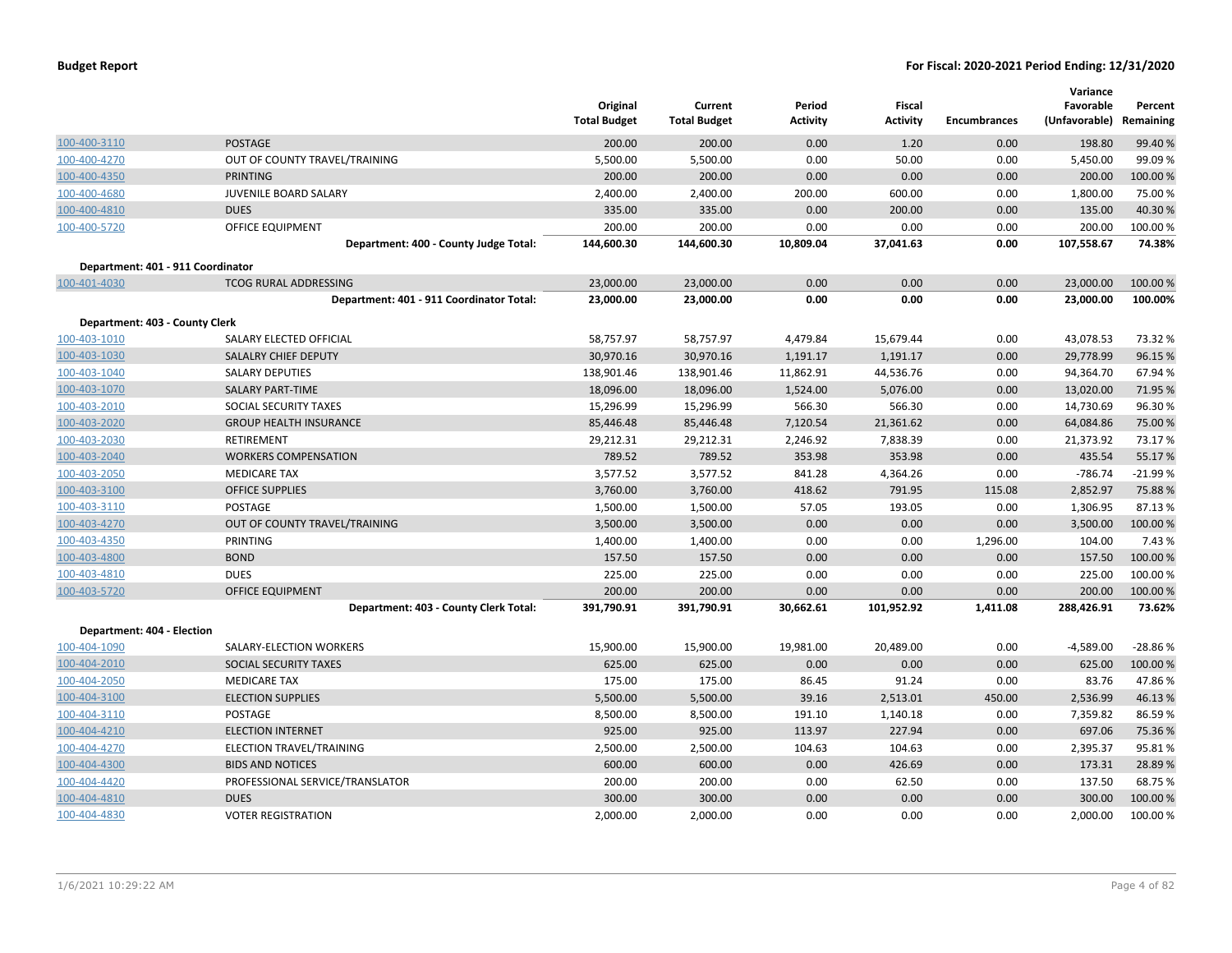|                                             |                                                    | Original<br><b>Total Budget</b> | Current<br><b>Total Budget</b> | Period<br><b>Activity</b> | Fiscal<br><b>Activity</b> | <b>Encumbrances</b> | Variance<br>Favorable<br>(Unfavorable) Remaining | Percent   |
|---------------------------------------------|----------------------------------------------------|---------------------------------|--------------------------------|---------------------------|---------------------------|---------------------|--------------------------------------------------|-----------|
| 100-404-4850                                | <b>ELECTION MAINT. AGREEMENT</b>                   | 16,221.00                       | 16,221.00                      | 0.00                      | 14,661.00                 | 0.00                | 1,560.00                                         | 9.62%     |
|                                             | Department: 404 - Election Total:                  | 53,446.00                       | 53,446.00                      | 20,516.31                 | 39,716.19                 | 450.00              | 13,279.81                                        | 24.85%    |
| Department: 405 - Veterans' Service Officer |                                                    |                                 |                                |                           |                           |                     |                                                  |           |
| 100-405-1020                                | SALARY VETERANS' SERVICE OFFICER                   | 40,375.92                       | 40,375.92                      | 3,105.84                  | 10,870.44                 | 0.00                | 29,505.48                                        | 73.08%    |
| 100-405-2010                                | SOCIAL SECURITY TAXES                              | 2,503.31                        | 2,503.31                       | 94.79                     | 94.79                     | 0.00                | 2,408.52                                         | 96.21%    |
| 100-405-2020                                | <b>GROUP HEALTH INSURANCE</b>                      | 12,206.64                       | 12,206.64                      | 1,017.22                  | 3,051.66                  | 0.00                | 9,154.98                                         | 75.00 %   |
| 100-405-2030                                | <b>RETIREMENT</b>                                  | 4,780.51                        | 4,780.51                       | 366.18                    | 1,281.63                  | 0.00                | 3,498.88                                         | 73.19 %   |
| 100-405-2040                                | <b>WORKERS' COMPENSATION</b>                       | 129.20                          | 129.20                         | 57.93                     | 57.93                     | 0.00                | 71.27                                            | 55.16%    |
| 100-405-2050                                | <b>MEDICARE TAX</b>                                | 585.45                          | 585.45                         | 139.13                    | 725.77                    | 0.00                | $-140.32$                                        | $-23.97%$ |
| 100-405-3100                                | <b>OFFICE SUPPLIES</b>                             | 150.00                          | 150.00                         | 112.73                    | 112.73                    | 0.00                | 37.27                                            | 24.85%    |
| 100-405-3110                                | <b>POSTAGE</b>                                     | 100.00                          | 100.00                         | 0.00                      | 0.00                      | 0.00                | 100.00                                           | 100.00 %  |
| 100-405-4270                                | OUT OF COUNTY TRAVEL/TRAINING                      | 1,250.00                        | 1,250.00                       | 0.00                      | 0.00                      | 0.00                | 1,250.00                                         | 100.00%   |
| 100-405-5720                                | <b>OFFICE EQUIPMENT</b>                            | 200.00                          | 200.00                         | 0.00                      | 0.00                      | 0.00                | 200.00                                           | 100.00 %  |
|                                             | Department: 405 - Veterans' Service Officer Total: | 62,281.03                       | 62,281.03                      | 4,893.82                  | 16,194.95                 | 0.00                | 46,086.08                                        | 74.00%    |
| Department: 406 - Emergency Management      |                                                    |                                 |                                |                           |                           |                     |                                                  |           |
| 100-406-1020                                | SALARY-EMERGENCY MANAGEMENT COORDINATOR            | 33,748.00                       | 33,748.00                      | 2,555.62                  | 8,944.67                  | 0.00                | 24,803.33                                        | 73.50%    |
| 100-406-2010                                | SOCIAL SECURITY TAXES                              | 2,092.38                        | 2,092.38                       | 79.22                     | 79.22                     | 0.00                | 2,013.16                                         | 96.21%    |
| 100-406-2020                                | <b>GROUP HEALTH INSURANCE</b>                      | 12,206.64                       | 12,206.64                      | 1,017.22                  | 5,086.10                  | 0.00                | 7,120.54                                         | 58.33%    |
| 100-406-2030                                | <b>RETIREMENT</b>                                  | 3,995.76                        | 3,995.76                       | 301.30                    | 1,054.55                  | 0.00                | 2,941.21                                         | 73.61%    |
| 100-406-2040                                | <b>WORKERS' COMPENSATION</b>                       | 107.99                          | 107.99                         | 48.42                     | 48.42                     | 0.00                | 59.57                                            | 55.16%    |
| 100-406-2050                                | <b>MEDICARE TAX</b>                                | 489.35                          | 489.35                         | 116.28                    | 605.03                    | 0.00                | $-115.68$                                        | $-23.64%$ |
| 100-406-3100                                | <b>OFFICE SUPPLIES</b>                             | 200.00                          | 200.00                         | 59.99                     | 59.99                     | 0.00                | 140.01                                           | 70.01%    |
| 100-406-3110                                | POSTAGE                                            | 50.00                           | 50.00                          | 0.00                      | 0.00                      | 0.00                | 50.00                                            | 100.00%   |
| 100-406-3300                                | AUTO EXPENSE-GAS & OIL                             | 800.00                          | 800.00                         | 0.00                      | 131.73                    | 0.00                | 668.27                                           | 83.53%    |
| 100-406-4200                                | SATELLITE TELEPHONE                                | 175.00                          | 175.00                         | 0.00                      | 0.00                      | 0.00                | 175.00                                           | 100.00 %  |
| 100-406-4210                                | <b>EMERGENCY INTERNET</b>                          | 460.00                          | 460.00                         | 37.99                     | 76.02                     | 0.00                | 383.98                                           | 83.47%    |
| 100-406-4270                                | OUT OF COUNTY TRAVEL/TRAINING                      | 1,000.00                        | 1,000.00                       | 0.00                      | 0.00                      | 0.00                | 1,000.00                                         | 100.00 %  |
| 100-406-4530                                | <b>R&amp;M EQUIPMENT</b>                           | 200.00                          | 200.00                         | 0.00                      | 0.00                      | 0.00                | 200.00                                           | 100.00 %  |
| 100-406-4540                                | <b>R&amp;M AUTO</b>                                | 1,000.00                        | 1,000.00                       | 0.00                      | 0.00                      | 3,833.60            | $-2,833.60$                                      | -283.36%  |
| 100-406-4870                                | TRAILER/AUTO INSURANCE                             | 650.00                          | 650.00                         | 0.00                      | 619.00                    | 0.00                | 31.00                                            | 4.77 %    |
| 100-406-4890                                | CODE RED EARLY WARNING SYSTEM                      | 12,768.00                       | 12,768.00                      | 0.00                      | 13,406.40                 | 0.00                | $-638.40$                                        | $-5.00%$  |
| 100-406-5750                                | PURCHASE OF AUTOMOBILES                            | 0.00                            | 34,400.67                      | 0.00                      | 0.00                      | 34,400.67           | 0.00                                             | 0.00%     |
| <b>Budget Adjustments</b>                   |                                                    |                                 |                                |                           |                           |                     |                                                  |           |
| <b>Number</b>                               | Date<br><b>Description</b>                         | Adjustment                      |                                |                           |                           |                     |                                                  |           |
| BA0000036                                   | 10/06/2020<br><b>Emergency Management Vehicle</b>  | 34,400.67                       |                                |                           |                           |                     |                                                  |           |
|                                             | Department: 406 - Emergency Management Total:      | 69,943.12                       | 104,343.79                     | 4,216.04                  | 30,111.13                 | 38,234.27           | 35,998.39                                        | 34.50%    |
| Department: 409 - Non-Departmental          |                                                    |                                 |                                |                           |                           |                     |                                                  |           |
| 100-409-2040                                | <b>WORKERS' COMPENSATION</b>                       | 1,000.00                        | 1,000.00                       | 365.35                    | 365.35                    | 0.00                | 634.65                                           | 63.47%    |
| 100-409-2060                                | UNEMPLOYMENT EXPENSE                               | 1,000.00                        | 1,000.00                       | 0.00                      | 0.00                      | 0.00                | 1,000.00                                         | 100.00%   |
| 100-409-3990                                | <b>CLAIMS SETTLEMENTS</b>                          | 5,000.00                        | 5,000.00                       | 0.00                      | 0.00                      | 0.00                | 5,000.00                                         | 100.00 %  |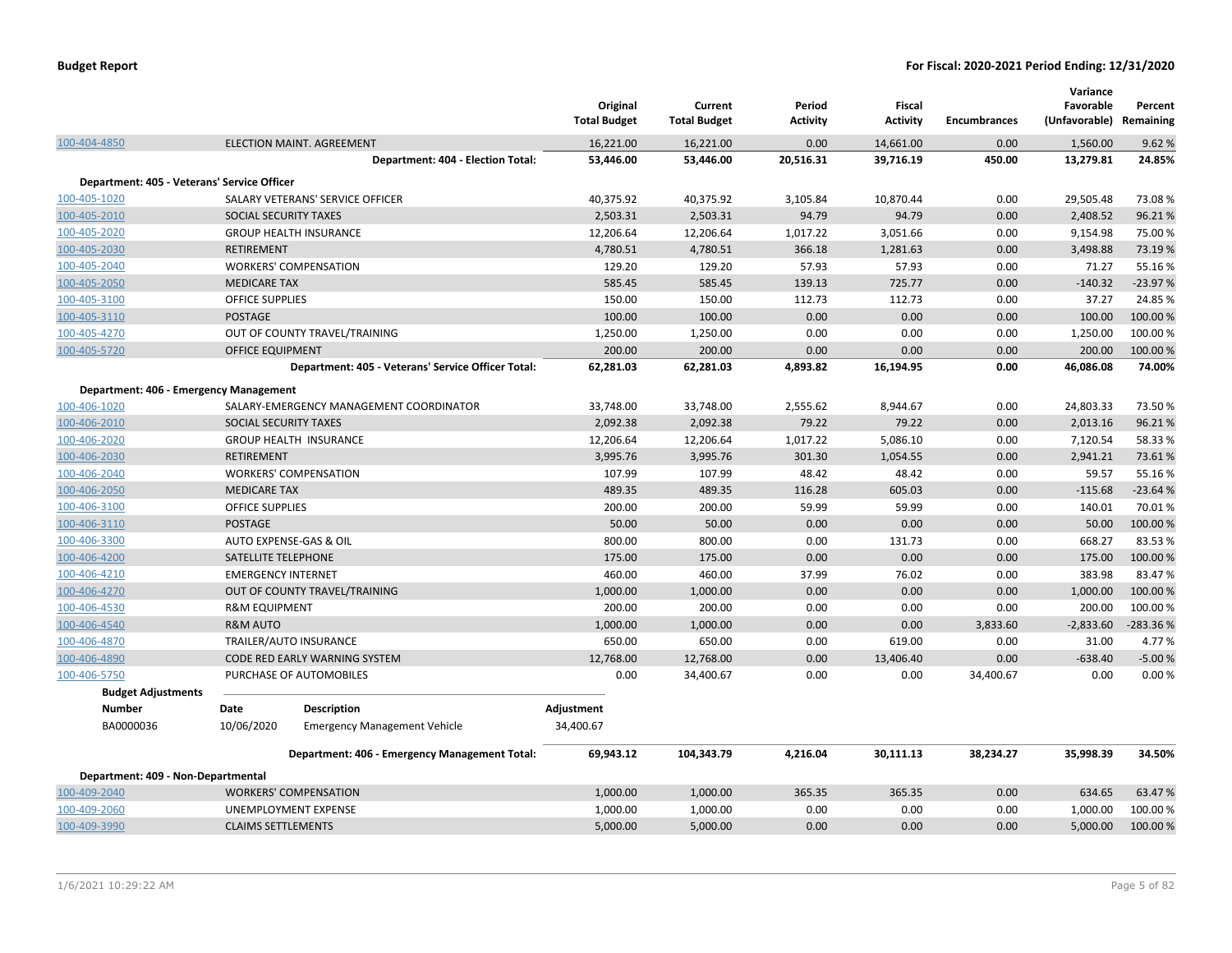| <b>Budget Report</b> |  |
|----------------------|--|
|----------------------|--|

|                                       |                               |                                           | Original<br><b>Total Budget</b> | Current<br><b>Total Budget</b> | Period<br><b>Activity</b> | <b>Fiscal</b><br><b>Activity</b> | <b>Encumbrances</b> | Variance<br>Favorable<br>(Unfavorable) Remaining | Percent   |
|---------------------------------------|-------------------------------|-------------------------------------------|---------------------------------|--------------------------------|---------------------------|----------------------------------|---------------------|--------------------------------------------------|-----------|
| 100-409-4000                          | <b>LEGAL FEES</b>             |                                           | 13,000.00                       | 13,000.00                      | 0.00                      | 0.00                             | 0.00                | 13,000.00                                        | 100.00 %  |
| 100-409-4010                          | <b>AUDIT EXPENSE</b>          |                                           | 45,000.00                       | 45,000.00                      | 0.00                      | 0.00                             | 0.00                | 45,000.00                                        | 100.00 %  |
| 100-409-4040                          |                               | 911 EMERGENCY SERVICE                     | 8,917.00                        | 8,917.00                       | 0.00                      | 2,229.25                         | 0.00                | 6,687.75                                         | 75.00 %   |
| 100-409-4060                          | <b>TAX APPRAISAL DISTRICT</b> |                                           | 487,712.16                      | 487,712.16                     | 188,936.00                | 188,936.00                       | 0.00                | 298,776.16                                       | 61.26%    |
| 100-409-4080                          |                               | <b>COUNTY WELLNESS PROGRAM</b>            | 1,100.00                        | 1,100.00                       | 0.00                      | 0.00                             | 0.00                | 1,100.00                                         | 100.00 %  |
| 100-409-4260                          | PROFESSIONAL FEES             |                                           | 20,000.00                       | 20,000.00                      | 0.00                      | 0.00                             | 0.00                | 20,000.00                                        | 100.00%   |
| 100-409-4300                          | <b>BIDS &amp; NOTICES</b>     |                                           | 1,500.00                        | 1,500.00                       | 47.78                     | 259.68                           | 0.00                | 1,240.32                                         | 82.69%    |
| 100-409-4810                          | <b>DUES</b>                   |                                           | 7,800.00                        | 7,800.00                       | 962.00                    | 2,600.67                         | 0.00                | 5,199.33                                         | 66.66%    |
| 100-409-4830                          | PUBLIC OFFICIALS INS.         |                                           | 16,000.00                       | 16,000.00                      | 0.00                      | 14,225.80                        | 0.00                | 1,774.20                                         | 11.09%    |
| 100-409-4840                          |                               | <b>GENERAL LIABILITY INSURANCE</b>        | 7,500.00                        | 7,500.00                       | 0.00                      | 7,252.00                         | 0.00                | 248.00                                           | 3.31%     |
| 100-409-4850                          | <b>WATER SUPPLY AGENCY</b>    |                                           | 1,000.00                        | 1,000.00                       | 0.00                      | 0.00                             | 0.00                | 1,000.00                                         | 100.00%   |
| 100-409-4890                          |                               | <b>COURT COSTS/ARREST FEES</b>            | 225,000.00                      | 225,000.00                     | 84.18                     | 193.98                           | 0.00                | 224,806.02                                       | 99.91%    |
| 100-409-4920                          |                               | 6TH COURT OF APPEALS FEE                  | 2,500.00                        | 2,500.00                       | 0.00                      | 0.00                             | 0.00                | 2,500.00                                         | 100.00%   |
| 100-409-4940                          |                               | TCEQ PERMITS ENVIRONMENTAL DEV            | 800.00                          | 800.00                         | 0.00                      | 890.00                           | 0.00                | $-90.00$                                         | $-11.25%$ |
| 100-409-4990                          | <b>BANK SERVICE FEES</b>      |                                           | 8,775.00                        | 8,775.00                       | 751.00                    | 2,151.00                         | 0.00                | 6,624.00                                         | 75.49 %   |
|                                       |                               | Department: 409 - Non-Departmental Total: | 853,604.16                      | 853,604.16                     | 191,146.31                | 219,103.73                       | 0.00                | 634,500.43                                       | 74.33%    |
| Department: 410 - County Court at Law |                               |                                           |                                 |                                |                           |                                  |                     |                                                  |           |
| 100-410-1010                          |                               | SALARY ELECTED OFFICIAL                   | 167,000.00                      | 167,000.00                     | 12,846.16                 | 44,961.56                        | 0.00                | 122,038.44                                       | 73.08%    |
| 100-410-1030                          |                               | SALARY COURT COORDINATOR                  | 32,759.08                       | 32,759.08                      | 2,519.92                  | 8,819.77                         | 0.00                | 23,939.31                                        | 73.08%    |
| 100-410-1100                          |                               | <b>SALARY COURT REPORTER</b>              | 67,566.10                       | 67,566.10                      | 5,197.40                  | 18,190.90                        | 0.00                | 49,375.20                                        | 73.08%    |
| 100-410-1300                          | <b>BAILIFF</b>                |                                           | 40,868.41                       | 40,868.41                      | 3,143.72                  | 11,003.06                        | 0.00                | 29,865.35                                        | 73.08%    |
| 100-410-2010                          | SOCIAL SECURITY TAXES         |                                           | 18,537.60                       | 18,537.60                      | 329.32                    | 329.32                           | 0.00                | 18,208.28                                        | 98.22%    |
| 100-410-2020                          |                               | <b>GROUP HEALTH INSURANCE</b>             | 42,723.24                       | 42,723.24                      | 3,590.58                  | 10,771.74                        | 0.00                | 31,951.50                                        | 74.79%    |
| 100-410-2030                          | <b>RETIREMENT</b>             |                                           | 36,774.28                       | 36,774.28                      | 2,806.18                  | 9,816.09                         | 0.00                | 26,958.19                                        | 73.31%    |
| 100-410-2040                          |                               | <b>WORKERS COMPENSATION</b>               | 993.90                          | 993.90                         | 445.61                    | 445.61                           | 0.00                | 548.29                                           | 55.17%    |
| 100-410-2050                          | <b>MEDICARE TAX</b>           |                                           | 4,503.61                        | 4,503.61                       | 672.52                    | 4,051.68                         | 0.00                | 451.93                                           | 10.03%    |
| 100-410-3150                          | <b>COPIER RENTAL</b>          |                                           | 1,300.00                        | 1,300.00                       | 104.94                    | 206.62                           | 0.00                | 1,093.38                                         | 84.11%    |
| 100-410-3190                          | <b>JURY EXPENSE</b>           |                                           | 2,000.00                        | 2,000.00                       | 0.00                      | 0.00                             | 0.00                | 2,000.00                                         | 100.00%   |
| 100-410-4240                          |                               | <b>INDIGENT ATTORNEY FEES</b>             | 55,000.00                       | 55,000.00                      | 4,000.00                  | 5,675.00                         | 0.00                | 49,325.00                                        | 89.68%    |
| 100-410-4250                          | PROFESSIONAL SERVICES         |                                           | 1,200.00                        | 1,200.00                       | 0.00                      | 770.00                           | 0.00                | 430.00                                           | 35.83 %   |
| 100-410-4270                          |                               | OUT OF COUNTY TRAVEL/TRAINING             | 2,000.00                        | 2,000.00                       | 0.00                      | 0.00                             | 0.00                | 2,000.00                                         | 100.00%   |
| 100-410-4350                          | <b>PRINTING</b>               |                                           | 150.00                          | 150.00                         | 0.00                      | 0.00                             | 0.00                | 150.00                                           | 100.00 %  |
| 100-410-4380                          |                               | <b>COURT REPORTER EXPENSE</b>             | 3,500.00                        | 3,500.00                       | 0.00                      | 0.00                             | 0.00                | 3,500.00                                         | 100.00 %  |
| 100-410-4390                          | <b>WITNESS EXPENSE</b>        |                                           | 500.00                          | 500.00                         | 0.00                      | 0.00                             | 0.00                | 500.00                                           | 100.00%   |
| 100-410-4530                          | <b>R&amp;M EQUIPMENT</b>      |                                           | 200.00                          | 200.00                         | 0.00                      | 0.00                             | 0.00                | 200.00                                           | 100.00 %  |
| <b>Budget Adjustments</b>             |                               |                                           |                                 |                                |                           |                                  |                     |                                                  |           |
| <b>Number</b>                         | Date                          | <b>Description</b>                        | Adjustment                      |                                |                           |                                  |                     |                                                  |           |
| BA0000038                             | 10/29/2020                    | Adjust Adopted 2021technology to compi    | 3,000.00                        |                                |                           |                                  |                     |                                                  |           |
| BA0000039                             | 10/29/2020                    | Correct budget adjustment from equip to   | $-3,000.00$                     |                                |                           |                                  |                     |                                                  |           |
| 100-410-4670                          | <b>VISITING JUDGE</b>         |                                           | 1,200.00                        | 1,200.00                       | 0.00                      | 0.00                             | 0.00                | 1,200.00                                         | 100.00 %  |
| 100-410-4680                          | <b>JUVENILE BOARD SALARY</b>  |                                           | 2,400.00                        | 2,400.00                       | 200.00                    | 600.00                           | 0.00                | 1,800.00                                         | 75.00 %   |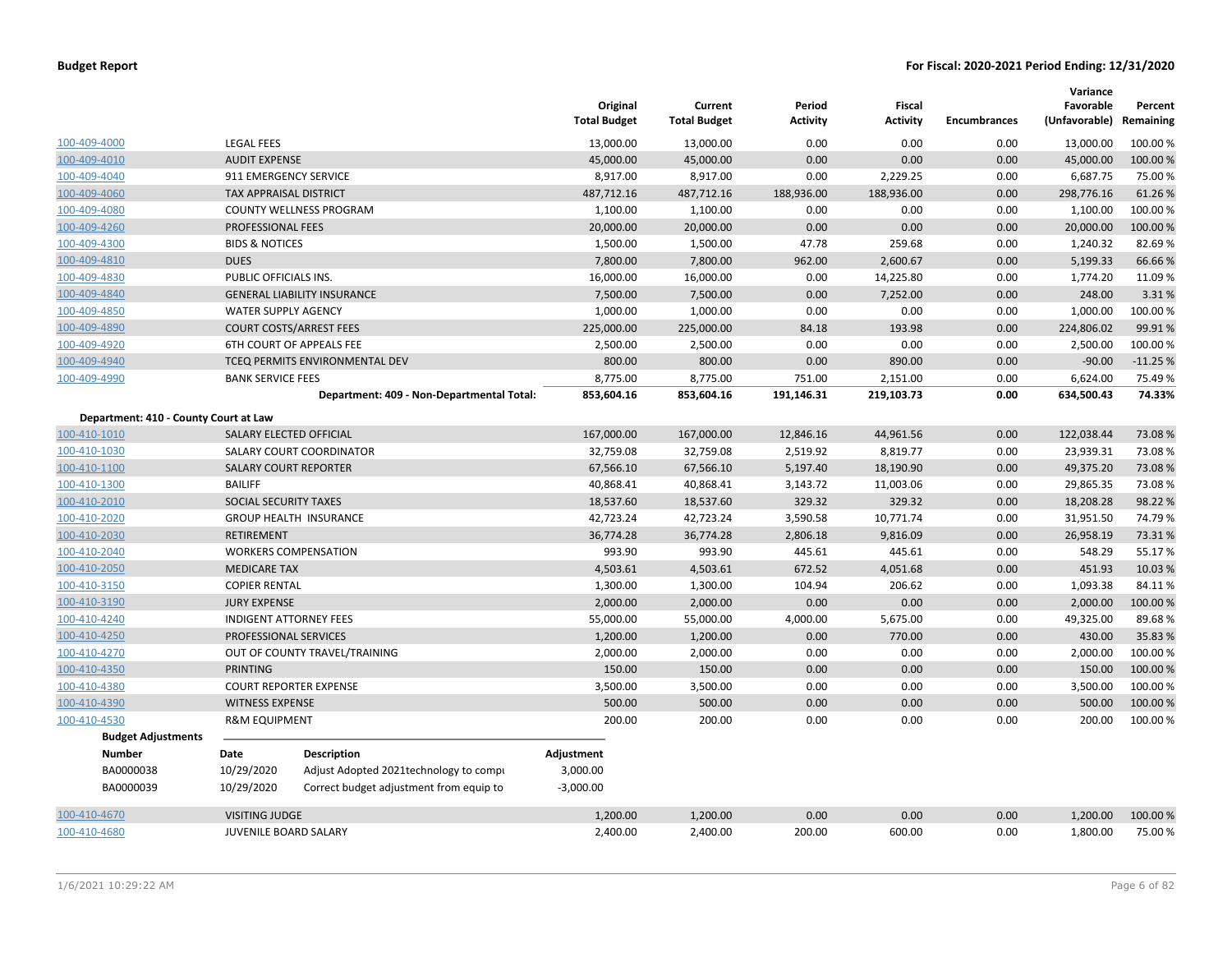|                                                       |                               |                                               | Original<br><b>Total Budget</b> | Current<br><b>Total Budget</b> | Period<br><b>Activity</b> | Fiscal<br><b>Activity</b> | <b>Encumbrances</b> | Variance<br>Favorable<br>(Unfavorable) Remaining | Percent   |
|-------------------------------------------------------|-------------------------------|-----------------------------------------------|---------------------------------|--------------------------------|---------------------------|---------------------------|---------------------|--------------------------------------------------|-----------|
| 100-410-4800                                          | <b>BONDS</b>                  |                                               | 100.00                          | 100.00                         | 0.00                      | 0.00                      | 0.00                | 100.00                                           | 100.00 %  |
| 100-410-5740                                          | <b>TECHNOLOGY</b>             |                                               | 3,000.00                        | 3,000.00                       | 0.00                      | 2,220.00                  | 0.00                | 780.00                                           | 26.00%    |
| <b>Budget Adjustments</b>                             |                               |                                               |                                 |                                |                           |                           |                     |                                                  |           |
| Number                                                | Date                          | Description                                   | Adjustment                      |                                |                           |                           |                     |                                                  |           |
| BA0000038                                             | 10/29/2020                    | Adjust Adopted 2021technology to compi        | $-3,000.00$                     |                                |                           |                           |                     |                                                  |           |
| BA0000039                                             | 10/29/2020                    | Correct budget adjustment from equip to       | 3,000.00                        |                                |                           |                           |                     |                                                  |           |
|                                                       |                               | Department: 410 - County Court at Law Total:  | 484,276.22                      | 484,276.22                     | 35,856.35                 | 117,861.35                | 0.00                | 366,414.87                                       | 75.66%    |
| Department: 425 - Court Administration                |                               |                                               |                                 |                                |                           |                           |                     |                                                  |           |
| 100-425-3110                                          | <b>JURY POSTAGE</b>           |                                               | 3,500.00                        | 3,500.00                       | 320.00                    | 643.75                    | 0.00                | 2,856.25                                         | 81.61%    |
| 100-425-3140                                          | PETIT JURY EXPENSE            |                                               | 25,000.00                       | 25,000.00                      | 0.00                      | 310.00                    | 0.00                | 24,690.00                                        | 98.76%    |
| 100-425-3180                                          | J.P. JURY EXPENSE             |                                               | 800.00                          | 800.00                         | 0.00                      | 0.00                      | 0.00                | 800.00                                           | 100.00%   |
| 100-425-4220                                          |                               | REGIONAL INDIGENT DEFENSE PROGRAM             | 14,461.00                       | 14,461.00                      | 0.00                      | 14,461.00                 | 0.00                | 0.00                                             | 0.00%     |
| 100-425-4350                                          |                               | PRINTING-DISTRICT COURT JUROR CARDS           | 1,200.00                        | 1,200.00                       | 0.00                      | 0.00                      | 0.00                | 1,200.00                                         | 100.00 %  |
| 100-425-4650                                          | PHYSICAL EVID. ANALYSES       |                                               | 800.00                          | 800.00                         | 0.00                      | 0.00                      | 0.00                | 800.00                                           | 100.00%   |
| 100-425-4660                                          | <b>AUTOPSIES</b>              |                                               | 50,000.00                       | 50,000.00                      | 2,136.25                  | 9,192.50                  | 0.00                | 40,807.50                                        | 81.62%    |
|                                                       |                               | Department: 425 - Court Administration Total: | 95,761.00                       | 95,761.00                      | 2,456.25                  | 24,607.25                 | 0.00                | 71,153.75                                        | 74.30%    |
| Department: 435 - 336th District Court Administration |                               |                                               |                                 |                                |                           |                           |                     |                                                  |           |
| 100-435-1030                                          |                               | SALARY COURT COORDINATOR                      | 37,973.37                       | 37,973.37                      | 2,921.03                  | 10,223.60                 | 0.00                | 27,749.77                                        | 73.08%    |
| 100-435-1100                                          | <b>SALARY COURT REPORTER</b>  |                                               | 88,602.42                       | 88,602.42                      | 6,815.58                  | 23,346.33                 | 0.00                | 65,256.09                                        | 73.65%    |
| 100-435-1300                                          | <b>BAILIFF</b>                |                                               | 41,797.08                       | 41,797.08                      | 3,215.16                  | 11,253.06                 | 0.00                | 30,544.02                                        | 73.08%    |
| 100-435-2010                                          | SOCIAL SECURITY               |                                               | 10,662.32                       | 10,662.32                      | 380.76                    | 380.76                    | 0.00                | 10,281.56                                        | 96.43%    |
| 100-435-2020                                          |                               | <b>GROUP HEALTH INSURANCE</b>                 | 36,619.92                       | 36,619.92                      | 3,051.66                  | 9,154.98                  | 0.00                | 27,464.94                                        | 75.00 %   |
| 100-435-2030                                          | <b>RETIREMENT</b>             |                                               | 20,361.59                       | 20,361.59                      | 1,562.39                  | 5,390.75                  | 0.00                | 14,970.84                                        | 73.52 %   |
| 100-435-2040                                          |                               | <b>WORKERS COMPENSATION</b>                   | 538.79                          | 538.79                         | 241.57                    | 241.57                    | 0.00                | 297.22                                           | 55.16%    |
| 100-435-2050                                          | <b>MEDICARE TAX</b>           |                                               | 2,493.61                        | 2,493.61                       | 558.86                    | 3,117.47                  | 0.00                | $-623.86$                                        | $-25.02%$ |
| 100-435-3100                                          | OFFICE SUPPLIES               |                                               | 1,500.00                        | 1,500.00                       | 0.00                      | 195.06                    | 170.58              | 1,134.36                                         | 75.62%    |
| 100-435-3110                                          | POSTAGE                       |                                               | 250.00                          | 250.00                         | 2.80                      | 2.80                      | 0.00                | 247.20                                           | 98.88%    |
| 100-435-3120                                          | <b>DISTRICT JURY SUPPLIES</b> |                                               | 1,000.00                        | 1,000.00                       | 86.77                     | 169.18                    | 0.00                | 830.82                                           | 83.08%    |
| 100-435-3520                                          | <b>GPS/SCRAM MONITORS</b>     |                                               | 0.00                            | 948.00                         | 948.00                    | 948.00                    | 0.00                | 0.00                                             | 0.00%     |
| <b>Budget Adjustments</b>                             |                               |                                               |                                 |                                |                           |                           |                     |                                                  |           |
| <b>Number</b>                                         | Date                          | <b>Description</b>                            | Adjustment                      |                                |                           |                           |                     |                                                  |           |
| BA0000045                                             | 12/01/2020                    | <b>Adjustment District Court Scram</b>        | 948.00                          |                                |                           |                           |                     |                                                  |           |
| 100-435-3950                                          | <b>BAILIFF UNIFORMS</b>       |                                               | 400.00                          | 400.00                         | 0.00                      | 0.00                      | 0.00                | 400.00                                           | 100.00%   |
| 100-435-4270                                          |                               | OUT OF CO TRAVEL/TRAINING                     | 5,000.00                        | 5,000.00                       | 65.00                     | 65.00                     | 0.00                | 4,935.00                                         | 98.70%    |
| 100-435-4320                                          | <b>ATTORNEY FEES JUVENILE</b> |                                               | 20,000.00                       | 20,000.00                      | 1,817.50                  | 1,817.50                  | 0.00                | 18,182.50                                        | 90.91%    |
| 100-435-4340                                          |                               | <b>APPEAL COURT TRANSCRIPTS</b>               | 20,000.00                       | 20,000.00                      | 0.00                      | 0.00                      | 0.00                | 20,000.00                                        | 100.00 %  |
| 100-435-4350                                          |                               | ATTORNEYS FEES APPEALS CT                     | 15,000.00                       | 15,000.00                      | 0.00                      | 0.00                      | 0.00                | 15,000.00                                        | 100.00 %  |
| 100-435-4360                                          |                               | ATTORNEY FEES- CPS CASES                      | 375,000.00                      | 375,000.00                     | 24,572.00                 | 40,647.00                 | 0.00                | 334,353.00                                       | 89.16%    |
| 100-435-4370                                          | <b>ATTORNEY FEES</b>          |                                               | 200,000.00                      | 200,000.00                     | 12,399.15                 | 24,691.12                 | 0.00                | 175,308.88                                       | 87.65%    |
| 100-435-4380                                          |                               | <b>COURT REPORTER EXPENSE</b>                 | 7,500.00                        | 7,500.00                       | 0.00                      | 1,947.50                  | 0.00                | 5,552.50                                         | 74.03%    |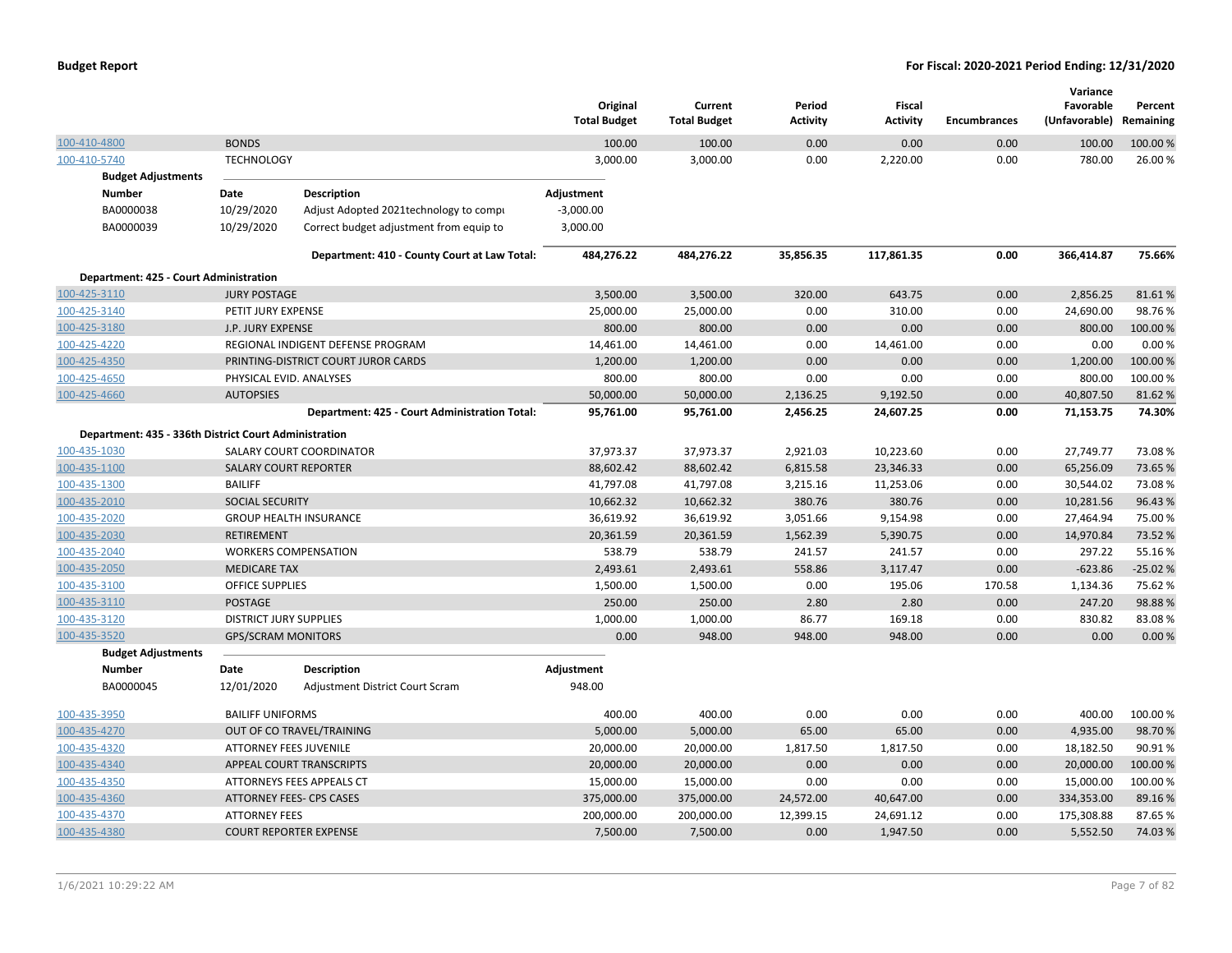|                                  |                             |                                                              | Original<br><b>Total Budget</b> | Current<br><b>Total Budget</b> | Period<br><b>Activity</b> | Fiscal<br><b>Activity</b> | <b>Encumbrances</b> | Variance<br>Favorable<br>(Unfavorable) Remaining | Percent   |
|----------------------------------|-----------------------------|--------------------------------------------------------------|---------------------------------|--------------------------------|---------------------------|---------------------------|---------------------|--------------------------------------------------|-----------|
| 100-435-4390                     | <b>INVESTIGATOR EXPENSE</b> |                                                              | 5,000.00                        | 5,000.00                       | 0.00                      | 0.00                      | 0.00                | 5,000.00                                         | 100.00%   |
| 100-435-4420                     |                             | OTHER PROFESSIONAL SERV.                                     | 20,000.00                       | 19,052.00                      | 0.00                      | 2,637.50                  | 0.00                | 16,414.50                                        | 86.16%    |
| <b>Budget Adjustments</b>        |                             |                                                              |                                 |                                |                           |                           |                     |                                                  |           |
| Number                           | Date                        | <b>Description</b>                                           | Adjustment                      |                                |                           |                           |                     |                                                  |           |
| BA0000045                        | 12/01/2020                  | <b>Adjustment District Court Scram</b>                       | $-948.00$                       |                                |                           |                           |                     |                                                  |           |
| 100-435-4530                     | <b>COMPUTER SOFTWARE</b>    |                                                              | 0.00                            | 3,000.00                       | 0.00                      | 512.50                    | 0.00                | 2,487.50                                         | 82.92%    |
| <b>Budget Adjustments</b>        |                             |                                                              |                                 |                                |                           |                           |                     |                                                  |           |
| <b>Number</b>                    | Date                        | <b>Description</b>                                           | Adjustment                      |                                |                           |                           |                     |                                                  |           |
| BA0000039                        | 10/29/2020                  | Correct budget adjustment from equip to                      | 3,000.00                        |                                |                           |                           |                     |                                                  |           |
| 100-435-4670                     | <b>VISITING JUDGE</b>       |                                                              | 2,000.00                        | 2,000.00                       | 0.00                      | 0.00                      | 0.00                | 2,000.00                                         | 100.00 %  |
| 100-435-4680                     | JUVENILE BOARD SALARY       |                                                              | 3,600.00                        | 3,600.00                       | 300.00                    | 900.00                    | 0.00                | 2,700.00                                         | 75.00%    |
| 100-435-4810                     | <b>DUES</b>                 |                                                              | 525.00                          | 525.00                         | 0.00                      | 0.00                      | 0.00                | 525.00                                           | 100.00 %  |
| 100-435-5720                     | <b>OFFICE EQUIPMENT</b>     |                                                              | 200.00                          | 200.00                         | 0.00                      | 0.00                      | 0.00                | 200.00                                           | 100.00%   |
| 100-435-5740                     | <b>TECHNOLOGY</b>           |                                                              | 3,000.00                        | 0.00                           | 0.00                      | 0.00                      | 0.00                | 0.00                                             | 0.00%     |
| <b>Budget Adjustments</b>        |                             |                                                              |                                 |                                |                           |                           |                     |                                                  |           |
| Number                           | Date                        | <b>Description</b>                                           | Adjustment                      |                                |                           |                           |                     |                                                  |           |
| BA0000039                        | 10/29/2020                  | Correct budget adjustment from equip to                      | $-3,000.00$                     |                                |                           |                           |                     |                                                  |           |
| 100-435-5900                     | <b>DISTRICT JUDGE BOOKS</b> |                                                              | 500.00                          | 500.00                         | 0.00                      | 0.00                      | 57.00               | 443.00                                           | 88.60%    |
|                                  |                             | Department: 435 - 336th District Court Administration Total: | 919,524.10                      | 919,524.10                     | 58,938.23                 | 137,641.68                | 227.58              | 781,654.84                                       | 85.01%    |
| Department: 450 - District Clerk |                             |                                                              |                                 |                                |                           |                           |                     |                                                  |           |
| 100-450-1010                     |                             | SALARY ELECTED OFFICIAL                                      | 58,757.97                       | 58,757.97                      | 4,519.84                  | 15,819.44                 | 0.00                | 42,938.53                                        | 73.08%    |
| 100-450-1030                     | SALARY CHIEF DEPUTY         |                                                              | 41,086.53                       | 41,086.53                      | 3,160.51                  | 11,061.78                 | 0.00                | 30,024.75                                        | 73.08%    |
| 100-450-1040                     | <b>SALARIES DEPUTIES</b>    |                                                              | 173,835.78                      | 173,835.78                     | 13,371.98                 | 46,801.91                 | 0.00                | 127,033.87                                       | 73.08%    |
| 100-450-1070                     | <b>SALARY PART-TIME</b>     |                                                              | 29,952.00                       | 29,952.00                      | 1,716.00                  | 5,196.00                  | 0.00                | 24,756.00                                        | 82.65 %   |
| 100-450-2010                     | SOCIAL SECURITY TAXES       |                                                              | 18,825.20                       | 18,825.20                      | 673.75                    | 673.75                    | 0.00                | 18,151.45                                        | 96.42%    |
| 100-450-2020                     |                             | <b>GROUP HEALTH INSURANCE</b>                                | 97,653.12                       | 97,653.12                      | 7,958.04                  | 23,874.12                 | 0.00                | 73,779.00                                        | 75.55 %   |
| 100-450-2030                     | <b>RETIREMENT</b>           |                                                              | 35,950.06                       | 35,950.06                      | 2,684.37                  | 9,299.81                  | 0.00                | 26,650.25                                        | 74.13 %   |
| 100-450-2040                     |                             | <b>WORKERS COMPENSATION</b>                                  | 971.62                          | 971.62                         | 435.63                    | 435.63                    | 0.00                | 535.99                                           | 55.16%    |
| 100-450-2050                     | <b>MEDICARE TAX</b>         |                                                              | 4,402.67                        | 4,402.67                       | 964.11                    | 5,042.31                  | 0.00                | $-639.64$                                        | $-14.53%$ |
| 100-450-3100                     | <b>OFFICE SUPPLIES</b>      |                                                              | 4,000.00                        | 4,000.00                       | 467.29                    | 1,130.52                  | 97.60               | 2,771.88                                         | 69.30%    |
| 100-450-3110                     | <b>POSTAGE</b>              |                                                              | 4,000.00                        | 4,000.00                       | 260.50                    | 391.90                    | 0.00                | 3,608.10                                         | 90.20%    |
| 100-450-3130                     |                             | PASSPORT PHOTO SUPPLIES                                      | 600.00                          | 600.00                         | 0.00                      | 0.00                      | 0.00                | 600.00                                           | 100.00%   |
| 100-450-4270                     |                             | OUT OF COUNTY TRAVEL/TRAINING                                | 4,000.00                        | 4,000.00                       | 0.00                      | 1,497.83                  | 0.00                | 2,502.17                                         | 62.55 %   |
| 100-450-4350                     | PRINTING                    |                                                              | 2,000.00                        | 2,000.00                       | 0.00                      | 0.00                      | 0.00                | 2,000.00                                         | 100.00%   |
| 100-450-4800                     | <b>BONDS</b>                |                                                              | 157.50                          | 157.50                         | 0.00                      | 0.00                      | 0.00                | 157.50                                           | 100.00 %  |
| 100-450-4810                     | <b>DUES</b>                 |                                                              | 225.00                          | 225.00                         | 175.00                    | 175.00                    | 0.00                | 50.00                                            | 22.22 %   |
| 100-450-5720                     | <b>OFFICE EQUIPMENT</b>     |                                                              | 200.00                          | 200.00                         | 18.68                     | 198.65                    | 0.00                | 1.35                                             | 0.68%     |
|                                  |                             | Department: 450 - District Clerk Total:                      | 476,617.45                      | 476,617.45                     | 36,405.70                 | 121,598.65                | 97.60               | 354,921.20                                       | 74.47%    |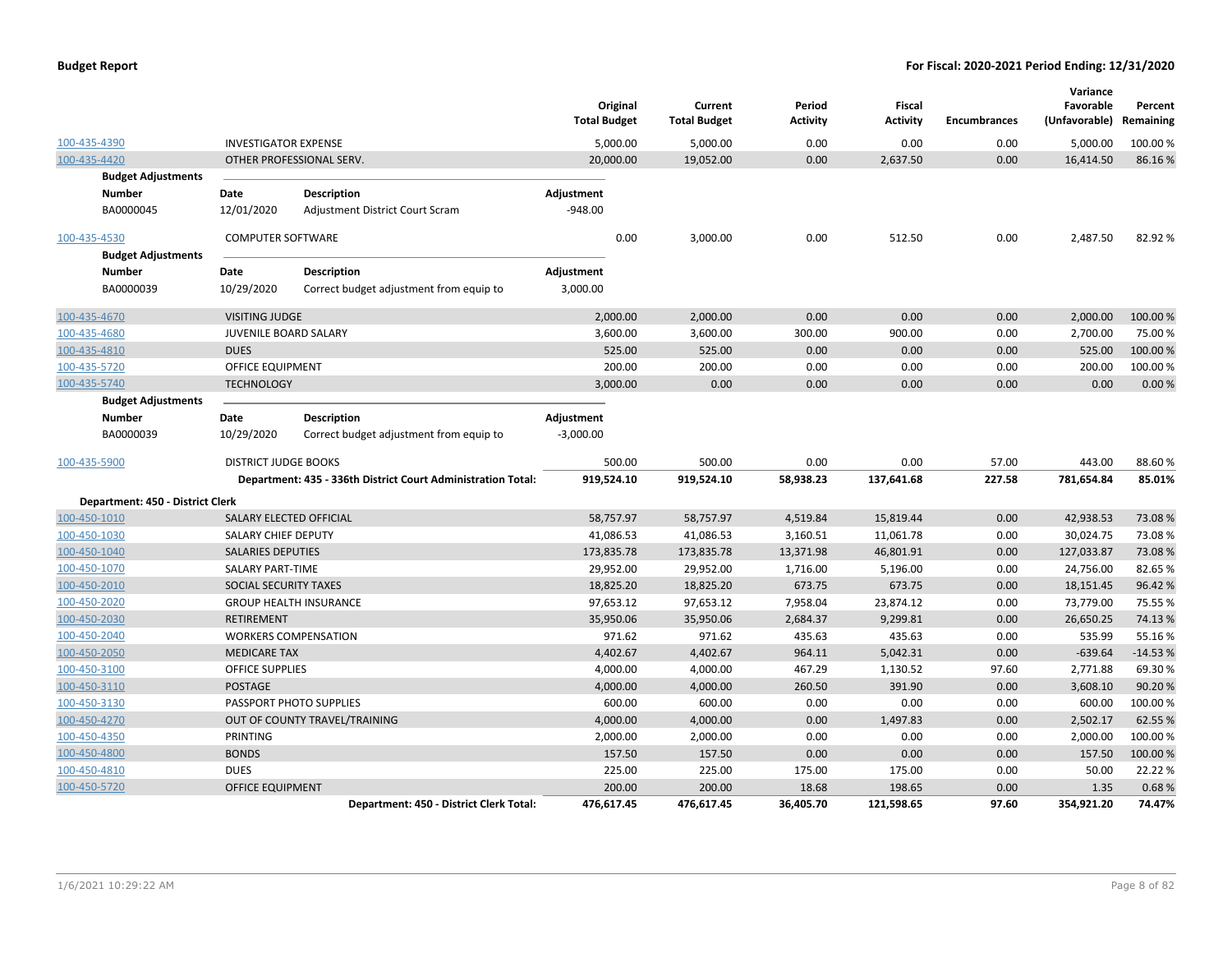|                                               |                                                      | Original<br><b>Total Budget</b> | Current<br><b>Total Budget</b> | Period<br><b>Activity</b> | Fiscal<br><b>Activity</b> | <b>Encumbrances</b> | Variance<br>Favorable<br>(Unfavorable) | Percent<br>Remaining |
|-----------------------------------------------|------------------------------------------------------|---------------------------------|--------------------------------|---------------------------|---------------------------|---------------------|----------------------------------------|----------------------|
| Department: 455 - Justice of the Peace Pct. 1 |                                                      |                                 |                                |                           |                           |                     |                                        |                      |
| 100-455-1010                                  | SALARY ELECTED OFFICIAL                              | 45,003.43                       | 45,003.43                      | 3,461.80                  | 12,116.30                 | 0.00                | 32,887.13                              | 73.08%               |
| 100-455-1030                                  | SALARY CHIEF DEPUTY                                  | 39,934.14                       | 39,934.14                      | 3,071.87                  | 10,751.52                 | 0.00                | 29,182.62                              | 73.08%               |
| 100-455-1040                                  | <b>SALARY DEPUTY</b>                                 | 25,344.80                       | 25,344.80                      | 2,166.24                  | 7,581.85                  | 0.00                | 17,762.95                              | 70.09%               |
| 100-455-2010                                  | SOCIAL SECURITY TAXES                                | 6,811.70                        | 6,811.70                       | 272.90                    | 272.90                    | 0.00                | 6,538.80                               | 95.99 %              |
| 100-455-2020                                  | <b>GROUP HEALTH INSURANCE</b>                        | 35,399.26                       | 35,399.26                      | 2,036.98                  | 6,110.94                  | 0.00                | 29,288.32                              | 82.74 %              |
| 100-455-2030                                  | <b>RETIREMENT</b>                                    | 12,723.98                       | 12,723.98                      | 1,025.72                  | 3,590.02                  | 0.00                | 9,133.96                               | 71.79 %              |
| 100-455-2040                                  | <b>WORKERS' COMPENSATION</b>                         | 343.89                          | 343.89                         | 158.22                    | 158.22                    | 0.00                | 185.67                                 | 53.99%               |
| 100-455-2050                                  | <b>MEDICARE TAX</b>                                  | 1,593.05                        | 1,593.05                       | 400.57                    | 2,080.27                  | 0.00                | $-487.22$                              | $-30.58%$            |
| 100-455-2250                                  | <b>TRAVEL ALLOWANCE</b>                              | 2,400.00                        | 2,400.00                       | 200.00                    | 600.00                    | 0.00                | 1,800.00                               | 75.00 %              |
| 100-455-3100                                  | <b>OFFICE SUPPLIES</b>                               | 700.00                          | 700.00                         | 0.00                      | 58.16                     | 0.00                | 641.84                                 | 91.69%               |
| 100-455-3110                                  | <b>POSTAGE</b>                                       | 400.00                          | 400.00                         | 42.60                     | 88.40                     | 0.00                | 311.60                                 | 77.90%               |
| 100-455-4270                                  | OUT OF COUNTY TRAVEL/TRAINING                        | 3,000.00                        | 3,000.00                       | 0.00                      | 0.00                      | 0.00                | 3,000.00                               | 100.00%              |
| 100-455-4350                                  | PRINTING                                             | 300.00                          | 300.00                         | 0.00                      | 0.00                      | 0.00                | 300.00                                 | 100.00%              |
| 100-455-4800                                  | <b>BOND</b>                                          | 265.00                          | 265.00                         | 0.00                      | 0.00                      | 0.00                | 265.00                                 | 100.00%              |
| 100-455-4810                                  | <b>DUES</b>                                          | 135.00                          | 135.00                         | 0.00                      | 0.00                      | 0.00                | 135.00                                 | 100.00%              |
| 100-455-5720                                  | <b>OFFICE EQUIPMENT</b>                              | 200.00                          | 200.00                         | 27.99                     | 27.99                     | 0.00                | 172.01                                 | 86.01%               |
|                                               | Department: 455 - Justice of the Peace Pct. 1 Total: | 174,554.25                      | 174,554.25                     | 12,864.89                 | 43,436.57                 | 0.00                | 131,117.68                             | 75.12%               |
| Department: 456 - Justice of the Peace Pct. 2 |                                                      |                                 |                                |                           |                           |                     |                                        |                      |
| 100-456-1010                                  | SALARY ELECTED OFFICIAL                              | 45,003.43                       | 45,003.43                      | 3,461.80                  | 12,116.30                 | 0.00                | 32,887.13                              | 73.08%               |
| 100-456-1030                                  | SALARY CHIEF DEPUTY                                  | 41,085.13                       | 41,085.13                      | 3,160.40                  | 11,061.36                 | 0.00                | 30,023.77                              | 73.08%               |
| 100-456-2010                                  | SOCIAL SECURITY TAXES                                | 5,486.29                        | 5,486.29                       | 211.49                    | 211.49                    | 0.00                | 5,274.80                               | 96.15%               |
| 100-456-2020                                  | <b>GROUP HEALTH INSURANCE</b>                        | 24,413.28                       | 24,413.28                      | 2,032.54                  | 6,097.62                  | 0.00                | 18,315.66                              | 75.02 %              |
| 100-456-2030                                  | <b>RETIREMENT</b>                                    | 10,192.89                       | 10,192.89                      | 780.76                    | 2,732.64                  | 0.00                | 7,460.25                               | 73.19%               |
| 100-456-2040                                  | <b>WORKERS' COMPENSATION</b>                         | 275.48                          | 275.48                         | 123.51                    | 123.51                    | 0.00                | 151.97                                 | 55.17%               |
| 100-456-2050                                  | <b>MEDICARE TAX</b>                                  | 1,283.08                        | 1,283.08                       | 310.41                    | 1,607.51                  | 0.00                | $-324.43$                              | $-25.29%$            |
| 100-456-2250                                  | <b>TRAVEL ALLOWANCE</b>                              | 2,400.00                        | 2,400.00                       | 200.00                    | 600.00                    | 0.00                | 1,800.00                               | 75.00 %              |
| 100-456-3100                                  | <b>OFFICE SUPPLIES</b>                               | 600.00                          | 600.00                         | 0.00                      | 234.57                    | 0.00                | 365.43                                 | 60.91%               |
| 100-456-3110                                  | <b>POSTAGE</b>                                       | 300.00                          | 300.00                         | 0.00                      | 0.00                      | 0.00                | 300.00                                 | 100.00 %             |
| 100-456-4210                                  | <b>INTERNET</b>                                      | 1,000.00                        | 1,000.00                       | 81.95                     | 245.85                    | 0.00                | 754.15                                 | 75.42 %              |
| 100-456-4220                                  | R & M RADIO                                          | 100.00                          | 100.00                         | 0.00                      | 0.00                      | 0.00                | 100.00                                 | 100.00%              |
| 100-456-4270                                  | OUT OF COUNTY TRAVEL/TRAINING                        | 2,000.00                        | 2,000.00                       | 0.00                      | 0.00                      | 0.00                | 2,000.00                               | 100.00%              |
| 100-456-4350                                  | <b>PRINTING</b>                                      | 200.00                          | 200.00                         | 0.00                      | 0.00                      | 0.00                | 200.00                                 | 100.00%              |
| 100-456-4600                                  | <b>OFFICE RENTAL</b>                                 | 4,200.00                        | 4,200.00                       | 350.00                    | 1,050.00                  | 0.00                | 3,150.00                               | 75.00 %              |
| 100-456-4800                                  | <b>BOND</b>                                          | 100.00                          | 100.00                         | 100.00                    | 100.00                    | 0.00                | 0.00                                   | 0.00%                |
| 100-456-4810                                  | <b>DUES</b>                                          | 95.00                           | 95.00                          | 0.00                      | 0.00                      | 0.00                | 95.00                                  | 100.00%              |
| 100-456-5720                                  | <b>OFFICE EQUIPMENT</b>                              | 200.00                          | 200.00                         | 0.00                      | 0.00                      | 0.00                | 200.00                                 | 100.00 %             |
| 100-456-5910                                  | <b>ONLINE RESEARCH</b>                               | 1,100.00                        | 1,100.00                       | 0.00                      | 93.73                     | 0.00                | 1,006.27                               | 91.48%               |
|                                               | Department: 456 - Justice of the Peace Pct. 2 Total: | 140,034.58                      | 140,034.58                     | 10,812.86                 | 36,274.58                 | 0.00                | 103,760.00                             | 74.10%               |
| Department: 457 - Justice of the Peace Pct. 3 |                                                      |                                 |                                |                           |                           |                     |                                        |                      |
| 100-457-1010                                  | SALARY ELECTED OFFICIAL                              | 45,003.43                       | 45,003.43                      | 3,461.80                  | 12,116.30                 | 0.00                | 32,887.13                              | 73.08%               |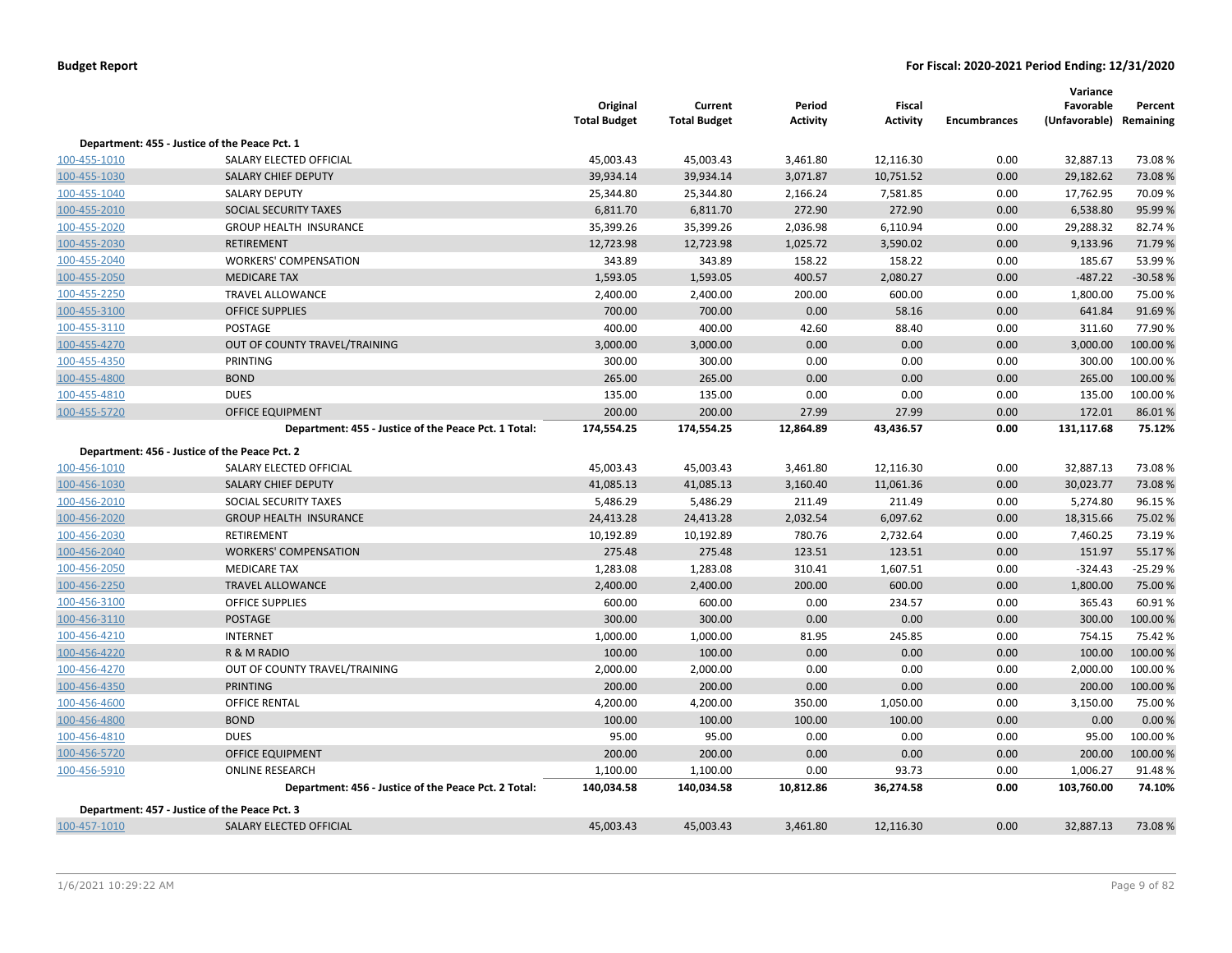|                                     |                                                      | Original<br><b>Total Budget</b> | Current<br><b>Total Budget</b> | Period<br><b>Activity</b> | <b>Fiscal</b><br><b>Activity</b> | <b>Encumbrances</b> | Variance<br>Favorable<br>(Unfavorable) | Percent<br>Remaining |
|-------------------------------------|------------------------------------------------------|---------------------------------|--------------------------------|---------------------------|----------------------------------|---------------------|----------------------------------------|----------------------|
| 100-457-1030                        | SALARY CHIEF DEPUTY                                  | 28,520.00                       | 28,520.00                      | 2,193.85                  | 7,678.46                         | 0.00                | 20,841.54                              | 73.08%               |
| 100-457-2010                        | SOCIAL SECURITY TAXES                                | 4,707.25                        | 4,707.25                       | 181.53                    | 181.53                           | 0.00                | 4,525.72                               | 96.14 %              |
| 100-457-2020                        | <b>GROUP HEALTH INSURANCE</b>                        | 24,413.28                       | 24,413.28                      | 2,034.44                  | 6,103.32                         | 0.00                | 18,309.96                              | 75.00 %              |
| 100-457-2030                        | <b>RETIREMENT</b>                                    | 8,705.17                        | 8,705.17                       | 666.80                    | 2,333.80                         | 0.00                | 6,371.37                               | 73.19%               |
| 100-457-2040                        | <b>WORKERS' COMPENSATION</b>                         | 235.27                          | 235.27                         | 105.48                    | 105.48                           | 0.00                | 129.79                                 | 55.17%               |
| 100-457-2050                        | <b>MEDICARE TAX</b>                                  | 1,100.89                        | 1,100.89                       | 266.45                    | 1,378.75                         | 0.00                | $-277.86$                              | $-25.24%$            |
| 100-457-2250                        | <b>TRAVEL ALLOWANCE</b>                              | 2,400.00                        | 2,400.00                       | 200.00                    | 600.00                           | 0.00                | 1,800.00                               | 75.00 %              |
| 100-457-3100                        | <b>OFFICE SUPPLIES</b>                               | 500.00                          | 500.00                         | 0.00                      | 33.98                            | 12.98               | 453.04                                 | 90.61%               |
| 100-457-3110                        | POSTAGE                                              | 350.00                          | 350.00                         | 0.00                      | 0.00                             | 0.00                | 350.00                                 | 100.00%              |
| 100-457-4210                        | <b>INTERNET</b>                                      | 456.00                          | 456.00                         | 37.99                     | 75.98                            | 0.00                | 380.02                                 | 83.34 %              |
| 100-457-4270                        | OUT OF COUNTY TRAVEL/TRAINING                        | 2,000.00                        | 2,000.00                       | 0.00                      | 0.00                             | 0.00                | 2,000.00                               | 100.00%              |
| 100-457-4350                        | <b>PRINTING</b>                                      | 250.00                          | 250.00                         | 0.00                      | 0.00                             | 0.00                | 250.00                                 | 100.00 %             |
| 100-457-4800                        | <b>BOND</b>                                          | 50.00                           | 50.00                          | 0.00                      | 0.00                             | 0.00                | 50.00                                  | 100.00%              |
| 100-457-4810                        | <b>DUES</b>                                          | 60.00                           | 60.00                          | 0.00                      | 0.00                             | 0.00                | 60.00                                  | 100.00%              |
| 100-457-5720                        | OFFICE EQUIPMENT                                     | 200.00                          | 200.00                         | 0.00                      | 0.00                             | 0.00                | 200.00                                 | 100.00%              |
|                                     | Department: 457 - Justice of the Peace Pct. 3 Total: | 118,951.29                      | 118,951.29                     | 9,148.34                  | 30,607.60                        | 12.98               | 88,330.71                              | 74.26%               |
| Department: 475 - District Attorney |                                                      |                                 |                                |                           |                                  |                     |                                        |                      |
| 100-475-1011                        | DA. SALARY SUPPLEMENT                                | 6,770.00                        | 6,770.00                       | 520.76                    | 1,822.66                         | 0.00                | 4,947.34                               | 73.08%               |
| 100-475-1012                        | DA SALARY REIMB. GC CH 46                            | 27,500.00                       | 27,500.00                      | 2,115.38                  | 7,403.83                         | 0.00                | 20,096.17                              | 73.08%               |
| 100-475-1030                        | SALARY ASSISTANT D.A.                                | 311,258.12                      | 311,258.12                     | 23,819.04                 | 82,786.33                        | 0.00                | 228,471.79                             | 73.40 %              |
| 100-475-1031                        | <b>INVESTIGATOR</b>                                  | 61,963.53                       | 61,963.53                      | 4,766.43                  | 16,682.52                        | 0.00                | 45,281.01                              | 73.08%               |
| 100-475-1032                        | ASST. DA LONGEVITY PAY                               | 5,080.00                        | 5,080.00                       | 480.00                    | 1,490.00                         | 0.00                | 3,590.00                               | 70.67%               |
| 100-475-1050                        | SALARIES SECRETARIES                                 | 189,664.91                      | 189,664.91                     | 14,189.58                 | 49,663.53                        | 0.00                | 140,001.38                             | 73.82 %              |
| 100-475-1051                        | <b>DISCOVERY CLERK</b>                               | 37,731.20                       | 37,731.20                      | 2,902.40                  | 10,158.40                        | 0.00                | 27,572.80                              | 73.08%               |
| 100-475-1070                        | SALARY PART-TIME                                     | 18,096.00                       | 18,096.00                      | 1,704.00                  | 4,830.00                         | 0.00                | 13,266.00                              | 73.31%               |
| 100-475-2010                        | SOCIAL SECURITY TAXES                                | 40,187.39                       | 40,187.39                      | 1,516.36                  | 1,516.36                         | 0.00                | 38,671.03                              | 96.23%               |
| 100-475-2020                        | <b>GROUP HEALTH INSURANCE</b>                        | 134,273.04                      | 134,273.04                     | 11,041.24                 | 33,123.56                        | 0.00                | 101,149.48                             | 75.33 %              |
| 100-475-2030                        | RETIREMENT                                           | 76,744.96                       | 76,744.96                      | 5,954.30                  | 20,615.21                        | 0.00                | 56,129.75                              | 73.14 %              |
| 100-475-2040                        | <b>WORKERS' COMPENSATION</b>                         | 1,334.94                        | 1,334.94                       | 601.99                    | 601.99                           | 0.00                | 732.95                                 | 54.91%               |
| 100-475-2050                        | <b>MEDICARE TAX</b>                                  | 9,398.66                        | 9,398.66                       | 2,224.13                  | 11,490.46                        | 0.00                | $-2,091.80$                            | $-22.26%$            |
| 100-475-2250                        | <b>TRAVEL ALLOWANCE</b>                              | 3,060.00                        | 3,060.00                       | 255.00                    | 765.00                           | 0.00                | 2,295.00                               | 75.00 %              |
| 100-475-3100                        | <b>OFFICE SUPPLIES</b>                               | 9,000.00                        | 9,000.00                       | 42.99                     | 1,464.63                         | 577.37              | 6,958.00                               | 77.31%               |
| 100-475-3110                        | POSTAGE                                              | 2,400.00                        | 2,400.00                       | 120.11                    | 249.81                           | 0.00                | 2,150.19                               | 89.59%               |
| 100-475-3130                        | <b>GRAND JURY EXPENSE</b>                            | 5,500.00                        | 5,500.00                       | 1,270.00                  | 1,670.00                         | 0.00                | 3,830.00                               | 69.64 %              |
| 100-475-3150                        | <b>COPIER EXPENSE</b>                                | 1,400.00                        | 1,400.00                       | 107.12                    | 214.34                           | 0.00                | 1,185.66                               | 84.69%               |
| 100-475-4270                        | OUT OF COUNTY TRAVEL/TRAINING                        | 10,000.00                       | 10,000.00                      | 267.25                    | 371.42                           | 0.00                | 9,628.58                               | 96.29 %              |
| 100-475-4350                        | PRINTING                                             | 500.00                          | 500.00                         | 0.00                      | 198.20                           | 0.00                | 301.80                                 | 60.36%               |
| 100-475-4380                        | <b>CT.REPORTER-TRANSCRIPTS</b>                       | 5,000.00                        | 5,000.00                       | 0.00                      | 121.00                           | 0.00                | 4,879.00                               | 97.58%               |
| 100-475-4390                        | <b>WITNESS EXPENSE</b>                               | 3,000.00                        | 3,000.00                       | 0.00                      | 0.00                             | 0.00                | 3,000.00                               | 100.00%              |
| 100-475-4650                        | PHYS.EVIDENCE ANALYSIS                               | 4,000.00                        | 4,000.00                       | 0.00                      | 0.00                             | 0.00                | 4,000.00                               | 100.00 %             |
| 100-475-4800                        | <b>BOND</b>                                          | 445.00                          | 445.00                         | 276.50                    | 276.50                           | 0.00                | 168.50                                 | 37.87%               |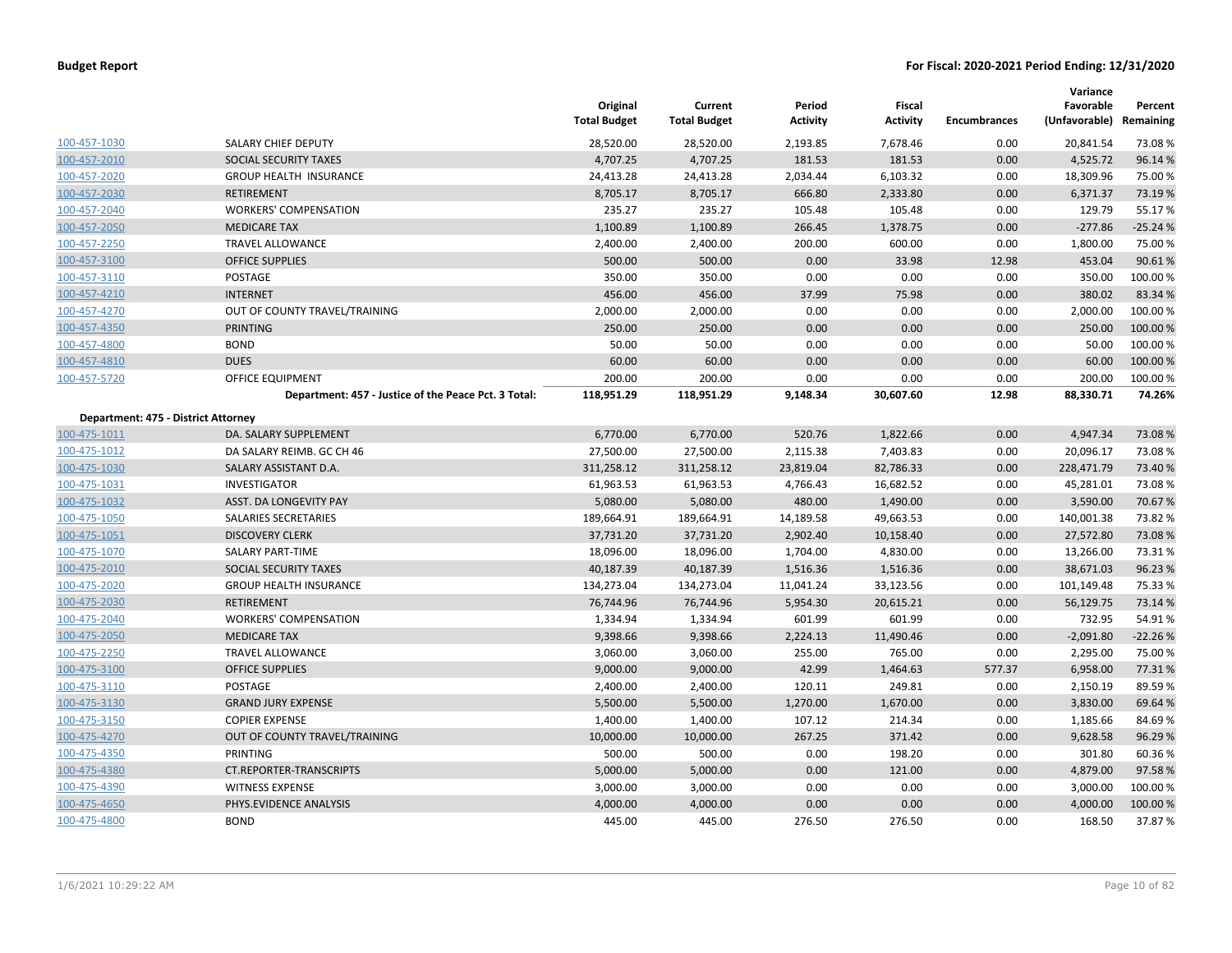| <b>Budget Report</b> |  |
|----------------------|--|
|----------------------|--|

|                                     |                                            | Original<br><b>Total Budget</b> | Current<br><b>Total Budget</b> | Period<br><b>Activity</b> | Fiscal<br><b>Activity</b> | <b>Encumbrances</b> | Variance<br>Favorable<br>(Unfavorable) | Percent<br>Remaining |
|-------------------------------------|--------------------------------------------|---------------------------------|--------------------------------|---------------------------|---------------------------|---------------------|----------------------------------------|----------------------|
| 100-475-4810                        | <b>DUES</b>                                | 3,500.00                        | 3,500.00                       | 75.00                     | 135.00                    | 0.00                | 3,365.00                               | 96.14%               |
| 100-475-5720                        | OFFICE EQUIPMENT                           | 200.00                          | 200.00                         | 0.00                      | 0.00                      | 0.00                | 200.00                                 | 100.00%              |
| 100-475-5740                        | <b>TECHNOLOGY</b>                          | 200.00                          | 200.00                         | 0.00                      | 0.00                      | 0.00                | 200.00                                 | 100.00%              |
| 100-475-5900                        | <b>BOOKS</b>                               | 750.00                          | 750.00                         | 0.00                      | 0.00                      | 0.00                | 750.00                                 | 100.00%              |
| 100-475-5910                        | <b>ONLINE RESEARCH</b>                     | 9,060.00                        | 9,060.00                       | 756.37                    | 1,495.01                  | 0.00                | 7,564.99                               | 83.50%               |
|                                     | Department: 475 - District Attorney Total: | 978,017.75                      | 978,017.75                     | 75,005.95                 | 249,145.76                | 577.37              | 728,294.62                             | 74.47%               |
| Department: 495 - County Auditor    |                                            |                                 |                                |                           |                           |                     |                                        |                      |
| 100-495-1020                        | SALARY APPOINTED OFFICIAL                  | 73,778.37                       | 73,778.37                      | 5,675.26                  | 19,863.41                 | 0.00                | 53,914.96                              | 73.08%               |
| 100-495-1030                        | SALARIES ASSISTANTS                        | 150,158.45                      | 150,158.45                     | 11,588.61                 | 40,465.19                 | 0.00                | 109,693.26                             | 73.05 %              |
| 100-495-2010                        | SOCIAL SECURITY TAXES                      | 13,884.08                       | 13,884.08                      | 475.21                    | 475.21                    | 0.00                | 13,408.87                              | 96.58%               |
| 100-495-2020                        | <b>GROUP HEALTH INSURANCE</b>              | 48,826.56                       | 48,826.56                      | 4,068.88                  | 12,206.64                 | 0.00                | 36,619.92                              | 75.00 %              |
| 100-495-2030                        | <b>RETIREMENT</b>                          | 26,514.12                       | 26,514.12                      | 2,035.43                  | 7,112.83                  | 0.00                | 19,401.29                              | 73.17%               |
| 100-495-2040                        | <b>WORKERS COMPENSATION</b>                | 716.60                          | 716.60                         | 321.29                    | 321.29                    | 0.00                | 395.31                                 | 55.16 %              |
| 100-495-2050                        | <b>MEDICARE TAX</b>                        | 3,247.08                        | 3,247.08                       | 700.40                    | 3,701.03                  | 0.00                | $-453.95$                              | $-13.98%$            |
| 100-495-3100                        | <b>OFFICE SUPPLIES</b>                     | 700.00                          | 700.00                         | 0.00                      | 49.72                     | 0.00                | 650.28                                 | 92.90%               |
| 100-495-4270                        | OUT OF COUNTY TRAVEL/TRAINING              | 4,000.00                        | 4,000.00                       | 0.00                      | 0.00                      | 0.00                | 4,000.00                               | 100.00%              |
| 100-495-4350                        | <b>PRINTING</b>                            | 50.00                           | 50.00                          | 0.00                      | 0.00                      | 0.00                | 50.00                                  | 100.00%              |
| 100-495-4520                        | R & M EQUIPMENT                            | 50.00                           | 50.00                          | 0.00                      | 0.00                      | 0.00                | 50.00                                  | 100.00%              |
| 100-495-4800                        | <b>BOND</b>                                | 383.00                          | 383.00                         | 93.00                     | 279.00                    | 0.00                | 104.00                                 | 27.15 %              |
| 100-495-4810                        | <b>DUES</b>                                | 340.00                          | 340.00                         | 340.00                    | 340.00                    | 0.00                | 0.00                                   | 0.00%                |
| 100-495-5720                        | <b>OFFICE EQUIPMENT</b>                    | 200.00                          | 200.00                         | 0.00                      | 0.00                      | 0.00                | 200.00                                 | 100.00%              |
|                                     | Department: 495 - County Auditor Total:    | 322,848.26                      | 322,848.26                     | 25,298.08                 | 84,814.32                 | 0.00                | 238,033.94                             | 73.73%               |
| Department: 496 - County Purchasing |                                            |                                 |                                |                           |                           |                     |                                        |                      |
| 100-496-1020                        | SALARY PURCHASING AGENT                    | 53,254.76                       | 53,254.76                      | 4,096.52                  | 14,337.83                 | 0.00                | 38,916.93                              | 73.08%               |
| 100-496-2010                        | <b>SOCIAL SECURITY TAXES</b>               | 3,301.80                        | 3,301.80                       | 124.91                    | 124.91                    | 0.00                | 3,176.89                               | 96.22%               |
| 100-496-2020                        | <b>GROUP HEALTH INSURANCE</b>              | 12,206.64                       | 12,206.64                      | 1,017.22                  | 3,051.66                  | 0.00                | 9,154.98                               | 75.00 %              |
| 100-496-2030                        | <b>RETIREMENT</b>                          | 6,305.36                        | 6,305.36                       | 482.98                    | 1,690.43                  | 0.00                | 4,614.93                               | 73.19 %              |
| 100-496-2040                        | <b>WORKERS' COMPENSATION</b>               | 170.42                          | 170.42                         | 76.41                     | 76.41                     | 0.00                | 94.01                                  | 55.16%               |
| 100-496-2050                        | <b>MEDICARE TAX</b>                        | 772.19                          | 772.19                         | 183.33                    | 953.94                    | 0.00                | $-181.75$                              | $-23.54%$            |
| 100-496-3100                        | <b>OFFICE SUPPLIES</b>                     | 250.00                          | 250.00                         | 0.00                      | 20.99                     | $-51.78$            | 280.79                                 | 112.32 %             |
| 100-496-4270                        | OUT OF COUNTY TRAVEL/TRAINING              | 2,400.00                        | 2,400.00                       | 0.00                      | 0.00                      | 0.00                | 2,400.00                               | 100.00 %             |
| 100-496-4350                        | <b>PRINTING</b>                            | 35.00                           | 35.00                          | 0.00                      | 0.00                      | 0.00                | 35.00                                  | 100.00%              |
| 100-496-4800                        | <b>BOND</b>                                | 93.00                           | 93.00                          | 0.00                      | 0.00                      | 0.00                | 93.00                                  | 100.00%              |
| 100-496-4810                        | <b>DUES</b>                                | 450.00                          | 450.00                         | 0.00                      | 0.00                      | 0.00                | 450.00                                 | 100.00%              |
| 100-496-5720                        | <b>OFFICE EQUIPMENT</b>                    | 200.00                          | 200.00                         | 0.00                      | 0.00                      | 0.00                | 200.00                                 | 100.00%              |
|                                     | Department: 496 - County Purchasing Total: | 79,439.17                       | 79,439.17                      | 5,981.37                  | 20,256.17                 | $-51.78$            | 59,234.78                              | 74.57%               |
| Department: 497 - County Treasurer  |                                            |                                 |                                |                           |                           |                     |                                        |                      |
| 100-497-1010                        | SALARY ELECTED OFFICIAL                    | 58,757.97                       | 58,757.97                      | 4,519.84                  | 15,819.44                 | 0.00                | 42,938.53                              | 73.08%               |
| 100-497-2010                        | <b>SOCIAL SECURITY TAXES</b>               | 3,642.99                        | 3,642.99                       | 110.71                    | 110.71                    | 0.00                | 3,532.28                               | 96.96%               |
| 100-497-2020                        | <b>GROUP HEALTH INSURANCE</b>              | 12,206.64                       | 12,206.64                      | 1,016.34                  | 3,049.02                  | 0.00                | 9,157.62                               | 75.02 %              |
| 100-497-2030                        | <b>RETIREMENT</b>                          | 6,956.94                        | 6,956.94                       | 532.88                    | 1,865.08                  | 0.00                | 5,091.86                               | 73.19%               |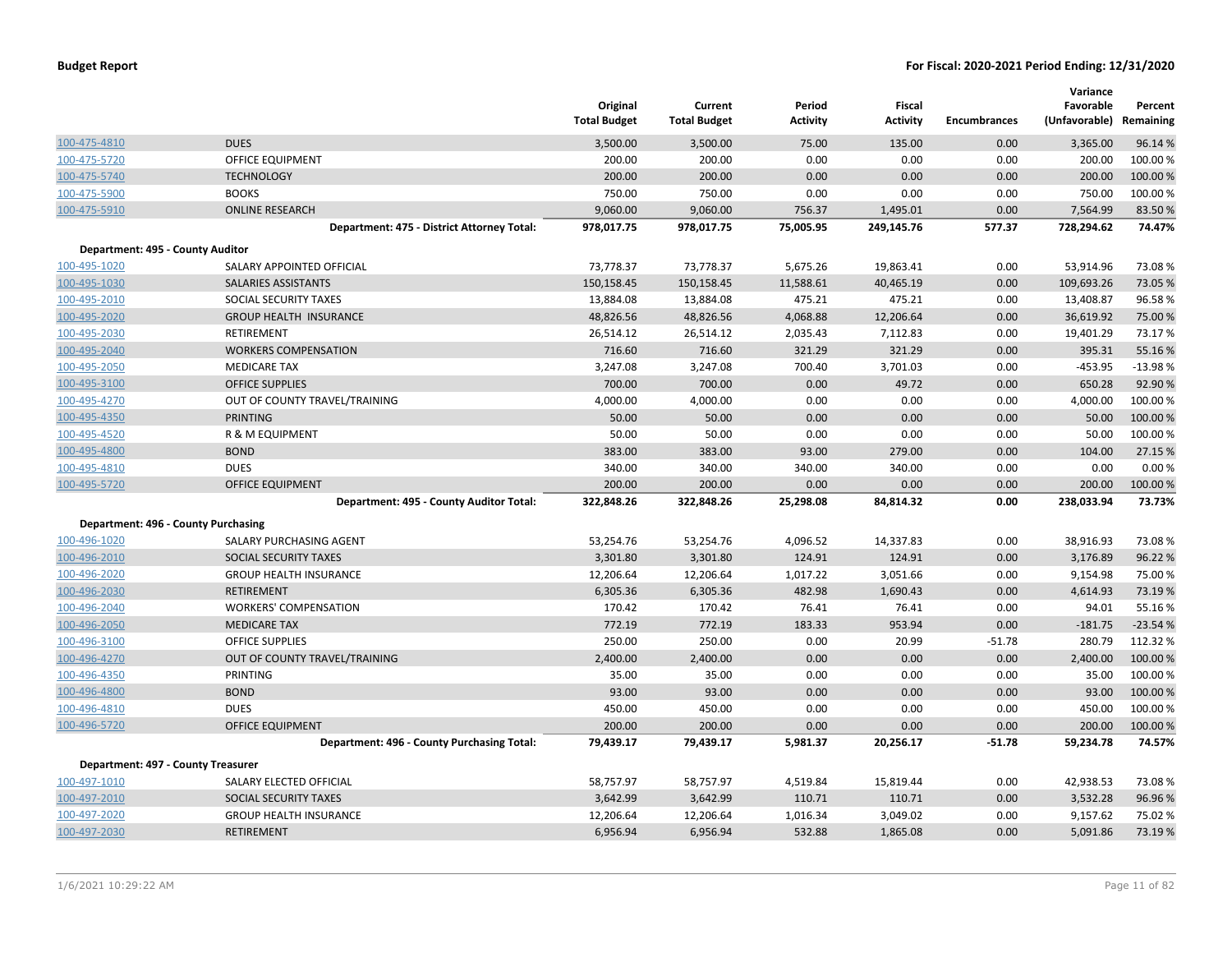|              |                                                 | Original<br><b>Total Budget</b> | Current<br><b>Total Budget</b> | Period<br><b>Activity</b> | Fiscal<br><b>Activity</b> | <b>Encumbrances</b> | Variance<br>Favorable<br>(Unfavorable) | Percent<br>Remaining |
|--------------|-------------------------------------------------|---------------------------------|--------------------------------|---------------------------|---------------------------|---------------------|----------------------------------------|----------------------|
| 100-497-2040 | <b>WORKERS' COMPENSATION</b>                    | 188.03                          | 188.03                         | 84.30                     | 84.30                     | 0.00                | 103.73                                 | 55.17%               |
| 100-497-2050 | <b>MEDICARE TAX</b>                             | 851.99                          | 851.99                         | 162.49                    | 881.78                    | 0.00                | $-29.79$                               | $-3.50%$             |
| 100-497-3100 | OFFICE SUPPLIES                                 | 300.00                          | 300.00                         | 0.00                      | 218.49                    | 0.00                | 81.51                                  | 27.17%               |
| 100-497-4270 | OUT OF COUNTY TRAVEL/TRAINING                   | 1,500.00                        | 1,500.00                       | 0.00                      | 0.00                      | 0.00                | 1,500.00                               | 100.00%              |
| 100-497-4350 | PRINTING                                        | 100.00                          | 100.00                         | 0.00                      | 0.00                      | 0.00                | 100.00                                 | 100.00%              |
| 100-497-4520 | <b>R&amp;M EQUIPMENT</b>                        | 50.00                           | 50.00                          | 0.00                      | 0.00                      | 0.00                | 50.00                                  | 100.00%              |
| 100-497-4810 | <b>DUES</b>                                     | 200.00                          | 200.00                         | 0.00                      | 0.00                      | 0.00                | 200.00                                 | 100.00%              |
|              | Department: 497 - County Treasurer Total:       | 84,754.56                       | 84,754.56                      | 6,426.56                  | 22,028.82                 | 0.00                | 62,725.74                              | 74.01%               |
|              | Department: 499 - Tax Assessor Collector        |                                 |                                |                           |                           |                     |                                        |                      |
| 100-499-1010 | SALARY ELECTED OFFICIAL                         | 58,757.97                       | 58,757.97                      | 4,519.84                  | 15,819.44                 | 0.00                | 42,938.53                              | 73.08%               |
| 100-499-1030 | SALARIES CHIEF DEPUTY                           | 42,272.36                       | 42,272.36                      | 3,251.72                  | 11,381.04                 | 0.00                | 30,891.32                              | 73.08%               |
| 100-499-1040 | <b>SALARIES DEPUTIES</b>                        | 102,426.15                      | 102,426.15                     | 7,878.95                  | 27,576.29                 | 0.00                | 74,849.86                              | 73.08%               |
| 100-499-1070 | <b>SALARY PART-TIME</b>                         | 18,096.00                       | 18,096.00                      | 564.00                    | 564.00                    | 0.00                | 17,532.00                              | 96.88%               |
| 100-499-2010 | SOCIAL SECURITY TAXES                           | 13,736.25                       | 13,736.25                      | 523.56                    | 523.56                    | 0.00                | 13,212.69                              | 96.19%               |
| 100-499-2020 | <b>GROUP HEALTH INSURANCE</b>                   | 61,033.20                       | 61,033.20                      | 5,086.10                  | 15,258.30                 | 0.00                | 45,774.90                              | 75.00 %              |
| 100-499-2030 | <b>RETIREMENT</b>                               | 26,231.81                       | 26,231.81                      | 1,911.68                  | 6,524.63                  | 0.00                | 19,707.18                              | 75.13 %              |
| 100-499-2040 | <b>WORKERS COMPENSATION</b>                     | 708.97                          | 708.97                         | 317.87                    | 317.87                    | 0.00                | 391.10                                 | 55.16%               |
| 100-499-2050 | <b>MEDICARE TAX</b>                             | 3,212.51                        | 3,212.51                       | 692.08                    | 3,563.80                  | 0.00                | $-351.29$                              | $-10.94%$            |
| 100-499-2251 | LEONARD OFFICE TRAVEL                           | 550.00                          | 550.00                         | 0.00                      | 0.00                      | 0.00                | 550.00                                 | 100.00%              |
| 100-499-3100 | <b>OFFICE SUPPLIES</b>                          | 1,200.00                        | 1,200.00                       | 0.00                      | 156.17                    | $-7.49$             | 1,051.32                               | 87.61%               |
| 100-499-3110 | POSTAGE                                         | 2,400.00                        | 2,400.00                       | 152.50                    | 370.53                    | 0.00                | 2,029.47                               | 84.56%               |
| 100-499-3150 | <b>COPIER EXPENSE</b>                           | 1,200.00                        | 1,200.00                       | 93.17                     | 189.27                    | 0.00                | 1,010.73                               | 84.23 %              |
| 100-499-4270 | OUT OF COUNTY TRAVEL/TRAINING                   | 4,000.00                        | 4,000.00                       | 1,058.94                  | 1,465.84                  | 0.00                | 2,534.16                               | 63.35 %              |
| 100-499-4350 | <b>PRINTING</b>                                 | 200.00                          | 200.00                         | 0.00                      | 0.00                      | 0.00                | 200.00                                 | 100.00%              |
| 100-499-4600 | <b>LEONARD OFFICE RENT</b>                      | 1,200.00                        | 1,200.00                       | 100.00                    | 300.00                    | 0.00                | 900.00                                 | 75.00 %              |
| 100-499-4800 | <b>BOND</b>                                     | 3,918.00                        | 3,918.00                       | 3,550.00                  | 3,550.00                  | 0.00                | 368.00                                 | 9.39%                |
| 100-499-4810 | <b>DUES</b>                                     | 225.00                          | 225.00                         | 0.00                      | 0.00                      | 0.00                | 225.00                                 | 100.00%              |
| 100-499-5720 | <b>OFFICE EQUIPMENT</b>                         | 200.00                          | 200.00                         | 0.00                      | 0.00                      | 0.00                | 200.00                                 | 100.00 %             |
|              | Department: 499 - Tax Assessor Collector Total: | 341,568.22                      | 341,568.22                     | 29,700.41                 | 87,560.74                 | $-7.49$             | 254,014.97                             | 74.37%               |
|              | Department: 503 - Computer/IT Dept.             |                                 |                                |                           |                           |                     |                                        |                      |
| 100-503-1020 | SALARY-TECHNICIAN                               | 42,817.02                       | 42,817.02                      | 3,293.61                  | 11,527.69                 | 0.00                | 31,289.33                              | 73.08%               |
| 100-503-1070 | SALARY PART-TIME TECHNICIAN                     | 12,000.00                       | 12,000.00                      | 900.00                    | 2,700.00                  | 0.00                | 9,300.00                               | 77.50 %              |
| 100-503-2010 | SOCIAL SECURITY                                 | 3,900.96                        | 3,900.96                       | 90.23                     | 90.23                     | 0.00                | 3,810.73                               | 97.69%               |
| 100-503-2020 | <b>GROUP HEALTH INSURANCE</b>                   | 12,206.64                       | 12,206.64                      | 1,017.22                  | 3,051.66                  | 0.00                | 9,154.98                               | 75.00 %              |
| 100-503-2030 | RETIREMENT                                      | 7,449.57                        | 7,449.57                       | 388.32                    | 1,359.12                  | 0.00                | 6,090.45                               | 81.76%               |
| 100-503-2040 | <b>WORKERS COMPENSATION</b>                     | 201.34                          | 201.34                         | 63.24                     | 63.24                     | 0.00                | 138.10                                 | 68.59 %              |
| 100-503-2050 | <b>MEDICARE TAX</b>                             | 912.32                          | 912.32                         | 132.43                    | 703.73                    | 0.00                | 208.59                                 | 22.86%               |
| 100-503-2250 | <b>TRAVEL ALLOWANCE</b>                         | 828.00                          | 828.00                         | 40.00                     | 120.00                    | 0.00                | 708.00                                 | 85.51%               |
| 100-503-3100 | OFFICE SUPPLIES                                 | 100.00                          | 100.00                         | 0.00                      | 0.00                      | 0.00                | 100.00                                 | 100.00%              |
| 100-503-4210 | <b>EMERGENCY INTERNET</b>                       | 455.88                          | 455.88                         | 37.99                     | 75.98                     | 0.00                | 379.90                                 | 83.33 %              |
| 100-503-4270 | OUT OF COUNTY TRAVEL/TRAINING                   | 1,200.00                        | 1,200.00                       | 0.00                      | 0.00                      | 0.00                | 1,200.00                               | 100.00%              |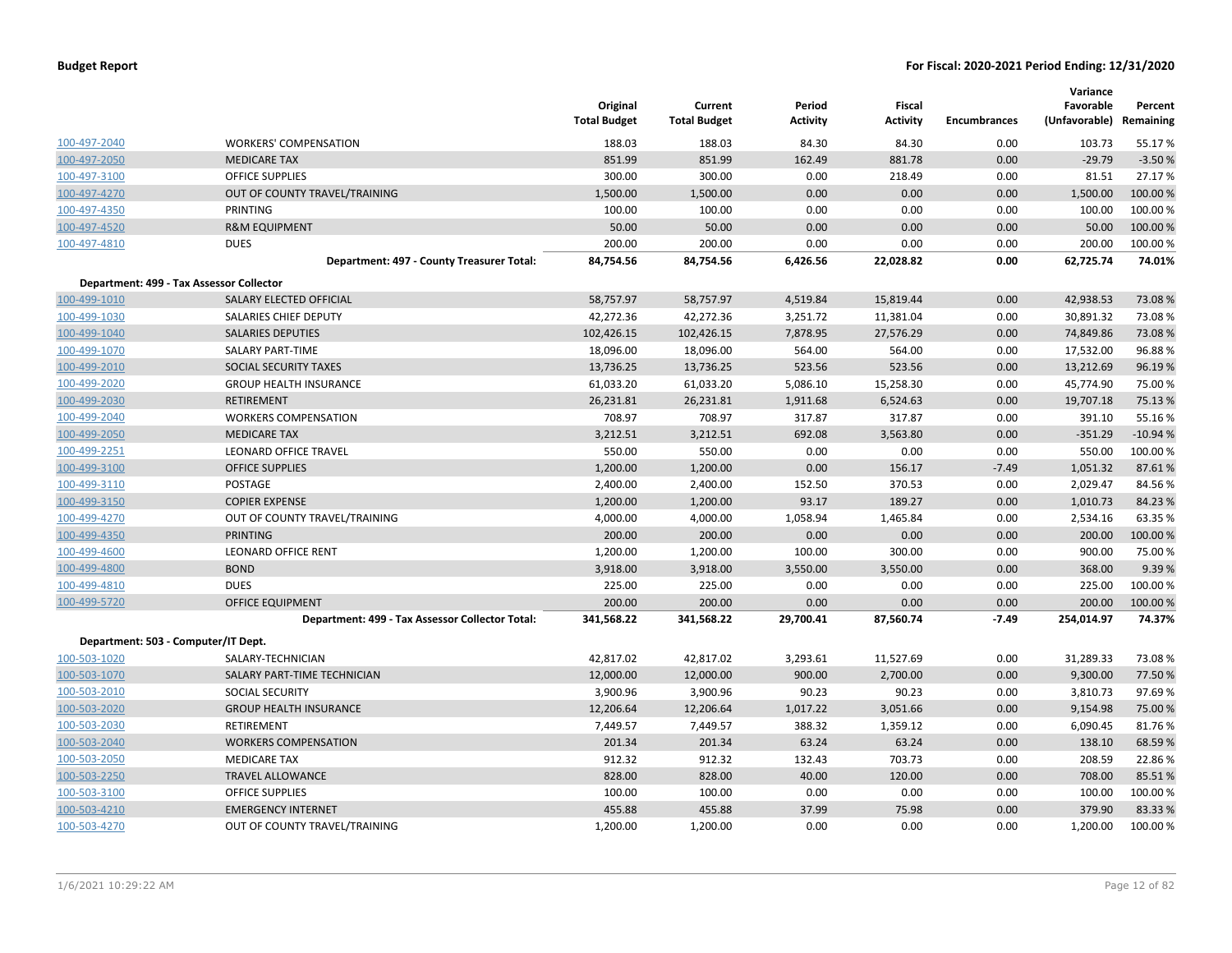| <b>Budget Report</b> |  |
|----------------------|--|
|----------------------|--|

|                                          |                             |                                            |                     |                     |                 |                 |                     | Variance      |           |
|------------------------------------------|-----------------------------|--------------------------------------------|---------------------|---------------------|-----------------|-----------------|---------------------|---------------|-----------|
|                                          |                             |                                            | Original            | Current             | Period          | Fiscal          |                     | Favorable     | Percent   |
|                                          |                             |                                            | <b>Total Budget</b> | <b>Total Budget</b> | <b>Activity</b> | <b>Activity</b> | <b>Encumbrances</b> | (Unfavorable) | Remaining |
| 100-503-4810                             | <b>DUES</b>                 |                                            | 175.00              | 175.00              | 0.00            | 0.00            | 0.00                | 175.00        | 100.00%   |
| 100-503-5720                             | <b>OFFICE EQUIPMENT</b>     |                                            | 200.00              | 200.00              | 0.00            | 29.96           | 0.00                | 170.04        | 85.02%    |
| 100-503-5740                             |                             | COMPUTER/WEB SOFTWARE                      | 5,000.00            | 5,000.00            | 3.00            | 3.00            | 0.00                | 4,997.00      | 99.94%    |
| 100-503-5760                             |                             | COUNTY COMPUTER REPLACEMENT                | 32,500.00           | 32,500.00           | 0.00            | 0.00            | 0.00                | 32,500.00     | 100.00%   |
|                                          |                             | Department: 503 - Computer/IT Dept. Total: | 119,946.73          | 119,946.73          | 5,966.04        | 19,724.61       | 0.00                | 100,222.12    | 83.56%    |
| Department: 509 - Contingency            |                             |                                            |                     |                     |                 |                 |                     |               |           |
| 100-509-4750                             | <b>CONTINGENCY</b>          |                                            | 279,000.00          | 244,599.33          | 0.00            | 0.00            | 0.00                | 244,599.33    | 100.00%   |
| <b>Budget Adjustments</b>                |                             |                                            |                     |                     |                 |                 |                     |               |           |
| <b>Number</b>                            | Date                        | <b>Description</b>                         | Adjustment          |                     |                 |                 |                     |               |           |
| BA0000036                                | 10/06/2020                  | <b>Emergency Management Vehicle</b>        | $-34,400.67$        |                     |                 |                 |                     |               |           |
|                                          |                             |                                            |                     |                     |                 |                 |                     |               |           |
|                                          |                             | Department: 509 - Contingency Total:       | 279,000.00          | 244,599.33          | 0.00            | 0.00            | 0.00                | 244,599.33    | 100.00%   |
| Department: 510 - Courthouse             |                             |                                            |                     |                     |                 |                 |                     |               |           |
| 100-510-1070                             | <b>SALARY PART-TIME</b>     |                                            | 16,291.86           | 16,291.86           | 1,140.00        | 4,821.12        | 0.00                | 11,470.74     | 70.41%    |
| 100-510-1150                             | <b>SALARY JANITOR</b>       |                                            | 41,087.92           | 41,087.92           | 3,160.61        | 11,062.13       | 0.00                | 30,025.79     | 73.08%    |
| 100-510-2010                             | SOCIAL SECURITY TAXES       |                                            | 3,557.94            | 3,557.94            | 134.43          | 134.43          | 0.00                | 3,423.51      | 96.22%    |
| 100-510-2020                             |                             | <b>GROUP HEALTH INSURANCE</b>              | 12,206.64           | 12,206.64           | 1,017.22        | 3,051.66        | 0.00                | 9,154.98      | 75.00 %   |
| 100-510-2030                             | <b>RETIREMENT</b>           |                                            | 6,830.40            | 6,830.40            | 507.04          | 1,872.66        | 0.00                | 4,957.74      | 72.58%    |
| 100-510-2040                             |                             | <b>WORKERS' COMPENSATION</b>               | 2,114.69            | 2,114.69            | 981.49          | 981.49          | 0.00                | 1,133.20      | 53.59%    |
| 100-510-2050                             | <b>MEDICARE TAX</b>         |                                            | 832.00              | 832.00              | 190.90          | 1,069.63        | 0.00                | $-237.63$     | $-28.56%$ |
| 100-510-3100                             | <b>OFFICE SUPPLIES</b>      |                                            | 3,500.00            | 3,500.00            | 0.00            | 212.92          | 0.00                | 3,287.08      | 93.92 %   |
| 100-510-3110                             | POSTAGE                     |                                            | 5,000.00            | 5,000.00            | $-1,163.85$     | $-1,915.03$     | 0.00                | 6,915.03      | 138.30%   |
| 100-510-3150                             | <b>COPIER RENTAL</b>        |                                            | 8,000.00            | 8,000.00            | 619.20          | 2,075.81        | 0.00                | 5,924.19      | 74.05 %   |
| 100-510-3160                             |                             | <b>EMPLOYEE AWARDS BANQUET</b>             | 2,400.00            | 2,400.00            | 482.60          | 482.60          | 0.00                | 1,917.40      | 79.89%    |
| 100-510-3300                             | <b>EXPENSE-GAS AND OIL</b>  |                                            | 200.00              | 200.00              | 0.00            | 0.00            | 0.00                | 200.00        | 100.00%   |
| 100-510-4200                             | <b>TELEPHONE</b>            |                                            | 44,140.00           | 44,140.00           | 3,621.75        | 10,888.50       | 0.00                | 33,251.50     | 75.33 %   |
| 100-510-4210                             | <b>INTERNET</b>             |                                            | 1,500.00            | 1,500.00            | 0.00            | 0.00            | 0.00                | 1,500.00      | 100.00%   |
| 100-510-4231                             | <b>CELL PHONE - JANITOR</b> |                                            | 0.00                | 0.00                | 0.00            | $-8.11$         | 0.00                | 8.11          | 0.00%     |
| 100-510-4400                             | UTILITIES ELECTRICITY       |                                            | 5,250.00            | 5,250.00            | 0.00            | 298.90          | 0.00                | 4,951.10      | 94.31%    |
| 100-510-4420                             | UTILITIES WATER             |                                            | 840.00              | 840.00              | 0.00            | 0.00            | 0.00                | 840.00        | 100.00%   |
| 100-510-4430                             | <b>TRASH PICK-UP</b>        |                                            | 1,050.00            | 1,050.00            | 87.56           | 175.12          | 0.00                | 874.88        | 83.32 %   |
| 100-510-4501                             | PEST CONTROL                |                                            | 150.00              | 150.00              | 0.00            | 0.00            | 0.00                | 150.00        | 100.00%   |
| 100-510-4530                             | <b>COMPUTER SOFTWARE</b>    |                                            | 220,000.00          | 220,000.00          | 3,510.00        | 71,881.47       | 0.00                | 148,118.53    | 67.33 %   |
| 100-510-4820                             | <b>FIRE INSURANCE</b>       |                                            | 28,500.00           | 28,500.00           | 0.00            | 0.00            | 0.00                | 28,500.00     | 100.00%   |
| 100-510-5770                             | <b>JANITOR EQUIPMENT</b>    |                                            | 300.00              | 300.00              | 0.00            | 0.00            | 0.00                | 300.00        | 100.00%   |
|                                          |                             | Department: 510 - Courthouse Total:        | 403,751.45          | 403,751.45          | 14,288.95       | 107,085.30      | 0.00                | 296,666.15    | 73.48%    |
| Department: 511 - County Office Building |                             |                                            |                     |                     |                 |                 |                     |               |           |
| 100-511-2251                             | <b>JANITOR TRAVEL</b>       |                                            | 180.00              | 180.00              | 0.00            | 21.39           | 0.00                | 158.61        | 88.12%    |
| 100-511-3320                             | <b>JANITOR SUPPLIES</b>     |                                            | 1,000.00            | 1,000.00            | 0.00            | 195.71          | 0.00                | 804.29        | 80.43%    |
| 100-511-4400                             | UTILITIES ELECTRICITY       |                                            | 4,500.00            | 4,500.00            | 0.00            | 693.93          | 0.00                | 3,806.07      | 84.58%    |
| 100-511-4410                             | UTILITIES GAS               |                                            | 1,000.00            | 1,000.00            | 65.54           | 118.44          | 0.00                | 881.56        | 88.16%    |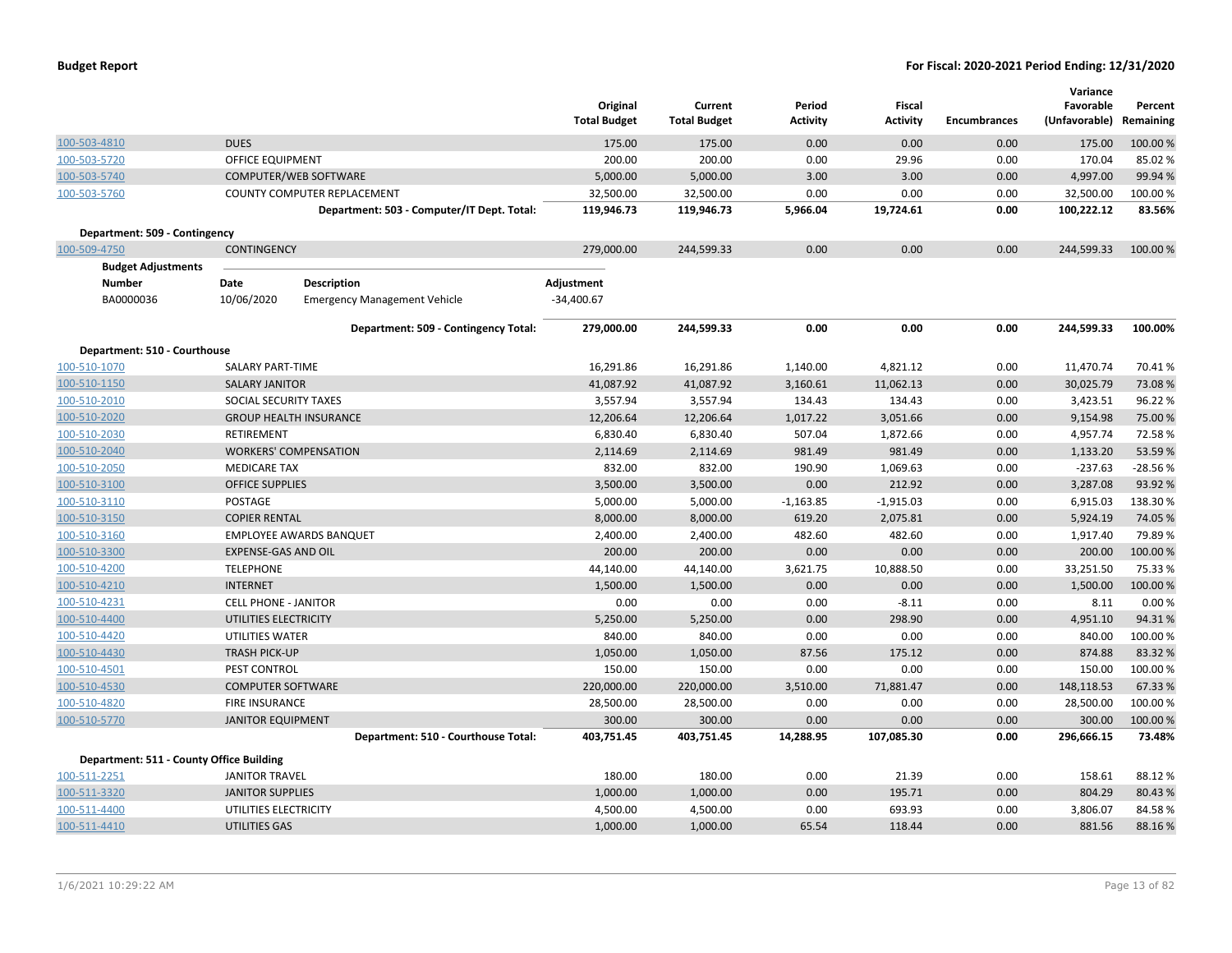| <b>Budget Report</b> |  |
|----------------------|--|
|----------------------|--|

|                                   |                                                 |                                 |                                |                           |                           |                     | Variance                   |                      |
|-----------------------------------|-------------------------------------------------|---------------------------------|--------------------------------|---------------------------|---------------------------|---------------------|----------------------------|----------------------|
|                                   |                                                 | Original<br><b>Total Budget</b> | Current<br><b>Total Budget</b> | Period<br><b>Activity</b> | Fiscal<br><b>Activity</b> | <b>Encumbrances</b> | Favorable<br>(Unfavorable) | Percent<br>Remaining |
|                                   |                                                 |                                 |                                |                           |                           |                     |                            |                      |
| 100-511-4420                      | UTILITIES WATER                                 | 1,100.00                        | 1,100.00                       | 57.58                     | 115.16                    | 0.00                | 984.84                     | 89.53%               |
| 100-511-4430                      | <b>TRASH PICK-UP SERVICE</b>                    | 540.00                          | 540.00                         | 43.78                     | 87.56                     | 0.00                | 452.44                     | 83.79%               |
| 100-511-4500                      | R & M BUILDING                                  | 1,000.00                        | 1,000.00                       | 0.00                      | 50.00                     | 0.00                | 950.00                     | 95.00 %              |
| 100-511-4501                      | PEST CONTROL                                    | 268.00                          | 268.00                         | 67.00                     | 67.00                     | 0.00                | 201.00                     | 75.00 %              |
| 100-511-4820                      | FIRE INSURANCE                                  | 1,050.00                        | 1,050.00                       | 0.00                      | 0.00                      | 0.00                | 1,050.00                   | 100.00%              |
|                                   | Department: 511 - County Office Building Total: | 10,638.00                       | 10,638.00                      | 233.90                    | 1,349.19                  | 0.00                | 9,288.81                   | 87.32%               |
|                                   | Department: 512 - Co-Op Office Building         |                                 |                                |                           |                           |                     |                            |                      |
| 100-512-4400                      | UTILITIES ELECTRICITY                           | 720.00                          | 720.00                         | 511.06                    | 1,202.50                  | 0.00                | $-482.50$                  | $-67.01%$            |
| 100-512-4420                      | UTILITIES WATER                                 | 0.00                            | 0.00                           | 57.58                     | 115.16                    | 0.00                | $-115.16$                  | 0.00%                |
| 100-512-4501                      | PEST CONTROL                                    | 0.00                            | 0.00                           | 70.00                     | 70.00                     | 0.00                | $-70.00$                   | 0.00%                |
| 100-512-4820                      | FIRE INSURANCE                                  | 1,450.00                        | 1,450.00                       | 0.00                      | 0.00                      | 0.00                | 1,450.00                   | 100.00%              |
|                                   | Department: 512 - Co-Op Office Building Total:  | 2,170.00                        | 2,170.00                       | 638.64                    | 1,387.66                  | 0.00                | 782.34                     | 36.05%               |
|                                   | Department: 513 - Courthouse South Annex        |                                 |                                |                           |                           |                     |                            |                      |
| 100-513-3110                      | <b>POSTAGE</b>                                  | 2,000.00                        | 2,000.00                       | $-217.30$                 | $-630.93$                 | 0.00                | 2,630.93                   | 131.55 %             |
| 100-513-3150                      | <b>COPIER RENTAL</b>                            | 1,500.00                        | 1,500.00                       | 113.52                    | 223.13                    | 0.00                | 1,276.87                   | 85.12%               |
| 100-513-3320                      | <b>JANITOR SUPPLIES</b>                         | 1,500.00                        | 1,500.00                       | 26.80                     | 387.45                    | 90.54               | 1,022.01                   | 68.13%               |
| 100-513-4210                      | <b>INTERNET</b>                                 | 3,300.00                        | 3,300.00                       | 0.00                      | 462.86                    | 0.00                | 2,837.14                   | 85.97%               |
| 100-513-4400                      | UTILITIES ELECTRICITY                           | 5,600.00                        | 5,600.00                       | 325.32                    | 1,182.83                  | 0.00                | 4,417.17                   | 78.88%               |
| 100-513-4410                      | UTILITIES GAS                                   | 1,300.00                        | 1,300.00                       | 0.00                      | 150.78                    | 0.00                | 1,149.22                   | 88.40%               |
| 100-513-4420                      | UTILITIES WATER                                 | 1,225.00                        | 1,225.00                       | 90.15                     | 174.55                    | 0.00                | 1,050.45                   | 85.75%               |
| 100-513-4430                      | <b>TRASH PICKUP SERVICE</b>                     | 1,050.00                        | 1,050.00                       | 87.56                     | 175.12                    | 0.00                | 874.88                     | 83.32%               |
| 100-513-4500                      | <b>R&amp;M BUILDING</b>                         | 1,000.00                        | 1,000.00                       | 398.00                    | 398.00                    | 0.00                | 602.00                     | 60.20%               |
| 100-513-4501                      | PEST CONTROL                                    | 380.00                          | 380.00                         | 95.00                     | 95.00                     | 0.00                | 285.00                     | 75.00 %              |
| 100-513-4820                      | <b>FIRE INSURANCE</b>                           | 2,700.00                        | 2,700.00                       | 0.00                      | 0.00                      | 0.00                | 2,700.00                   | 100.00%              |
|                                   | Department: 513 - Courthouse South Annex Total: | 21,555.00                       | 21,555.00                      | 919.05                    | 2,618.79                  | 90.54               | 18,845.67                  | 87.43%               |
| Department: 514 - City Hall Annex |                                                 |                                 |                                |                           |                           |                     |                            |                      |
| 100-514-4210                      | <b>INTERNET</b>                                 | 800.00                          | 800.00                         | 0.00                      | 165.38                    | 0.00                | 634.62                     | 79.33 %              |
|                                   | Department: 514 - City Hall Annex Total:        | 800.00                          | 800.00                         | 0.00                      | 165.38                    | 0.00                | 634.62                     | 79.33%               |
|                                   | Department: 515 - Windom County Building        |                                 |                                |                           |                           |                     |                            |                      |
| 100-515-3320                      | <b>JANITOR SUPPLIES</b>                         | 1,000.00                        | 1,000.00                       | 0.00                      | 0.00                      | 0.00                | 1,000.00                   | 100.00%              |
| 100-515-4210                      | <b>INTERNET</b>                                 | 565.00                          | 565.00                         | 46.95                     | 140.85                    | 0.00                | 424.15                     | 75.07%               |
| 100-515-4400                      | UTILITIES ELECTRICITY                           | 3,000.00                        | 3,000.00                       | 244.06                    | 509.25                    | 0.00                | 2,490.75                   | 83.03%               |
| 100-515-4410                      | UTILITIES GAS                                   | 2,000.00                        | 2,000.00                       | 89.15                     | 140.24                    | 0.00                | 1,859.76                   | 92.99%               |
| 100-515-4420                      | UTILITIES WATER                                 | 800.00                          | 800.00                         | 41.50                     | 83.00                     | 0.00                | 717.00                     | 89.63%               |
| 100-515-4500                      | <b>R&amp;M BUILDING</b>                         | 1,000.00                        | 1,000.00                       | 0.00                      | 0.00                      | 0.00                | 1,000.00                   | 100.00 %             |
| 100-515-4501                      | PEST CONTROL                                    | 260.00                          | 260.00                         | 0.00                      | 0.00                      | 0.00                | 260.00                     | 100.00 %             |
| 100-515-4502                      | LAWN MAINTENANCE                                | 800.00                          | 800.00                         | 20.00                     | 140.00                    | 0.00                | 660.00                     | 82.50%               |
| 100-515-4820                      | <b>FIRE INSURANCE</b>                           | 1,775.00                        | 1,775.00                       | 0.00                      | 0.00                      | 0.00                | 1,775.00                   | 100.00 %             |
|                                   | Department: 515 - Windom County Building Total: | 11,200.00                       | 11,200.00                      | 441.66                    | 1.013.34                  | 0.00                | 10.186.66                  | 90.95%               |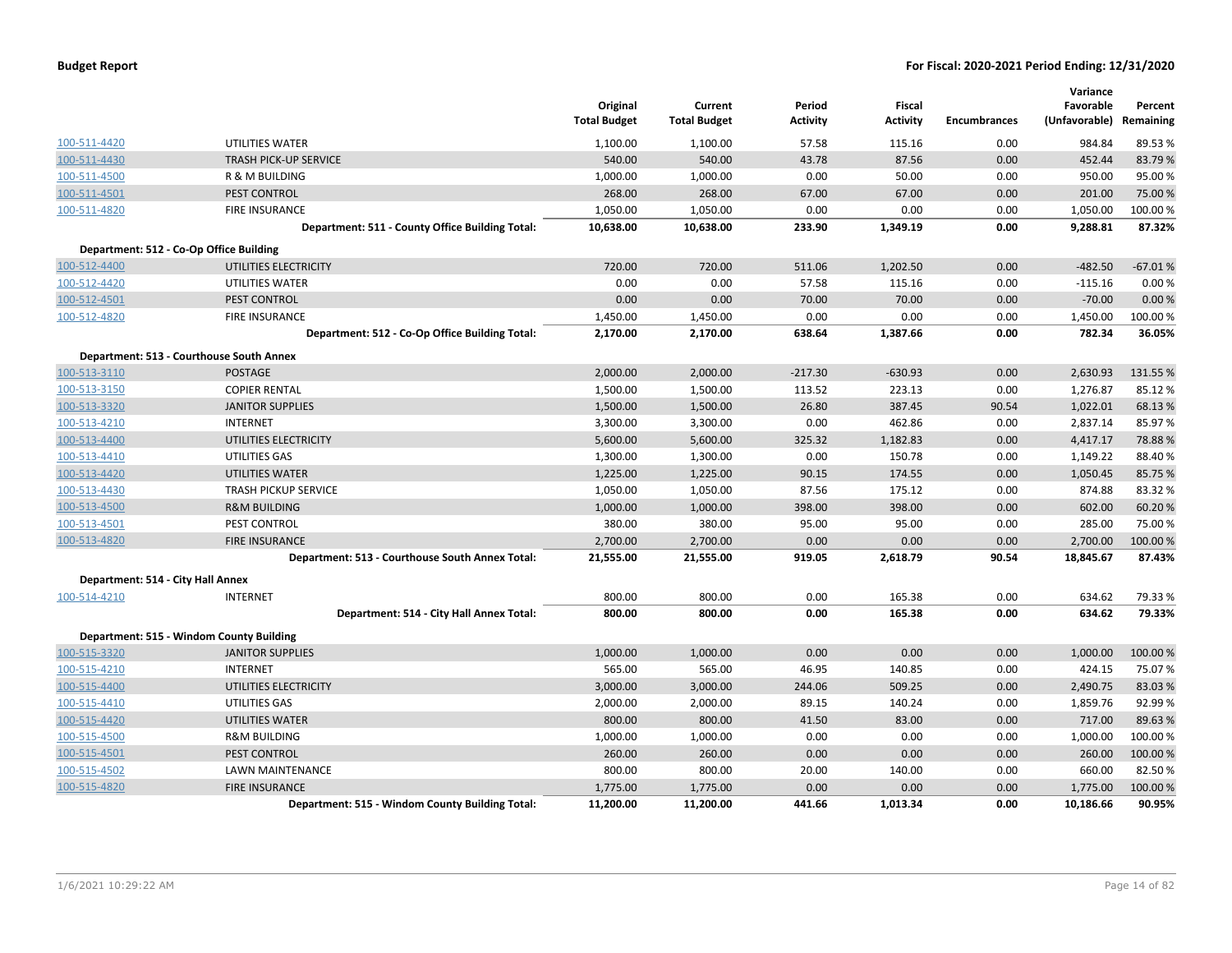|                                   |                                                      | Original<br><b>Total Budget</b> | Current<br><b>Total Budget</b> | Period<br><b>Activity</b> | <b>Fiscal</b><br><b>Activity</b> | <b>Encumbrances</b> | Variance<br>Favorable<br>(Unfavorable) Remaining | Percent  |
|-----------------------------------|------------------------------------------------------|---------------------------------|--------------------------------|---------------------------|----------------------------------|---------------------|--------------------------------------------------|----------|
|                                   | Department: 516 - Agrilife Extension Building        |                                 |                                |                           |                                  |                     |                                                  |          |
| 100-516-2251                      | <b>JANITOR TRAVEL</b>                                | 265.00                          | 265.00                         | 0.00                      | 28.98                            | 0.00                | 236.02                                           | 89.06%   |
| 100-516-3320                      | <b>JANITOR SUPPLIES</b>                              | 500.00                          | 500.00                         | 0.00                      | 186.47                           | 0.00                | 313.53                                           | 62.71%   |
| 100-516-4400                      | UTILITIES ELECTRICITY                                | 5,100.00                        | 5,100.00                       | 0.00                      | 611.26                           | 0.00                | 4,488.74                                         | 88.01%   |
| 100-516-4420                      | UTILITIES WATER                                      | 720.00                          | 720.00                         | 57.58                     | 115.16                           | 0.00                | 604.84                                           | 84.01%   |
| 100-516-4500                      | <b>R&amp;M BUILDING</b>                              | 500.00                          | 500.00                         | 0.00                      | 0.00                             | 0.00                | 500.00                                           | 100.00%  |
| 100-516-4501                      | PEST CONTROL                                         | 228.00                          | 228.00                         | 0.00                      | 57.00                            | 0.00                | 171.00                                           | 75.00 %  |
| 100-516-4820                      | <b>FIRE INSURANCE</b>                                | 1,100.00                        | 1,100.00                       | 0.00                      | 0.00                             | 0.00                | 1,100.00                                         | 100.00%  |
|                                   | Department: 516 - Agrilife Extension Building Total: | 8,413.00                        | 8,413.00                       | 57.58                     | 998.87                           | 0.00                | 7,414.13                                         | 88.13%   |
|                                   | <b>Department: 518 - County Offices Relocation</b>   |                                 |                                |                           |                                  |                     |                                                  |          |
| 100-518-3110                      | <b>POSTAGE</b>                                       | 350.00                          | 350.00                         | 336.00                    | 336.00                           | 0.00                | 14.00                                            | 4.00 %   |
| 100-518-3320                      | <b>JANITOR SUPPLIES</b>                              | 3,000.00                        | 3,000.00                       | 0.00                      | 915.74                           | 0.00                | 2,084.26                                         | 69.48%   |
| 100-518-4210                      | <b>INTERNET</b>                                      | 13,500.00                       | 13,500.00                      | 0.00                      | 2,092.36                         | 0.00                | 11,407.64                                        | 84.50%   |
| 100-518-4400                      | UTILITIES ELECTRICITY                                | 30,000.00                       | 30,000.00                      | 1,402.09                  | 4,738.57                         | 0.00                | 25,261.43                                        | 84.20%   |
| 100-518-4410                      | UTILITIES GAS                                        | 3,500.00                        | 3,500.00                       | 75.23                     | 188.43                           | 0.00                | 3,311.57                                         | 94.62%   |
| 100-518-4420                      | UTILITIES WATER                                      | 7,000.00                        | 7,000.00                       | 423.95                    | 997.81                           | 0.00                | 6,002.19                                         | 85.75%   |
| 100-518-4430                      | <b>TRASH PICKUP SERVICE</b>                          | 2,150.00                        | 2,150.00                       | 184.26                    | 300.53                           | 0.00                | 1,849.47                                         | 86.02 %  |
| 100-518-4500                      | R & M BUILDING                                       | 1,000.00                        | 1,000.00                       | 20.62                     | 133.12                           | 71.19               | 795.69                                           | 79.57 %  |
| 100-518-4501                      | PEST CONTROL                                         | 1,000.00                        | 1,000.00                       | 90.00                     | 235.00                           | 0.00                | 765.00                                           | 76.50 %  |
| 100-518-4600                      | <b>MOVING EXPENSES</b>                               | 35,000.00                       | 35,000.00                      | 0.00                      | 0.00                             | 0.00                | 35,000.00                                        | 100.00%  |
| 100-518-4700                      | OFFICE SPACE LEASE                                   | 137,850.00                      | 137,850.00                     | 9,400.00                  | 42,600.00                        | 0.00                | 95,250.00                                        | 69.10%   |
| 100-518-4830                      | <b>ALARM MONITORING</b>                              | 900.00                          | 900.00                         | 0.00                      | 885.60                           | 0.00                | 14.40                                            | 1.60%    |
|                                   | Department: 518 - County Offices Relocation Total:   | 235,250.00                      | 235,250.00                     | 11,932.15                 | 53,423.16                        | 71.19               | 181,755.65                                       | 77.26%   |
| Department: 520 - Lake Fannin     |                                                      |                                 |                                |                           |                                  |                     |                                                  |          |
| 100-520-4890                      | <b>LOCAL FUNDING</b>                                 | 5,000.00                        | 5,000.00                       | 0.00                      | 0.00                             | 0.00                | 5,000.00                                         | 100.00 % |
|                                   | Department: 520 - Lake Fannin Total:                 | 5,000.00                        | 5,000.00                       | 0.00                      | 0.00                             | 0.00                | 5,000.00                                         | 100.00%  |
|                                   | Department: 540 - Ambulance Service                  |                                 |                                |                           |                                  |                     |                                                  |          |
| 100-540-4170                      | <b>EMS SERVICE</b>                                   | 740,000.00                      | 740,000.00                     | 61,666.67                 | 185,000.01                       | 0.00                | 554,999.99                                       | 75.00 %  |
| 100-540-4400                      | UTILITIES ELECTRICITY                                | 6,000.00                        | 6,000.00                       | 0.00                      | 184.88                           | 0.00                | 5,815.12                                         | 96.92%   |
| 100-540-4410                      | UTILITIES GAS                                        | 3,600.00                        | 3,600.00                       | 0.00                      | 0.00                             | 0.00                | 3,600.00                                         | 100.00%  |
|                                   | Department: 540 - Ambulance Service Total:           | 749,600.00                      | 749,600.00                     | 61,666.67                 | 185,184.89                       | 0.00                | 564,415.11                                       | 75.30%   |
| Department: 543 - Fire Protection |                                                      |                                 |                                |                           |                                  |                     |                                                  |          |
| 100-543-4160                      | <b>FIRE PROTECTION SERVICE</b>                       | 131,320.00                      | 131,320.00                     | 0.00                      | 32,829.94                        | 0.00                | 98,490.06                                        | 75.00 %  |
| 100-543-4220                      | <b>R&amp;M RADIO/TOWER</b>                           | 700.00                          | 700.00                         | 0.00                      | 0.00                             | 0.00                | 700.00                                           | 100.00%  |
|                                   | Department: 543 - Fire Protection Total:             | 132,020.00                      | 132,020.00                     | 0.00                      | 32,829.94                        | 0.00                | 99,190.06                                        | 75.13%   |
| Department: 551 - Constable Pct.1 |                                                      |                                 |                                |                           |                                  |                     |                                                  |          |
| 100-551-1010                      | SALARY ELECTED OFFICIAL                              | 33,674.57                       | 33,674.57                      | 2,590.36                  | 9,066.26                         | 0.00                | 24,608.31                                        | 73.08%   |
| 100-551-2010                      | SOCIAL SECURITY TAXES                                | 2,236.62                        | 2,236.62                       | 82.88                     | 82.88                            | 0.00                | 2,153.74                                         | 96.29%   |
| 100-551-2020                      | <b>GROUP HEALTH INSURANCE</b>                        | 6,103.32                        | 6,103.32                       | 478.30                    | 1,434.90                         | 0.00                | 4,668.42                                         | 76.49%   |
| 100-551-2030                      | RETIREMENT                                           | 3,987.07                        | 3,987.07                       | 317.88                    | 1,106.37                         | 0.00                | 2,880.70                                         | 72.25 %  |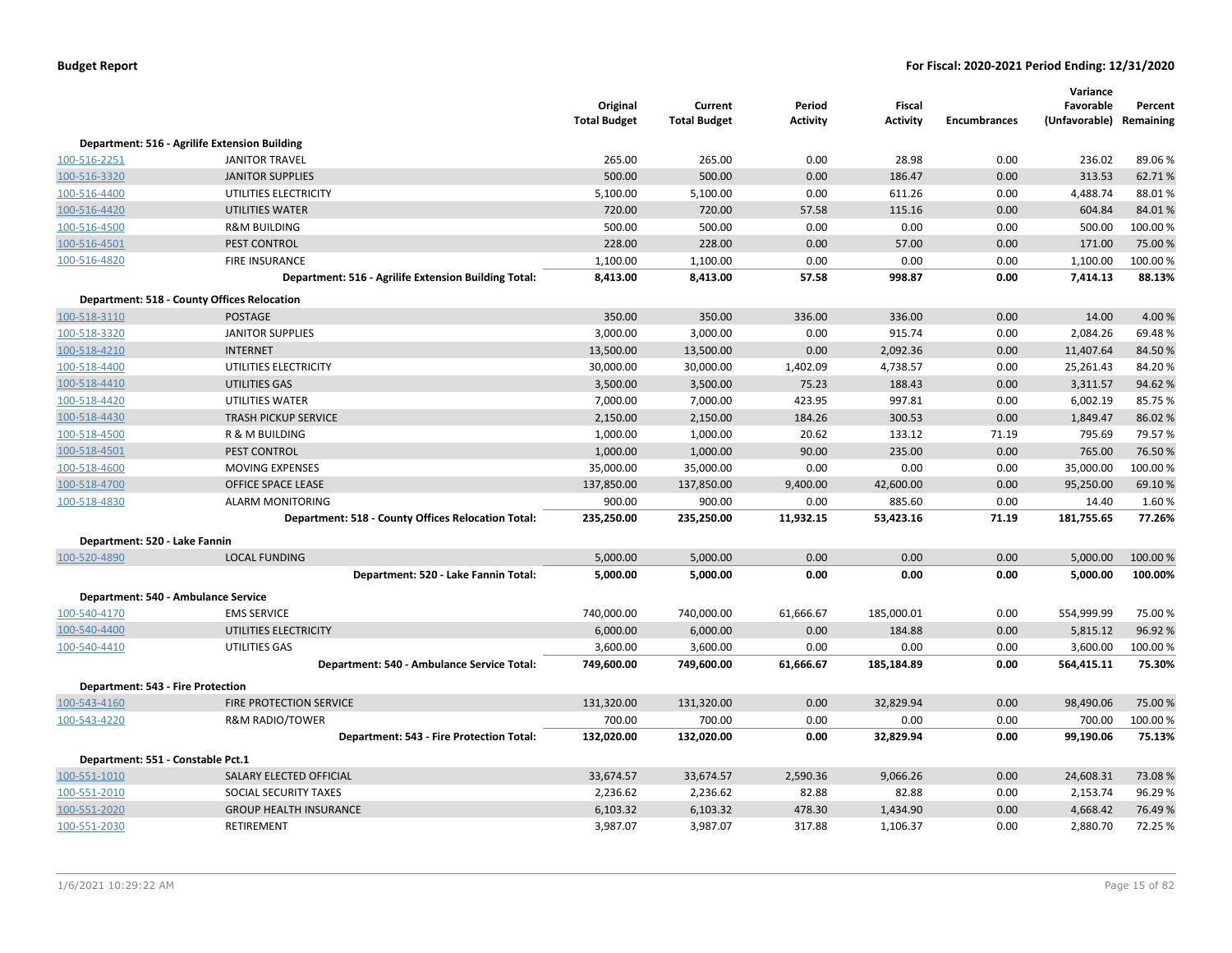|                                   |                                          | Original<br><b>Total Budget</b> | Current<br><b>Total Budget</b> | Period<br><b>Activity</b> | Fiscal<br><b>Activity</b> | <b>Encumbrances</b> | Variance<br>Favorable<br>(Unfavorable) Remaining | Percent   |
|-----------------------------------|------------------------------------------|---------------------------------|--------------------------------|---------------------------|---------------------------|---------------------|--------------------------------------------------|-----------|
| 100-551-2040                      | <b>WORKERS' COMPENSATION</b>             | 606.14                          | 606.14                         | 272.83                    | 272.83                    | 0.00                | 333.31                                           | 54.99 %   |
| 100-551-2050                      | <b>MEDICARE TAX</b>                      | 523.08                          | 523.08                         | 121.64                    | 629.77                    | 0.00                | $-106.69$                                        | $-20.40%$ |
| 100-551-2250                      | <b>TRAVEL ALLOWANCE</b>                  | 2,400.00                        | 2,400.00                       | 200.00                    | 600.00                    | 0.00                | 1,800.00                                         | 75.00 %   |
| 100-551-3100                      | <b>OFFICE SUPPLIES</b>                   | 50.00                           | 50.00                          | 0.00                      | 0.00                      | 0.00                | 50.00                                            | 100.00%   |
| 100-551-3110                      | POSTAGE                                  | 150.00                          | 150.00                         | 2.65                      | 4.95                      | 0.00                | 145.05                                           | 96.70%    |
| 100-551-3300                      | AUTO EXPENSE-GAS AND OIL                 | 1,500.00                        | 1,500.00                       | 46.62                     | 46.62                     | 0.00                | 1,453.38                                         | 96.89%    |
| 100-551-4220                      | R & M RADIO                              | 100.00                          | 100.00                         | 0.00                      | 0.00                      | 0.00                | 100.00                                           | 100.00 %  |
| 100-551-4350                      | PRINTING                                 | 50.00                           | 50.00                          | 0.00                      | 0.00                      | 0.00                | 50.00                                            | 100.00%   |
| 100-551-4800                      | <b>BOND</b>                              | 178.00                          | 178.00                         | 0.00                      | 0.00                      | 0.00                | 178.00                                           | 100.00 %  |
| 100-551-4880                      | LAW ENFORCEMENT INSURANCE                | 500.00                          | 500.00                         | 0.00                      | 462.96                    | 0.00                | 37.04                                            | 7.41%     |
| 100-551-5910                      | <b>ONLINE RESEARCH</b>                   | 600.00                          | 600.00                         | 50.00                     | 100.00                    | 0.00                | 500.00                                           | 83.33 %   |
|                                   | Department: 551 - Constable Pct.1 Total: | 52,658.80                       | 52,658.80                      | 4,163.16                  | 13,807.54                 | 0.00                | 38,851.26                                        | 73.78%    |
| Department: 552 - Constable Pct.2 |                                          |                                 |                                |                           |                           |                     |                                                  |           |
| 100-552-1010                      | SALARY ELECTED OFFICIAL                  | 16,619.05                       | 16,619.05                      | 1,278.38                  | 4,474.33                  | 0.00                | 12,144.72                                        | 73.08%    |
| 100-552-2010                      | SOCIAL SECURITY TAXES                    | 1,030.38                        | 1,030.38                       | 39.63                     | 39.63                     | 0.00                | 990.75                                           | 96.15 %   |
| 100-552-2020                      | <b>GROUP HEALTH INSURANCE</b>            | 12,206.64                       | 12,206.64                      | 1,017.22                  | 3,051.66                  | 0.00                | 9,154.98                                         | 75.00 %   |
| 100-552-2030                      | <b>RETIREMENT</b>                        | 1,967.70                        | 1,967.70                       | 150.72                    | 527.52                    | 0.00                | 1,440.18                                         | 73.19 %   |
| 100-552-2040                      | <b>WORKERS' COMPENSATION</b>             | 299.14                          | 299.14                         | 134.65                    | 134.65                    | 0.00                | 164.49                                           | 54.99%    |
| 100-552-2050                      | <b>MEDICARE TAX</b>                      | 240.98                          | 240.98                         | 58.17                     | 302.67                    | 0.00                | $-61.69$                                         | $-25.60%$ |
| 100-552-3100                      | <b>OFFICE SUPPLIES</b>                   | 100.00                          | 100.00                         | 0.00                      | 0.00                      | 0.00                | 100.00                                           | 100.00%   |
| 100-552-3110                      | <b>POSTAGE</b>                           | 250.00                          | 250.00                         | 0.00                      | 0.00                      | 0.00                | 250.00                                           | 100.00 %  |
| 100-552-3300                      | AUTO EXPENSE-GAS AND OIL                 | 1,000.00                        | 1,000.00                       | 0.00                      | 0.00                      | 0.00                | 1,000.00                                         | 100.00%   |
| 100-552-4220                      | R & M RADIO                              | 100.00                          | 100.00                         | 0.00                      | 0.00                      | 0.00                | 100.00                                           | 100.00 %  |
| 100-552-4270                      | OUT OF COUNTY TRAVEL/TRAINING            | 228.00                          | 228.00                         | 0.00                      | 0.00                      | 0.00                | 228.00                                           | 100.00%   |
| 100-552-4350                      | <b>PRINTING</b>                          | 100.00                          | 100.00                         | 0.00                      | 0.00                      | 0.00                | 100.00                                           | 100.00 %  |
| 100-552-4540                      | <b>R&amp;M AUTO</b>                      | 1,000.00                        | 1,000.00                       | 0.00                      | 0.00                      | 0.00                | 1,000.00                                         | 100.00 %  |
| 100-552-4800                      | <b>BOND</b>                              | 178.00                          | 178.00                         | 0.00                      | 0.00                      | 0.00                | 178.00                                           | 100.00%   |
| 100-552-4870                      | <b>AUTO INSURANCE</b>                    | 425.00                          | 425.00                         | 0.00                      | 403.00                    | 0.00                | 22.00                                            | 5.18%     |
| 100-552-4880                      | LAW ENFOREMENT INSURANCE                 | 500.00                          | 500.00                         | 0.00                      | 462.96                    | 0.00                | 37.04                                            | 7.41%     |
|                                   | Department: 552 - Constable Pct.2 Total: | 36,244.89                       | 36,244.89                      | 2,678.77                  | 9,396.42                  | 0.00                | 26,848.47                                        | 74.08%    |
| Department: 553 - Constable Pct.3 |                                          |                                 |                                |                           |                           |                     |                                                  |           |
| 100-553-1010                      | SALARY ELECTED OFFICIAL                  | 14,830.57                       | 14,830.57                      | 1,140.82                  | 3,992.87                  | 0.00                | 10,837.70                                        | 73.08%    |
| 100-553-2010                      | SOCIAL SECURITY TAXES                    | 1,068.30                        | 1,068.30                       | 41.57                     | 41.57                     | 0.00                | 1,026.73                                         | 96.11%    |
| 100-553-2020                      | <b>GROUP HEALTH INSURANCE</b>            | 12,206.64                       | 12,206.64                      | 1,017.22                  | 3,051.66                  | 0.00                | 9,154.98                                         | 75.00 %   |
| 100-553-2030                      | <b>RETIREMENT</b>                        | 1,755.94                        | 1,755.94                       | 134.50                    | 470.75                    | 0.00                | 1,285.19                                         | 73.19 %   |
| 100-553-2040                      | <b>WORKERS' COMPENSATION</b>             | 266.95                          | 266.95                         | 120.16                    | 120.16                    | 0.00                | 146.79                                           | 54.99%    |
| 100-553-2050                      | <b>MEDICARE TAX</b>                      | 249.84                          | 249.84                         | 61.01                     | 309.81                    | 0.00                | $-59.97$                                         | $-24.00%$ |
| 100-553-2250                      | TRAVEL ALLOWANCE                         | 2,400.00                        | 2,400.00                       | 200.00                    | 600.00                    | 0.00                | 1,800.00                                         | 75.00 %   |
| 100-553-3100                      | <b>OFFICE SUPPLIES</b>                   | 40.00                           | 40.00                          | 0.00                      | 0.00                      | 0.00                | 40.00                                            | 100.00 %  |
| 100-553-3110                      | <b>POSTAGE</b>                           | 150.00                          | 150.00                         | 0.00                      | 0.00                      | 0.00                | 150.00                                           | 100.00%   |
| 100-553-3300                      | AUTO EXPENSE-GAS AND OIL                 | 200.00                          | 200.00                         | 0.00                      | 0.00                      | 0.00                | 200.00                                           | 100.00 %  |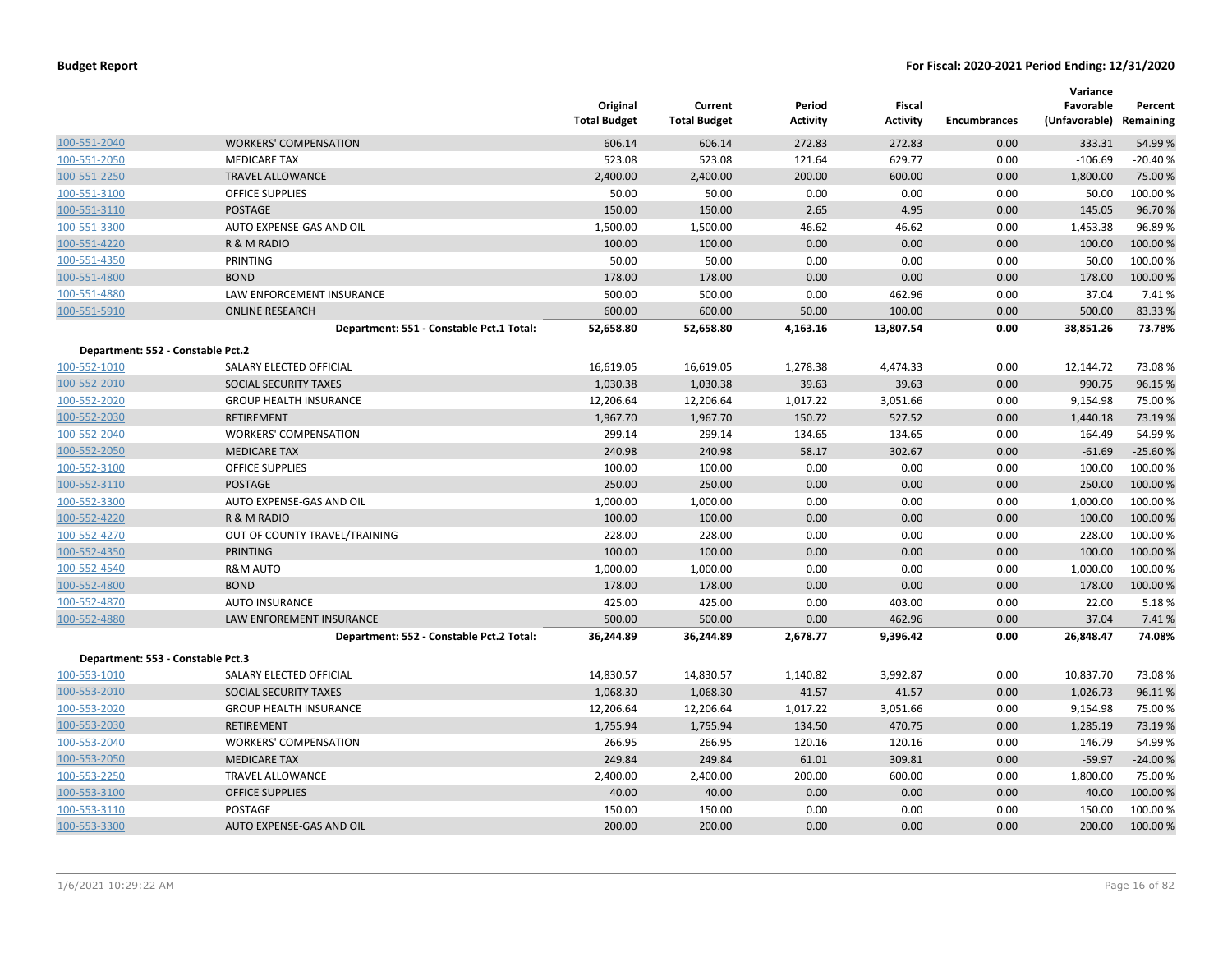|                                  |                                                 | Original<br><b>Total Budget</b> | Current<br><b>Total Budget</b> | Period<br>Activity | Fiscal<br><b>Activity</b> | <b>Encumbrances</b> | Variance<br>Favorable<br>(Unfavorable) Remaining | Percent   |
|----------------------------------|-------------------------------------------------|---------------------------------|--------------------------------|--------------------|---------------------------|---------------------|--------------------------------------------------|-----------|
| 100-553-4350                     | PRINTING                                        | 50.00                           | 50.00                          | 0.00               | 0.00                      | 0.00                | 50.00                                            | 100.00%   |
| 100-553-4530                     | <b>COMPUTER SOFTWARE</b>                        | 1,152.00                        | 1,152.00                       | 0.00               | 0.00                      | 0.00                | 1,152.00                                         | 100.00%   |
| 100-553-4800                     | <b>BOND</b>                                     | 178.00                          | 178.00                         | 178.00             | 178.00                    | 0.00                | 0.00                                             | 0.00%     |
| 100-553-4810                     | <b>DUES</b>                                     | 60.00                           | 60.00                          | 0.00               | 0.00                      | 0.00                | 60.00                                            | 100.00%   |
| 100-553-4880                     | LAW ENFORCEMENT INSURANCE                       | 500.00                          | 500.00                         | 0.00               | 462.96                    | 0.00                | 37.04                                            | 7.41%     |
| 100-553-5720                     | <b>OFFICE EQUIPMENT</b>                         | 200.00                          | 200.00                         | 0.00               | 0.00                      | 0.00                | 200.00                                           | 100.00%   |
|                                  | Department: 553 - Constable Pct.3 Total:        | 35,308.24                       | 35,308.24                      | 2,893.28           | 9,227.78                  | 0.00                | 26,080.46                                        | 73.87%    |
|                                  | Department: 555 - Animal Control Officer        |                                 |                                |                    |                           |                     |                                                  |           |
| 100-555-4410                     | ANIMAL CONTROL OFFICER/SERVICES                 | 3,000.00                        | 3,000.00                       | 0.00               | 0.00                      | 0.00                | 3,000.00                                         | 100.00%   |
|                                  | Department: 555 - Animal Control Officer Total: | 3,000.00                        | 3,000.00                       | 0.00               | 0.00                      | 0.00                | 3,000.00                                         | 100.00%   |
|                                  | Department: 559 - Texas VINE Program            |                                 |                                |                    |                           |                     |                                                  |           |
| 100-559-4950                     | VINE AUTOMATED VICTIM NOTIF. SERV.              | 18,571.12                       | 18,571.12                      | 4,642.78           | 4,642.78                  | 0.00                | 13,928.34                                        | 75.00 %   |
|                                  | Department: 559 - Texas VINE Program Total:     | 18,571.12                       | 18,571.12                      | 4,642.78           | 4,642.78                  | 0.00                | 13,928.34                                        | 75.00%    |
| Department: 560 - County Sheriff |                                                 |                                 |                                |                    |                           |                     |                                                  |           |
| 100-560-1010                     | SALARY ELECTED OFFICIAL                         | 60,513.98                       | 60,513.98                      | 4,654.92           | 16,292.22                 | 0.00                | 44,221.76                                        | 73.08%    |
| 100-560-1030                     | <b>SALARY CHIEF DEPUTY</b>                      | 52,500.00                       | 52,500.00                      | 4,038.45           | 14,134.60                 | 0.00                | 38,365.40                                        | 73.08%    |
| 100-560-1040                     | <b>SALARIES DEPUTIES</b>                        | 683,192.21                      | 683,192.21                     | 49,634.98          | 172,600.94                | 0.00                | 510,591.27                                       | 74.74 %   |
| 100-560-1050                     | SALARY ADMINISTRATIVE SECRETARY                 | 43,020.00                       | 43,020.00                      | 3,309.22           | 11,582.30                 | 0.00                | 31,437.70                                        | 73.08%    |
| 100-560-1051                     | SALARY EVIDENCE CLERK                           | 25,480.00                       | 25,480.00                      | 1,960.00           | 6,860.00                  | 0.00                | 18,620.00                                        | 73.08%    |
| 100-560-1070                     | <b>SALARY PART-TIME</b>                         | 0.00                            | 0.00                           | 1,296.00           | 5,412.00                  | 0.00                | $-5,412.00$                                      | 0.00 %    |
| 100-560-1080                     | COMPENSATION/HOLIDAY PAY                        | 138,719.27                      | 138,719.27                     | 2,152.78           | 8,273.92                  | 0.00                | 130,445.35                                       | 94.04%    |
| 100-560-1110                     | <b>SALARY LIEUTENANT</b>                        | 47,200.00                       | 47,200.00                      | 3,630.77           | 12,707.68                 | 0.00                | 34,492.32                                        | 73.08%    |
| 100-560-1130                     | SALARY TRANSPORT OFFICER                        | 38,292.67                       | 38,292.67                      | 3,129.70           | 10,493.70                 | 0.00                | 27,798.97                                        | 72.60%    |
| 100-560-1140                     | SALARY PROF. STANDARDS OFFICER                  | 38,292.67                       | 38,292.67                      | 2,945.60           | 10,309.60                 | 0.00                | 27,983.07                                        | 73.08%    |
| 100-560-1200                     | <b>SALARY DISPATCHER</b>                        | 291,683.00                      | 291,683.00                     | 16,924.67          | 59,559.18                 | 0.00                | 232,123.82                                       | 79.58%    |
| 100-560-2010                     | <b>SOCIAL SECURITY TAXES</b>                    | 85,608.01                       | 85,608.01                      | 2,734.91           | 2,734.91                  | 0.00                | 82,873.10                                        | 96.81%    |
| 100-560-2020                     | <b>GROUP HEALTH INSURANCE</b>                   | 366,199.20                      | 366,199.20                     | 29,620.62          | 84,821.19                 | 0.00                | 281,378.01                                       | 76.84%    |
| 100-560-2030                     | <b>RETIREMENT</b>                               | 151,573.02                      | 151,573.02                     | 11,044.50          | 38,697.82                 | 0.00                | 112,875.20                                       | 74.47%    |
| 100-560-2040                     | <b>WORKERS' COMPENSATION</b>                    | 26,018.53                       | 26,018.53                      | 7,715.18           | 7,715.18                  | 0.00                | 18,303.35                                        | 70.35 %   |
| 100-560-2050                     | <b>MEDICARE TAX</b>                             | 18,562.57                       | 18,562.57                      | 4,132.57           | 21,488.93                 | 0.00                | $-2,926.36$                                      | $-15.76%$ |
| 100-560-2060                     | <b>UNEMPLOYMENT EXPENSE</b>                     | 5,000.00                        | 5,000.00                       | 0.00               | 0.00                      | 0.00                | 5,000.00                                         | 100.00%   |
| 100-560-2500                     | <b>EMPLOYEE PHYSICALS</b>                       | 1,000.00                        | 1,000.00                       | 0.00               | 250.00                    | 0.00                | 750.00                                           | 75.00 %   |
| 100-560-3100                     | OFFICE SUPPLIES                                 | 8,000.00                        | 8,000.00                       | 10.83              | 3,488.91                  | 0.00                | 4,511.09                                         | 56.39%    |
| 100-560-3110                     | <b>POSTAGE</b>                                  | 1,700.00                        | 1,700.00                       | 264.02             | 425.83                    | 0.00                | 1,274.17                                         | 74.95 %   |
| 100-560-3200                     | <b>WEAPONS SUPPLIES</b>                         | 3,000.00                        | 3,000.00                       | 0.00               | 230.99                    | 1,439.60            | 1,329.41                                         | 44.31%    |
| 100-560-3210                     | <b>PATROL SUPPLIES</b>                          | 3,800.00                        | 3,800.00                       | 353.73             | 486.39                    | 179.94              | 3,133.67                                         | 82.47%    |
| 100-560-3300                     | AUTO EXPENSE GAS & OIL                          | 70,000.00                       | 70,000.00                      | 4,212.50           | 8,841.87                  | 0.00                | 61,158.13                                        | 87.37%    |
| 100-560-3320                     | SHERIFF JANITOR SUPPLIES                        | 1,750.00                        | 1,750.00                       | 0.00               | 436.77                    | 0.00                | 1,313.23                                         | 75.04 %   |
| 100-560-3950                     | UNIFORMS/OTHER                                  | 6,300.00                        | 6,300.00                       | 74.95              | 1,021.87                  | 521.99              | 4,756.14                                         | 75.49%    |
| 100-560-4210                     | <b>INTERNET SERVICE</b>                         | 9,500.00                        | 9,500.00                       | 597.36             | 1,606.23                  | 0.00                | 7,893.77                                         | 83.09%    |
| 100-560-4220                     | R & M RADIO                                     | 1,000.00                        | 1,000.00                       | 0.00               | 0.00                      | 0.00                | 1,000.00                                         | 100.00%   |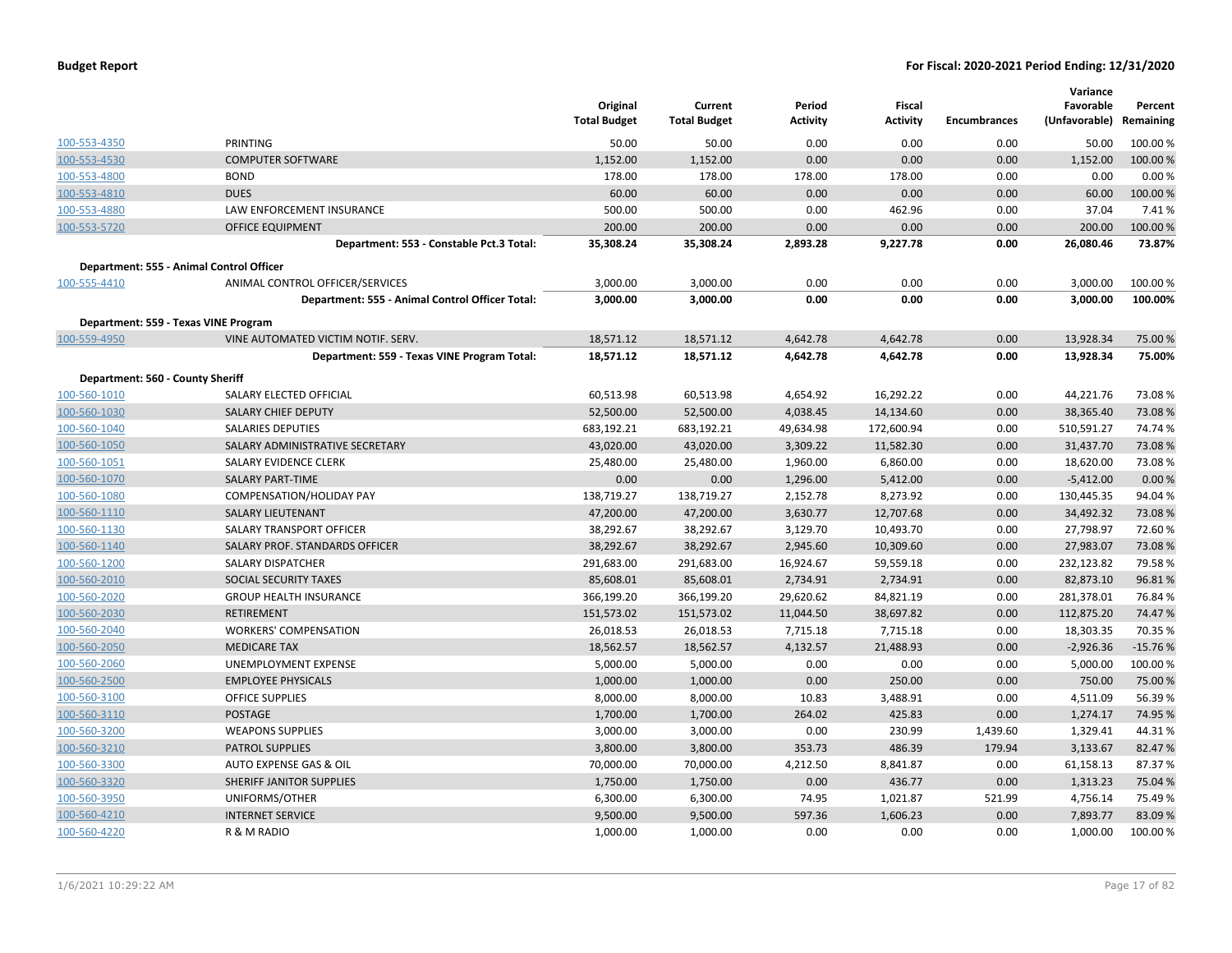|                                          |                             |                                          | Original<br><b>Total Budget</b> | Current<br><b>Total Budget</b> | Period<br><b>Activity</b> | <b>Fiscal</b><br><b>Activity</b> | <b>Encumbrances</b> | Variance<br>Favorable<br>(Unfavorable) | Percent<br>Remaining |
|------------------------------------------|-----------------------------|------------------------------------------|---------------------------------|--------------------------------|---------------------------|----------------------------------|---------------------|----------------------------------------|----------------------|
| 100-560-4250                             |                             | PROFESSIONAL SERVICES/INTERPRETER        | 100.00                          | 100.00                         | 0.00                      | 0.00                             | 0.00                | 100.00                                 | 100.00 %             |
| 100-560-4270                             |                             | OUT OF COUNTY TRAVEL/TRAINING            | 4,000.00                        | 4,000.00                       | 0.00                      | 0.00                             | 0.00                | 4,000.00                               | 100.00 %             |
| 100-560-4280                             | PRISONER TRANSPORT          |                                          | 8,500.00                        | 8,500.00                       | 304.39                    | 1,791.68                         | 0.00                | 6,708.32                               | 78.92 %              |
| 100-560-4300                             | <b>BIDS AND NOTICES</b>     |                                          | 500.00                          | 500.00                         | 0.00                      | 0.00                             | 0.00                | 500.00                                 | 100.00%              |
| 100-560-4320                             |                             | <b>IMPOUNDMENT OF ESTRAY LIVESTOCK</b>   | 10,000.00                       | 10,000.00                      | 0.00                      | 0.00                             | 0.00                | 10,000.00                              | 100.00 %             |
| 100-560-4350                             | PRINTING                    |                                          | 1,000.00                        | 1,000.00                       | 0.00                      | 0.00                             | 0.00                | 1,000.00                               | 100.00%              |
| 100-560-4420                             | <b>UTILITIES WATER</b>      |                                          | 3,000.00                        | 3,000.00                       | 136.69                    | 274.61                           | 0.00                | 2,725.39                               | 90.85 %              |
| 100-560-4430                             | SHERIFF TRASH PICKUP        |                                          | 1,500.00                        | 1,500.00                       | 120.84                    | 241.68                           | 0.00                | 1,258.32                               | 83.89%               |
| 100-560-4500                             | R & M BUILDING              |                                          | 5,000.00                        | 5,000.00                       | 0.00                      | 2,083.68                         | 0.00                | 2,916.32                               | 58.33 %              |
| 100-560-4501                             | PEST CONTROL                |                                          | 320.00                          | 320.00                         | 80.00                     | 80.00                            | 0.00                | 240.00                                 | 75.00 %              |
| 100-560-4530                             | TYLER/CAD MAINTENANCE       |                                          | 15,347.62                       | 15,347.62                      | 0.00                      | 0.00                             | 0.00                | 15,347.62                              | 100.00 %             |
| 100-560-4540                             | R & M AUTOMOBILES           |                                          | 45,000.00                       | 61,168.69                      | 5,993.68                  | 8,407.70                         | 0.00                | 52,760.99                              | 86.25 %              |
| <b>Budget Adjustments</b>                |                             |                                          |                                 |                                |                           |                                  |                     |                                        |                      |
| <b>Number</b>                            | Date                        | <b>Description</b>                       | Adjustment                      |                                |                           |                                  |                     |                                        |                      |
| BA0000048                                | 12/16/2020                  | Auto Insurance Loss payments to R&M A    | 16,168.69                       |                                |                           |                                  |                     |                                        |                      |
| 100-560-4800                             | <b>BOND</b>                 |                                          | 435.00                          | 435.00                         | 355.00                    | 435.00                           | 0.00                | 0.00                                   | 0.00%                |
| 100-560-4820                             | <b>FIRE INSURANCE</b>       |                                          | 325.00                          | 325.00                         | 0.00                      | 0.00                             | 0.00                | 325.00                                 | 100.00%              |
| 100-560-4870                             | <b>AUTOMOBILE INSURANCE</b> |                                          | 10,500.00                       | 10,500.00                      | 0.00                      | 9,266.00                         | 0.00                | 1,234.00                               | 11.75 %              |
| 100-560-4880                             |                             | LAW ENFORCEMENT INSURANCE                | 15,000.00                       | 15,000.00                      | 0.00                      | 15,983.68                        | 0.00                | $-983.68$                              | $-6.56%$             |
| 100-560-4890                             | <b>LOCAL FUNDING 562</b>    |                                          | 36,287.76                       | 36,287.76                      | 0.00                      | 0.00                             | 0.00                | 36,287.76                              | 100.00%              |
| 100-560-5720                             | <b>OFFICE EQUIPMENT</b>     |                                          | 200.00                          | 200.00                         | 0.00                      | 59.95                            | 0.00                | 140.05                                 | 70.03%               |
| 100-560-5740                             | <b>TECHNOLOGY</b>           |                                          | 16,000.00                       | 16,000.00                      | 5,720.25                  | 5,720.25                         | 3,678.68            | 6,601.07                               | 41.26%               |
| 100-560-5750                             |                             | PURCHASE OF AUTOMOBILES                  | 50,000.00                       | 50,000.00                      | 0.00                      | 0.00                             | 50,341.31           | $-341.31$                              | $-0.68%$             |
| 100-560-5790                             | <b>WEAPONS</b>              |                                          | 2,000.00                        | 2,000.00                       | 0.00                      | 0.00                             | 548.60              | 1,451.40                               | 72.57%               |
|                                          |                             | Department: 560 - County Sheriff Total:  | 2,402,920.51                    | 2,419,089.20                   | 167,149.11                | 544,817.26                       | 56,710.12           | 1,817,561.82                           | 75.13%               |
| <b>Department: 565 - Jail Operations</b> |                             |                                          |                                 |                                |                           |                                  |                     |                                        |                      |
| 100-565-3800                             | PRISONER HOUSING            |                                          | 2,550,000.00                    | 2,550,000.00                   | 174,117.50                | 370,832.50                       | 0.00                | 2,179,167.50                           | 85.46%               |
| 100-565-4000                             |                             | PRISONER TRANSPORT/GUARD                 | 25,000.00                       | 25,000.00                      | 681.25                    | 3,082.90                         | 0.00                | 21,917.10                              | 87.67%               |
| 100-565-4050                             | PRISONER MEDICAL            |                                          | 175,000.00                      | 175,000.00                     | 6,006.44                  | 21,866.53                        | 0.00                | 153,133.47                             | 87.50%               |
| 100-565-4500                             | <b>R&amp;M BUILDING</b>     |                                          | 1,000.00                        | 1,000.00                       | 0.00                      | 438.25                           | 0.00                | 561.75                                 | 56.18%               |
| 100-565-4501                             | PEST CONTROL                |                                          | 580.00                          | 580.00                         | 0.00                      | 0.00                             | 0.00                | 580.00                                 | 100.00%              |
|                                          |                             | Department: 565 - Jail Operations Total: | 2,751,580.00                    | 2,751,580.00                   | 180,805.19                | 396,220.18                       | 0.00                | 2,355,359.82                           | 85.60%               |
| Department: 573 - Bond Supervision       |                             |                                          |                                 |                                |                           |                                  |                     |                                        |                      |
| 100-573-1020                             |                             | SALARY-BOND SUPERVISOR                   | 38,244.95                       | 38,244.95                      | 2,941.92                  | 10,296.72                        | 0.00                | 27,948.23                              | 73.08%               |
| 100-573-1070                             | Part Time                   |                                          | 2,816.32                        | 2,816.32                       | 0.00                      | 0.00                             | 0.00                | 2,816.32                               | 100.00 %             |
| 100-573-2010                             | SOCIAL SECURITY TAXES       |                                          | 2,545.80                        | 2,545.80                       | 90.24                     | 90.24                            | 0.00                | 2,455.56                               | 96.46 %              |
| 100-573-2020                             |                             | <b>GROUP HEALTH INSURANCE</b>            | 13,427.30                       | 13,427.30                      | 1,017.22                  | 3,051.66                         | 0.00                | 10,375.64                              | 77.27 %              |
| 100-573-2030                             | <b>RETIREMENT</b>           |                                          | 4,861.65                        | 4,861.65                       | 346.86                    | 1,214.01                         | 0.00                | 3,647.64                               | 75.03 %              |
| 100-573-2040                             |                             | <b>WORKERS' COMPENSATION</b>             | 131.39                          | 131.39                         | 54.87                     | 54.87                            | 0.00                | 76.52                                  | 58.24 %              |
| 100-573-2050                             | <b>MEDICARE TAX</b>         |                                          | 595.39                          | 595.39                         | 132.44                    | 689.14                           | 0.00                | $-93.75$                               | $-15.75%$            |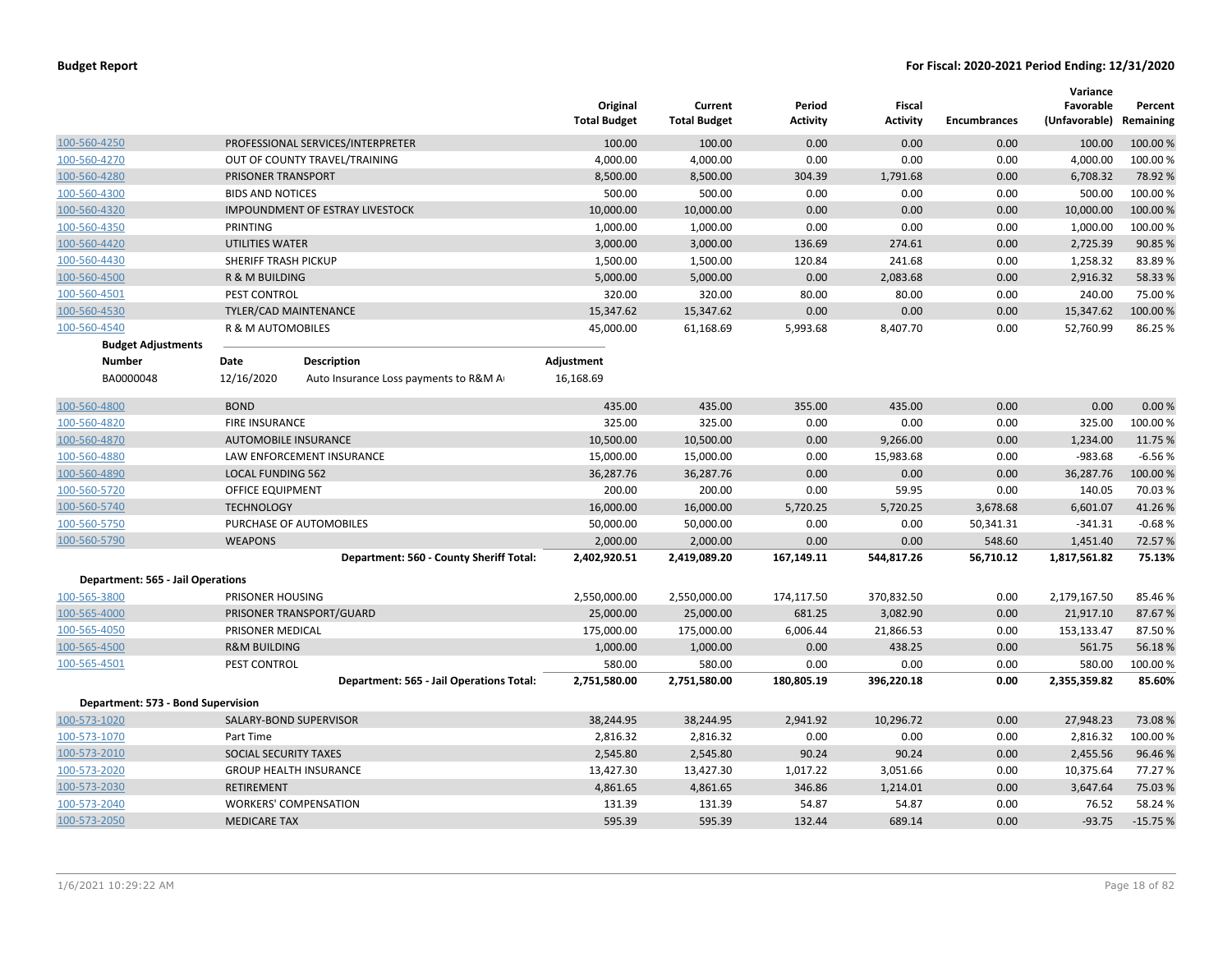|              |                                                    | Original<br><b>Total Budget</b> | Current<br><b>Total Budget</b> | Period<br><b>Activity</b> | Fiscal<br><b>Activity</b> | <b>Encumbrances</b> | Variance<br>Favorable<br>(Unfavorable) Remaining | Percent  |
|--------------|----------------------------------------------------|---------------------------------|--------------------------------|---------------------------|---------------------------|---------------------|--------------------------------------------------|----------|
| 100-573-3100 | <b>OFFICE SUPPLIES</b>                             | 700.00                          | 700.00                         | 0.00                      | 0.00                      | 0.00                | 700.00                                           | 100.00 % |
| 100-573-3130 | <b>DRUG TESTING SUPPLIES</b>                       | 4,000.00                        | 4,000.00                       | 0.00                      | 0.00                      | 0.00                | 4,000.00                                         | 100.00 % |
| 100-573-3400 | <b>EVALUATIONS</b>                                 | 1,000.00                        | 1,000.00                       | 0.00                      | 0.00                      | 0.00                | 1,000.00                                         | 100.00%  |
| 100-573-4270 | OUT OF COUNTY TRAVEL/TRAINING                      | 1,900.00                        | 1,900.00                       | 0.00                      | 0.00                      | 0.00                | 1,900.00                                         | 100.00 % |
| 100-573-4530 | <b>COMPUTER SOFTWARE</b>                           | 1,284.00                        | 1,284.00                       | 107.00                    | 428.00                    | 0.00                | 856.00                                           | 66.67%   |
| 100-573-4800 | <b>BOND</b>                                        | 50.00                           | 50.00                          | 0.00                      | 0.00                      | 0.00                | 50.00                                            | 100.00 % |
| 100-573-4810 | <b>DUES</b>                                        | 75.00                           | 75.00                          | 0.00                      | 0.00                      | 0.00                | 75.00                                            | 100.00 % |
|              | Department: 573 - Bond Supervision Total:          | 71,631.80                       | 71,631.80                      | 4,690.55                  | 15,824.64                 | 0.00                | 55,807.16                                        | 77.91%   |
|              | Department: 575 - Juvenile Probation               |                                 |                                |                           |                           |                     |                                                  |          |
| 100-575-3110 | <b>POSTAGE</b>                                     | 0.00                            | 0.00                           | 10.60                     | 14.60                     | 0.00                | $-14.60$                                         | 0.00%    |
| 100-575-3150 | <b>COPIER RENTAL</b>                               | 0.00                            | 0.00                           | 26.09                     | 51.46                     | 0.00                | $-51.46$                                         | 0.00%    |
| 100-575-9950 | <b>JUVENILE PROBATION FUNDING</b>                  | 170,000.00                      | 170,000.00                     | 0.00                      | 0.00                      | 0.00                | 170,000.00                                       | 100.00 % |
|              | Department: 575 - Juvenile Probation Total:        | 170,000.00                      | 170,000.00                     | 36.69                     | 66.06                     | 0.00                | 169,933.94                                       | 99.96%   |
|              | Department: 590 - Environmental Development        |                                 |                                |                           |                           |                     |                                                  |          |
| 100-590-1020 | <b>SALARY DIRECTOR</b>                             | 30,248.92                       | 30,248.92                      | 2,326.84                  | 8,143.93                  | 0.00                | 22,104.99                                        | 73.08%   |
| 100-590-1040 | <b>SALARIES DEPUTIES</b>                           | 40,681.56                       | 40,681.56                      | 3,129.36                  | 10,952.77                 | 0.00                | 29,728.79                                        | 73.08%   |
| 100-590-1070 | <b>SALARY PART-TIME</b>                            | 18,096.00                       | 18,096.00                      | 0.00                      | 792.00                    | 0.00                | 17,304.00                                        | 95.62 %  |
| 100-590-2010 | SOCIAL SECURITY TAXES                              | 5,519.64                        | 5,519.64                       | 164.93                    | 164.93                    | 0.00                | 5,354.71                                         | 97.01%   |
| 100-590-2020 | <b>GROUP HEALTH INSURANCE</b>                      | 24,413.28                       | 24,413.28                      | 2,034.44                  | 6,274.18                  | 0.00                | 18,139.10                                        | 74.30%   |
| 100-590-2030 | <b>RETIREMENT</b>                                  | 10,540.74                       | 10,540.74                      | 643.30                    | 2,344.93                  | 0.00                | 8,195.81                                         | 77.75 %  |
| 100-590-2040 | <b>WORKERS' COMPENSATION</b>                       | 272.79                          | 272.79                         | 122.62                    | 122.62                    | 0.00                | 150.17                                           | 55.05 %  |
| 100-590-2050 | <b>MEDICARE TAX</b>                                | 1,290.88                        | 1,290.88                       | 242.07                    | 1,320.16                  | 0.00                | $-29.28$                                         | $-2.27%$ |
| 100-590-3100 | <b>OFFICE SUPPLIES</b>                             | 850.00                          | 850.00                         | 129.41                    | 436.28                    | 0.00                | 413.72                                           | 48.67%   |
| 100-590-3110 | <b>POSTAGE</b>                                     | 1,700.00                        | 1,700.00                       | 121.45                    | 227.00                    | 0.00                | 1,473.00                                         | 86.65 %  |
| 100-590-3150 | <b>COPIER RENTAL</b>                               | 1,000.00                        | 1,000.00                       | 74.41                     | 149.41                    | 0.00                | 850.59                                           | 85.06%   |
| 100-590-3300 | AUTO EXPENSE GAS & OIL                             | 1,100.00                        | 1,100.00                       | 0.00                      | 0.00                      | 0.00                | 1,100.00                                         | 100.00 % |
| 100-590-4270 | OUT OF COUNTY TRAVEL/TRAINING                      | 1,500.00                        | 1,500.00                       | 0.00                      | 0.00                      | 0.00                | 1,500.00                                         | 100.00%  |
| 100-590-4350 | <b>PRINTING</b>                                    | 200.00                          | 200.00                         | 0.00                      | 0.00                      | 0.00                | 200.00                                           | 100.00 % |
| 100-590-4530 | <b>COMPUTER SOFTWARE</b>                           | 300.00                          | 300.00                         | 0.00                      | 0.00                      | 0.00                | 300.00                                           | 100.00 % |
| 100-590-4540 | <b>R&amp;M AUTO</b>                                | 1,000.00                        | 1,000.00                       | 0.00                      | 0.00                      | 0.00                | 1,000.00                                         | 100.00 % |
| 100-590-4670 | VISITING HEALTH INSPECTOR                          | 300.00                          | 300.00                         | 0.00                      | 0.00                      | 0.00                | 300.00                                           | 100.00%  |
| 100-590-4800 | <b>BOND</b>                                        | 100.00                          | 100.00                         | 0.00                      | 0.00                      | 0.00                | 100.00                                           | 100.00 % |
| 100-590-4810 | <b>DUES</b>                                        | 111.00                          | 111.00                         | 0.00                      | 0.00                      | 0.00                | 111.00                                           | 100.00%  |
| 100-590-4870 | <b>AUTOMOBILE INSURANCE</b>                        | 225.00                          | 225.00                         | 0.00                      | 188.00                    | 0.00                | 37.00                                            | 16.44 %  |
| 100-590-5720 | OFFICE EQUIPMENT                                   | 200.00                          | 200.00                         | 0.00                      | 0.00                      | 0.00                | 200.00                                           | 100.00 % |
|              | Department: 590 - Environmental Development Total: | 139,649.81                      | 139,649.81                     | 8,988.83                  | 31,116.21                 | 0.00                | 108,533.60                                       | 77.72%   |
|              | Department: 591 - Development Services             |                                 |                                |                           |                           |                     |                                                  |          |
| 100-591-1020 | <b>SALARY DIRECTOR</b>                             | 36,834.94                       | 36,834.94                      | 2,326.84                  | 9,771.95                  | 0.00                | 27,062.99                                        | 73.47%   |
| 100-591-2010 | SOCIAL SECURITY TAXES                              | 2,283.77                        | 2,283.77                       | 72.13                     | 72.13                     | 0.00                | 2,211.64                                         | 96.84 %  |
| 100-591-2020 | <b>GROUP HEALTH INSURANCE</b>                      | 12,206.64                       | 12,206.64                      | 1,019.76                  | 3,898.02                  | 0.00                | 8,308.62                                         | 68.07%   |
| 100-591-2030 | RETIREMENT                                         | 4,361.26                        | 4,361.26                       | 274.34                    | 1,152.13                  | 0.00                | 3,209.13                                         | 73.58%   |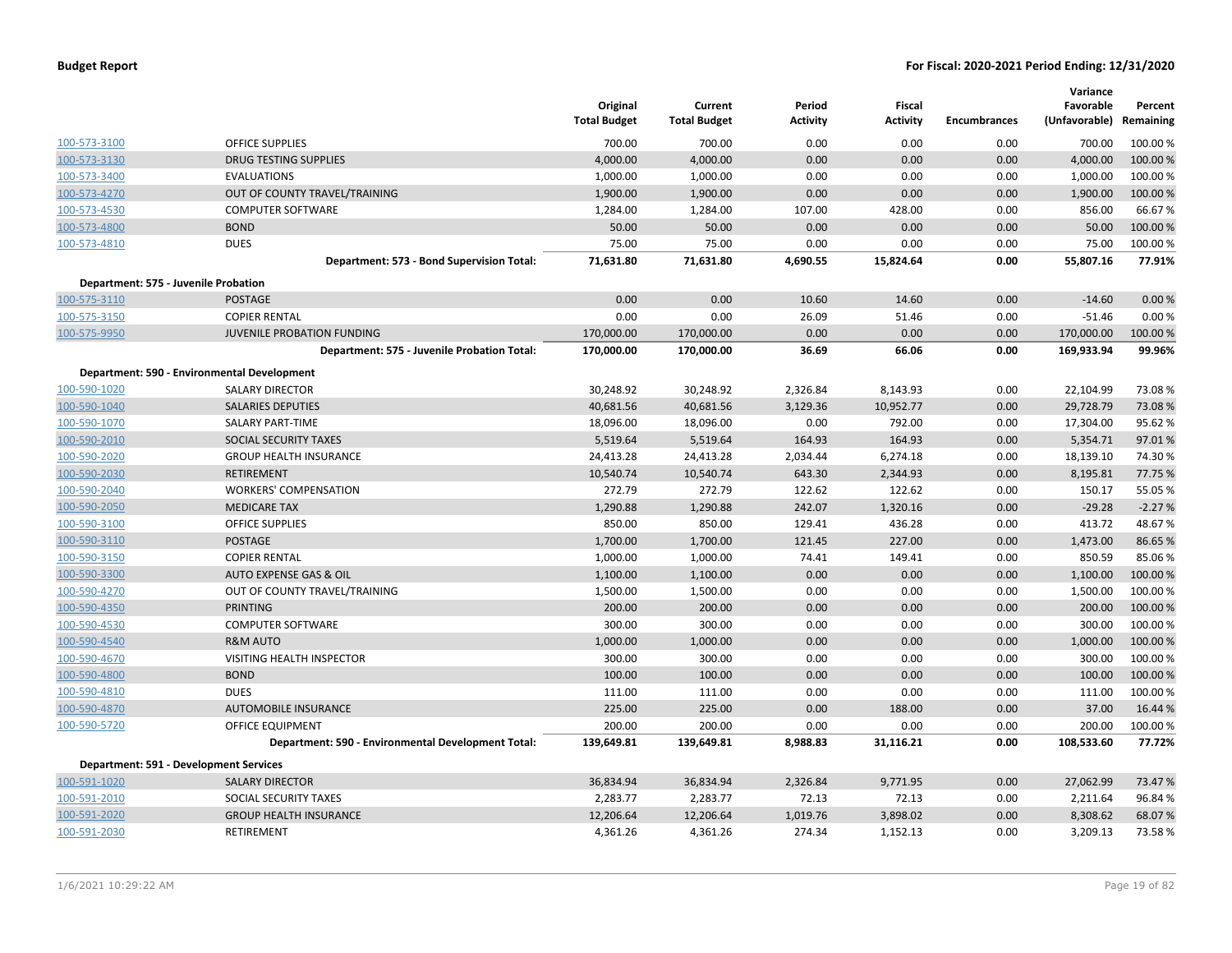|                                   |                                               | Original<br><b>Total Budget</b> | Current<br><b>Total Budget</b> | Period<br><b>Activity</b> | Fiscal<br><b>Activity</b> | <b>Encumbrances</b> | Variance<br>Favorable<br>(Unfavorable) | Percent<br>Remaining |
|-----------------------------------|-----------------------------------------------|---------------------------------|--------------------------------|---------------------------|---------------------------|---------------------|----------------------------------------|----------------------|
| 100-591-2040                      | <b>WORKERS' COMPENSATION</b>                  | 117.87                          | 117.87                         | 52.85                     | 52.85                     | 0.00                | 65.02                                  | 55.16%               |
| 100-591-2050                      | <b>MEDICARE TAX</b>                           | 534.11                          | 534.11                         | 105.87                    | 675.41                    | 0.00                | $-141.30$                              | $-26.46%$            |
| 100-591-3100                      | <b>OFFICE SUPPLIES</b>                        | 500.00                          | 500.00                         | 0.00                      | 0.00                      | 0.00                | 500.00                                 | 100.00%              |
| 100-591-3110                      | POSTAGE                                       | 300.00                          | 300.00                         | 0.00                      | 0.00                      | 0.00                | 300.00                                 | 100.00%              |
| 100-591-3300                      | <b>AUTO EXPENSE GAS &amp; OIL</b>             | 700.00                          | 700.00                         | 0.00                      | 0.00                      | 0.00                | 700.00                                 | 100.00%              |
| 100-591-4270                      | OUT OF COUNTY TRAVEL/TRAINING                 | 1,500.00                        | 1,500.00                       | 0.00                      | 0.00                      | 0.00                | 1,500.00                               | 100.00%              |
| 100-591-4350                      | <b>PRINTING</b>                               | 100.00                          | 100.00                         | 23.00                     | 23.00                     | 0.00                | 77.00                                  | 77.00 %              |
| 100-591-4530                      | <b>COMPUTER SOFTWARE</b>                      | 100.00                          | 100.00                         | 0.00                      | 0.00                      | 0.00                | 100.00                                 | 100.00%              |
| 100-591-4540                      | <b>R&amp;M AUTO</b>                           | 250.00                          | 250.00                         | 0.00                      | 0.00                      | 0.00                | 250.00                                 | 100.00%              |
| 100-591-4800                      | <b>BOND</b>                                   | 50.00                           | 50.00                          | 0.00                      | 0.00                      | 0.00                | 50.00                                  | 100.00%              |
| 100-591-4810                      | <b>DUES</b>                                   | 50.00                           | 50.00                          | 0.00                      | 0.00                      | 0.00                | 50.00                                  | 100.00 %             |
| 100-591-4870                      | AUTOMOBILE INSURANCE                          | 275.00                          | 275.00                         | 0.00                      | 220.00                    | 0.00                | 55.00                                  | 20.00 %              |
|                                   | Department: 591 - Development Services Total: | 60,163.59                       | 60,163.59                      | 3,874.79                  | 15,865.49                 | 0.00                | 44,298.10                              | 73.63%               |
| Department: 640 - County Services |                                               |                                 |                                |                           |                           |                     |                                        |                      |
| 100-640-4100                      | FANNIN CO. CHILDRENS CTR                      | 1,000.00                        | 1,000.00                       | 0.00                      | 1,000.00                  | 0.00                | 0.00                                   | 0.00%                |
| 100-640-4110                      | FANNIN CO. WELFARE BOARD                      | 1,000.00                        | 1,000.00                       | 0.00                      | 0.00                      | 0.00                | 1,000.00                               | 100.00 %             |
| 100-640-4120                      | FANNIN CO. HISTORICAL SOC                     | 4,500.00                        | 4,500.00                       | 0.00                      | 0.00                      | 0.00                | 4,500.00                               | 100.00 %             |
| 100-640-4130                      | TEXOMA COMMUNITY CENTER(M.H.M.R.)             | 22,500.00                       | 22,500.00                      | 0.00                      | 22,500.00                 | 0.00                | 0.00                                   | 0.00%                |
| 100-640-4140                      | <b>FANNIN COUNTY CRISIS CENTER</b>            | 1,000.00                        | 1,000.00                       | 0.00                      | 0.00                      | 0.00                | 1,000.00                               | 100.00%              |
| 100-640-4150                      | <b>TAPS PUBLIC TRANSIT</b>                    | 5,000.00                        | 5,000.00                       | 0.00                      | 5,000.00                  | 0.00                | 0.00                                   | 0.00%                |
| 100-640-4160                      | <b>TRI-COUNTY SNAP</b>                        | 2,400.00                        | 2,400.00                       | 0.00                      | 0.00                      | 0.00                | 2,400.00                               | 100.00%              |
| 100-640-4170                      | OPEN ARMS SHELTER                             | 1,000.00                        | 1,000.00                       | 0.00                      | 0.00                      | 0.00                | 1,000.00                               | 100.00%              |
| 100-640-4180                      | FANNIN CO COMMUNITY MINISTRIES, INC           | 1,000.00                        | 1,000.00                       | 0.00                      | 0.00                      | 0.00                | 1,000.00                               | 100.00%              |
| 100-640-4400                      | UTILITIES ELECTRICITY                         | 8,500.00                        | 8,500.00                       | 0.00                      | 1,063.02                  | 0.00                | 7,436.98                               | 87.49%               |
| 100-640-4410                      | UTILITIES GAS                                 | 2,000.00                        | 2,000.00                       | 147.99                    | 206.42                    | 0.00                | 1,793.58                               | 89.68%               |
| 100-640-4420                      | UTILITIES WATER                               | 4,000.00                        | 4,000.00                       | 302.17                    | 604.34                    | 0.00                | 3,395.66                               | 84.89%               |
| 100-640-4430                      | <b>TRASH PICK-UP</b>                          | 525.00                          | 525.00                         | 43.78                     | 87.56                     | 0.00                | 437.44                                 | 83.32 %              |
| 100-640-4820                      | <b>FIRE INSURANCE</b>                         | 2,600.00                        | 2,600.00                       | 0.00                      | 0.00                      | 0.00                | 2,600.00                               | 100.00 %             |
|                                   | Department: 640 - County Services Total:      | 57,025.00                       | 57,025.00                      | 493.94                    | 30,461.34                 | 0.00                | 26,563.66                              | 46.58%               |
| Department: 641 - Health Officer  |                                               |                                 |                                |                           |                           |                     |                                        |                      |
| 100-641-1020                      | SALARY APPOINTED OFFICIAL                     | 2,400.00                        | 2,400.00                       | 200.00                    | 600.00                    | 0.00                | 1,800.00                               | 75.00 %              |
|                                   | Department: 641 - Health Officer Total:       | 2,400.00                        | 2,400.00                       | 200.00                    | 600.00                    | 0.00                | 1,800.00                               | 75.00%               |
|                                   | Department: 645 - Indigent Health Care        |                                 |                                |                           |                           |                     |                                        |                      |
| 100-645-1020                      | SALARY IHC DIRECTOR                           | 18,096.00                       | 18,096.00                      | 1,392.00                  | 4,872.00                  | 0.00                | 13,224.00                              | 73.08%               |
| 100-645-2010                      | SOCIAL SECURITY TAX                           | 1,121.95                        | 1,121.95                       | 43.15                     | 43.15                     | 0.00                | 1,078.80                               | 96.15 %              |
| 100-645-2030                      | RETIREMENT                                    | 2,142.57                        | 2,142.57                       | 164.12                    | 574.42                    | 0.00                | 1,568.15                               | 73.19%               |
| 100-645-2040                      | <b>WORKER'S COMP</b>                          | 57.91                           | 57.91                          | 25.96                     | 25.96                     | 0.00                | 31.95                                  | 55.17 %              |
| 100-645-2050                      | <b>MEDICARE TAX</b>                           | 262.39                          | 262.39                         | 63.33                     | 329.53                    | 0.00                | $-67.14$                               | $-25.59%$            |
| 100-645-3100                      | <b>OFFICE SUPPLIES</b>                        | 400.00                          | 400.00                         | 0.00                      | 179.17                    | 0.00                | 220.83                                 | 55.21%               |
| 100-645-3110                      | <b>POSTAGE</b>                                | 75.00                           | 75.00                          | 0.00                      | 55.00                     | 0.00                | 20.00                                  | 26.67%               |
| 100-645-4090                      | <b>DIABETIC SUPPLIES</b>                      | 3,000.00                        | 3,000.00                       | 36.10                     | 245.62                    | 0.00                | 2,754.38                               | 91.81%               |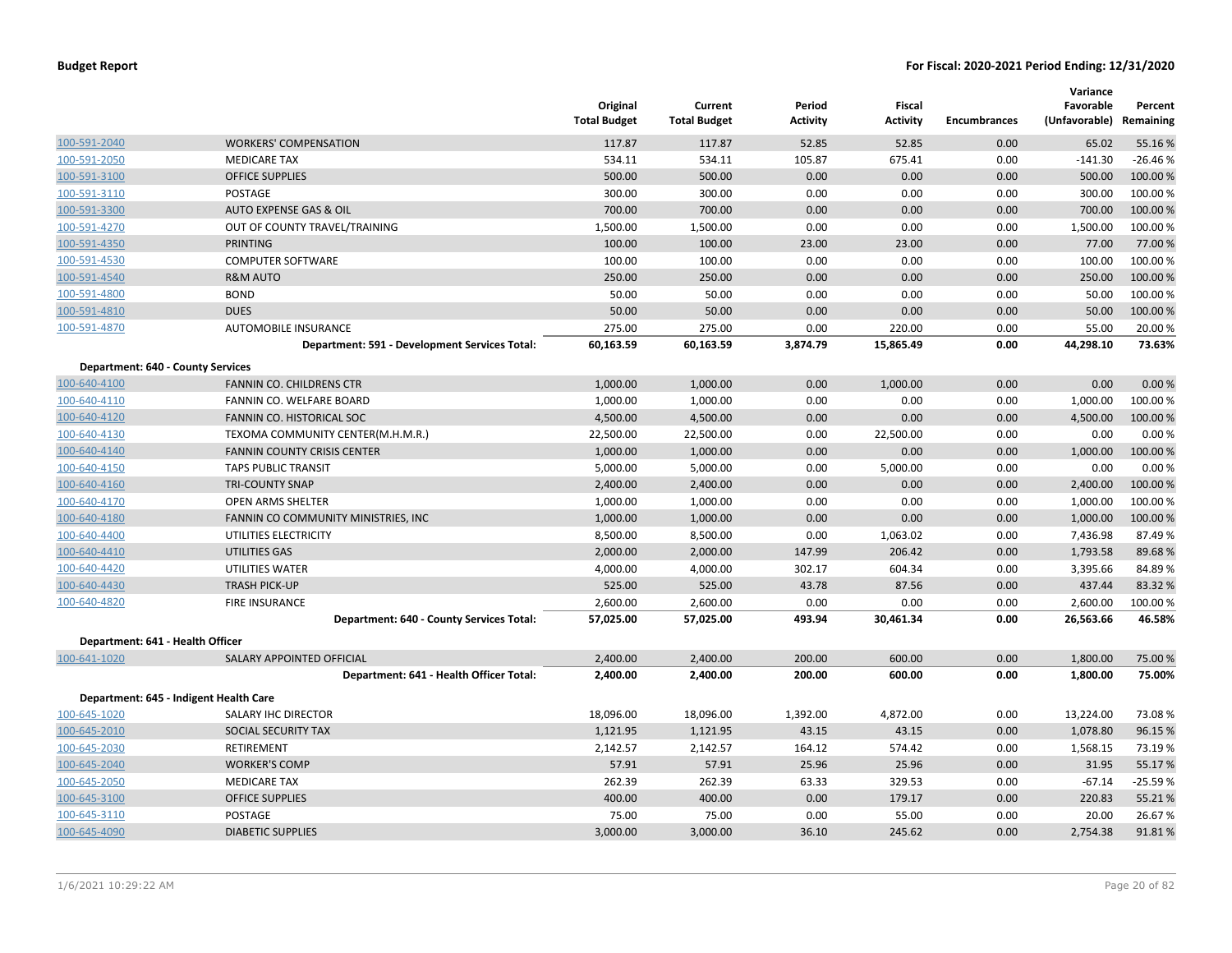|                                                    |                                                           | Original<br><b>Total Budget</b> | Current<br><b>Total Budget</b> | Period<br><b>Activity</b> | <b>Fiscal</b><br><b>Activity</b> | <b>Encumbrances</b> | Variance<br>Favorable<br>(Unfavorable) Remaining | Percent  |
|----------------------------------------------------|-----------------------------------------------------------|---------------------------------|--------------------------------|---------------------------|----------------------------------|---------------------|--------------------------------------------------|----------|
| 100-645-4100                                       | CERT. REG. NURSE ANES.                                    | 500.00                          | 500.00                         | 0.00                      | 0.00                             | 0.00                | 500.00                                           | 100.00 % |
| 100-645-4110                                       | PHYSICIAN, NON-EMERGENCY                                  | 15,000.00                       | 15,000.00                      | 4,508.53                  | 8,216.60                         | 0.00                | 6,783.40                                         | 45.22%   |
| 100-645-4120                                       | PRESCRIPTIONS, DRUGS                                      | 20,000.00                       | 20,000.00                      | 2,488.60                  | 4,319.65                         | 0.00                | 15,680.35                                        | 78.40%   |
| 100-645-4130                                       | HOSPITAL, INPATIENT                                       | 45,000.00                       | 45,000.00                      | 0.00                      | 0.00                             | 0.00                | 45,000.00                                        | 100.00 % |
| 100-645-4140                                       | HOSPITAL, OUTPATIENT                                      | 60,000.00                       | 60,000.00                      | 18,773.34                 | 21,198.89                        | 0.00                | 38,801.11                                        | 64.67%   |
| 100-645-4150                                       | LABORATORY/X-RAY                                          | 4,000.00                        | 4,000.00                       | 7.53                      | 7.53                             | 0.00                | 3,992.47                                         | 99.81%   |
| 100-645-4180                                       | FED. QUALIFIED HEALTH CENTER                              | 5,000.00                        | 5,000.00                       | 0.00                      | 0.00                             | 0.00                | 5,000.00                                         | 100.00%  |
| 100-645-4210                                       | <b>INTERNET</b>                                           | 948.00                          | 948.00                         | 0.00                      | 157.88                           | 0.00                | 790.12                                           | 83.35 %  |
| 100-645-4270                                       | OUT OF COUNTY TRAVEL/TRAINING                             | 1,000.00                        | 1,000.00                       | 0.00                      | 0.00                             | 0.00                | 1,000.00                                         | 100.00%  |
| 100-645-4300                                       | <b>BIDS &amp; NOTICES</b>                                 | 75.00                           | 75.00                          | 0.00                      | 0.00                             | 0.00                | 75.00                                            | 100.00%  |
| 100-645-4530                                       | <b>COMPUTER SOFTWARE</b>                                  | 12,708.00                       | 12,708.00                      | 1,059.00                  | 4,236.00                         | 0.00                | 8,472.00                                         | 66.67%   |
|                                                    | Department: 645 - Indigent Health Care Total:             | 189,386.82                      | 189,386.82                     | 28,561.66                 | 44,461.40                        | 0.00                | 144,925.42                                       | 76.52%   |
| Department: 665 - County Agents                    |                                                           |                                 |                                |                           |                                  |                     |                                                  |          |
| 100-665-1050                                       | <b>SALARY SECRETARY</b>                                   | 28,296.90                       | 28,296.90                      | 0.00                      | 4,175.94                         | 0.00                | 24,120.96                                        | 85.24 %  |
| 100-665-1500                                       | CO. AGENTS SALARIES                                       | 51,811.65                       | 51,811.65                      | 3,985.52                  | 13,949.32                        | 0.00                | 37,862.33                                        | 73.08%   |
| 100-665-2010                                       | <b>SOCIAL SECURITY TAXES</b>                              | 4,966.73                        | 4,966.73                       | 123.55                    | 123.55                           | 0.00                | 4,843.18                                         | 97.51%   |
| 100-665-2020                                       | <b>GROUP HEALTH INSURANCE</b>                             | 12,206.64                       | 12,206.64                      | 0.00                      | 1,525.83                         | 0.00                | 10,680.81                                        | 87.50%   |
| 100-665-2030                                       | <b>RETIREMENT</b>                                         | 3,350.35                        | 3,350.35                       | 0.00                      | 492.34                           | 0.00                | 2,858.01                                         | 85.30%   |
| 100-665-2040                                       | <b>WORKERS' COMPENSATION</b>                              | 90.55                           | 90.55                          | 40.60                     | 40.60                            | 0.00                | 49.95                                            | 55.16%   |
| 100-665-2050                                       | <b>MEDICARE TAX</b>                                       | 1,161.57                        | 1,161.57                       | 181.35                    | 1,154.24                         | 0.00                | 7.33                                             | 0.63%    |
| 100-665-3100                                       | <b>OFFICE SUPPLIES</b>                                    | 1,100.00                        | 1,100.00                       | 0.00                      | 293.45                           | 0.00                | 806.55                                           | 73.32 %  |
| 100-665-3110                                       | <b>POSTAGE</b>                                            | 300.00                          | 300.00                         | 0.00                      | 0.00                             | 0.00                | 300.00                                           | 100.00%  |
| 100-665-3150                                       | <b>COPIER RENTAL</b>                                      | 1,800.00                        | 1,800.00                       | 107.55                    | 209.40                           | 0.00                | 1,590.60                                         | 88.37%   |
| 100-665-3350                                       | <b>PROGRAM SUPPLIES</b>                                   | 500.00                          | 500.00                         | 0.00                      | 0.00                             | 0.00                | 500.00                                           | 100.00 % |
| 100-665-4210                                       | <b>INTERNET</b>                                           | 800.00                          | 800.00                         | 0.00                      | 129.98                           | 0.00                | 670.02                                           | 83.75%   |
| 100-665-4270                                       | IN/OUT CO.TRAVEL/TRAINING-AG.                             | 3,000.00                        | 3,000.00                       | 0.00                      | 120.00                           | 0.00                | 2,880.00                                         | 96.00%   |
| 100-665-4280                                       | IN/OUT CO.TRAVEL/TRAINING-F.C.S.                          | 3,000.00                        | 3,000.00                       | 0.00                      | 150.00                           | 0.00                | 2,850.00                                         | 95.00%   |
| 100-665-4290                                       | IN/OUT CO.TRAVEL/TRAINING-4-H                             | 3,000.00                        | 3,000.00                       | 0.00                      | 110.00                           | 0.00                | 2,890.00                                         | 96.33%   |
|                                                    | Department: 665 - County Agents Total:                    | 115,384.39                      | 115,384.39                     | 4,438.57                  | 22,474.65                        | 0.00                | 92,909.74                                        | 80.52%   |
| <b>Department: 696 - Donations and Allocations</b> |                                                           |                                 |                                |                           |                                  |                     |                                                  |          |
| 100-696-4910                                       | SOIL & WATER CONSERVATION                                 | 1,000.00                        | 1,000.00                       | 0.00                      | 0.00                             | 0.00                | 1.000.00                                         | 100.00%  |
| 100-696-4920                                       | <b>INDIGENT BURIAL</b>                                    | 2,000.00                        | 2,000.00                       | 0.00                      | 0.00                             | 0.00                | 2,000.00                                         | 100.00 % |
|                                                    | <b>Department: 696 - Donations and Allocations Total:</b> | 3,000.00                        | 3,000.00                       | 0.00                      | 0.00                             | 0.00                | 3,000.00                                         | 100.00%  |
|                                                    | <b>Expense Total:</b>                                     | 13,903,281.52                   | 13,919,450.21                  | 1,080,901.08              | 2,964,716.92                     | 97,823.46           | 10,856,909.83                                    | 78.00%   |
|                                                    | Fund: 100 - General Surplus (Deficit):                    | 0.00                            | 0.00                           | 581,451.44                | 581,009.05                       | $-97,823.46$        | 483,185.59                                       | 0.00%    |
| Fund: 110 - Courthouse Security                    |                                                           |                                 |                                |                           |                                  |                     |                                                  |          |
| Revenue                                            |                                                           |                                 |                                |                           |                                  |                     |                                                  |          |
| RevType: 300 - CASH                                |                                                           |                                 |                                |                           |                                  |                     |                                                  |          |
| 110-300-1110                                       | BEGINNING CASH BALANCE                                    | 26,650.00                       | 26,650.00                      | 0.00                      | 0.00                             | 0.00                | $-26,650.00$                                     | 100.00 % |
|                                                    | RevType: 300 - CASH Total:                                | 26,650.00                       | 26,650.00                      | 0.00                      | 0.00                             | 0.00                | $-26,650.00$                                     | 100.00%  |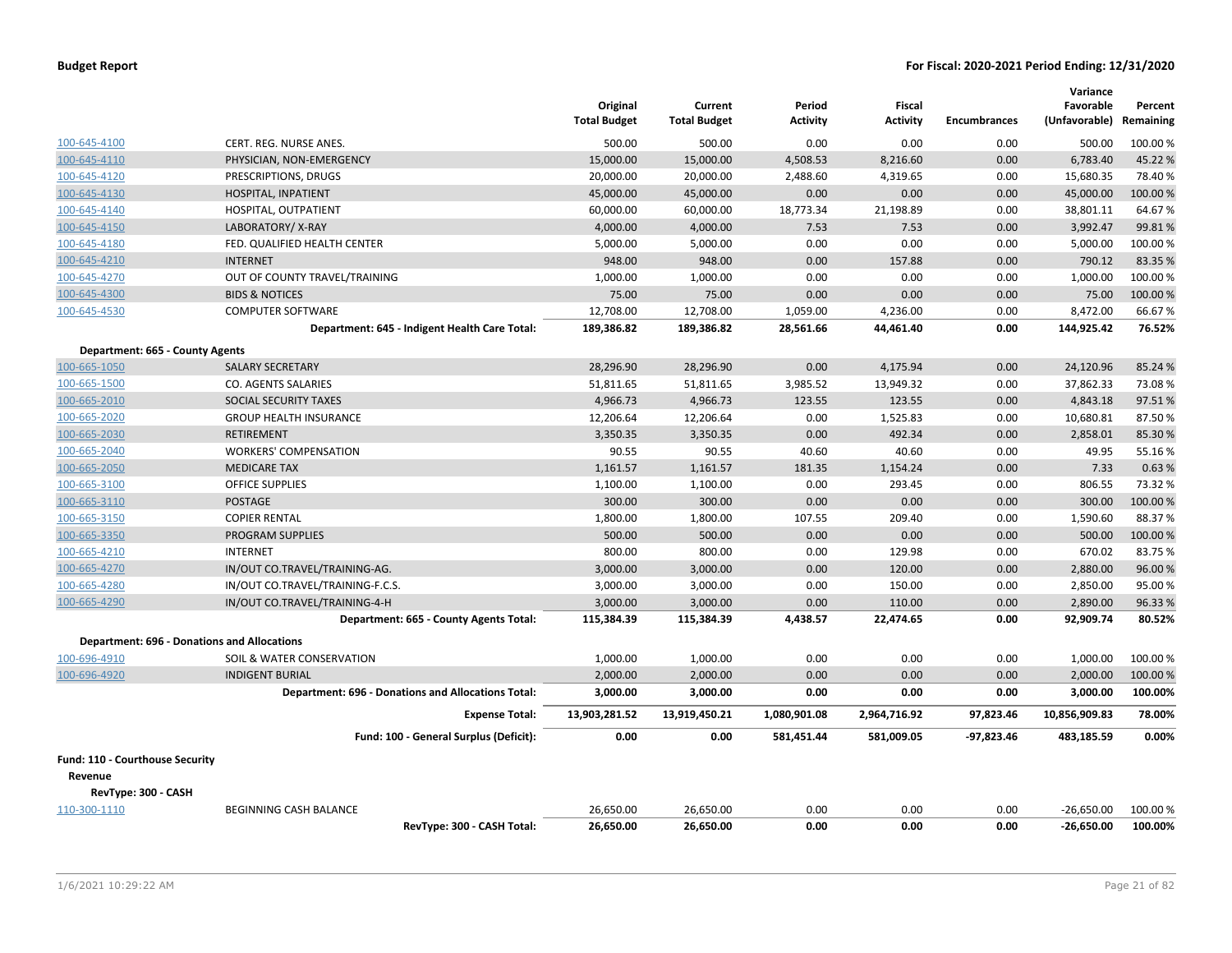|                                             |                                                                | Original<br><b>Total Budget</b> | Current<br><b>Total Budget</b> | Period<br><b>Activity</b> | Fiscal<br><b>Activity</b> | <b>Encumbrances</b> | Variance<br>Favorable<br>(Unfavorable) | Percent<br>Remaining |
|---------------------------------------------|----------------------------------------------------------------|---------------------------------|--------------------------------|---------------------------|---------------------------|---------------------|----------------------------------------|----------------------|
|                                             | RevType: 340 - FEES OF OFFICE                                  |                                 |                                |                           |                           |                     |                                        |                      |
| 110-340-6000                                | <b>COUNTY CLERK FEES</b>                                       | 4,000.00                        | 4,000.00                       | 0.00                      | 0.00                      | 0.00                | $-4,000.00$                            | 100.00 %             |
| 110-340-6500                                | <b>DISTRICT CLERK FEES</b>                                     | 2,200.00                        | 2,200.00                       | 0.00                      | 0.00                      | 0.00                | $-2,200.00$                            | 100.00%              |
| 110-340-6510                                | <b>JUSTICE OF PEACE FEES</b>                                   | 2,100.00                        | 2,100.00                       | 0.00                      | 0.00                      | 0.00                | $-2,100.00$                            | 100.00 %             |
|                                             | RevType: 340 - FEES OF OFFICE Total:                           | 8,300.00                        | 8,300.00                       | 0.00                      | 0.00                      | 0.00                | $-8,300.00$                            | 100.00%              |
|                                             | RevType: 360 - INTEREST EARNINGS                               |                                 |                                |                           |                           |                     |                                        |                      |
| 110-360-1000                                | <b>INTEREST EARNINGS</b>                                       | 50.00                           | 50.00                          | 0.00                      | 0.00                      | 0.00                | $-50.00$                               | 100.00%              |
|                                             | RevType: 360 - INTEREST EARNINGS Total:                        | 50.00                           | 50.00                          | 0.00                      | 0.00                      | 0.00                | $-50.00$                               | 100.00%              |
|                                             | <b>Revenue Total:</b>                                          | 35,000.00                       | 35,000.00                      | 0.00                      | 0.00                      | 0.00                | $-35,000.00$                           | 100.00%              |
| <b>Expense</b>                              |                                                                |                                 |                                |                           |                           |                     |                                        |                      |
|                                             | Department: 541 - Courthouse Security Part-Time                |                                 |                                |                           |                           |                     |                                        |                      |
| 110-541-1070                                | <b>SALARY PART-TIME</b>                                        | 35,000.00                       | 35,000.00                      | 0.00                      | 0.00                      | 0.00                | 35,000.00                              | 100.00%              |
|                                             | Department: 541 - Courthouse Security Part-Time Total:         | 35,000.00                       | 35,000.00                      | 0.00                      | 0.00                      | 0.00                | 35,000.00                              | 100.00%              |
|                                             | <b>Expense Total:</b>                                          | 35,000.00                       | 35,000.00                      | 0.00                      | 0.00                      | 0.00                | 35,000.00                              | 100.00%              |
|                                             | Fund: 110 - Courthouse Security Surplus (Deficit):             | 0.00                            | 0.00                           | 0.00                      | 0.00                      | 0.00                | 0.00                                   | 0.00%                |
| Fund: 111 - Justice Court Building Security |                                                                |                                 |                                |                           |                           |                     |                                        |                      |
| Revenue                                     |                                                                |                                 |                                |                           |                           |                     |                                        |                      |
| RevType: 300 - CASH                         |                                                                |                                 |                                |                           |                           |                     |                                        |                      |
| 111-300-1140                                | <b>BEGINNING CASH</b>                                          | 3,650.00                        | 3,650.00                       | 0.00                      | 0.00                      | 0.00                | $-3,650.00$                            | 100.00 %             |
|                                             | RevType: 300 - CASH Total:                                     | 3,650.00                        | 3,650.00                       | 0.00                      | 0.00                      | 0.00                | $-3,650.00$                            | 100.00%              |
|                                             | RevType: 370 - MISCELLANEOUS                                   |                                 |                                |                           |                           |                     |                                        |                      |
| 111-370-4550                                | <b>JP1 SECURITY FEE</b>                                        | 500.00                          | 500.00                         | 0.00                      | 0.00                      | 0.00                | $-500.00$                              | 100.00 %             |
| 111-370-4560                                | JP2 SECURITY FEE                                               | 150.00                          | 150.00                         | 0.00                      | 0.00                      | 0.00                | $-150.00$                              | 100.00%              |
| 111-370-4570                                | JP3 SECURITY FEE                                               | 200.00                          | 200.00                         | 0.00                      | 0.00                      | 0.00                | $-200.00$                              | 100.00%              |
|                                             | RevType: 370 - MISCELLANEOUS Total:                            | 850.00                          | 850.00                         | 0.00                      | 0.00                      | 0.00                | $-850.00$                              | 100.00%              |
|                                             | <b>Revenue Total:</b>                                          | 4,500.00                        | 4,500.00                       | 0.00                      | 0.00                      | 0.00                | $-4.500.00$                            | 100.00%              |
| Expense                                     |                                                                |                                 |                                |                           |                           |                     |                                        |                      |
|                                             | Department: 454 - Justice Ct Bldg Expense                      |                                 |                                |                           |                           |                     |                                        |                      |
| 111-454-3200                                | JP1 SECURITY EXPENSE                                           | 1,000.00                        | 1,000.00                       | 0.00                      | 0.00                      | 0.00                | 1,000.00                               | 100.00%              |
| 111-454-3210                                | JP2 SECURITY EXPENSE                                           | 1,000.00                        | 1,000.00                       | 0.00                      | 0.00                      | 0.00                | 1,000.00                               | 100.00 %             |
| 111-454-3220                                | JP3 SECURITY EXPENSE                                           | 2,500.00                        | 2,500.00                       | 0.00                      | 0.00                      | 0.00                | 2,500.00                               | 100.00%              |
|                                             | Department: 454 - Justice Ct Bldg Expense Total:               | 4,500.00                        | 4,500.00                       | 0.00                      | 0.00                      | 0.00                | 4,500.00                               | 100.00%              |
|                                             | <b>Expense Total:</b>                                          | 4,500.00                        | 4,500.00                       | 0.00                      | 0.00                      | 0.00                | 4,500.00                               | 100.00%              |
|                                             | Fund: 111 - Justice Court Building Security Surplus (Deficit): | 0.00                            | 0.00                           | 0.00                      | 0.00                      | 0.00                | 0.00                                   | 0.00%                |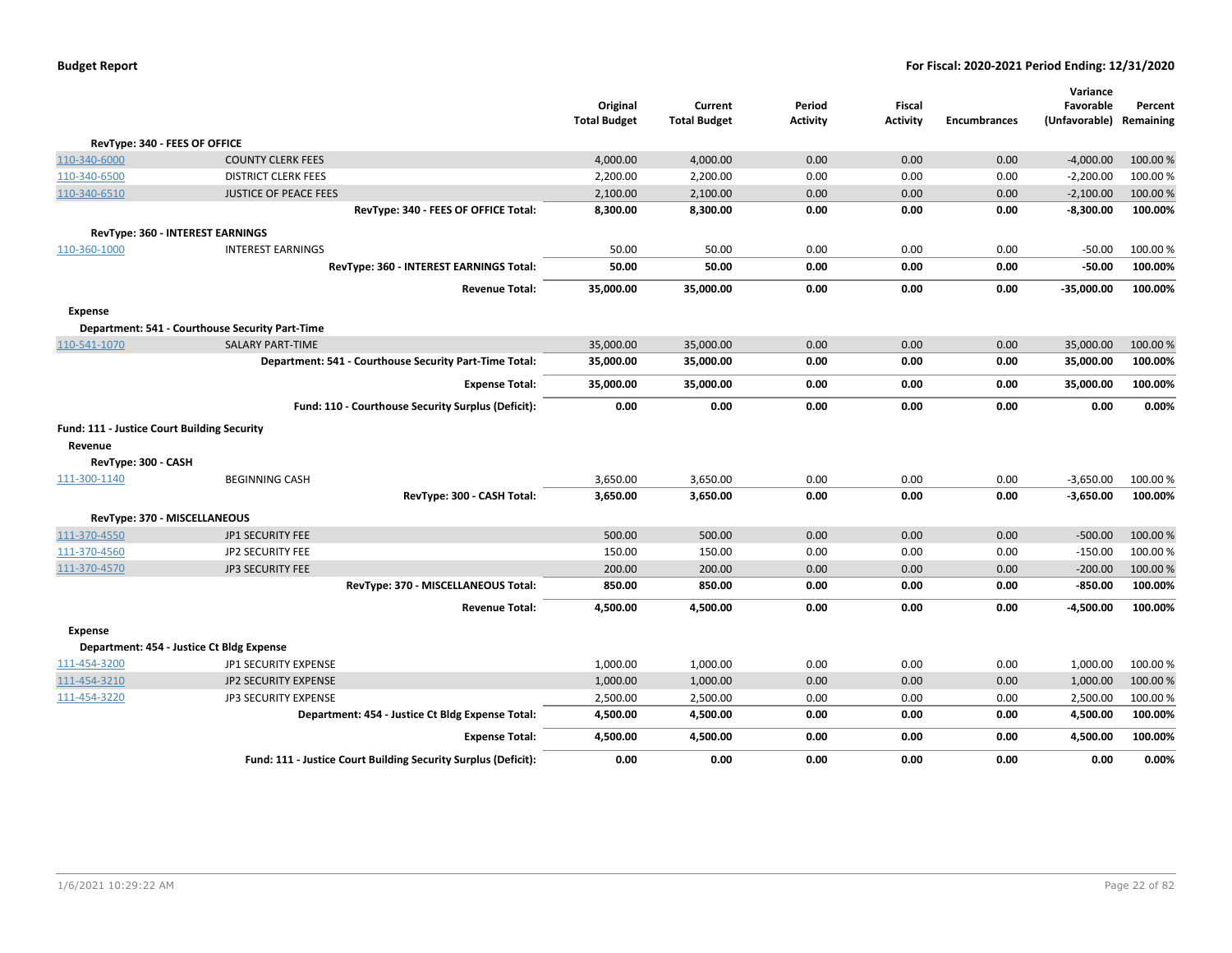|                                           |                                                              | Original<br><b>Total Budget</b> | Current<br><b>Total Budget</b> | Period<br><b>Activity</b> | <b>Fiscal</b><br><b>Activity</b> | <b>Encumbrances</b> | Variance<br>Favorable<br>(Unfavorable) Remaining | Percent  |
|-------------------------------------------|--------------------------------------------------------------|---------------------------------|--------------------------------|---------------------------|----------------------------------|---------------------|--------------------------------------------------|----------|
| Fund: 120 - County Clerk Vital Statistics |                                                              |                                 |                                |                           |                                  |                     |                                                  |          |
| Revenue                                   |                                                              |                                 |                                |                           |                                  |                     |                                                  |          |
| RevType: 300 - CASH                       |                                                              |                                 |                                |                           |                                  |                     |                                                  |          |
| 120-300-1120                              | <b>BEGINNING CASH BALANCE</b>                                | 2,995.00                        | 2,995.00                       | 0.00                      | 0.00                             | 0.00                | $-2,995.00$                                      | 100.00 % |
|                                           | RevType: 300 - CASH Total:                                   | 2,995.00                        | 2,995.00                       | 0.00                      | 0.00                             | 0.00                | $-2,995.00$                                      | 100.00%  |
|                                           | RevType: 360 - INTEREST EARNINGS                             |                                 |                                |                           |                                  |                     |                                                  |          |
| 120-360-1000                              | <b>INTEREST EARNINGS</b>                                     | 5.00                            | 5.00                           | 0.00                      | 0.00                             | 0.00                | $-5.00$                                          | 100.00 % |
|                                           | RevType: 360 - INTEREST EARNINGS Total:                      | 5.00                            | 5.00                           | 0.00                      | 0.00                             | 0.00                | $-5.00$                                          | 100.00%  |
|                                           |                                                              |                                 |                                |                           |                                  |                     |                                                  |          |
| 120-370-1340                              | RevType: 370 - MISCELLANEOUS<br><b>CO.CLK.VITAL STAT.FEE</b> | 500.00                          | 500.00                         | 0.00                      | 0.00                             | 0.00                | $-500.00$                                        | 100.00 % |
|                                           | RevType: 370 - MISCELLANEOUS Total:                          | 500.00                          | 500.00                         | 0.00                      | 0.00                             | 0.00                | $-500.00$                                        | 100.00%  |
|                                           |                                                              |                                 |                                |                           |                                  |                     |                                                  |          |
|                                           | <b>Revenue Total:</b>                                        | 3,500.00                        | 3,500.00                       | 0.00                      | 0.00                             | 0.00                | $-3,500.00$                                      | 100.00%  |
| <b>Expense</b>                            |                                                              |                                 |                                |                           |                                  |                     |                                                  |          |
|                                           | Department: 411 - Vital Stats Expense                        |                                 |                                |                           |                                  |                     |                                                  |          |
| 120-411-3100                              | <b>OFFICE SUPPLIES</b>                                       | 2,500.00                        | 2,500.00                       | 114.75                    | 114.75                           | 0.00                | 2,385.25                                         | 95.41%   |
| 120-411-4270                              | <b>OUT OF COUNTY TRAVEL</b>                                  | 1,000.00                        | 1,000.00                       | 0.00                      | 0.00                             | 0.00                | 1,000.00                                         | 100.00%  |
|                                           | Department: 411 - Vital Stats Expense Total:                 | 3,500.00                        | 3,500.00                       | 114.75                    | 114.75                           | 0.00                | 3,385.25                                         | 96.72%   |
|                                           | <b>Expense Total:</b>                                        | 3,500.00                        | 3,500.00                       | 114.75                    | 114.75                           | 0.00                | 3,385.25                                         | 96.72%   |
|                                           | Fund: 120 - County Clerk Vital Statistics Surplus (Deficit): | 0.00                            | 0.00                           | $-114.75$                 | $-114.75$                        | 0.00                | $-114.75$                                        | 0.00%    |
|                                           | Fund: 121 - County Clerk Records Management                  |                                 |                                |                           |                                  |                     |                                                  |          |
| Revenue                                   |                                                              |                                 |                                |                           |                                  |                     |                                                  |          |
| RevType: 300 - CASH                       |                                                              |                                 |                                |                           |                                  |                     |                                                  |          |
| 121-300-1180                              | BEGINNING CASH BALANCE                                       | 38,139.08                       | 38,139.08                      | 0.00                      | 0.00                             | 0.00                | $-38,139.08$                                     | 100.00 % |
|                                           | RevType: 300 - CASH Total:                                   | 38,139.08                       | 38,139.08                      | 0.00                      | 0.00                             | 0.00                | $-38,139.08$                                     | 100.00%  |
|                                           | RevType: 360 - INTEREST EARNINGS                             |                                 |                                |                           |                                  |                     |                                                  |          |
| 121-360-1000                              | <b>INTEREST EARNINGS</b>                                     | 50.00                           | 50.00                          | 0.00                      | 0.00                             | 0.00                | $-50.00$                                         | 100.00 % |
|                                           | RevType: 360 - INTEREST EARNINGS Total:                      | 50.00                           | 50.00                          | 0.00                      | 0.00                             | 0.00                | $-50.00$                                         | 100.00%  |
|                                           | RevType: 370 - MISCELLANEOUS                                 |                                 |                                |                           |                                  |                     |                                                  |          |
| 121-370-1310                              | SUBSCRIPTION/IMAGES FEES                                     | 2,500.00                        | 2,500.00                       | 0.00                      | 4,432.00                         | 0.00                | 1,932.00                                         | 177.28%  |
| 121-370-1330                              | <b>CO.CLERK PRESERVE REC FEE</b>                             | 55,000.00                       | 55,000.00                      | 0.00                      | 0.00                             | 0.00                | $-55,000.00$                                     | 100.00 % |
|                                           | RevType: 370 - MISCELLANEOUS Total:                          | 57,500.00                       | 57,500.00                      | 0.00                      | 4,432.00                         | 0.00                | -53,068.00                                       | 92.29%   |
|                                           | <b>Revenue Total:</b>                                        | 95,689.08                       | 95,689.08                      | 0.00                      | 4,432.00                         | 0.00                | $-91,257.08$                                     | 95.37%   |
| <b>Expense</b>                            |                                                              |                                 |                                |                           |                                  |                     |                                                  |          |
|                                           | Department: 402 - Co.Clerk Records Mgt. Exp.                 |                                 |                                |                           |                                  |                     |                                                  |          |
| 121-402-1040                              | <b>SALARY DEPUTY</b>                                         | 25,743.12                       | 25,743.12                      | 1,980.24                  | 6,930.83                         | 0.00                | 18,812.29                                        | 73.08%   |
| 121-402-2010                              | SOCIAL SECURITY TAXES                                        | 1,596.07                        | 1,596.07                       | 61.39                     | 61.39                            | 0.00                | 1,534.68                                         | 96.15%   |
| 121-402-2020                              | <b>GROUP HEALTH INSURANCE</b>                                | 12,206.64                       | 12,206.64                      | 1,017.22                  | 3,051.66                         | 0.00                | 9,154.98                                         | 75.00%   |
| 121-402-2030                              | <b>RETIREMENT</b>                                            | 3,047.99                        | 3,047.99                       | 233.48                    | 817.17                           | 0.00                | 2,230.82                                         | 73.19%   |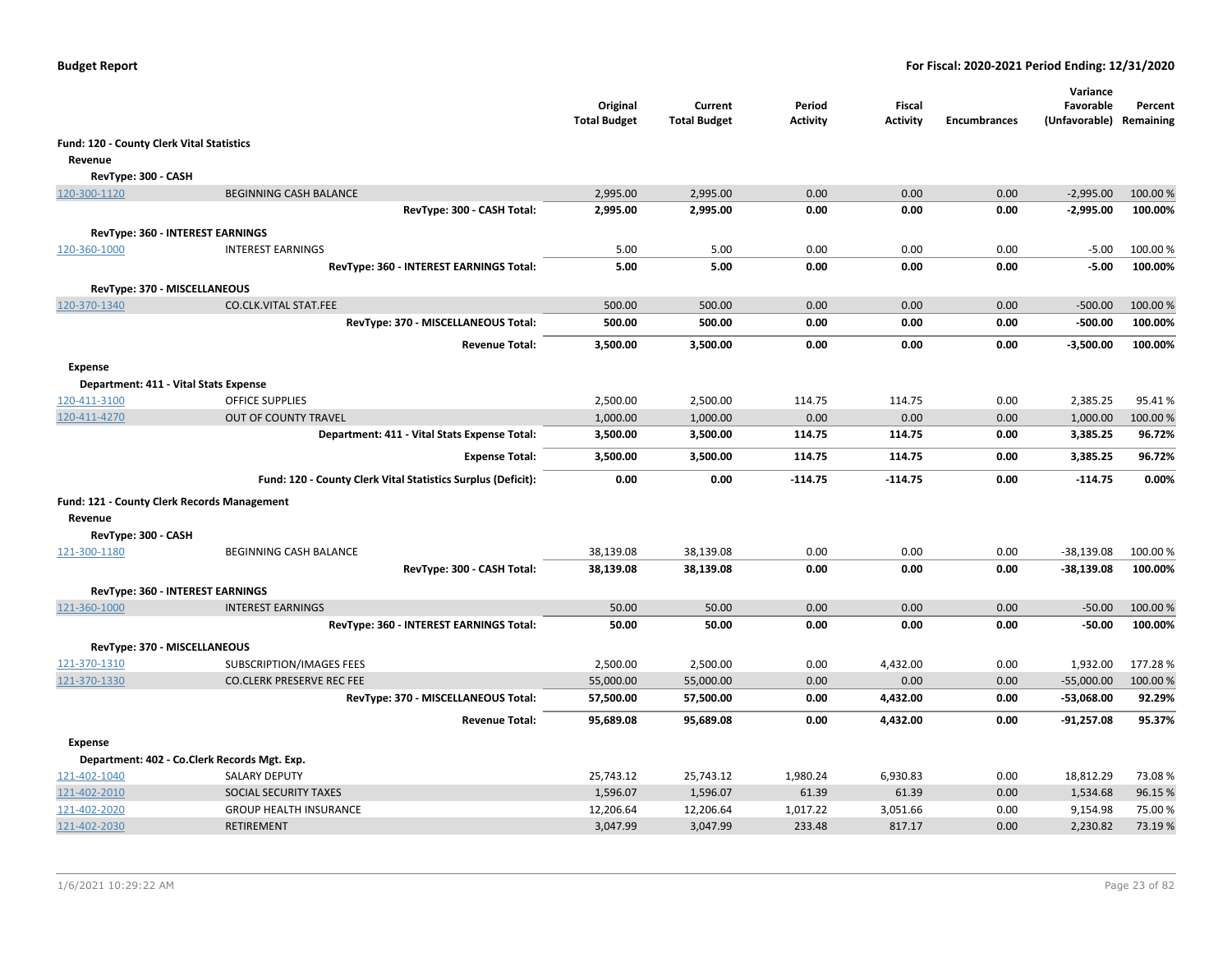| <b>Budget Report</b> |  |
|----------------------|--|
|----------------------|--|

|                                     |                                                                |                     |                     |                 |                 |                     | Variance      |            |
|-------------------------------------|----------------------------------------------------------------|---------------------|---------------------|-----------------|-----------------|---------------------|---------------|------------|
|                                     |                                                                | Original            | Current             | Period          | Fiscal          |                     | Favorable     | Percent    |
|                                     |                                                                | <b>Total Budget</b> | <b>Total Budget</b> | <b>Activity</b> | <b>Activity</b> | <b>Encumbrances</b> | (Unfavorable) | Remaining  |
| 121-402-2040                        | <b>WORKERS COMPENSATION</b>                                    | 82.38               | 82.38               | 36.93           | 36.93           | 0.00                | 45.45         | 55.17 %    |
| 121-402-2050                        | <b>MEDICARE TAX</b>                                            | 373.28              | 373.28              | 90.11           | 468.86          | 0.00                | $-95.58$      | $-25.61%$  |
| 121-402-3100                        | <b>OFFICE SUPPLIES</b>                                         | 600.00              | 600.00              | 0.00            | 0.00            | 0.00                | 600.00        | 100.00%    |
| 121-402-3120                        | <b>IMAGING SYSTEM</b>                                          | 51,204.00           | 51,204.00           | 4,288.00        | 8,576.00        | 0.00                | 42,628.00     | 83.25 %    |
| 121-402-3150                        | <b>COPIER MAINTENANCE</b>                                      | 435.60              | 435.60              | 0.00            | 0.00            | 0.00                | 435.60        | 100.00%    |
| 121-402-5740                        | <b>TECHNOLOGY</b>                                              | 400.00              | 400.00              | 0.00            | 0.00            | 0.00                | 400.00        | 100.00%    |
|                                     | Department: 402 - Co.Clerk Records Mgt. Exp. Total:            | 95,689.08           | 95,689.08           | 7,707.37        | 19,942.84       | 0.00                | 75,746.24     | 79.16%     |
|                                     | <b>Expense Total:</b>                                          | 95,689.08           | 95,689.08           | 7,707.37        | 19,942.84       | 0.00                | 75,746.24     | 79.16%     |
|                                     | Fund: 121 - County Clerk Records Management Surplus (Deficit): | 0.00                | 0.00                | $-7,707.37$     | $-15,510.84$    | 0.00                | $-15,510.84$  | 0.00%      |
| Fund: 122 - Chapter 19 Funds        |                                                                |                     |                     |                 |                 |                     |               |            |
| Revenue                             |                                                                |                     |                     |                 |                 |                     |               |            |
| RevType: 330 - GRANTS               |                                                                |                     |                     |                 |                 |                     |               |            |
| 122-330-4030                        | <b>CHAPTER 19 FUNDS</b>                                        | 1,205.96            | 1,205.96            | 0.00            | 0.00            | 0.00                | $-1,205.96$   | 100.00%    |
|                                     | RevType: 330 - GRANTS Total:                                   | 1,205.96            | 1,205.96            | 0.00            | 0.00            | 0.00                | -1,205.96     | 100.00%    |
|                                     | <b>Revenue Total:</b>                                          | 1,205.96            | 1,205.96            | 0.00            | 0.00            | 0.00                | -1,205.96     | 100.00%    |
| Expense                             |                                                                |                     |                     |                 |                 |                     |               |            |
| Department: 403 - County Clerk      |                                                                |                     |                     |                 |                 |                     |               |            |
| 122-403-1070                        | <b>SALARY PART-TIME</b>                                        | 470.00              | 470.00              | 0.00            | 0.00            | 0.00                | 470.00        | 100.00%    |
| 122-403-2010                        | SOCIAL SECURITY TAXES                                          | 29.14               | 29.14               | 0.00            | 0.00            | 0.00                | 29.14         | 100.00%    |
| 122-403-2050                        | <b>MEDICARE TAX</b>                                            | 6.82                | 6.82                | 0.00            | 0.00            | 0.00                | 6.82          | 100.00%    |
| 122-403-3100                        | <b>OFFICE SUPPLIES</b>                                         | 700.00              | 700.00              | 0.00            | 0.00            | 0.00                | 700.00        | 100.00%    |
|                                     | Department: 403 - County Clerk Total:                          | 1,205.96            | 1,205.96            | 0.00            | 0.00            | 0.00                | 1,205.96      | 100.00%    |
|                                     | Department: 478 - HAVA CARES Act Coronavirus Relief            |                     |                     |                 |                 |                     |               |            |
| 122-478-1033                        | <b>SECURITY</b>                                                | 0.00                | 0.00                | 1,000.00        | 1,000.00        | 0.00                | $-1,000.00$   | 0.00%      |
| 122-478-1090                        | <b>SALARY ELECTION</b>                                         | 0.00                | 0.00                | 9,830.00        | 9,830.00        | 0.00                | $-9,830.00$   | 0.00%      |
| 122-478-2030                        | RETIREMENT                                                     | 0.00                | 0.00                | 117.90          | 117.90          | 0.00                | $-117.90$     | 0.00%      |
| 122-478-2050                        | <b>MEDICARE TAX</b>                                            | 0.00                | 0.00                | 105.42          | 105.42          | 0.00                | $-105.42$     | 0.00%      |
|                                     | Department: 478 - HAVA CARES Act Coronavirus Relief Total:     | 0.00                | 0.00                | 11,053.32       | 11,053.32       | 0.00                | $-11,053.32$  | 0.00%      |
|                                     | <b>Expense Total:</b>                                          | 1,205.96            | 1,205.96            | 11,053.32       | 11,053.32       | 0.00                | -9,847.36     | $-816.56%$ |
|                                     | Fund: 122 - Chapter 19 Funds Surplus (Deficit):                | 0.00                | 0.00                | $-11,053.32$    | $-11,053.32$    | 0.00                | $-11,053.32$  | 0.00%      |
| Fund: 123 - Election Equipment Fund |                                                                |                     |                     |                 |                 |                     |               |            |
| Revenue                             |                                                                |                     |                     |                 |                 |                     |               |            |
| RevType: 300 - CASH                 |                                                                |                     |                     |                 |                 |                     |               |            |
| 123-300-1480                        | <b>BEGINNING CASH BALANCE</b>                                  | 26,000.00           | 26,000.00           | 0.00            | 0.00            | 0.00                | $-26,000.00$  | 100.00%    |
|                                     | RevType: 300 - CASH Total:                                     | 26,000.00           | 26,000.00           | 0.00            | 0.00            | 0.00                | $-26,000.00$  | 100.00%    |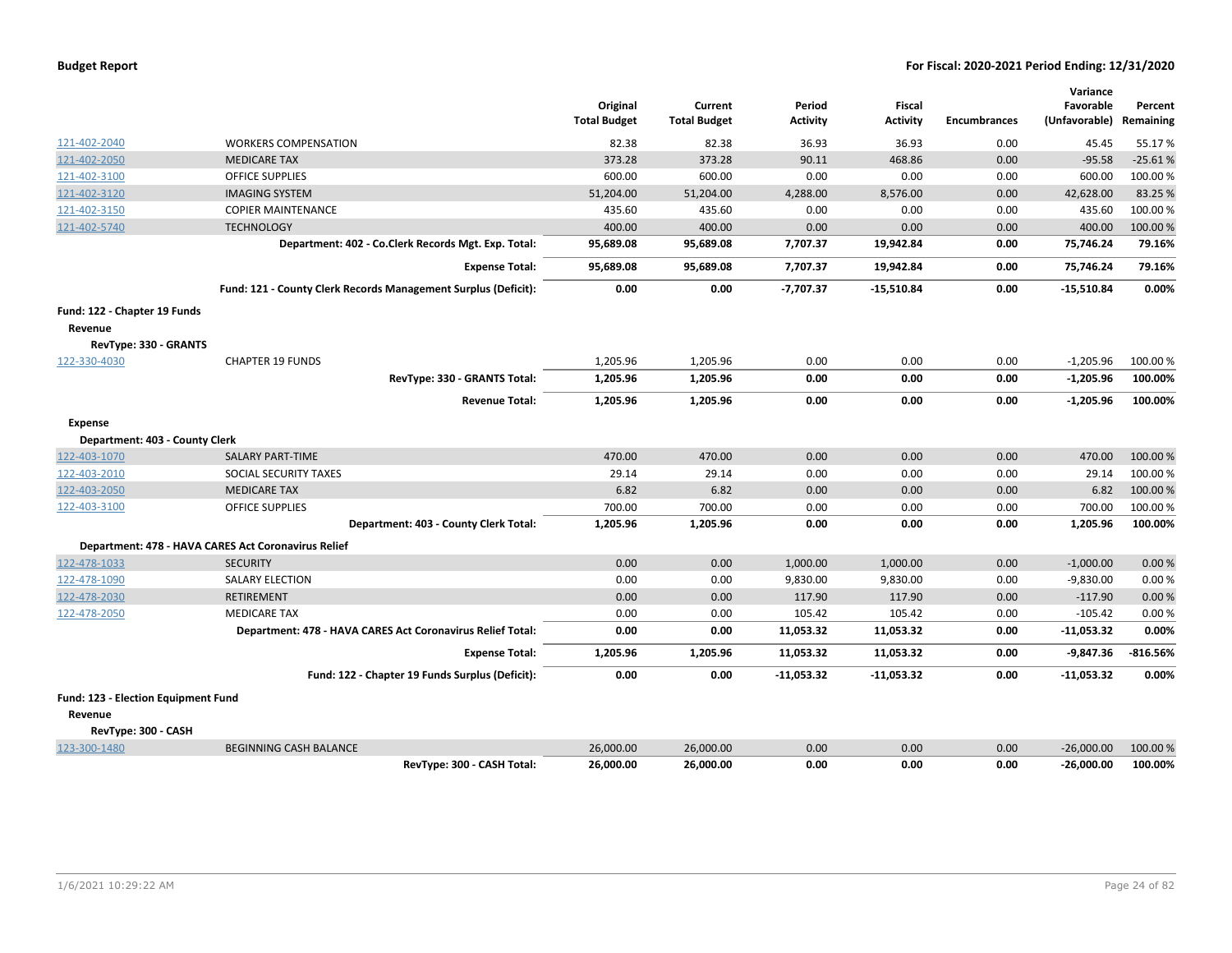|                     |                                                                       |                     |                     |                 |                 |                     | Variance                |          |
|---------------------|-----------------------------------------------------------------------|---------------------|---------------------|-----------------|-----------------|---------------------|-------------------------|----------|
|                     |                                                                       | Original            | Current             | Period          | <b>Fiscal</b>   |                     | Favorable               | Percent  |
|                     |                                                                       | <b>Total Budget</b> | <b>Total Budget</b> | <b>Activity</b> | <b>Activity</b> | <b>Encumbrances</b> | (Unfavorable) Remaining |          |
|                     | RevType: 340 - FEES OF OFFICE                                         |                     |                     |                 |                 |                     |                         |          |
| 123-340-4840        | <b>ELECTION REIMBURSEMENTS</b>                                        | 4,000.00            | 4,000.00            | 0.00            | 0.00            | 0.00                | $-4,000.00$             | 100.00 % |
|                     | RevType: 340 - FEES OF OFFICE Total:                                  | 4,000.00            | 4,000.00            | 0.00            | 0.00            | 0.00                | $-4,000.00$             | 100.00%  |
|                     | <b>Revenue Total:</b>                                                 | 30,000.00           | 30,000.00           | 0.00            | 0.00            | 0.00                | $-30,000.00$            | 100.00%  |
| Expense             |                                                                       |                     |                     |                 |                 |                     |                         |          |
|                     | Department: 403 - County Clerk                                        |                     |                     |                 |                 |                     |                         |          |
| 123-403-5730        | <b>ELECTION EQUIPMENT</b>                                             | 30,000.00           | 30,000.00           | 0.00            | 0.00            | 0.00                | 30,000.00               | 100.00 % |
|                     | Department: 403 - County Clerk Total:                                 | 30,000.00           | 30,000.00           | 0.00            | 0.00            | 0.00                | 30,000.00               | 100.00%  |
|                     | <b>Expense Total:</b>                                                 | 30,000.00           | 30,000.00           | 0.00            | 0.00            | 0.00                | 30,000.00               | 100.00%  |
|                     | Fund: 123 - Election Equipment Fund Surplus (Deficit):                | 0.00                | 0.00                | 0.00            | 0.00            | 0.00                | 0.00                    | 0.00%    |
|                     | Fund: 125 - County Clerk Co.& Dist.CourtTechnology                    |                     |                     |                 |                 |                     |                         |          |
| Revenue             |                                                                       |                     |                     |                 |                 |                     |                         |          |
|                     | RevType: 370 - MISCELLANEOUS                                          |                     |                     |                 |                 |                     |                         |          |
| 125-370-4400        | CO. CLK. CO. & DIST. CT. TECHNOLOGY FEE                               | 600.00              | 600.00              | 0.00            | 0.00            | 0.00                | $-600.00$               | 100.00 % |
|                     | RevType: 370 - MISCELLANEOUS Total:                                   | 600.00              | 600.00              | 0.00            | 0.00            | 0.00                | $-600.00$               | 100.00%  |
|                     | <b>Revenue Total:</b>                                                 | 600.00              | 600.00              | 0.00            | 0.00            | 0.00                | $-600.00$               | 100.00%  |
| <b>Expense</b>      |                                                                       |                     |                     |                 |                 |                     |                         |          |
|                     | Department: 440 - Technology Equipment                                |                     |                     |                 |                 |                     |                         |          |
| 125-440-5720        | <b>OFFICE EQUIPMENT</b>                                               | 600.00              | 600.00              | 0.00            | 0.00            | 0.00                | 600.00                  | 100.00%  |
|                     | Department: 440 - Technology Equipment Total:                         | 600.00              | 600.00              | 0.00            | 0.00            | 0.00                | 600.00                  | 100.00%  |
|                     | <b>Expense Total:</b>                                                 | 600.00              | 600.00              | 0.00            | 0.00            | 0.00                | 600.00                  | 100.00%  |
|                     | Fund: 125 - County Clerk Co.& Dist.CourtTechnology Surplus (Deficit): | 0.00                | 0.00                | 0.00            | 0.00            | 0.00                | 0.00                    | 0.00%    |
|                     | Fund: 127 - County Clerk Records Archive                              |                     |                     |                 |                 |                     |                         |          |
| Revenue             |                                                                       |                     |                     |                 |                 |                     |                         |          |
| RevType: 300 - CASH |                                                                       |                     |                     |                 |                 |                     |                         |          |
| 127-300-1530        | BEGINNING CASH BALANCE                                                | 50,000.00           | 50,000.00           | 0.00            | 0.00            | 0.00                | $-50,000.00$            | 100.00%  |
|                     | RevType: 300 - CASH Total:                                            | 50,000.00           | 50,000.00           | 0.00            | 0.00            | 0.00                | $-50,000.00$            | 100.00%  |
|                     | RevType: 370 - MISCELLANEOUS                                          |                     |                     |                 |                 |                     |                         |          |
| 127-370-1330        | CO. CLERK RECORDS ARCHIVE FEE                                         | 90,000.00           | 90,000.00           | 0.00            | 0.00            | 0.00                | $-90,000.00$            | 100.00 % |
|                     | RevType: 370 - MISCELLANEOUS Total:                                   | 90,000.00           | 90,000.00           | 0.00            | 0.00            | 0.00                | $-90,000.00$            | 100.00%  |
|                     | <b>Revenue Total:</b>                                                 | 140.000.00          | 140,000.00          | 0.00            | 0.00            | 0.00                | $-140.000.00$           | 100.00%  |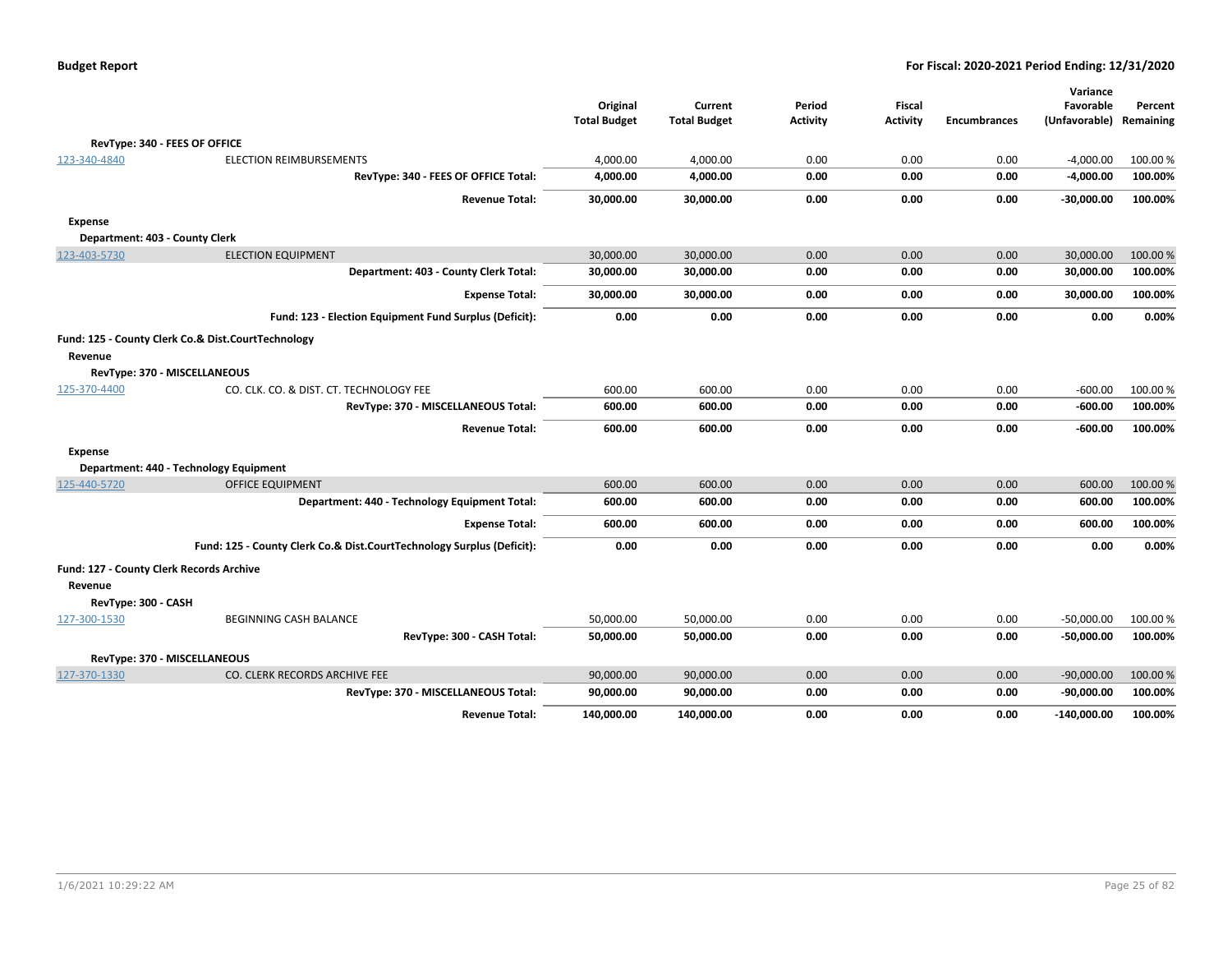|                                            |                                                               | Original<br><b>Total Budget</b> | Current<br><b>Total Budget</b> | Period<br><b>Activity</b> | Fiscal<br><b>Activity</b> | <b>Encumbrances</b> | Variance<br>Favorable<br>(Unfavorable) Remaining | Percent  |
|--------------------------------------------|---------------------------------------------------------------|---------------------------------|--------------------------------|---------------------------|---------------------------|---------------------|--------------------------------------------------|----------|
| Expense                                    |                                                               |                                 |                                |                           |                           |                     |                                                  |          |
| Department: 403 - County Clerk             |                                                               |                                 |                                |                           |                           |                     |                                                  |          |
| 127-403-4370                               | <b>DIGITAL IMAGING</b>                                        | 140,000.00                      | 140,000.00                     | 5,225.32                  | 5,225.32                  | 0.00                | 134,774.68                                       | 96.27%   |
|                                            | Department: 403 - County Clerk Total:                         | 140,000.00                      | 140,000.00                     | 5,225.32                  | 5,225.32                  | 0.00                | 134,774.68                                       | 96.27%   |
|                                            | <b>Expense Total:</b>                                         | 140,000.00                      | 140,000.00                     | 5,225.32                  | 5,225.32                  | 0.00                | 134,774.68                                       | 96.27%   |
|                                            | Fund: 127 - County Clerk Records Archive Surplus (Deficit):   | 0.00                            | 0.00                           | $-5,225.32$               | $-5,225.32$               | 0.00                | $-5,225.32$                                      | 0.00%    |
| Fund: 130 - Bail Bond Trust Fund           |                                                               |                                 |                                |                           |                           |                     |                                                  |          |
| Revenue                                    |                                                               |                                 |                                |                           |                           |                     |                                                  |          |
| RevType: 345 - BONDS                       |                                                               |                                 |                                |                           |                           |                     |                                                  |          |
| 130-345-1130                               | <b>SURETY BAIL BOND FEE</b>                                   | 7,000.00                        | 7,000.00                       | 450.00                    | 1.125.00                  | 0.00                | $-5,875.00$                                      | 83.93%   |
|                                            | RevType: 345 - BONDS Total:                                   | 7,000.00                        | 7,000.00                       | 450.00                    | 1,125.00                  | 0.00                | $-5,875.00$                                      | 83.93%   |
|                                            | <b>Revenue Total:</b>                                         | 7,000.00                        | 7,000.00                       | 450.00                    | 1,125.00                  | 0.00                | $-5,875.00$                                      | 83.93%   |
| <b>Expense</b>                             |                                                               |                                 |                                |                           |                           |                     |                                                  |          |
|                                            | Department: 498 - Bail Bond Fee Expense                       |                                 |                                |                           |                           |                     |                                                  |          |
| 130-498-4890                               | <b>QUARTERLY BAIL BOND FEES</b>                               | 7,000.00                        | 7,000.00                       | 0.00                      | 0.00                      | 0.00                | 7,000.00                                         | 100.00%  |
|                                            | Department: 498 - Bail Bond Fee Expense Total:                | 7,000.00                        | 7,000.00                       | 0.00                      | 0.00                      | 0.00                | 7,000.00                                         | 100.00%  |
|                                            | <b>Expense Total:</b>                                         | 7,000.00                        | 7,000.00                       | 0.00                      | 0.00                      | 0.00                | 7,000.00                                         | 100.00%  |
|                                            | Fund: 130 - Bail Bond Trust Fund Surplus (Deficit):           | 0.00                            | 0.00                           | 450.00                    | 1,125.00                  | 0.00                | 1,125.00                                         | 0.00%    |
| Fund: 160 - County Judge Excess Supplement |                                                               |                                 |                                |                           |                           |                     |                                                  |          |
| Revenue                                    |                                                               |                                 |                                |                           |                           |                     |                                                  |          |
| RevType: 300 - CASH                        |                                                               |                                 |                                |                           |                           |                     |                                                  |          |
| 160-300-1160                               | <b>BEGINNING CASH BALANCE</b>                                 | 2,700.00                        | 2,700.00                       | 0.00                      | 0.00                      | 0.00                | $-2,700.00$                                      | 100.00%  |
|                                            | RevType: 300 - CASH Total:                                    | 2,700.00                        | 2,700.00                       | 0.00                      | 0.00                      | 0.00                | $-2,700.00$                                      | 100.00%  |
|                                            | <b>Revenue Total:</b>                                         | 2,700.00                        | 2,700.00                       | 0.00                      | 0.00                      | 0.00                | $-2,700.00$                                      | 100.00%  |
| <b>Expense</b>                             |                                                               |                                 |                                |                           |                           |                     |                                                  |          |
|                                            | Department: 452 - Excess Supplement County Judge              |                                 |                                |                           |                           |                     |                                                  |          |
| 160-452-3100                               | <b>OFFICE SUPPLIES</b>                                        | 1,000.00                        | 1,000.00                       | 0.00                      | 38.80                     | 0.00                | 961.20                                           | 96.12%   |
| 160-452-3110                               | <b>POSTAGE</b>                                                | 1,500.00                        | 1,500.00                       | 0.00                      | 4.00                      | 0.00                | 1,496.00                                         | 99.73%   |
| 160-452-5720                               | <b>OFFICE EQUIPMENT</b>                                       | 200.00                          | 200.00                         | 0.00                      | 0.00                      | 0.00                | 200.00                                           | 100.00%  |
|                                            | Department: 452 - Excess Supplement County Judge Total:       | 2,700.00                        | 2,700.00                       | 0.00                      | 42.80                     | 0.00                | 2,657.20                                         | 98.41%   |
|                                            | <b>Expense Total:</b>                                         | 2,700.00                        | 2,700.00                       | 0.00                      | 42.80                     | 0.00                | 2,657.20                                         | 98.41%   |
|                                            | Fund: 160 - County Judge Excess Supplement Surplus (Deficit): | 0.00                            | 0.00                           | 0.00                      | -42.80                    | 0.00                | $-42.80$                                         | 0.00%    |
| Fund: 161 - Probate Judges Education       |                                                               |                                 |                                |                           |                           |                     |                                                  |          |
| Revenue                                    |                                                               |                                 |                                |                           |                           |                     |                                                  |          |
| RevType: 300 - CASH                        |                                                               |                                 |                                |                           |                           |                     |                                                  |          |
| 161-300-1170                               | <b>BEGINNING CASH BALANCE</b>                                 | 1,450.00                        | 1,450.00                       | 0.00                      | 0.00                      | 0.00                | $-1,450.00$                                      | 100.00 % |
|                                            | RevType: 300 - CASH Total:                                    | 1,450.00                        | 1,450.00                       | 0.00                      | 0.00                      | 0.00                | $-1,450.00$                                      | 100.00%  |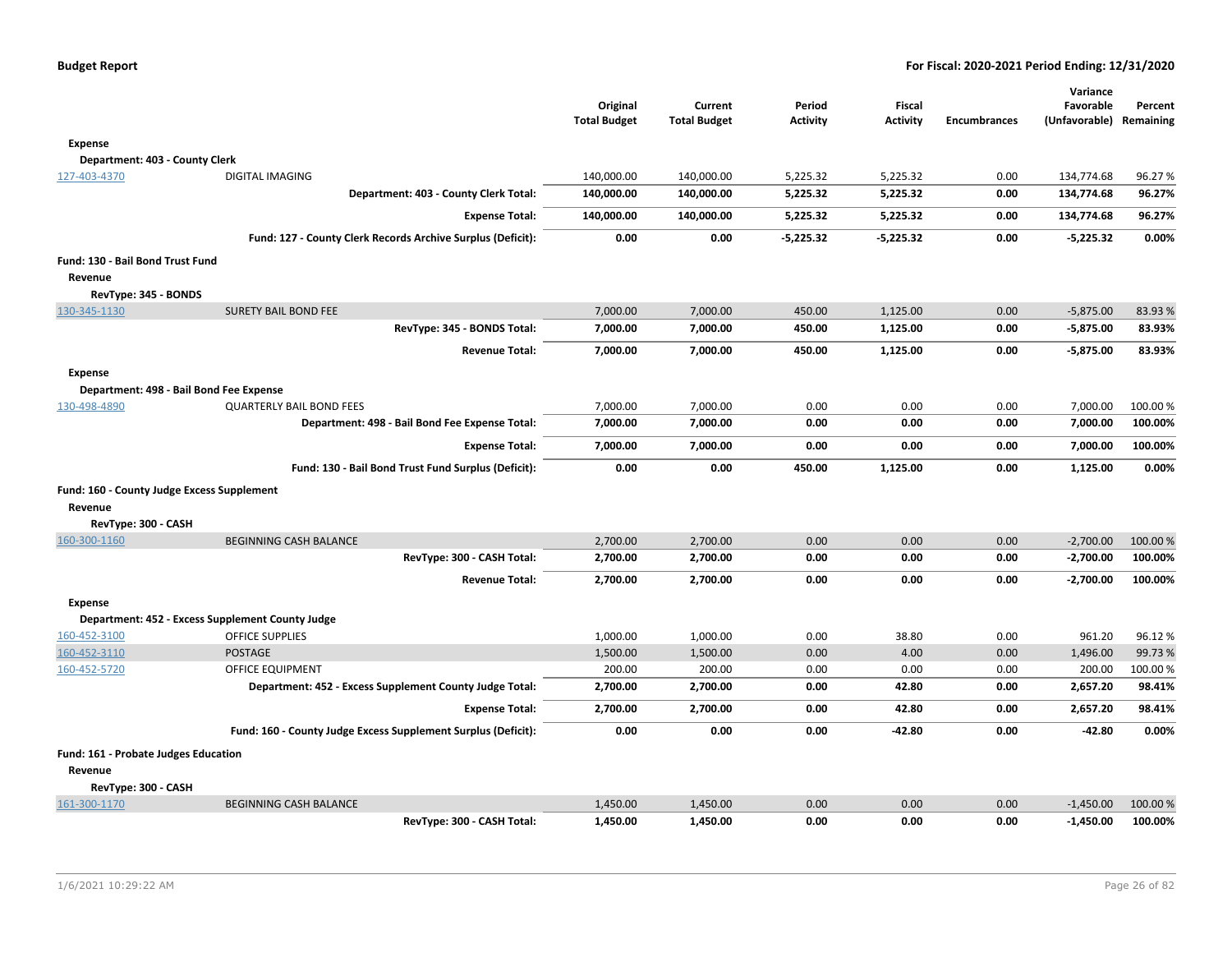|                                                   |                                                                  | Original<br><b>Total Budget</b> | Current<br><b>Total Budget</b> | Period<br><b>Activity</b> | Fiscal<br><b>Activity</b> | <b>Encumbrances</b> | Variance<br>Favorable<br>(Unfavorable) Remaining | Percent          |
|---------------------------------------------------|------------------------------------------------------------------|---------------------------------|--------------------------------|---------------------------|---------------------------|---------------------|--------------------------------------------------|------------------|
| RevType: 340 - FEES OF OFFICE                     |                                                                  |                                 |                                |                           |                           |                     |                                                  |                  |
| 161-340-1310                                      | PROBATE JUDGES EDUCATION                                         | 150.00                          | 150.00                         | 0.00                      | 0.00                      | 0.00                | $-150.00$                                        | 100.00 %         |
|                                                   | RevType: 340 - FEES OF OFFICE Total:                             | 150.00                          | 150.00                         | 0.00                      | 0.00                      | 0.00                | $-150.00$                                        | 100.00%          |
|                                                   | <b>Revenue Total:</b>                                            | 1,600.00                        | 1,600.00                       | 0.00                      | 0.00                      | 0.00                | $-1,600.00$                                      | 100.00%          |
| Expense                                           |                                                                  |                                 |                                |                           |                           |                     |                                                  |                  |
| Department: 412 - Probate Judges Expense          |                                                                  |                                 |                                |                           |                           |                     |                                                  |                  |
| 161-412-4270                                      | <b>OUT OF COUNTY TRAVEL</b>                                      | 1,600.00                        | 1,600.00                       | 0.00                      | 0.00                      | 0.00                | 1,600.00                                         | 100.00 %         |
|                                                   | Department: 412 - Probate Judges Expense Total:                  | 1,600.00                        | 1,600.00                       | 0.00                      | 0.00                      | 0.00                | 1,600.00                                         | 100.00%          |
|                                                   | <b>Expense Total:</b>                                            | 1,600.00                        | 1,600.00                       | 0.00                      | 0.00                      | 0.00                | 1,600.00                                         | 100.00%          |
|                                                   | Fund: 161 - Probate Judges Education Surplus (Deficit):          | 0.00                            | 0.00                           | 0.00                      | 0.00                      | 0.00                | 0.00                                             | 0.00%            |
| Fund: 190 - District Clerk Records Management     |                                                                  |                                 |                                |                           |                           |                     |                                                  |                  |
| Revenue                                           |                                                                  |                                 |                                |                           |                           |                     |                                                  |                  |
| RevType: 300 - CASH                               |                                                                  |                                 |                                |                           |                           |                     |                                                  |                  |
| 190-300-1190                                      | BEGINNING CASH BALANCE                                           | 7,088.49                        | 7,088.49                       | 0.00                      | 0.00                      | 0.00                | $-7,088.49$                                      | 100.00%          |
|                                                   | RevType: 300 - CASH Total:                                       | 7,088.49                        | 7,088.49                       | 0.00                      | 0.00                      | 0.00                | $-7,088.49$                                      | 100.00%          |
| RevType: 360 - INTEREST EARNINGS                  |                                                                  |                                 |                                |                           |                           |                     |                                                  |                  |
| 190-360-1000                                      | <b>INTEREST EARNINGS</b>                                         | 15.00                           | 15.00                          | 0.00                      | 0.00                      | 0.00                | $-15.00$                                         | 100.00%          |
|                                                   | RevType: 360 - INTEREST EARNINGS Total:                          | 15.00                           | 15.00                          | 0.00                      | 0.00                      | 0.00                | $-15.00$                                         | 100.00%          |
|                                                   |                                                                  |                                 |                                |                           |                           |                     |                                                  |                  |
| RevType: 370 - MISCELLANEOUS<br>190-370-1360      | DST.CLK.PRES.REC.FEE                                             | 2,500.00                        | 2,500.00                       | 0.00                      | 0.00                      | 0.00                | $-2,500.00$                                      | 100.00 %         |
|                                                   | RevType: 370 - MISCELLANEOUS Total:                              | 2,500.00                        | 2,500.00                       | 0.00                      | 0.00                      | 0.00                | $-2,500.00$                                      | 100.00%          |
|                                                   |                                                                  |                                 |                                |                           |                           |                     |                                                  |                  |
|                                                   | <b>Revenue Total:</b>                                            | 9,603.49                        | 9,603.49                       | 0.00                      | 0.00                      | 0.00                | $-9,603.49$                                      | 100.00%          |
| <b>Expense</b>                                    |                                                                  |                                 |                                |                           |                           |                     |                                                  |                  |
| Department: 450 - District Clerk                  |                                                                  |                                 |                                |                           |                           |                     |                                                  |                  |
| 190-450-1070<br>190-450-2010                      | <b>SALARY PART-TIME</b><br>SOCIAL SECURITY TAXES                 | 6.111.56<br>352.42              | 6,111.56<br>352.42             | 470.12<br>14.37           | 1.645.42<br>14.37         | 0.00<br>0.00        | 4,466.14<br>338.05                               | 73.08%<br>95.92% |
| 190-450-2020                                      | <b>GROUP HEALTH INSURANCE</b>                                    | 2,400.00                        | 2,400.00                       | 179.72                    | 539.16                    | 0.00                | 1,860.84                                         | 77.54 %          |
| 190-450-2030                                      | RETIREMENT                                                       | 654.51                          | 654.51                         | 55.42                     | 193.97                    | 0.00                | 460.54                                           | 70.36%           |
| 190-450-2050                                      | <b>MEDICARE TAX</b>                                              | 85.00                           | 85.00                          | 21.09                     | 109.73                    | 0.00                | $-24.73$                                         | $-29.09%$        |
|                                                   | Department: 450 - District Clerk Total:                          | 9,603.49                        | 9,603.49                       | 740.72                    | 2,502.65                  | 0.00                | 7,100.84                                         | 73.94%           |
|                                                   | <b>Expense Total:</b>                                            | 9,603.49                        | 9,603.49                       | 740.72                    | 2,502.65                  | 0.00                | 7,100.84                                         | 73.94%           |
|                                                   | Fund: 190 - District Clerk Records Management Surplus (Deficit): | 0.00                            | 0.00                           | $-740.72$                 | $-2,502.65$               | 0.00                | $-2,502.65$                                      | 0.00%            |
| <b>Fund: 191 - District Court Records Archive</b> |                                                                  |                                 |                                |                           |                           |                     |                                                  |                  |
| Revenue                                           |                                                                  |                                 |                                |                           |                           |                     |                                                  |                  |
| RevType: 300 - CASH                               |                                                                  |                                 |                                |                           |                           |                     |                                                  |                  |
| 191-300-1340                                      | <b>BEGINNING CASH BALANCE</b>                                    | 25,000.00                       | 25,000.00                      | 0.00                      | 0.00                      | 0.00                | $-25,000.00$                                     | 100.00 %         |
|                                                   | RevType: 300 - CASH Total:                                       | 25,000.00                       | 25,000.00                      | 0.00                      | 0.00                      | 0.00                | $-25,000.00$                                     | 100.00%          |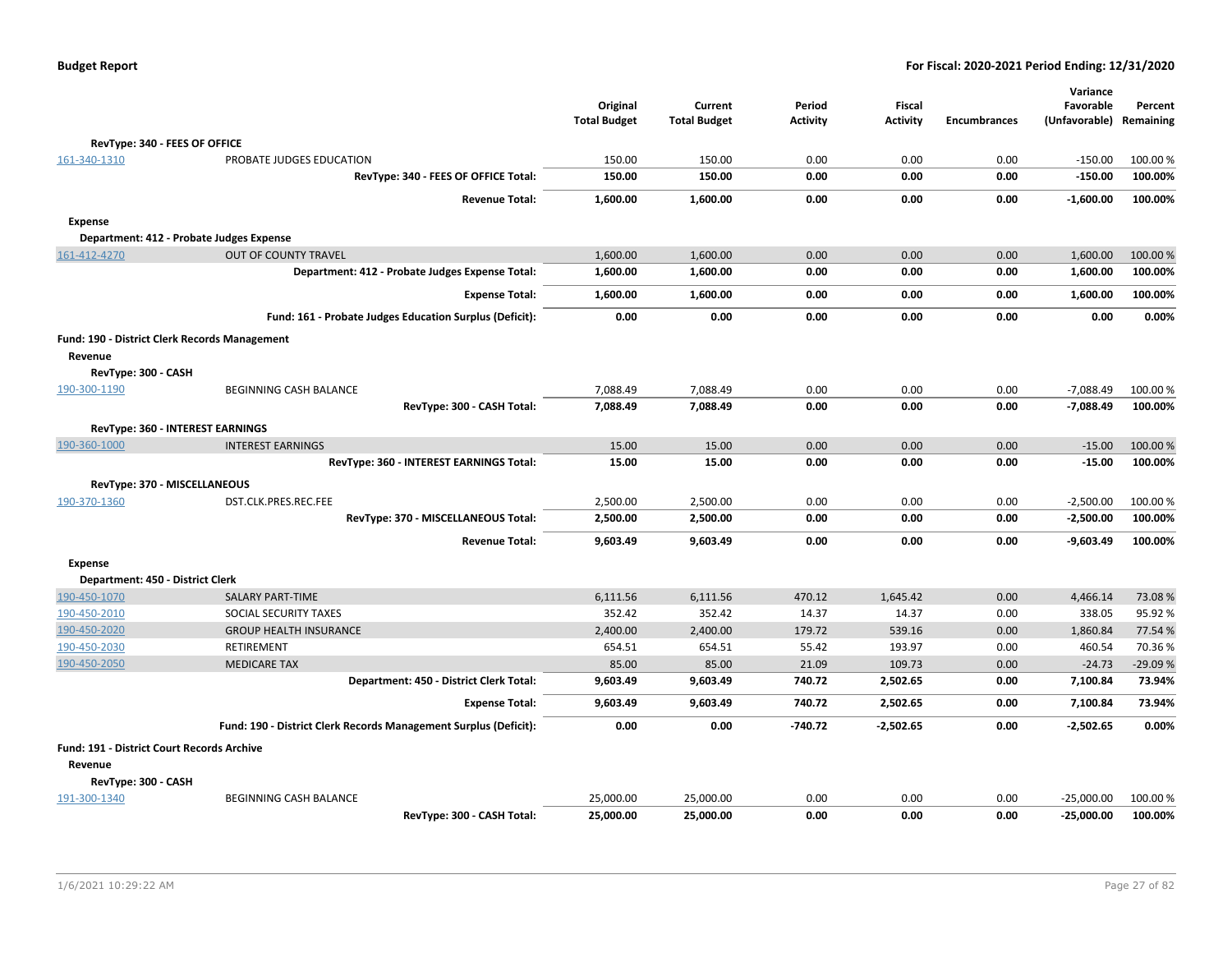|                                  |                                                                          | Original<br><b>Total Budget</b> | Current<br><b>Total Budget</b> | Period<br><b>Activity</b> | Fiscal<br><b>Activity</b> | <b>Encumbrances</b> | Variance<br>Favorable<br>(Unfavorable) Remaining | Percent  |
|----------------------------------|--------------------------------------------------------------------------|---------------------------------|--------------------------------|---------------------------|---------------------------|---------------------|--------------------------------------------------|----------|
|                                  | RevType: 370 - MISCELLANEOUS                                             |                                 |                                |                           |                           |                     |                                                  |          |
| 191-370-4500                     | DISTRICT CT.RECORDS ARCHIVE FEE                                          | 4,000.00                        | 4,000.00                       | 0.00                      | 0.00                      | 0.00                | $-4,000.00$                                      | 100.00 % |
|                                  | RevType: 370 - MISCELLANEOUS Total:                                      | 4,000.00                        | 4,000.00                       | 0.00                      | 0.00                      | 0.00                | $-4,000.00$                                      | 100.00%  |
|                                  | <b>Revenue Total:</b>                                                    | 29,000.00                       | 29,000.00                      | 0.00                      | 0.00                      | 0.00                | -29,000.00                                       | 100.00%  |
| <b>Expense</b>                   |                                                                          |                                 |                                |                           |                           |                     |                                                  |          |
| Department: 450 - District Clerk |                                                                          |                                 |                                |                           |                           |                     |                                                  |          |
| 191-450-5720                     | OFFICE EQUIPMENT                                                         | 29,000.00                       | 29,000.00                      | 6,436.85                  | 6,436.85                  | 0.00                | 22,563.15                                        | 77.80%   |
|                                  | Department: 450 - District Clerk Total:                                  | 29,000.00                       | 29,000.00                      | 6,436.85                  | 6,436.85                  | 0.00                | 22,563.15                                        | 77.80%   |
|                                  | <b>Expense Total:</b>                                                    | 29,000.00                       | 29,000.00                      | 6,436.85                  | 6,436.85                  | 0.00                | 22,563.15                                        | 77.80%   |
|                                  | Fund: 191 - District Court Records Archive Surplus (Deficit):            | 0.00                            | 0.00                           | $-6,436.85$               | $-6,436.85$               | 0.00                | $-6,436.85$                                      | 0.00%    |
|                                  | Fund: 192 - District Clerk Co.& Dist.Court Technology                    |                                 |                                |                           |                           |                     |                                                  |          |
| Revenue                          |                                                                          |                                 |                                |                           |                           |                     |                                                  |          |
| RevType: 300 - CASH              |                                                                          |                                 |                                |                           |                           |                     |                                                  |          |
| 192-300-1610                     | BEGINNING CASH BALANCE                                                   | 3,000.00                        | 3,000.00                       | 0.00                      | 0.00                      | 0.00                | $-3,000.00$                                      | 100.00 % |
|                                  | RevType: 300 - CASH Total:                                               | 3,000.00                        | 3,000.00                       | 0.00                      | 0.00                      | 0.00                | $-3,000.00$                                      | 100.00%  |
|                                  | <b>Revenue Total:</b>                                                    | 3,000.00                        | 3,000.00                       | 0.00                      | 0.00                      | 0.00                | $-3,000.00$                                      | 100.00%  |
| <b>Expense</b>                   |                                                                          |                                 |                                |                           |                           |                     |                                                  |          |
|                                  | Department: 440 - Technology Equipment                                   |                                 |                                |                           |                           |                     |                                                  |          |
| 192-440-5720                     | OFFICE EQUIPMENT                                                         | 3,000.00                        | 3,000.00                       | 0.00                      | 0.00                      | 0.00                | 3,000.00                                         | 100.00 % |
|                                  | Department: 440 - Technology Equipment Total:                            | 3,000.00                        | 3,000.00                       | 0.00                      | 0.00                      | 0.00                | 3,000.00                                         | 100.00%  |
|                                  | <b>Expense Total:</b>                                                    | 3,000.00                        | 3,000.00                       | 0.00                      | 0.00                      | 0.00                | 3,000.00                                         | 100.00%  |
|                                  | Fund: 192 - District Clerk Co.& Dist.Court Technology Surplus (Deficit): | 0.00                            | 0.00                           | 0.00                      | 0.00                      | 0.00                | 0.00                                             | 0.00%    |
|                                  | Fund: 193 - District Clerk Court Records Preservation                    |                                 |                                |                           |                           |                     |                                                  |          |
| Revenue                          |                                                                          |                                 |                                |                           |                           |                     |                                                  |          |
| RevType: 300 - CASH              |                                                                          |                                 |                                |                           |                           |                     |                                                  |          |
| 193-300-1620                     | <b>BEGINNING CASH BALANCE</b>                                            | 35,000.00                       | 35,000.00                      | 0.00                      | 0.00                      | 0.00                | $-35,000.00$                                     | 100.00%  |
|                                  | RevType: 300 - CASH Total:                                               | 35,000.00                       | 35,000.00                      | 0.00                      | 0.00                      | 0.00                | $-35,000.00$                                     | 100.00%  |
|                                  | <b>Revenue Total:</b>                                                    | 35,000.00                       | 35,000.00                      | 0.00                      | 0.00                      | 0.00                | -35,000.00                                       | 100.00%  |
| <b>Expense</b>                   |                                                                          |                                 |                                |                           |                           |                     |                                                  |          |
|                                  | Department: 545 - District Clerk Records Pres.Equip.                     |                                 |                                |                           |                           |                     |                                                  |          |
| 193-545-5720                     | <b>OFFICE EQUIPMENT</b>                                                  | 35,000.00                       | 35,000.00                      | 0.00                      | 0.00                      | 0.00                | 35,000.00                                        | 100.00%  |
|                                  | Department: 545 - District Clerk Records Pres. Equip. Total:             | 35,000.00                       | 35,000.00                      | 0.00                      | 0.00                      | 0.00                | 35,000.00                                        | 100.00%  |
|                                  | <b>Expense Total:</b>                                                    | 35,000.00                       | 35,000.00                      | 0.00                      | 0.00                      | 0.00                | 35,000.00                                        | 100.00%  |
|                                  | Fund: 193 - District Clerk Court Records Preservation Surplus (Deficit): | 0.00                            | 0.00                           | 0.00                      | 0.00                      | 0.00                | 0.00                                             | 0.00%    |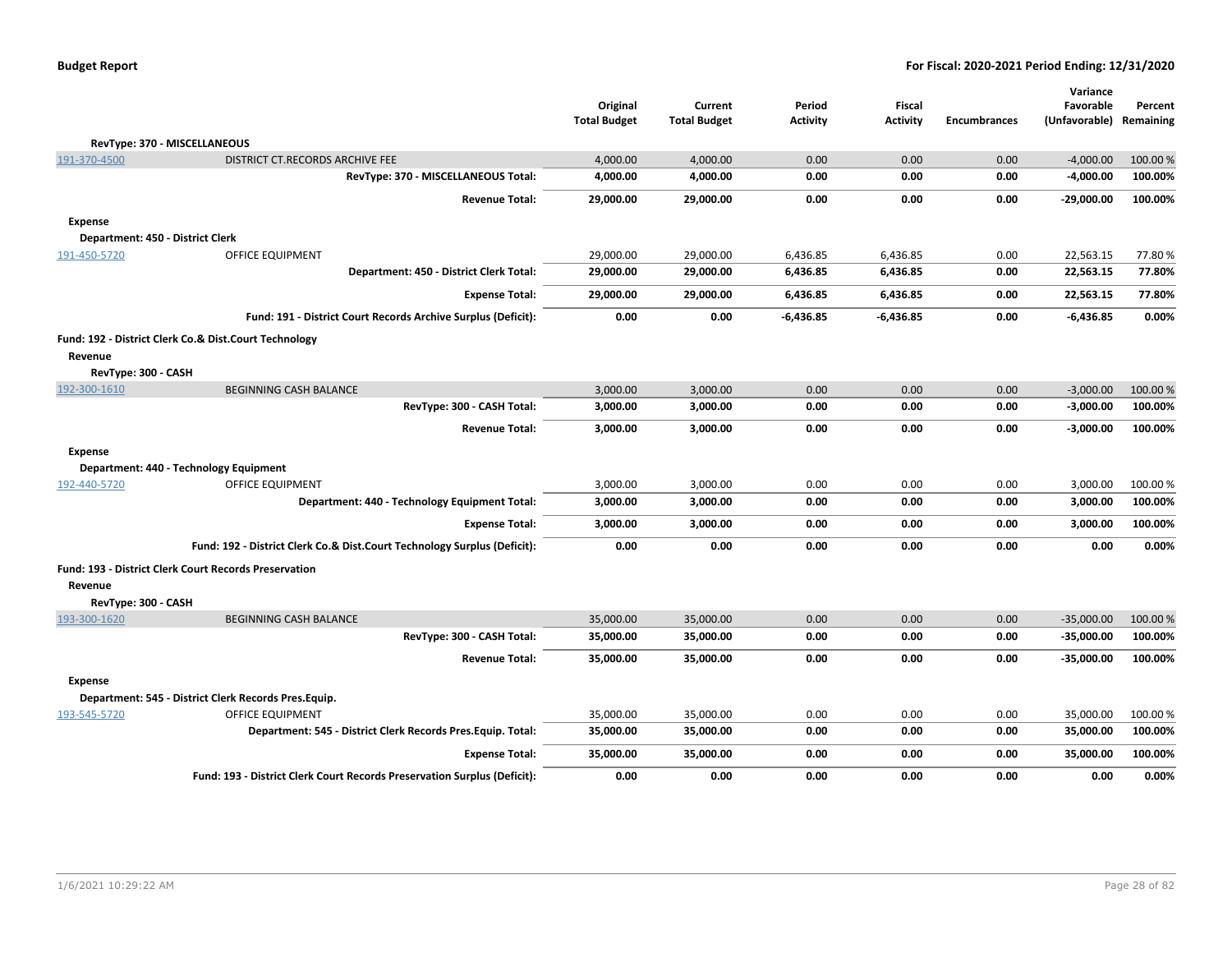|                |                                                     |                                                     |                                         | <b>Total Budget</b> | Original             | Current<br><b>Total Budget</b> | Period<br><b>Activity</b> | Fiscal<br><b>Activity</b> | <b>Encumbrances</b> | Variance<br>Favorable<br>(Unfavorable) Remaining | Percent           |
|----------------|-----------------------------------------------------|-----------------------------------------------------|-----------------------------------------|---------------------|----------------------|--------------------------------|---------------------------|---------------------------|---------------------|--------------------------------------------------|-------------------|
|                | <b>Fund: 200 - County Offices Records Mangement</b> |                                                     |                                         |                     |                      |                                |                           |                           |                     |                                                  |                   |
| Revenue        |                                                     |                                                     |                                         |                     |                      |                                |                           |                           |                     |                                                  |                   |
|                | RevType: 300 - CASH                                 |                                                     |                                         |                     |                      |                                |                           |                           |                     |                                                  |                   |
|                | 200-300-1200                                        | <b>BEGINNING CASH BALANCE</b>                       |                                         |                     | 6,737.24             | 6,737.24                       | 0.00                      | 0.00                      | 0.00                | $-6,737.24$                                      | 100.00%           |
|                |                                                     |                                                     | RevType: 300 - CASH Total:              |                     | 6,737.24             | 6,737.24                       | 0.00                      | 0.00                      | 0.00                | $-6,737.24$                                      | 100.00%           |
|                | RevType: 360 - INTEREST EARNINGS                    |                                                     |                                         |                     |                      |                                |                           |                           |                     |                                                  |                   |
|                | 200-360-1000                                        | <b>INTEREST EARNINGS</b>                            |                                         |                     | 50.00                | 50.00                          | 0.00                      | 0.00                      | 0.00                | $-50.00$                                         | 100.00%           |
|                |                                                     |                                                     | RevType: 360 - INTEREST EARNINGS Total: |                     | 50.00                | 50.00                          | 0.00                      | 0.00                      | 0.00                | $-50.00$                                         | 100.00%           |
|                |                                                     |                                                     |                                         |                     |                      |                                |                           |                           |                     |                                                  |                   |
|                | RevType: 370 - MISCELLANEOUS<br>200-370-1350        |                                                     | <b>CO.OFFICE REC.MNGMT.FEE</b>          | 15,000.00           |                      | 15,000.00                      | 0.00                      | 0.00                      | 0.00                | $-15,000.00$                                     | 100.00 %          |
|                |                                                     |                                                     | RevType: 370 - MISCELLANEOUS Total:     | 15,000.00           |                      | 15,000.00                      | 0.00                      | 0.00                      | 0.00                | $-15,000.00$                                     | 100.00%           |
|                |                                                     |                                                     |                                         |                     |                      |                                |                           |                           |                     |                                                  |                   |
|                |                                                     |                                                     | <b>Revenue Total:</b>                   | 21,787.24           |                      | 21,787.24                      | 0.00                      | 0.00                      | 0.00                | $-21,787.24$                                     | 100.00%           |
| <b>Expense</b> |                                                     |                                                     |                                         |                     |                      |                                |                           |                           |                     |                                                  |                   |
|                | Department: 449 - Co. Office Records Mgt.           |                                                     |                                         |                     |                      |                                |                           |                           |                     |                                                  |                   |
|                | 200-449-1070                                        | <b>SALARY PART-TIME</b>                             |                                         |                     | 0.00                 | 8,807.83                       | 408.00                    | 1,575.00                  | 0.00                | 7,232.83                                         | 82.12%            |
|                | <b>Budget Adjustments</b>                           |                                                     |                                         |                     |                      |                                |                           |                           |                     |                                                  |                   |
|                | Number                                              | Date                                                | <b>Description</b>                      | Adjustment          |                      |                                |                           |                           |                     |                                                  |                   |
|                | BA0000047                                           | 12/15/2020                                          | Reclassify budget lines                 | 8,807.83            |                      |                                |                           |                           |                     |                                                  |                   |
|                | 200-449-2010                                        | SOCIAL SECURITY TAXES                               |                                         |                     | 0.00                 | 529.75                         | 25.30                     | 25.30                     | 0.00                | 504.45                                           | 95.22%            |
|                | <b>Budget Adjustments</b>                           |                                                     |                                         |                     |                      |                                |                           |                           |                     |                                                  |                   |
|                | <b>Number</b>                                       | Date                                                | <b>Description</b>                      | Adjustment          |                      |                                |                           |                           |                     |                                                  |                   |
|                | BA0000047                                           | 12/15/2020                                          | Reclassify budget lines                 | 529.75              |                      |                                |                           |                           |                     |                                                  |                   |
|                |                                                     | RETIREMENT                                          |                                         |                     |                      | 998.83                         |                           |                           | 0.00                |                                                  | 81.41%            |
|                | 200-449-2030<br><b>Budget Adjustments</b>           |                                                     |                                         |                     | 0.00                 |                                | 48.10                     | 185.68                    |                     | 813.15                                           |                   |
|                | Number                                              | Date                                                | <b>Description</b>                      | Adjustment          |                      |                                |                           |                           |                     |                                                  |                   |
|                | BA0000047                                           | 12/15/2020                                          | Reclassify budget lines                 | 998.83              |                      |                                |                           |                           |                     |                                                  |                   |
|                |                                                     |                                                     |                                         |                     |                      |                                |                           |                           |                     |                                                  |                   |
|                | 200-449-2040                                        | <b>WORKERS COMPENSATION</b>                         |                                         |                     | 0.00                 | 26.94                          | 12.64                     | 12.64                     | 0.00                | 14.30                                            | 53.08%            |
|                | <b>Budget Adjustments</b>                           |                                                     |                                         |                     |                      |                                |                           |                           |                     |                                                  |                   |
|                | <b>Number</b>                                       | Date                                                | <b>Description</b>                      | Adjustment          |                      |                                |                           |                           |                     |                                                  |                   |
|                | BA0000047                                           | 12/15/2020                                          | Reclassify budget lines                 | 26.94               |                      |                                |                           |                           |                     |                                                  |                   |
|                | 200-449-2050                                        | <b>MEDICARE TAX</b>                                 |                                         |                     | 0.00                 | 123.89                         | 5.92                      | 95.20                     | 0.00                | 28.69                                            | 23.16%            |
|                | <b>Budget Adjustments</b>                           |                                                     |                                         |                     |                      |                                |                           |                           |                     |                                                  |                   |
|                | Number                                              | Date                                                | <b>Description</b>                      | Adjustment          |                      |                                |                           |                           |                     |                                                  |                   |
|                | BA0000047                                           | 12/15/2020                                          | Reclassify budget lines                 | 123.89              |                      |                                |                           |                           |                     |                                                  |                   |
|                |                                                     |                                                     |                                         |                     |                      |                                |                           |                           |                     |                                                  |                   |
|                | 200-449-3500<br>200-449-4530                        | <b>RECORDS DISPOSAL</b><br><b>COMPUTER SOFTWARE</b> |                                         |                     | 5,000.00<br>4,150.00 | 5,000.00<br>4,150.00           | 198.99<br>0.00            | 565.18<br>0.00            | 0.00<br>0.00        | 4,434.82<br>4,150.00                             | 88.70%<br>100.00% |
|                |                                                     |                                                     |                                         |                     |                      |                                |                           |                           |                     |                                                  |                   |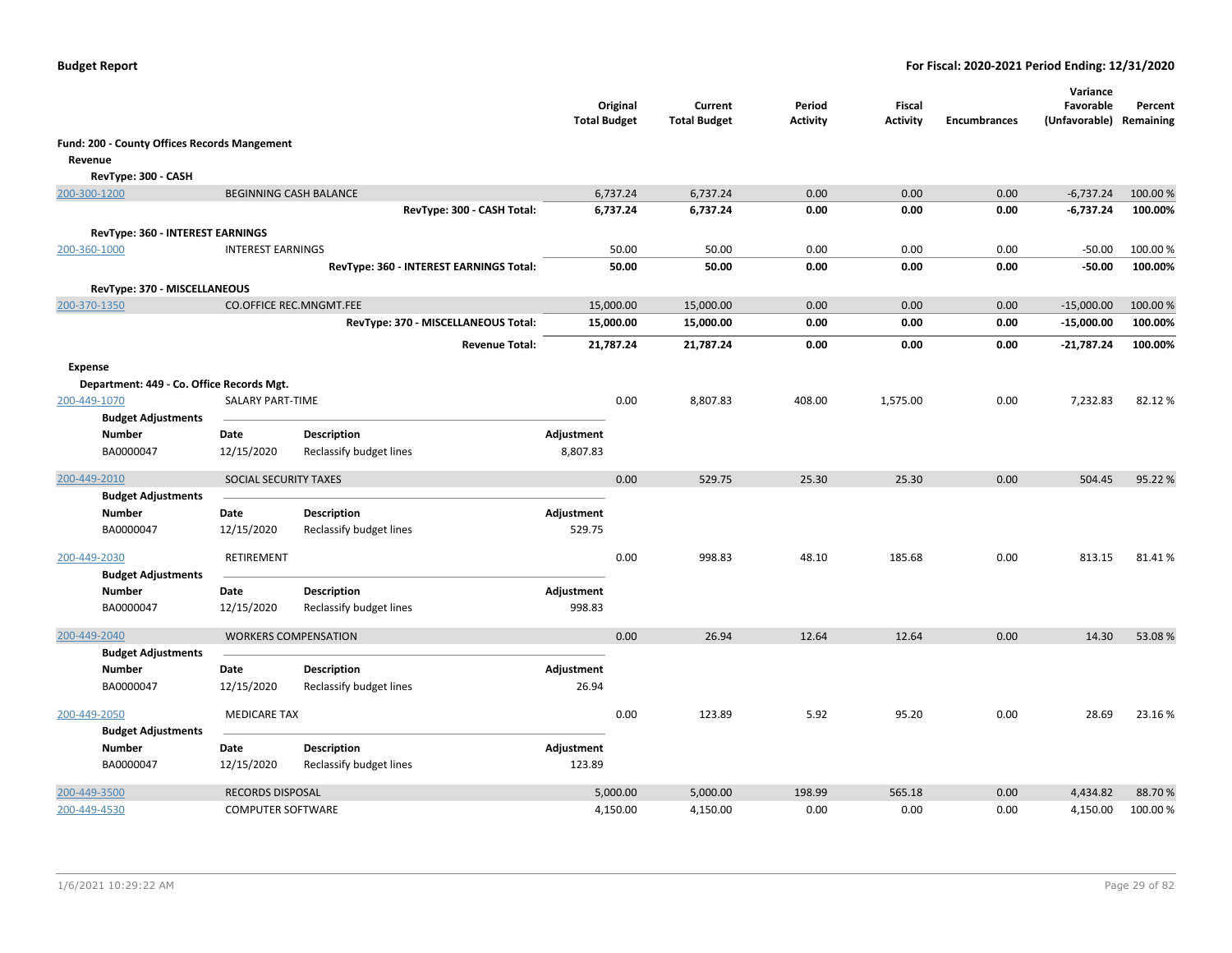| <b>Budget Report</b> |  |
|----------------------|--|
|----------------------|--|

|                                                                |                             |                                                                 | Original<br><b>Total Budget</b> | Current<br><b>Total Budget</b> | Period<br><b>Activity</b> | <b>Fiscal</b><br><b>Activity</b> | <b>Encumbrances</b> | Variance<br>Favorable<br>(Unfavorable) | Percent<br>Remaining |
|----------------------------------------------------------------|-----------------------------|-----------------------------------------------------------------|---------------------------------|--------------------------------|---------------------------|----------------------------------|---------------------|----------------------------------------|----------------------|
| 200-449-5740                                                   | <b>TECHNOLOGY</b>           |                                                                 | 1,150.00                        | 1,150.00                       | 0.00                      | 0.00                             | 0.00                | 1,150.00                               | 100.00 %             |
|                                                                |                             | Department: 449 - Co. Office Records Mgt. Total:                | 10,300.00                       | 20,787.24                      | 698.95                    | 2,459.00                         | 0.00                | 18,328.24                              | 88.17%               |
| Department: 999 - Undesignated Conversion                      |                             |                                                                 |                                 |                                |                           |                                  |                     |                                        |                      |
| 200-999-9999                                                   |                             | UNDESIGNATED CONVERSION                                         | 11,487.24                       | 1,000.00                       | 0.00                      | 0.00                             | 0.00                | 1,000.00                               | 100.00 %             |
| <b>Budget Adjustments</b>                                      |                             |                                                                 |                                 |                                |                           |                                  |                     |                                        |                      |
| <b>Number</b>                                                  | Date                        | <b>Description</b>                                              | Adjustment                      |                                |                           |                                  |                     |                                        |                      |
| BA0000047                                                      | 12/15/2020                  | Reclassify budget lines                                         | $-8,807.83$                     |                                |                           |                                  |                     |                                        |                      |
| BA0000047                                                      | 12/15/2020                  | Reclassify budget lines                                         | $-529.75$                       |                                |                           |                                  |                     |                                        |                      |
| BA0000047                                                      | 12/15/2020                  | Reclassify budget lines                                         | -998.83                         |                                |                           |                                  |                     |                                        |                      |
| BA0000047                                                      | 12/15/2020                  | Reclassify budget lines                                         | $-26.94$                        |                                |                           |                                  |                     |                                        |                      |
| BA0000047                                                      | 12/15/2020                  | Reclassify budget lines                                         | $-123.89$                       |                                |                           |                                  |                     |                                        |                      |
|                                                                |                             | Department: 999 - Undesignated Conversion Total:                | 11,487.24                       | 1,000.00                       | 0.00                      | 0.00                             | 0.00                | 1,000.00                               | 100.00%              |
|                                                                |                             | <b>Expense Total:</b>                                           | 21,787.24                       | 21,787.24                      | 698.95                    | 2,459.00                         | 0.00                | 19,328.24                              | 88.71%               |
|                                                                |                             | Fund: 200 - County Offices Records Mangement Surplus (Deficit): | 0.00                            | 0.00                           | $-698.95$                 | $-2,459.00$                      | 0.00                | $-2,459.00$                            | 0.00%                |
| Fund: 210 - Road & Bridge #1<br>Revenue<br>RevType: 300 - CASH |                             |                                                                 |                                 |                                |                           |                                  |                     |                                        |                      |
| 210-300-1210                                                   |                             | <b>BEGINNING CASH BALANCE</b>                                   | 66,657.62                       | 66,657.62                      | 0.00                      | 0.00                             | 0.00                | $-66,657.62$                           | 100.00%              |
|                                                                |                             | RevType: 300 - CASH Total:                                      | 66,657.62                       | 66,657.62                      | 0.00                      | 0.00                             | 0.00                | -66,657.62                             | 100.00%              |
| RevType: 310 - PROPERTY TAXES                                  |                             |                                                                 |                                 |                                |                           |                                  |                     |                                        |                      |
| 210-310-1100                                                   | <b>CURRENT TAXES</b>        |                                                                 | 547,378.68                      | 547,378.68                     | 79,766.37                 | 130,626.13                       | 0.00                | $-416,752.55$                          | 76.14%               |
| 210-310-1200                                                   | <b>DELINQUENT TAXES</b>     |                                                                 | 10,000.00                       | 10,000.00                      | 1,218.13                  | 4,725.28                         | 0.00                | $-5,274.72$                            | 52.75 %              |
|                                                                |                             | RevType: 310 - PROPERTY TAXES Total:                            | 557,378.68                      | 557,378.68                     | 80,984.50                 | 135,351.41                       | 0.00                | -422,027.27                            | 75.72%               |
| <b>RevType: 318 - OTHER TAXES</b>                              |                             |                                                                 |                                 |                                |                           |                                  |                     |                                        |                      |
| 210-318-1200                                                   |                             | PAY N LIEU TAX/GRASSLAND                                        | 1,500.00                        | 1,500.00                       | 0.00                      | 0.00                             | 0.00                | $-1,500.00$                            | 100.00 %             |
| 210-318-1210                                                   |                             | PAY N LIEU TAX/UPPER TRINITY                                    | 517.67                          | 517.67                         | 0.00                      | 548.84                           | 0.00                | 31.17                                  | 106.02%              |
| 210-318-1600                                                   | <b>SALES TAX REVENUES</b>   |                                                                 | 50,000.00                       | 50,000.00                      | 6,017.88                  | 17,653.66                        | 0.00                | $-32,346.34$                           | 64.69%               |
|                                                                |                             | RevType: 318 - OTHER TAXES Total:                               | 52,017.67                       | 52,017.67                      | 6,017.88                  | 18,202.50                        | 0.00                | $-33,815.17$                           | 65.01%               |
| RevType: 321 - FEES OF TAX COLLECTOR                           |                             |                                                                 |                                 |                                |                           |                                  |                     |                                        |                      |
| 210-321-2000                                                   |                             |                                                                 | 75,000.00                       | 75,000.00                      | 0.00                      | 0.00                             | 0.00                | $-75,000.00$                           | 100.00 %             |
| 210-321-3000                                                   |                             | CAR REGISTRATION/SALES TAX<br>COUNTY'S ADDITIONAL \$10          | 65,000.00                       | 65,000.00                      | 5,543.37                  | 14,188.58                        | 0.00                | $-50,811.42$                           | 78.17%               |
|                                                                |                             | RevType: 321 - FEES OF TAX COLLECTOR Total:                     | 140,000.00                      | 140,000.00                     | 5,543.37                  | 14,188.58                        | 0.00                | $-125,811.42$                          | 89.87%               |
|                                                                |                             |                                                                 |                                 |                                |                           |                                  |                     |                                        |                      |
| RevType: 350 - FINES                                           |                             |                                                                 |                                 |                                |                           |                                  |                     |                                        |                      |
| 210-350-4030                                                   | <b>COUNTY CLERK FINES</b>   |                                                                 | 7,000.00                        | 7,000.00                       | 0.00                      | 0.00                             | 0.00                | $-7,000.00$                            | 100.00%              |
| 210-350-4500                                                   | <b>DISTRICT CLERK FINES</b> |                                                                 | 8,000.00                        | 8,000.00                       | 0.00                      | 0.00                             | 0.00                | $-8,000.00$                            | 100.00%              |
| 210-350-4550                                                   | J. P. #1 FINES              |                                                                 | 5,000.00                        | 5,000.00                       | 0.00                      | 0.00                             | 0.00                | $-5,000.00$                            | 100.00 %             |
| 210-350-4560                                                   | J. P. #2 FINES              |                                                                 | 2,500.00                        | 2,500.00                       | 0.00                      | 0.00                             | 0.00                | $-2,500.00$                            | 100.00 %             |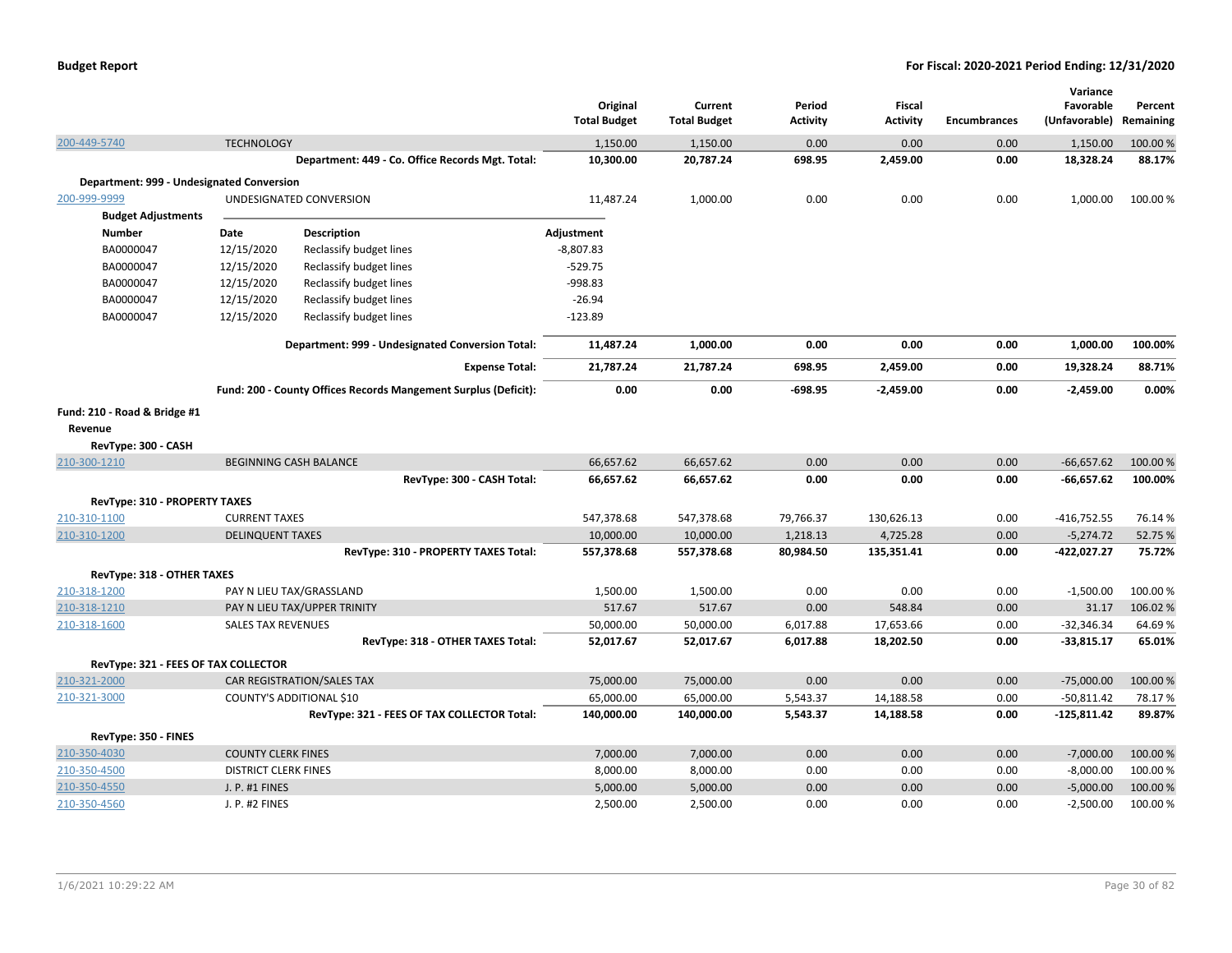| <b>Budget Report</b> |  |
|----------------------|--|
|----------------------|--|

|                |                                                    | Original<br><b>Total Budget</b> | Current<br><b>Total Budget</b> | Period<br>Activity | <b>Fiscal</b><br><b>Activity</b> | <b>Encumbrances</b> | Variance<br>Favorable<br>(Unfavorable) | Percent<br>Remaining |
|----------------|----------------------------------------------------|---------------------------------|--------------------------------|--------------------|----------------------------------|---------------------|----------------------------------------|----------------------|
| 210-350-4570   | J. P. #3 FINES                                     | 2,000.00                        | 2,000.00                       | 0.00               | 0.00                             | 0.00                | $-2,000.00$                            | 100.00 %             |
|                | RevType: 350 - FINES Total:                        | 24,500.00                       | 24,500.00                      | 0.00               | 0.00                             | 0.00                | $-24,500.00$                           | 100.00%              |
|                | <b>RevType: 360 - INTEREST EARNINGS</b>            |                                 |                                |                    |                                  |                     |                                        |                      |
| 210-360-1000   | <b>INTEREST EARNINGS</b>                           | 500.00                          | 500.00                         | 0.00               | 2.10                             | 0.00                | -497.90                                | 99.58%               |
|                | RevType: 360 - INTEREST EARNINGS Total:            | 500.00                          | 500.00                         | 0.00               | 2.10                             | 0.00                | -497.90                                | 99.58%               |
|                | RevType: 364 - SALE OF ASSETS LAND/BUILDING        |                                 |                                |                    |                                  |                     |                                        |                      |
| 210-364-1630   | <b>SALE OF EQUIPMENT</b>                           | 1,000.00                        | 1,000.00                       | 0.00               | 0.00                             | 0.00                | $-1,000.00$                            | 100.00 %             |
|                | RevType: 364 - SALE OF ASSETS LAND/BUILDING Total: | 1,000.00                        | 1,000.00                       | 0.00               | 0.00                             | 0.00                | $-1,000.00$                            | 100.00%              |
|                | RevType: 370 - MISCELLANEOUS                       |                                 |                                |                    |                                  |                     |                                        |                      |
| 210-370-1200   | STATE LATERAL ROAD                                 | 8,500.00                        | 8,500.00                       | 0.00               | 8,432.71                         | 0.00                | $-67.29$                               | 0.79%                |
| 210-370-1250   | <b>TDT WEIGHT FEES</b>                             | 23,000.00                       | 23,000.00                      | 0.00               | 10,325.17                        | 0.00                | $-12,674.83$                           | 55.11%               |
| 210-370-1300   | <b>REFUNDS &amp; MISCELLANEOUS</b>                 | 500.00                          | 500.00                         | 60.00              | 60.00                            | 0.00                | $-440.00$                              | 88.00%               |
| 210-370-1420   | <b>CULVERT PERMITTING PROCESS</b>                  | 0.00                            | 0.00                           | 40.00              | 100.00                           | 0.00                | 100.00                                 | 0.00%                |
| 210-370-1450   | REIMBURSEMENT OF MATERIALS                         | 2,000.00                        | 2,000.00                       | 6,823.00           | 7,323.00                         | 0.00                | 5,323.00                               | 366.15%              |
|                | RevType: 370 - MISCELLANEOUS Total:                | 34,000.00                       | 34,000.00                      | 6,923.00           | 26,240.88                        | 0.00                | $-7,759.12$                            | 22.82%               |
|                | <b>Revenue Total:</b>                              | 876,053.97                      | 876,053.97                     | 99,468.75          | 193,985.47                       | 0.00                | -682,068.50                            | 77.86%               |
| <b>Expense</b> |                                                    |                                 |                                |                    |                                  |                     |                                        |                      |
|                | Department: 621 - Road & Bridge 1                  |                                 |                                |                    |                                  |                     |                                        |                      |
| 210-621-1010   | SALARY ELECTED OFFICIAL                            | 63,240.97                       | 63,240.97                      | 4,864.70           | 17,026.45                        | 0.00                | 46,214.52                              | 73.08%               |
| 210-621-1030   | <b>SALARY FOREMAN</b>                              | 32,485.18                       | 32,485.18                      | 2,498.86           | 8,746.01                         | 0.00                | 23,739.17                              | 73.08%               |
| 210-621-1060   | SALARY PRECINCT EMPLOYEES                          | 218,411.26                      | 218,411.26                     | 12,322.87          | 43,130.05                        | 0.00                | 175,281.21                             | 80.25 %              |
| 210-621-2010   | SOCIAL SECURITY TAXES                              | 19,476.52                       | 19,476.52                      | 591.05             | 591.05                           | 0.00                | 18,885.47                              | 96.97%               |
| 210-621-2020   | <b>GROUP HEALTH INSURANCE</b>                      | 97,653.12                       | 97,653.12                      | 6,077.60           | 18,232.80                        | 0.00                | 79,420.32                              | 81.33%               |
| 210-621-2030   | <b>RETIREMENT</b>                                  | 37,193.87                       | 37,193.87                      | 2,321.02           | 8,123.57                         | 0.00                | 29,070.30                              | 78.16%               |
| 210-621-2040   | <b>WORKERS COMPENSATION</b>                        | 7,905.10                        | 7,905.10                       | 3,597.86           | 3,597.86                         | 0.00                | 4,307.24                               | 54.49%               |
| 210-621-2050   | <b>MEDICARE TAX</b>                                | 4,554.99                        | 4,554.99                       | 867.50             | 4,531.85                         | 0.00                | 23.14                                  | 0.51%                |
| 210-621-3140   | <b>EMPLOYEE PHYSICALS/DOT TESTING</b>              | 450.00                          | 450.00                         | 0.00               | 0.00                             | 0.00                | 450.00                                 | 100.00 %             |
| 210-621-3400   | <b>SHOP SUPPLIES</b>                               | 2,000.00                        | 2,000.00                       | 82.60              | 82.60                            | 0.00                | 1,917.40                               | 95.87%               |
| 210-621-3410   | <b>R&amp;B MAT. ROCK &amp; GRAVEL</b>              | 100,000.00                      | 100,000.00                     | 13,127.38          | 18,146.93                        | 0.00                | 81,853.07                              | 81.85%               |
| 210-621-3420   | <b>R&amp;B MAT. CULVERTS</b>                       | 15,000.00                       | 15,000.00                      | 0.00               | 0.00                             | 0.00                | 15,000.00                              | 100.00%              |
| 210-621-3430   | R&B MAT. HARDWARE & LUMBER                         | 2,000.00                        | 2,000.00                       | 0.00               | 0.00                             | 0.00                | 2,000.00                               | 100.00%              |
| 210-621-3440   | R&B MAT. ASPHALT/RD OIL                            | 60,000.00                       | 60,000.00                      | 5,534.46           | 35,013.10                        | 0.00                | 24,986.90                              | 41.64%               |
| 210-621-4060   | <b>TAX APPRAISAL DISTRICT</b>                      | 28,034.70                       | 28,034.70                      | 0.00               | 0.00                             | 0.00                | 28,034.70                              | 100.00 %             |
| 210-621-4200   | UTILITY TELEPHONE                                  | 270.00                          | 270.00                         | 0.00               | 0.00                             | 0.00                | 270.00                                 | 100.00%              |
| 210-621-4210   | <b>INTERNET</b>                                    | 1,100.00                        | 1,100.00                       | 56.90              | 276.70                           | 0.00                | 823.30                                 | 74.85%               |
| 210-621-4270   | OUT OF COUNTY TRAVEL/TRAINING                      | 1,435.58                        | 1,435.58                       | 60.00              | 60.00                            | 0.00                | 1,375.58                               | 95.82%               |
| 210-621-4300   | <b>BIDS, NOTICES &amp; PERMITS</b>                 | 800.00                          | 800.00                         | 0.00               | 0.00                             | 0.00                | 800.00                                 | 100.00%              |
| 210-621-4350   | <b>PRINTING</b>                                    | 100.00                          | 100.00                         | 0.00               | 0.00                             | 0.00                | 100.00                                 | 100.00%              |
| 210-621-4400   | UTILITY ELECTRICITY                                | 1,600.00                        | 1,600.00                       | 77.62              | 190.17                           | 0.00                | 1,409.83                               | 88.11%               |
| 210-621-4420   | UTILITY WATER                                      | 250.00                          | 250.00                         | 17.59              | 34.57                            | 0.00                | 215.43                                 | 86.17%               |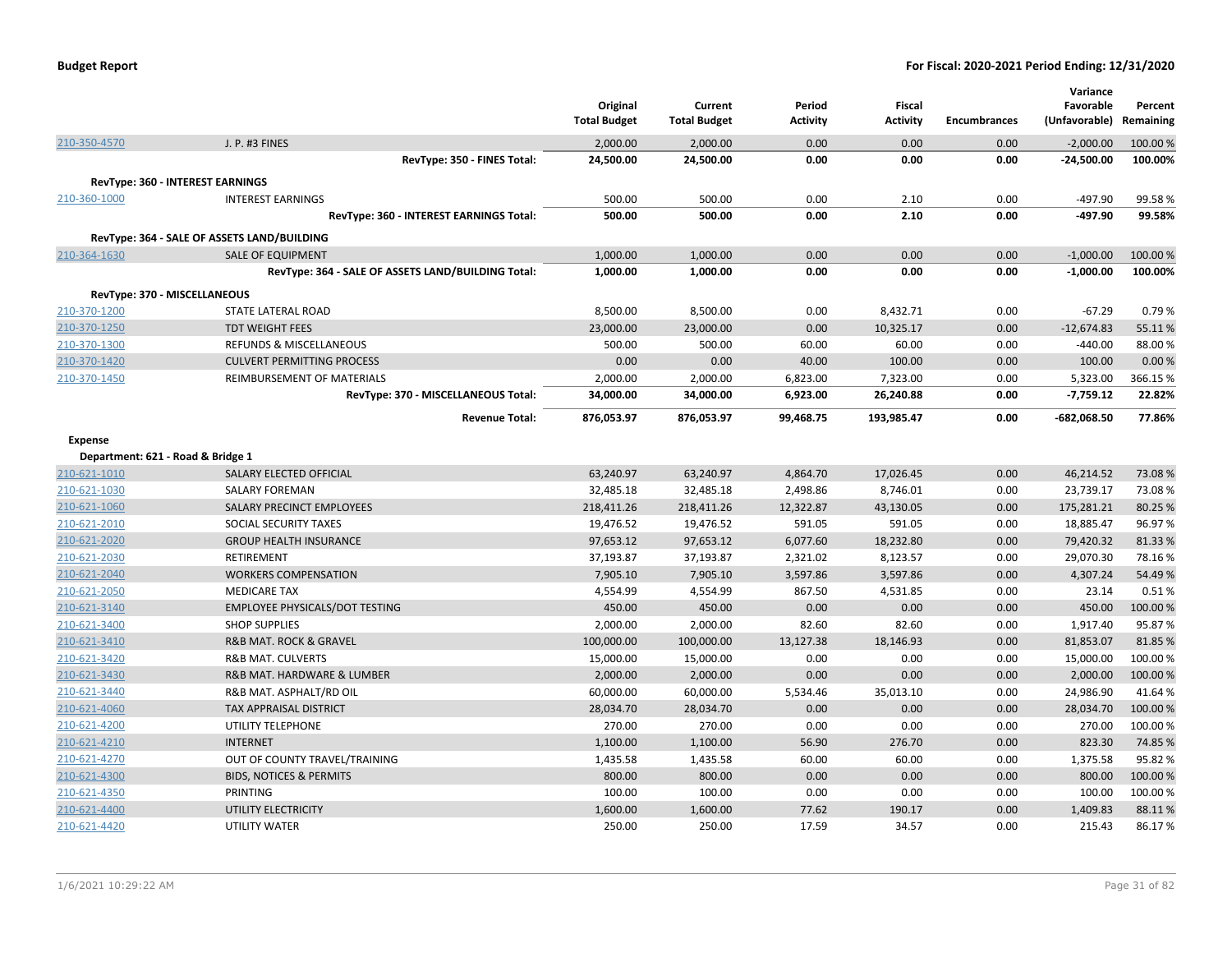|                               |                                                    | Original<br><b>Total Budget</b> | Current<br><b>Total Budget</b> | Period<br><b>Activity</b> | Fiscal<br><b>Activity</b> | <b>Encumbrances</b> | Variance<br>Favorable<br>(Unfavorable) Remaining | Percent  |
|-------------------------------|----------------------------------------------------|---------------------------------|--------------------------------|---------------------------|---------------------------|---------------------|--------------------------------------------------|----------|
| 210-621-4430                  | <b>TRASH PICKUP</b>                                | 1,000.00                        | 1,000.00                       | 90.83                     | 181.66                    | 0.00                | 818.34                                           | 81.83%   |
| 210-621-4500                  | <b>R&amp;M BUILDING</b>                            | 300.00                          | 300.00                         | 0.00                      | 0.00                      | 0.00                | 300.00                                           | 100.00%  |
| 210-621-4570                  | R&M MACHINERY GAS & OIL                            | 41,000.00                       | 41,000.00                      | 78.00                     | 2,553.16                  | 0.00                | 38,446.84                                        | 93.77%   |
| 210-621-4580                  | <b>R&amp;M MACHINERY PARTS</b>                     | 22,500.00                       | 22,500.00                      | 510.90                    | 2,088.71                  | 0.00                | 20,411.29                                        | 90.72%   |
| 210-621-4590                  | <b>R&amp;M MACH. TIRES &amp; TUBES</b>             | 20,000.00                       | 20,000.00                      | 80.00                     | 80.00                     | 0.00                | 19,920.00                                        | 99.60%   |
| 210-621-4800                  | <b>BOND</b>                                        | 0.00                            | 0.00                           | 177.50                    | 177.50                    | 0.00                | $-177.50$                                        | 0.00%    |
| 210-621-4810                  | <b>DUES</b>                                        | 335.00                          | 335.00                         | 0.00                      | 0.00                      | 0.00                | 335.00                                           | 100.00 % |
| 210-621-4820                  | <b>INSURANCE</b>                                   | 5,500.00                        | 5,500.00                       | 0.00                      | 2,984.30                  | 0.00                | 2,515.70                                         | 45.74%   |
| 210-621-4900                  | <b>MISCELLANEOUS</b>                               | 1,000.00                        | 1,000.00                       | 0.00                      | 0.00                      | 0.00                | 1,000.00                                         | 100.00 % |
| 210-621-4910                  | SOIL & WATER CONSERVATION                          | 250.00                          | 250.00                         | 0.00                      | 0.00                      | 0.00                | 250.00                                           | 100.00%  |
| 210-621-4940                  | FLOOD CONTROL SITE MAINTENANCE                     | 5,500.00                        | 5,500.00                       | 0.00                      | 0.00                      | 0.00                | 5,500.00                                         | 100.00%  |
| 210-621-4960                  | TCOG HAZARDOUS WASTEMATCH                          | 1,250.00                        | 1,250.00                       | 0.00                      | 0.00                      | 0.00                | 1,250.00                                         | 100.00%  |
| 210-621-5710                  | PURCHASE OF MACH./EQUIP                            | 67,500.00                       | 67,500.00                      | 0.00                      | 0.00                      | 0.00                | 67,500.00                                        | 100.00 % |
|                               | Department: 621 - Road & Bridge 1 Total:           | 860,096.29                      | 860,096.29                     | 53,035.24                 | 165,849.04                | 0.00                | 694,247.25                                       | 80.72%   |
|                               | Department: 625 - Administrative Office R&B        |                                 |                                |                           |                           |                     |                                                  |          |
| 210-625-1050                  | <b>SALARY SECRETARY</b>                            | 10,271.28                       | 10,271.28                      | 790.12                    | 2,765.45                  | 0.00                | 7,505.83                                         | 73.08%   |
| 210-625-2010                  | <b>SOCIAL SECURITY TAXES</b>                       | 636.82                          | 636.82                         | 16.91                     | 16.91                     | 0.00                | 619.91                                           | 97.34 %  |
| 210-625-2020                  | <b>GROUP HEALTH INSURANCE</b>                      | 3,051.66                        | 3,051.66                       | 254.29                    | 763.19                    | 0.00                | 2,288.47                                         | 74.99%   |
| 210-625-2030                  | <b>RETIREMENT</b>                                  | 1,216.12                        | 1,216.12                       | 93.17                     | 326.10                    | 0.00                | 890.02                                           | 73.19%   |
| 210-625-2040                  | <b>WORKERS COMPENSATION</b>                        | 32.87                           | 32.87                          | 14.74                     | 14.74                     | 0.00                | 18.13                                            | 55.16%   |
| 210-625-2050                  | <b>MEDICARE TAX</b>                                | 148.93                          | 148.93                         | 24.83                     | 137.81                    | 0.00                | 11.12                                            | 7.47%    |
| 210-625-3100                  | <b>OFFICE SUPPLIES</b>                             | 100.00                          | 100.00                         | 0.00                      | 0.00                      | 0.00                | 100.00                                           | 100.00%  |
| 210-625-4530                  | <b>COMPUTER SOFTWARE</b>                           | 500.00                          | 500.00                         | 0.00                      | 0.00                      | 0.00                | 500.00                                           | 100.00%  |
|                               | Department: 625 - Administrative Office R&B Total: | 15,957.68                       | 15,957.68                      | 1,194.06                  | 4,024.20                  | 0.00                | 11,933.48                                        | 74.78%   |
|                               | <b>Expense Total:</b>                              | 876,053.97                      | 876,053.97                     | 54,229.30                 | 169,873.24                | 0.00                | 706,180.73                                       | 80.61%   |
|                               | Fund: 210 - Road & Bridge #1 Surplus (Deficit):    | 0.00                            | 0.00                           | 45,239.45                 | 24,112.23                 | 0.00                | 24,112.23                                        | $0.00\%$ |
| Fund: 220 - Road & Bridge #2  |                                                    |                                 |                                |                           |                           |                     |                                                  |          |
| Revenue                       |                                                    |                                 |                                |                           |                           |                     |                                                  |          |
| RevType: 300 - CASH           |                                                    |                                 |                                |                           |                           |                     |                                                  |          |
| 220-300-1220                  | BEGINNING CASH BALANCE                             | 150,609.92                      | 150,609.92                     | 0.00                      | 0.00                      | 0.00                | $-150,609.92$                                    | 100.00%  |
|                               | RevType: 300 - CASH Total:                         | 150,609.92                      | 150,609.92                     | 0.00                      | 0.00                      | 0.00                | $-150,609.92$                                    | 100.00%  |
| RevType: 310 - PROPERTY TAXES |                                                    |                                 |                                |                           |                           |                     |                                                  |          |
| 220-310-1100                  | <b>CURRENT TAXES</b>                               | 637,623.64                      | 637,623.64                     | 92,933.23                 | 152,188.31                | 0.00                | -485,435.33                                      | 76.13%   |
| 220-310-1200                  | <b>DELINQUENT TAXES</b>                            | 12,000.00                       | 12,000.00                      | 1,419.19                  | 5,505.27                  | 0.00                | $-6,494.73$                                      | 54.12%   |
|                               | RevType: 310 - PROPERTY TAXES Total:               | 649,623.64                      | 649,623.64                     | 94,352.42                 | 157,693.58                | 0.00                | -491,930.06                                      | 75.73%   |
|                               |                                                    |                                 |                                |                           |                           |                     |                                                  |          |
| RevType: 318 - OTHER TAXES    |                                                    |                                 |                                |                           |                           |                     |                                                  |          |
| 220-318-1200                  | PAY N LIEU TAX/GRASSLAND                           | 2,000.00                        | 2,000.00                       | 0.00                      | 0.00                      | 0.00                | $-2,000.00$                                      | 100.00%  |
| 220-318-1210                  | PAY N LIEU TAX/UPPER TRINITY                       | 603.02                          | 603.02                         | 0.00                      | 639.17                    | 0.00                | 36.15                                            | 105.99%  |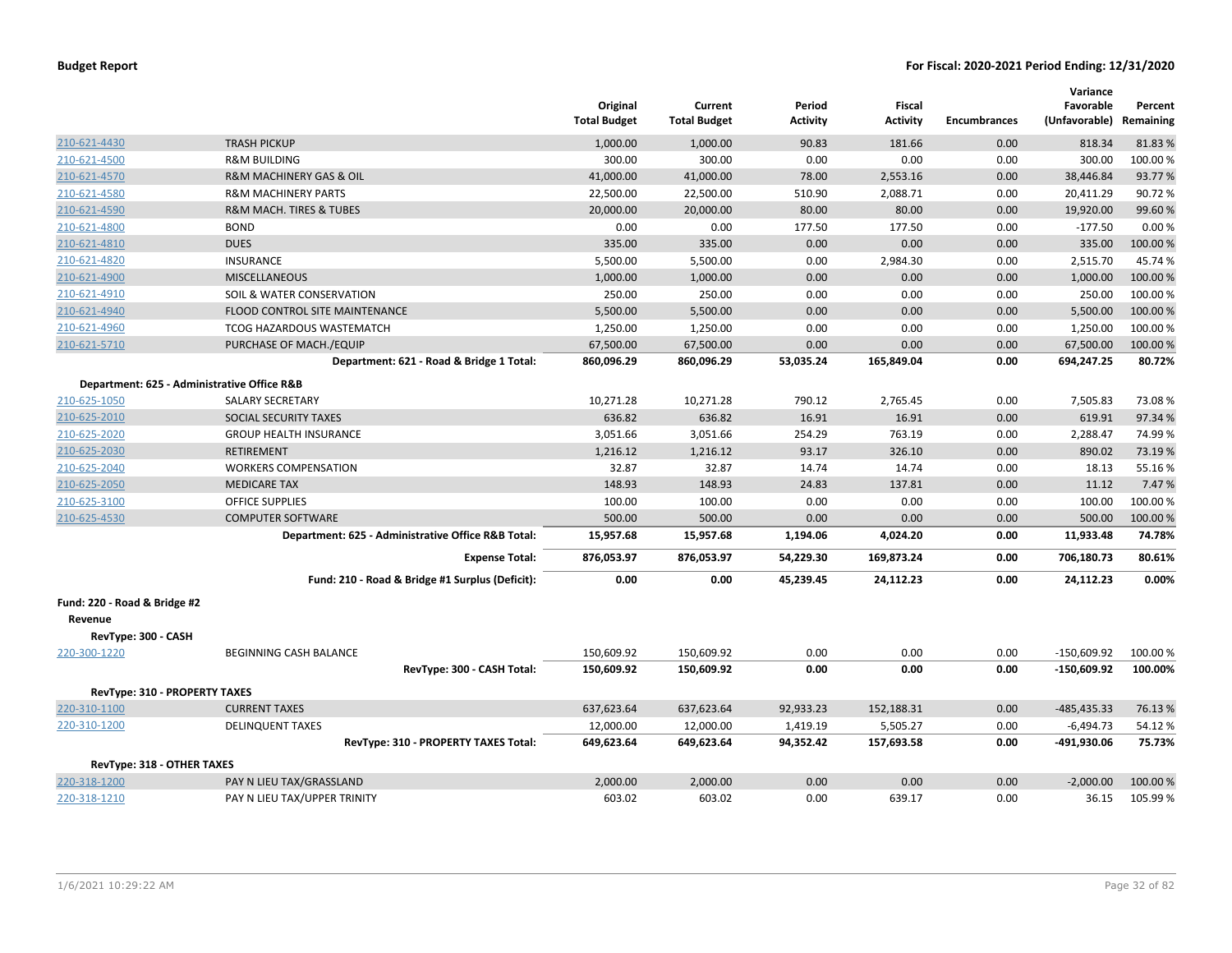| <b>Budget Report</b> |  |
|----------------------|--|
|----------------------|--|

|                               |                                                    | Original            | Current             | Period          | Fiscal          |                     | Variance<br>Favorable   | Percent |
|-------------------------------|----------------------------------------------------|---------------------|---------------------|-----------------|-----------------|---------------------|-------------------------|---------|
|                               |                                                    | <b>Total Budget</b> | <b>Total Budget</b> | <b>Activity</b> | <b>Activity</b> | <b>Encumbrances</b> | (Unfavorable) Remaining |         |
| 220-318-1600                  | <b>SALES TAX REVENUES</b>                          | 62,000.00           | 62,000.00           | 7,008.33        | 20,559.19       | 0.00                | $-41,440.81$            | 66.84 % |
|                               | RevType: 318 - OTHER TAXES Total:                  | 64,603.02           | 64,603.02           | 7,008.33        | 21,198.36       | 0.00                | $-43,404.66$            | 67.19%  |
|                               | RevType: 321 - FEES OF TAX COLLECTOR               |                     |                     |                 |                 |                     |                         |         |
| 220-321-2000                  | CAR REGISTRATION/SALES TAX                         | 87,000.00           | 87,000.00           | 0.00            | 0.00            | 0.00                | $-87,000.00$            | 100.00% |
| 220-321-3000                  | COUNTY'S ADDITIONAL \$10                           | 80,000.00           | 80,000.00           | 6,457.27        | 16,527.77       | 0.00                | $-63,472.23$            | 79.34 % |
|                               | RevType: 321 - FEES OF TAX COLLECTOR Total:        | 167,000.00          | 167,000.00          | 6,457.27        | 16,527.77       | 0.00                | $-150,472.23$           | 90.10%  |
| RevType: 350 - FINES          |                                                    |                     |                     |                 |                 |                     |                         |         |
| 220-350-4030                  | <b>COUNTY CLERK FINES</b>                          | 6,000.00            | 6,000.00            | 0.00            | 0.00            | 0.00                | $-6,000.00$             | 100.00% |
| 220-350-4500                  | <b>DISTRICT CLERK FINES</b>                        | 8,500.00            | 8,500.00            | 0.00            | 0.00            | 0.00                | $-8,500.00$             | 100.00% |
| 220-350-4550                  | J. P. #1 FINES                                     | 7,500.00            | 7,500.00            | 0.00            | 0.00            | 0.00                | $-7,500.00$             | 100.00% |
| 220-350-4560                  | J. P. #2 FINES                                     | 3,000.00            | 3,000.00            | 0.00            | 0.00            | 0.00                | $-3,000.00$             | 100.00% |
| 220-350-4570                  | J. P. #3 FINES                                     | 5,000.00            | 5,000.00            | 0.00            | 0.00            | 0.00                | $-5,000.00$             | 100.00% |
|                               | RevType: 350 - FINES Total:                        | 30,000.00           | 30,000.00           | 0.00            | 0.00            | 0.00                | $-30,000.00$            | 100.00% |
|                               | RevType: 360 - INTEREST EARNINGS                   |                     |                     |                 |                 |                     |                         |         |
| 220-360-1000                  | <b>INTEREST EARNINGS</b>                           | 3,000.00            | 3,000.00            | 0.00            | 29.72           | 0.00                | $-2,970.28$             | 99.01%  |
|                               | RevType: 360 - INTEREST EARNINGS Total:            | 3,000.00            | 3,000.00            | 0.00            | 29.72           | 0.00                | $-2,970.28$             | 99.01%  |
|                               | RevType: 364 - SALE OF ASSETS LAND/BUILDING        |                     |                     |                 |                 |                     |                         |         |
| 220-364-1630                  | <b>SALE OF EQUIPMENT</b>                           | 4,000.00            | 4,000.00            | 0.00            | 0.00            | 0.00                | $-4,000.00$             | 100.00% |
|                               | RevType: 364 - SALE OF ASSETS LAND/BUILDING Total: | 4,000.00            | 4,000.00            | 0.00            | 0.00            | 0.00                | -4,000.00               | 100.00% |
|                               | RevType: 370 - MISCELLANEOUS                       |                     |                     |                 |                 |                     |                         |         |
| 220-370-1200                  | STATE LATERAL ROAD                                 | 10,000.00           | 10,000.00           | 0.00            | 9,822.98        | 0.00                | $-177.02$               | 1.77%   |
| 220-370-1250                  | <b>TDT WEIGHT FEES</b>                             | 25,000.00           | 25,000.00           | 0.00            | 12,027.46       | 0.00                | $-12,972.54$            | 51.89%  |
| 220-370-1420                  | <b>CULVERT PERMITTING PROCESS</b>                  | 0.00                | 0.00                | 0.00            | 40.00           | 0.00                | 40.00                   | 0.00%   |
| 220-370-1421                  | ROW PERMIT APPLICATION                             | 0.00                | 0.00                | 0.00            | 20.00           | 0.00                | 20.00                   | 0.00%   |
| 220-370-1450                  | REIMBURSEMENT OF MATERIALS                         | 2,000.00            | 2,000.00            | 0.00            | 810.50          | 0.00                | $-1,189.50$             | 59.48%  |
| 220-370-1500                  | TRENTON HIGH MEADOWS SUBDIVISION                   | 2,800.00            | 2,800.00            | 2,800.00        | 2,800.00        | 0.00                | 0.00                    | 0.00%   |
|                               | RevType: 370 - MISCELLANEOUS Total:                | 39,800.00           | 39,800.00           | 2,800.00        | 25,520.94       | 0.00                | $-14,279.06$            | 35.88%  |
|                               | <b>Revenue Total:</b>                              | 1,108,636.58        | 1,108,636.58        | 110,618.02      | 220,970.37      | 0.00                | -887,666.21             | 80.07%  |
| <b>Expense</b>                |                                                    |                     |                     |                 |                 |                     |                         |         |
| Department: 509 - Contingency |                                                    |                     |                     |                 |                 |                     |                         |         |
| 220-509-4750                  | <b>CONTINGENCY</b>                                 | 10,000.00           | 10,000.00           | 0.00            | 0.00            | 0.00                | 10,000.00               | 100.00% |
|                               | Department: 509 - Contingency Total:               | 10,000.00           | 10,000.00           | 0.00            | 0.00            | 0.00                | 10,000.00               | 100.00% |
|                               | Department: 622 - Road & Bridge 2                  |                     |                     |                 |                 |                     |                         |         |
| 220-622-1010                  | SALARY ELECTED OFFICIAL                            | 63,240.97           | 63,240.97           | 4,864.70        | 17,026.45       | 0.00                | 46,214.52               | 73.08%  |
| 220-622-1030                  | <b>SALARY FOREMAN</b>                              | 0.00                | 0.00                | 3,788.42        | 13,259.47       | 0.00                | $-13,259.47$            | 0.00%   |
| 220-622-1060                  | SALARY PRECINCT EMPLOYEES                          | 232,350.04          | 232,350.04          | 14,084.65       | 49,053.60       | 0.00                | 183,296.44              | 78.89%  |
| 220-622-2010                  | SOCIAL SECURITY TAXES                              | 18,474.44           | 18,474.44           | 670.52          | 670.52          | 0.00                | 17,803.92               | 96.37%  |
| 220-622-2020                  | <b>GROUP HEALTH INSURANCE</b>                      | 97,653.12           | 97,653.12           | 8,137.76        | 24,413.28       | 0.00                | 73,239.84               | 75.00 % |
| 220-622-2030                  | <b>RETIREMENT</b>                                  | 34,997.98           | 34,997.98           | 2.680.76        | 9.354.04        | 0.00                | 25.643.94               | 73.27 % |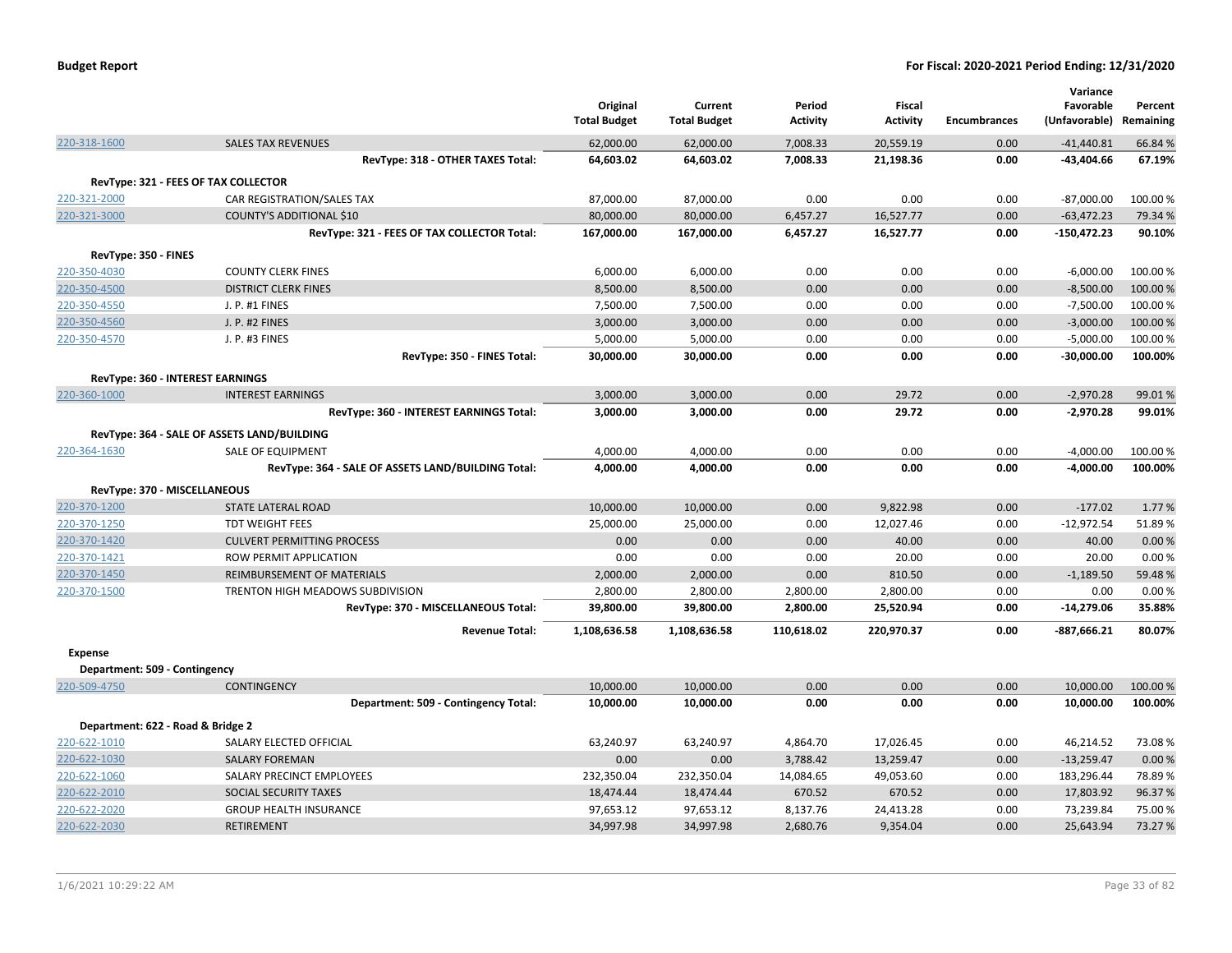|              |                                             | Original<br><b>Total Budget</b> | Current<br><b>Total Budget</b> | Period<br><b>Activity</b> | Fiscal<br><b>Activity</b> | <b>Encumbrances</b> | Variance<br>Favorable<br>(Unfavorable) | Percent<br>Remaining |
|--------------|---------------------------------------------|---------------------------------|--------------------------------|---------------------------|---------------------------|---------------------|----------------------------------------|----------------------|
| 220-622-2040 | <b>WORKERS COMPENSATION</b>                 | 7,337.58                        | 7,337.58                       | 3,339.60                  | 3,339.60                  | 0.00                | 3,997.98                               | 54.49 %              |
| 220-622-2050 | <b>MEDICARE TAX</b>                         | 4,286.07                        | 4,286.07                       | 984.14                    | 5,142.19                  | 0.00                | $-856.12$                              | $-19.97%$            |
| 220-622-3140 | EMPLOYEE PHYSICALS/DOT TESTING              | 400.00                          | 400.00                         | 0.00                      | 140.00                    | 0.00                | 260.00                                 | 65.00 %              |
| 220-622-3400 | <b>SHOP SUPPLIES</b>                        | 5,500.00                        | 5,500.00                       | 74.86                     | 309.46                    | 38.98               | 5,151.56                               | 93.66%               |
| 220-622-3410 | <b>R&amp;B MAT, ROCK &amp; GRAVEL</b>       | 184,307.00                      | 184,307.00                     | 21,248.47                 | 40,271.47                 | 0.00                | 144,035.53                             | 78.15 %              |
| 220-622-3420 | <b>R&amp;B MAT. CULVERTS</b>                | 14,000.00                       | 14,000.00                      | 0.00                      | 0.00                      | 0.00                | 14,000.00                              | 100.00%              |
| 220-622-3430 | R&B MAT. HARDWARE & LUMBER                  | 3,000.00                        | 3,000.00                       | 2,124.69                  | 2,196.66                  | 0.00                | 803.34                                 | 26.78%               |
| 220-622-3440 | R&B MAT. ASPHALT/RD OIL                     | 92,000.00                       | 92,000.00                      | 0.00                      | 9,520.00                  | 0.00                | 82,480.00                              | 89.65 %              |
| 220-622-3450 | <b>CHEMICALS</b>                            | 1,000.00                        | 1,000.00                       | 0.00                      | 0.00                      | 0.00                | 1,000.00                               | 100.00%              |
| 220-622-3950 | <b>UNIFORMS</b>                             | 2,800.00                        | 2,800.00                       | 247.87                    | 497.32                    | 0.00                | 2,302.68                               | 82.24 %              |
| 220-622-4060 | TAX APPRAISAL DISTRICT                      | 32,656.70                       | 32,656.70                      | 0.00                      | 0.00                      | 0.00                | 32,656.70                              | 100.00%              |
| 220-622-4210 | <b>INTERNET</b>                             | 0.00                            | 0.00                           | 81.95                     | 245.85                    | 0.00                | $-245.85$                              | 0.00%                |
| 220-622-4270 | OUT OF COUNTY TRAVEL/TRAINING               | 2,500.00                        | 2,500.00                       | 13.48                     | 63.48                     | 0.00                | 2,436.52                               | 97.46%               |
| 220-622-4300 | <b>BIDS, NOTICES &amp; PERMITS</b>          | 500.00                          | 500.00                         | 0.00                      | 0.00                      | 0.00                | 500.00                                 | 100.00%              |
| 220-622-4350 | PRINTING                                    | 100.00                          | 100.00                         | 0.00                      | 0.00                      | 0.00                | 100.00                                 | 100.00%              |
| 220-622-4400 | UTILITY ELECTRICITY                         | 2,000.00                        | 2,000.00                       | 131.06                    | 430.28                    | 0.00                | 1,569.72                               | 78.49 %              |
| 220-622-4410 | UTILITY GAS                                 | 750.00                          | 750.00                         | 94.10                     | 183.90                    | 0.00                | 566.10                                 | 75.48%               |
| 220-622-4420 | <b>UTILITY WATER</b>                        | 940.00                          | 940.00                         | 65.24                     | 160.48                    | 0.00                | 779.52                                 | 82.93 %              |
| 220-622-4430 | <b>TRASH PICK-UP</b>                        | 1,300.00                        | 1,300.00                       | 0.00                      | 0.00                      | 0.00                | 1,300.00                               | 100.00 %             |
| 220-622-4500 | <b>R&amp;M BUILDING</b>                     | 3,000.00                        | 3,000.00                       | 0.00                      | 5.97                      | 0.00                | 2,994.03                               | 99.80%               |
| 220-622-4570 | R&M MACHINERY GAS & OIL                     | 70,000.00                       | 70,000.00                      | 3,331.04                  | 8,284.11                  | 0.00                | 61,715.89                              | 88.17%               |
| 220-622-4580 | <b>R&amp;M MACHINERY PARTS</b>              | 50,000.00                       | 50,000.00                      | 7,566.08                  | 57,741.76                 | 14.45               | $-7,756.21$                            | $-15.51%$            |
| 220-622-4590 | R&M MACH. TIRES & TUBES                     | 15,000.00                       | 15,000.00                      | 501.00                    | 1,995.99                  | 1,340.96            | 11,663.05                              | 77.75 %              |
| 220-622-4600 | EQUIPMENT RENTAL/LEASE                      | 32,000.00                       | 32,000.00                      | 0.00                      | 8,610.00                  | 11,000.00           | 12,390.00                              | 38.72 %              |
| 220-622-4810 | <b>DUES</b>                                 | 335.00                          | 335.00                         | 0.00                      | 0.00                      | 0.00                | 335.00                                 | 100.00%              |
| 220-622-4820 | <b>INSURANCE</b>                            | 9,000.00                        | 9,000.00                       | 0.00                      | 5,836.63                  | 0.00                | 3,163.37                               | 35.15 %              |
| 220-622-4900 | <b>MISCELLANEOUS</b>                        | 1,000.00                        | 1,000.00                       | 0.00                      | 0.00                      | 0.00                | 1,000.00                               | 100.00 %             |
| 220-622-4910 | SOIL & WATER CONSERVATION                   | 250.00                          | 250.00                         | 0.00                      | 0.00                      | 0.00                | 250.00                                 | 100.00 %             |
| 220-622-4930 | TRENTON HIGH MEADOWS SUBDIVISION            | 4,000.00                        | 4,000.00                       | 0.00                      | 0.00                      | 0.00                | 4,000.00                               | 100.00%              |
| 220-622-4940 | FLOOD CONTROL SITE MAINTENANCE              | 4,000.00                        | 4,000.00                       | 0.00                      | 0.00                      | 0.00                | 4,000.00                               | 100.00 %             |
| 220-622-5710 | PURCHASE OF MACH./EQUIP                     | 92,000.00                       | 92,000.00                      | 0.00                      | 0.00                      | 0.00                | 92,000.00                              | 100.00%              |
| 220-622-5730 | <b>RADIO EQUIPMENT</b>                      | 0.00                            | 0.00                           | 12.00                     | 12.00                     | 0.00                | $-12.00$                               | 0.00%                |
|              | Department: 622 - Road & Bridge 2 Total:    | 1,082,678.90                    | 1,082,678.90                   | 74,042.39                 | 258,764.51                | 12,394.39           | 811,520.00                             | 74.95%               |
|              | Department: 625 - Administrative Office R&B |                                 |                                |                           |                           |                     |                                        |                      |
| 220-625-1050 | <b>SALARY SECRETARY</b>                     | 10,271.28                       | 10,271.28                      | 790.12                    | 2,765.45                  | 0.00                | 7,505.83                               | 73.08%               |
| 220-625-2010 | SOCIAL SECURITY TAXES                       | 636.82                          | 636.82                         | 16.91                     | 16.91                     | 0.00                | 619.91                                 | 97.34 %              |
| 220-625-2020 | <b>GROUP HEALTH INSURANCE</b>               | 3,051.66                        | 3,051.66                       | 254.29                    | 763.19                    | 0.00                | 2,288.47                               | 74.99%               |
| 220-625-2030 | <b>RETIREMENT</b>                           | 1,216.12                        | 1,216.12                       | 93.17                     | 326.10                    | 0.00                | 890.02                                 | 73.19 %              |
| 220-625-2040 | <b>WORKERS COMPENSATION</b>                 | 32.87                           | 32.87                          | 14.74                     | 14.74                     | 0.00                | 18.13                                  | 55.16%               |
| 220-625-2050 | <b>MEDICARE TAX</b>                         | 148.93                          | 148.93                         | 24.83                     | 137.81                    | 0.00                | 11.12                                  | 7.47%                |
| 220-625-3100 | OFFICE SUPPLIES                             | 100.00                          | 100.00                         | 0.00                      | 0.00                      | 0.00                | 100.00                                 | 100.00 %             |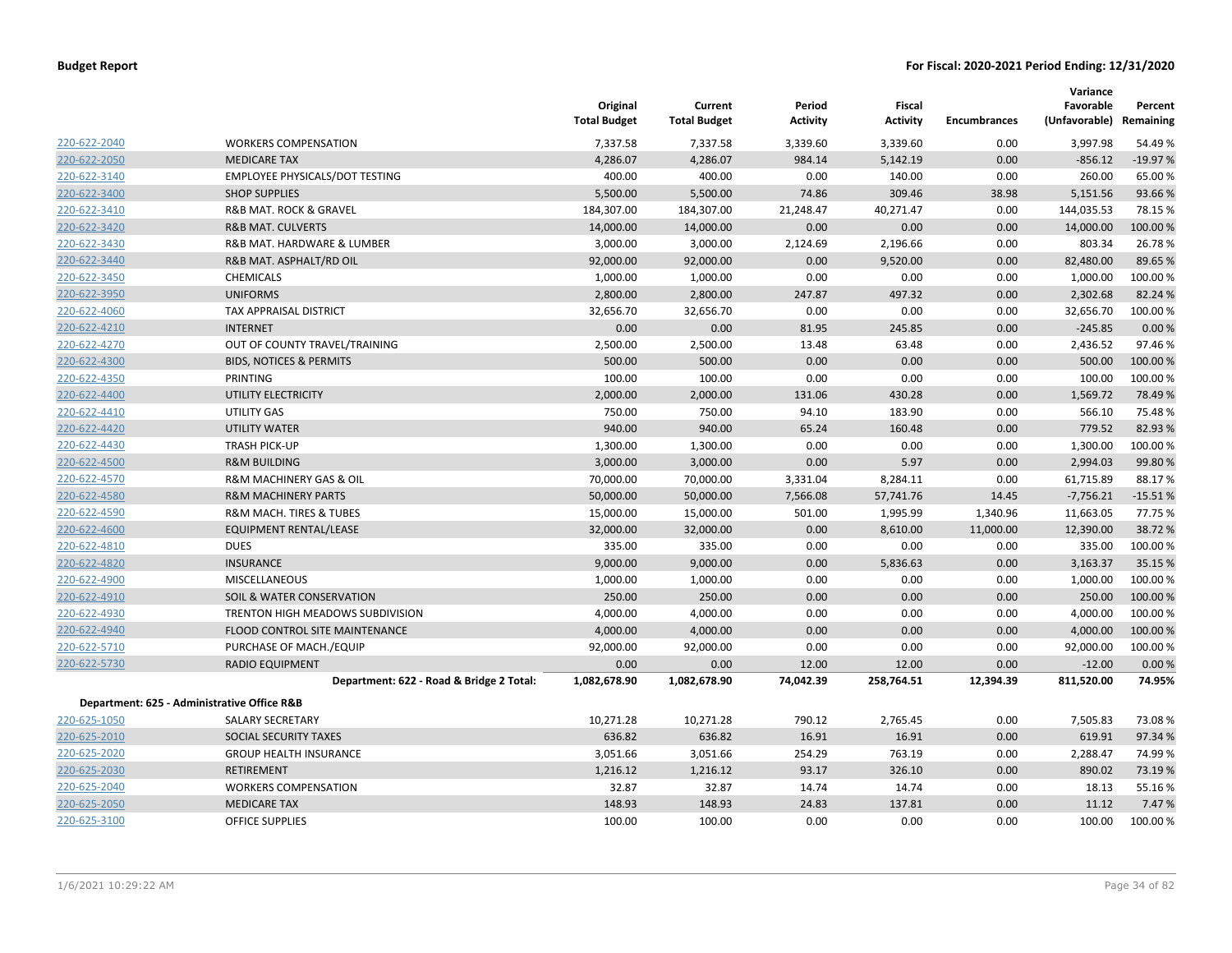|                                                   |                          |                                                                      | Original<br><b>Total Budget</b> | Current<br><b>Total Budget</b> | Period<br><b>Activity</b> | Fiscal<br><b>Activity</b> | <b>Encumbrances</b> | Variance<br>Favorable<br>(Unfavorable) | Percent<br>Remaining |
|---------------------------------------------------|--------------------------|----------------------------------------------------------------------|---------------------------------|--------------------------------|---------------------------|---------------------------|---------------------|----------------------------------------|----------------------|
| 220-625-4530                                      | <b>COMPUTER SOFTWARE</b> |                                                                      | 500.00                          | 500.00                         | 0.00                      | 0.00                      | 0.00                | 500.00                                 | 100.00 %             |
|                                                   |                          | Department: 625 - Administrative Office R&B Total:                   | 15,957.68                       | 15,957.68                      | 1,194.06                  | 4,024.20                  | 0.00                | 11,933.48                              | 74.78%               |
|                                                   |                          | <b>Expense Total:</b>                                                | 1,108,636.58                    | 1,108,636.58                   | 75,236.45                 | 262,788.71                | 12,394.39           | 833,453.48                             | 75.18%               |
|                                                   |                          | Fund: 220 - Road & Bridge #2 Surplus (Deficit):                      | 0.00                            | 0.00                           | 35,381.57                 | $-41,818.34$              | $-12,394.39$        | $-54,212.73$                           | 0.00%                |
| Fund: 221 - Raw Water Pipeline Road and Bridge #2 |                          |                                                                      |                                 |                                |                           |                           |                     |                                        |                      |
| Revenue                                           |                          |                                                                      |                                 |                                |                           |                           |                     |                                        |                      |
| RevType: 325 - RAW WATER PIPELINE                 |                          |                                                                      |                                 |                                |                           |                           |                     |                                        |                      |
| 221-325-1790                                      |                          | FOR MAINTENANCE OF ROADS                                             | 0.00                            | 12,000.00                      | 0.00                      | 12,000.00                 | 0.00                | 0.00                                   | 0.00%                |
| <b>Budget Adjustments</b>                         |                          |                                                                      |                                 |                                |                           |                           |                     |                                        |                      |
| Number                                            | <b>Date</b>              | <b>Description</b>                                                   | Adjustment                      |                                |                           |                           |                     |                                        |                      |
| BA0000040                                         | 10/30/2020               | <b>Garney Construction</b>                                           | $-12,000.00$                    |                                |                           |                           |                     |                                        |                      |
|                                                   |                          | RevType: 325 - RAW WATER PIPELINE Total:                             | 0.00                            | 12,000.00                      | 0.00                      | 12,000.00                 | 0.00                | 0.00                                   | 0.00%                |
|                                                   |                          | <b>Revenue Total:</b>                                                | 0.00                            | 12,000.00                      | 0.00                      | 12,000.00                 | 0.00                | 0.00                                   | 0.00%                |
| <b>Expense</b>                                    |                          |                                                                      |                                 |                                |                           |                           |                     |                                        |                      |
| Department: 622 - Road & Bridge 2                 |                          |                                                                      |                                 |                                |                           |                           |                     |                                        |                      |
| 221-622-3410                                      |                          | R & B MAT. ROCK & GRAVEL                                             | 0.00                            | 12,000.00                      | 0.00                      | 0.00                      | 0.00                | 12,000.00                              | 100.00 %             |
| <b>Budget Adjustments</b>                         |                          |                                                                      |                                 |                                |                           |                           |                     |                                        |                      |
| <b>Number</b>                                     | Date                     | <b>Description</b>                                                   | Adjustment                      |                                |                           |                           |                     |                                        |                      |
| BA0000040                                         | 10/30/2020               | <b>Garney Construction</b>                                           | 12,000.00                       |                                |                           |                           |                     |                                        |                      |
|                                                   |                          | Department: 622 - Road & Bridge 2 Total:                             | 0.00                            | 12,000.00                      | 0.00                      | 0.00                      | 0.00                | 12,000.00                              | 100.00%              |
|                                                   |                          | <b>Expense Total:</b>                                                | 0.00                            | 12,000.00                      | 0.00                      | 0.00                      | 0.00                | 12,000.00                              | 100.00%              |
|                                                   |                          | Fund: 221 - Raw Water Pipeline Road and Bridge #2 Surplus (Deficit): | 0.00                            | 0.00                           | 0.00                      | 12,000.00                 | 0.00                | 12,000.00                              | 0.00%                |
| Fund: 230 - Road & Bridge #3                      |                          |                                                                      |                                 |                                |                           |                           |                     |                                        |                      |
| Revenue                                           |                          |                                                                      |                                 |                                |                           |                           |                     |                                        |                      |
| RevType: 310 - PROPERTY TAXES                     |                          |                                                                      |                                 |                                |                           |                           |                     |                                        |                      |
| 230-310-1100                                      | <b>CURRENT TAXES</b>     |                                                                      | 956,435.46                      | 956,435.46                     | 139,390.95                | 228,267.90                | 0.00                | $-728, 167.56$                         | 76.13%               |
| 230-310-1200                                      | <b>DELINQUENT TAXES</b>  |                                                                      | 15,900.00                       | 15,900.00                      | 2,128.66                  | 8,257.40                  | 0.00                | $-7,642.60$                            | 48.07%               |
|                                                   |                          | RevType: 310 - PROPERTY TAXES Total:                                 | 972,335.46                      | 972,335.46                     | 141,519.61                | 236,525.30                | 0.00                | -735,810.16                            | 75.67%               |
| RevType: 318 - OTHER TAXES                        |                          |                                                                      |                                 |                                |                           |                           |                     |                                        |                      |
| 230-318-1200                                      |                          | PAY N LIEU TAX/GRASSLAND                                             | 2,000.00                        | 2,000.00                       | 0.00                      | 0.00                      | 0.00                | $-2,000.00$                            | 100.00 %             |
| 230-318-1210                                      |                          | PAY N LIEU TAX/UPPER TRINITY                                         | 904.53                          | 904.53                         | 0.00                      | 958.88                    | 0.00                | 54.35                                  | 106.01%              |
| 230-318-1600                                      | SALES TAX REVENUES       |                                                                      | 90,000.00                       | 90,000.00                      | 10,513.84                 | 30,842.73                 | 0.00                | $-59,157.27$                           | 65.73%               |
|                                                   |                          | RevType: 318 - OTHER TAXES Total:                                    | 92,904.53                       | 92,904.53                      | 10,513.84                 | 31,801.61                 | 0.00                | $-61,102.92$                           | 65.77%               |
| RevType: 321 - FEES OF TAX COLLECTOR              |                          |                                                                      |                                 |                                |                           |                           |                     |                                        |                      |
| 230-321-2000                                      |                          | CAR REGISTRATION/SALES TAX                                           | 120,000.00                      | 120,000.00                     | 0.00                      | 0.00                      | 0.00                | $-120,000.00$                          | 100.00%              |
| 230-321-3000                                      |                          | <b>COUNTY'S ADDITIONAL \$10</b>                                      | 100,000.00                      | 100,000.00                     | 9,685.90                  | 24,791.66                 | 0.00                | $-75,208.34$                           | 75.21%               |
|                                                   |                          | RevType: 321 - FEES OF TAX COLLECTOR Total:                          | 220,000.00                      | 220,000.00                     | 9,685.90                  | 24,791.66                 | 0.00                | $-195,208.34$                          | 88.73%               |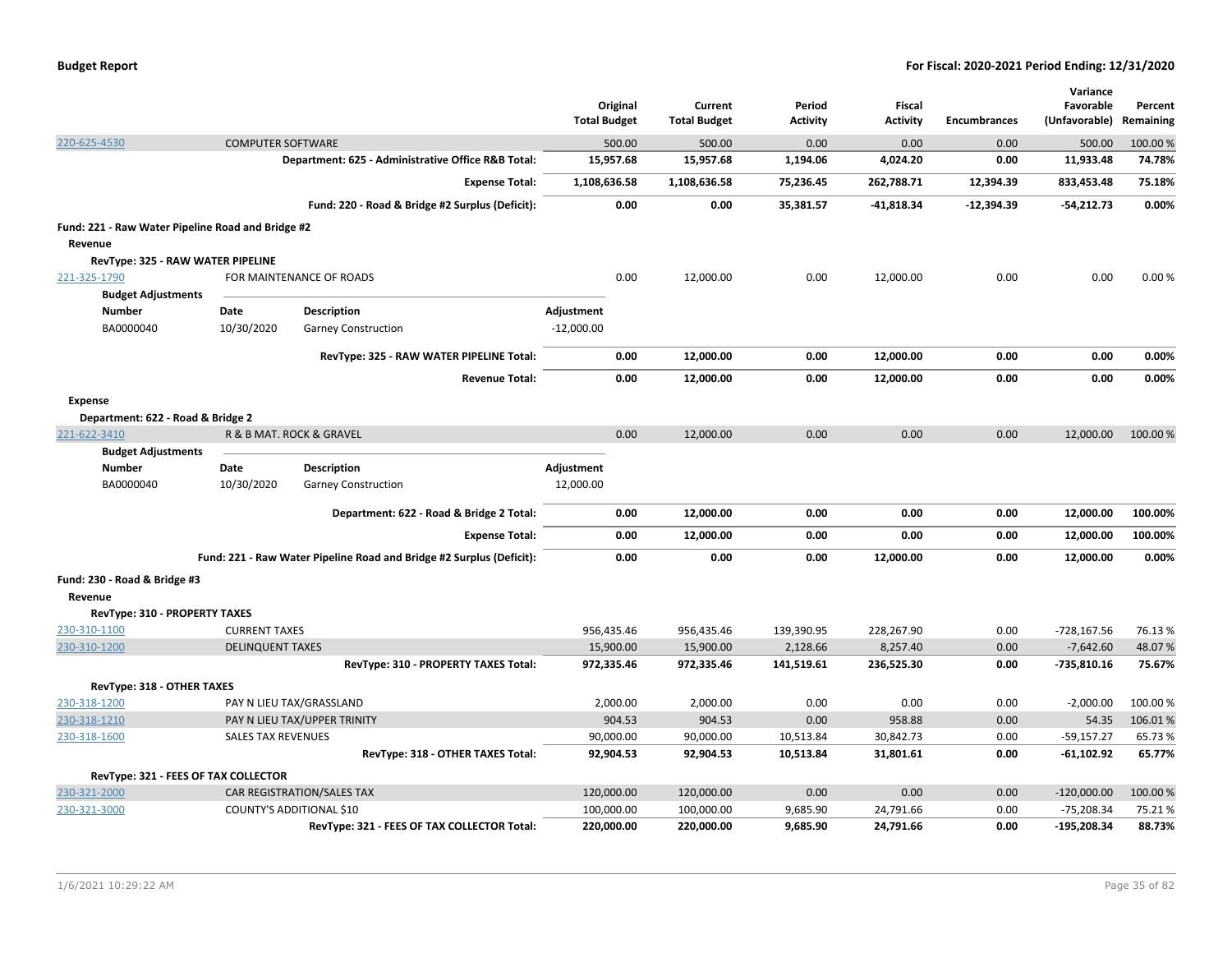|                                   |                                                    | Original<br><b>Total Budget</b> | Current<br><b>Total Budget</b> | Period<br><b>Activity</b> | <b>Fiscal</b><br><b>Activity</b> | <b>Encumbrances</b> | Variance<br>Favorable<br>(Unfavorable) | Percent<br>Remaining |
|-----------------------------------|----------------------------------------------------|---------------------------------|--------------------------------|---------------------------|----------------------------------|---------------------|----------------------------------------|----------------------|
| RevType: 350 - FINES              |                                                    |                                 |                                |                           |                                  |                     |                                        |                      |
| 230-350-4030                      | <b>COUNTY CLERK FINES</b>                          | 10,000.00                       | 10,000.00                      | 0.00                      | 0.00                             | 0.00                | $-10,000.00$                           | 100.00 %             |
| 230-350-4500                      | <b>DISTRICT CLERK FINES</b>                        | 10,000.00                       | 10,000.00                      | 0.00                      | 0.00                             | 0.00                | $-10,000.00$                           | 100.00 %             |
| 230-350-4550                      | J. P. #1 FINES                                     | 5,000.00                        | 5,000.00                       | 0.00                      | 0.00                             | 0.00                | $-5,000.00$                            | 100.00 %             |
| 230-350-4560                      | J. P. #2 FINES                                     | 2,400.00                        | 2,400.00                       | 0.00                      | 0.00                             | 0.00                | $-2,400.00$                            | 100.00%              |
| 230-350-4570                      | J. P. #3 FINES                                     | 3,000.00                        | 3,000.00                       | 0.00                      | 0.00                             | 0.00                | $-3,000.00$                            | 100.00 %             |
|                                   | RevType: 350 - FINES Total:                        | 30,400.00                       | 30,400.00                      | 0.00                      | 0.00                             | 0.00                | $-30,400.00$                           | 100.00%              |
|                                   | RevType: 360 - INTEREST EARNINGS                   |                                 |                                |                           |                                  |                     |                                        |                      |
| 230-360-1000                      | <b>INTEREST EARNINGS</b>                           | 4,000.00                        | 4,000.00                       | 0.00                      | 70.42                            | 0.00                | $-3,929.58$                            | 98.24%               |
|                                   | RevType: 360 - INTEREST EARNINGS Total:            | 4,000.00                        | 4,000.00                       | 0.00                      | 70.42                            | 0.00                | $-3,929.58$                            | 98.24%               |
|                                   | RevType: 364 - SALE OF ASSETS LAND/BUILDING        |                                 |                                |                           |                                  |                     |                                        |                      |
| 230-364-1630                      | <b>SALE OF EQUIPMENT</b>                           | 5,000.00                        | 5,000.00                       | 0.00                      | 0.00                             | 0.00                | $-5,000.00$                            | 100.00%              |
|                                   | RevType: 364 - SALE OF ASSETS LAND/BUILDING Total: | 5,000.00                        | 5,000.00                       | 0.00                      | 0.00                             | 0.00                | $-5,000.00$                            | 100.00%              |
|                                   | RevType: 370 - MISCELLANEOUS                       |                                 |                                |                           |                                  |                     |                                        |                      |
| 230-370-1200                      | STATE LATERAL ROAD                                 | 14,500.00                       | 14,500.00                      | 0.00                      | 14,734.47                        | 0.00                | 234.47                                 | 101.62%              |
| 230-370-1250                      | <b>TDT WEIGHT FEES</b>                             | 20,000.00                       | 20,000.00                      | 0.00                      | 18,041.18                        | 0.00                | $-1,958.82$                            | 9.79%                |
| 230-370-1300                      | REFUNDS & MISCELLANEOUS                            | 2,869.88                        | 2,869.88                       | 0.00                      | 377.10                           | 0.00                | $-2,492.78$                            | 86.86%               |
| 230-370-1420                      | <b>CULVERT PERMITTING PROCESS</b>                  | 0.00                            | 0.00                           | 0.00                      | 120.00                           | 0.00                | 120.00                                 | 0.00%                |
| 230-370-1450                      | REIMBURSEMENT OF MATERIALS                         | 10,000.00                       | 10,000.00                      | 1,733.00                  | 2,617.53                         | 0.00                | $-7,382.47$                            |                      |
|                                   | RevType: 370 - MISCELLANEOUS Total:                | 47,369.88                       | 47,369.88                      | 1,733.00                  | 35,890.28                        | 0.00                | -11,479.60                             | 24.23%               |
|                                   | <b>Revenue Total:</b>                              | 1,372,009.87                    | 1,372,009.87                   | 163,452.35                | 329,079.27                       | 0.00                | $-1,042,930.60$                        | 76.01%               |
| <b>Expense</b>                    |                                                    |                                 |                                |                           |                                  |                     |                                        |                      |
| Department: 509 - Contingency     |                                                    |                                 |                                |                           |                                  |                     |                                        |                      |
| 230-509-4750                      | <b>CONTINGENCY</b>                                 | 30,000.00                       | 30,000.00                      | 0.00                      | 0.00                             | 0.00                | 30,000.00                              | 100.00 %             |
|                                   | Department: 509 - Contingency Total:               | 30,000.00                       | 30,000.00                      | 0.00                      | 0.00                             | 0.00                | 30,000.00                              | 100.00%              |
| Department: 623 - Road & Bridge 3 |                                                    |                                 |                                |                           |                                  |                     |                                        |                      |
| 230-623-1010                      | SALARY ELECTED OFFICIAL                            | 63,240.97                       | 63,240.97                      | 4,864.70                  | 17,026.45                        | 0.00                | 46,214.52                              | 73.08%               |
| 230-623-1030                      | <b>SALARY FOREMAN</b>                              | 0.00                            | 0.00                           | 2,585.65                  | 9,393.17                         | 0.00                | $-9,393.17$                            | 0.00%                |
| 230-623-1050                      | <b>SALARY SECRETARY</b>                            | 11,700.00                       | 11,700.00                      | 1,010.88                  | 3,050.88                         | 0.00                | 8,649.12                               | 73.92%               |
| 230-623-1060                      | SALARY PRECINCT EMPLOYEES                          | 308,082.42                      | 308,082.42                     | 19,061.48                 | 66,592.90                        | 0.00                | 241,489.52                             | 78.38%               |
| 230-623-1070                      | SALARY PART-TIME                                   | 18,096.00                       | 18,096.00                      | 0.00                      | 0.00                             | 0.00                | 18,096.00                              | 100.00%              |
| 230-623-2010                      | SOCIAL SECURITY TAXES                              | 23,747.45                       | 23,747.45                      | 853.35                    | 853.35                           | 0.00                | 22,894.10                              | 96.41%               |
| 230-623-2020                      | <b>GROUP HEALTH INSURANCE</b>                      | 122,066.40                      | 122,066.40                     | 10,171.32                 | 29,496.74                        | 0.00                | 92,569.66                              | 75.84 %              |
| 230-623-2030                      | <b>RETIREMENT</b>                                  | 45,349.97                       | 45,349.97                      | 3,244.90                  | 11,325.77                        | 0.00                | 34,024.20                              | 75.03 %              |
| 230-623-2040                      | <b>WORKERS COMPENSATION</b>                        | 9,692.43                        | 9,692.43                       | 4,410.99                  | 4,410.99                         | 0.00                | 5,281.44                               | 54.49%               |
| 230-623-2050                      | <b>MEDICARE TAX</b>                                | 5,553.84                        | 5,553.84                       | 1,239.58                  | 6,451.55                         | 0.00                | $-897.71$                              | $-16.16%$            |
| 230-623-3100                      | <b>OFFICE SUPPLIES</b>                             | 500.00                          | 500.00                         | 39.22                     | 39.22                            | 0.00                | 460.78                                 | 92.16%               |
| 230-623-3140                      | <b>EMPLOYEE PHYSICALS/DOT TESTING</b>              | 500.00                          | 500.00                         | 0.00                      | 140.00                           | 0.00                | 360.00                                 | 72.00%               |
| 230-623-3400                      | <b>SHOP SUPPLIES</b>                               | 6,500.00                        | 6,500.00                       | 326.00                    | 2,872.11                         | 418.45              | 3,209.44                               | 49.38%               |
| 230-623-3410                      | <b>R&amp;B MAT. ROCK &amp; GRAVEL</b>              | 173,177.65                      | 173,177.65                     | 12,534.35                 | 20,733.03                        | 0.00                | 152,444.62                             | 88.03%               |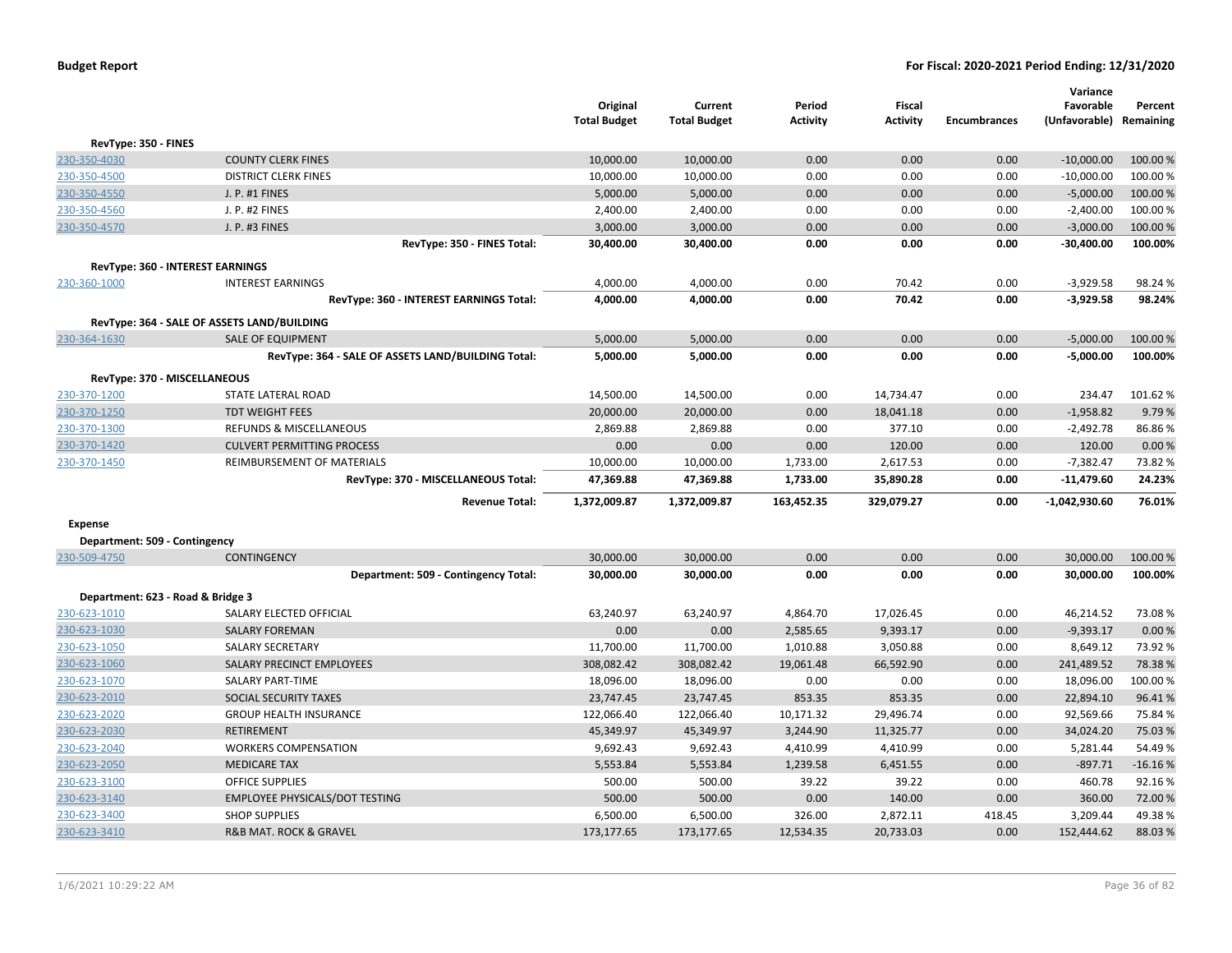|              |                                             | Original<br><b>Total Budget</b> | Current<br><b>Total Budget</b> | Period<br><b>Activity</b> | <b>Fiscal</b><br><b>Activity</b> | <b>Encumbrances</b> | Variance<br>Favorable<br>(Unfavorable) | Percent<br>Remaining |
|--------------|---------------------------------------------|---------------------------------|--------------------------------|---------------------------|----------------------------------|---------------------|----------------------------------------|----------------------|
| 230-623-3420 | <b>R&amp;B MAT. CULVERTS</b>                | 20,000.00                       | 20,000.00                      | 0.00                      | 5,999.20                         | 0.00                | 14,000.80                              | 70.00%               |
| 230-623-3430 | R&B MAT. HARDWARE & LUMBER                  | 5,000.00                        | 5,000.00                       | 73.60                     | 609.52                           | 0.00                | 4,390.48                               | 87.81%               |
| 230-623-3440 | R&B MAT. ASPHALT/RD OIL                     | 90,000.00                       | 90,000.00                      | 8,170.50                  | 32,951.75                        | 0.00                | 57,048.25                              | 63.39%               |
| 230-623-3450 | <b>CHEMICALS</b>                            | 10,000.00                       | 10,000.00                      | 0.00                      | 9,975.00                         | 0.00                | 25.00                                  | 0.25%                |
| 230-623-3500 | <b>DEBRIS REMOVAL</b>                       | 3,000.00                        | 3,000.00                       | 427.51                    | 427.51                           | 0.00                | 2,572.49                               | 85.75%               |
| 230-623-4000 | <b>LEGAL FEES</b>                           | 1,000.00                        | 1,000.00                       | 0.00                      | 0.00                             | 0.00                | 1,000.00                               | 100.00%              |
| 230-623-4060 | TAX APPRAISAL DISTRICT                      | 48,985.06                       | 48,985.06                      | 0.00                      | 0.00                             | 0.00                | 48,985.06                              | 100.00%              |
| 230-623-4210 | <b>INTERNET</b>                             | 1,100.00                        | 1,100.00                       | 81.95                     | 245.85                           | 0.00                | 854.15                                 | 77.65 %              |
| 230-623-4270 | OUT OF COUNTY TRAVEL/TRAINING               | 3,500.00                        | 3,500.00                       | 225.00                    | 275.00                           | 0.00                | 3,225.00                               | 92.14%               |
| 230-623-4300 | <b>BIDS, NOTICES &amp; PERMITS</b>          | 1,500.00                        | 1,500.00                       | 810.00                    | 810.00                           | 0.00                | 690.00                                 | 46.00%               |
| 230-623-4350 | PRINTING                                    | 100.00                          | 100.00                         | 0.00                      | 0.00                             | 0.00                | 100.00                                 | 100.00%              |
| 230-623-4400 | UTILITY ELECTRICITY                         | 3,500.00                        | 3,500.00                       | 237.15                    | 594.26                           | 0.00                | 2,905.74                               | 83.02 %              |
| 230-623-4410 | UTILITY GAS                                 | 550.00                          | 550.00                         | 0.00                      | 0.00                             | 0.00                | 550.00                                 | 100.00%              |
| 230-623-4420 | <b>UTILITY WATER</b>                        | 850.00                          | 850.00                         | 32.18                     | 64.42                            | 0.00                | 785.58                                 | 92.42%               |
| 230-623-4430 | <b>TRASH PICK-UP</b>                        | 1,000.00                        | 1,000.00                       | 90.83                     | 181.66                           | 0.00                | 818.34                                 | 81.83%               |
| 230-623-4500 | <b>R&amp;M BUILDING</b>                     | 1,500.00                        | 1,500.00                       | 0.00                      | 0.00                             | 0.00                | 1,500.00                               | 100.00 %             |
| 230-623-4530 | <b>COMPUTER SOFTWARE</b>                    | 1,000.00                        | 1,000.00                       | 0.00                      | 0.00                             | 0.00                | 1,000.00                               | 100.00%              |
| 230-623-4570 | R&M MACHINERY GAS & OIL                     | 150,000.00                      | 150,000.00                     | 7,738.15                  | 12,079.01                        | 0.00                | 137,920.99                             | 91.95 %              |
| 230-623-4580 | <b>R&amp;M MACHINERY PARTS</b>              | 100,000.00                      | 100,000.00                     | 17,584.76                 | 29,564.61                        | 0.00                | 70,435.39                              | 70.44 %              |
| 230-623-4590 | <b>R&amp;M MACH. TIRES &amp; TUBES</b>      | 20,000.00                       | 20,000.00                      | 4,630.00                  | 12,684.00                        | 0.00                | 7,316.00                               | 36.58%               |
| 230-623-4600 | <b>EQUIPMENT RENTAL/LEASE</b>               | 20,000.00                       | 20,000.00                      | 0.00                      | 3,000.00                         | 0.00                | 17,000.00                              | 85.00%               |
| 230-623-4800 | <b>BOND</b>                                 | 150.00                          | 150.00                         | 177.50                    | 177.50                           | 0.00                | $-27.50$                               | $-18.33%$            |
| 230-623-4810 | <b>DUES</b>                                 | 335.00                          | 335.00                         | 39.99                     | 39.99                            | 0.00                | 295.01                                 | 88.06%               |
| 230-623-4820 | <b>INSURANCE</b>                            | 11,000.00                       | 11,000.00                      | 0.00                      | 5,149.64                         | 0.00                | 5,850.36                               | 53.19%               |
| 230-623-4900 | <b>MISCELLANEOUS</b>                        | 1,500.00                        | 1,500.00                       | 0.00                      | 0.00                             | 0.00                | 1,500.00                               | 100.00 %             |
| 230-623-4910 | SOIL & WATER CONSERVATION                   | 25.00                           | 25.00                          | 0.00                      | 0.00                             | 0.00                | 25.00                                  | 100.00 %             |
| 230-623-4960 | TCOG HAZARDOUS WASTEMATCH                   | 1,250.00                        | 1,250.00                       | 0.00                      | 0.00                             | 0.00                | 1,250.00                               | 100.00%              |
| 230-623-5710 | PURCHASE OF MACH./EQUIP                     | 40,000.00                       | 40,000.00                      | 0.00                      | 26,500.00                        | 17,128.50           | $-3,628.50$                            | $-9.07%$             |
| 230-623-5750 | LAND/BUILDING                               | 1,000.00                        | 1,000.00                       | 0.00                      | 0.00                             | 0.00                | 1,000.00                               | 100.00%              |
|              | Department: 623 - Road & Bridge 3 Total:    | 1,326,052.19                    | 1,326,052.19                   | 100,661.54                | 313,715.08                       | 17,546.95           | 994,790.16                             | 75.02%               |
|              | Department: 625 - Administrative Office R&B |                                 |                                |                           |                                  |                     |                                        |                      |
| 230-625-1050 | <b>SALARY SECRETARY</b>                     | 10,271.28                       | 10,271.28                      | 790.12                    | 2,765.45                         | 0.00                | 7,505.83                               | 73.08%               |
| 230-625-2010 | SOCIAL SECURITY TAXES                       | 636.82                          | 636.82                         | 16.91                     | 16.91                            | 0.00                | 619.91                                 | 97.34%               |
| 230-625-2020 | <b>GROUP HEALTH INSURANCE</b>               | 3,051.66                        | 3,051.66                       | 254.29                    | 763.19                           | 0.00                | 2,288.47                               | 74.99%               |
| 230-625-2030 | <b>RETIREMENT</b>                           | 1,216.12                        | 1,216.12                       | 93.17                     | 326.10                           | 0.00                | 890.02                                 | 73.19%               |
| 230-625-2040 | <b>WORKERS COMPENSATION</b>                 | 32.87                           | 32.87                          | 14.74                     | 14.74                            | 0.00                | 18.13                                  | 55.16%               |
| 230-625-2050 | <b>MEDICARE TAX</b>                         | 148.93                          | 148.93                         | 24.83                     | 137.81                           | 0.00                | 11.12                                  | 7.47%                |
| 230-625-3100 | <b>OFFICE SUPPLIES</b>                      | 100.00                          | 100.00                         | 0.00                      | 0.00                             | 0.00                | 100.00                                 | 100.00 %             |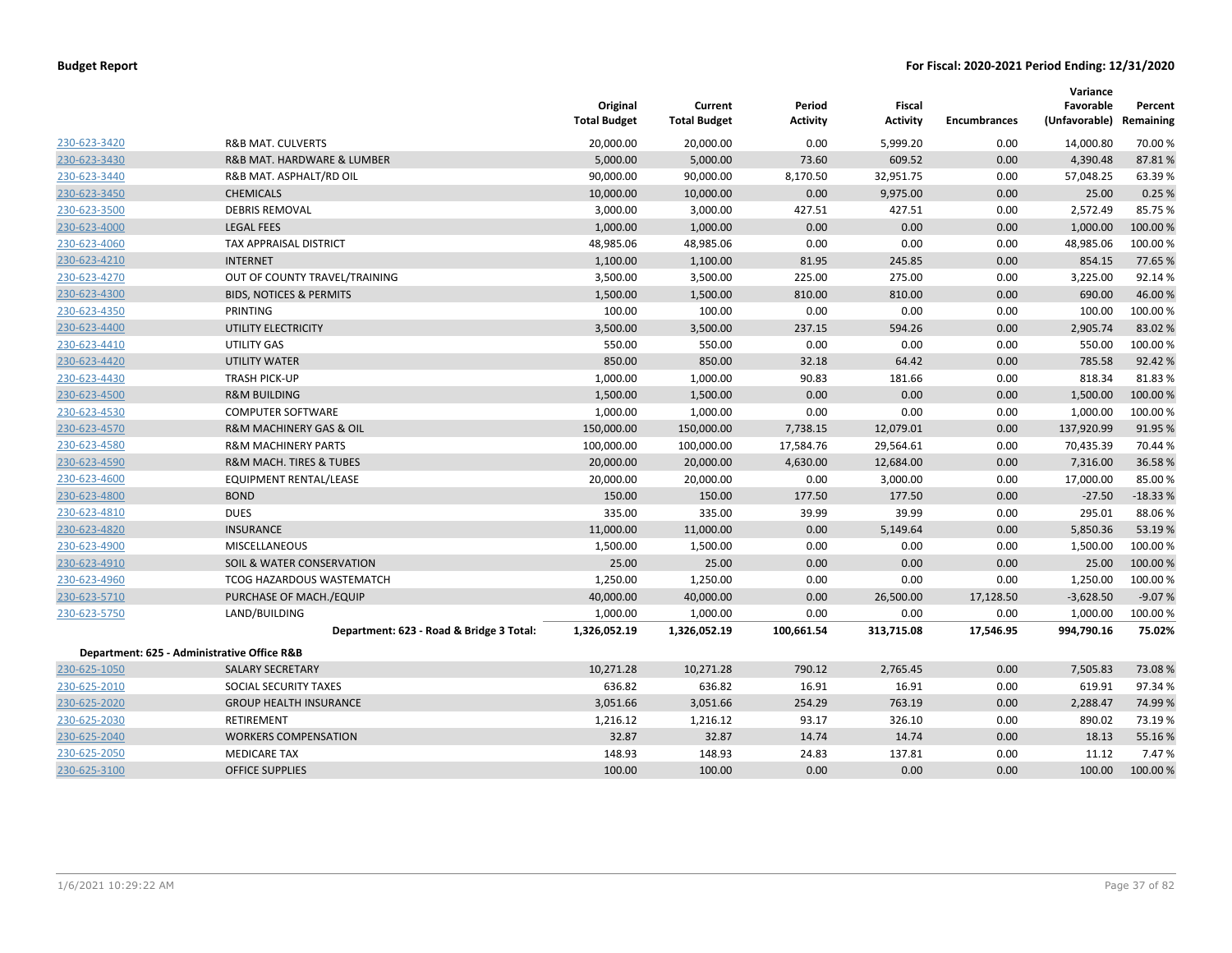|                                                       |                                |                                                                          | Original<br><b>Total Budget</b> | Current<br><b>Total Budget</b> | Period<br><b>Activity</b> | <b>Fiscal</b><br><b>Activity</b> | <b>Encumbrances</b> | Variance<br>Favorable<br>(Unfavorable) | Percent<br>Remaining |
|-------------------------------------------------------|--------------------------------|--------------------------------------------------------------------------|---------------------------------|--------------------------------|---------------------------|----------------------------------|---------------------|----------------------------------------|----------------------|
| 230-625-4530                                          | <b>COMPUTER SOFTWARE</b>       |                                                                          | 500.00                          | 500.00                         | 0.00                      | 0.00                             | 0.00                | 500.00                                 | 100.00 %             |
|                                                       |                                | Department: 625 - Administrative Office R&B Total:                       | 15,957.68                       | 15,957.68                      | 1,194.06                  | 4,024.20                         | 0.00                | 11,933.48                              | 74.78%               |
|                                                       |                                | <b>Expense Total:</b>                                                    | 1,372,009.87                    | 1,372,009.87                   | 101,855.60                | 317,739.28                       | 17,546.95           | 1,036,723.64                           | 75.56%               |
|                                                       |                                | Fund: 230 - Road & Bridge #3 Surplus (Deficit):                          | 0.00                            | 0.00                           | 61,596.75                 | 11,339.99                        | $-17,546.95$        | $-6,206.96$                            | 0.00%                |
| Fund: 231 - Lake Road Impact/Raw Water PipelinePct. 3 |                                |                                                                          |                                 |                                |                           |                                  |                     |                                        |                      |
| Revenue                                               |                                |                                                                          |                                 |                                |                           |                                  |                     |                                        |                      |
| RevType: 300 - CASH                                   |                                |                                                                          |                                 |                                |                           |                                  |                     |                                        |                      |
| 231-300-1230                                          |                                | UNENCUMBERED FUND BALANCE                                                | 250,000.00                      | 250,000.00                     | 0.00                      | 0.00                             | 0.00                | $-250,000.00$                          | 100.00 %             |
|                                                       |                                | RevType: 300 - CASH Total:                                               | 250,000.00                      | 250,000.00                     | 0.00                      | 0.00                             | 0.00                | $-250,000.00$                          | 100.00%              |
| RevType: 325 - RAW WATER PIPELINE                     |                                |                                                                          |                                 |                                |                           |                                  |                     |                                        |                      |
| 231-325-1790<br><b>Budget Adjustments</b>             |                                | FOR MAINTENANCE OF ROADS                                                 | 0.00                            | 84,000.00                      | 0.00                      | 84,000.00                        | 0.00                | 0.00                                   | 0.00%                |
| Number                                                | Date                           | <b>Description</b>                                                       | Adjustment                      |                                |                           |                                  |                     |                                        |                      |
| BA0000044                                             | 10/30/2020                     | Austin Bridge                                                            | $-30,000.00$                    |                                |                           |                                  |                     |                                        |                      |
| BA0000041                                             | 10/30/2020                     | <b>Garney Construction</b>                                               | $-54,000.00$                    |                                |                           |                                  |                     |                                        |                      |
|                                                       |                                | RevType: 325 - RAW WATER PIPELINE Total:                                 | 0.00                            | 84,000.00                      | 0.00                      | 84,000.00                        | 0.00                | 0.00                                   | 0.00%                |
|                                                       |                                | <b>Revenue Total:</b>                                                    | 250,000.00                      | 334,000.00                     | 0.00                      | 84,000.00                        | 0.00                | $-250,000.00$                          | 74.85%               |
| <b>Expense</b>                                        |                                |                                                                          |                                 |                                |                           |                                  |                     |                                        |                      |
| Department: 623 - Road & Bridge 3                     |                                |                                                                          |                                 |                                |                           |                                  |                     |                                        |                      |
| 231-623-4900                                          | <b>MISCELLANEOUS</b>           |                                                                          | 250,000.00                      | 250,000.00                     | 0.00                      | 0.00                             | 0.00                | 250,000.00                             | 100.00 %             |
|                                                       |                                | Department: 623 - Road & Bridge 3 Total:                                 | 250,000.00                      | 250,000.00                     | 0.00                      | 0.00                             | 0.00                | 250,000.00                             | 100.00%              |
| Department: 626 - Road & Bridge 3 Raw Water Pipeline  |                                |                                                                          |                                 |                                |                           |                                  |                     |                                        |                      |
| 231-626-4580<br><b>Budget Adjustments</b>             | <b>R&amp;M MACHINERY PARTS</b> |                                                                          | 0.00                            | 30,000.00                      | 0.00                      | 0.00                             | 0.00                | 30,000.00                              | 100.00%              |
| Number                                                | Date                           | Description                                                              | Adjustment                      |                                |                           |                                  |                     |                                        |                      |
| BA0000044                                             | 10/30/2020                     | Austin Bridge                                                            | 30,000.00                       |                                |                           |                                  |                     |                                        |                      |
| 231-626-5710                                          |                                | PURCHASE OF MACH./EQUIP                                                  | 0.00                            | 54,000.00                      | 0.00                      | 0.00                             | 0.00                | 54,000.00                              | 100.00 %             |
| <b>Budget Adjustments</b>                             |                                |                                                                          |                                 |                                |                           |                                  |                     |                                        |                      |
| <b>Number</b>                                         | <b>Date</b>                    | <b>Description</b>                                                       | Adjustment                      |                                |                           |                                  |                     |                                        |                      |
| BA0000041                                             | 10/30/2020                     | <b>Garney Construction</b>                                               | 54,000.00                       |                                |                           |                                  |                     |                                        |                      |
|                                                       |                                | Department: 626 - Road & Bridge 3 Raw Water Pipeline Total:              | 0.00                            | 84,000.00                      | 0.00                      | 0.00                             | 0.00                | 84,000.00                              | 100.00%              |
|                                                       |                                | <b>Expense Total:</b>                                                    | 250,000.00                      | 334,000.00                     | 0.00                      | 0.00                             | 0.00                | 334,000.00                             | 100.00%              |
|                                                       |                                | Fund: 231 - Lake Road Impact/Raw Water PipelinePct. 3 Surplus (Deficit): | 0.00                            | 0.00                           | 0.00                      | 84,000.00                        | 0.00                | 84,000.00                              | 0.00%                |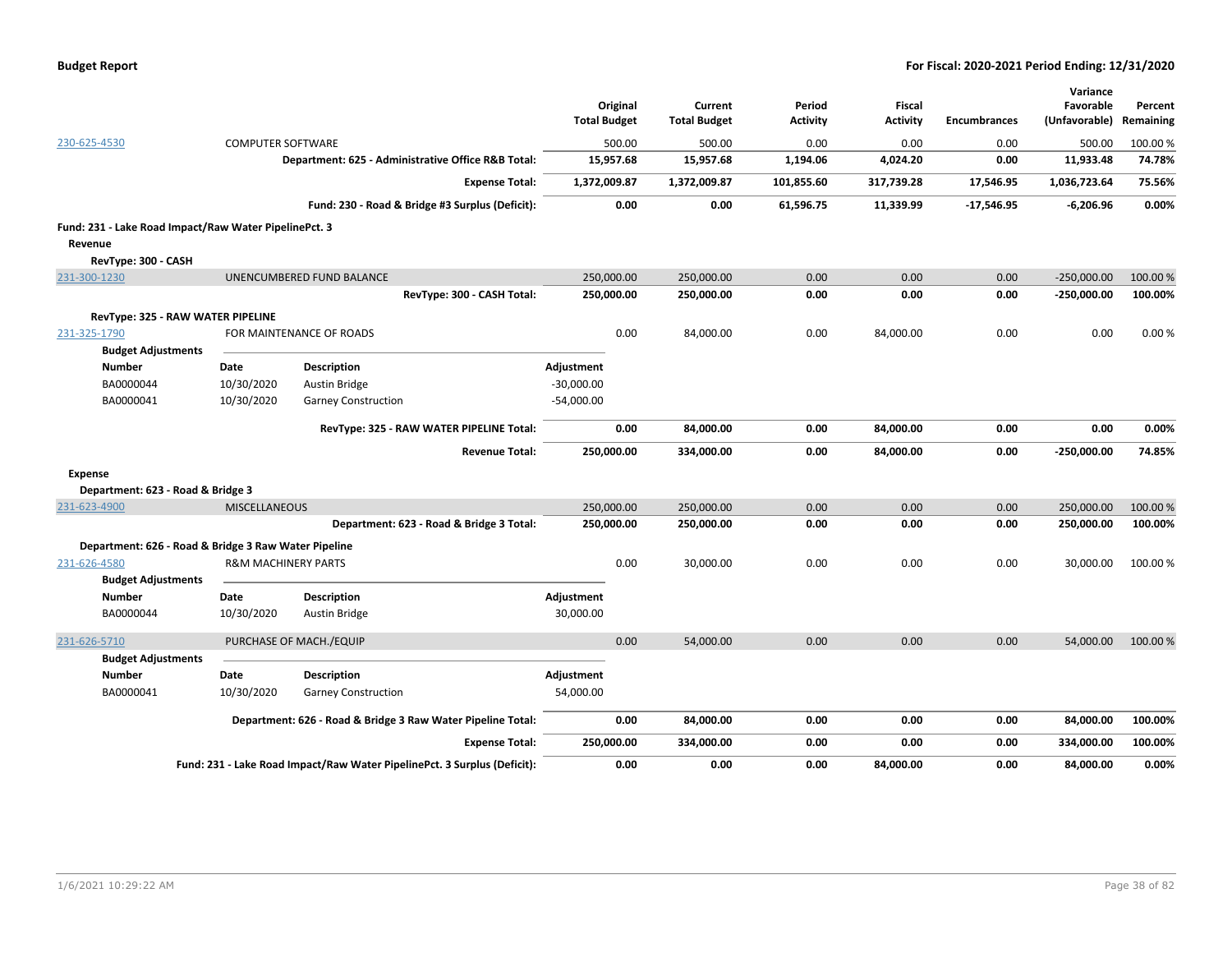|                                               |                                                    | Original<br><b>Total Budget</b> | Current<br><b>Total Budget</b> | Period<br><b>Activity</b> | <b>Fiscal</b><br><b>Activity</b> | <b>Encumbrances</b> | Variance<br>Favorable<br>(Unfavorable) Remaining | Percent  |
|-----------------------------------------------|----------------------------------------------------|---------------------------------|--------------------------------|---------------------------|----------------------------------|---------------------|--------------------------------------------------|----------|
| Fund: 240 - Road & Bridge #4                  |                                                    |                                 |                                |                           |                                  |                     |                                                  |          |
| Revenue                                       |                                                    |                                 |                                |                           |                                  |                     |                                                  |          |
| RevType: 300 - CASH                           |                                                    |                                 |                                |                           |                                  |                     |                                                  |          |
| 240-300-1240                                  | BEGINNING CASH BALANCE                             | 47,006.36                       | 47,006.36                      | 0.00                      | 0.00                             | 0.00                | -47,006.36                                       | 100.00%  |
|                                               | RevType: 300 - CASH Total:                         | 47,006.36                       | 47,006.36                      | 0.00                      | 0.00                             | 0.00                | -47,006.36                                       | 100.00%  |
|                                               |                                                    |                                 |                                |                           |                                  |                     |                                                  |          |
| RevType: 310 - PROPERTY TAXES<br>240-310-1100 | <b>CURRENT TAXES</b>                               | 544,424.23                      | 544,424.23                     | 79,357.12                 | 129,955.94                       | 0.00                | $-414,468.29$                                    | 76.13%   |
| 240-310-1200                                  | <b>DELINQUENT TAXES</b>                            | 10,000.00                       | 10,000.00                      | 1,211.88                  | 4,701.05                         | 0.00                | $-5,298.95$                                      | 52.99%   |
|                                               | RevType: 310 - PROPERTY TAXES Total:               | 554,424.23                      | 554,424.23                     | 80,569.00                 | 134,656.99                       | 0.00                | $-419,767.24$                                    | 75.71%   |
|                                               |                                                    |                                 |                                |                           |                                  |                     |                                                  |          |
| RevType: 318 - OTHER TAXES                    |                                                    |                                 |                                |                           |                                  |                     |                                                  |          |
| 240-318-1200                                  | PAY N LIEU TAX/GRASSLAND                           | 1,600.00                        | 1,600.00                       | 0.00                      | 0.00                             | 0.00                | $-1,600.00$                                      | 100.00%  |
| 240-318-1210                                  | PAY N LIEU TAX/UPPER TRINITY                       | 514.83                          | 514.83                         | 0.00                      | 545.90                           | 0.00                | 31.07                                            | 106.04 % |
| 240-318-1600                                  | <b>SALES TAX REVENUES</b>                          | 55,000.00                       | 55,000.00                      | 5,985.67                  | 17,559.17                        | 0.00                | $-37,440.83$                                     | 68.07%   |
|                                               | RevType: 318 - OTHER TAXES Total:                  | 57,114.83                       | 57,114.83                      | 5,985.67                  | 18,105.07                        | 0.00                | -39,009.76                                       | 68.30%   |
|                                               | RevType: 321 - FEES OF TAX COLLECTOR               |                                 |                                |                           |                                  |                     |                                                  |          |
| 240-321-2000                                  | CAR REGISTRATION/SALES TAX                         | 75,000.00                       | 75,000.00                      | 0.00                      | 0.00                             | 0.00                | $-75,000.00$                                     | 100.00%  |
| 240-321-3000                                  | <b>COUNTY'S ADDITIONAL \$10</b>                    | 65,000.00                       | 65,000.00                      | 5,513.46                  | 14,111.99                        | 0.00                | $-50,888.01$                                     | 78.29 %  |
|                                               | RevType: 321 - FEES OF TAX COLLECTOR Total:        | 140,000.00                      | 140,000.00                     | 5,513.46                  | 14,111.99                        | 0.00                | $-125,888.01$                                    | 89.92%   |
| RevType: 350 - FINES                          |                                                    |                                 |                                |                           |                                  |                     |                                                  |          |
| 240-350-4030                                  | <b>COUNTY CLERK FINES</b>                          | 10,000.00                       | 10,000.00                      | 0.00                      | 0.00                             | 0.00                | $-10,000.00$                                     | 100.00 % |
| 240-350-4500                                  | <b>DISTRICT CLERK FINES</b>                        | 10,500.00                       | 10,500.00                      | 0.00                      | 0.00                             | 0.00                | $-10,500.00$                                     | 100.00 % |
| 240-350-4550                                  | J. P. #1 FINES                                     | 8,000.00                        | 8,000.00                       | 0.00                      | 0.00                             | 0.00                | $-8,000.00$                                      | 100.00 % |
| 240-350-4560                                  | J. P. #2 FINES                                     | 2,000.00                        | 2,000.00                       | 0.00                      | 0.00                             | 0.00                | $-2,000.00$                                      | 100.00%  |
| 240-350-4570                                  | J. P. #3 FINES                                     | 3,300.00                        | 3,300.00                       | 0.00                      | 0.00                             | 0.00                | $-3,300.00$                                      | 100.00 % |
|                                               | RevType: 350 - FINES Total:                        | 33,800.00                       | 33,800.00                      | 0.00                      | 0.00                             | 0.00                | -33,800.00                                       | 100.00%  |
| RevType: 360 - INTEREST EARNINGS              |                                                    |                                 |                                |                           |                                  |                     |                                                  |          |
| 240-360-1000                                  | <b>INTEREST EARNINGS</b>                           | 2,000.00                        | 2,000.00                       | 0.00                      | 12.45                            | 0.00                | $-1,987.55$                                      | 99.38%   |
|                                               | RevType: 360 - INTEREST EARNINGS Total:            | 2,000.00                        | 2,000.00                       | 0.00                      | 12.45                            | 0.00                | $-1,987.55$                                      | 99.38%   |
|                                               |                                                    |                                 |                                |                           |                                  |                     |                                                  |          |
|                                               | RevType: 364 - SALE OF ASSETS LAND/BUILDING        |                                 |                                |                           |                                  |                     |                                                  |          |
| 240-364-1630                                  | <b>SALE OF EQUIPMENT</b>                           | 1,500.00                        | 1,500.00                       | 0.00                      | 0.00                             | 0.00                | $-1,500.00$                                      | 100.00%  |
|                                               | RevType: 364 - SALE OF ASSETS LAND/BUILDING Total: | 1,500.00                        | 1,500.00                       | 0.00                      | 0.00                             | 0.00                | $-1,500.00$                                      | 100.00%  |
| RevType: 370 - MISCELLANEOUS                  |                                                    |                                 |                                |                           |                                  |                     |                                                  |          |
| 240-370-1200                                  | <b>STATE LATERAL ROAD</b>                          | 10,000.00                       | 10,000.00                      | 0.00                      | 8,387.19                         | 0.00                | $-1,612.81$                                      | 16.13%   |
| 240-370-1250                                  | <b>TDT WEIGHT FEES</b>                             | 23,000.00                       | 23,000.00                      | 0.00                      | 10,269.44                        | 0.00                | $-12,730.56$                                     | 55.35 %  |
| 240-370-1300                                  | <b>REFUNDS &amp; MISCELLANEOUS</b>                 | 1,000.00                        | 1,000.00                       | 0.00                      | 0.00                             | 0.00                | $-1,000.00$                                      | 100.00%  |
| 240-370-1420                                  | <b>CULVERT PERMITTING PROCESS</b>                  | 0.00                            | 0.00                           | 0.00                      | 80.00                            | 0.00                | 80.00                                            | 0.00%    |
| 240-370-1421                                  | ROW PERMIT APPLICATION                             | 0.00                            | 0.00                           | 0.00                      | 20.00                            | 0.00                | 20.00                                            | 0.00%    |
| 240-370-1450                                  | REIMBURSEMENT OF MATERIALS                         | 1,500.00                        | 1,500.00                       | 0.00                      | 382.80                           | 0.00                | $-1,117.20$                                      | 74.48%   |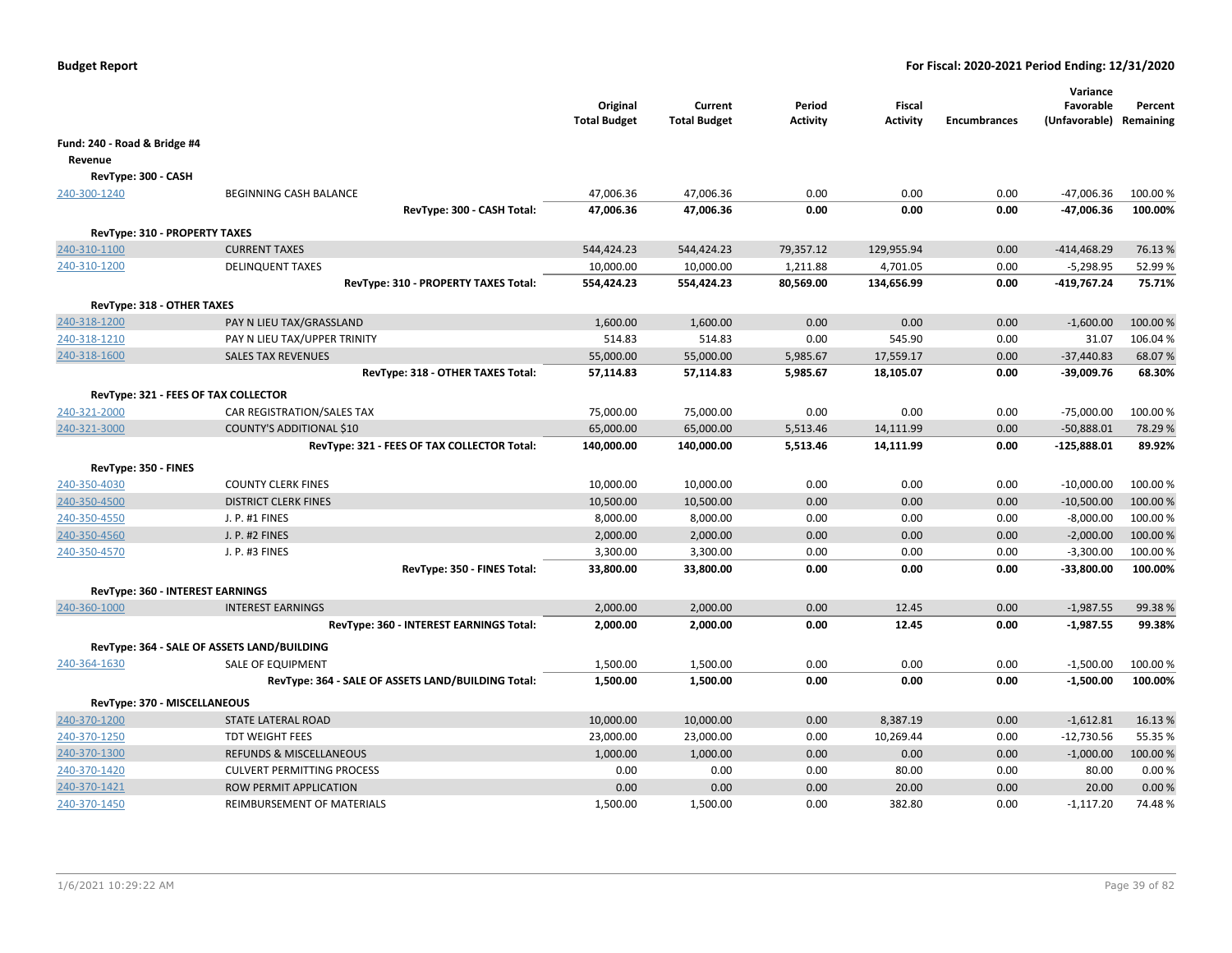|                                   |                                       | Original<br><b>Total Budget</b> | Current<br><b>Total Budget</b> | Period<br><b>Activity</b> | Fiscal<br><b>Activity</b> | <b>Encumbrances</b> | Variance<br>Favorable<br>(Unfavorable) | Percent<br>Remaining |
|-----------------------------------|---------------------------------------|---------------------------------|--------------------------------|---------------------------|---------------------------|---------------------|----------------------------------------|----------------------|
| 240-370-1460                      | SALE OF RECYCLED MATERIALS            | 2,000.00                        | 2,000.00                       | 212.20                    | 483.20                    | 0.00                | $-1,516.80$                            | 75.84 %              |
|                                   | RevType: 370 - MISCELLANEOUS Total:   | 37,500.00                       | 37,500.00                      | 212.20                    | 19,622.63                 | 0.00                | $-17,877.37$                           | 47.67%               |
|                                   | <b>Revenue Total:</b>                 | 873,345.42                      | 873,345.42                     | 92,280.33                 | 186,509.13                | 0.00                | $-686,836.29$                          | 78.64%               |
| <b>Expense</b>                    |                                       |                                 |                                |                           |                           |                     |                                        |                      |
| Department: 624 - Road & Bridge 4 |                                       |                                 |                                |                           |                           |                     |                                        |                      |
| 240-624-1010                      | SALARY ELECTED OFFICIAL               | 63,240.97                       | 63,240.97                      | 4,864.70                  | 17,026.45                 | 0.00                | 46,214.52                              | 73.08%               |
| 240-624-1030                      | <b>SALARY FOREMAN</b>                 | 32,485.18                       | 32,485.18                      | 2,498.84                  | 8,745.97                  | 0.00                | 23,739.21                              | 73.08%               |
| 240-624-1050                      | <b>SALARY SECRETARY</b>               | 30,657.94                       | 30,657.94                      | 2,358.31                  | 8,254.08                  | 0.00                | 22,403.86                              | 73.08%               |
| 240-624-1060                      | SALARY PRECINCT EMPLOYEES             | 150,186.40                      | 150,186.40                     | 9,180.81                  | 27,189.89                 | 0.00                | 122,996.51                             | 81.90%               |
| 240-624-1070                      | <b>SALARY PART-TIME</b>               | 18,096.00                       | 18,096.00                      | 0.00                      | 0.00                      | 0.00                | 18,096.00                              | 100.00%              |
| 240-624-2010                      | SOCIAL SECURITY TAXES                 | 18,269.32                       | 18,269.32                      | 580.77                    | 580.77                    | 0.00                | 17,688.55                              | 96.82%               |
| 240-624-2020                      | <b>GROUP HEALTH INSURANCE</b>         | 97,653.12                       | 97,653.12                      | 7,120.54                  | 21,361.62                 | 0.00                | 76,291.50                              | 78.13%               |
| 240-624-2030                      | <b>RETIREMENT</b>                     | 34,888.51                       | 34,888.51                      | 2,228.60                  | 7,217.35                  | 0.00                | 27,671.16                              | 79.31%               |
| 240-624-2040                      | <b>WORKERS COMPENSATION</b>           | 6,469.26                        | 6,469.26                       | 2,943.79                  | 2,943.79                  | 0.00                | 3,525.47                               | 54.50%               |
| 240-624-2050                      | <b>MEDICARE TAX</b>                   | 4,272.66                        | 4,272.66                       | 852.43                    | 4,059.13                  | 0.00                | 213.53                                 | 5.00 %               |
| 240-624-3100                      | <b>OFFICE SUPPLIES</b>                | 250.00                          | 250.00                         | 0.00                      | 61.19                     | 0.00                | 188.81                                 | 75.52 %              |
| 240-624-3140                      | EMPLOYEE PHYSICALS/DOT TESTING        | 350.00                          | 350.00                         | 0.00                      | 0.00                      | 0.00                | 350.00                                 | 100.00 %             |
| 240-624-3400                      | <b>SHOP SUPPLIES</b>                  | 1,500.00                        | 1,500.00                       | 170.29                    | 224.90                    | 0.00                | 1,275.10                               | 85.01%               |
| 240-624-3410                      | <b>R&amp;B MAT. ROCK &amp; GRAVEL</b> | 80,000.00                       | 80,000.00                      | 3,984.73                  | 33,197.29                 | 0.00                | 46,802.71                              | 58.50 %              |
| 240-624-3420                      | <b>R&amp;B MAT. CULVERTS</b>          | 9,000.00                        | 9,000.00                       | 0.00                      | 0.00                      | 0.00                | 9,000.00                               | 100.00%              |
| 240-624-3430                      | R&B MAT. HARDWARE & LUMBER            | 1,500.00                        | 1,500.00                       | 0.00                      | 0.00                      | 0.00                | 1,500.00                               | 100.00%              |
| 240-624-3440                      | R&B MAT. ASPHALT/RD OIL               | 70,000.00                       | 70,000.00                      | 11,233.38                 | 15,330.72                 | 0.00                | 54,669.28                              | 78.10%               |
| 240-624-3450                      | <b>CHEMICALS</b>                      | 15,000.00                       | 15,000.00                      | 0.00                      | 0.00                      | 0.00                | 15,000.00                              | 100.00 %             |
| 240-624-3950                      | <b>UNIFORMS</b>                       | 2,500.00                        | 2,500.00                       | 263.15                    | 440.28                    | 0.00                | 2,059.72                               | 82.39%               |
| 240-624-4060                      | TAX APPRAISAL DISTRICT                | 27,883.38                       | 27,883.38                      | 0.00                      | 0.00                      | 0.00                | 27,883.38                              | 100.00 %             |
| 240-624-4210                      | <b>INTERNET</b>                       | 1,000.00                        | 1,000.00                       | 0.00                      | 165.38                    | 0.00                | 834.62                                 | 83.46%               |
| 240-624-4270                      | OUT OF COUNTY TRAVEL/TRAINING         | 4,600.00                        | 4,600.00                       | 250.00                    | 875.65                    | 0.00                | 3,724.35                               | 80.96%               |
| 240-624-4300                      | <b>BIDS, NOTICES &amp; PERMITS</b>    | 300.00                          | 300.00                         | 0.00                      | 0.00                      | 0.00                | 300.00                                 | 100.00 %             |
| 240-624-4350                      | PRINTING                              | 100.00                          | 100.00                         | 0.00                      | 0.00                      | 0.00                | 100.00                                 | 100.00 %             |
| 240-624-4400                      | UTILITY ELECTRICITY                   | 4,000.00                        | 4,000.00                       | 0.00                      | 459.19                    | 0.00                | 3,540.81                               | 88.52%               |
| 240-624-4410                      | <b>UTILITY GAS</b>                    | 600.00                          | 600.00                         | 75.53                     | 139.40                    | 0.00                | 460.60                                 | 76.77 %              |
| 240-624-4420                      | UTILITY WATER                         | 1,250.00                        | 1,250.00                       | 93.18                     | 199.16                    | 0.00                | 1,050.84                               | 84.07%               |
| 240-624-4430                      | <b>TRASH PICK-UP</b>                  | 2,500.00                        | 2,500.00                       | 400.75                    | 1,202.25                  | 0.00                | 1,297.75                               | 51.91%               |
| 240-624-4500                      | <b>R&amp;M BUILDING</b>               | 1,250.00                        | 1,250.00                       | 0.00                      | 0.00                      | 0.00                | 1,250.00                               | 100.00 %             |
| 240-624-4530                      | <b>COMPUTER SOFTWARE</b>              | 1,500.00                        | 1,500.00                       | 0.00                      | 0.00                      | 0.00                | 1,500.00                               | 100.00 %             |
| 240-624-4570                      | R&M MACHINERY GAS & OIL               | 40,000.00                       | 40,000.00                      | 0.00                      | 2,878.90                  | 0.00                | 37,121.10                              | 92.80%               |
| 240-624-4580                      | <b>R&amp;M MACHINERY PARTS</b>        | 30,000.00                       | 30,000.00                      | 1,000.26                  | 7,042.76                  | 0.00                | 22,957.24                              | 76.52 %              |
| 240-624-4590                      | R&M MACH. TIRES & TUBES               | 9,000.00                        | 9,000.00                       | 112.00                    | 357.00                    | 0.00                | 8,643.00                               | 96.03%               |
| 240-624-4600                      | <b>EQUIPMENT RENTAL/LEASE</b>         | 15,000.00                       | 15,000.00                      | 0.00                      | 3,000.00                  | 0.00                | 12,000.00                              | 80.00%               |
| 240-624-4810                      | <b>DUES</b>                           | 335.00                          | 335.00                         | 0.00                      | 0.00                      | 0.00                | 335.00                                 | 100.00 %             |
| 240-624-4820                      | <b>INSURANCE</b>                      | 6,000.00                        | 6,000.00                       | 0.00                      | 2,777.63                  | 0.00                | 3,222.37                               | 53.71%               |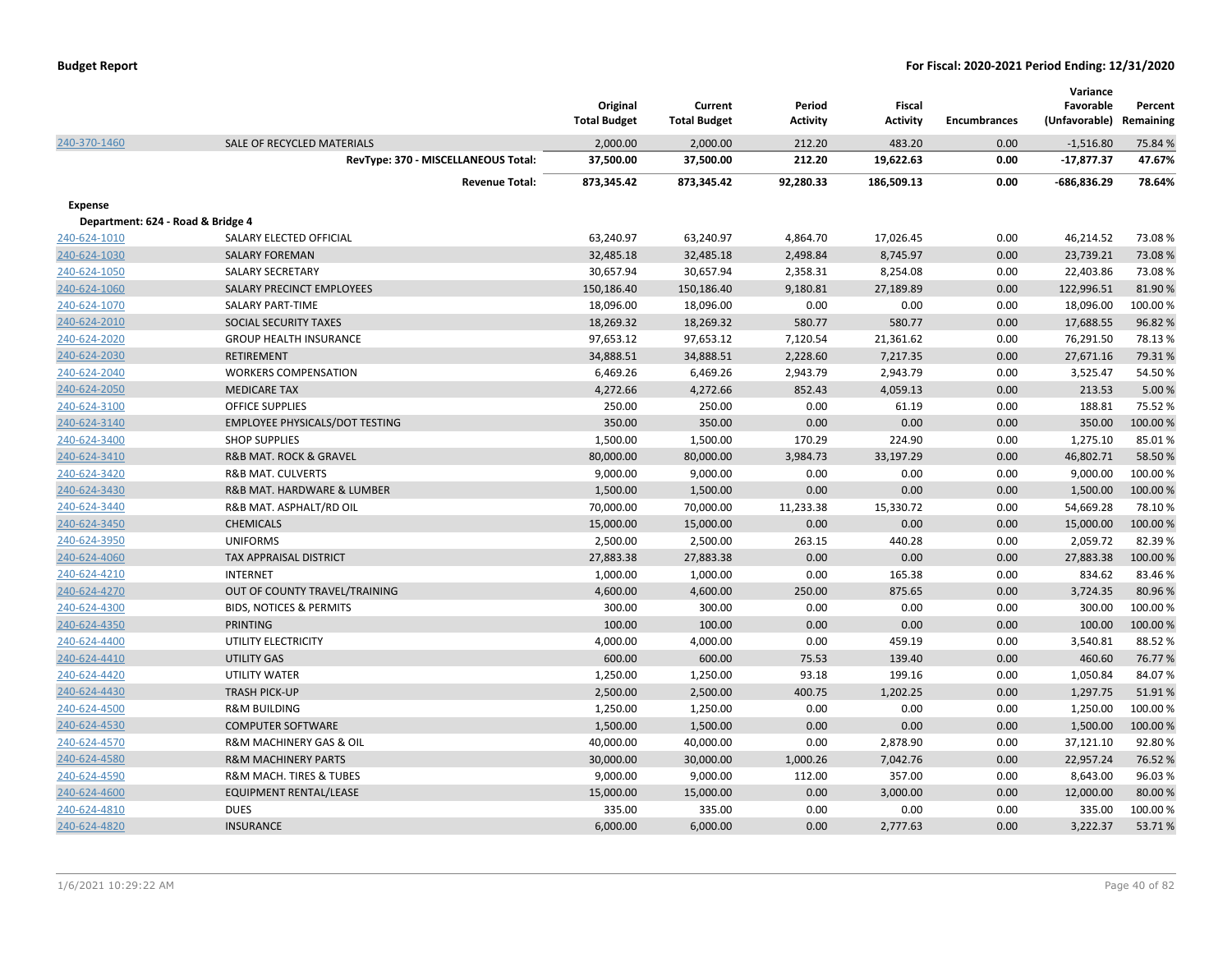|                                                       |                          |                                                    | Original            | Current             | Period          | <b>Fiscal</b>   |                     | Variance<br>Favorable | Percent   |
|-------------------------------------------------------|--------------------------|----------------------------------------------------|---------------------|---------------------|-----------------|-----------------|---------------------|-----------------------|-----------|
|                                                       |                          |                                                    | <b>Total Budget</b> | <b>Total Budget</b> | <b>Activity</b> | <b>Activity</b> | <b>Encumbrances</b> | (Unfavorable)         | Remaining |
| 240-624-4900                                          | <b>MISCELLANEOUS</b>     |                                                    | 500.00              | 500.00              | 0.00            | 0.00            | 0.00                | 500.00                | 100.00%   |
| 240-624-4910                                          |                          | SOIL & WATER CONSERVATION                          | 250.00              | 250.00              | 0.00            | 0.00            | 0.00                | 250.00                | 100.00%   |
| 240-624-5710                                          |                          | PURCHASE OF MACH./EQUIP                            | 75,000.00           | 75,000.00           | 0.00            | 0.00            | 0.00                | 75,000.00             | 100.00%   |
|                                                       |                          | Department: 624 - Road & Bridge 4 Total:           | 857,387.74          | 857,387.74          | 50,212.06       | 165,730.75      | 0.00                | 691,656.99            | 80.67%    |
| Department: 625 - Administrative Office R&B           |                          |                                                    |                     |                     |                 |                 |                     |                       |           |
| 240-625-1050                                          | <b>SALARY SECRETARY</b>  |                                                    | 10,271.28           | 10,271.28           | 790.04          | 2,765.05        | 0.00                | 7,506.23              | 73.08%    |
| 240-625-2010                                          | SOCIAL SECURITY TAXES    |                                                    | 636.82              | 636.82              | 16.90           | 16.90           | 0.00                | 619.92                | 97.35%    |
| 240-625-2020                                          |                          | <b>GROUP HEALTH INSURANCE</b>                      | 3,051.66            | 3,051.66            | 254.35          | 763.36          | 0.00                | 2,288.30              | 74.99%    |
| 240-625-2030                                          | <b>RETIREMENT</b>        |                                                    | 1,216.12            | 1,216.12            | 93.11           | 325.87          | 0.00                | 890.25                | 73.20%    |
| 240-625-2040                                          |                          | <b>WORKERS COMPENSATION</b>                        | 32.87               | 32.87               | 14.74           | 14.74           | 0.00                | 18.13                 | 55.16%    |
| 240-625-2050                                          | <b>MEDICARE TAX</b>      |                                                    | 148.93              | 148.93              | 24.78           | 137.52          | 0.00                | 11.41                 | 7.66%     |
| 240-625-3100                                          | <b>OFFICE SUPPLIES</b>   |                                                    | 100.00              | 100.00              | 0.00            | 0.00            | 0.00                | 100.00                | 100.00%   |
| 240-625-4530                                          | <b>COMPUTER SOFTWARE</b> |                                                    | 500.00              | 500.00              | 0.00            | 0.00            | 0.00                | 500.00                | 100.00%   |
|                                                       |                          | Department: 625 - Administrative Office R&B Total: | 15,957.68           | 15,957.68           | 1,193.92        | 4,023.44        | 0.00                | 11,934.24             | 74.79%    |
|                                                       |                          | <b>Expense Total:</b>                              | 873,345.42          | 873,345.42          | 51,405.98       | 169,754.19      | 0.00                | 703,591.23            | 80.56%    |
|                                                       |                          | Fund: 240 - Road & Bridge #4 Surplus (Deficit):    | 0.00                | 0.00                | 40,874.35       | 16,754.94       | 0.00                | 16,754.94             | 0.00%     |
| Fund: 241 - Lake Road Impact/Raw Water PipelinePct. 4 |                          |                                                    |                     |                     |                 |                 |                     |                       |           |
| Revenue                                               |                          |                                                    |                     |                     |                 |                 |                     |                       |           |
| RevType: 300 - CASH                                   |                          |                                                    |                     |                     |                 |                 |                     |                       |           |
| 241-300-1240                                          |                          | UNENCUMBERED FUND BALANCE                          | 150,000.00          | 150,000.00          | 0.00            | 0.00            | 0.00                | $-150,000.00$         | 100.00 %  |
|                                                       |                          | RevType: 300 - CASH Total:                         | 150,000.00          | 150,000.00          | 0.00            | 0.00            | 0.00                | $-150,000.00$         | 100.00%   |
| RevType: 326 - MAINTENANCE OF ROADS                   |                          |                                                    |                     |                     |                 |                 |                     |                       |           |
| 241-326-1830                                          |                          | FOR MAINTENANCE OF ROADS                           | 0.00                | 104,000.00          | 0.00            | 104,000.00      | 0.00                | 0.00                  | 0.00%     |
| <b>Budget Adjustments</b>                             |                          |                                                    |                     |                     |                 |                 |                     |                       |           |
| <b>Number</b>                                         | Date                     | <b>Description</b>                                 | Adjustment          |                     |                 |                 |                     |                       |           |
| BA0000044                                             | 10/30/2020               | Austin Bridge                                      | $-20,000.00$        |                     |                 |                 |                     |                       |           |
| BA0000043                                             | 10/30/2020               | <b>Garney Construction</b>                         | $-84,000.00$        |                     |                 |                 |                     |                       |           |
|                                                       |                          |                                                    |                     |                     |                 |                 |                     |                       |           |
|                                                       |                          | RevType: 326 - MAINTENANCE OF ROADS Total:         | 0.00                | 104,000.00          | 0.00            | 104,000.00      | 0.00                | 0.00                  | 0.00%     |
|                                                       |                          | <b>Revenue Total:</b>                              | 150,000.00          | 254,000.00          | 0.00            | 104,000.00      | 0.00                | $-150,000.00$         | 59.06%    |
| <b>Expense</b>                                        |                          |                                                    |                     |                     |                 |                 |                     |                       |           |
| Department: 624 - Road & Bridge 4                     |                          |                                                    |                     |                     |                 |                 |                     |                       |           |
| 241-624-3410                                          |                          | <b>R&amp;B MAT. ROCK &amp; GRAVEL</b>              | 0.00                | 42,000.00           | 0.00            | 0.00            | 0.00                | 42,000.00             | 100.00 %  |
| <b>Budget Adjustments</b>                             |                          |                                                    |                     |                     |                 |                 |                     |                       |           |
| <b>Number</b>                                         | Date                     | <b>Description</b>                                 | Adjustment          |                     |                 |                 |                     |                       |           |
| BA0000043                                             | 10/30/2020               |                                                    |                     |                     |                 |                 |                     |                       |           |
|                                                       |                          | Garney Construction                                | 42,000.00           |                     |                 |                 |                     |                       |           |
| 241-624-4900                                          | MISCELLANEOUS            |                                                    | 150,000.00          | 150,000.00          | 0.00            | 0.00            | 0.00                | 150,000.00            | 100.00%   |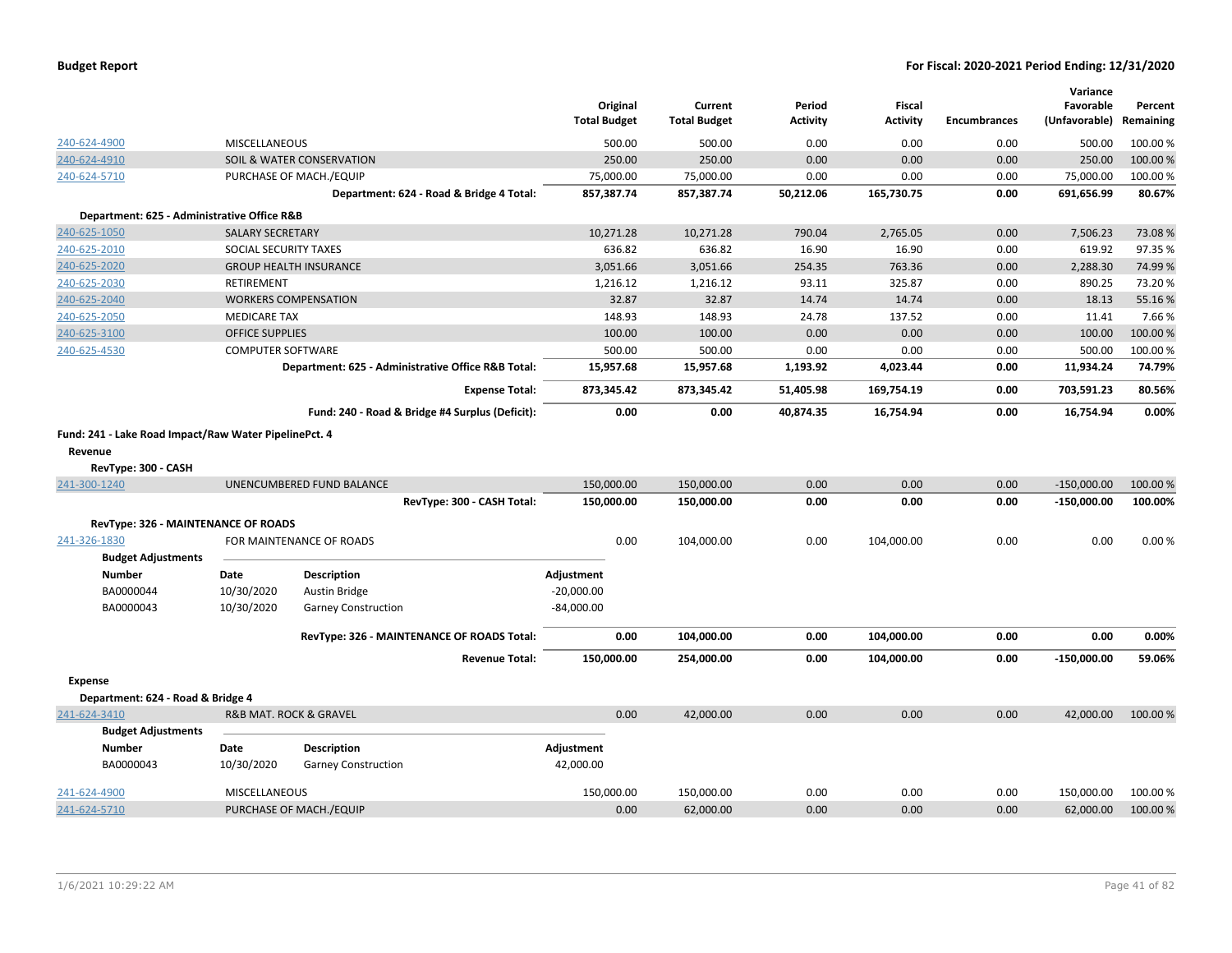|                                               |                         |                                                                          | Original<br><b>Total Budget</b> | Current<br><b>Total Budget</b> | Period<br><b>Activity</b> | Fiscal<br><b>Activity</b> | <b>Encumbrances</b> | Variance<br>Favorable<br>(Unfavorable) Remaining | Percent             |
|-----------------------------------------------|-------------------------|--------------------------------------------------------------------------|---------------------------------|--------------------------------|---------------------------|---------------------------|---------------------|--------------------------------------------------|---------------------|
| <b>Budget Adjustments</b>                     |                         |                                                                          |                                 |                                |                           |                           |                     |                                                  |                     |
| <b>Number</b>                                 | Date                    | <b>Description</b>                                                       | Adjustment                      |                                |                           |                           |                     |                                                  |                     |
| BA0000044                                     | 10/30/2020              | <b>Austin Bridge</b>                                                     | 20,000.00                       |                                |                           |                           |                     |                                                  |                     |
| BA0000043                                     | 10/30/2020              | Garney Construction                                                      | 42,000.00                       |                                |                           |                           |                     |                                                  |                     |
|                                               |                         | Department: 624 - Road & Bridge 4 Total:                                 | 150,000.00                      | 254,000.00                     | 0.00                      | 0.00                      | 0.00                | 254,000.00                                       | 100.00%             |
|                                               |                         | <b>Expense Total:</b>                                                    | 150,000.00                      | 254,000.00                     | 0.00                      | 0.00                      | 0.00                | 254,000.00                                       | 100.00%             |
|                                               |                         | Fund: 241 - Lake Road Impact/Raw Water PipelinePct. 4 Surplus (Deficit): | 0.00                            | 0.00                           | 0.00                      | 104,000.00                | 0.00                | 104,000.00                                       | 0.00%               |
| Fund: 260 - J.P.#1 Justice Court Technology   |                         |                                                                          |                                 |                                |                           |                           |                     |                                                  |                     |
| Revenue                                       |                         |                                                                          |                                 |                                |                           |                           |                     |                                                  |                     |
| RevType: 370 - MISCELLANEOUS                  |                         |                                                                          |                                 |                                |                           |                           |                     |                                                  |                     |
| 260-370-4550                                  | J.P.#1 TECHNOLOGY FEES  |                                                                          | 1,500.00                        | 1,500.00                       | 0.00                      | 0.00                      | 0.00                | $-1,500.00$                                      | 100.00 %            |
|                                               |                         | RevType: 370 - MISCELLANEOUS Total:                                      | 1,500.00                        | 1,500.00                       | 0.00                      | 0.00                      | 0.00                | $-1,500.00$                                      | 100.00%             |
|                                               |                         | <b>Revenue Total:</b>                                                    | 1,500.00                        | 1,500.00                       | 0.00                      | 0.00                      | 0.00                | $-1,500.00$                                      | 100.00%             |
| Expense                                       |                         |                                                                          |                                 |                                |                           |                           |                     |                                                  |                     |
| Department: 455 - Justice of the Peace Pct. 1 |                         |                                                                          |                                 |                                |                           |                           |                     |                                                  |                     |
| 260-455-5720                                  | <b>OFFICE EQUIPMENT</b> |                                                                          | 1,500.00                        | 1,500.00                       | 0.00                      | 1,526.42                  | 0.00                | $-26.42$                                         | $-1.76%$            |
|                                               |                         | Department: 455 - Justice of the Peace Pct. 1 Total:                     | 1,500.00                        | 1,500.00                       | 0.00                      | 1,526.42                  | 0.00                | $-26.42$                                         | $-1.76%$            |
|                                               |                         | <b>Expense Total:</b>                                                    | 1,500.00                        | 1,500.00                       | 0.00                      | 1,526.42                  | 0.00                | $-26.42$                                         | $-1.76%$            |
|                                               |                         | Fund: 260 - J.P.#1 Justice Court Technology Surplus (Deficit):           | 0.00                            | 0.00                           | 0.00                      | $-1,526.42$               | 0.00                | $-1,526.42$                                      | 0.00%               |
| Fund: 270 - J.P.#2 Justice Court Technology   |                         |                                                                          |                                 |                                |                           |                           |                     |                                                  |                     |
| Revenue                                       |                         |                                                                          |                                 |                                |                           |                           |                     |                                                  |                     |
| RevType: 370 - MISCELLANEOUS                  |                         |                                                                          |                                 |                                |                           |                           |                     |                                                  |                     |
| 270-370-4560                                  | J.P.#2 TECHNOLOGY FEES  |                                                                          | 500.00                          | 500.00                         | 0.00                      | 0.00                      | 0.00                | $-500.00$                                        | 100.00%             |
|                                               |                         | RevType: 370 - MISCELLANEOUS Total:                                      | 500.00                          | 500.00                         | 0.00                      | 0.00                      | 0.00                | $-500.00$                                        | 100.00%             |
|                                               |                         | <b>Revenue Total:</b>                                                    | 500.00                          | 500.00                         | 0.00                      | 0.00                      | 0.00                | $-500.00$                                        | 100.00%             |
| <b>Expense</b>                                |                         |                                                                          |                                 |                                |                           |                           |                     |                                                  |                     |
| Department: 456 - Justice of the Peace Pct. 2 |                         |                                                                          |                                 |                                |                           |                           |                     |                                                  |                     |
| 270-456-5720                                  | <b>OFFICE EQUIPMENT</b> |                                                                          | 500.00                          | 500.00                         | 0.00                      | 0.00                      | 0.00                | 500.00                                           | 100.00%             |
|                                               |                         | Department: 456 - Justice of the Peace Pct. 2 Total:                     | 500.00                          | 500.00                         | 0.00                      | 0.00                      | 0.00                | 500.00                                           | 100.00%             |
|                                               |                         | <b>Expense Total:</b>                                                    | 500.00                          | 500.00                         | 0.00                      | 0.00                      | 0.00                | 500.00                                           | 100.00%             |
|                                               |                         | Fund: 270 - J.P.#2 Justice Court Technology Surplus (Deficit):           | 0.00                            | 0.00                           | 0.00                      | 0.00                      | 0.00                | 0.00                                             | 0.00%               |
| Fund: 280 - J.P.#3 Justice Court Technology   |                         |                                                                          |                                 |                                |                           |                           |                     |                                                  |                     |
| Revenue                                       |                         |                                                                          |                                 |                                |                           |                           |                     |                                                  |                     |
| RevType: 300 - CASH                           |                         |                                                                          |                                 |                                |                           |                           |                     |                                                  |                     |
| 280-300-1280                                  |                         | BEGINNING CASH BALANCE                                                   | 5,300.00                        | 5,300.00<br>5.300.00           | 0.00<br>0.00              | 0.00                      | 0.00<br>0.00        | $-5,300.00$                                      | 100.00 %<br>100.00% |
|                                               |                         | RevType: 300 - CASH Total:                                               | 5,300.00                        |                                |                           | 0.00                      |                     | $-5,300.00$                                      |                     |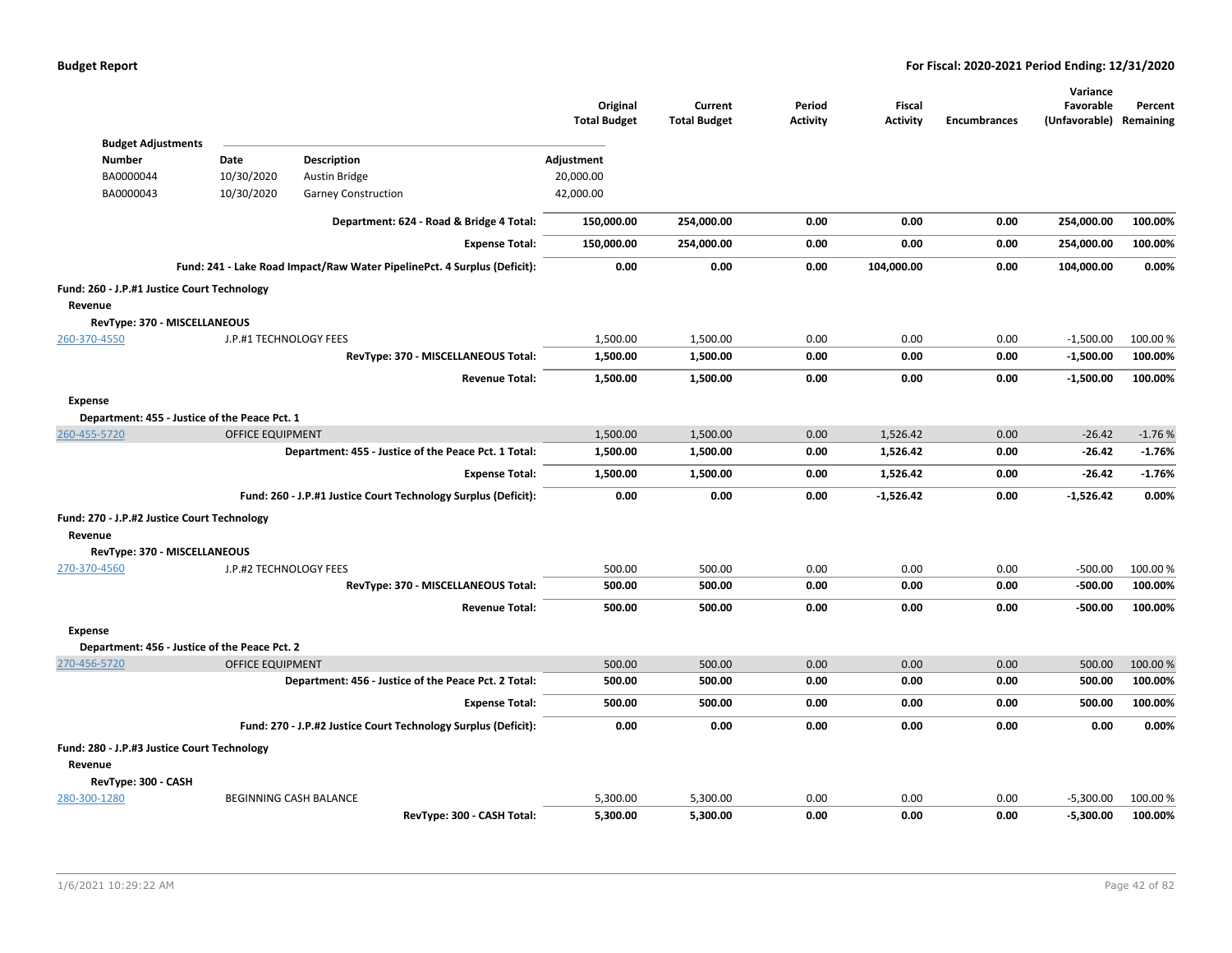|                                                 |                                                                    |                                 |                                |                           |                           |                     | Variance                   |                      |
|-------------------------------------------------|--------------------------------------------------------------------|---------------------------------|--------------------------------|---------------------------|---------------------------|---------------------|----------------------------|----------------------|
|                                                 |                                                                    | Original<br><b>Total Budget</b> | Current<br><b>Total Budget</b> | Period<br><b>Activity</b> | Fiscal<br><b>Activity</b> | <b>Encumbrances</b> | Favorable<br>(Unfavorable) | Percent<br>Remaining |
|                                                 |                                                                    |                                 |                                |                           |                           |                     |                            |                      |
| RevType: 370 - MISCELLANEOUS<br>280-370-4560    | J.P.#3 TECHNOLOGY FEES                                             | 700.00                          | 700.00                         | 0.00                      | 0.00                      | 0.00                | $-700.00$                  | 100.00%              |
|                                                 | RevType: 370 - MISCELLANEOUS Total:                                | 700.00                          | 700.00                         | 0.00                      | 0.00                      | 0.00                | $-700.00$                  | 100.00%              |
|                                                 |                                                                    |                                 |                                |                           |                           |                     |                            |                      |
|                                                 | <b>Revenue Total:</b>                                              | 6,000.00                        | 6,000.00                       | 0.00                      | 0.00                      | 0.00                | $-6,000.00$                | 100.00%              |
| <b>Expense</b>                                  |                                                                    |                                 |                                |                           |                           |                     |                            |                      |
|                                                 | Department: 457 - Justice of the Peace Pct. 3                      |                                 |                                |                           |                           |                     |                            |                      |
| 280-457-5720                                    | OFFICE EQUIPMENT                                                   | 6,000.00                        | 6,000.00                       | 0.00                      | 0.00                      | 0.00                | 6,000.00                   | 100.00 %             |
|                                                 | Department: 457 - Justice of the Peace Pct. 3 Total:               | 6,000.00                        | 6,000.00                       | 0.00                      | 0.00                      | 0.00                | 6,000.00                   | 100.00%              |
|                                                 | <b>Expense Total:</b>                                              | 6,000.00                        | 6,000.00                       | 0.00                      | 0.00                      | 0.00                | 6,000.00                   | 100.00%              |
|                                                 | Fund: 280 - J.P.#3 Justice Court Technology Surplus (Deficit):     | 0.00                            | 0.00                           | 0.00                      | 0.00                      | 0.00                | 0.00                       | 0.00%                |
| Fund: 310 - F.C.Detention Center Annual Payment |                                                                    |                                 |                                |                           |                           |                     |                            |                      |
| Revenue                                         |                                                                    |                                 |                                |                           |                           |                     |                            |                      |
|                                                 | RevType: 319 - F.C. DETENTION CENTER                               |                                 |                                |                           |                           |                     |                            |                      |
| 310-319-5510                                    | <b>ANNUAL PAYMENT</b>                                              | 10,000.00                       | 10,000.00                      | 0.00                      | 0.00                      | 0.00                | $-10,000.00$               | 100.00%              |
|                                                 | RevType: 319 - F.C. DETENTION CENTER Total:                        | 10,000.00                       | 10,000.00                      | 0.00                      | 0.00                      | 0.00                | $-10,000.00$               | 100.00%              |
|                                                 | <b>Revenue Total:</b>                                              | 10,000.00                       | 10,000.00                      | 0.00                      | 0.00                      | 0.00                | $-10,000.00$               | 100.00%              |
| <b>Expense</b>                                  |                                                                    |                                 |                                |                           |                           |                     |                            |                      |
| Department: 560 - County Sheriff                |                                                                    |                                 |                                |                           |                           |                     |                            |                      |
| 310-560-4270                                    | OUT OF COUNTY TRAVEL/TRAINING                                      | 10,000.00                       | 10,000.00                      | 877.50                    | 2,690.50                  | 0.00                | 7,309.50                   | 73.10%               |
|                                                 | Department: 560 - County Sheriff Total:                            | 10,000.00                       | 10,000.00                      | 877.50                    | 2,690.50                  | 0.00                | 7,309.50                   | 73.10%               |
|                                                 | <b>Expense Total:</b>                                              | 10,000.00                       | 10,000.00                      | 877.50                    | 2,690.50                  | 0.00                | 7,309.50                   | 73.10%               |
|                                                 | Fund: 310 - F.C.Detention Center Annual Payment Surplus (Deficit): | 0.00                            | 0.00                           | $-877.50$                 | $-2,690.50$               | 0.00                | $-2,690.50$                | 0.00%                |
| Fund: 330 - Bail Bondsman Application Fee       |                                                                    |                                 |                                |                           |                           |                     |                            |                      |
| Revenue                                         |                                                                    |                                 |                                |                           |                           |                     |                            |                      |
| RevType: 300 - CASH                             |                                                                    |                                 |                                |                           |                           |                     |                            |                      |
| 330-300-1330                                    | <b>BEGINNING CASH BALANCE</b>                                      | 500.00                          | 500.00                         | 0.00                      | 0.00                      | 0.00                | $-500.00$                  | 100.00%              |
|                                                 | RevType: 300 - CASH Total:                                         | 500.00                          | 500.00                         | 0.00                      | 0.00                      | 0.00                | $-500.00$                  | 100.00%              |
| RevType: 340 - FEES OF OFFICE                   |                                                                    |                                 |                                |                           |                           |                     |                            |                      |
| 330-340-4800                                    | <b>APPLICATION FEE</b>                                             | 0.00                            | 0.00                           | 500.00                    | 500.00                    | 0.00                | 500.00                     | 0.00%                |
|                                                 | RevType: 340 - FEES OF OFFICE Total:                               | 0.00                            | 0.00                           | 500.00                    | 500.00                    | 0.00                | 500.00                     | 0.00%                |
|                                                 | <b>Revenue Total:</b>                                              | 500.00                          | 500.00                         | 500.00                    | 500.00                    | 0.00                | 0.00                       | 0.00%                |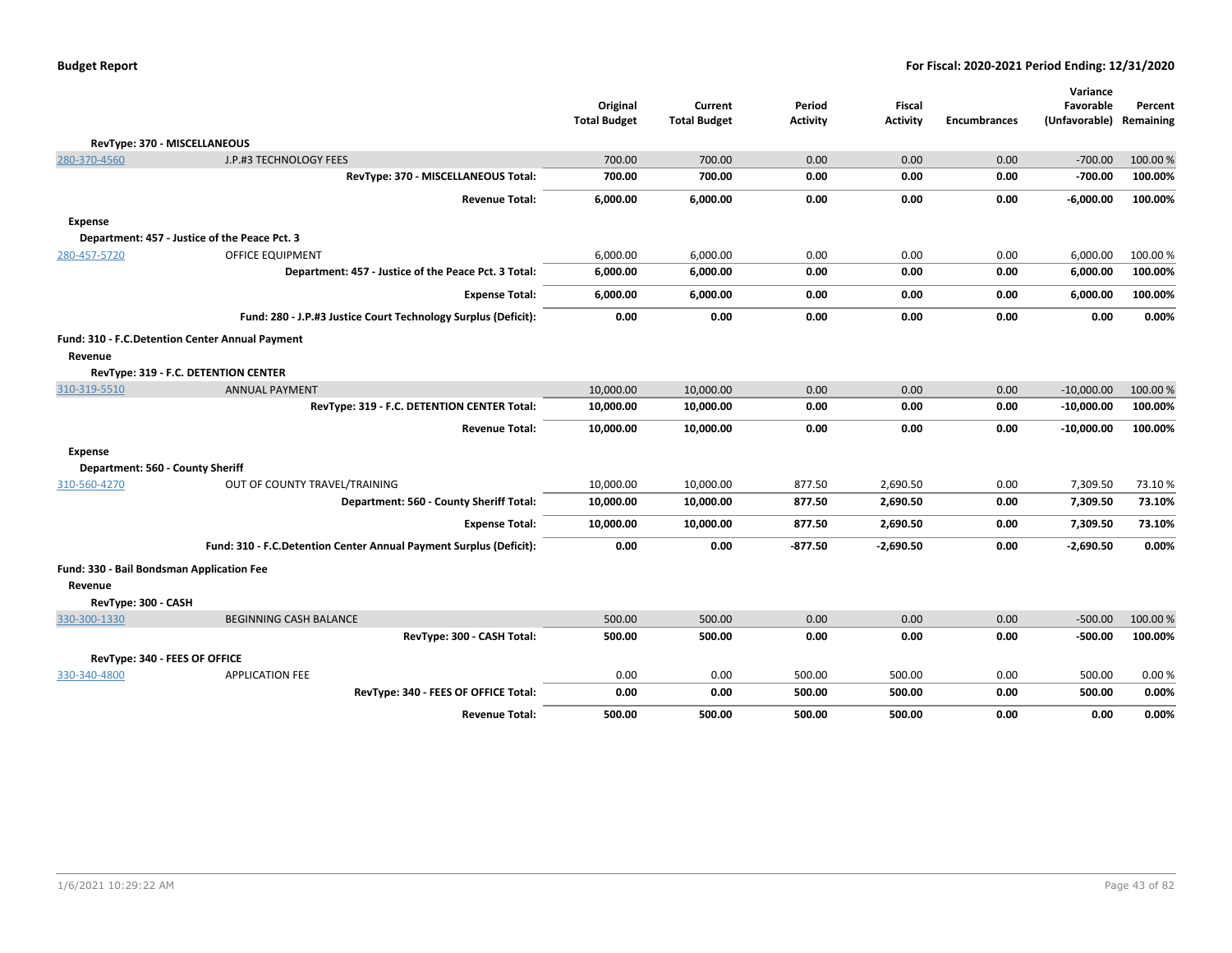| <b>Budget Report</b> |  |
|----------------------|--|
|----------------------|--|

|                                               |                                                              | Original<br><b>Total Budget</b> | Current<br><b>Total Budget</b> | Period<br><b>Activity</b> | <b>Fiscal</b><br><b>Activity</b> | <b>Encumbrances</b> | Variance<br>Favorable<br>(Unfavorable) Remaining | Percent  |
|-----------------------------------------------|--------------------------------------------------------------|---------------------------------|--------------------------------|---------------------------|----------------------------------|---------------------|--------------------------------------------------|----------|
| <b>Expense</b>                                |                                                              |                                 |                                |                           |                                  |                     |                                                  |          |
| Department: 498 - Bail Bond Fee Expense       |                                                              |                                 |                                |                           |                                  |                     |                                                  |          |
| 330-498-3100                                  | <b>OFFICE SUPPLIES</b>                                       | 500.00                          | 500.00                         | 0.00                      | 0.00                             | 0.00                | 500.00                                           | 100.00%  |
|                                               | Department: 498 - Bail Bond Fee Expense Total:               | 500.00                          | 500.00                         | 0.00                      | 0.00                             | 0.00                | 500.00                                           | 100.00%  |
|                                               | <b>Expense Total:</b>                                        | 500.00                          | 500.00                         | 0.00                      | 0.00                             | 0.00                | 500.00                                           | 100.00%  |
|                                               | Fund: 330 - Bail Bondsman Application Fee Surplus (Deficit): | 0.00                            | 0.00                           | 500.00                    | 500.00                           | 0.00                | 500.00                                           | 0.00%    |
| Fund: 350 - Law Library                       |                                                              |                                 |                                |                           |                                  |                     |                                                  |          |
| Revenue                                       |                                                              |                                 |                                |                           |                                  |                     |                                                  |          |
| RevType: 340 - FEES OF OFFICE                 |                                                              |                                 |                                |                           |                                  |                     |                                                  |          |
| 350-340-4030                                  | <b>COUNTY CLERK FEES</b>                                     | 5,000.00                        | 5,000.00                       | 0.00                      | 0.00                             | 0.00                | $-5,000.00$                                      | 100.00%  |
| 350-340-4500                                  | <b>DISTRICT CLERK FEES</b>                                   | 10,000.00                       | 10,000.00                      | 0.00                      | 0.00                             | 0.00                | $-10,000.00$                                     | 100.00 % |
|                                               | RevType: 340 - FEES OF OFFICE Total:                         | 15,000.00                       | 15,000.00                      | 0.00                      | 0.00                             | 0.00                | $-15,000.00$                                     | 100.00%  |
| RevType: 360 - INTEREST EARNINGS              |                                                              |                                 |                                |                           |                                  |                     |                                                  |          |
| 350-360-1000                                  | <b>INTEREST EARNINGS</b>                                     | 50.00                           | 50.00                          | 0.00                      | 0.00                             | 0.00                | $-50.00$                                         | 100.00%  |
|                                               | RevType: 360 - INTEREST EARNINGS Total:                      | 50.00                           | 50.00                          | 0.00                      | 0.00                             | 0.00                | $-50.00$                                         | 100.00%  |
|                                               | <b>Revenue Total:</b>                                        | 15,050.00                       | 15,050.00                      | 0.00                      | 0.00                             | 0.00                | $-15,050.00$                                     | 100.00%  |
| <b>Expense</b>                                |                                                              |                                 |                                |                           |                                  |                     |                                                  |          |
| Department: 451 - Law Library                 |                                                              |                                 |                                |                           |                                  |                     |                                                  |          |
| 350-451-3100                                  | <b>OFFICE SUPPLIES</b>                                       | 500.00                          | 500.00                         | 0.00                      | 0.00                             | 0.00                | 500.00                                           | 100.00%  |
| 350-451-4530                                  | <b>R&amp;M COMPUTER</b>                                      | 1,000.00                        | 1,000.00                       | 0.00                      | 0.00                             | 0.00                | 1,000.00                                         | 100.00%  |
| 350-451-5740                                  | <b>TECHNOLOGY</b>                                            | 13,000.00                       | 13,000.00                      | 0.00                      | 0.00                             | 0.00                | 13,000.00                                        | 100.00%  |
| 350-451-5900                                  | <b>LAW BOOKS</b>                                             | 550.00                          | 550.00                         | 0.00                      | 0.00                             | 0.00                | 550.00                                           | 100.00%  |
|                                               | Department: 451 - Law Library Total:                         | 15,050.00                       | 15,050.00                      | 0.00                      | 0.00                             | 0.00                | 15,050.00                                        | 100.00%  |
|                                               | <b>Expense Total:</b>                                        | 15,050.00                       | 15,050.00                      | 0.00                      | 0.00                             | 0.00                | 15,050.00                                        | 100.00%  |
|                                               | Fund: 350 - Law Library Surplus (Deficit):                   | 0.00                            | 0.00                           | 0.00                      | 0.00                             | 0.00                | 0.00                                             | $0.00\%$ |
| Fund: 360 - D. A. Fee                         |                                                              |                                 |                                |                           |                                  |                     |                                                  |          |
| Revenue                                       |                                                              |                                 |                                |                           |                                  |                     |                                                  |          |
| RevType: 340 - FEES OF OFFICE                 |                                                              |                                 |                                |                           |                                  |                     |                                                  |          |
| 360-340-4750                                  | <b>DISTRICT ATTORNEY FEES</b>                                | 2,000.00                        | 2,000.00                       | 15.00                     | 53.28                            | 0.00                | $-1,946.72$                                      | 97.34 %  |
|                                               | RevType: 340 - FEES OF OFFICE Total:                         | 2,000.00                        | 2,000.00                       | 15.00                     | 53.28                            | 0.00                | $-1,946.72$                                      | 97.34%   |
| <b>RevType: 352 - FINES &amp; FORFEITURES</b> |                                                              |                                 |                                |                           |                                  |                     |                                                  |          |
| 360-352-2000                                  | <b>CONTRABAND FORFEITURE</b>                                 | 0.00                            | 0.00                           | 0.00                      | 8,942.18                         | 0.00                | 8,942.18                                         | 0.00%    |
|                                               | RevType: 352 - FINES & FORFEITURES Total:                    | 0.00                            | 0.00                           | 0.00                      | 8,942.18                         | 0.00                | 8,942.18                                         | 0.00%    |
| RevType: 360 - INTEREST EARNINGS              |                                                              |                                 |                                |                           |                                  |                     |                                                  |          |
| 360-360-1000                                  | INTEREST EARNINGS-D.A. FEE                                   | 0.00                            | 0.00                           | 0.00                      | 0.25                             | 0.00                | 0.25                                             | 0.00%    |
|                                               | RevType: 360 - INTEREST EARNINGS Total:                      | 0.00                            | 0.00                           | 0.00                      | 0.25                             | 0.00                | 0.25                                             | 0.00%    |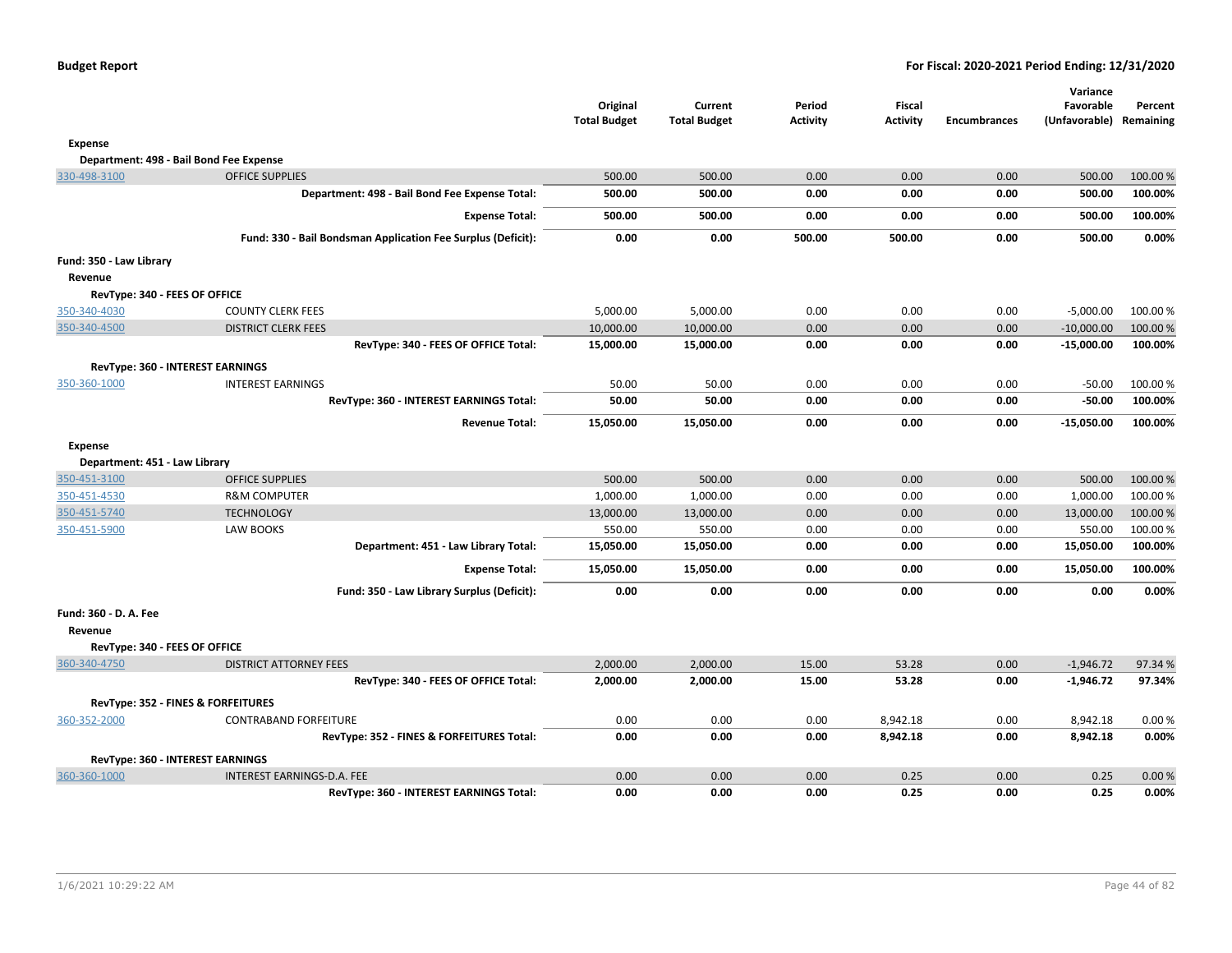|                                     |                                            | Original<br><b>Total Budget</b> | Current<br><b>Total Budget</b> | Period<br><b>Activity</b> | <b>Fiscal</b><br><b>Activity</b> | <b>Encumbrances</b> | Variance<br>Favorable<br>(Unfavorable) | Percent<br>Remaining |
|-------------------------------------|--------------------------------------------|---------------------------------|--------------------------------|---------------------------|----------------------------------|---------------------|----------------------------------------|----------------------|
| RevType: 370 - MISCELLANEOUS        |                                            |                                 |                                |                           |                                  |                     |                                        |                      |
| 360-370-1300                        | REFUNDS & MISCELLANEOUS                    | 1,000.00                        | 1,000.00                       | 66.83                     | 192.86                           | 0.00                | $-807.14$                              | 80.71%               |
|                                     | RevType: 370 - MISCELLANEOUS Total:        | 1,000.00                        | 1,000.00                       | 66.83                     | 192.86                           | 0.00                | $-807.14$                              | 80.71%               |
|                                     | <b>Revenue Total:</b>                      | 3,000.00                        | 3,000.00                       | 81.83                     | 9,188.57                         | 0.00                | 6,188.57                               | 206.29%              |
| Expense                             |                                            |                                 |                                |                           |                                  |                     |                                        |                      |
| Department: 475 - District Attorney |                                            |                                 |                                |                           |                                  |                     |                                        |                      |
| 360-475-4900                        | MISCELLANEOUS                              | 3,000.00                        | 3,000.00                       | 0.00                      | 100.00                           | 0.00                | 2,900.00                               | 96.67%               |
|                                     | Department: 475 - District Attorney Total: | 3,000.00                        | 3,000.00                       | 0.00                      | 100.00                           | 0.00                | 2,900.00                               | 96.67%               |
| Department: 477 - DA Seizure        |                                            |                                 |                                |                           |                                  |                     |                                        |                      |
| 360-477-1012                        | <b>SALARY SUPPLEMENT</b>                   | 0.00                            | 0.00                           | 948.32                    | 3,319.12                         | 0.00                | $-3,319.12$                            | 0.00%                |
| 360-477-2010                        | SOCIAL SECURITY TAXES                      | 0.00                            | 0.00                           | 27.17                     | 27.17                            | 0.00                | $-27.17$                               | 0.00%                |
| 360-477-2020                        | <b>GROUP HEALTH INSURANCE</b>              | 0.00                            | 0.00                           | 148.18                    | 444.70                           | 0.00                | $-444.70$                              | 0.00%                |
| 360-477-2030                        | <b>RETIREMENT</b>                          | 0.00                            | 0.00                           | 111.22                    | 389.57                           | 0.00                | $-389.57$                              | 0.00%                |
| 360-477-2050                        | <b>MEDICARE TAX</b>                        | 0.00                            | 0.00                           | 39.89                     | 210.28                           | 0.00                | $-210.28$                              | 0.00%                |
|                                     | Department: 477 - DA Seizure Total:        | 0.00                            | 0.00                           | 1,274.78                  | 4,390.84                         | 0.00                | $-4,390.84$                            | 0.00%                |
|                                     | <b>Expense Total:</b>                      | 3,000.00                        | 3,000.00                       | 1,274.78                  | 4,490.84                         | 0.00                | $-1,490.84$                            | -49.69%              |
|                                     | Fund: 360 - D. A. Fee Surplus (Deficit):   | 0.00                            | 0.00                           | $-1,192.95$               | 4,697.73                         | 0.00                | 4,697.73                               | 0.00%                |
| Fund: 361 - Contraband Seizure      |                                            |                                 |                                |                           |                                  |                     |                                        |                      |
| Revenue                             |                                            |                                 |                                |                           |                                  |                     |                                        |                      |
|                                     | RevType: 360 - INTEREST EARNINGS           |                                 |                                |                           |                                  |                     |                                        |                      |
| 361-360-1000                        | <b>INTEREST EARNINGS</b>                   | 0.00                            | 0.00                           | 0.00                      | 0.22                             | 0.00                | 0.22                                   | 0.00%                |
|                                     | RevType: 360 - INTEREST EARNINGS Total:    | 0.00                            | 0.00                           | 0.00                      | 0.22                             | 0.00                | 0.22                                   | 0.00%                |
|                                     | <b>Revenue Total:</b>                      | 0.00                            | 0.00                           | 0.00                      | 0.22                             | 0.00                | 0.22                                   | 0.00%                |
|                                     | Fund: 361 - Contraband Seizure Total:      | 0.00                            | 0.00                           | 0.00                      | 0.22                             | 0.00                | 0.22                                   | 0.00%                |
| Fund: 380 - IHC Co-Op Gin           |                                            |                                 |                                |                           |                                  |                     |                                        |                      |
| Revenue                             |                                            |                                 |                                |                           |                                  |                     |                                        |                      |
|                                     | RevType: 360 - INTEREST EARNINGS           |                                 |                                |                           |                                  |                     |                                        |                      |
| 380-360-1000                        | <b>INTEREST EARNINGS</b>                   | 0.00                            | 0.00                           | 0.00                      | 2.17                             | 0.00                | 2.17                                   | 0.00%                |
|                                     | RevType: 360 - INTEREST EARNINGS Total:    | 0.00                            | 0.00                           | 0.00                      | 2.17                             | 0.00                | 2.17                                   | 0.00%                |
|                                     | <b>Revenue Total:</b>                      | 0.00                            | 0.00                           | 0.00                      | 2.17                             | 0.00                | 2.17                                   | 0.00%                |
|                                     | Fund: 380 - IHC Co-Op Gin Total:           | 0.00                            | 0.00                           | 0.00                      | 2.17                             | 0.00                | 2.17                                   | 0.00%                |
| Fund: 381 - IHC Bonnie Ruth Cooper  |                                            |                                 |                                |                           |                                  |                     |                                        |                      |
| Revenue                             |                                            |                                 |                                |                           |                                  |                     |                                        |                      |
|                                     | RevType: 360 - INTEREST EARNINGS           |                                 |                                |                           |                                  |                     |                                        |                      |
| 381-360-1000                        | <b>INTEREST EARNINGS</b>                   | 0.00                            | 0.00                           | 0.00                      | 0.63                             | 0.00                | 0.63                                   | 0.00%                |
|                                     | RevType: 360 - INTEREST EARNINGS Total:    | 0.00                            | 0.00                           | 0.00                      | 0.63                             | 0.00                | 0.63                                   | 0.00%                |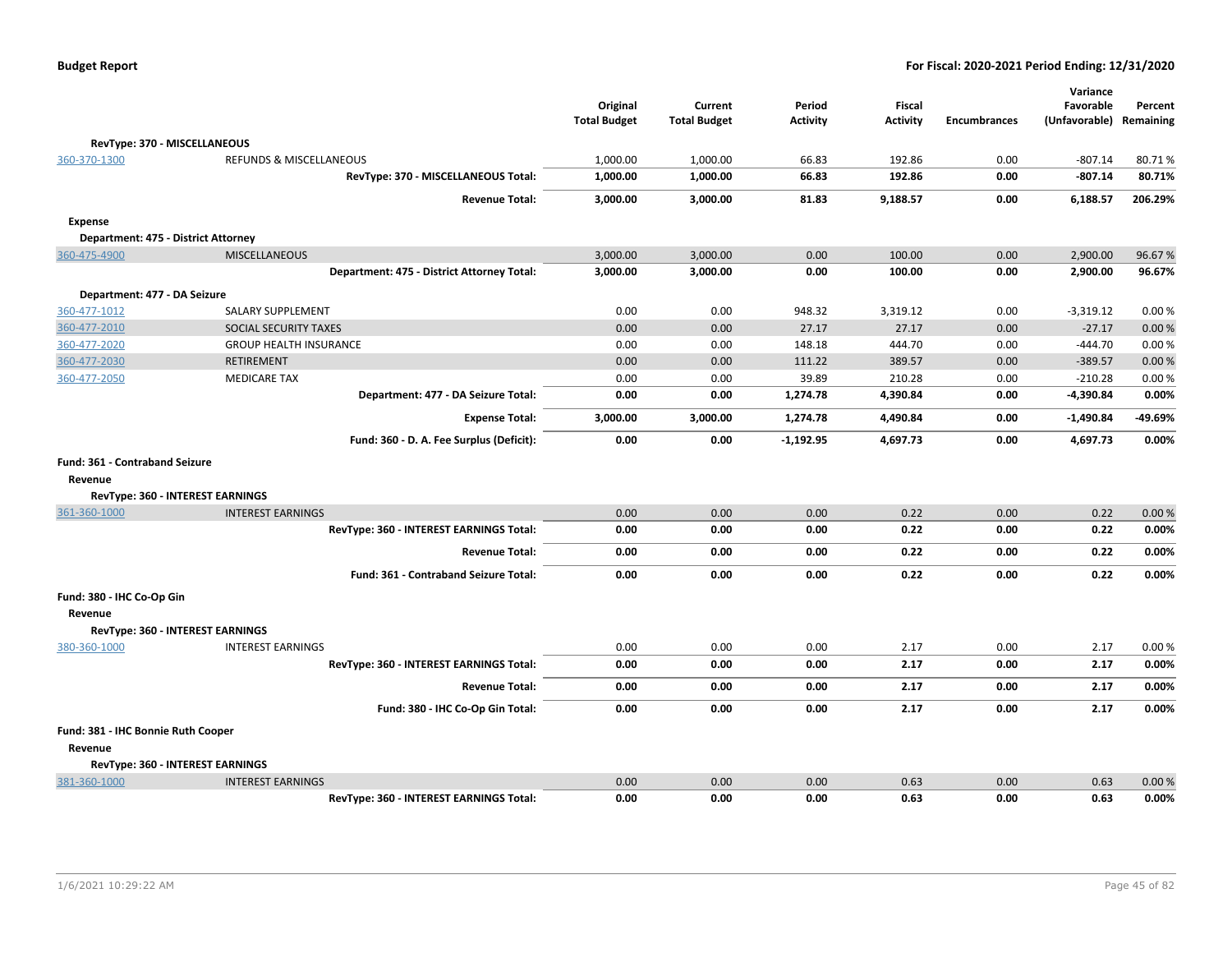|  | <b>Budget Report</b> |
|--|----------------------|
|--|----------------------|

|                             |                                                       | Original<br><b>Total Budget</b> | Current<br><b>Total Budget</b> | Period<br><b>Activity</b> | Fiscal<br><b>Activity</b> | <b>Encumbrances</b> | Variance<br>Favorable<br>(Unfavorable) | Percent<br>Remaining |
|-----------------------------|-------------------------------------------------------|---------------------------------|--------------------------------|---------------------------|---------------------------|---------------------|----------------------------------------|----------------------|
|                             | RevType: 370 - MISCELLANEOUS                          |                                 |                                |                           |                           |                     |                                        |                      |
| 381-370-1500                | <b>BONNIE RUTH COOPER TRUST</b>                       | 0.00                            | 0.00                           | 1,186.56                  | 1,186.56                  | 0.00                | 1,186.56                               | 0.00%                |
|                             | RevType: 370 - MISCELLANEOUS Total:                   | 0.00                            | 0.00                           | 1,186.56                  | 1,186.56                  | 0.00                | 1,186.56                               | 0.00%                |
|                             | <b>Revenue Total:</b>                                 | 0.00                            | 0.00                           | 1,186.56                  | 1,187.19                  | 0.00                | 1,187.19                               | 0.00%                |
| <b>Expense</b>              |                                                       |                                 |                                |                           |                           |                     |                                        |                      |
|                             | Department: 645 - Indigent Health Care                |                                 |                                |                           |                           |                     |                                        |                      |
| 381-645-4110                | PHYSICIAN, NON-EMERGENCY                              | 0.00                            | 0.00                           | 134.03                    | 134.03                    | 0.00                | $-134.03$                              | 0.00%                |
|                             | Department: 645 - Indigent Health Care Total:         | 0.00                            | 0.00                           | 134.03                    | 134.03                    | 0.00                | $-134.03$                              | 0.00%                |
|                             | <b>Expense Total:</b>                                 | 0.00                            | 0.00                           | 134.03                    | 134.03                    | 0.00                | $-134.03$                              | 0.00%                |
|                             | Fund: 381 - IHC Bonnie Ruth Cooper Surplus (Deficit): | 0.00                            | 0.00                           | 1,052.53                  | 1,053.16                  | 0.00                | 1,053.16                               | 0.00%                |
| <b>Expense</b>              | Fund: 412 - Safe Room Reimbursement Prog.             |                                 |                                |                           |                           |                     |                                        |                      |
| Department: 408 - Safe Room |                                                       |                                 |                                |                           |                           |                     |                                        |                      |
| 412-408-4540                | <b>R&amp;M AUTO</b>                                   | 0.00                            | 0.00                           | 0.00                      | 0.00                      | 4,000.00            | $-4,000.00$                            | 0.00%                |
|                             | Department: 408 - Safe Room Total:                    | 0.00                            | 0.00                           | 0.00                      | 0.00                      | 4,000.00            | $-4,000.00$                            | 0.00%                |
|                             | <b>Expense Total:</b>                                 | 0.00                            | 0.00                           | 0.00                      | 0.00                      | 4,000.00            | $-4,000.00$                            | 0.00%                |
|                             | Fund: 412 - Safe Room Reimbursement Prog. Total:      | 0.00                            | 0.00                           | 0.00                      | 0.00                      | 4,000.00            | $-4,000.00$                            | 0.00%                |
|                             | Fund: 413 - CARES ACT-CORONAVIRUS RELIEF              |                                 |                                |                           |                           |                     |                                        |                      |
| <b>Expense</b>              |                                                       |                                 |                                |                           |                           |                     |                                        |                      |
| Department: 413 - CARES Act |                                                       |                                 |                                |                           |                           |                     |                                        |                      |
| 413-413-1033                | <b>SECURITY</b>                                       | 0.00                            | 0.00                           | 0.00                      | 400.00                    | 0.00                | $-400.00$                              | 0.00%                |
| 413-413-1090                | <b>SALARY ELECTION</b>                                | 0.00                            | 0.00                           | 0.00                      | 1,543.00                  | 0.00                | $-1,543.00$                            | 0.00%                |
| 413-413-2030                | <b>RETIREMENT</b>                                     | 0.00                            | 0.00                           | 0.00                      | 47.16                     | 0.00                | $-47.16$                               | 0.00%                |
| 413-413-2050                | <b>MEDICARE TAX</b>                                   | 0.00                            | 0.00                           | 0.00                      | 30.60                     | 0.00                | $-30.60$                               | 0.00%                |
| 413-413-2251                | <b>JANITOR TRAVEL</b>                                 | 0.00                            | 0.00                           | 29.90                     | 52.73                     | 0.00                | $-52.73$                               | 0.00 %               |
| 413-413-3100                | <b>OFFICE SUPPLIES</b>                                | 0.00                            | 0.00                           | 497.60                    | 507.43                    | 0.00                | $-507.43$                              | 0.00%                |
| 413-413-3110                | POSTAGE                                               | 0.00                            | 0.00                           | 94.50                     | 393.50                    | 0.00                | $-393.50$                              | 0.00 %               |
| 413-413-3970                | SANITIZING SUPPLIES                                   | 0.00                            | 0.00                           | 0.00                      | 20,311.73                 | 0.00                | $-20,311.73$                           | 0.00%                |
| 413-413-3980                | PERSONAL PROTECTIVE EQUIPMENT                         | 0.00                            | 0.00                           | 1,158.00                  | 4,154.18                  | 7,938.00            | $-12,092.18$                           | 0.00 %               |
| 413-413-3981                | PUBLIC HEALTH EXPENSES                                | 0.00                            | 0.00                           | 9,430.00                  | 9,430.00                  | 594.95              | $-10,024.95$                           | 0.00%                |
| 413-413-3990                | <b>OFFICE PROTECTION</b>                              | 0.00                            | 0.00                           | 18,609.39                 | 21,480.81                 | 1,105.92            | $-22,586.73$                           | 0.00 %               |
| 413-413-4420                | OTHER PROFESSIONAL SERVICES                           | 0.00                            | 0.00                           | 1,593.75                  | 3,680.69                  | 0.00                | $-3,680.69$                            | 0.00%                |
| 413-413-5720                | OFFICE EQUIPMENT                                      | 0.00                            | 0.00                           | 119.88                    | 24,136.33                 | 173.16              | $-24,309.49$                           | 0.00%                |
|                             | Department: 413 - CARES Act Total:                    | 0.00                            | 0.00                           | 31,533.02                 | 86,168.16                 | 9,812.03            | -95,980.19                             | 0.00%                |
|                             | <b>Expense Total:</b>                                 | 0.00                            | 0.00                           | 31,533.02                 | 86,168.16                 | 9,812.03            | $-95,980.19$                           | 0.00%                |
|                             | Fund: 413 - CARES ACT-CORONAVIRUS RELIEF Total:       | 0.00                            | 0.00                           | 31.533.02                 | 86.168.16                 | 9.812.03            | -95.980.19                             | 0.00%                |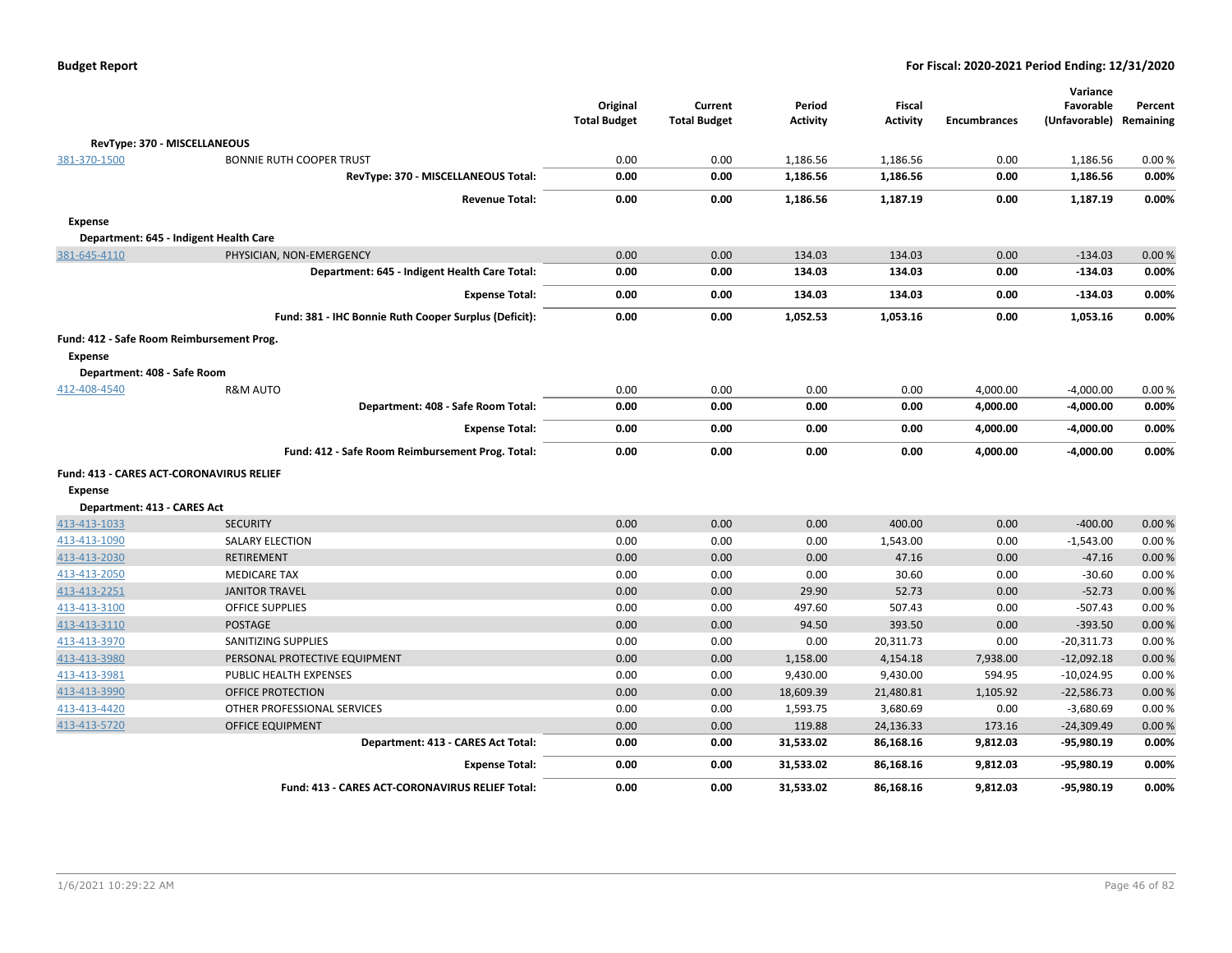|                                           |                                                   | Original<br><b>Total Budget</b> | Current<br><b>Total Budget</b> | Period<br><b>Activity</b> | <b>Fiscal</b><br><b>Activity</b> | <b>Encumbrances</b> | Variance<br>Favorable<br>(Unfavorable) Remaining | Percent  |
|-------------------------------------------|---------------------------------------------------|---------------------------------|--------------------------------|---------------------------|----------------------------------|---------------------|--------------------------------------------------|----------|
| Fund: 414 - OOG COVID #4145401            |                                                   |                                 |                                |                           |                                  |                     |                                                  |          |
| Expense                                   |                                                   |                                 |                                |                           |                                  |                     |                                                  |          |
| Department: 416 - OOG COVID               |                                                   |                                 |                                |                           |                                  |                     |                                                  |          |
| 414-416-4530                              | <b>COMPUTER SOFTWARE</b>                          | 0.00                            | 0.00                           | 69.34                     | 138.68                           | 0.00                | $-138.68$                                        | 0.00%    |
| 414-416-5740                              | <b>TECHNOLOGY</b>                                 | 0.00                            | 0.00                           | 0.00                      | 0.00                             | 21,438.78           | $-21,438.78$                                     | 0.00%    |
|                                           | Department: 416 - OOG COVID Total:                | 0.00                            | 0.00                           | 69.34                     | 138.68                           | 21,438.78           | $-21,577.46$                                     | 0.00%    |
|                                           | <b>Expense Total:</b>                             | 0.00                            | 0.00                           | 69.34                     | 138.68                           | 21,438.78           | $-21,577.46$                                     | 0.00%    |
|                                           | Fund: 414 - OOG COVID #4145401 Total:             | 0.00                            | 0.00                           | 69.34                     | 138.68                           | 21,438.78           | $-21,577.46$                                     | 0.00%    |
| Fund: 560 - Sheriff Forfeiture<br>Revenue |                                                   |                                 |                                |                           |                                  |                     |                                                  |          |
| RevType: 300 - CASH                       |                                                   |                                 |                                |                           |                                  |                     |                                                  |          |
| 560-300-1560                              | BEGINNING CASH BALANCE                            | 25,000.00                       | 25,000.00                      | 0.00                      | 0.00<br>0.00                     | 0.00                | $-25,000.00$                                     | 100.00 % |
|                                           | RevType: 300 - CASH Total:                        | 25,000.00                       | 25,000.00                      | 0.00                      |                                  | 0.00                | $-25,000.00$                                     | 100.00%  |
|                                           | RevType: 352 - FINES & FORFEITURES                |                                 |                                |                           |                                  |                     |                                                  |          |
| 560-352-2000                              | <b>CONTRABAND FORFEITURE</b>                      | 0.00                            | 0.00                           | 0.00                      | 27,261.77                        | 0.00                | 27,261.77                                        | 0.00%    |
|                                           | RevType: 352 - FINES & FORFEITURES Total:         | 0.00                            | 0.00                           | 0.00                      | 27,261.77                        | 0.00                | 27,261.77                                        | 0.00%    |
|                                           | RevType: 360 - INTEREST EARNINGS                  |                                 |                                |                           |                                  |                     |                                                  |          |
| 560-360-1000                              | INTEREST EARNINGS-SO FORFEITURE                   | 0.00                            | 0.00                           | 0.00                      | 0.72                             | 0.00                | 0.72                                             | 0.00%    |
|                                           | RevType: 360 - INTEREST EARNINGS Total:           | 0.00                            | 0.00                           | 0.00                      | 0.72                             | 0.00                | 0.72                                             | 0.00%    |
|                                           | <b>Revenue Total:</b>                             | 25,000.00                       | 25,000.00                      | 0.00                      | 27,262.49                        | 0.00                | 2,262.49                                         | 9.05%    |
| <b>Expense</b>                            |                                                   |                                 |                                |                           |                                  |                     |                                                  |          |
| Department: 560 - County Sheriff          |                                                   |                                 |                                |                           |                                  |                     |                                                  |          |
| 560-560-4420                              | PROFESSIONAL SERVICES                             | 0.00                            | 0.00                           | 0.00                      | 750.00                           | 0.00                | $-750.00$                                        | 0.00%    |
| 560-560-4900                              | MISCELLANEOUS                                     | 25,000.00                       | 25,000.00                      | 0.00                      | 181.00                           | 0.00                | 24,819.00                                        | 99.28%   |
| 560-560-4951                              | CONTRABAND FORFEITURE DISBURSEMENT                | 0.00                            | 0.00                           | 0.00                      | 7,746.67                         | 0.00                | $-7,746.67$                                      | 0.00%    |
| 560-560-5790                              | <b>WEAPONS</b>                                    | 0.00                            | 0.00                           | 0.00                      | 1,775.00                         | 0.00                | $-1,775.00$                                      | 0.00%    |
| 560-560-5800                              | <b>INVESTIGATIVE EQUIPMENT</b>                    | 0.00                            | 0.00                           | 0.00                      | 2,693.00                         | 0.00                | $-2,693.00$                                      | 0.00%    |
|                                           | Department: 560 - County Sheriff Total:           | 25,000.00                       | 25,000.00                      | 0.00                      | 13,145.67                        | 0.00                | 11,854.33                                        | 47.42%   |
| Department: 561 - Federal Forfeiture      |                                                   |                                 |                                |                           |                                  |                     |                                                  |          |
| 560-561-5730                              | TELEPHONE/RADIO EQUIPMENT                         | 0.00                            | 0.00                           | 0.00                      | 4,202.93                         | 0.00                | -4,202.93                                        | 0.00%    |
| 560-561-5740                              | <b>TECHNOLOGY</b>                                 | 0.00                            | 0.00                           | 0.00                      | 1,428.54                         | 1,428.54            | $-2,857.08$                                      | 0.00%    |
| 560-561-5750                              | <b>AUTOMOBILES</b>                                | 0.00                            | 0.00                           | 0.00                      | 9,170.00                         | 0.00                | $-9,170.00$                                      | 0.00%    |
| 560-561-5790                              | <b>WEAPONS</b>                                    | 0.00                            | 0.00                           | 0.00                      | 25,208.00                        | 25,208.00           | $-50,416.00$                                     | 0.00%    |
|                                           | Department: 561 - Federal Forfeiture Total:       | 0.00                            | 0.00                           | 0.00                      | 40,009.47                        | 26,636.54           | $-66,646.01$                                     | 0.00%    |
|                                           | <b>Expense Total:</b>                             | 25,000.00                       | 25,000.00                      | 0.00                      | 53,155.14                        | 26,636.54           | -54,791.68                                       | -219.17% |
|                                           | Fund: 560 - Sheriff Forfeiture Surplus (Deficit): | 0.00                            | 0.00                           | 0.00                      | $-25,892.65$                     | $-26.636.54$        | $-52,529.19$                                     | 0.00%    |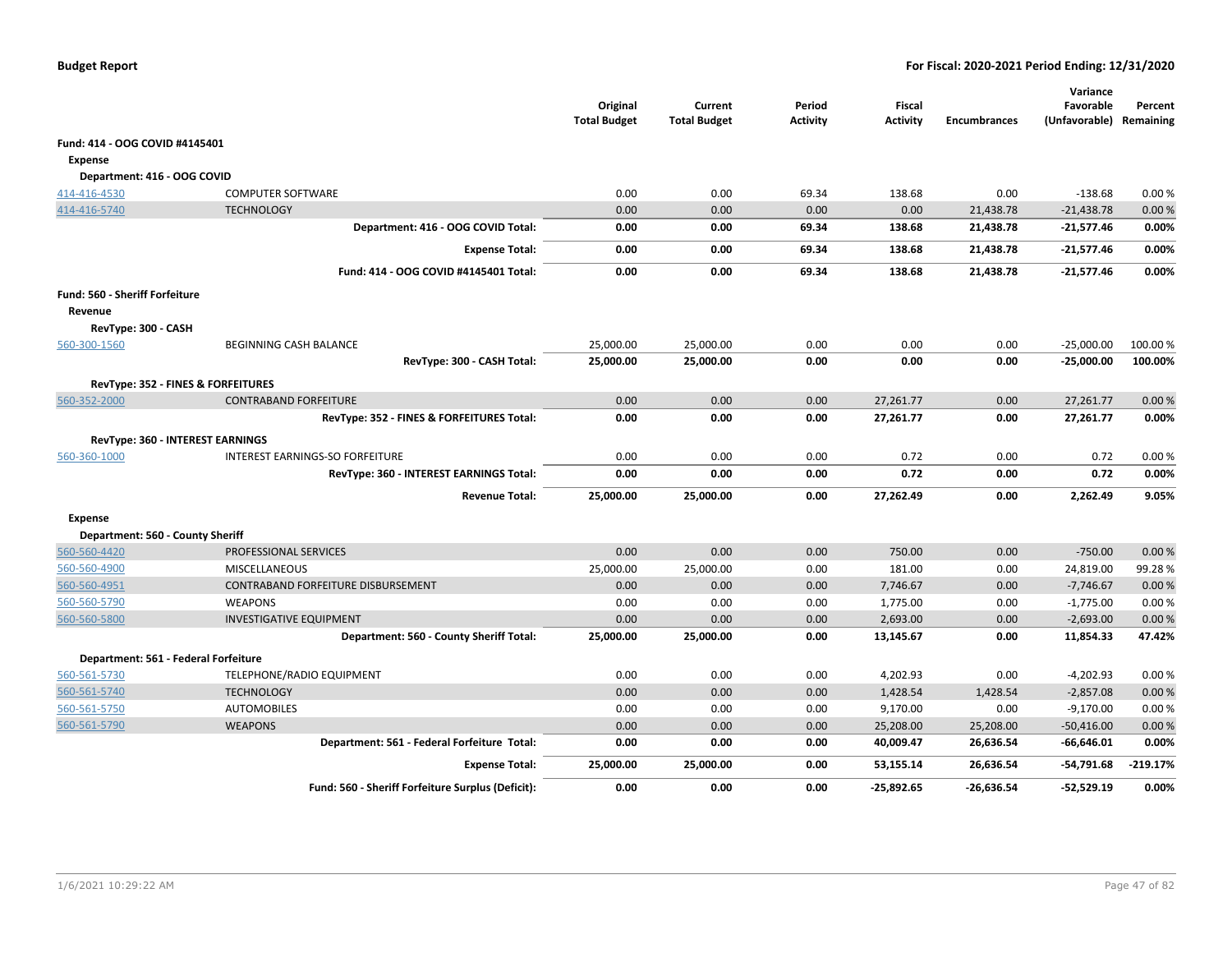|                |                                                                           | Original<br><b>Total Budget</b> | Current<br><b>Total Budget</b> | Period<br><b>Activity</b> | Fiscal<br><b>Activity</b> | <b>Encumbrances</b> | Variance<br>Favorable<br>(Unfavorable) | Percent<br>Remaining |
|----------------|---------------------------------------------------------------------------|---------------------------------|--------------------------------|---------------------------|---------------------------|---------------------|----------------------------------------|----------------------|
|                | Fund: 561 - Law Enforcement Education Sheriff's Office                    |                                 |                                |                           |                           |                     |                                        |                      |
| Revenue        |                                                                           |                                 |                                |                           |                           |                     |                                        |                      |
|                | RevType: 370 - MISCELLANEOUS                                              |                                 |                                |                           |                           |                     |                                        |                      |
| 561-370-1600   | PEACE OFFICE ALLOCATION                                                   | 1,800.00                        | 1,800.00                       | 0.00                      | 0.00                      | 0.00                | $-1,800.00$                            | 100.00 %             |
|                | RevType: 370 - MISCELLANEOUS Total:                                       | 1,800.00                        | 1,800.00                       | 0.00                      | 0.00                      | 0.00                | $-1,800.00$                            | 100.00%              |
|                | <b>Revenue Total:</b>                                                     | 1,800.00                        | 1,800.00                       | 0.00                      | 0.00                      | 0.00                | $-1,800.00$                            | 100.00%              |
| <b>Expense</b> |                                                                           |                                 |                                |                           |                           |                     |                                        |                      |
|                | Department: 560 - County Sheriff                                          |                                 |                                |                           |                           |                     |                                        |                      |
| 561-560-4270   | OUT OF COUNTY TRAVEL/TRAINING                                             | 1,800.00                        | 1,800.00                       | 0.00                      | 0.00                      | 0.00                | 1,800.00                               | 100.00 %             |
|                | Department: 560 - County Sheriff Total:                                   | 1,800.00                        | 1,800.00                       | 0.00                      | 0.00                      | 0.00                | 1,800.00                               | 100.00%              |
|                | <b>Expense Total:</b>                                                     | 1,800.00                        | 1,800.00                       | 0.00                      | 0.00                      | 0.00                | 1,800.00                               | 100.00%              |
|                | Fund: 561 - Law Enforcement Education Sheriff's Office Surplus (Deficit): | 0.00                            | 0.00                           | 0.00                      | 0.00                      | 0.00                | 0.00                                   | 0.00%                |
|                | Fund: 562 - Bois D'Arc Lake Reservoir (SO)                                |                                 |                                |                           |                           |                     |                                        |                      |
| Revenue        |                                                                           |                                 |                                |                           |                           |                     |                                        |                      |
|                | RevType: 319 - F.C. DETENTION CENTER                                      |                                 |                                |                           |                           |                     |                                        |                      |
| 562-319-1840   | PERSONNEL INCOME YEAR 2                                                   | 108,852.00                      | 108,852.00                     | 0.00                      | 121,500.00                | 0.00                | 12,648.00                              | 111.62 %             |
| 562-319-1860   | VEHICLE OR SPEC EQUIP INC YEAR 2                                          | 256,000.00                      | 256,000.00                     | 0.00                      | 276,000.00                | 0.00                | 20,000.00                              | 107.81%              |
| 562-319-2500   | DRUG SCREENING/PSYCHOLOGICAL INC YEAR 2                                   | 600.00                          | 600.00                         | 0.00                      | 0.00                      | 0.00                | $-600.00$                              | 100.00 %             |
| 562-319-3950   | UNIFORMS INCOME YEAR 2                                                    | 2,048.00                        | 2,048.00                       | 0.00                      | 0.00                      | 0.00                | $-2,048.00$                            | 100.00 %             |
| 562-319-4270   | TRAINING INCOME YEAR 2                                                    | 10,000.00                       | 10,000.00                      | 0.00                      | 0.00                      | 0.00                | $-10,000.00$                           | 100.00%              |
| 562-319-4540   | R&M EQUIPMENT INCOME YEAR 2                                               | 20,000.00                       | 20,000.00                      | 0.00                      | 0.00                      | 0.00                | $-20,000.00$                           | 100.00 %             |
|                | RevType: 319 - F.C. DETENTION CENTER Total:                               | 397,500.00                      | 397,500.00                     | 0.00                      | 397,500.00                | 0.00                | 0.00                                   | 0.00%                |
|                | RevType: 370 - MISCELLANEOUS                                              |                                 |                                |                           |                           |                     |                                        |                      |
| 562-370-1840   | <b>LOCAL FUNDING</b>                                                      | 36,287.76                       | 36,287.76                      | 0.00                      | 0.00                      | 0.00                | $-36,287.76$                           | 100.00 %             |
|                | RevType: 370 - MISCELLANEOUS Total:                                       | 36,287.76                       | 36,287.76                      | 0.00                      | 0.00                      | 0.00                | $-36,287.76$                           | 100.00%              |
|                | <b>Revenue Total:</b>                                                     | 433,787.76                      | 433,787.76                     | 0.00                      | 397,500.00                | 0.00                | $-36,287.76$                           | 8.37%                |
| Expense        |                                                                           |                                 |                                |                           |                           |                     |                                        |                      |
|                | Department: 560 - County Sheriff                                          |                                 |                                |                           |                           |                     |                                        |                      |
| 562-560-1040   | <b>SALARIES DEPUTIES</b>                                                  | 80,910.38                       | 80,910.38                      | 6,480.32                  | 21,613.34                 | 0.00                | 59,297.04                              | 73.29 %              |
| 562-560-2010   | SOCIAL SECURITY TAXES                                                     | 5,678.72                        | 5,678.72                       | 182.62                    | 182.62                    | 0.00                | 5,496.10                               | 96.78%               |
| 562-560-2020   | <b>GROUP HEALTH INSURANCE</b>                                             | 24,413.28                       | 24,413.28                      | 1,913.20                  | 6,669.44                  | 0.00                | 17,743.84                              | 72.68%               |
| 562-560-2030   | <b>RETIREMENT</b>                                                         | 10,542.27                       | 10,542.27                      | 764.04                    | 2,548.26                  | 0.00                | 7,994.01                               | 75.83%               |
| 562-560-2040   | <b>WORKERS COMPENSATION</b>                                               | 2,015.03                        | 2,015.03                       | 639.09                    | 639.09                    | 0.00                | 1,375.94                               | 68.28%               |
| 562-560-2050   | <b>MEDICARE TAX</b>                                                       | 1,328.08                        | 1,328.08                       | 313.11                    | 1,470.78                  | 0.00                | $-142.70$                              | $-10.74%$            |
| 562-560-2500   | <b>EMPLOYEE PHYSICALS</b>                                                 | 600.00                          | 600.00                         | 0.00                      | 0.00                      | 0.00                | 600.00                                 | 100.00 %             |
| 562-560-3950   | UNIFORMS/OTHER                                                            | 2,000.00                        | 2,000.00                       | 0.00                      | 0.00                      | 0.00                | 2,000.00                               | 100.00 %             |
| 562-560-4230   | <b>CELL PHONE ALLOWANCE</b>                                               | 300.00                          | 300.00                         | 0.00                      | 0.00                      | 0.00                | 300.00                                 | 100.00 %             |
| 562-560-4270   | OUT OF COUNTY TRAVEL/TRAINING                                             | 10,000.00                       | 10,000.00                      | 0.00                      | 0.00                      | 0.00                | 10,000.00                              | 100.00%              |
| 562-560-4530   | <b>TYLER/CAD MAINTENANCE</b>                                              | 20,000.00                       | 20,000.00                      | 0.00                      | 0.00                      | 0.00                | 20,000.00                              | 100.00 %             |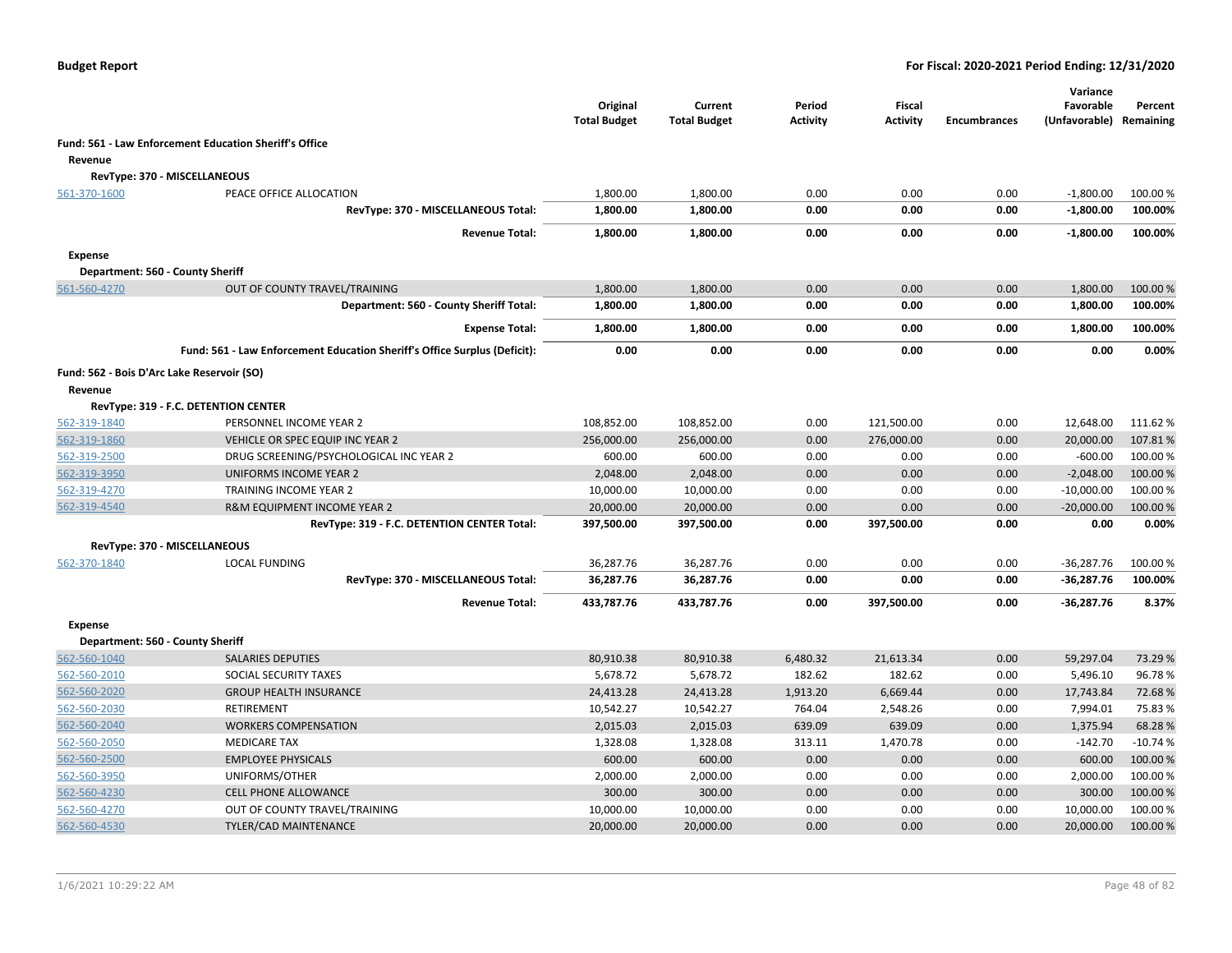| <b>Budget Report</b> |  |
|----------------------|--|
|----------------------|--|

| 20,000.00<br>0.00<br>562-560-4540<br>R&M AUTO, BOATS, ATV<br>20,000.00<br>0.00<br>0.00<br>20,000.00<br>100.00 %<br>562-560-5750<br>PURCHASE AUTOS, BOATS, ATV'S<br>256,000.00<br>256,000.00<br>0.00<br>0.00<br>0.00<br>256,000.00<br>100.00 %<br>Department: 560 - County Sheriff Total:<br>433,787.76<br>433,787.76<br>10,292.38<br>400,664.23<br>92.36%<br>33,123.53<br>0.00<br>92.36%<br>433,787.76<br>433,787.76<br>10,292.38<br>33,123.53<br>0.00<br>400,664.23<br><b>Expense Total:</b><br>0.00%<br>Fund: 562 - Bois D'Arc Lake Reservoir (SO) Surplus (Deficit):<br>0.00<br>0.00<br>$-10,292.38$<br>364,376.47<br>0.00<br>364,376.47<br>Fund: 590 - Specialty Court/Drug Court<br>Revenue<br>RevType: 370 - MISCELLANEOUS<br>DRUG COURT FEE<br>4,000.00<br>4,000.00<br>0.00<br>0.00<br>0.00<br>$-4,000.00$<br>100.00 %<br>590-370-4250<br>RevType: 370 - MISCELLANEOUS Total:<br>4,000.00<br>4,000.00<br>0.00<br>0.00<br>0.00<br>$-4,000.00$<br>100.00%<br>0.00<br>0.00<br>0.00<br>$-4,000.00$<br>100.00%<br><b>Revenue Total:</b><br>4,000.00<br>4,000.00<br><b>Expense</b><br><b>Department: 436 - Specialty Court Expenses</b><br>3,400.00<br>595.00<br>595.00<br>0.00<br>2,805.00<br>82.50%<br>590-436-4370<br><b>ATTORNEY FEES DRUG COURT</b><br>3,400.00<br>PROFESSIONAL SERVICES<br>600.00<br>600.00<br>0.00<br>0.00<br>0.00<br>600.00<br>100.00%<br>590-436-4420<br>Department: 436 - Specialty Court Expenses Total:<br>595.00<br>3,405.00<br>85.13%<br>4,000.00<br>4,000.00<br>595.00<br>0.00<br>85.13%<br>4,000.00<br>595.00<br>595.00<br>0.00<br><b>Expense Total:</b><br>4,000.00<br>3,405.00<br>0.00%<br>Fund: 590 - Specialty Court/Drug Court Surplus (Deficit):<br>0.00<br>0.00<br>$-595.00$<br>-595.00<br>0.00<br>$-595.00$<br>Fund: 600 - Sinking<br>Revenue<br>RevType: 310 - PROPERTY TAXES<br>600-310-1100<br>0.00<br>$-810,399.54$<br>72.48%<br><b>CURRENT TAXES</b><br>1,118,142.73<br>1,118,142.73<br>190,134.30<br>307,743.19<br>5,681.78<br>5,681.78<br>0.00%<br><b>DELINQUENT TAXES</b><br>0.00<br>0.00<br>1,634.85<br>0.00<br>600-310-1200<br>RevType: 310 - PROPERTY TAXES Total:<br>1,118,142.73<br>1,118,142.73<br>191,769.15<br>313,424.97<br>0.00<br>$-804,717.76$<br>71.97%<br>RevType: 318 - OTHER TAXES<br>0.00<br>0.00<br>0.00<br>$-900.00$<br>100.00%<br>600-318-1200<br>PAY N LIEU TAX/GRASSLAND<br>900.00<br>900.00<br>PAY N LIEU TAX/UPPER TRINITY<br>200.00<br>200.00<br>0.00<br>489.60<br>0.00<br>289.60<br>244.80%<br>600-318-1210<br>RevType: 318 - OTHER TAXES Total:<br>1,100.00<br>1,100.00<br>0.00<br>489.60<br>0.00<br>$-610.40$<br>55.49%<br>71.95%<br><b>Revenue Total:</b><br>1,119,242.73<br>1,119,242.73<br>191,769.15<br>313,914.57<br>0.00<br>$-805,328.16$<br><b>Expense</b><br>Department: 620 - Debt Service<br>586.48<br>586.48<br>0.00<br>200.00<br>0.00<br>386.48<br>600-620-3090<br>ANNUAL PAYING AGENT REGISTRAR FEES<br>65.90%<br>0.00<br>2,250.00<br>100.00%<br>600-620-4010<br>CONTINUING DISCLOSURE FEES<br>2,250.00<br>2,250.00<br>0.00<br>0.00<br>175,000.00<br>0.00<br>0.00<br>0.00<br>175,000.00<br>100.00%<br>600-620-6270<br>PRINCIPAL, 2017 GO BONDS<br>175,000.00<br>160,000.00<br>160,000.00<br>0.00<br>0.00<br>0.00<br>160,000.00<br>100.00%<br>600-620-6300<br>PRINCIPAL, 2018 GO BONDS<br>200.00<br>337,636.48<br>99.94%<br>Department: 620 - Debt Service Total:<br>337,836.48<br>337,836.48<br>0.00<br>0.00<br>Department: 660 - Debt Service Interest |              |                         | Original<br><b>Total Budget</b> | Current<br><b>Total Budget</b> | Period<br><b>Activity</b> | <b>Fiscal</b><br><b>Activity</b> | <b>Encumbrances</b> | Variance<br>Favorable<br>(Unfavorable) | Percent<br>Remaining |
|---------------------------------------------------------------------------------------------------------------------------------------------------------------------------------------------------------------------------------------------------------------------------------------------------------------------------------------------------------------------------------------------------------------------------------------------------------------------------------------------------------------------------------------------------------------------------------------------------------------------------------------------------------------------------------------------------------------------------------------------------------------------------------------------------------------------------------------------------------------------------------------------------------------------------------------------------------------------------------------------------------------------------------------------------------------------------------------------------------------------------------------------------------------------------------------------------------------------------------------------------------------------------------------------------------------------------------------------------------------------------------------------------------------------------------------------------------------------------------------------------------------------------------------------------------------------------------------------------------------------------------------------------------------------------------------------------------------------------------------------------------------------------------------------------------------------------------------------------------------------------------------------------------------------------------------------------------------------------------------------------------------------------------------------------------------------------------------------------------------------------------------------------------------------------------------------------------------------------------------------------------------------------------------------------------------------------------------------------------------------------------------------------------------------------------------------------------------------------------------------------------------------------------------------------------------------------------------------------------------------------------------------------------------------------------------------------------------------------------------------------------------------------------------------------------------------------------------------------------------------------------------------------------------------------------------------------------------------------------------------------------------------------------------------------------------------------------------------------------------------------------------------------------------------------------------------------------------------------------------------------------------------------------------------------------------------------------------------------------------------------------------------------------------------------------------------------|--------------|-------------------------|---------------------------------|--------------------------------|---------------------------|----------------------------------|---------------------|----------------------------------------|----------------------|
|                                                                                                                                                                                                                                                                                                                                                                                                                                                                                                                                                                                                                                                                                                                                                                                                                                                                                                                                                                                                                                                                                                                                                                                                                                                                                                                                                                                                                                                                                                                                                                                                                                                                                                                                                                                                                                                                                                                                                                                                                                                                                                                                                                                                                                                                                                                                                                                                                                                                                                                                                                                                                                                                                                                                                                                                                                                                                                                                                                                                                                                                                                                                                                                                                                                                                                                                                                                                                                                   |              |                         |                                 |                                |                           |                                  |                     |                                        |                      |
|                                                                                                                                                                                                                                                                                                                                                                                                                                                                                                                                                                                                                                                                                                                                                                                                                                                                                                                                                                                                                                                                                                                                                                                                                                                                                                                                                                                                                                                                                                                                                                                                                                                                                                                                                                                                                                                                                                                                                                                                                                                                                                                                                                                                                                                                                                                                                                                                                                                                                                                                                                                                                                                                                                                                                                                                                                                                                                                                                                                                                                                                                                                                                                                                                                                                                                                                                                                                                                                   |              |                         |                                 |                                |                           |                                  |                     |                                        |                      |
|                                                                                                                                                                                                                                                                                                                                                                                                                                                                                                                                                                                                                                                                                                                                                                                                                                                                                                                                                                                                                                                                                                                                                                                                                                                                                                                                                                                                                                                                                                                                                                                                                                                                                                                                                                                                                                                                                                                                                                                                                                                                                                                                                                                                                                                                                                                                                                                                                                                                                                                                                                                                                                                                                                                                                                                                                                                                                                                                                                                                                                                                                                                                                                                                                                                                                                                                                                                                                                                   |              |                         |                                 |                                |                           |                                  |                     |                                        |                      |
|                                                                                                                                                                                                                                                                                                                                                                                                                                                                                                                                                                                                                                                                                                                                                                                                                                                                                                                                                                                                                                                                                                                                                                                                                                                                                                                                                                                                                                                                                                                                                                                                                                                                                                                                                                                                                                                                                                                                                                                                                                                                                                                                                                                                                                                                                                                                                                                                                                                                                                                                                                                                                                                                                                                                                                                                                                                                                                                                                                                                                                                                                                                                                                                                                                                                                                                                                                                                                                                   |              |                         |                                 |                                |                           |                                  |                     |                                        |                      |
|                                                                                                                                                                                                                                                                                                                                                                                                                                                                                                                                                                                                                                                                                                                                                                                                                                                                                                                                                                                                                                                                                                                                                                                                                                                                                                                                                                                                                                                                                                                                                                                                                                                                                                                                                                                                                                                                                                                                                                                                                                                                                                                                                                                                                                                                                                                                                                                                                                                                                                                                                                                                                                                                                                                                                                                                                                                                                                                                                                                                                                                                                                                                                                                                                                                                                                                                                                                                                                                   |              |                         |                                 |                                |                           |                                  |                     |                                        |                      |
|                                                                                                                                                                                                                                                                                                                                                                                                                                                                                                                                                                                                                                                                                                                                                                                                                                                                                                                                                                                                                                                                                                                                                                                                                                                                                                                                                                                                                                                                                                                                                                                                                                                                                                                                                                                                                                                                                                                                                                                                                                                                                                                                                                                                                                                                                                                                                                                                                                                                                                                                                                                                                                                                                                                                                                                                                                                                                                                                                                                                                                                                                                                                                                                                                                                                                                                                                                                                                                                   |              |                         |                                 |                                |                           |                                  |                     |                                        |                      |
|                                                                                                                                                                                                                                                                                                                                                                                                                                                                                                                                                                                                                                                                                                                                                                                                                                                                                                                                                                                                                                                                                                                                                                                                                                                                                                                                                                                                                                                                                                                                                                                                                                                                                                                                                                                                                                                                                                                                                                                                                                                                                                                                                                                                                                                                                                                                                                                                                                                                                                                                                                                                                                                                                                                                                                                                                                                                                                                                                                                                                                                                                                                                                                                                                                                                                                                                                                                                                                                   |              |                         |                                 |                                |                           |                                  |                     |                                        |                      |
|                                                                                                                                                                                                                                                                                                                                                                                                                                                                                                                                                                                                                                                                                                                                                                                                                                                                                                                                                                                                                                                                                                                                                                                                                                                                                                                                                                                                                                                                                                                                                                                                                                                                                                                                                                                                                                                                                                                                                                                                                                                                                                                                                                                                                                                                                                                                                                                                                                                                                                                                                                                                                                                                                                                                                                                                                                                                                                                                                                                                                                                                                                                                                                                                                                                                                                                                                                                                                                                   |              |                         |                                 |                                |                           |                                  |                     |                                        |                      |
|                                                                                                                                                                                                                                                                                                                                                                                                                                                                                                                                                                                                                                                                                                                                                                                                                                                                                                                                                                                                                                                                                                                                                                                                                                                                                                                                                                                                                                                                                                                                                                                                                                                                                                                                                                                                                                                                                                                                                                                                                                                                                                                                                                                                                                                                                                                                                                                                                                                                                                                                                                                                                                                                                                                                                                                                                                                                                                                                                                                                                                                                                                                                                                                                                                                                                                                                                                                                                                                   |              |                         |                                 |                                |                           |                                  |                     |                                        |                      |
|                                                                                                                                                                                                                                                                                                                                                                                                                                                                                                                                                                                                                                                                                                                                                                                                                                                                                                                                                                                                                                                                                                                                                                                                                                                                                                                                                                                                                                                                                                                                                                                                                                                                                                                                                                                                                                                                                                                                                                                                                                                                                                                                                                                                                                                                                                                                                                                                                                                                                                                                                                                                                                                                                                                                                                                                                                                                                                                                                                                                                                                                                                                                                                                                                                                                                                                                                                                                                                                   |              |                         |                                 |                                |                           |                                  |                     |                                        |                      |
|                                                                                                                                                                                                                                                                                                                                                                                                                                                                                                                                                                                                                                                                                                                                                                                                                                                                                                                                                                                                                                                                                                                                                                                                                                                                                                                                                                                                                                                                                                                                                                                                                                                                                                                                                                                                                                                                                                                                                                                                                                                                                                                                                                                                                                                                                                                                                                                                                                                                                                                                                                                                                                                                                                                                                                                                                                                                                                                                                                                                                                                                                                                                                                                                                                                                                                                                                                                                                                                   |              |                         |                                 |                                |                           |                                  |                     |                                        |                      |
|                                                                                                                                                                                                                                                                                                                                                                                                                                                                                                                                                                                                                                                                                                                                                                                                                                                                                                                                                                                                                                                                                                                                                                                                                                                                                                                                                                                                                                                                                                                                                                                                                                                                                                                                                                                                                                                                                                                                                                                                                                                                                                                                                                                                                                                                                                                                                                                                                                                                                                                                                                                                                                                                                                                                                                                                                                                                                                                                                                                                                                                                                                                                                                                                                                                                                                                                                                                                                                                   |              |                         |                                 |                                |                           |                                  |                     |                                        |                      |
|                                                                                                                                                                                                                                                                                                                                                                                                                                                                                                                                                                                                                                                                                                                                                                                                                                                                                                                                                                                                                                                                                                                                                                                                                                                                                                                                                                                                                                                                                                                                                                                                                                                                                                                                                                                                                                                                                                                                                                                                                                                                                                                                                                                                                                                                                                                                                                                                                                                                                                                                                                                                                                                                                                                                                                                                                                                                                                                                                                                                                                                                                                                                                                                                                                                                                                                                                                                                                                                   |              |                         |                                 |                                |                           |                                  |                     |                                        |                      |
|                                                                                                                                                                                                                                                                                                                                                                                                                                                                                                                                                                                                                                                                                                                                                                                                                                                                                                                                                                                                                                                                                                                                                                                                                                                                                                                                                                                                                                                                                                                                                                                                                                                                                                                                                                                                                                                                                                                                                                                                                                                                                                                                                                                                                                                                                                                                                                                                                                                                                                                                                                                                                                                                                                                                                                                                                                                                                                                                                                                                                                                                                                                                                                                                                                                                                                                                                                                                                                                   |              |                         |                                 |                                |                           |                                  |                     |                                        |                      |
|                                                                                                                                                                                                                                                                                                                                                                                                                                                                                                                                                                                                                                                                                                                                                                                                                                                                                                                                                                                                                                                                                                                                                                                                                                                                                                                                                                                                                                                                                                                                                                                                                                                                                                                                                                                                                                                                                                                                                                                                                                                                                                                                                                                                                                                                                                                                                                                                                                                                                                                                                                                                                                                                                                                                                                                                                                                                                                                                                                                                                                                                                                                                                                                                                                                                                                                                                                                                                                                   |              |                         |                                 |                                |                           |                                  |                     |                                        |                      |
|                                                                                                                                                                                                                                                                                                                                                                                                                                                                                                                                                                                                                                                                                                                                                                                                                                                                                                                                                                                                                                                                                                                                                                                                                                                                                                                                                                                                                                                                                                                                                                                                                                                                                                                                                                                                                                                                                                                                                                                                                                                                                                                                                                                                                                                                                                                                                                                                                                                                                                                                                                                                                                                                                                                                                                                                                                                                                                                                                                                                                                                                                                                                                                                                                                                                                                                                                                                                                                                   |              |                         |                                 |                                |                           |                                  |                     |                                        |                      |
|                                                                                                                                                                                                                                                                                                                                                                                                                                                                                                                                                                                                                                                                                                                                                                                                                                                                                                                                                                                                                                                                                                                                                                                                                                                                                                                                                                                                                                                                                                                                                                                                                                                                                                                                                                                                                                                                                                                                                                                                                                                                                                                                                                                                                                                                                                                                                                                                                                                                                                                                                                                                                                                                                                                                                                                                                                                                                                                                                                                                                                                                                                                                                                                                                                                                                                                                                                                                                                                   |              |                         |                                 |                                |                           |                                  |                     |                                        |                      |
|                                                                                                                                                                                                                                                                                                                                                                                                                                                                                                                                                                                                                                                                                                                                                                                                                                                                                                                                                                                                                                                                                                                                                                                                                                                                                                                                                                                                                                                                                                                                                                                                                                                                                                                                                                                                                                                                                                                                                                                                                                                                                                                                                                                                                                                                                                                                                                                                                                                                                                                                                                                                                                                                                                                                                                                                                                                                                                                                                                                                                                                                                                                                                                                                                                                                                                                                                                                                                                                   |              |                         |                                 |                                |                           |                                  |                     |                                        |                      |
|                                                                                                                                                                                                                                                                                                                                                                                                                                                                                                                                                                                                                                                                                                                                                                                                                                                                                                                                                                                                                                                                                                                                                                                                                                                                                                                                                                                                                                                                                                                                                                                                                                                                                                                                                                                                                                                                                                                                                                                                                                                                                                                                                                                                                                                                                                                                                                                                                                                                                                                                                                                                                                                                                                                                                                                                                                                                                                                                                                                                                                                                                                                                                                                                                                                                                                                                                                                                                                                   |              |                         |                                 |                                |                           |                                  |                     |                                        |                      |
|                                                                                                                                                                                                                                                                                                                                                                                                                                                                                                                                                                                                                                                                                                                                                                                                                                                                                                                                                                                                                                                                                                                                                                                                                                                                                                                                                                                                                                                                                                                                                                                                                                                                                                                                                                                                                                                                                                                                                                                                                                                                                                                                                                                                                                                                                                                                                                                                                                                                                                                                                                                                                                                                                                                                                                                                                                                                                                                                                                                                                                                                                                                                                                                                                                                                                                                                                                                                                                                   |              |                         |                                 |                                |                           |                                  |                     |                                        |                      |
|                                                                                                                                                                                                                                                                                                                                                                                                                                                                                                                                                                                                                                                                                                                                                                                                                                                                                                                                                                                                                                                                                                                                                                                                                                                                                                                                                                                                                                                                                                                                                                                                                                                                                                                                                                                                                                                                                                                                                                                                                                                                                                                                                                                                                                                                                                                                                                                                                                                                                                                                                                                                                                                                                                                                                                                                                                                                                                                                                                                                                                                                                                                                                                                                                                                                                                                                                                                                                                                   |              |                         |                                 |                                |                           |                                  |                     |                                        |                      |
|                                                                                                                                                                                                                                                                                                                                                                                                                                                                                                                                                                                                                                                                                                                                                                                                                                                                                                                                                                                                                                                                                                                                                                                                                                                                                                                                                                                                                                                                                                                                                                                                                                                                                                                                                                                                                                                                                                                                                                                                                                                                                                                                                                                                                                                                                                                                                                                                                                                                                                                                                                                                                                                                                                                                                                                                                                                                                                                                                                                                                                                                                                                                                                                                                                                                                                                                                                                                                                                   |              |                         |                                 |                                |                           |                                  |                     |                                        |                      |
|                                                                                                                                                                                                                                                                                                                                                                                                                                                                                                                                                                                                                                                                                                                                                                                                                                                                                                                                                                                                                                                                                                                                                                                                                                                                                                                                                                                                                                                                                                                                                                                                                                                                                                                                                                                                                                                                                                                                                                                                                                                                                                                                                                                                                                                                                                                                                                                                                                                                                                                                                                                                                                                                                                                                                                                                                                                                                                                                                                                                                                                                                                                                                                                                                                                                                                                                                                                                                                                   |              |                         |                                 |                                |                           |                                  |                     |                                        |                      |
|                                                                                                                                                                                                                                                                                                                                                                                                                                                                                                                                                                                                                                                                                                                                                                                                                                                                                                                                                                                                                                                                                                                                                                                                                                                                                                                                                                                                                                                                                                                                                                                                                                                                                                                                                                                                                                                                                                                                                                                                                                                                                                                                                                                                                                                                                                                                                                                                                                                                                                                                                                                                                                                                                                                                                                                                                                                                                                                                                                                                                                                                                                                                                                                                                                                                                                                                                                                                                                                   |              |                         |                                 |                                |                           |                                  |                     |                                        |                      |
|                                                                                                                                                                                                                                                                                                                                                                                                                                                                                                                                                                                                                                                                                                                                                                                                                                                                                                                                                                                                                                                                                                                                                                                                                                                                                                                                                                                                                                                                                                                                                                                                                                                                                                                                                                                                                                                                                                                                                                                                                                                                                                                                                                                                                                                                                                                                                                                                                                                                                                                                                                                                                                                                                                                                                                                                                                                                                                                                                                                                                                                                                                                                                                                                                                                                                                                                                                                                                                                   |              |                         |                                 |                                |                           |                                  |                     |                                        |                      |
|                                                                                                                                                                                                                                                                                                                                                                                                                                                                                                                                                                                                                                                                                                                                                                                                                                                                                                                                                                                                                                                                                                                                                                                                                                                                                                                                                                                                                                                                                                                                                                                                                                                                                                                                                                                                                                                                                                                                                                                                                                                                                                                                                                                                                                                                                                                                                                                                                                                                                                                                                                                                                                                                                                                                                                                                                                                                                                                                                                                                                                                                                                                                                                                                                                                                                                                                                                                                                                                   |              |                         |                                 |                                |                           |                                  |                     |                                        |                      |
|                                                                                                                                                                                                                                                                                                                                                                                                                                                                                                                                                                                                                                                                                                                                                                                                                                                                                                                                                                                                                                                                                                                                                                                                                                                                                                                                                                                                                                                                                                                                                                                                                                                                                                                                                                                                                                                                                                                                                                                                                                                                                                                                                                                                                                                                                                                                                                                                                                                                                                                                                                                                                                                                                                                                                                                                                                                                                                                                                                                                                                                                                                                                                                                                                                                                                                                                                                                                                                                   |              |                         |                                 |                                |                           |                                  |                     |                                        |                      |
|                                                                                                                                                                                                                                                                                                                                                                                                                                                                                                                                                                                                                                                                                                                                                                                                                                                                                                                                                                                                                                                                                                                                                                                                                                                                                                                                                                                                                                                                                                                                                                                                                                                                                                                                                                                                                                                                                                                                                                                                                                                                                                                                                                                                                                                                                                                                                                                                                                                                                                                                                                                                                                                                                                                                                                                                                                                                                                                                                                                                                                                                                                                                                                                                                                                                                                                                                                                                                                                   |              |                         |                                 |                                |                           |                                  |                     |                                        |                      |
|                                                                                                                                                                                                                                                                                                                                                                                                                                                                                                                                                                                                                                                                                                                                                                                                                                                                                                                                                                                                                                                                                                                                                                                                                                                                                                                                                                                                                                                                                                                                                                                                                                                                                                                                                                                                                                                                                                                                                                                                                                                                                                                                                                                                                                                                                                                                                                                                                                                                                                                                                                                                                                                                                                                                                                                                                                                                                                                                                                                                                                                                                                                                                                                                                                                                                                                                                                                                                                                   |              |                         |                                 |                                |                           |                                  |                     |                                        |                      |
|                                                                                                                                                                                                                                                                                                                                                                                                                                                                                                                                                                                                                                                                                                                                                                                                                                                                                                                                                                                                                                                                                                                                                                                                                                                                                                                                                                                                                                                                                                                                                                                                                                                                                                                                                                                                                                                                                                                                                                                                                                                                                                                                                                                                                                                                                                                                                                                                                                                                                                                                                                                                                                                                                                                                                                                                                                                                                                                                                                                                                                                                                                                                                                                                                                                                                                                                                                                                                                                   |              |                         |                                 |                                |                           |                                  |                     |                                        |                      |
|                                                                                                                                                                                                                                                                                                                                                                                                                                                                                                                                                                                                                                                                                                                                                                                                                                                                                                                                                                                                                                                                                                                                                                                                                                                                                                                                                                                                                                                                                                                                                                                                                                                                                                                                                                                                                                                                                                                                                                                                                                                                                                                                                                                                                                                                                                                                                                                                                                                                                                                                                                                                                                                                                                                                                                                                                                                                                                                                                                                                                                                                                                                                                                                                                                                                                                                                                                                                                                                   |              |                         |                                 |                                |                           |                                  |                     |                                        |                      |
|                                                                                                                                                                                                                                                                                                                                                                                                                                                                                                                                                                                                                                                                                                                                                                                                                                                                                                                                                                                                                                                                                                                                                                                                                                                                                                                                                                                                                                                                                                                                                                                                                                                                                                                                                                                                                                                                                                                                                                                                                                                                                                                                                                                                                                                                                                                                                                                                                                                                                                                                                                                                                                                                                                                                                                                                                                                                                                                                                                                                                                                                                                                                                                                                                                                                                                                                                                                                                                                   |              |                         |                                 |                                |                           |                                  |                     |                                        |                      |
|                                                                                                                                                                                                                                                                                                                                                                                                                                                                                                                                                                                                                                                                                                                                                                                                                                                                                                                                                                                                                                                                                                                                                                                                                                                                                                                                                                                                                                                                                                                                                                                                                                                                                                                                                                                                                                                                                                                                                                                                                                                                                                                                                                                                                                                                                                                                                                                                                                                                                                                                                                                                                                                                                                                                                                                                                                                                                                                                                                                                                                                                                                                                                                                                                                                                                                                                                                                                                                                   |              |                         |                                 |                                |                           |                                  |                     |                                        |                      |
|                                                                                                                                                                                                                                                                                                                                                                                                                                                                                                                                                                                                                                                                                                                                                                                                                                                                                                                                                                                                                                                                                                                                                                                                                                                                                                                                                                                                                                                                                                                                                                                                                                                                                                                                                                                                                                                                                                                                                                                                                                                                                                                                                                                                                                                                                                                                                                                                                                                                                                                                                                                                                                                                                                                                                                                                                                                                                                                                                                                                                                                                                                                                                                                                                                                                                                                                                                                                                                                   |              |                         |                                 |                                |                           |                                  |                     |                                        |                      |
|                                                                                                                                                                                                                                                                                                                                                                                                                                                                                                                                                                                                                                                                                                                                                                                                                                                                                                                                                                                                                                                                                                                                                                                                                                                                                                                                                                                                                                                                                                                                                                                                                                                                                                                                                                                                                                                                                                                                                                                                                                                                                                                                                                                                                                                                                                                                                                                                                                                                                                                                                                                                                                                                                                                                                                                                                                                                                                                                                                                                                                                                                                                                                                                                                                                                                                                                                                                                                                                   |              |                         |                                 |                                |                           |                                  |                     |                                        |                      |
|                                                                                                                                                                                                                                                                                                                                                                                                                                                                                                                                                                                                                                                                                                                                                                                                                                                                                                                                                                                                                                                                                                                                                                                                                                                                                                                                                                                                                                                                                                                                                                                                                                                                                                                                                                                                                                                                                                                                                                                                                                                                                                                                                                                                                                                                                                                                                                                                                                                                                                                                                                                                                                                                                                                                                                                                                                                                                                                                                                                                                                                                                                                                                                                                                                                                                                                                                                                                                                                   |              |                         |                                 |                                |                           |                                  |                     |                                        |                      |
|                                                                                                                                                                                                                                                                                                                                                                                                                                                                                                                                                                                                                                                                                                                                                                                                                                                                                                                                                                                                                                                                                                                                                                                                                                                                                                                                                                                                                                                                                                                                                                                                                                                                                                                                                                                                                                                                                                                                                                                                                                                                                                                                                                                                                                                                                                                                                                                                                                                                                                                                                                                                                                                                                                                                                                                                                                                                                                                                                                                                                                                                                                                                                                                                                                                                                                                                                                                                                                                   |              |                         |                                 |                                |                           |                                  |                     |                                        |                      |
|                                                                                                                                                                                                                                                                                                                                                                                                                                                                                                                                                                                                                                                                                                                                                                                                                                                                                                                                                                                                                                                                                                                                                                                                                                                                                                                                                                                                                                                                                                                                                                                                                                                                                                                                                                                                                                                                                                                                                                                                                                                                                                                                                                                                                                                                                                                                                                                                                                                                                                                                                                                                                                                                                                                                                                                                                                                                                                                                                                                                                                                                                                                                                                                                                                                                                                                                                                                                                                                   | 600-660-6670 | INTEREST, 2017 GO BONDS | 196,175.00                      | 196,175.00                     | 0.00                      | 0.00                             | 0.00                | 196,175.00                             | 100.00 %             |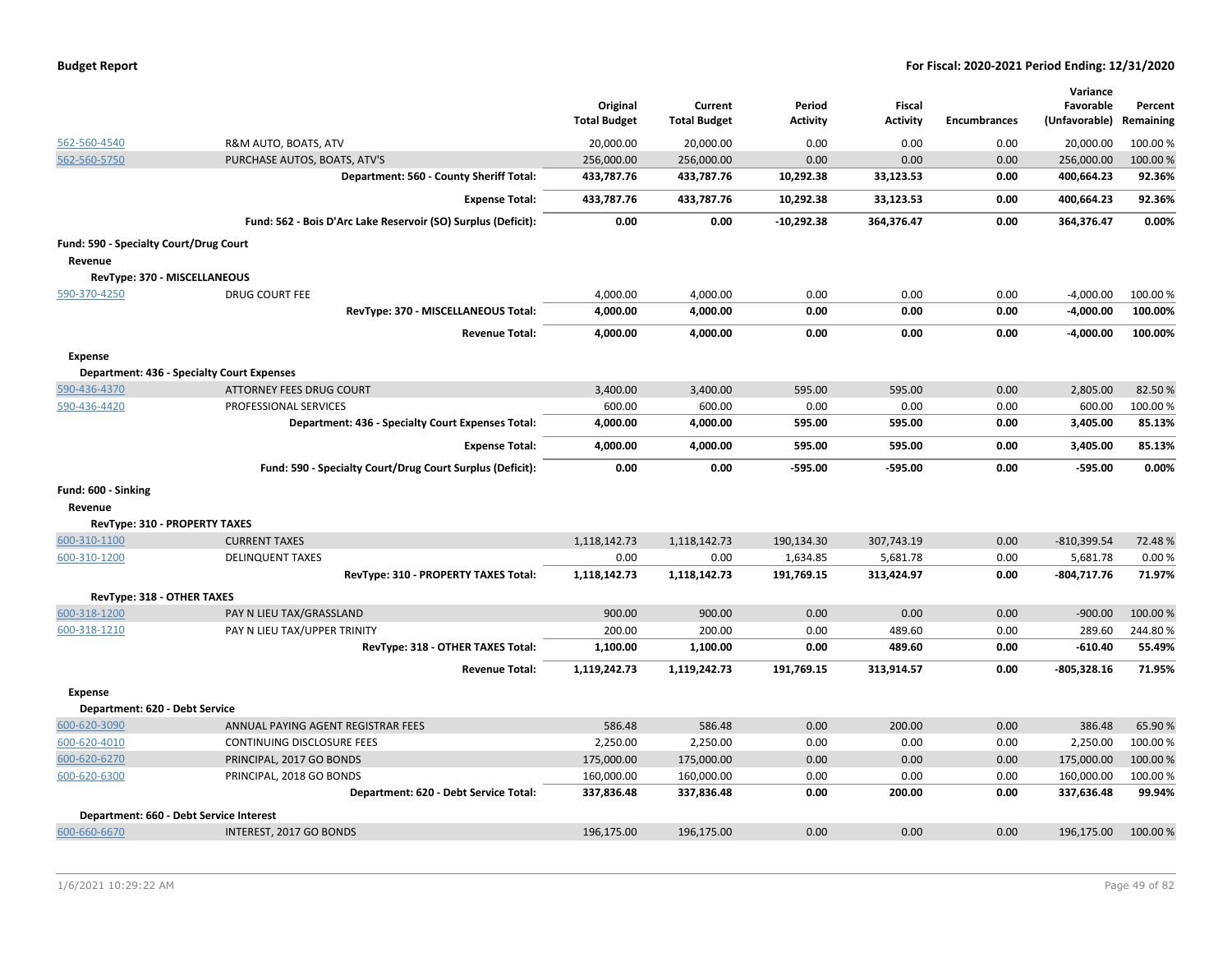|                |                                                                       | Original<br><b>Total Budget</b> | Current<br><b>Total Budget</b> | Period<br><b>Activity</b> | Fiscal<br><b>Activity</b> | <b>Encumbrances</b> | Variance<br>Favorable<br>(Unfavorable) | Percent<br>Remaining |
|----------------|-----------------------------------------------------------------------|---------------------------------|--------------------------------|---------------------------|---------------------------|---------------------|----------------------------------------|----------------------|
| 600-660-6700   | INTEREST, 2018 GO BONDS                                               | 236,500.00                      | 236,500.00                     | 0.00                      | 118,250.00                | 0.00                | 118,250.00                             | 50.00 %              |
| 600-660-6710   | INTEREST, 2020 CO BONDS                                               | 348,731.25                      | 348,731.25                     | 0.00                      | 0.00                      | 0.00                | 348,731.25                             | 100.00%              |
|                | Department: 660 - Debt Service Interest Total:                        | 781,406.25                      | 781,406.25                     | 0.00                      | 118,250.00                | 0.00                | 663,156.25                             | 84.87%               |
|                | <b>Expense Total:</b>                                                 | 1,119,242.73                    | 1,119,242.73                   | 0.00                      | 118,450.00                | 0.00                | 1,000,792.73                           | 89.42%               |
|                | Fund: 600 - Sinking Surplus (Deficit):                                | 0.00                            | 0.00                           | 191.769.15                | 195,464.57                | 0.00                | 195,464.57                             | 0.00%                |
|                | Fund: 630 - Law Enforcement Education Const. Pct.1                    |                                 |                                |                           |                           |                     |                                        |                      |
| Revenue        |                                                                       |                                 |                                |                           |                           |                     |                                        |                      |
|                | RevType: 370 - MISCELLANEOUS                                          |                                 |                                |                           |                           |                     |                                        |                      |
| 630-370-1600   | PEACE OFFICER ALLOCATION                                              | 685.17                          | 685.17                         | 0.00                      | 0.00                      | 0.00                | $-685.17$                              | 100.00%              |
|                | RevType: 370 - MISCELLANEOUS Total:                                   | 685.17                          | 685.17                         | 0.00                      | 0.00                      | 0.00                | $-685.17$                              | 100.00%              |
|                | <b>Revenue Total:</b>                                                 | 685.17                          | 685.17                         | 0.00                      | 0.00                      | 0.00                | -685.17                                | 100.00%              |
| <b>Expense</b> |                                                                       |                                 |                                |                           |                           |                     |                                        |                      |
|                | Department: 551 - Constable Pct.1                                     |                                 |                                |                           |                           |                     |                                        |                      |
| 630-551-4270   | OUT OF COUNTY TRAVEL/TRAINING                                         | 685.17                          | 685.17                         | 0.00                      | 0.00                      | 0.00                | 685.17                                 | 100.00 %             |
|                | Department: 551 - Constable Pct.1 Total:                              | 685.17                          | 685.17                         | 0.00                      | 0.00                      | 0.00                | 685.17                                 | 100.00%              |
|                | <b>Expense Total:</b>                                                 | 685.17                          | 685.17                         | 0.00                      | 0.00                      | 0.00                | 685.17                                 | 100.00%              |
|                | Fund: 630 - Law Enforcement Education Const. Pct.1 Surplus (Deficit): | 0.00                            | 0.00                           | 0.00                      | 0.00                      | 0.00                | 0.00                                   | 0.00%                |
|                | Fund: 640 - Law Enforcement Education Const. Pct.2                    |                                 |                                |                           |                           |                     |                                        |                      |
| Revenue        |                                                                       |                                 |                                |                           |                           |                     |                                        |                      |
|                | RevType: 370 - MISCELLANEOUS                                          |                                 |                                |                           |                           |                     |                                        |                      |
| 640-370-1600   | PEACE OFFICER ALLOCATION                                              | 685.17                          | 685.17                         | 0.00                      | 0.00                      | 0.00                | $-685.17$                              | 100.00%              |
|                | RevType: 370 - MISCELLANEOUS Total:                                   | 685.17                          | 685.17                         | 0.00                      | 0.00                      | 0.00                | $-685.17$                              | 100.00%              |
|                | <b>Revenue Total:</b>                                                 | 685.17                          | 685.17                         | 0.00                      | 0.00                      | 0.00                | $-685.17$                              | 100.00%              |
| <b>Expense</b> |                                                                       |                                 |                                |                           |                           |                     |                                        |                      |
|                | Department: 552 - Constable Pct.2                                     |                                 |                                |                           |                           |                     |                                        |                      |
| 640-552-4270   | OUT OF COUNTY TRAVEL/TRAINING                                         | 685.17                          | 685.17                         | 0.00                      | 0.00                      | 0.00                | 685.17                                 | 100.00 %             |
|                | Department: 552 - Constable Pct.2 Total:                              | 685.17                          | 685.17                         | 0.00                      | 0.00                      | 0.00                | 685.17                                 | 100.00%              |
|                | <b>Expense Total:</b>                                                 | 685.17                          | 685.17                         | 0.00                      | 0.00                      | 0.00                | 685.17                                 | 100.00%              |
|                | Fund: 640 - Law Enforcement Education Const. Pct.2 Surplus (Deficit): | 0.00                            | 0.00                           | 0.00                      | 0.00                      | 0.00                | 0.00                                   | 0.00%                |
|                | Fund: 650 - Law Enforcement Education Const. Pct.3                    |                                 |                                |                           |                           |                     |                                        |                      |
| Revenue        |                                                                       |                                 |                                |                           |                           |                     |                                        |                      |
|                | RevType: 370 - MISCELLANEOUS                                          |                                 |                                |                           |                           |                     |                                        |                      |
| 650-370-1600   | PEACE OFFICER ALLOCATION                                              | 685.17                          | 685.17                         | 0.00                      | 0.00                      | 0.00                | $-685.17$                              | 100.00%              |
|                | RevType: 370 - MISCELLANEOUS Total:                                   | 685.17                          | 685.17                         | 0.00                      | 0.00                      | 0.00                | $-685.17$                              | 100.00%              |
|                | <b>Revenue Total:</b>                                                 | 685.17                          | 685.17                         | 0.00                      | 0.00                      | 0.00                | -685.17                                | 100.00%              |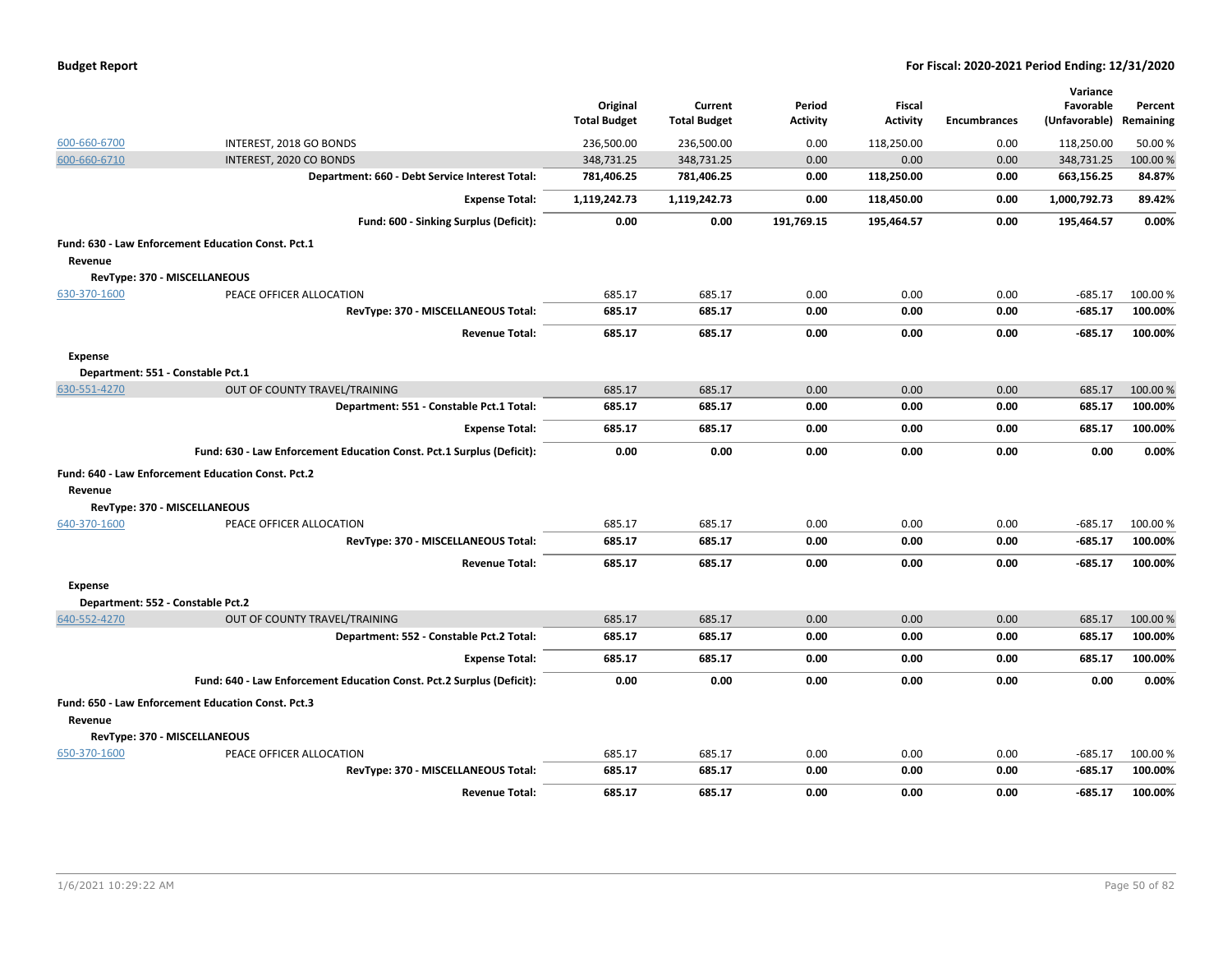|                                                      |                                                                       | Original<br><b>Total Budget</b> | Current<br><b>Total Budget</b> | Period<br><b>Activity</b> | <b>Fiscal</b><br><b>Activity</b> | <b>Encumbrances</b> | Variance<br>Favorable<br>(Unfavorable) Remaining | Percent  |
|------------------------------------------------------|-----------------------------------------------------------------------|---------------------------------|--------------------------------|---------------------------|----------------------------------|---------------------|--------------------------------------------------|----------|
| <b>Expense</b>                                       |                                                                       |                                 |                                |                           |                                  |                     |                                                  |          |
|                                                      | Department: 553 - Constable Pct.3                                     |                                 |                                |                           |                                  |                     |                                                  |          |
| 650-553-4270                                         | OUT OF COUNTY TRAVEL/TRAINING                                         | 685.17                          | 685.17                         | 0.00                      | 0.00                             | 0.00                | 685.17                                           | 100.00 % |
|                                                      | Department: 553 - Constable Pct.3 Total:                              | 685.17                          | 685.17                         | 0.00                      | 0.00                             | 0.00                | 685.17                                           | 100.00%  |
|                                                      | <b>Expense Total:</b>                                                 | 685.17                          | 685.17                         | 0.00                      | 0.00                             | 0.00                | 685.17                                           | 100.00%  |
|                                                      | Fund: 650 - Law Enforcement Education Const. Pct.3 Surplus (Deficit): | 0.00                            | 0.00                           | 0.00                      | 0.00                             | 0.00                | 0.00                                             | 0.00%    |
| <b>Fund: 670 - Courthouse Restoration</b><br>Revenue |                                                                       |                                 |                                |                           |                                  |                     |                                                  |          |
| RevType: 330 - GRANTS                                |                                                                       |                                 |                                |                           |                                  |                     |                                                  |          |
| 670-330-5100                                         | <b>COURTHOUSE RESTORATION</b>                                         | 0.00                            | 0.00                           | 0.00                      | 437,022.26                       | 0.00                | 437,022.26                                       | 0.00%    |
|                                                      | RevType: 330 - GRANTS Total:                                          | 0.00                            | 0.00                           | 0.00                      | 437,022.26                       | 0.00                | 437,022.26                                       | 0.00%    |
|                                                      | <b>Revenue Total:</b>                                                 | 0.00                            | 0.00                           | 0.00                      | 437,022.26                       | 0.00                | 437,022.26                                       | 0.00%    |
|                                                      | Fund: 670 - Courthouse Restoration Total:                             | 0.00                            | 0.00                           | 0.00                      | 437,022.26                       | 0.00                | 437,022.26                                       | 0.00%    |
| Revenue                                              | Fund: 680 - 2018 GO Bonds-Construction Fund FY2019                    |                                 |                                |                           |                                  |                     |                                                  |          |
| RevType: 300 - CASH<br>680-300-1680                  | <b>BEGINNING CASH BALANCE</b>                                         | 2,500,000.00                    | 2,500,000.00                   | 0.00                      | 0.00                             | 0.00                | $-2,500,000.00$                                  | 100.00 % |
|                                                      | RevType: 300 - CASH Total:                                            | 2,500,000.00                    | 2,500,000.00                   | 0.00                      | 0.00                             | 0.00                | -2,500,000.00                                    | 100.00%  |
|                                                      | RevType: 360 - INTEREST EARNINGS                                      |                                 |                                |                           |                                  |                     |                                                  |          |
| 680-360-1680                                         | INTEREST EARNINGS BUSINESS MONEY FUND                                 | 0.00                            | 0.00                           | 0.00                      | 433.70                           | 0.00                | 433.70                                           | 0.00%    |
|                                                      | RevType: 360 - INTEREST EARNINGS Total:                               | 0.00                            | 0.00                           | 0.00                      | 433.70                           | 0.00                | 433.70                                           | 0.00%    |
|                                                      | <b>Revenue Total:</b>                                                 | 2,500,000.00                    | 2,500,000.00                   | 0.00                      | 433.70                           | 0.00                | $-2,499,566.30$                                  | 99.98%   |
| <b>Expense</b>                                       |                                                                       |                                 |                                |                           |                                  |                     |                                                  |          |
|                                                      | Department: 668 - Courthouse Construction Phase 2                     |                                 |                                |                           |                                  |                     |                                                  |          |
| 680-668-1650                                         | <b>CONSTRUCTION</b>                                                   | 2,500,000.00                    | 2,500,000.00                   | 643,255.99                | 1,136,431.45                     | 0.00                | 1,363,568.55                                     | 54.54 %  |
| 680-668-1670                                         | <b>CONSTRUCTION MANAGER AGENT</b>                                     | 0.00                            | 0.00                           | 79,284.44                 | 158,406.79                       | 0.00                | $-158,406.79$                                    | 0.00%    |
| 680-668-1680                                         | <b>MASONRY AND STONE</b>                                              | 0.00                            | 0.00                           | 128,959.03                | 275,527.16                       | 0.00                | $-275,527.16$                                    | 0.00%    |
| 680-668-4030                                         | <b>ARCHITECTURAL FEES</b>                                             | 0.00                            | 0.00                           | 6,500.00                  | 13,000.00                        | 0.00                | $-13,000.00$                                     | 0.00 %   |
| 680-668-4260                                         | <b>PROFESSIONAL FEES</b>                                              | 0.00                            | 0.00                           | 1,714.20                  | 3,428.40                         | 0.00                | $-3,428.40$                                      | 0.00%    |
| 680-668-4430                                         | <b>TRASH PICK UP</b>                                                  | 0.00                            | 0.00                           | 954.83                    | 3,176.56                         | 0.00                | $-3,176.56$                                      | 0.00 %   |
|                                                      | Department: 668 - Courthouse Construction Phase 2 Total:              | 2,500,000.00                    | 2,500,000.00                   | 860,668.49                | 1,589,970.36                     | 0.00                | 910,029.64                                       | 36.40%   |
|                                                      | <b>Expense Total:</b>                                                 | 2,500,000.00                    | 2,500,000.00                   | 860,668.49                | 1,589,970.36                     | 0.00                | 910,029.64                                       | 36.40%   |
|                                                      | Fund: 680 - 2018 GO Bonds-Construction Fund FY2019 Surplus (Deficit): | 0.00                            | 0.00                           | -860,668.49               | -1,589,536.66                    | 0.00                | $-1,589,536.66$                                  | 0.00%    |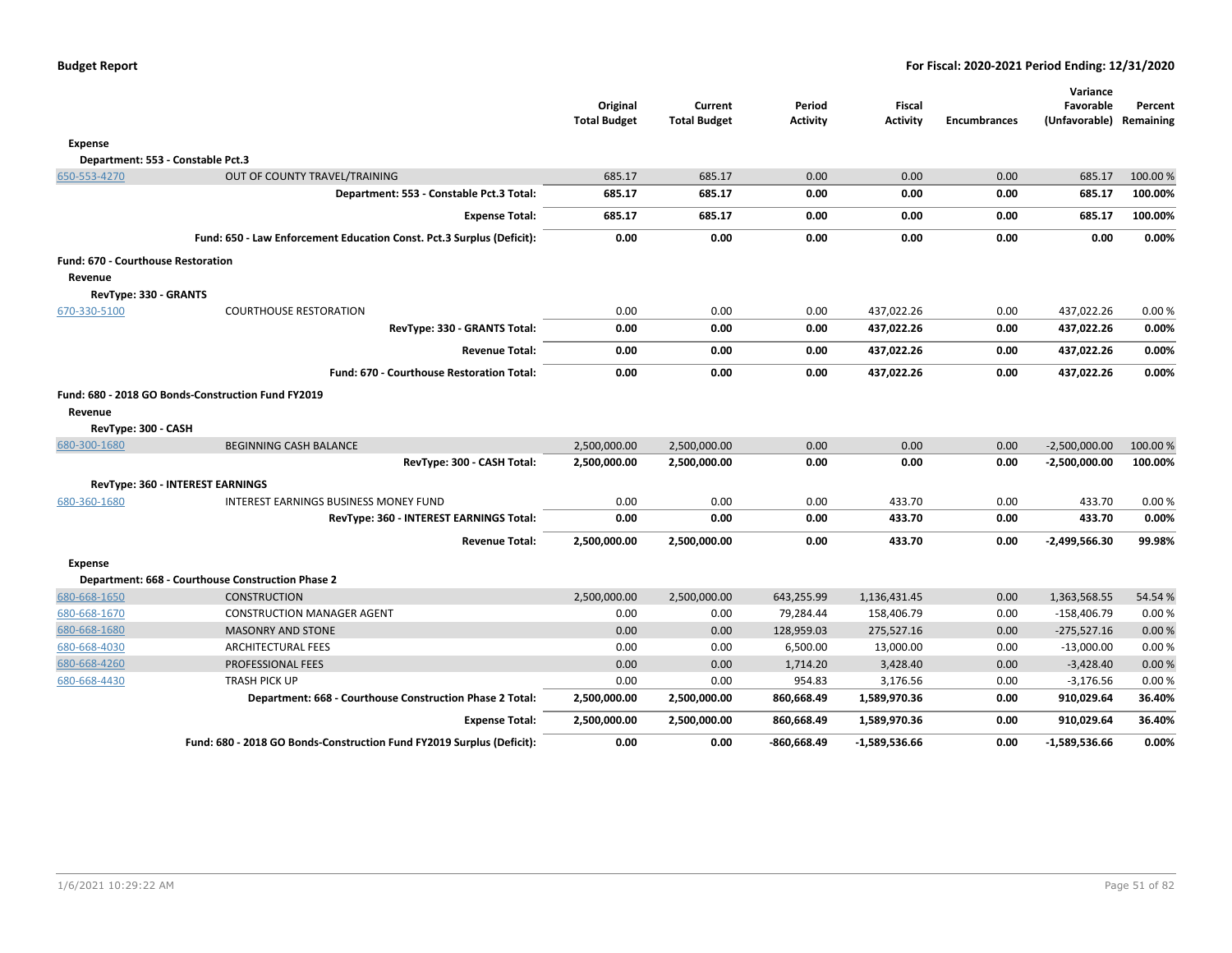|                                          |                                                                       | Original<br><b>Total Budget</b> | Current<br><b>Total Budget</b> | Period<br><b>Activity</b> | <b>Fiscal</b><br><b>Activity</b> | <b>Encumbrances</b> | Variance<br>Favorable<br>(Unfavorable) Remaining | Percent  |
|------------------------------------------|-----------------------------------------------------------------------|---------------------------------|--------------------------------|---------------------------|----------------------------------|---------------------|--------------------------------------------------|----------|
|                                          | Fund: 690 - 2020 CO Bonds-Construction Fund FY2020                    |                                 |                                |                           |                                  |                     |                                                  |          |
| Revenue                                  |                                                                       |                                 |                                |                           |                                  |                     |                                                  |          |
| RevType: 350 - FINES                     |                                                                       |                                 |                                |                           |                                  |                     |                                                  |          |
| 690-350-1690                             | 2020 CO BOND PROCEEDS                                                 | 9,900,000.00                    | 9,900,000.00                   | 0.00                      | 0.00                             | 0.00                | $-9,900,000.00$                                  | 100.00%  |
|                                          | RevType: 350 - FINES Total:                                           | 9,900,000.00                    | 9,900,000.00                   | 0.00                      | 0.00                             | 0.00                | $-9,900,000.00$                                  | 100.00%  |
|                                          | RevType: 360 - INTEREST EARNINGS                                      |                                 |                                |                           |                                  |                     |                                                  |          |
| 690-360-1690                             | <b>INTEREST EARNINGS ICS</b>                                          | 0.00                            | 0.00                           | 0.00                      | 1,261.63                         | 0.00                | 1,261.63                                         | 0.00%    |
|                                          | RevType: 360 - INTEREST EARNINGS Total:                               | 0.00                            | 0.00                           | 0.00                      | 1,261.63                         | 0.00                | 1,261.63                                         | 0.00%    |
|                                          | <b>Revenue Total:</b>                                                 | 9,900,000.00                    | 9,900,000.00                   | 0.00                      | 1,261.63                         | 0.00                | -9,898,738.37                                    | 99.99%   |
| <b>Expense</b>                           |                                                                       |                                 |                                |                           |                                  |                     |                                                  |          |
|                                          | Department: 669 - Courthouse Construction Phase 2                     |                                 |                                |                           |                                  |                     |                                                  |          |
| 690-669-1650                             | <b>CONSTRUCTION</b>                                                   | 9,090,000.00                    | 9,090,000.00                   | 0.00                      | 0.00                             | 0.00                | 9,090,000.00                                     | 100.00 % |
| 690-669-1670                             | <b>CONSTRUCTION MANAGER AGENT</b>                                     | 750,000.00                      | 750,000.00                     | 0.00                      | 0.00                             | 0.00                | 750,000.00                                       | 100.00%  |
| 690-669-4030                             | <b>ARCHITECTURAL FEE</b>                                              | 60,000.00                       | 60,000.00                      | 0.00                      | 0.00                             | 0.00                | 60,000.00                                        | 100.00%  |
|                                          | Department: 669 - Courthouse Construction Phase 2 Total:              | 9,900,000.00                    | 9,900,000.00                   | 0.00                      | 0.00                             | 0.00                | 9,900,000.00                                     | 100.00%  |
|                                          | <b>Expense Total:</b>                                                 | 9,900,000.00                    | 9,900,000.00                   | 0.00                      | 0.00                             | 0.00                | 9,900,000.00                                     | 100.00%  |
|                                          | Fund: 690 - 2020 CO Bonds-Construction Fund FY2020 Surplus (Deficit): | 0.00                            | 0.00                           | 0.00                      | 1,261.63                         | 0.00                | 1,261.63                                         | 0.00%    |
| Fund: 700 - Right of Way                 |                                                                       |                                 |                                |                           |                                  |                     |                                                  |          |
| Revenue                                  |                                                                       |                                 |                                |                           |                                  |                     |                                                  |          |
|                                          | <b>RevType: 360 - INTEREST EARNINGS</b>                               |                                 |                                |                           |                                  |                     |                                                  |          |
| 700-360-1000                             | <b>INTEREST EARNINGS</b>                                              | 0.00                            | 0.00                           | 0.00                      | 9.65                             | 0.00                | 9.65                                             | 0.00%    |
|                                          | RevType: 360 - INTEREST EARNINGS Total:                               | 0.00                            | 0.00                           | 0.00                      | 9.65                             | 0.00                | 9.65                                             | 0.00%    |
|                                          | <b>Revenue Total:</b>                                                 | 0.00                            | 0.00                           | 0.00                      | 9.65                             | 0.00                | 9.65                                             | 0.00%    |
|                                          | Fund: 700 - Right of Way Total:                                       | 0.00                            | 0.00                           | 0.00                      | 9.65                             | 0.00                | 9.65                                             | 0.00%    |
| Fund: 810 - County Lake Road Impact Fund |                                                                       |                                 |                                |                           |                                  |                     |                                                  |          |
| Revenue                                  |                                                                       |                                 |                                |                           |                                  |                     |                                                  |          |
| RevType: 318 - OTHER TAXES               |                                                                       |                                 |                                |                           |                                  |                     |                                                  |          |
| 810-318-1830                             | YEAR 3 PAYMENT                                                        | 100,000.00                      | 100,000.00                     | 0.00                      | 100,000.00                       | 0.00                | 0.00                                             | 0.00%    |
|                                          | RevType: 318 - OTHER TAXES Total:                                     | 100,000.00                      | 100,000.00                     | 0.00                      | 100,000.00                       | 0.00                | 0.00                                             | 0.00%    |
|                                          | <b>Revenue Total:</b>                                                 | 100,000.00                      | 100,000.00                     | 0.00                      | 100,000.00                       | 0.00                | 0.00                                             | 0.00%    |
| <b>Expense</b>                           |                                                                       |                                 |                                |                           |                                  |                     |                                                  |          |
|                                          | Department: 522 - COUNTY LAKE ROAD IMPACT                             |                                 |                                |                           |                                  |                     |                                                  |          |
| 810-522-4900                             | MISCELLANEOUS                                                         | 100,000.00                      | 100,000.00                     | 0.00                      | 0.00                             | 0.00                | 100,000.00                                       | 100.00%  |
|                                          | Department: 522 - COUNTY LAKE ROAD IMPACT Total:                      | 100,000.00                      | 100,000.00                     | 0.00                      | 0.00                             | 0.00                | 100,000.00                                       | 100.00%  |
|                                          | <b>Expense Total:</b>                                                 | 100,000.00                      | 100,000.00                     | 0.00                      | 0.00                             | 0.00                | 100,000.00                                       | 100.00%  |
|                                          | Fund: 810 - County Lake Road Impact Fund Surplus (Deficit):           | 0.00                            | 0.00                           | 0.00                      | 100.000.00                       | 0.00                | 100.000.00                                       | 0.00%    |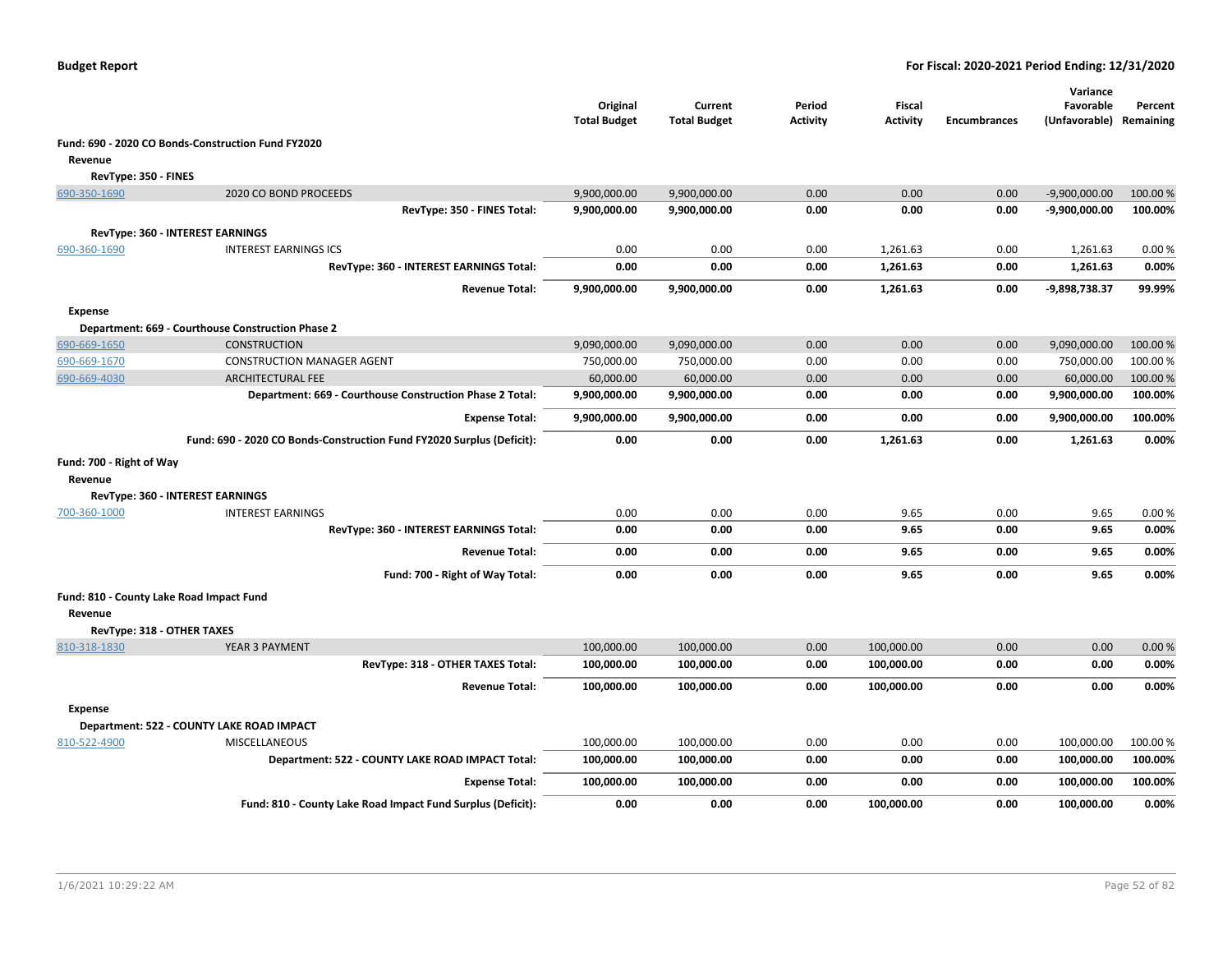|                               |                                            | Original<br><b>Total Budget</b> | Current<br><b>Total Budget</b> | Period<br>Activity | <b>Fiscal</b><br><b>Activity</b> | <b>Encumbrances</b> | Variance<br>Favorable<br>(Unfavorable) | Percent<br>Remaining |
|-------------------------------|--------------------------------------------|---------------------------------|--------------------------------|--------------------|----------------------------------|---------------------|----------------------------------------|----------------------|
| Fund: 850 - Lake Fannin       |                                            |                                 |                                |                    |                                  |                     |                                        |                      |
| Revenue                       |                                            |                                 |                                |                    |                                  |                     |                                        |                      |
| RevType: 370 - MISCELLANEOUS  |                                            |                                 |                                |                    |                                  |                     |                                        |                      |
| 850-370-1500                  | <b>DONATIONS</b>                           | 0.00                            | 0.00                           | 539.12             | 1,579.12                         | 0.00                | 1,579.12                               | 0.00%                |
| 850-370-1830                  | <b>VOLUNTEER MEMBERSHIP FEES</b>           | 0.00                            | 0.00                           | 0.00               | 100.00                           | 0.00                | 100.00                                 | 0.00%                |
| 850-370-1840                  | <b>LOCAL FUNDING</b>                       | 5,000.00                        | 5,000.00                       | 0.00               | 0.00                             | 0.00                | $-5,000.00$                            | 100.00%              |
| 850-370-1850                  | <b>RENTAL FEE</b>                          | 0.00                            | 0.00                           | 0.00               | 1,062.50                         | 0.00                | 1,062.50                               | 0.00%                |
| 850-370-1860                  | <b>DEPOSIT FEE</b>                         | 0.00                            | 0.00                           | 0.00               | 150.00                           | 0.00                | 150.00                                 | 0.00%                |
|                               | RevType: 370 - MISCELLANEOUS Total:        | 5,000.00                        | 5,000.00                       | 539.12             | 2,891.62                         | 0.00                | $-2,108.38$                            | 42.17%               |
|                               | <b>Revenue Total:</b>                      | 5,000.00                        | 5,000.00                       | 539.12             | 2,891.62                         | 0.00                | $-2,108.38$                            | 42.17%               |
| <b>Expense</b>                |                                            |                                 |                                |                    |                                  |                     |                                        |                      |
| Department: 520 - Lake Fannin |                                            |                                 |                                |                    |                                  |                     |                                        |                      |
| 850-520-1860                  | <b>DEPOSIT REFUND</b>                      | 0.00                            | 0.00                           | 150.00             | 450.00                           | 0.00                | $-450.00$                              | 0.00%                |
| 850-520-3430                  | <b>R&amp;M DAM</b>                         | 1,096.00                        | 1,096.00                       | 0.00               | 0.00                             | 0.00                | 1,096.00                               | 100.00%              |
| 850-520-4400                  | UTILITIES ELECTRICITY                      | 500.00                          | 500.00                         | 38.10              | 73.70                            | 0.00                | 426.30                                 | 85.26%               |
| 850-520-4420                  | UTILITIES WATER                            | 400.00                          | 400.00                         | 39.25              | 93.76                            | 0.00                | 306.24                                 | 76.56%               |
| 850-520-4430                  | <b>TRASH PICK UP</b>                       | 900.00                          | 900.00                         | 140.00             | 210.00                           | 0.00                | 690.00                                 | 76.67%               |
| 850-520-4500                  | <b>R&amp;M BUILDING</b>                    | 0.00                            | 0.00                           | 119.49             | 344.49                           | 0.00                | $-344.49$                              | 0.00%                |
| 850-520-4840                  | <b>GENERAL LIABILITY INSURANCE</b>         | 2,104.00                        | 2,104.00                       | 0.00               | 2,160.00                         | 0.00                | $-56.00$                               | $-2.66%$             |
|                               | Department: 520 - Lake Fannin Total:       | 5,000.00                        | 5,000.00                       | 486.84             | 3,331.95                         | 0.00                | 1,668.05                               | 33.36%               |
|                               | <b>Expense Total:</b>                      | 5,000.00                        | 5,000.00                       | 486.84             | 3,331.95                         | 0.00                | 1,668.05                               | 33.36%               |
|                               | Fund: 850 - Lake Fannin Surplus (Deficit): | 0.00                            | 0.00                           | 52.28              | $-440.33$                        | 0.00                | -440.33                                | 0.00%                |
| Fund: 890 - T.J.J.D.          |                                            |                                 |                                |                    |                                  |                     |                                        |                      |
| Revenue                       |                                            |                                 |                                |                    |                                  |                     |                                        |                      |
| RevType: 330 - GRANTS         |                                            |                                 |                                |                    |                                  |                     |                                        |                      |
| 890-330-9150                  | <b>BASIC PROBATION SUPERVISION</b>         | 136,718.00                      | 136,718.00                     | 11,393.00          | 34,180.00                        | 0.00                | $-102,538.00$                          | 75.00 %              |
| 890-330-9160                  | <b>COMMUNITY PROGRAMS</b>                  | 75,000.00                       | 75,000.00                      | 6,250.00           | 18,750.00                        | 0.00                | $-56,250.00$                           | 75.00 %              |
| 890-330-9170                  | PRE/POST ADJUDICATION                      | 4,373.00                        | 4,373.00                       | 364.00             | 1,093.00                         | 0.00                | $-3,280.00$                            | 75.01%               |
| 890-330-9180                  | <b>COMMITMENT DIVERSION</b>                | 10,000.00                       | 10,000.00                      | 834.00             | 2,500.00                         | 0.00                | $-7,500.00$                            | 75.00 %              |
| 890-330-9190                  | <b>MENTAL HEALTH SERVICES</b>              | 10,737.00                       | 10,737.00                      | 895.00             | 2,684.00                         | 0.00                | $-8,053.00$                            | 75.00 %              |
| 890-330-9200                  | REGIONAL DIVERSIONS ALTERNATIVES           | 3,000.00                        | 3,000.00                       | 0.00               | 0.00                             | 0.00                | $-3,000.00$                            | 100.00%              |
|                               | RevType: 330 - GRANTS Total:               | 239,828.00                      | 239,828.00                     | 19,736.00          | 59,207.00                        | 0.00                | $-180,621.00$                          | 75.31%               |
| RevType: 370 - MISCELLANEOUS  |                                            |                                 |                                |                    |                                  |                     |                                        |                      |
| 890-370-9950                  | <b>LOCAL FUNDING</b>                       | 170,000.00                      | 170,000.00                     | 0.00               | 0.00                             | 0.00                | $-170,000.00$                          | 100.00 %             |
|                               | RevType: 370 - MISCELLANEOUS Total:        | 170,000.00                      | 170,000.00                     | 0.00               | 0.00                             | 0.00                | $-170,000.00$                          | 100.00%              |
|                               | <b>Revenue Total:</b>                      | 409,828.00                      | 409,828.00                     | 19,736.00          | 59,207.00                        | 0.00                | $-350,621.00$                          | 85.55%               |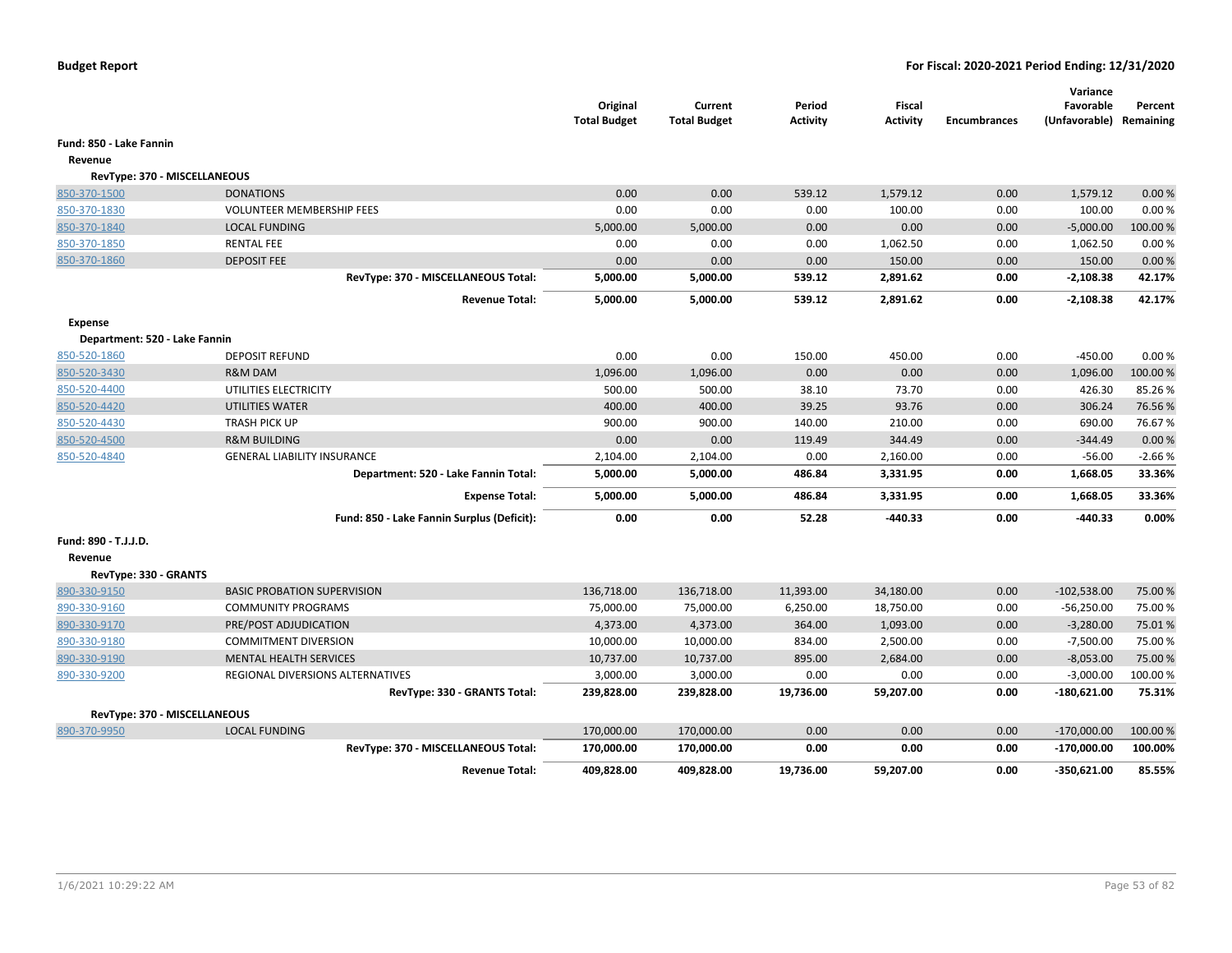|              |                                                           | Original<br><b>Total Budget</b> | Current<br><b>Total Budget</b> | Period<br>Activity | Fiscal<br><b>Activity</b> | <b>Encumbrances</b> | Variance<br>Favorable<br>(Unfavorable) Remaining | Percent    |
|--------------|-----------------------------------------------------------|---------------------------------|--------------------------------|--------------------|---------------------------|---------------------|--------------------------------------------------|------------|
| Expense      |                                                           |                                 |                                |                    |                           |                     |                                                  |            |
|              | Department: 581 - Structural Family Therapy               |                                 |                                |                    |                           |                     |                                                  |            |
| 890-581-4160 | STRUCTURAL FAMILY THERAPY                                 | 0.00                            | 0.00                           | 12,500.00          | 25,000.00                 | 0.00                | $-25,000.00$                                     | 0.00%      |
|              | Department: 581 - Structural Family Therapy Total:        | 0.00                            | 0.00                           | 12,500.00          | 25,000.00                 | 0.00                | $-25,000.00$                                     | 0.00%      |
|              | <b>Department: 589 - Regional Diversions Alternatives</b> |                                 |                                |                    |                           |                     |                                                  |            |
| 890-589-4530 | <b>COMPUTER SOFTWARE</b>                                  | 3,000.00                        | 3,000.00                       | 0.00               | 3,000.00                  | 0.00                | 0.00                                             | 0.00%      |
|              | Department: 589 - Regional Diversions Alternatives Total: | 3,000.00                        | 3,000.00                       | 0.00               | 3,000.00                  | 0.00                | 0.00                                             | 0.00%      |
|              | <b>Department: 592 - Pre/Post Adjudication Facilities</b> |                                 |                                |                    |                           |                     |                                                  |            |
| 890-592-1020 | SALARY APPOINTED OFFICIAL                                 | 1,357.23                        | 1,357.23                       | 165.30             | 578.58                    | 0.00                | 778.65                                           | 57.37 %    |
| 890-592-1030 | SALARY COMM.CORR.OFFICERS                                 | 1,698.08                        | 1,698.08                       | 206.80             | 723.84                    | 0.00                | 974.24                                           | 57.37%     |
| 890-592-2010 | SOCIAL SECURITY TAX                                       | 189.43                          | 189.43                         | 11.44              | 11.44                     | 0.00                | 177.99                                           | 93.96%     |
| 890-592-2020 | <b>GROUP HEALTH INSURANCE</b>                             | 693.84                          | 693.84                         | 91.57              | 274.62                    | 0.00                | 419.22                                           | 60.42 %    |
| 890-592-2030 | RETIREMENT                                                | 361.75                          | 361.75                         | 43.87              | 153.51                    | 0.00                | 208.24                                           | 57.56%     |
| 890-592-2040 | <b>WORKERS COMPENSATION</b>                               | 28.37                           | 28.37                          | 0.00               | 12.38                     | 0.00                | 15.99                                            | 56.36%     |
| 890-592-2050 | <b>MEDICARE TAX</b>                                       | 44.30                           | 44.30                          | 16.80              | 86.16                     | 0.00                | $-41.86$                                         | -94.49%    |
|              | Department: 592 - Pre/Post Adjudication Facilities Total: | 4,373.00                        | 4,373.00                       | 535.78             | 1,840.53                  | 0.00                | 2,532.47                                         | 57.91%     |
|              | Department: 593 - Commitment Diversion                    |                                 |                                |                    |                           |                     |                                                  |            |
| 890-593-1020 | SALARY APPOINTED OFFICIAL                                 | 3,103.65                        | 3,103.65                       | 220.40             | 771.41                    | 0.00                | 2,332.24                                         | 75.15 %    |
| 890-593-1030 | SALARY COMM.CORR.OFFICERS                                 | 3,883.10                        | 3,883.10                       | 275.75             | 965.16                    | 0.00                | 2,917.94                                         | 75.14 %    |
| 890-593-2010 | <b>SOCIAL SECURITY TAX</b>                                | 433.18                          | 433.18                         | 15.25              | 15.25                     | 0.00                | 417.93                                           | 96.48%     |
| 890-593-2020 | <b>GROUP HEALTH INSURANCE</b>                             | 1,586.64                        | 1,586.64                       | 122.08             | 366.20                    | 0.00                | 1,220.44                                         | 76.92%     |
| 890-593-2030 | <b>RETIREMENT</b>                                         | 827.23                          | 827.23                         | 58.50              | 204.73                    | 0.00                | 622.50                                           | 75.25 %    |
| 890-593-2040 | <b>WORKERS COMPENSATION</b>                               | 64.90                           | 64.90                          | 0.00               | 28.30                     | 0.00                | 36.60                                            | 56.39%     |
| 890-593-2050 | <b>MEDICARE TAX</b>                                       | 101.30                          | 101.30                         | 22.40              | 114.93                    | 0.00                | $-13.63$                                         | $-13.46%$  |
|              | Department: 593 - Commitment Diversion Total:             | 10,000.00                       | 10,000.00                      | 714.38             | 2,465.98                  | 0.00                | 7,534.02                                         | 75.34%     |
|              | Department: 594 - Mental Health Services                  |                                 |                                |                    |                           |                     |                                                  |            |
| 890-594-1020 | SALARY APPOINTED OFFICIAL                                 | 406.27                          | 406.27                         | 55.11              | 192.89                    | 0.00                | 213.38                                           | 52.52%     |
| 890-594-1030 | SALARY COMM.CORR.OFFICERS                                 | 508.29                          | 508.29                         | 68.94              | 241.30                    | 0.00                | 266.99                                           | 52.53%     |
| 890-594-2010 | SOCIAL SECURITY TAX                                       | 56.70                           | 56.70                          | 3.81               | 3.81                      | 0.00                | 52.89                                            | 93.28%     |
| 890-594-2020 | <b>GROUP HEALTH INSURANCE</b>                             | 207.69                          | 207.69                         | 30.51              | 91.43                     | 0.00                | 116.26                                           | 55.98 %    |
| 890-594-2030 | RETIREMENT                                                | 108.28                          | 108.28                         | 14.62              | 51.19                     | 0.00                | 57.09                                            | 52.72%     |
| 890-594-2040 | <b>WORKERS COMPENSATION</b>                               | 8.51                            | 8.51                           | 0.00               | 3.71                      | 0.00                | 4.80                                             | 56.40%     |
| 890-594-2050 | <b>MEDICARE TAX</b>                                       | 13.26                           | 13.26                          | 5.60               | 28.74                     | 0.00                | $-15.48$                                         | $-116.74%$ |
| 890-594-4130 | PSYCHOLOGICAL                                             | 4,928.00                        | 4,928.00                       | 0.00               | 0.00                      | 0.00                | 4,928.00                                         | 100.00 %   |
| 890-594-4140 | COUNSELING                                                | 4,500.00                        | 4,500.00                       | 510.00             | 1,178.00                  | 0.00                | 3,322.00                                         | 73.82 %    |
|              | Department: 594 - Mental Health Services Total:           | 10,737.00                       | 10,737.00                      | 688.59             | 1,791.07                  | 0.00                | 8,945.93                                         | 83.32%     |
|              | Department: 994 - Local Funds Carried Forward             |                                 |                                |                    |                           |                     |                                                  |            |
| 890-994-4880 | <b>LAW ENFORCEMENT INSURANCE</b>                          | 0.00                            | 0.00                           | 0.00               | 694.44                    | 0.00                | $-694.44$                                        | 0.00%      |
|              | Department: 994 - Local Funds Carried Forward Total:      | 0.00                            | 0.00                           | 0.00               | 694.44                    | 0.00                | $-694.44$                                        | 0.00%      |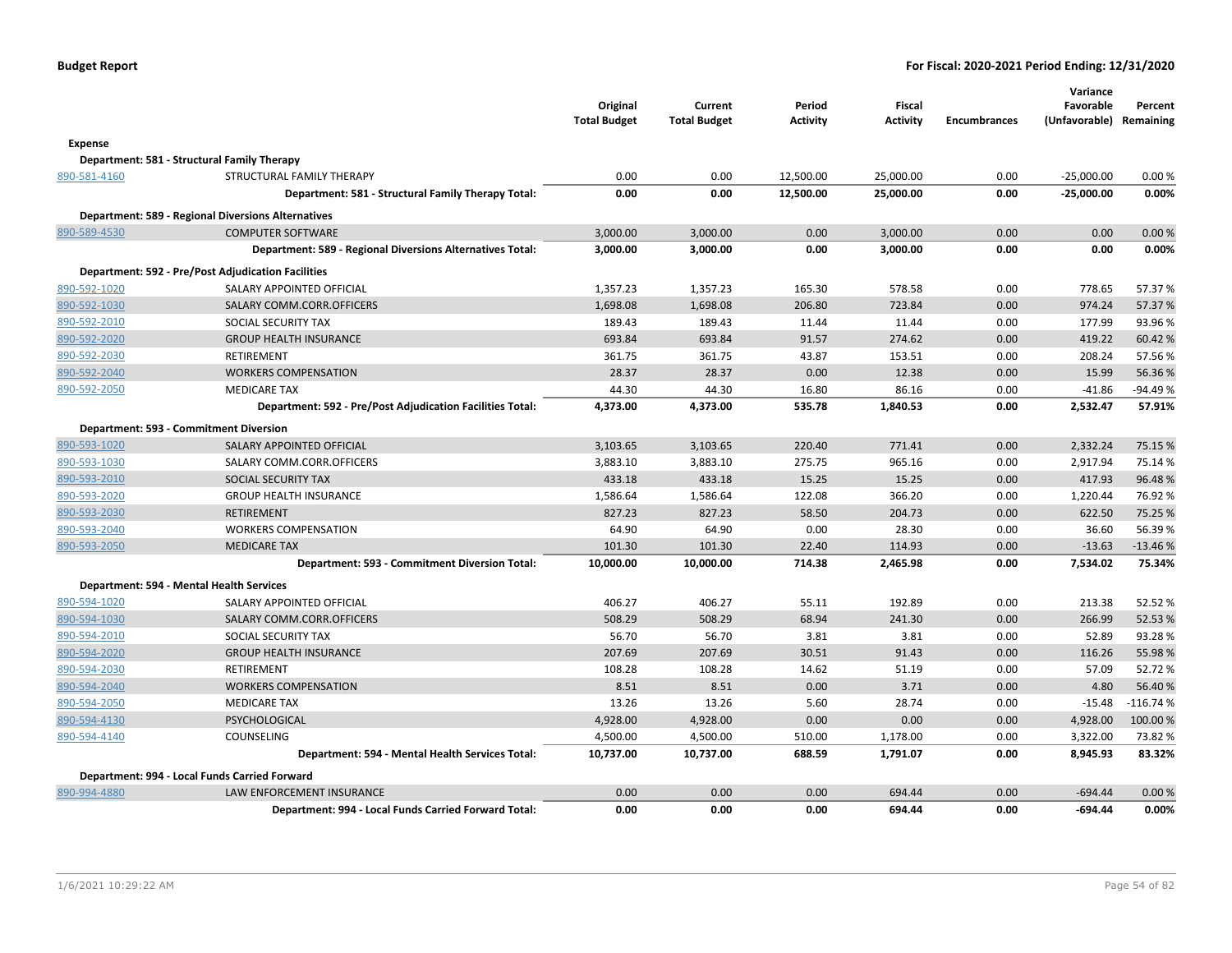|                                 |                                                      | Original<br><b>Total Budget</b> | Current<br><b>Total Budget</b> | Period<br>Activity | <b>Fiscal</b><br><b>Activity</b> | <b>Encumbrances</b> | Variance<br>Favorable<br>(Unfavorable) Remaining | Percent             |
|---------------------------------|------------------------------------------------------|---------------------------------|--------------------------------|--------------------|----------------------------------|---------------------|--------------------------------------------------|---------------------|
| Department: 995 - Local Funding |                                                      |                                 |                                |                    |                                  |                     |                                                  |                     |
| 890-995-1020                    | SALARY APPOINTED OFFICIAL                            | 4,903.77                        | 4,903.77                       | 385.71             | 1,350.01                         | 0.00                | 3,553.76                                         | 72.47%              |
| 890-995-1030                    | SALARY COMM.CORR.OFFICERS                            | 6,135.31                        | 6,135.31                       | 482.58             | 1,689.02                         | 0.00                | 4,446.29                                         | 72.47%              |
| 890-995-2010                    | SOCIAL SECURITY TAX                                  | 684.42                          | 684.42                         | 26.68              | 26.68                            | 0.00                | 657.74                                           | 96.10%              |
| 890-995-2020                    | <b>GROUP HEALTH INSURANCE</b>                        | 2,506.91                        | 2,506.91                       | 213.59             | 640.80                           | 0.00                | 1,866.11                                         | 74.44 %             |
| 890-995-2030                    | RETIREMENT                                           | 1,307.03                        | 1,307.03                       | 102.37             | 358.31                           | 0.00                | 948.72                                           | 72.59%              |
| 890-995-2040                    | <b>WORKERS COMPENSATION</b>                          | 102.50                          | 102.50                         | 0.00               | 44.72                            | 0.00                | 57.78                                            | 56.37%              |
| 890-995-2050                    | <b>MEDICARE TAX</b>                                  | 160.06                          | 160.06                         | 39.17              | 201.19                           | 0.00                | $-41.13$                                         | $-25.70%$           |
| 890-995-4010                    | <b>AUDIT EXPENSE</b>                                 | 7,000.00                        | 7,000.00                       | 0.00               | 0.00                             | 0.00                | 7,000.00                                         | 100.00%             |
| 890-995-4040                    | DETENTION OPERATING COST FY20                        | 0.00                            | 0.00                           | 0.00               | 13,995.07                        | 0.00                | $-13,995.07$                                     | 0.00%               |
| 890-995-4041                    | DETENTION OPERATING COST FY21                        | 137,200.00                      | 137,200.00                     | 0.00               | 20,687.01                        | 0.00                | 116,512.99                                       | 84.92%              |
| 890-995-4150                    | RESIDENTIAL PLACEMENT                                | 10,000.00                       | 10,000.00                      | 0.00               | 0.00                             | 0.00                | 10,000.00                                        | 100.00%             |
| 890-995-4530                    | <b>COMPUTER SOFTWARE</b>                             | 0.00                            | 0.00                           | 0.00               | 90.00                            | 0.00                | $-90.00$                                         | 0.00%               |
|                                 | Department: 995 - Local Funding Total:               | 170,000.00                      | 170,000.00                     | 1,250.10           | 39,082.81                        | 0.00                | 130,917.19                                       | 77.01%              |
|                                 | Department: 996 - Basic Probation Supervision        |                                 |                                |                    |                                  |                     |                                                  |                     |
| 890-996-1020                    | SALARY APPOINTED OFFICIAL                            | 38,583.96                       | 38,583.96                      | 2,755.10           | 9,642.85                         | 0.00                | 28,941.11                                        | 75.01%              |
| 890-996-1030                    | SALARY COMM.CORR.OFFICERS                            | 48,273.92                       | 48,273.92                      | 3,447.00           | 12,064.57                        | 0.00                | 36,209.35                                        | 75.01%              |
| 890-996-2010                    | SOCIAL SECURITY TAX                                  | 5,385.19                        | 5,385.19                       | 190.61             | 190.61                           | 0.00                | 5,194.58                                         | 96.46%              |
| 890-996-2020                    | <b>GROUP HEALTH INSURANCE</b>                        | 19,724.90                       | 19,724.90                      | 1,525.93           | 4,577.79                         | 0.00                | 15,147.11                                        | 76.79%              |
| 890-996-2030                    | RETIREMENT                                           | 10,283.97                       | 10,283.97                      | 731.25             | 2,559.40                         | 0.00                | 7,724.57                                         | 75.11%              |
| 890-996-2040                    | <b>WORKERS COMPENSATION</b>                          | 806.62                          | 806.62                         | 0.00               | 351.80                           | 0.00                | 454.82                                           | 56.39%              |
| 890-996-2050                    | <b>MEDICARE TAX</b>                                  | 1,259.44                        | 1,259.44                       | 279.82             | 1,436.88                         | 0.00                | $-177.44$                                        | $-14.09%$           |
| 890-996-3100                    | <b>OFFICE SUPPLIES</b>                               | 2,000.00                        | 2,000.00                       | 0.00               | 59.98                            | 0.00                | 1,940.02                                         | 97.00%              |
| 890-996-3110                    | POSTAGE                                              | 200.00                          | 200.00                         | 0.00               | 0.00                             | 0.00                | 200.00                                           | 100.00%             |
| 890-996-4210                    | <b>INTERNET</b>                                      | 1,000.00                        | 1,000.00                       | 0.00               | 248.07                           | 0.00                | 751.93                                           | 75.19%              |
| 890-996-4230                    | CELL PHONE ALLOWANCE                                 | 400.00                          | 400.00                         | 33.08              | 99.23                            | 0.00                | 300.77                                           | 75.19%              |
| 890-996-4270                    | OUT OF COUNTY TRAVEL/TRAINING                        | 8,200.00                        | 8,200.00                       | 85.68              | 307.63                           | 0.00                | 7,892.37                                         | 96.25%              |
| 890-996-4350                    | <b>PRINTING</b>                                      | 600.00                          | 600.00                         | 0.00               | 0.00                             | 0.00                | 600.00                                           | 100.00%             |
|                                 | Department: 996 - Basic Probation Supervision Total: | 136,718.00                      | 136,718.00                     | 9,048.47           | 31,538.81                        | 0.00                | 105,179.19                                       | 76.93%              |
|                                 | <b>Department: 997 - Community Programs</b>          |                                 |                                |                    |                                  |                     |                                                  |                     |
| 890-997-1020                    | SALARY APPOINTED OFFICIAL                            | 23,277.38                       | 23,277.38                      | 1,928.55           | 6,749.88                         | 0.00                | 16,527.50                                        | 71.00 %             |
| 890-997-1030                    | SALARY COMM.CORR.OFFICERS                            |                                 |                                |                    | 8,445.09                         | 0.00                | 20,678.16                                        | 71.00%              |
| 890-997-2010                    | <b>SOCIAL SECURITY TAX</b>                           | 29,123.25<br>3,248.84           | 29,123.25<br>3,248.84          | 2,412.91<br>133.41 | 133.41                           | 0.00                | 3,115.43                                         | 95.89%              |
| 890-997-2020                    | <b>GROUP HEALTH INSURANCE</b>                        | 11,899.87                       | 11,899.87                      | 1,067.98           | 3,204.14                         | 0.00                | 8,695.73                                         | 73.07%              |
| 890-997-2030                    | <b>RETIREMENT</b>                                    | 6,204.23                        | 6,204.23                       | 511.84             | 1,791.46                         | 0.00                | 4,412.77                                         | 71.13%              |
|                                 | <b>WORKERS COMPENSATION</b>                          | 486.62                          |                                |                    |                                  | 0.00                | 274.35                                           |                     |
| 890-997-2040<br>890-997-2050    | <b>MEDICARE TAX</b>                                  | 759.81                          | 486.62<br>759.81               | 0.00<br>195.73     | 212.27<br>1,005.42               | 0.00                | $-245.61$                                        | 56.38%<br>$-32.33%$ |
|                                 |                                                      | 75,000.00                       | 75,000.00                      | 6,250.42           | 21,541.67                        | 0.00                | 53,458.33                                        | 71.28%              |
|                                 | Department: 997 - Community Programs Total:          |                                 |                                |                    |                                  |                     |                                                  |                     |
|                                 | <b>Expense Total:</b>                                | 409,828.00                      | 409,828.00                     | 30,987.74          | 126,955.31                       | 0.00                | 282,872.69                                       | 69.02%              |
|                                 | Fund: 890 - T.J.J.D. Surplus (Deficit):              | 0.00                            | 0.00                           | $-11,251.74$       | $-67,748.31$                     | 0.00                | $-67,748.31$                                     | 0.00%               |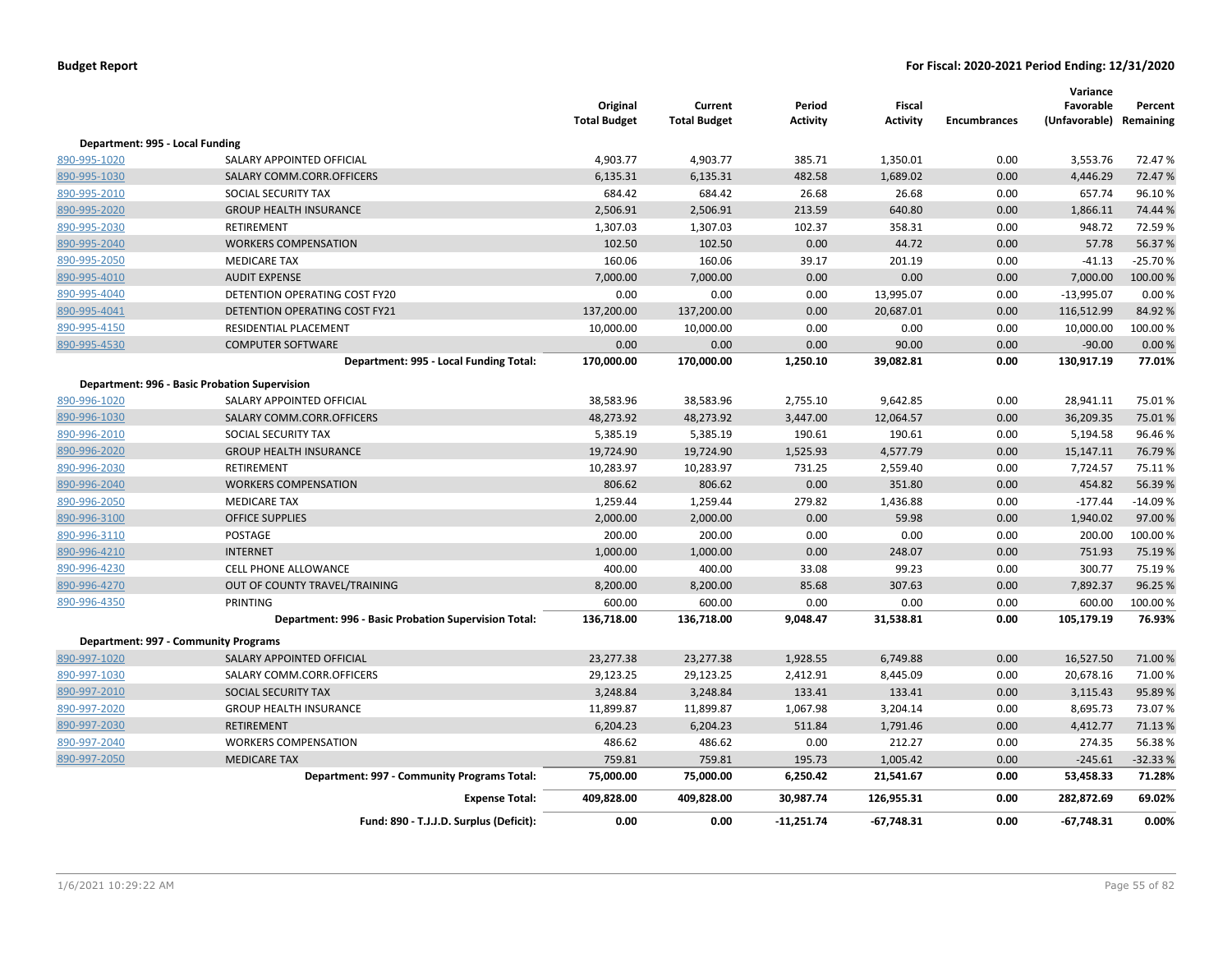|                                            |                                                               | Original<br><b>Total Budget</b> | Current<br><b>Total Budget</b> | Period<br><b>Activity</b> | Fiscal<br>Activity | <b>Encumbrances</b> | Variance<br>Favorable<br>(Unfavorable) Remaining | Percent  |
|--------------------------------------------|---------------------------------------------------------------|---------------------------------|--------------------------------|---------------------------|--------------------|---------------------|--------------------------------------------------|----------|
| Fund: 891 - Juvenile Probation-Restitution |                                                               |                                 |                                |                           |                    |                     |                                                  |          |
| Revenue                                    |                                                               |                                 |                                |                           |                    |                     |                                                  |          |
| RevType: 340 - FEES OF OFFICE              |                                                               |                                 |                                |                           |                    |                     |                                                  |          |
| 891-340-5750                               | <b>JUVENILE PROBATION FEES</b>                                | 0.00                            | 0.00                           | 60.00                     | 120.00             | 0.00                | 120.00                                           | 0.00%    |
| 891-340-5760                               | <b>JUVENILE PROBATION RESTITUTION</b>                         | 0.00                            | 0.00                           | 34.44                     | 461.78             | 0.00                | 461.78                                           | 0.00%    |
| 891-340-5770                               | JUVENILE PROBATION COURT COSTS                                | 0.00                            | 0.00                           | 0.00                      | 40.00              | 0.00                | 40.00                                            | 0.00%    |
| 891-340-5790                               | REIMBURSEMENT OF EXPENSES                                     | 0.00                            | 0.00                           | 265.56                    | 431.98             | 0.00                | 431.98                                           | 0.00%    |
|                                            | RevType: 340 - FEES OF OFFICE Total:                          | 0.00                            | 0.00                           | 360.00                    | 1,053.76           | 0.00                | 1,053.76                                         | 0.00%    |
|                                            | <b>Revenue Total:</b>                                         | 0.00                            | 0.00                           | 360.00                    | 1,053.76           | 0.00                | 1,053.76                                         | 0.00%    |
| Expense                                    |                                                               |                                 |                                |                           |                    |                     |                                                  |          |
|                                            | <b>Department: 891 - Probation Fee Expenses</b>               |                                 |                                |                           |                    |                     |                                                  |          |
| 891-891-3100                               | OFFICE SUPPLIES/MISC.                                         | 0.00                            | 0.00                           | 59.66                     | 709.85             | 0.00                | -709.85                                          | 0.00%    |
| 891-891-3190                               | <b>RESTITUTION</b>                                            | 0.00                            | 0.00                           | 284.44                    | 484.44             | 0.00                | $-484.44$                                        | 0.00%    |
| 891-891-3200                               | <b>COURT COSTS</b>                                            | 0.00                            | 0.00                           | 0.00                      | 60.00              | 0.00                | $-60.00$                                         | 0.00%    |
|                                            | Department: 891 - Probation Fee Expenses Total:               | 0.00                            | 0.00                           | 344.10                    | 1,254.29           | 0.00                | $-1,254.29$                                      | 0.00%    |
|                                            | <b>Expense Total:</b>                                         | 0.00                            | 0.00                           | 344.10                    | 1,254.29           | 0.00                | $-1,254.29$                                      | 0.00%    |
|                                            | Fund: 891 - Juvenile Probation-Restitution Surplus (Deficit): | 0.00                            | 0.00                           | 15.90                     | $-200.53$          | 0.00                | $-200.53$                                        | 0.00%    |
| Fund: 920 - Statzer                        |                                                               |                                 |                                |                           |                    |                     |                                                  |          |
| Revenue                                    |                                                               |                                 |                                |                           |                    |                     |                                                  |          |
|                                            | RevType: 360 - INTEREST EARNINGS                              |                                 |                                |                           |                    |                     |                                                  |          |
| 920-360-1000                               | <b>INTEREST EARNINGS</b>                                      | 0.00                            | 0.00                           | 0.00                      | 4.65               | 0.00                | 4.65                                             | 0.00%    |
|                                            | RevType: 360 - INTEREST EARNINGS Total:                       | 0.00                            | 0.00                           | 0.00                      | 4.65               | 0.00                | 4.65                                             | 0.00%    |
|                                            | RevType: 370 - MISCELLANEOUS                                  |                                 |                                |                           |                    |                     |                                                  |          |
| 920-370-1000                               | <b>RENT</b>                                                   | 757.85                          | 757.85                         | 0.00                      | 0.00               | 0.00                | $-757.85$                                        | 100.00 % |
|                                            | RevType: 370 - MISCELLANEOUS Total:                           | 757.85                          | 757.85                         | 0.00                      | 0.00               | 0.00                | $-757.85$                                        | 100.00%  |
|                                            | <b>Revenue Total:</b>                                         | 757.85                          | 757.85                         | 0.00                      | 4.65               | 0.00                | $-753.20$                                        | 99.39%   |
| Expense                                    |                                                               |                                 |                                |                           |                    |                     |                                                  |          |
| Department: 521 - Statzer Expenses         |                                                               |                                 |                                |                           |                    |                     |                                                  |          |
| 920-521-4300                               | <b>BIDS, NOTICES &amp; PERMITS</b>                            | 110.00                          | 110.00                         | 0.00                      | 0.00               | 0.00                | 110.00                                           | 100.00 % |
| 920-521-4900                               | LITERACY COUNCIL DONATIONS                                    | 647.85                          | 647.85                         | 0.00                      | 0.00               | 0.00                | 647.85                                           | 100.00%  |
|                                            | Department: 521 - Statzer Expenses Total:                     | 757.85                          | 757.85                         | 0.00                      | 0.00               | 0.00                | 757.85                                           | 100.00%  |
|                                            | <b>Expense Total:</b>                                         | 757.85                          | 757.85                         | 0.00                      | 0.00               | 0.00                | 757.85                                           | 100.00%  |
|                                            | Fund: 920 - Statzer Surplus (Deficit):                        | 0.00                            | 0.00                           | 0.00                      | 4.65               | 0.00                | 4.65                                             | 0.00%    |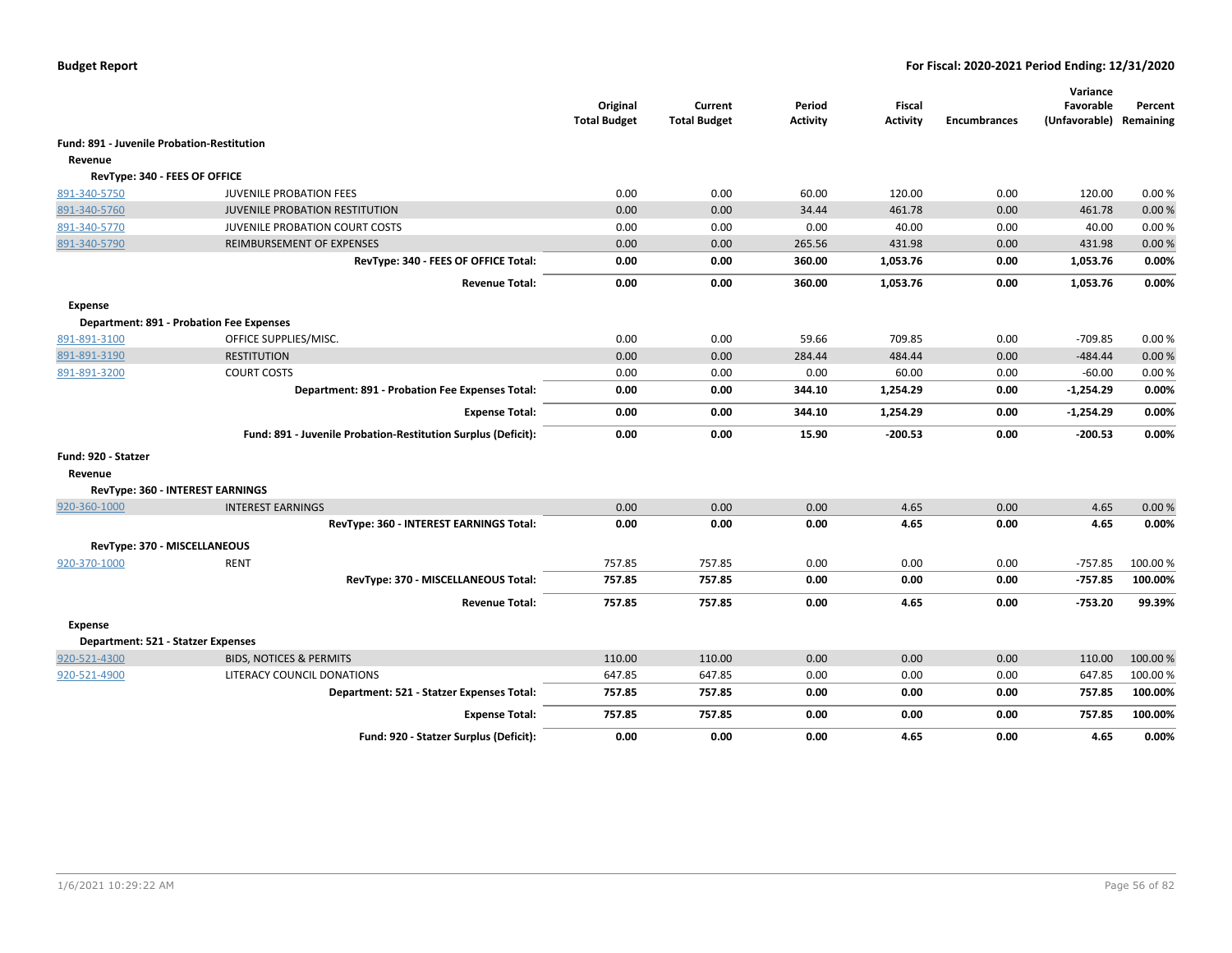|                                       |                                                 | Original<br><b>Total Budget</b> | Current<br><b>Total Budget</b> | Period<br><b>Activity</b> | <b>Fiscal</b><br><b>Activity</b> | <b>Encumbrances</b> | Variance<br>Favorable<br>(Unfavorable) | Percent<br>Remaining |
|---------------------------------------|-------------------------------------------------|---------------------------------|--------------------------------|---------------------------|----------------------------------|---------------------|----------------------------------------|----------------------|
| Fund: 930 - Texas Community Dev.Prog. |                                                 |                                 |                                |                           |                                  |                     |                                        |                      |
| Revenue                               |                                                 |                                 |                                |                           |                                  |                     |                                        |                      |
| RevType: 330 - GRANTS                 |                                                 |                                 |                                |                           |                                  |                     |                                        |                      |
| 930-330-9090                          | GRANT #7219149 HICKORY CREEK                    | 0.00                            | 0.00                           | 212,816.59                | 212,816.59                       | 0.00                | 212,816.59                             | 0.00%                |
|                                       | RevType: 330 - GRANTS Total:                    | 0.00                            | 0.00                           | 212,816.59                | 212,816.59                       | 0.00                | 212,816.59                             | 0.00%                |
|                                       | <b>Revenue Total:</b>                           | 0.00                            | 0.00                           | 212,816.59                | 212,816.59                       | 0.00                | 212,816.59                             | 0.00%                |
|                                       | Fund: 930 - Texas Community Dev.Prog. Total:    | 0.00                            | 0.00                           | 212,816.59                | 212,816.59                       | 0.00                | 212,816.59                             | 0.00%                |
| Fund: 950 - Payroll                   |                                                 |                                 |                                |                           |                                  |                     |                                        |                      |
| Revenue                               |                                                 |                                 |                                |                           |                                  |                     |                                        |                      |
| RevType: 370 - MISCELLANEOUS          |                                                 |                                 |                                |                           |                                  |                     |                                        |                      |
| 950-370-1300                          | <b>REFUNDS &amp; MISCELLANEOUS</b>              | 0.00                            | 0.00                           | 474.20                    | 2,480.92                         | 0.00                | 2,480.92                               | 0.00%                |
|                                       | RevType: 370 - MISCELLANEOUS Total:             | 0.00                            | 0.00                           | 474.20                    | 2,480.92                         | 0.00                | 2,480.92                               | 0.00%                |
|                                       | <b>Revenue Total:</b>                           | 0.00                            | 0.00                           | 474.20                    | 2,480.92                         | 0.00                | 2,480.92                               | 0.00%                |
| <b>Expense</b>                        |                                                 |                                 |                                |                           |                                  |                     |                                        |                      |
|                                       | Department: 415 - COBRA Health Insurance        |                                 |                                |                           |                                  |                     |                                        |                      |
| 950-415-2020                          | <b>COBRA Group Health Insurance</b>             | 0.00                            | 0.00                           | 1.463.13                  | 3,441.02                         | 0.00                | $-3,441.02$                            | 0.00%                |
|                                       | Department: 415 - COBRA Health Insurance Total: | 0.00                            | 0.00                           | 1,463.13                  | 3,441.02                         | 0.00                | $-3,441.02$                            | 0.00%                |
|                                       | <b>Expense Total:</b>                           | 0.00                            | 0.00                           | 1,463.13                  | 3,441.02                         | 0.00                | $-3,441.02$                            | 0.00%                |
|                                       | Fund: 950 - Payroll Surplus (Deficit):          | 0.00                            | 0.00                           | $-988.93$                 | $-960.10$                        | 0.00                | $-960.10$                              | 0.00%                |
|                                       | <b>Report Surplus (Deficit):</b>                | 0.00                            | 0.00                           | 221,753.38                | 290.489.10                       | $-189,652.15$       | 100.836.95                             | 0.00%                |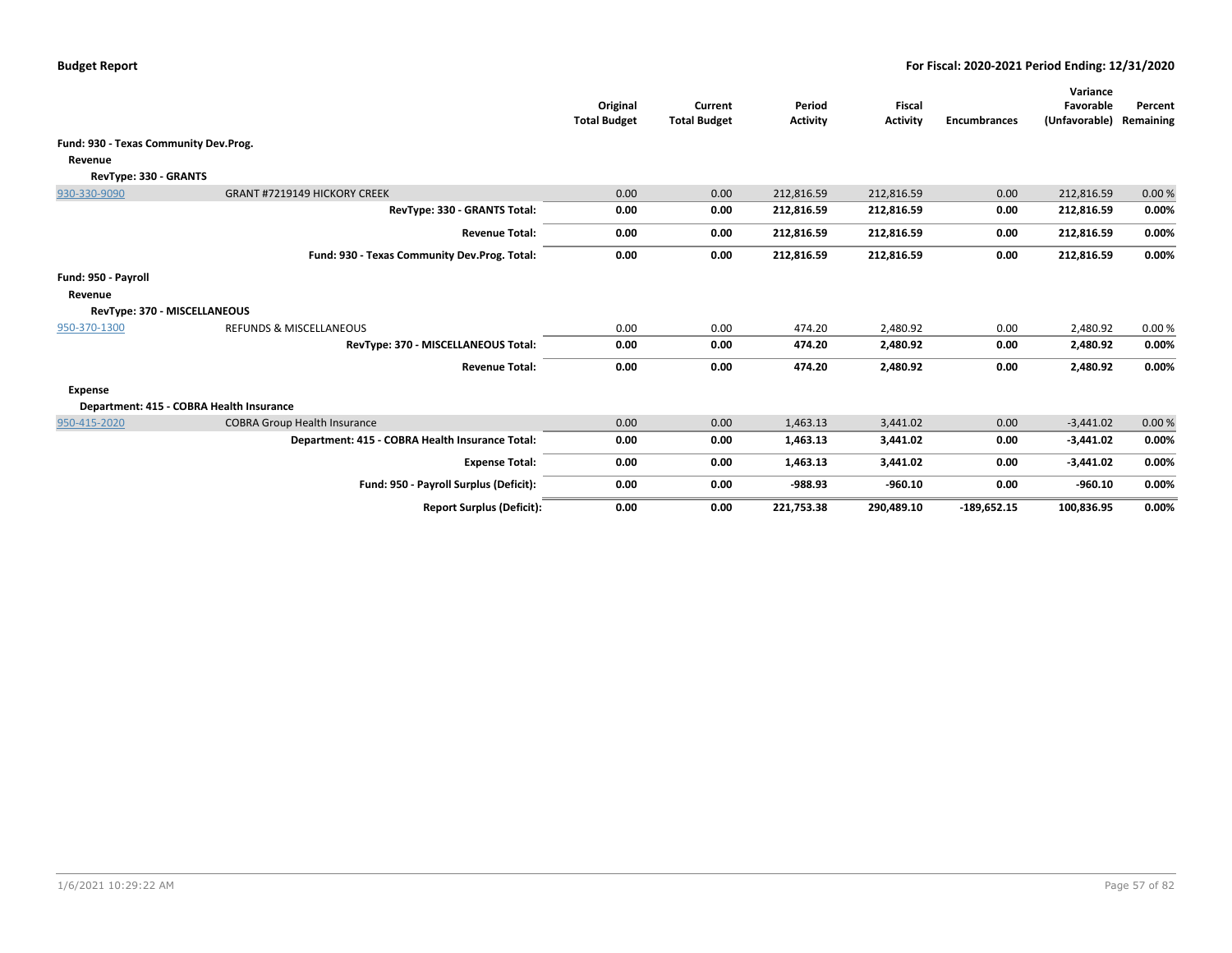# **Group Summary**

| RevTyp                                             | Original<br><b>Total Budget</b> | Current<br><b>Total Budget</b> | Period<br><b>Activity</b> | <b>Fiscal</b><br><b>Activity</b> | <b>Encumbrances</b> | Variance<br>Favorable<br>(Unfavorable) | Percent<br>Remaining |
|----------------------------------------------------|---------------------------------|--------------------------------|---------------------------|----------------------------------|---------------------|----------------------------------------|----------------------|
| Fund: 100 - General                                |                                 |                                |                           |                                  |                     |                                        |                      |
| Revenue                                            |                                 |                                |                           |                                  |                     |                                        |                      |
| 300 - CASH                                         | 353,291.78                      | 353,291.78                     | 0.00                      | 0.00                             | 0.00                | $-353,291.78$                          | 100.00%              |
| 310 - PROPERTY TAXES                               | 9,722,601.67                    | 9,722,601.67                   | 1,409,054.19              | 2,354,987.65                     | 0.00                | -7,367,614.02                          | 75.78%               |
| 318 - OTHER TAXES                                  | 1,606,805.87                    | 1,606,805.87                   | 121,982.04                | 337,276.83                       | 0.00                | -1,269,529.04                          | 79.01%               |
| 319 - F.C. DETENTION CENTER                        | 220,000.00                      | 220,000.00                     | 34,138.66                 | 65,864.85                        | 0.00                | $-154, 135.15$                         | 70.06%               |
| 320 - LICENSES & PERMITS                           | 115,000.00                      | 115,000.00                     | 9,761.00                  | 33,281.00                        | 0.00                | $-81,719.00$                           | 71.06%               |
| 321 - FEES OF TAX COLLECTOR                        | 501,500.00                      | 501,500.00                     | 11,154.09                 | 29,061.79                        | 0.00                | $-472,438.21$                          | 94.21%               |
| 330 - GRANTS                                       | 47,526.62                       | 47,526.62                      | 0.00                      | 14,722.71                        | 0.00                | $-32,803.91$                           | 69.02%               |
| 340 - FEES OF OFFICE                               | 487,650.00                      | 487,650.00                     | 6,792.00                  | 15,764.00                        | 0.00                | -471,886.00                            | 96.77%               |
| 350 - FINES                                        | 6,500.00                        | 6,500.00                       | 0.00                      | 0.00                             | 0.00                | $-6,500.00$                            | 100.00%              |
| 352 - FINES & FORFEITURES                          | 8,200.00                        | 8,200.00                       | 0.00                      | 0.00                             | 0.00                | $-8,200.00$                            | 100.00%              |
| 360 - INTEREST EARNINGS                            | 9,000.00                        | 9,000.00                       | 0.07                      | 421.91                           | 0.00                | $-8,578.09$                            | 95.31%               |
| 364 - SALE OF ASSETS LAND/BUILDING                 | 1,000.00                        | 1,000.00                       | 0.00                      | 5,210.00                         | 0.00                | 4,210.00                               | $-421.00%$           |
| 370 - MISCELLANEOUS                                | 824,205.58                      | 840,374.27                     | 69,470.47                 | 689,135.23                       | 0.00                | $-151,239.04$                          | 18.00%               |
| <b>Revenue Surplus (Deficit):</b>                  | 13,903,281.52                   | 13,919,450.21                  | 1,662,352.52              | 3,545,725.97                     | 0.00                | $-10,373,724.24$                       | 74.53%               |
| <b>Expense</b>                                     |                                 |                                |                           |                                  |                     |                                        |                      |
| Department: 400 - County Judge                     |                                 |                                |                           |                                  |                     |                                        |                      |
|                                                    | 144,600.30                      | 144,600.30                     | 10,809.04                 | 37,041.63                        | 0.00                | 107,558.67                             | 74.38%               |
| Department: 400 - County Judge Total:              | 144,600.30                      | 144,600.30                     | 10,809.04                 | 37,041.63                        | 0.00                | 107,558.67                             | 74.38%               |
|                                                    |                                 |                                |                           |                                  |                     |                                        |                      |
| Department: 401 - 911 Coordinator                  |                                 |                                |                           |                                  |                     |                                        |                      |
|                                                    | 23,000.00                       | 23,000.00                      | 0.00                      | 0.00                             | 0.00                | 23,000.00                              | 100.00%              |
| Department: 401 - 911 Coordinator Total:           | 23,000.00                       | 23,000.00                      | 0.00                      | 0.00                             | 0.00                | 23,000.00                              | 100.00%              |
| Department: 403 - County Clerk                     |                                 |                                |                           |                                  |                     |                                        |                      |
|                                                    | 391,790.91                      | 391,790.91                     | 30,662.61                 | 101,952.92                       | 1,411.08            | 288,426.91                             | 73.62%               |
| Department: 403 - County Clerk Total:              | 391,790.91                      | 391,790.91                     | 30,662.61                 | 101,952.92                       | 1,411.08            | 288,426.91                             | 73.62%               |
| Department: 404 - Election                         |                                 |                                |                           |                                  |                     |                                        |                      |
|                                                    | 53,446.00                       | 53,446.00                      | 20,516.31                 | 39,716.19                        | 450.00              | 13,279.81                              | 24.85%               |
| Department: 404 - Election Total:                  | 53,446.00                       | 53,446.00                      | 20,516.31                 | 39,716.19                        | 450.00              | 13,279.81                              | 24.85%               |
|                                                    |                                 |                                |                           |                                  |                     |                                        |                      |
| Department: 405 - Veterans' Service Officer        |                                 |                                |                           |                                  |                     |                                        |                      |
|                                                    | 62,281.03                       | 62,281.03                      | 4,893.82                  | 16,194.95                        | 0.00                | 46,086.08                              | 74.00%               |
| Department: 405 - Veterans' Service Officer Total: | 62,281.03                       | 62,281.03                      | 4,893.82                  | 16,194.95                        | 0.00                | 46,086.08                              | 74.00%               |
| Department: 406 - Emergency Management             |                                 |                                |                           |                                  |                     |                                        |                      |
|                                                    | 69,943.12                       | 104,343.79                     | 4,216.04                  | 30,111.13                        | 38,234.27           | 35,998.39                              | 34.50%               |
| Department: 406 - Emergency Management Total:      | 69,943.12                       | 104,343.79                     | 4,216.04                  | 30,111.13                        | 38,234.27           | 35,998.39                              | 34.50%               |
| Department: 409 - Non-Departmental                 |                                 |                                |                           |                                  |                     |                                        |                      |
|                                                    | 853,604.16                      | 853,604.16                     | 191,146.31                | 219,103.73                       | 0.00                | 634,500.43                             | 74.33%               |
|                                                    |                                 |                                |                           |                                  |                     |                                        |                      |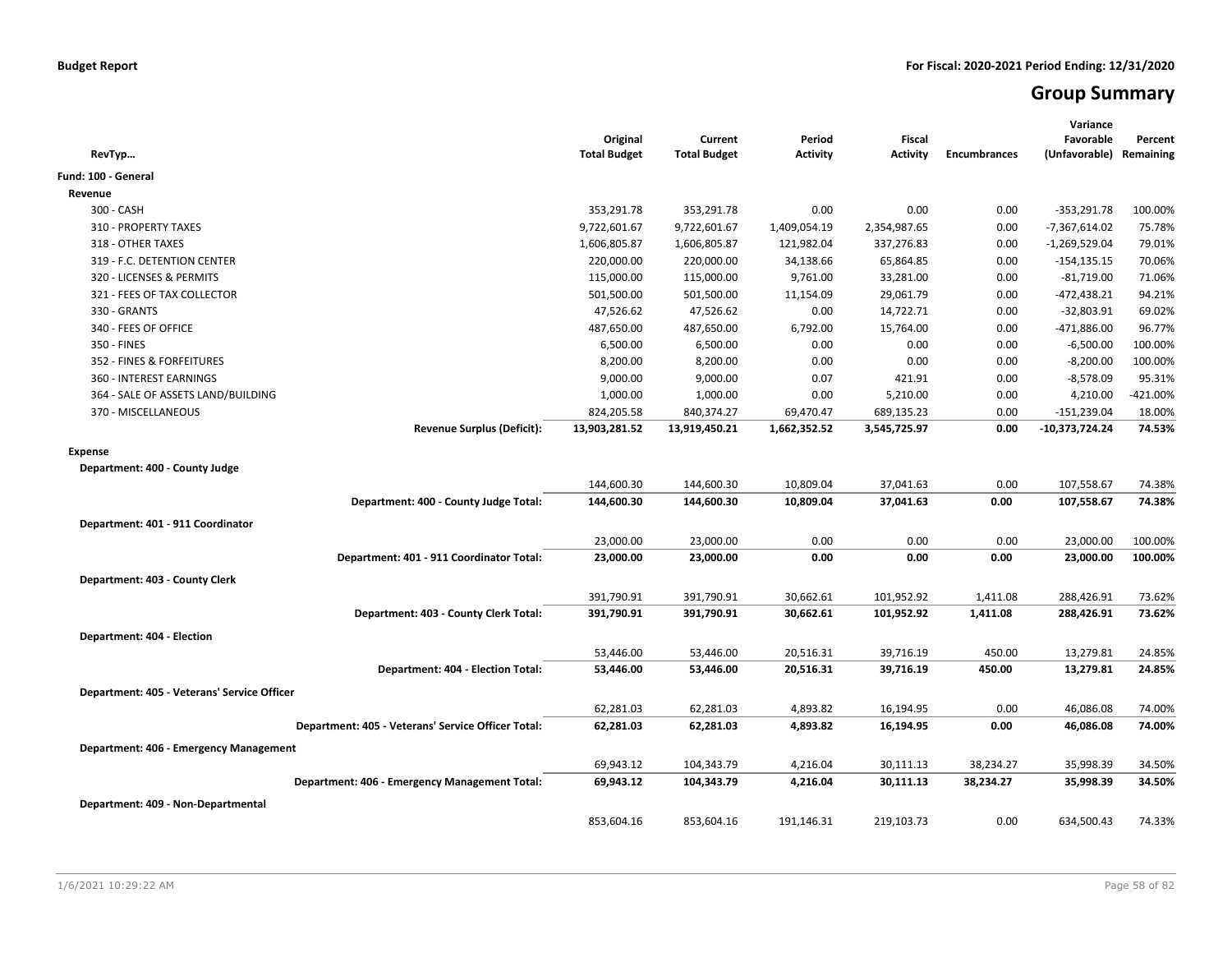| <b>Budget Report</b> |  |
|----------------------|--|
|----------------------|--|

|                                                              |                     |                     |                 |                 |                     | Variance      |           |
|--------------------------------------------------------------|---------------------|---------------------|-----------------|-----------------|---------------------|---------------|-----------|
|                                                              | Original            | Current             | Period          | Fiscal          |                     | Favorable     | Percent   |
| RevTyp                                                       | <b>Total Budget</b> | <b>Total Budget</b> | <b>Activity</b> | <b>Activity</b> | <b>Encumbrances</b> | (Unfavorable) | Remaining |
| Department: 409 - Non-Departmental Total:                    | 853,604.16          | 853,604.16          | 191,146.31      | 219,103.73      | 0.00                | 634,500.43    | 74.33%    |
| Department: 410 - County Court at Law                        |                     |                     |                 |                 |                     |               |           |
|                                                              | 484,276.22          | 484,276.22          | 35,856.35       | 117,861.35      | 0.00                | 366,414.87    | 75.66%    |
| Department: 410 - County Court at Law Total:                 | 484,276.22          | 484,276.22          | 35,856.35       | 117,861.35      | 0.00                | 366,414.87    | 75.66%    |
| Department: 425 - Court Administration                       |                     |                     |                 |                 |                     |               |           |
|                                                              | 95,761.00           | 95,761.00           | 2,456.25        | 24,607.25       | 0.00                | 71,153.75     | 74.30%    |
| Department: 425 - Court Administration Total:                | 95,761.00           | 95,761.00           | 2,456.25        | 24,607.25       | 0.00                | 71,153.75     | 74.30%    |
| Department: 435 - 336th District Court Administration        |                     |                     |                 |                 |                     |               |           |
|                                                              | 919,524.10          | 919,524.10          | 58,938.23       | 137,641.68      | 227.58              | 781,654.84    | 85.01%    |
| Department: 435 - 336th District Court Administration Total: | 919,524.10          | 919,524.10          | 58,938.23       | 137,641.68      | 227.58              | 781,654.84    | 85.01%    |
| Department: 450 - District Clerk                             |                     |                     |                 |                 |                     |               |           |
|                                                              | 476,617.45          | 476,617.45          | 36,405.70       | 121,598.65      | 97.60               | 354,921.20    | 74.47%    |
| Department: 450 - District Clerk Total:                      | 476,617.45          | 476,617.45          | 36,405.70       | 121,598.65      | 97.60               | 354,921.20    | 74.47%    |
| Department: 455 - Justice of the Peace Pct. 1                |                     |                     |                 |                 |                     |               |           |
|                                                              | 174,554.25          | 174,554.25          | 12,864.89       | 43,436.57       | 0.00                | 131,117.68    | 75.12%    |
| Department: 455 - Justice of the Peace Pct. 1 Total:         | 174,554.25          | 174,554.25          | 12,864.89       | 43,436.57       | 0.00                | 131,117.68    | 75.12%    |
| Department: 456 - Justice of the Peace Pct. 2                |                     |                     |                 |                 |                     |               |           |
|                                                              | 140,034.58          | 140,034.58          | 10,812.86       | 36,274.58       | 0.00                | 103,760.00    | 74.10%    |
| Department: 456 - Justice of the Peace Pct. 2 Total:         | 140,034.58          | 140,034.58          | 10,812.86       | 36,274.58       | 0.00                | 103,760.00    | 74.10%    |
| Department: 457 - Justice of the Peace Pct. 3                |                     |                     |                 |                 |                     |               |           |
|                                                              | 118,951.29          | 118,951.29          | 9,148.34        | 30,607.60       | 12.98               | 88,330.71     | 74.26%    |
| Department: 457 - Justice of the Peace Pct. 3 Total:         | 118,951.29          | 118,951.29          | 9,148.34        | 30,607.60       | 12.98               | 88,330.71     | 74.26%    |
| Department: 475 - District Attorney                          |                     |                     |                 |                 |                     |               |           |
|                                                              | 978,017.75          | 978,017.75          | 75,005.95       | 249,145.76      | 577.37              | 728,294.62    | 74.47%    |
| Department: 475 - District Attorney Total:                   | 978,017.75          | 978,017.75          | 75,005.95       | 249,145.76      | 577.37              | 728,294.62    | 74.47%    |
| Department: 495 - County Auditor                             |                     |                     |                 |                 |                     |               |           |
|                                                              | 322,848.26          | 322,848.26          | 25,298.08       | 84,814.32       | 0.00                | 238,033.94    | 73.73%    |
| Department: 495 - County Auditor Total:                      | 322,848.26          | 322,848.26          | 25,298.08       | 84,814.32       | 0.00                | 238,033.94    | 73.73%    |
| Department: 496 - County Purchasing                          |                     |                     |                 |                 |                     |               |           |
|                                                              | 79,439.17           | 79,439.17           | 5,981.37        | 20,256.17       | $-51.78$            | 59,234.78     | 74.57%    |
| Department: 496 - County Purchasing Total:                   | 79,439.17           | 79,439.17           | 5,981.37        | 20,256.17       | $-51.78$            | 59,234.78     | 74.57%    |
| Department: 497 - County Treasurer                           |                     |                     |                 |                 |                     |               |           |
|                                                              | 84,754.56           | 84,754.56           | 6,426.56        | 22,028.82       | 0.00                | 62,725.74     | 74.01%    |
| Department: 497 - County Treasurer Total:                    | 84,754.56           | 84,754.56           | 6,426.56        | 22,028.82       | 0.00                | 62,725.74     | 74.01%    |
| Department: 499 - Tax Assessor Collector                     |                     |                     |                 |                 |                     |               |           |
|                                                              | 341,568.22          | 341,568.22          | 29,700.41       | 87,560.74       | $-7.49$             | 254,014.97    | 74.37%    |
| Department: 499 - Tax Assessor Collector Total:              | 341,568.22          | 341,568.22          | 29,700.41       | 87,560.74       | $-7.49$             | 254,014.97    | 74.37%    |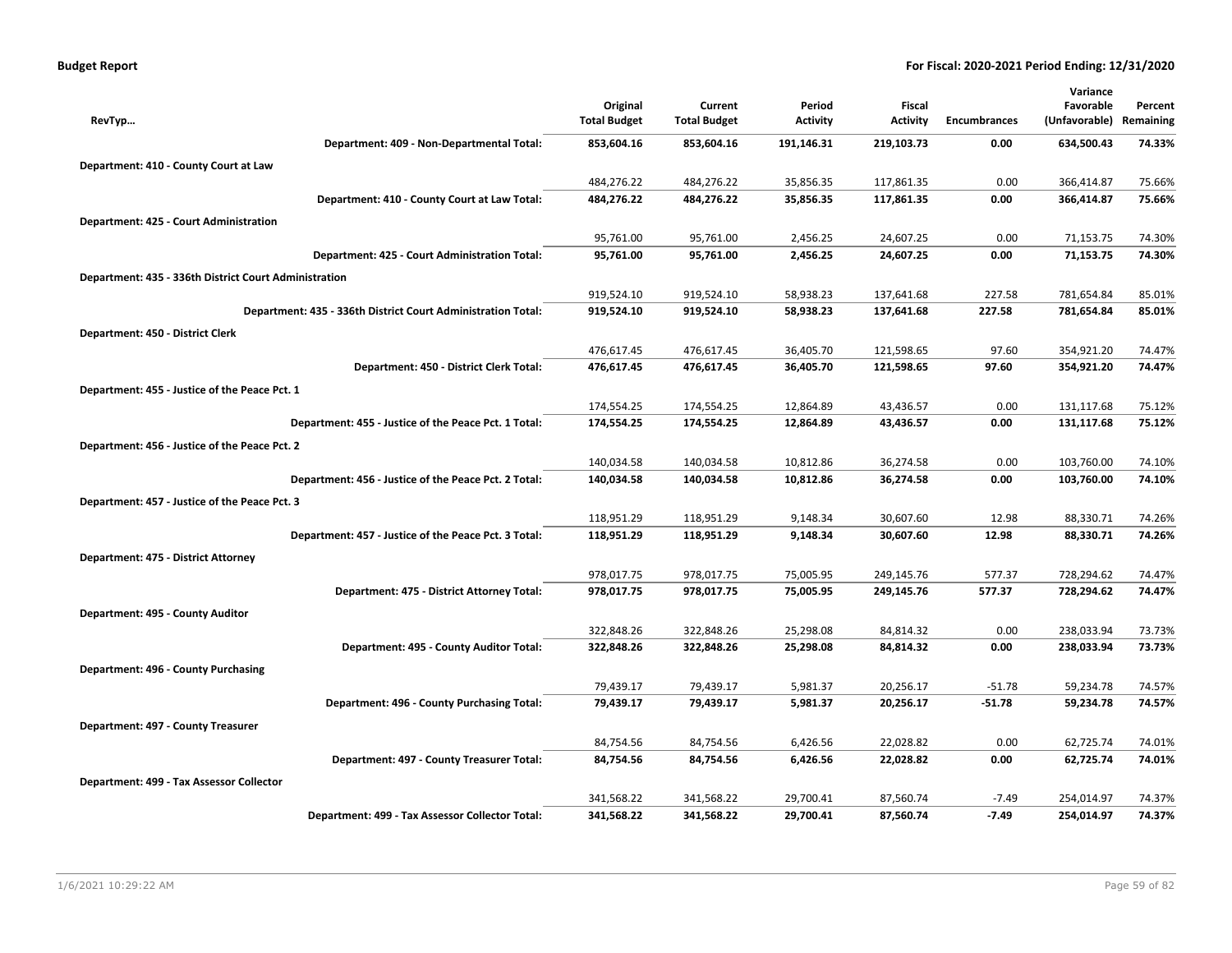| <b>Budget Report</b> |  |  |  |  |
|----------------------|--|--|--|--|
|----------------------|--|--|--|--|

|                                                      |                      |                      |                 |              |                     | Variance             |                    |
|------------------------------------------------------|----------------------|----------------------|-----------------|--------------|---------------------|----------------------|--------------------|
|                                                      | Original             | Current              | Period          | Fiscal       |                     | Favorable            | Percent            |
| RevTyp                                               | <b>Total Budget</b>  | <b>Total Budget</b>  | <b>Activity</b> | Activity     | <b>Encumbrances</b> | (Unfavorable)        | Remaining          |
| Department: 503 - Computer/IT Dept.                  |                      |                      |                 |              |                     |                      |                    |
|                                                      | 119,946.73           | 119,946.73           | 5,966.04        | 19,724.61    | 0.00                | 100,222.12           | 83.56%             |
| Department: 503 - Computer/IT Dept. Total:           | 119,946.73           | 119,946.73           | 5,966.04        | 19,724.61    | 0.00                | 100,222.12           | 83.56%             |
| Department: 509 - Contingency                        |                      |                      |                 |              |                     |                      |                    |
|                                                      | 279,000.00           | 244,599.33           | 0.00            | 0.00         | 0.00                | 244,599.33           | 100.00%            |
| Department: 509 - Contingency Total:                 | 279,000.00           | 244,599.33           | 0.00            | 0.00         | 0.00                | 244,599.33           | 100.00%            |
| Department: 510 - Courthouse                         |                      |                      |                 |              |                     |                      |                    |
|                                                      | 403,751.45           | 403,751.45           | 14,288.95       | 107,085.30   | 0.00                | 296,666.15           | 73.48%             |
| Department: 510 - Courthouse Total:                  | 403,751.45           | 403,751.45           | 14,288.95       | 107,085.30   | 0.00                | 296,666.15           | 73.48%             |
| Department: 511 - County Office Building             |                      |                      |                 |              |                     |                      |                    |
|                                                      | 10,638.00            | 10,638.00            | 233.90          | 1,349.19     | 0.00                | 9,288.81             | 87.32%             |
| Department: 511 - County Office Building Total:      | 10,638.00            | 10,638.00            | 233.90          | 1,349.19     | 0.00                | 9,288.81             | 87.32%             |
| Department: 512 - Co-Op Office Building              |                      |                      |                 |              |                     |                      |                    |
|                                                      | 2,170.00             | 2,170.00             | 638.64          | 1,387.66     | 0.00                | 782.34               | 36.05%             |
| Department: 512 - Co-Op Office Building Total:       | 2,170.00             | 2,170.00             | 638.64          | 1,387.66     | 0.00                | 782.34               | 36.05%             |
| Department: 513 - Courthouse South Annex             |                      |                      |                 |              |                     |                      |                    |
|                                                      | 21,555.00            | 21,555.00            | 919.05          | 2,618.79     | 90.54               | 18,845.67            | 87.43%             |
| Department: 513 - Courthouse South Annex Total:      | 21,555.00            | 21,555.00            | 919.05          | 2,618.79     | 90.54               | 18,845.67            | 87.43%             |
| Department: 514 - City Hall Annex                    |                      |                      |                 |              |                     |                      |                    |
|                                                      | 800.00               | 800.00               | 0.00            | 165.38       | 0.00                | 634.62               | 79.33%             |
| Department: 514 - City Hall Annex Total:             | 800.00               | 800.00               | 0.00            | 165.38       | 0.00                | 634.62               | 79.33%             |
| Department: 515 - Windom County Building             |                      |                      |                 |              |                     |                      |                    |
|                                                      | 11,200.00            | 11,200.00            | 441.66          | 1.013.34     | 0.00                | 10,186.66            | 90.95%             |
| Department: 515 - Windom County Building Total:      | 11,200.00            | 11,200.00            | 441.66          | 1,013.34     | 0.00                | 10,186.66            | 90.95%             |
| Department: 516 - Agrilife Extension Building        |                      |                      |                 |              |                     |                      |                    |
|                                                      | 8,413.00             | 8,413.00             | 57.58           | 998.87       | 0.00                | 7,414.13             | 88.13%             |
| Department: 516 - Agrilife Extension Building Total: | 8,413.00             | 8,413.00             | 57.58           | 998.87       | 0.00                | 7,414.13             | 88.13%             |
|                                                      |                      |                      |                 |              |                     |                      |                    |
| <b>Department: 518 - County Offices Relocation</b>   | 235,250.00           | 235,250.00           | 11,932.15       | 53,423.16    | 71.19               | 181,755.65           | 77.26%             |
| Department: 518 - County Offices Relocation Total:   | 235,250.00           | 235,250.00           | 11,932.15       | 53,423.16    | 71.19               | 181,755.65           | 77.26%             |
|                                                      |                      |                      |                 |              |                     |                      |                    |
| Department: 520 - Lake Fannin                        |                      |                      |                 |              |                     |                      |                    |
| Department: 520 - Lake Fannin Total:                 | 5,000.00<br>5,000.00 | 5,000.00<br>5,000.00 | 0.00<br>0.00    | 0.00<br>0.00 | 0.00<br>0.00        | 5,000.00<br>5,000.00 | 100.00%<br>100.00% |
|                                                      |                      |                      |                 |              |                     |                      |                    |
| Department: 540 - Ambulance Service                  |                      |                      |                 |              |                     |                      |                    |
|                                                      | 749,600.00           | 749,600.00           | 61,666.67       | 185,184.89   | 0.00                | 564,415.11           | 75.30%             |
| Department: 540 - Ambulance Service Total:           | 749,600.00           | 749,600.00           | 61,666.67       | 185,184.89   | 0.00                | 564,415.11           | 75.30%             |
| <b>Department: 543 - Fire Protection</b>             |                      |                      |                 |              |                     |                      |                    |
|                                                      | 132,020.00           | 132,020.00           | 0.00            | 32,829.94    | 0.00                | 99,190.06            | 75.13%             |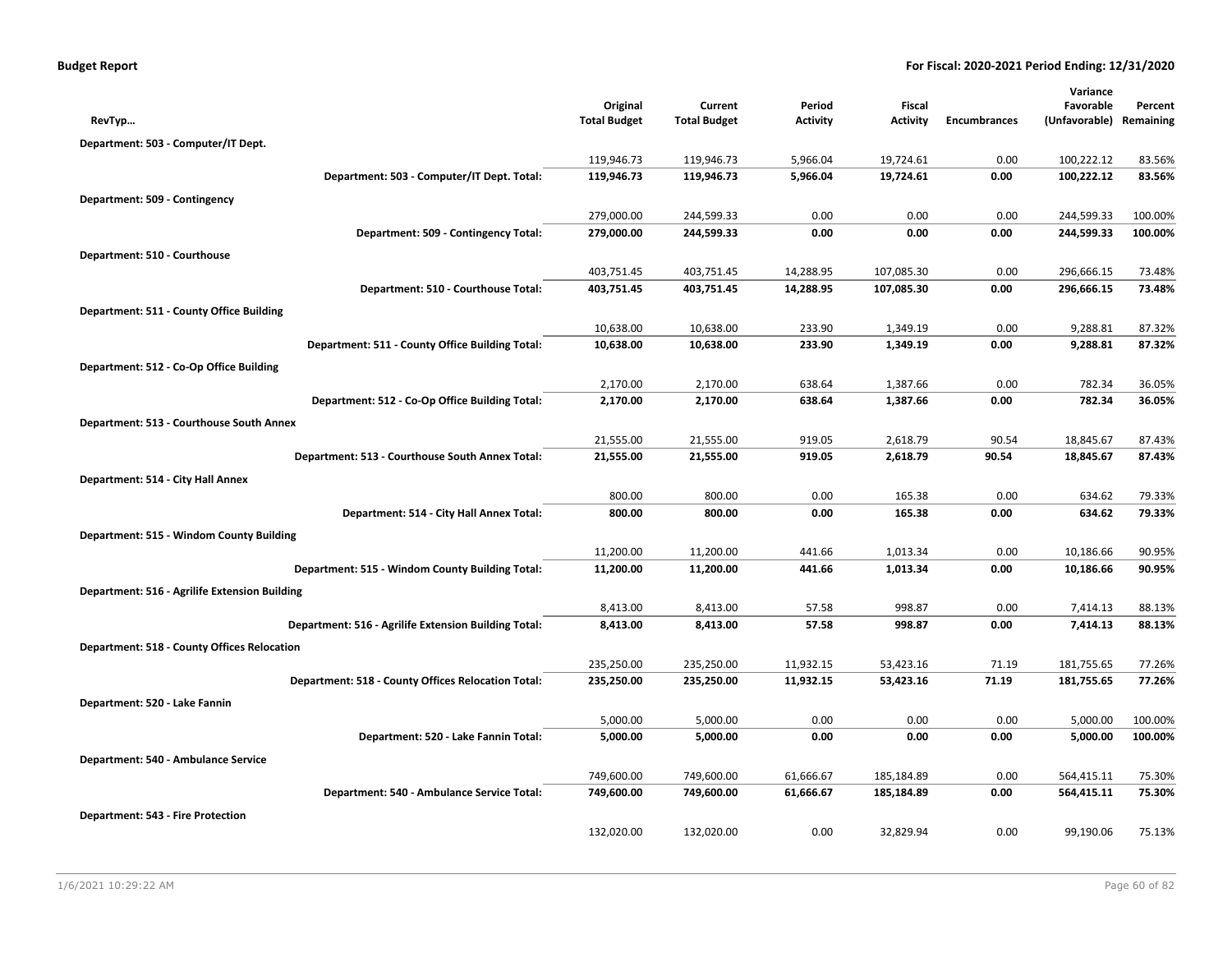|                                             |                                                    |                     |                     |            |                 |                     | Variance      |           |
|---------------------------------------------|----------------------------------------------------|---------------------|---------------------|------------|-----------------|---------------------|---------------|-----------|
|                                             |                                                    | Original            | Current             | Period     | Fiscal          |                     | Favorable     | Percent   |
| RevTyp                                      |                                                    | <b>Total Budget</b> | <b>Total Budget</b> | Activity   | <b>Activity</b> | <b>Encumbrances</b> | (Unfavorable) | Remaining |
|                                             | Department: 543 - Fire Protection Total:           | 132,020.00          | 132,020.00          | 0.00       | 32,829.94       | 0.00                | 99,190.06     | 75.13%    |
| Department: 551 - Constable Pct.1           |                                                    |                     |                     |            |                 |                     |               |           |
|                                             |                                                    | 52,658.80           | 52,658.80           | 4,163.16   | 13,807.54       | 0.00                | 38,851.26     | 73.78%    |
|                                             | Department: 551 - Constable Pct.1 Total:           | 52,658.80           | 52,658.80           | 4,163.16   | 13,807.54       | 0.00                | 38,851.26     | 73.78%    |
| Department: 552 - Constable Pct.2           |                                                    |                     |                     |            |                 |                     |               |           |
|                                             |                                                    | 36,244.89           | 36,244.89           | 2,678.77   | 9,396.42        | 0.00                | 26,848.47     | 74.08%    |
|                                             | Department: 552 - Constable Pct.2 Total:           | 36,244.89           | 36,244.89           | 2,678.77   | 9,396.42        | 0.00                | 26,848.47     | 74.08%    |
| Department: 553 - Constable Pct.3           |                                                    |                     |                     |            |                 |                     |               |           |
|                                             |                                                    | 35,308.24           | 35,308.24           | 2,893.28   | 9,227.78        | 0.00                | 26,080.46     | 73.87%    |
|                                             | Department: 553 - Constable Pct.3 Total:           | 35,308.24           | 35,308.24           | 2,893.28   | 9,227.78        | 0.00                | 26,080.46     | 73.87%    |
| Department: 555 - Animal Control Officer    |                                                    |                     |                     |            |                 |                     |               |           |
|                                             |                                                    | 3,000.00            | 3,000.00            | 0.00       | 0.00            | 0.00                | 3,000.00      | 100.00%   |
|                                             | Department: 555 - Animal Control Officer Total:    | 3,000.00            | 3,000.00            | 0.00       | 0.00            | 0.00                | 3,000.00      | 100.00%   |
| Department: 559 - Texas VINE Program        |                                                    |                     |                     |            |                 |                     |               |           |
|                                             |                                                    | 18,571.12           | 18,571.12           | 4,642.78   | 4,642.78        | 0.00                | 13,928.34     | 75.00%    |
|                                             | Department: 559 - Texas VINE Program Total:        | 18,571.12           | 18,571.12           | 4,642.78   | 4,642.78        | 0.00                | 13,928.34     | 75.00%    |
| Department: 560 - County Sheriff            |                                                    |                     |                     |            |                 |                     |               |           |
|                                             |                                                    | 2,402,920.51        | 2,419,089.20        | 167,149.11 | 544,817.26      | 56,710.12           | 1,817,561.82  | 75.13%    |
|                                             | Department: 560 - County Sheriff Total:            | 2,402,920.51        | 2,419,089.20        | 167,149.11 | 544,817.26      | 56,710.12           | 1,817,561.82  | 75.13%    |
| <b>Department: 565 - Jail Operations</b>    |                                                    |                     |                     |            |                 |                     |               |           |
|                                             |                                                    | 2,751,580.00        | 2,751,580.00        | 180,805.19 | 396,220.18      | 0.00                | 2,355,359.82  | 85.60%    |
|                                             | Department: 565 - Jail Operations Total:           | 2,751,580.00        | 2,751,580.00        | 180,805.19 | 396,220.18      | 0.00                | 2,355,359.82  | 85.60%    |
| Department: 573 - Bond Supervision          |                                                    |                     |                     |            |                 |                     |               |           |
|                                             |                                                    | 71,631.80           | 71,631.80           | 4,690.55   | 15,824.64       | 0.00                | 55,807.16     | 77.91%    |
|                                             | Department: 573 - Bond Supervision Total:          | 71,631.80           | 71,631.80           | 4,690.55   | 15,824.64       | 0.00                | 55,807.16     | 77.91%    |
| Department: 575 - Juvenile Probation        |                                                    |                     |                     |            |                 |                     |               |           |
|                                             |                                                    | 170,000.00          | 170,000.00          | 36.69      | 66.06           | 0.00                | 169,933.94    | 99.96%    |
|                                             | Department: 575 - Juvenile Probation Total:        | 170,000.00          | 170,000.00          | 36.69      | 66.06           | 0.00                | 169,933.94    | 99.96%    |
| Department: 590 - Environmental Development |                                                    |                     |                     |            |                 |                     |               |           |
|                                             |                                                    | 139,649.81          | 139,649.81          | 8,988.83   | 31,116.21       | 0.00                | 108,533.60    | 77.72%    |
|                                             | Department: 590 - Environmental Development Total: | 139,649.81          | 139,649.81          | 8,988.83   | 31,116.21       | 0.00                | 108,533.60    | 77.72%    |
| Department: 591 - Development Services      |                                                    |                     |                     |            |                 |                     |               |           |
|                                             |                                                    | 60,163.59           | 60,163.59           | 3,874.79   | 15,865.49       | 0.00                | 44,298.10     | 73.63%    |
|                                             | Department: 591 - Development Services Total:      | 60,163.59           | 60,163.59           | 3,874.79   | 15,865.49       | 0.00                | 44,298.10     | 73.63%    |
| <b>Department: 640 - County Services</b>    |                                                    |                     |                     |            |                 |                     |               |           |
|                                             |                                                    | 57,025.00           | 57,025.00           | 493.94     | 30,461.34       | 0.00                | 26,563.66     | 46.58%    |
|                                             | Department: 640 - County Services Total:           | 57,025.00           | 57,025.00           | 493.94     | 30,461.34       | 0.00                | 26,563.66     | 46.58%    |
|                                             |                                                    |                     |                     |            |                 |                     |               |           |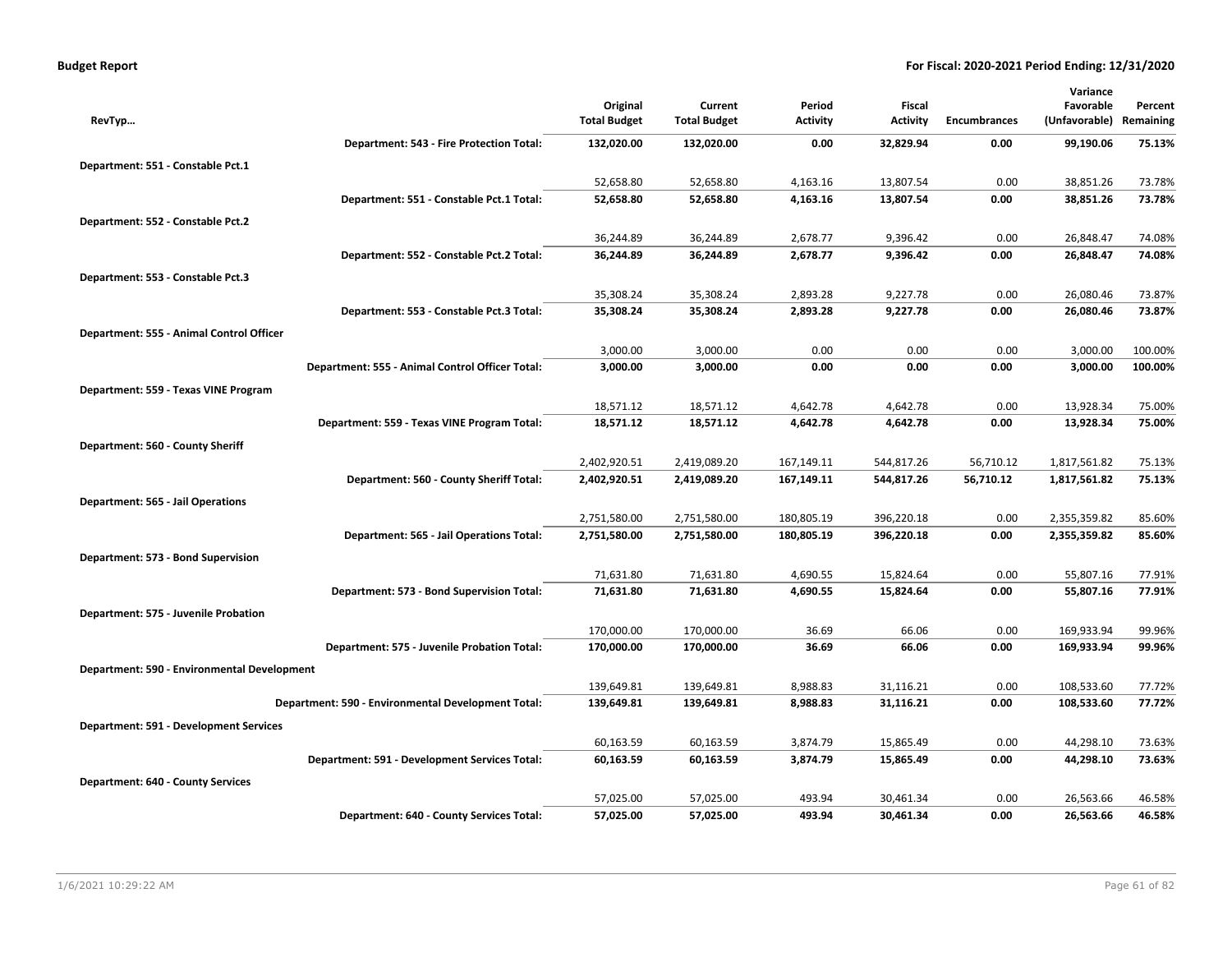| RevTyp                                             |                                                                | Original<br><b>Total Budget</b> | Current<br><b>Total Budget</b> | Period<br><b>Activity</b> | Fiscal<br><b>Activity</b> | <b>Encumbrances</b> | Variance<br>Favorable<br>(Unfavorable) | Percent<br>Remaining |
|----------------------------------------------------|----------------------------------------------------------------|---------------------------------|--------------------------------|---------------------------|---------------------------|---------------------|----------------------------------------|----------------------|
| Department: 641 - Health Officer                   |                                                                |                                 |                                |                           |                           |                     |                                        |                      |
|                                                    |                                                                | 2,400.00                        | 2,400.00                       | 200.00                    | 600.00                    | 0.00                | 1,800.00                               | 75.00%               |
|                                                    | Department: 641 - Health Officer Total:                        | 2,400.00                        | 2,400.00                       | 200.00                    | 600.00                    | 0.00                | 1,800.00                               | 75.00%               |
|                                                    |                                                                |                                 |                                |                           |                           |                     |                                        |                      |
| Department: 645 - Indigent Health Care             |                                                                | 189,386.82                      |                                |                           | 44,461.40                 | 0.00                |                                        | 76.52%               |
|                                                    | Department: 645 - Indigent Health Care Total:                  | 189,386.82                      | 189,386.82<br>189,386.82       | 28,561.66<br>28,561.66    | 44,461.40                 | 0.00                | 144,925.42<br>144,925.42               | 76.52%               |
|                                                    |                                                                |                                 |                                |                           |                           |                     |                                        |                      |
| Department: 665 - County Agents                    |                                                                |                                 |                                |                           |                           |                     |                                        |                      |
|                                                    |                                                                | 115,384.39                      | 115,384.39                     | 4,438.57                  | 22,474.65                 | 0.00                | 92,909.74                              | 80.52%               |
|                                                    | Department: 665 - County Agents Total:                         | 115,384.39                      | 115,384.39                     | 4,438.57                  | 22,474.65                 | 0.00                | 92,909.74                              | 80.52%               |
| <b>Department: 696 - Donations and Allocations</b> |                                                                |                                 |                                |                           |                           |                     |                                        |                      |
|                                                    |                                                                | 3,000.00                        | 3,000.00                       | 0.00                      | 0.00                      | 0.00                | 3,000.00                               | 100.00%              |
|                                                    | <b>Department: 696 - Donations and Allocations Total:</b>      | 3,000.00                        | 3,000.00                       | 0.00                      | 0.00                      | 0.00                | 3,000.00                               | 100.00%              |
|                                                    | <b>Expense Total:</b>                                          | 13,903,281.52                   | 13,919,450.21                  | 1,080,901.08              | 2,964,716.92              | 97,823.46           | 10,856,909.83                          | 78.00%               |
|                                                    | Fund: 100 - General Surplus (Deficit):                         | 0.00                            | 0.00                           | 581,451.44                | 581,009.05                | $-97,823.46$        | 483,185.59                             | 0.00%                |
| Fund: 110 - Courthouse Security                    |                                                                |                                 |                                |                           |                           |                     |                                        |                      |
| Revenue                                            |                                                                |                                 |                                |                           |                           |                     |                                        |                      |
| 300 - CASH                                         |                                                                | 26,650.00                       | 26,650.00                      | 0.00                      | 0.00                      | 0.00                | $-26,650.00$                           | 100.00%              |
| 340 - FEES OF OFFICE                               |                                                                | 8,300.00                        | 8,300.00                       | 0.00                      | 0.00                      | 0.00                | $-8,300.00$                            | 100.00%              |
| 360 - INTEREST EARNINGS                            |                                                                | 50.00                           | 50.00                          | 0.00                      | 0.00                      | 0.00                | $-50.00$                               | 100.00%              |
|                                                    | <b>Revenue Surplus (Deficit):</b>                              | 35,000.00                       | 35,000.00                      | 0.00                      | 0.00                      | 0.00                | $-35,000.00$                           | 100.00%              |
| <b>Expense</b>                                     |                                                                |                                 |                                |                           |                           |                     |                                        |                      |
| Department: 541 - Courthouse Security Part-Time    |                                                                |                                 |                                |                           |                           |                     |                                        |                      |
|                                                    |                                                                | 35,000.00                       | 35,000.00                      | 0.00                      | 0.00                      | 0.00                | 35,000.00                              | 100.00%              |
|                                                    | Department: 541 - Courthouse Security Part-Time Total:         | 35,000.00                       | 35,000.00                      | 0.00                      | 0.00                      | 0.00                | 35,000.00                              | 100.00%              |
|                                                    | <b>Expense Total:</b>                                          | 35,000.00                       | 35,000.00                      | 0.00                      | 0.00                      | 0.00                | 35,000.00                              | 100.00%              |
|                                                    |                                                                |                                 |                                |                           |                           |                     |                                        |                      |
|                                                    | Fund: 110 - Courthouse Security Surplus (Deficit):             | 0.00                            | 0.00                           | 0.00                      | 0.00                      | 0.00                | 0.00                                   | 0.00%                |
| Fund: 111 - Justice Court Building Security        |                                                                |                                 |                                |                           |                           |                     |                                        |                      |
| Revenue                                            |                                                                |                                 |                                |                           |                           |                     |                                        |                      |
| 300 - CASH                                         |                                                                | 3,650.00                        | 3,650.00                       | 0.00                      | 0.00                      | 0.00                | $-3,650.00$                            | 100.00%              |
| 370 - MISCELLANEOUS                                |                                                                | 850.00                          | 850.00                         | 0.00                      | 0.00                      | 0.00                | $-850.00$                              | 100.00%              |
|                                                    | <b>Revenue Surplus (Deficit):</b>                              | 4,500.00                        | 4,500.00                       | 0.00                      | 0.00                      | 0.00                | $-4,500.00$                            | 100.00%              |
| <b>Expense</b>                                     |                                                                |                                 |                                |                           |                           |                     |                                        |                      |
| Department: 454 - Justice Ct Bldg Expense          |                                                                |                                 |                                |                           |                           |                     |                                        |                      |
|                                                    |                                                                | 4,500.00                        | 4,500.00                       | 0.00                      | 0.00                      | 0.00                | 4,500.00                               | 100.00%              |
|                                                    | Department: 454 - Justice Ct Bldg Expense Total:               | 4,500.00                        | 4,500.00                       | 0.00                      | 0.00                      | 0.00                | 4,500.00                               | 100.00%              |
|                                                    | <b>Expense Total:</b>                                          | 4,500.00                        | 4,500.00                       | 0.00                      | 0.00                      | 0.00                | 4,500.00                               | 100.00%              |
|                                                    | Fund: 111 - Justice Court Building Security Surplus (Deficit): | 0.00                            | 0.00                           | 0.00                      | 0.00                      | 0.00                | 0.00                                   | 0.00%                |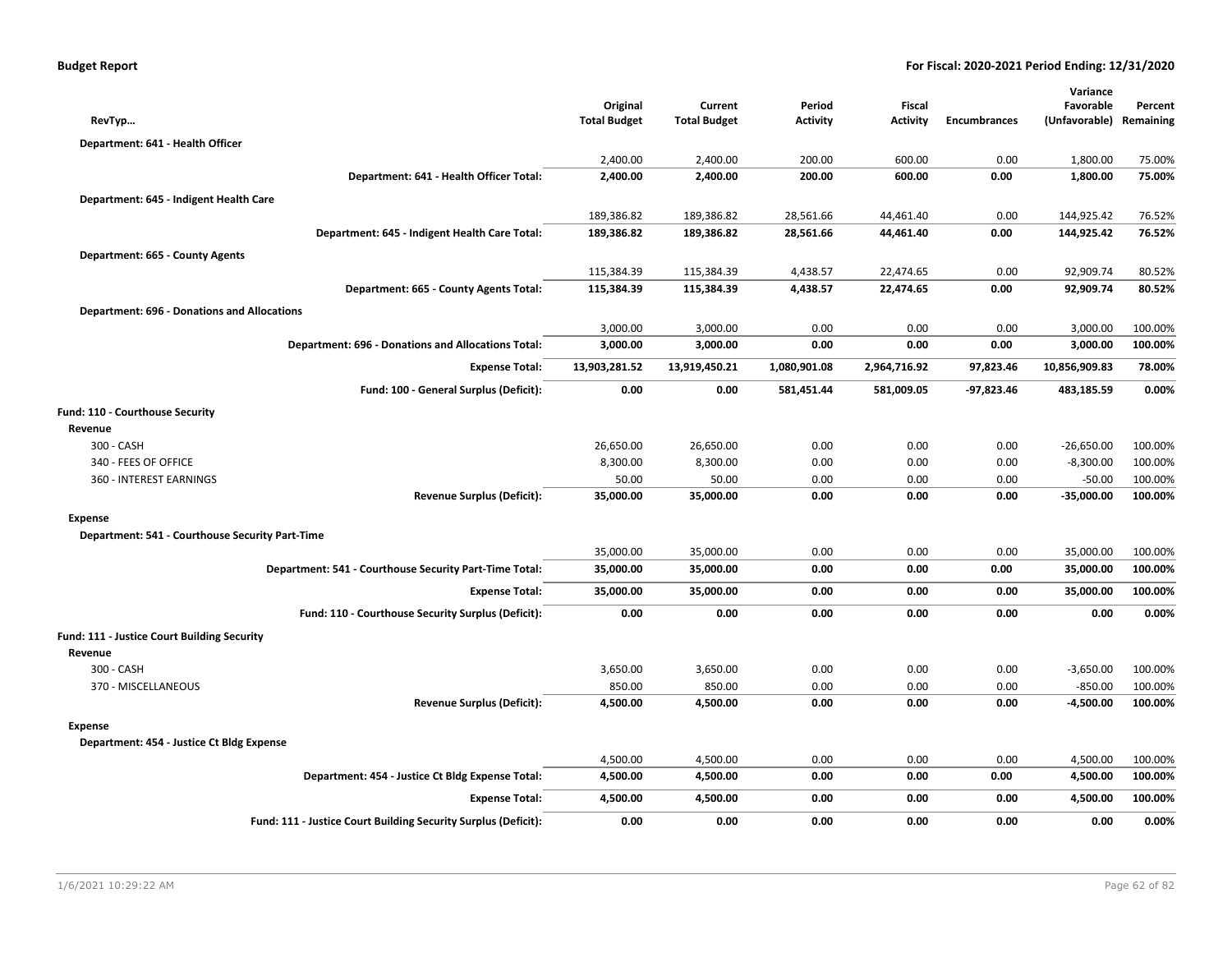| <b>Budget Report</b> |  |
|----------------------|--|
|----------------------|--|

|                                                                |                                 |                                |                           |                    |                     | Variance                   |                      |
|----------------------------------------------------------------|---------------------------------|--------------------------------|---------------------------|--------------------|---------------------|----------------------------|----------------------|
| RevTyp                                                         | Original<br><b>Total Budget</b> | Current<br><b>Total Budget</b> | Period<br><b>Activity</b> | Fiscal<br>Activity | <b>Encumbrances</b> | Favorable<br>(Unfavorable) | Percent<br>Remaining |
| <b>Fund: 120 - County Clerk Vital Statistics</b>               |                                 |                                |                           |                    |                     |                            |                      |
| Revenue                                                        |                                 |                                |                           |                    |                     |                            |                      |
| 300 - CASH                                                     | 2,995.00                        | 2,995.00                       | 0.00                      | 0.00               | 0.00                | $-2,995.00$                | 100.00%              |
| 360 - INTEREST EARNINGS                                        | 5.00                            | 5.00                           | 0.00                      | 0.00               | 0.00                | $-5.00$                    | 100.00%              |
| 370 - MISCELLANEOUS                                            | 500.00                          | 500.00                         | 0.00                      | 0.00               | 0.00                | $-500.00$                  | 100.00%              |
| <b>Revenue Surplus (Deficit):</b>                              | 3,500.00                        | 3,500.00                       | 0.00                      | 0.00               | 0.00                | $-3,500.00$                | 100.00%              |
| Expense                                                        |                                 |                                |                           |                    |                     |                            |                      |
| Department: 411 - Vital Stats Expense                          |                                 |                                |                           |                    |                     |                            |                      |
|                                                                | 3,500.00                        | 3,500.00                       | 114.75                    | 114.75             | 0.00                | 3,385.25                   | 96.72%               |
| Department: 411 - Vital Stats Expense Total:                   | 3,500.00                        | 3,500.00                       | 114.75                    | 114.75             | 0.00                | 3,385.25                   | 96.72%               |
| <b>Expense Total:</b>                                          | 3,500.00                        | 3,500.00                       | 114.75                    | 114.75             | 0.00                | 3,385.25                   | 96.72%               |
| Fund: 120 - County Clerk Vital Statistics Surplus (Deficit):   | 0.00                            | 0.00                           | $-114.75$                 | $-114.75$          | 0.00                | $-114.75$                  | 0.00%                |
| Fund: 121 - County Clerk Records Management                    |                                 |                                |                           |                    |                     |                            |                      |
| Revenue                                                        |                                 |                                |                           |                    |                     |                            |                      |
| 300 - CASH                                                     | 38,139.08                       | 38,139.08                      | 0.00                      | 0.00               | 0.00                | $-38,139.08$               | 100.00%              |
| 360 - INTEREST EARNINGS                                        | 50.00                           | 50.00                          | 0.00                      | 0.00               | 0.00                | $-50.00$                   | 100.00%              |
| 370 - MISCELLANEOUS                                            | 57,500.00                       | 57,500.00                      | 0.00                      | 4,432.00           | 0.00                | $-53,068.00$               | 92.29%               |
| <b>Revenue Surplus (Deficit):</b>                              | 95,689.08                       | 95,689.08                      | 0.00                      | 4,432.00           | 0.00                | $-91,257.08$               | 95.37%               |
| Expense                                                        |                                 |                                |                           |                    |                     |                            |                      |
| Department: 402 - Co.Clerk Records Mgt. Exp.                   |                                 |                                |                           |                    |                     |                            |                      |
|                                                                | 95,689.08                       | 95,689.08                      | 7,707.37                  | 19,942.84          | 0.00                | 75,746.24                  | 79.16%               |
| Department: 402 - Co.Clerk Records Mgt. Exp. Total:            | 95,689.08                       | 95,689.08                      | 7,707.37                  | 19,942.84          | 0.00                | 75,746.24                  | 79.16%               |
| <b>Expense Total:</b>                                          | 95,689.08                       | 95,689.08                      | 7,707.37                  | 19,942.84          | 0.00                | 75,746.24                  | 79.16%               |
| Fund: 121 - County Clerk Records Management Surplus (Deficit): | 0.00                            | 0.00                           | $-7,707.37$               | $-15,510.84$       | 0.00                | $-15,510.84$               | 0.00%                |
| Fund: 122 - Chapter 19 Funds                                   |                                 |                                |                           |                    |                     |                            |                      |
| Revenue                                                        |                                 |                                |                           |                    |                     |                            |                      |
| 330 - GRANTS                                                   | 1,205.96                        | 1,205.96                       | 0.00                      | 0.00               | 0.00                | $-1,205.96$                | 100.00%              |
| <b>Revenue Surplus (Deficit):</b>                              | 1,205.96                        | 1,205.96                       | 0.00                      | 0.00               | 0.00                | $-1,205.96$                | 100.00%              |
| Expense                                                        |                                 |                                |                           |                    |                     |                            |                      |
| Department: 403 - County Clerk                                 |                                 |                                |                           |                    |                     |                            |                      |
|                                                                | 1,205.96                        | 1,205.96                       | 0.00                      | 0.00               | 0.00                | 1,205.96                   | 100.00%              |
| Department: 403 - County Clerk Total:                          | 1,205.96                        | 1,205.96                       | 0.00                      | 0.00               | 0.00                | 1,205.96                   | 100.00%              |
| Department: 478 - HAVA CARES Act Coronavirus Relief            |                                 |                                |                           |                    |                     |                            |                      |
|                                                                | 0.00                            | 0.00                           | 11,053.32                 | 11,053.32          | 0.00                | $-11,053.32$               | 0.00%                |
| Department: 478 - HAVA CARES Act Coronavirus Relief Total:     | 0.00                            | 0.00                           | 11,053.32                 | 11,053.32          | 0.00                | $-11,053.32$               | 0.00%                |
| <b>Expense Total:</b>                                          | 1,205.96                        | 1,205.96                       | 11,053.32                 | 11,053.32          | 0.00                | -9,847.36                  | $-816.56%$           |
| Fund: 122 - Chapter 19 Funds Surplus (Deficit):                | 0.00                            | 0.00                           | $-11,053.32$              | $-11,053.32$       | 0.00                | $-11,053.32$               | 0.00%                |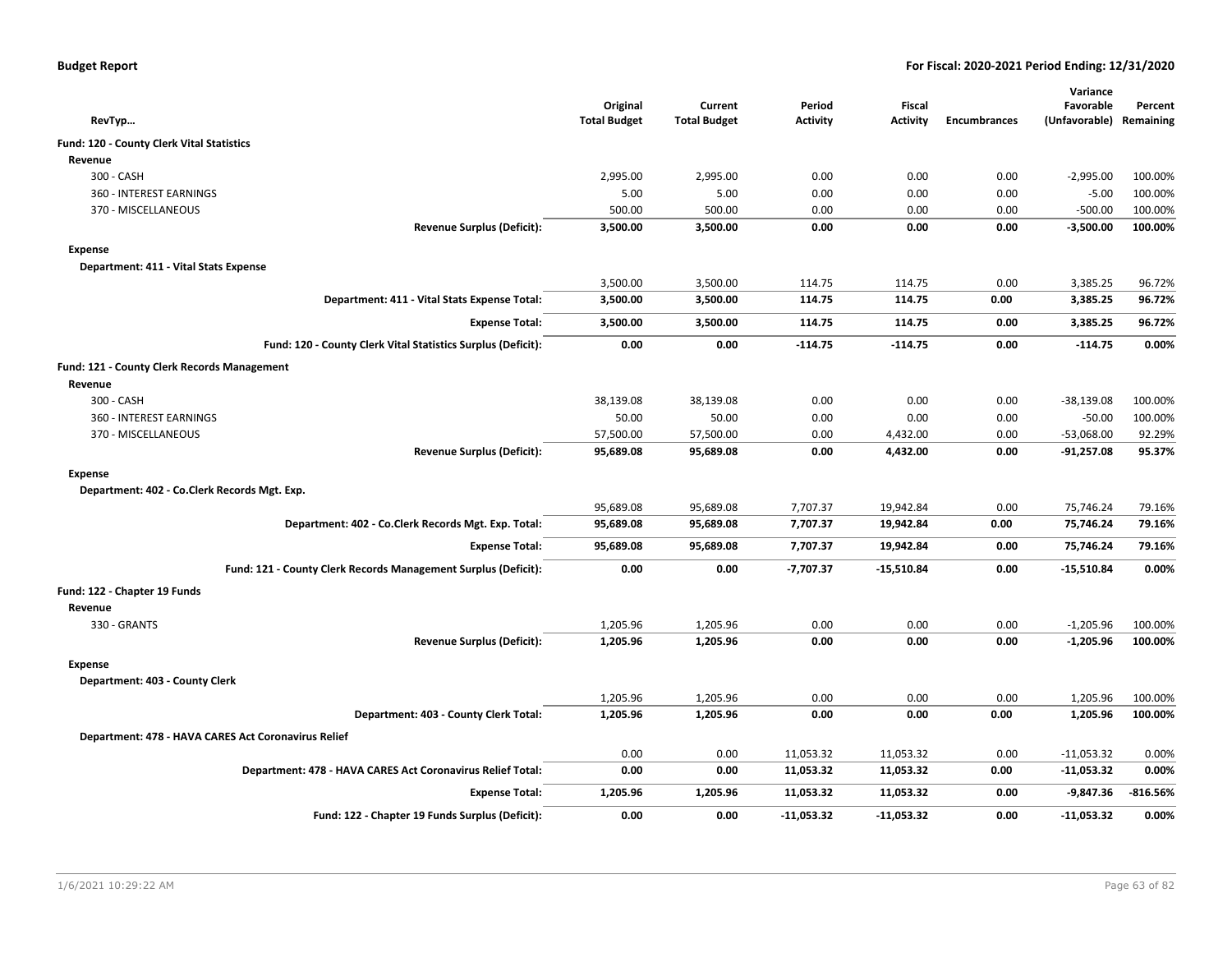| <b>Budget Report</b> |  |  |
|----------------------|--|--|
|----------------------|--|--|

|                                                                       |                                 |                     |                 |                                  |                     | Variance                |         |
|-----------------------------------------------------------------------|---------------------------------|---------------------|-----------------|----------------------------------|---------------------|-------------------------|---------|
|                                                                       | Original<br><b>Total Budget</b> | Current             | Period          | <b>Fiscal</b><br><b>Activity</b> | <b>Encumbrances</b> | Favorable               | Percent |
| RevTyp                                                                |                                 | <b>Total Budget</b> | <b>Activity</b> |                                  |                     | (Unfavorable) Remaining |         |
| Fund: 123 - Election Equipment Fund                                   |                                 |                     |                 |                                  |                     |                         |         |
| Revenue                                                               |                                 |                     |                 |                                  |                     |                         |         |
| 300 - CASH                                                            | 26,000.00                       | 26,000.00           | 0.00            | 0.00                             | 0.00                | $-26,000.00$            | 100.00% |
| 340 - FEES OF OFFICE                                                  | 4,000.00                        | 4,000.00            | 0.00            | 0.00                             | 0.00                | $-4,000.00$             | 100.00% |
| <b>Revenue Surplus (Deficit):</b>                                     | 30,000.00                       | 30,000.00           | 0.00            | 0.00                             | 0.00                | $-30,000.00$            | 100.00% |
| <b>Expense</b>                                                        |                                 |                     |                 |                                  |                     |                         |         |
| Department: 403 - County Clerk                                        |                                 |                     |                 |                                  |                     |                         |         |
|                                                                       | 30,000.00                       | 30,000.00           | 0.00            | 0.00                             | 0.00                | 30,000.00               | 100.00% |
| Department: 403 - County Clerk Total:                                 | 30,000.00                       | 30,000.00           | 0.00            | 0.00                             | 0.00                | 30,000.00               | 100.00% |
| <b>Expense Total:</b>                                                 | 30,000.00                       | 30,000.00           | 0.00            | 0.00                             | 0.00                | 30,000.00               | 100.00% |
| Fund: 123 - Election Equipment Fund Surplus (Deficit):                | 0.00                            | 0.00                | 0.00            | 0.00                             | 0.00                | 0.00                    | 0.00%   |
| Fund: 125 - County Clerk Co.& Dist.CourtTechnology                    |                                 |                     |                 |                                  |                     |                         |         |
| Revenue                                                               |                                 |                     |                 |                                  |                     |                         |         |
| 370 - MISCELLANEOUS                                                   | 600.00                          | 600.00              | 0.00            | 0.00                             | 0.00                | $-600.00$               | 100.00% |
| <b>Revenue Surplus (Deficit):</b>                                     | 600.00                          | 600.00              | 0.00            | 0.00                             | 0.00                | $-600.00$               | 100.00% |
| <b>Expense</b>                                                        |                                 |                     |                 |                                  |                     |                         |         |
| Department: 440 - Technology Equipment                                |                                 |                     |                 |                                  |                     |                         |         |
|                                                                       | 600.00                          | 600.00              | 0.00            | 0.00                             | 0.00                | 600.00                  | 100.00% |
| Department: 440 - Technology Equipment Total:                         | 600.00                          | 600.00              | 0.00            | 0.00                             | 0.00                | 600.00                  | 100.00% |
| <b>Expense Total:</b>                                                 | 600.00                          | 600.00              | 0.00            | 0.00                             | 0.00                | 600.00                  | 100.00% |
| Fund: 125 - County Clerk Co.& Dist.CourtTechnology Surplus (Deficit): | 0.00                            | 0.00                | 0.00            | 0.00                             | 0.00                | 0.00                    | 0.00%   |
| Fund: 127 - County Clerk Records Archive                              |                                 |                     |                 |                                  |                     |                         |         |
| Revenue                                                               |                                 |                     |                 |                                  |                     |                         |         |
| 300 - CASH                                                            | 50,000.00                       | 50,000.00           | 0.00            | 0.00                             | 0.00                | $-50,000.00$            | 100.00% |
| 370 - MISCELLANEOUS                                                   | 90,000.00                       | 90,000.00           | 0.00            | 0.00                             | 0.00                | $-90,000.00$            | 100.00% |
| <b>Revenue Surplus (Deficit):</b>                                     | 140,000.00                      | 140,000.00          | 0.00            | 0.00                             | 0.00                | $-140,000.00$           | 100.00% |
| <b>Expense</b>                                                        |                                 |                     |                 |                                  |                     |                         |         |
| Department: 403 - County Clerk                                        |                                 |                     |                 |                                  |                     |                         |         |
|                                                                       | 140,000.00                      | 140,000.00          | 5,225.32        | 5,225.32                         | 0.00                | 134,774.68              | 96.27%  |
| Department: 403 - County Clerk Total:                                 | 140,000.00                      | 140,000.00          | 5,225.32        | 5,225.32                         | 0.00                | 134,774.68              | 96.27%  |
| <b>Expense Total:</b>                                                 | 140,000.00                      | 140,000.00          | 5,225.32        | 5,225.32                         | 0.00                | 134,774.68              | 96.27%  |
| Fund: 127 - County Clerk Records Archive Surplus (Deficit):           | 0.00                            | 0.00                | $-5,225.32$     | $-5,225.32$                      | 0.00                | $-5,225.32$             | 0.00%   |
| Fund: 130 - Bail Bond Trust Fund                                      |                                 |                     |                 |                                  |                     |                         |         |
| Revenue                                                               |                                 |                     |                 |                                  |                     |                         |         |
| 345 - BONDS                                                           | 7,000.00                        | 7,000.00            | 450.00          | 1,125.00                         | 0.00                | $-5,875.00$             | 83.93%  |
| <b>Revenue Surplus (Deficit):</b>                                     | 7,000.00                        | 7,000.00            | 450.00          | 1,125.00                         | 0.00                | $-5,875.00$             | 83.93%  |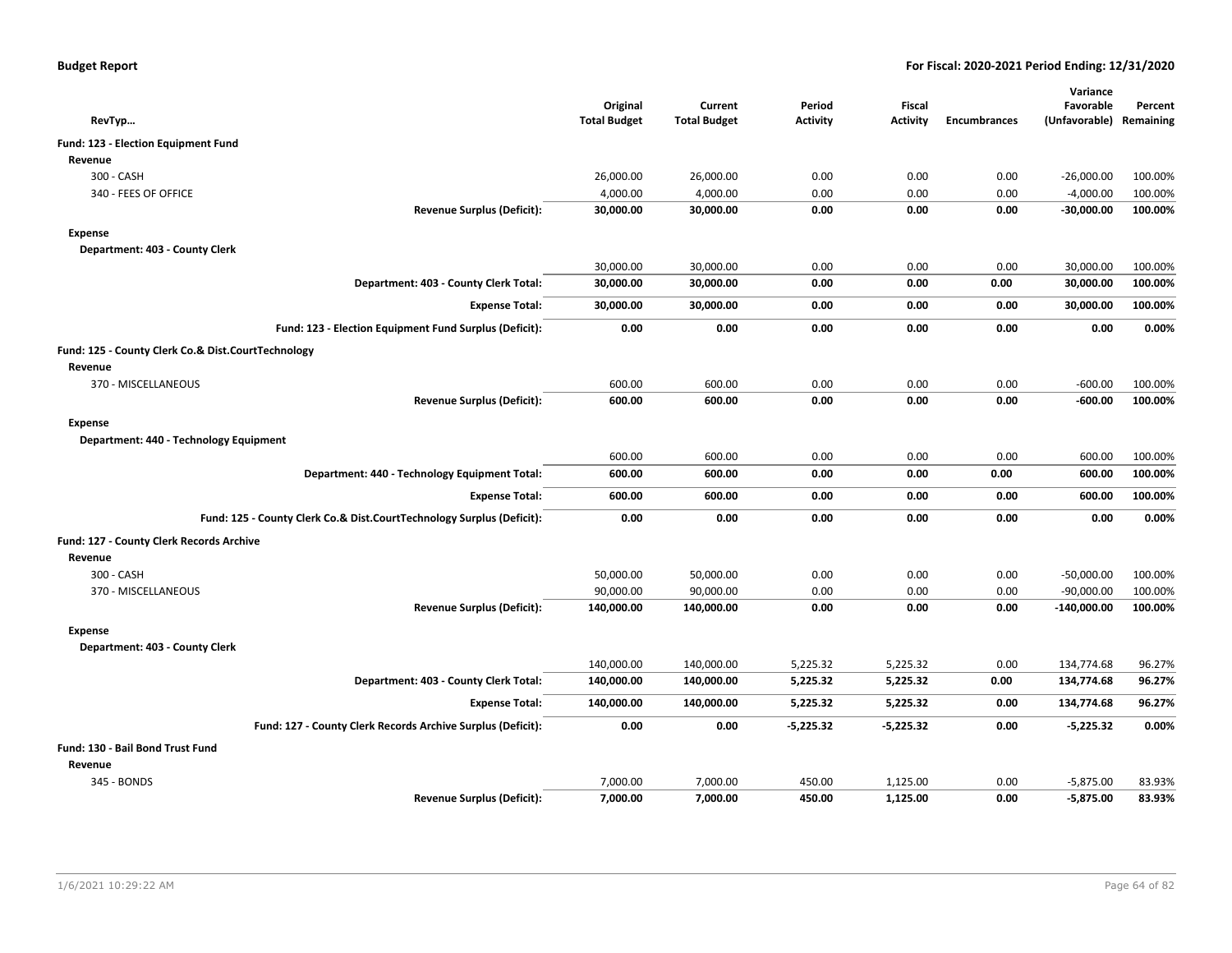| RevTyp                                                        | Original<br><b>Total Budget</b> | Current<br><b>Total Budget</b> | Period<br><b>Activity</b> | Fiscal<br><b>Activity</b> | <b>Encumbrances</b> | Variance<br>Favorable<br>(Unfavorable) Remaining | Percent |
|---------------------------------------------------------------|---------------------------------|--------------------------------|---------------------------|---------------------------|---------------------|--------------------------------------------------|---------|
| <b>Expense</b>                                                |                                 |                                |                           |                           |                     |                                                  |         |
| Department: 498 - Bail Bond Fee Expense                       |                                 |                                |                           |                           |                     |                                                  |         |
|                                                               | 7,000.00                        | 7,000.00                       | 0.00                      | 0.00                      | 0.00                | 7,000.00                                         | 100.00% |
| Department: 498 - Bail Bond Fee Expense Total:                | 7,000.00                        | 7,000.00                       | 0.00                      | 0.00                      | 0.00                | 7,000.00                                         | 100.00% |
| <b>Expense Total:</b>                                         | 7,000.00                        | 7,000.00                       | 0.00                      | 0.00                      | 0.00                | 7,000.00                                         | 100.00% |
| Fund: 130 - Bail Bond Trust Fund Surplus (Deficit):           | 0.00                            | 0.00                           | 450.00                    | 1,125.00                  | 0.00                | 1,125.00                                         | 0.00%   |
| Fund: 160 - County Judge Excess Supplement                    |                                 |                                |                           |                           |                     |                                                  |         |
| Revenue                                                       |                                 |                                |                           |                           |                     |                                                  |         |
| 300 - CASH                                                    | 2,700.00                        | 2,700.00                       | 0.00                      | 0.00                      | 0.00                | $-2,700.00$                                      | 100.00% |
| <b>Revenue Surplus (Deficit):</b>                             | 2,700.00                        | 2,700.00                       | 0.00                      | 0.00                      | 0.00                | $-2,700.00$                                      | 100.00% |
| <b>Expense</b>                                                |                                 |                                |                           |                           |                     |                                                  |         |
| Department: 452 - Excess Supplement County Judge              |                                 |                                |                           |                           |                     |                                                  |         |
|                                                               | 2,700.00                        | 2,700.00                       | 0.00                      | 42.80                     | 0.00                | 2,657.20                                         | 98.41%  |
| Department: 452 - Excess Supplement County Judge Total:       | 2,700.00                        | 2,700.00                       | 0.00                      | 42.80                     | 0.00                | 2,657.20                                         | 98.41%  |
| <b>Expense Total:</b>                                         | 2,700.00                        | 2,700.00                       | 0.00                      | 42.80                     | 0.00                | 2,657.20                                         | 98.41%  |
| Fund: 160 - County Judge Excess Supplement Surplus (Deficit): | 0.00                            | 0.00                           | 0.00                      | $-42.80$                  | 0.00                | $-42.80$                                         | 0.00%   |
| Fund: 161 - Probate Judges Education                          |                                 |                                |                           |                           |                     |                                                  |         |
| Revenue                                                       |                                 |                                |                           |                           |                     |                                                  |         |
| 300 - CASH                                                    | 1,450.00                        | 1,450.00                       | 0.00                      | 0.00                      | 0.00                | $-1,450.00$                                      | 100.00% |
| 340 - FEES OF OFFICE                                          | 150.00                          | 150.00                         | 0.00                      | 0.00                      | 0.00                | $-150.00$                                        | 100.00% |
| <b>Revenue Surplus (Deficit):</b>                             | 1,600.00                        | 1,600.00                       | 0.00                      | 0.00                      | 0.00                | $-1,600.00$                                      | 100.00% |
| <b>Expense</b>                                                |                                 |                                |                           |                           |                     |                                                  |         |
| Department: 412 - Probate Judges Expense                      |                                 |                                |                           |                           |                     |                                                  |         |
|                                                               | 1,600.00                        | 1,600.00                       | 0.00                      | 0.00                      | 0.00                | 1,600.00                                         | 100.00% |
| Department: 412 - Probate Judges Expense Total:               | 1,600.00                        | 1,600.00                       | 0.00                      | 0.00                      | 0.00                | 1,600.00                                         | 100.00% |
| <b>Expense Total:</b>                                         | 1,600.00                        | 1,600.00                       | 0.00                      | 0.00                      | 0.00                | 1,600.00                                         | 100.00% |
| Fund: 161 - Probate Judges Education Surplus (Deficit):       | 0.00                            | 0.00                           | 0.00                      | 0.00                      | 0.00                | 0.00                                             | 0.00%   |
| Fund: 190 - District Clerk Records Management                 |                                 |                                |                           |                           |                     |                                                  |         |
| Revenue                                                       |                                 |                                |                           |                           |                     |                                                  |         |
| 300 - CASH                                                    | 7,088.49                        | 7,088.49                       | 0.00                      | 0.00                      | 0.00                | $-7,088.49$                                      | 100.00% |
| 360 - INTEREST EARNINGS                                       | 15.00                           | 15.00                          | 0.00                      | 0.00                      | 0.00                | $-15.00$                                         | 100.00% |
| 370 - MISCELLANEOUS                                           | 2,500.00                        | 2,500.00                       | 0.00                      | 0.00                      | 0.00                | $-2,500.00$                                      | 100.00% |
| <b>Revenue Surplus (Deficit):</b>                             | 9,603.49                        | 9,603.49                       | 0.00                      | 0.00                      | 0.00                | $-9,603.49$                                      | 100.00% |
| <b>Expense</b>                                                |                                 |                                |                           |                           |                     |                                                  |         |
| Department: 450 - District Clerk                              |                                 |                                |                           |                           |                     |                                                  |         |
|                                                               | 9,603.49                        | 9,603.49                       | 740.72                    | 2,502.65                  | 0.00                | 7,100.84                                         | 73.94%  |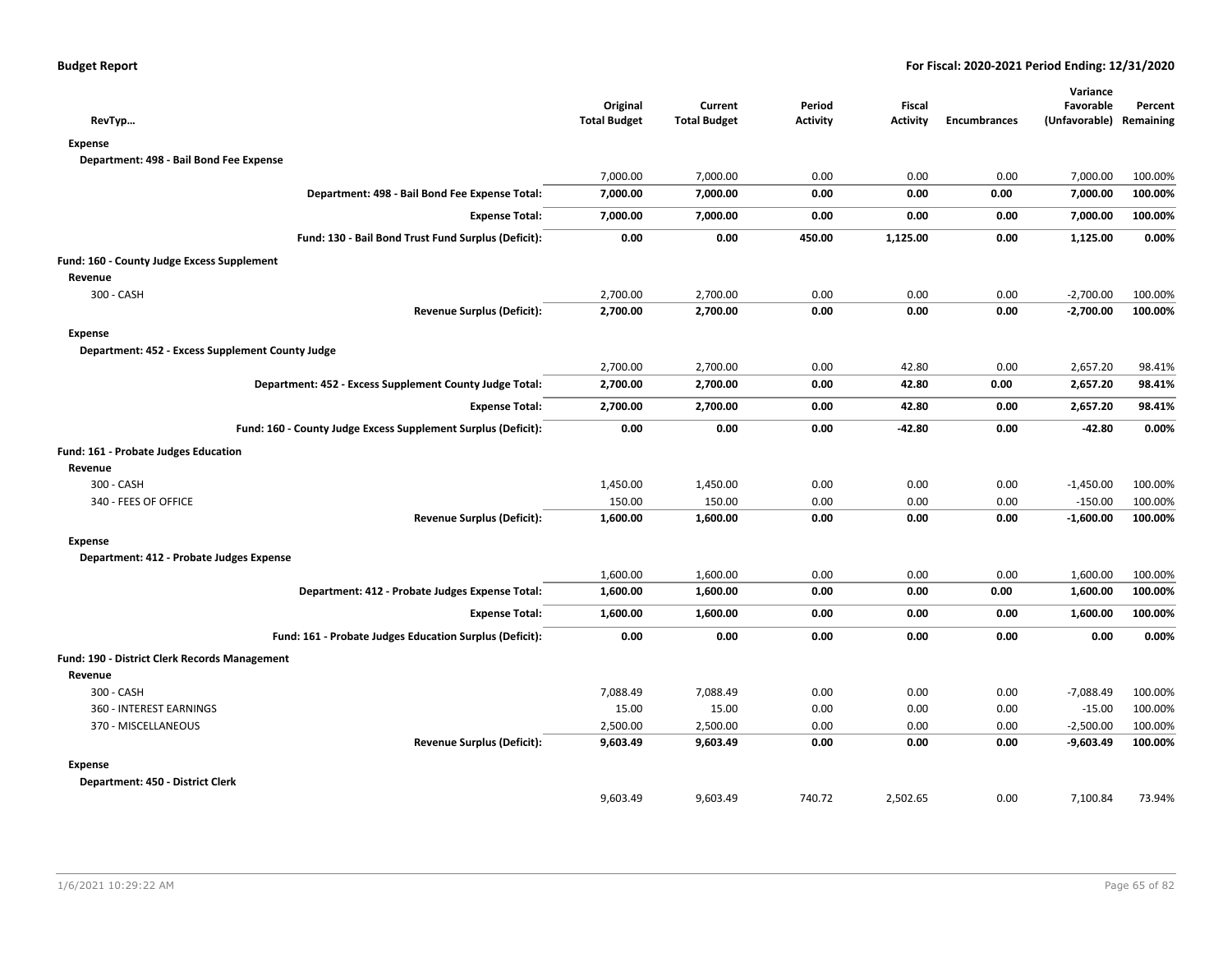| RevTyp                                                                   | Original<br><b>Total Budget</b> | Current<br><b>Total Budget</b> | Period<br><b>Activity</b> | <b>Fiscal</b><br><b>Activity</b> | <b>Encumbrances</b> | Variance<br>Favorable<br>(Unfavorable) | Percent<br>Remaining |
|--------------------------------------------------------------------------|---------------------------------|--------------------------------|---------------------------|----------------------------------|---------------------|----------------------------------------|----------------------|
| Department: 450 - District Clerk Total:                                  | 9,603.49                        | 9,603.49                       | 740.72                    | 2,502.65                         | 0.00                | 7,100.84                               | 73.94%               |
| <b>Expense Total:</b>                                                    | 9,603.49                        | 9,603.49                       | 740.72                    | 2,502.65                         | 0.00                | 7,100.84                               | 73.94%               |
| Fund: 190 - District Clerk Records Management Surplus (Deficit):         | 0.00                            | 0.00                           | $-740.72$                 | $-2,502.65$                      | 0.00                | $-2,502.65$                            | 0.00%                |
| <b>Fund: 191 - District Court Records Archive</b>                        |                                 |                                |                           |                                  |                     |                                        |                      |
| Revenue                                                                  |                                 |                                |                           |                                  |                     |                                        |                      |
| 300 - CASH                                                               | 25,000.00                       | 25,000.00                      | 0.00                      | 0.00                             | 0.00                | $-25,000.00$                           | 100.00%              |
| 370 - MISCELLANEOUS                                                      | 4,000.00                        | 4,000.00                       | 0.00                      | 0.00                             | 0.00                | $-4,000.00$                            | 100.00%              |
| <b>Revenue Surplus (Deficit):</b>                                        | 29,000.00                       | 29,000.00                      | 0.00                      | 0.00                             | 0.00                | $-29,000.00$                           | 100.00%              |
| <b>Expense</b>                                                           |                                 |                                |                           |                                  |                     |                                        |                      |
| Department: 450 - District Clerk                                         |                                 |                                |                           |                                  |                     |                                        |                      |
|                                                                          | 29,000.00                       | 29,000.00                      | 6,436.85                  | 6,436.85                         | 0.00                | 22,563.15                              | 77.80%               |
| Department: 450 - District Clerk Total:                                  | 29,000.00                       | 29,000.00                      | 6,436.85                  | 6,436.85                         | 0.00                | 22,563.15                              | 77.80%               |
| <b>Expense Total:</b>                                                    | 29,000.00                       | 29,000.00                      | 6,436.85                  | 6,436.85                         | 0.00                | 22,563.15                              | 77.80%               |
| Fund: 191 - District Court Records Archive Surplus (Deficit):            | 0.00                            | 0.00                           | $-6,436.85$               | -6,436.85                        | 0.00                | $-6,436.85$                            | 0.00%                |
| Fund: 192 - District Clerk Co.& Dist.Court Technology<br>Revenue         |                                 |                                |                           |                                  |                     |                                        |                      |
| 300 - CASH                                                               | 3,000.00                        | 3,000.00                       | 0.00                      | 0.00                             | 0.00                | $-3,000.00$                            | 100.00%              |
| <b>Revenue Surplus (Deficit):</b>                                        | 3,000.00                        | 3,000.00                       | 0.00                      | 0.00                             | 0.00                | $-3,000.00$                            | 100.00%              |
| <b>Expense</b>                                                           |                                 |                                |                           |                                  |                     |                                        |                      |
| Department: 440 - Technology Equipment                                   |                                 |                                |                           |                                  |                     |                                        |                      |
|                                                                          | 3,000.00                        | 3,000.00                       | 0.00                      | 0.00                             | 0.00                | 3,000.00                               | 100.00%              |
| Department: 440 - Technology Equipment Total:                            | 3,000.00                        | 3,000.00                       | 0.00                      | 0.00                             | 0.00                | 3,000.00                               | 100.00%              |
| <b>Expense Total:</b>                                                    | 3,000.00                        | 3,000.00                       | 0.00                      | 0.00                             | 0.00                | 3,000.00                               | 100.00%              |
| Fund: 192 - District Clerk Co.& Dist.Court Technology Surplus (Deficit): | 0.00                            | 0.00                           | 0.00                      | 0.00                             | 0.00                | 0.00                                   | 0.00%                |
| <b>Fund: 193 - District Clerk Court Records Preservation</b><br>Revenue  |                                 |                                |                           |                                  |                     |                                        |                      |
| 300 - CASH                                                               | 35,000.00                       | 35,000.00                      | 0.00                      | 0.00                             | 0.00                | $-35,000.00$                           | 100.00%              |
| <b>Revenue Surplus (Deficit):</b>                                        | 35,000.00                       | 35,000.00                      | 0.00                      | 0.00                             | 0.00                | $-35,000.00$                           | 100.00%              |
| <b>Expense</b><br>Department: 545 - District Clerk Records Pres.Equip.   |                                 |                                |                           |                                  |                     |                                        |                      |
|                                                                          | 35,000.00                       | 35,000.00                      | 0.00                      | 0.00                             | 0.00                | 35,000.00                              | 100.00%              |
| Department: 545 - District Clerk Records Pres. Equip. Total:             | 35,000.00                       | 35,000.00                      | 0.00                      | 0.00                             | 0.00                | 35,000.00                              | 100.00%              |
| <b>Expense Total:</b>                                                    | 35,000.00                       | 35,000.00                      | 0.00                      | 0.00                             | 0.00                | 35,000.00                              | 100.00%              |
| Fund: 193 - District Clerk Court Records Preservation Surplus (Deficit): | 0.00                            | 0.00                           | 0.00                      | 0.00                             | 0.00                | 0.00                                   | 0.00%                |
| <b>Fund: 200 - County Offices Records Mangement</b>                      |                                 |                                |                           |                                  |                     |                                        |                      |
| Revenue                                                                  |                                 |                                |                           |                                  |                     |                                        |                      |
| 300 - CASH                                                               | 6,737.24                        | 6,737.24                       | 0.00                      | 0.00                             | 0.00                | $-6,737.24$                            | 100.00%              |
|                                                                          |                                 |                                |                           |                                  |                     |                                        |                      |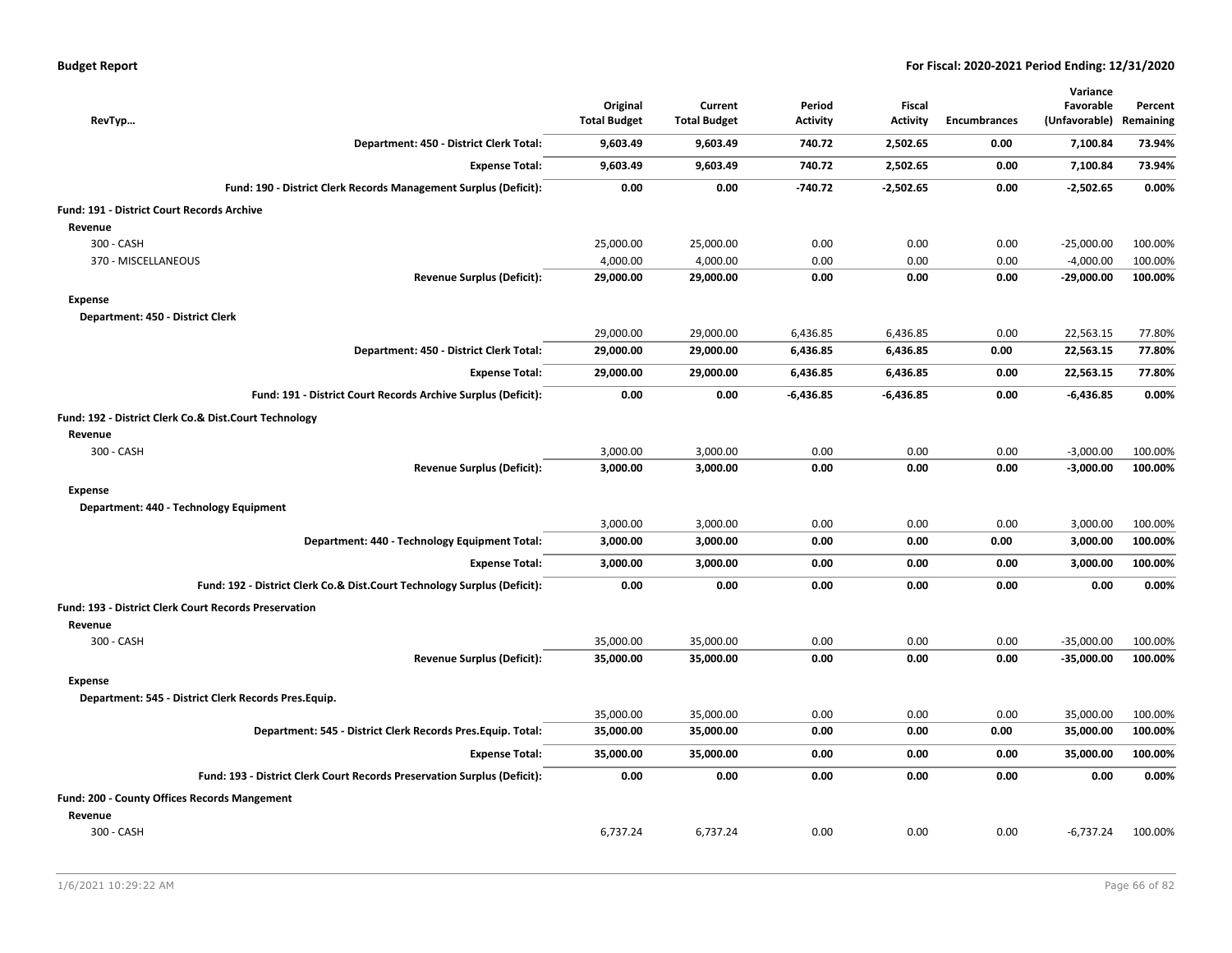| RevTyp                                                          | Original<br><b>Total Budget</b> | Current<br><b>Total Budget</b> | Period<br><b>Activity</b> | <b>Fiscal</b><br><b>Activity</b> | <b>Encumbrances</b> | Variance<br>Favorable<br>(Unfavorable) | Percent<br>Remaining |
|-----------------------------------------------------------------|---------------------------------|--------------------------------|---------------------------|----------------------------------|---------------------|----------------------------------------|----------------------|
| 360 - INTEREST EARNINGS                                         | 50.00                           | 50.00                          | 0.00                      | 0.00                             | 0.00                | $-50.00$                               | 100.00%              |
| 370 - MISCELLANEOUS                                             | 15,000.00                       | 15,000.00                      | 0.00                      | 0.00                             | 0.00                | $-15,000.00$                           | 100.00%              |
| <b>Revenue Surplus (Deficit):</b>                               | 21,787.24                       | 21,787.24                      | 0.00                      | 0.00                             | 0.00                | $-21,787.24$                           | 100.00%              |
| <b>Expense</b>                                                  |                                 |                                |                           |                                  |                     |                                        |                      |
| Department: 449 - Co. Office Records Mgt.                       |                                 |                                |                           |                                  |                     |                                        |                      |
|                                                                 | 10,300.00                       | 20,787.24                      | 698.95                    | 2,459.00                         | 0.00                | 18,328.24                              | 88.17%               |
| Department: 449 - Co. Office Records Mgt. Total:                | 10,300.00                       | 20,787.24                      | 698.95                    | 2,459.00                         | 0.00                | 18,328.24                              | 88.17%               |
| Department: 999 - Undesignated Conversion                       |                                 |                                |                           |                                  |                     |                                        |                      |
|                                                                 | 11,487.24                       | 1,000.00                       | 0.00                      | 0.00                             | 0.00                | 1,000.00                               | 100.00%              |
| Department: 999 - Undesignated Conversion Total:                | 11,487.24                       | 1,000.00                       | 0.00                      | 0.00                             | 0.00                | 1,000.00                               | 100.00%              |
| <b>Expense Total:</b>                                           | 21,787.24                       | 21,787.24                      | 698.95                    | 2,459.00                         | 0.00                | 19,328.24                              | 88.71%               |
| Fund: 200 - County Offices Records Mangement Surplus (Deficit): | 0.00                            | 0.00                           | -698.95                   | $-2,459.00$                      | 0.00                | $-2,459.00$                            | 0.00%                |
| Fund: 210 - Road & Bridge #1                                    |                                 |                                |                           |                                  |                     |                                        |                      |
| Revenue                                                         |                                 |                                |                           |                                  |                     |                                        |                      |
| 300 - CASH                                                      | 66,657.62                       | 66,657.62                      | 0.00                      | 0.00                             | 0.00                | $-66,657.62$                           | 100.00%              |
| 310 - PROPERTY TAXES                                            | 557,378.68                      | 557,378.68                     | 80,984.50                 | 135,351.41                       | 0.00                | $-422,027.27$                          | 75.72%               |
| 318 - OTHER TAXES                                               | 52,017.67                       | 52,017.67                      | 6,017.88                  | 18,202.50                        | 0.00                | $-33,815.17$                           | 65.01%               |
| 321 - FEES OF TAX COLLECTOR                                     | 140,000.00                      | 140,000.00                     | 5,543.37                  | 14,188.58                        | 0.00                | $-125,811.42$                          | 89.87%               |
| 350 - FINES                                                     | 24,500.00                       | 24,500.00                      | 0.00                      | 0.00                             | 0.00                | $-24,500.00$                           | 100.00%              |
| 360 - INTEREST EARNINGS                                         | 500.00                          | 500.00                         | 0.00                      | 2.10                             | 0.00                | -497.90                                | 99.58%               |
| 364 - SALE OF ASSETS LAND/BUILDING                              | 1,000.00                        | 1,000.00                       | 0.00                      | 0.00                             | 0.00                | $-1,000.00$                            | 100.00%              |
| 370 - MISCELLANEOUS                                             | 34,000.00                       | 34,000.00                      | 6,923.00                  | 26,240.88                        | 0.00                | $-7,759.12$                            | 22.82%               |
| <b>Revenue Surplus (Deficit):</b>                               | 876,053.97                      | 876,053.97                     | 99,468.75                 | 193,985.47                       | 0.00                | -682,068.50                            | 77.86%               |
| <b>Expense</b>                                                  |                                 |                                |                           |                                  |                     |                                        |                      |
| Department: 621 - Road & Bridge 1                               |                                 |                                |                           |                                  |                     |                                        |                      |
|                                                                 | 860,096.29                      | 860,096.29                     | 53,035.24                 | 165,849.04                       | 0.00                | 694,247.25                             | 80.72%               |
| Department: 621 - Road & Bridge 1 Total:                        | 860,096.29                      | 860,096.29                     | 53,035.24                 | 165,849.04                       | 0.00                | 694,247.25                             | 80.72%               |
| Department: 625 - Administrative Office R&B                     |                                 |                                |                           |                                  |                     |                                        |                      |
|                                                                 | 15,957.68                       | 15,957.68                      | 1,194.06                  | 4,024.20                         | 0.00                | 11,933.48                              | 74.78%               |
| Department: 625 - Administrative Office R&B Total:              | 15,957.68                       | 15,957.68                      | 1,194.06                  | 4,024.20                         | 0.00                | 11,933.48                              | 74.78%               |
| <b>Expense Total:</b>                                           | 876,053.97                      | 876,053.97                     | 54,229.30                 | 169,873.24                       | 0.00                | 706,180.73                             | 80.61%               |
| Fund: 210 - Road & Bridge #1 Surplus (Deficit):                 | 0.00                            | 0.00                           | 45,239.45                 | 24,112.23                        | 0.00                | 24,112.23                              | 0.00%                |
| Fund: 220 - Road & Bridge #2                                    |                                 |                                |                           |                                  |                     |                                        |                      |
| Revenue                                                         |                                 |                                |                           |                                  |                     |                                        |                      |
| 300 - CASH                                                      | 150,609.92                      | 150,609.92                     | 0.00                      | 0.00                             | 0.00                | $-150,609.92$                          | 100.00%              |
| 310 - PROPERTY TAXES                                            | 649,623.64                      | 649,623.64                     | 94,352.42                 | 157,693.58                       | 0.00                | -491,930.06                            | 75.73%               |
| 318 - OTHER TAXES                                               | 64,603.02                       | 64,603.02                      | 7,008.33                  | 21,198.36                        | 0.00                | $-43,404.66$                           | 67.19%               |
| 321 - FEES OF TAX COLLECTOR                                     | 167,000.00                      | 167,000.00                     | 6,457.27                  | 16,527.77                        | 0.00                | $-150,472.23$                          | 90.10%               |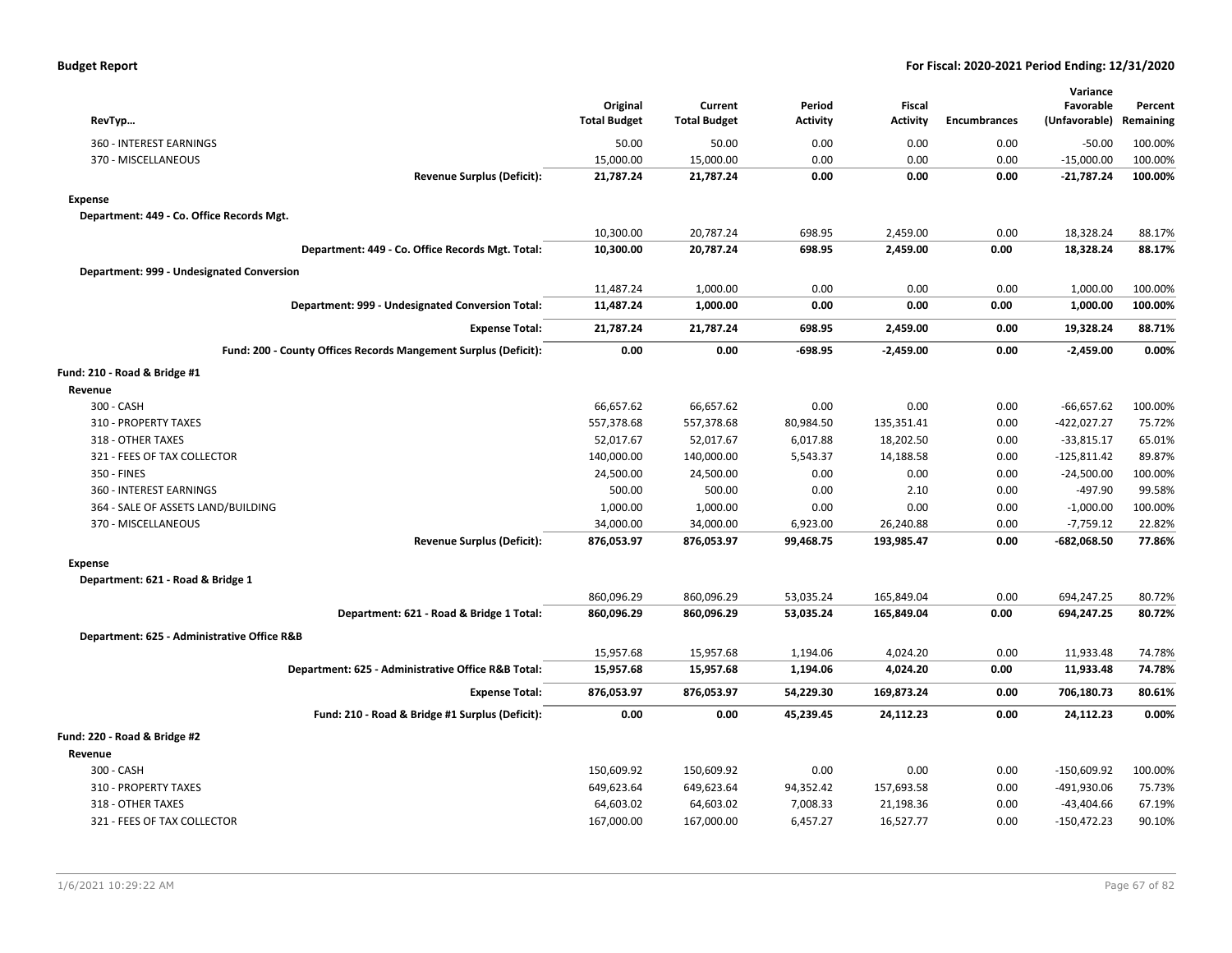| <b>Budget Report</b> |  |
|----------------------|--|
|----------------------|--|

| RevTyp                                                               | Original<br><b>Total Budget</b> | Current<br><b>Total Budget</b> | Period<br><b>Activity</b> | <b>Fiscal</b><br><b>Activity</b> | <b>Encumbrances</b> | Variance<br>Favorable<br>(Unfavorable) | Percent<br>Remaining |
|----------------------------------------------------------------------|---------------------------------|--------------------------------|---------------------------|----------------------------------|---------------------|----------------------------------------|----------------------|
| 350 - FINES                                                          | 30,000.00                       | 30,000.00                      | 0.00                      | 0.00                             | 0.00                | $-30,000.00$                           | 100.00%              |
| 360 - INTEREST EARNINGS                                              | 3,000.00                        | 3,000.00                       | 0.00                      | 29.72                            | 0.00                | $-2,970.28$                            | 99.01%               |
| 364 - SALE OF ASSETS LAND/BUILDING                                   | 4,000.00                        | 4,000.00                       | 0.00                      | 0.00                             | 0.00                | $-4,000.00$                            | 100.00%              |
| 370 - MISCELLANEOUS                                                  | 39,800.00                       | 39,800.00                      | 2,800.00                  | 25,520.94                        | 0.00                | $-14,279.06$                           | 35.88%               |
| <b>Revenue Surplus (Deficit):</b>                                    | 1,108,636.58                    | 1,108,636.58                   | 110,618.02                | 220,970.37                       | 0.00                | $-887,666.21$                          | 80.07%               |
| <b>Expense</b>                                                       |                                 |                                |                           |                                  |                     |                                        |                      |
| Department: 509 - Contingency                                        |                                 |                                |                           |                                  |                     |                                        |                      |
|                                                                      | 10,000.00                       | 10,000.00                      | 0.00                      | 0.00                             | 0.00                | 10,000.00                              | 100.00%              |
| Department: 509 - Contingency Total:                                 | 10,000.00                       | 10,000.00                      | 0.00                      | 0.00                             | 0.00                | 10,000.00                              | 100.00%              |
| Department: 622 - Road & Bridge 2                                    |                                 |                                |                           |                                  |                     |                                        |                      |
|                                                                      | 1,082,678.90                    | 1,082,678.90                   | 74,042.39                 | 258,764.51                       | 12,394.39           | 811,520.00                             | 74.95%               |
| Department: 622 - Road & Bridge 2 Total:                             | 1,082,678.90                    | 1,082,678.90                   | 74,042.39                 | 258,764.51                       | 12,394.39           | 811,520.00                             | 74.95%               |
| Department: 625 - Administrative Office R&B                          |                                 |                                |                           |                                  |                     |                                        |                      |
|                                                                      | 15,957.68                       | 15,957.68                      | 1,194.06                  | 4,024.20                         | 0.00                | 11,933.48                              | 74.78%               |
| Department: 625 - Administrative Office R&B Total:                   | 15,957.68                       | 15,957.68                      | 1,194.06                  | 4,024.20                         | 0.00                | 11,933.48                              | 74.78%               |
| <b>Expense Total:</b>                                                | 1,108,636.58                    | 1,108,636.58                   | 75,236.45                 | 262,788.71                       | 12,394.39           | 833,453.48                             | 75.18%               |
| Fund: 220 - Road & Bridge #2 Surplus (Deficit):                      | 0.00                            | 0.00                           | 35,381.57                 | $-41,818.34$                     | $-12,394.39$        | $-54,212.73$                           | 0.00%                |
| Fund: 221 - Raw Water Pipeline Road and Bridge #2                    |                                 |                                |                           |                                  |                     |                                        |                      |
| Revenue                                                              |                                 |                                |                           |                                  |                     |                                        |                      |
| 325 - RAW WATER PIPELINE                                             | 0.00                            | 12,000.00                      | 0.00                      | 12,000.00                        | 0.00                | 0.00                                   | 0.00%                |
| <b>Revenue Surplus (Deficit):</b>                                    | 0.00                            | 12,000.00                      | 0.00                      | 12,000.00                        | 0.00                | 0.00                                   | 0.00%                |
| <b>Expense</b>                                                       |                                 |                                |                           |                                  |                     |                                        |                      |
| Department: 622 - Road & Bridge 2                                    |                                 |                                |                           |                                  |                     |                                        |                      |
|                                                                      | 0.00                            | 12,000.00                      | 0.00                      | 0.00                             | 0.00                | 12,000.00                              | 100.00%              |
| Department: 622 - Road & Bridge 2 Total:                             | 0.00                            | 12,000.00                      | 0.00                      | 0.00                             | 0.00                | 12,000.00                              | 100.00%              |
| <b>Expense Total:</b>                                                | 0.00                            | 12,000.00                      | 0.00                      | 0.00                             | 0.00                | 12,000.00                              | 100.00%              |
| Fund: 221 - Raw Water Pipeline Road and Bridge #2 Surplus (Deficit): | 0.00                            | 0.00                           | 0.00                      | 12,000.00                        | 0.00                | 12,000.00                              | 0.00%                |
| Fund: 230 - Road & Bridge #3                                         |                                 |                                |                           |                                  |                     |                                        |                      |
| Revenue                                                              |                                 |                                |                           |                                  |                     |                                        |                      |
| 310 - PROPERTY TAXES                                                 | 972,335.46                      | 972,335.46                     | 141,519.61                | 236,525.30                       | 0.00                | $-735,810.16$                          | 75.67%               |
| 318 - OTHER TAXES                                                    | 92,904.53                       | 92,904.53                      | 10,513.84                 | 31,801.61                        | 0.00                | $-61,102.92$                           | 65.77%               |
| 321 - FEES OF TAX COLLECTOR                                          | 220,000.00                      | 220,000.00                     | 9,685.90                  | 24,791.66                        | 0.00                | $-195,208.34$                          | 88.73%               |
| 350 - FINES                                                          | 30,400.00                       | 30,400.00                      | 0.00                      | 0.00                             | 0.00                | $-30,400.00$                           | 100.00%              |
| 360 - INTEREST EARNINGS                                              | 4,000.00                        | 4,000.00                       | 0.00                      | 70.42                            | 0.00                | $-3,929.58$                            | 98.24%               |
| 364 - SALE OF ASSETS LAND/BUILDING                                   | 5,000.00                        | 5,000.00                       | 0.00                      | 0.00                             | 0.00                | $-5,000.00$                            | 100.00%              |
| 370 - MISCELLANEOUS                                                  | 47,369.88                       | 47,369.88                      | 1,733.00                  | 35,890.28                        | 0.00                | $-11,479.60$                           | 24.23%               |
| <b>Revenue Surplus (Deficit):</b>                                    | 1,372,009.87                    | 1,372,009.87                   | 163,452.35                | 329,079.27                       | 0.00                | $-1,042,930.60$                        | 76.01%               |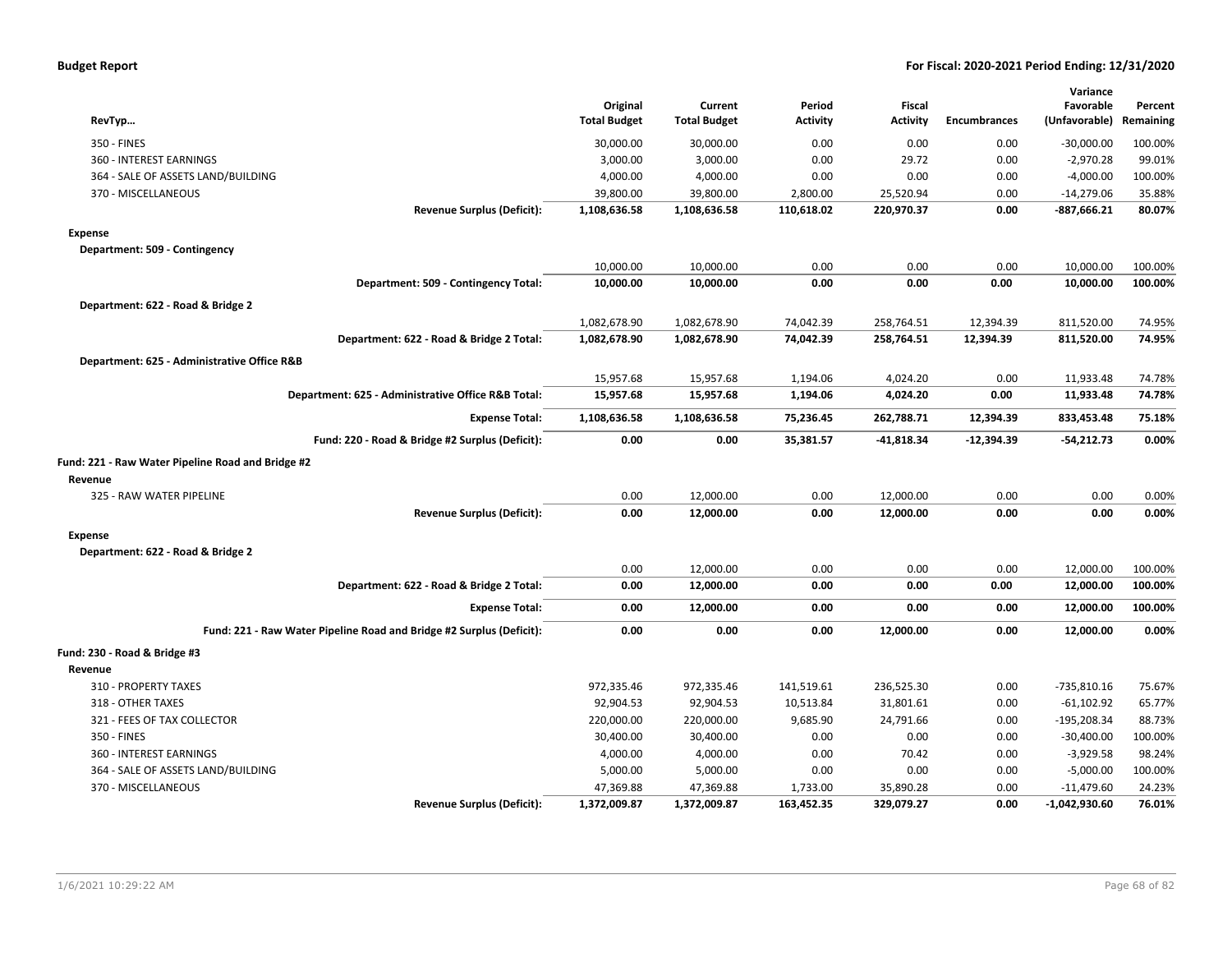| RevTyp                                                                   | Original<br><b>Total Budget</b> | Current<br><b>Total Budget</b> | Period<br>Activity | Fiscal<br>Activity | <b>Encumbrances</b> | Variance<br>Favorable<br>(Unfavorable) | Percent<br>Remaining |
|--------------------------------------------------------------------------|---------------------------------|--------------------------------|--------------------|--------------------|---------------------|----------------------------------------|----------------------|
| <b>Expense</b>                                                           |                                 |                                |                    |                    |                     |                                        |                      |
| Department: 509 - Contingency                                            |                                 |                                |                    |                    |                     |                                        |                      |
|                                                                          | 30,000.00                       | 30,000.00                      | 0.00               | 0.00               | 0.00                | 30,000.00                              | 100.00%              |
| Department: 509 - Contingency Total:                                     | 30,000.00                       | 30,000.00                      | 0.00               | 0.00               | 0.00                | 30,000.00                              | 100.00%              |
| Department: 623 - Road & Bridge 3                                        |                                 |                                |                    |                    |                     |                                        |                      |
|                                                                          | 1,326,052.19                    | 1,326,052.19                   | 100,661.54         | 313,715.08         | 17,546.95           | 994,790.16                             | 75.02%               |
| Department: 623 - Road & Bridge 3 Total:                                 | 1,326,052.19                    | 1,326,052.19                   | 100,661.54         | 313,715.08         | 17,546.95           | 994,790.16                             | 75.02%               |
| Department: 625 - Administrative Office R&B                              |                                 |                                |                    |                    |                     |                                        |                      |
|                                                                          | 15,957.68                       | 15,957.68                      | 1,194.06           | 4,024.20           | 0.00                | 11,933.48                              | 74.78%               |
| Department: 625 - Administrative Office R&B Total:                       | 15,957.68                       | 15,957.68                      | 1,194.06           | 4,024.20           | 0.00                | 11,933.48                              | 74.78%               |
| <b>Expense Total:</b>                                                    | 1,372,009.87                    | 1,372,009.87                   | 101,855.60         | 317,739.28         | 17,546.95           | 1,036,723.64                           | 75.56%               |
| Fund: 230 - Road & Bridge #3 Surplus (Deficit):                          | 0.00                            | 0.00                           | 61,596.75          | 11,339.99          | $-17,546.95$        | $-6,206.96$                            | 0.00%                |
| Fund: 231 - Lake Road Impact/Raw Water PipelinePct. 3                    |                                 |                                |                    |                    |                     |                                        |                      |
| Revenue                                                                  |                                 |                                |                    |                    |                     |                                        |                      |
| 300 - CASH                                                               | 250,000.00                      | 250,000.00                     | 0.00               | 0.00               | 0.00                | $-250,000.00$                          | 100.00%              |
| 325 - RAW WATER PIPELINE                                                 | 0.00                            | 84,000.00                      | 0.00               | 84,000.00          | 0.00                | 0.00                                   | 0.00%                |
| <b>Revenue Surplus (Deficit):</b>                                        | 250,000.00                      | 334,000.00                     | 0.00               | 84,000.00          | 0.00                | $-250,000.00$                          | 74.85%               |
| <b>Expense</b>                                                           |                                 |                                |                    |                    |                     |                                        |                      |
| Department: 623 - Road & Bridge 3                                        |                                 |                                |                    |                    |                     |                                        |                      |
|                                                                          | 250,000.00                      | 250,000.00                     | 0.00               | 0.00               | 0.00                | 250,000.00                             | 100.00%              |
| Department: 623 - Road & Bridge 3 Total:                                 | 250,000.00                      | 250,000.00                     | 0.00               | 0.00               | 0.00                | 250,000.00                             | 100.00%              |
| Department: 626 - Road & Bridge 3 Raw Water Pipeline                     |                                 |                                |                    |                    |                     |                                        |                      |
|                                                                          | 0.00                            | 84,000.00                      | 0.00               | 0.00               | 0.00                | 84,000.00                              | 100.00%              |
| Department: 626 - Road & Bridge 3 Raw Water Pipeline Total:              | 0.00                            | 84,000.00                      | 0.00               | 0.00               | 0.00                | 84,000.00                              | 100.00%              |
| <b>Expense Total:</b>                                                    | 250,000.00                      | 334,000.00                     | 0.00               | 0.00               | 0.00                | 334,000.00                             | 100.00%              |
| Fund: 231 - Lake Road Impact/Raw Water PipelinePct. 3 Surplus (Deficit): | 0.00                            | 0.00                           | 0.00               | 84,000.00          | 0.00                | 84,000.00                              | 0.00%                |
| Fund: 240 - Road & Bridge #4                                             |                                 |                                |                    |                    |                     |                                        |                      |
| Revenue                                                                  |                                 |                                |                    |                    |                     |                                        |                      |
| 300 - CASH                                                               | 47,006.36                       | 47,006.36                      | 0.00               | 0.00               | 0.00                | -47,006.36                             | 100.00%              |
| 310 - PROPERTY TAXES                                                     | 554,424.23                      | 554,424.23                     | 80,569.00          | 134,656.99         | 0.00                | $-419,767.24$                          | 75.71%               |
| 318 - OTHER TAXES                                                        | 57,114.83                       | 57,114.83                      | 5,985.67           | 18,105.07          | 0.00                | $-39,009.76$                           | 68.30%               |
| 321 - FEES OF TAX COLLECTOR                                              | 140,000.00                      | 140,000.00                     | 5,513.46           | 14,111.99          | 0.00                | $-125,888.01$                          | 89.92%               |
| 350 - FINES                                                              | 33,800.00                       | 33,800.00                      | 0.00               | 0.00               | 0.00                | $-33,800.00$                           | 100.00%              |
| 360 - INTEREST EARNINGS                                                  | 2,000.00                        | 2,000.00                       | 0.00               | 12.45              | 0.00                | $-1,987.55$                            | 99.38%               |
| 364 - SALE OF ASSETS LAND/BUILDING                                       | 1,500.00                        | 1,500.00                       | 0.00               | 0.00               | 0.00                | $-1,500.00$                            | 100.00%              |
| 370 - MISCELLANEOUS                                                      | 37,500.00                       | 37,500.00                      | 212.20             | 19,622.63          | 0.00                | $-17,877.37$                           | 47.67%               |
| <b>Revenue Surplus (Deficit):</b>                                        | 873,345.42                      | 873,345.42                     | 92,280.33          | 186,509.13         | 0.00                | $-686,836.29$                          | 78.64%               |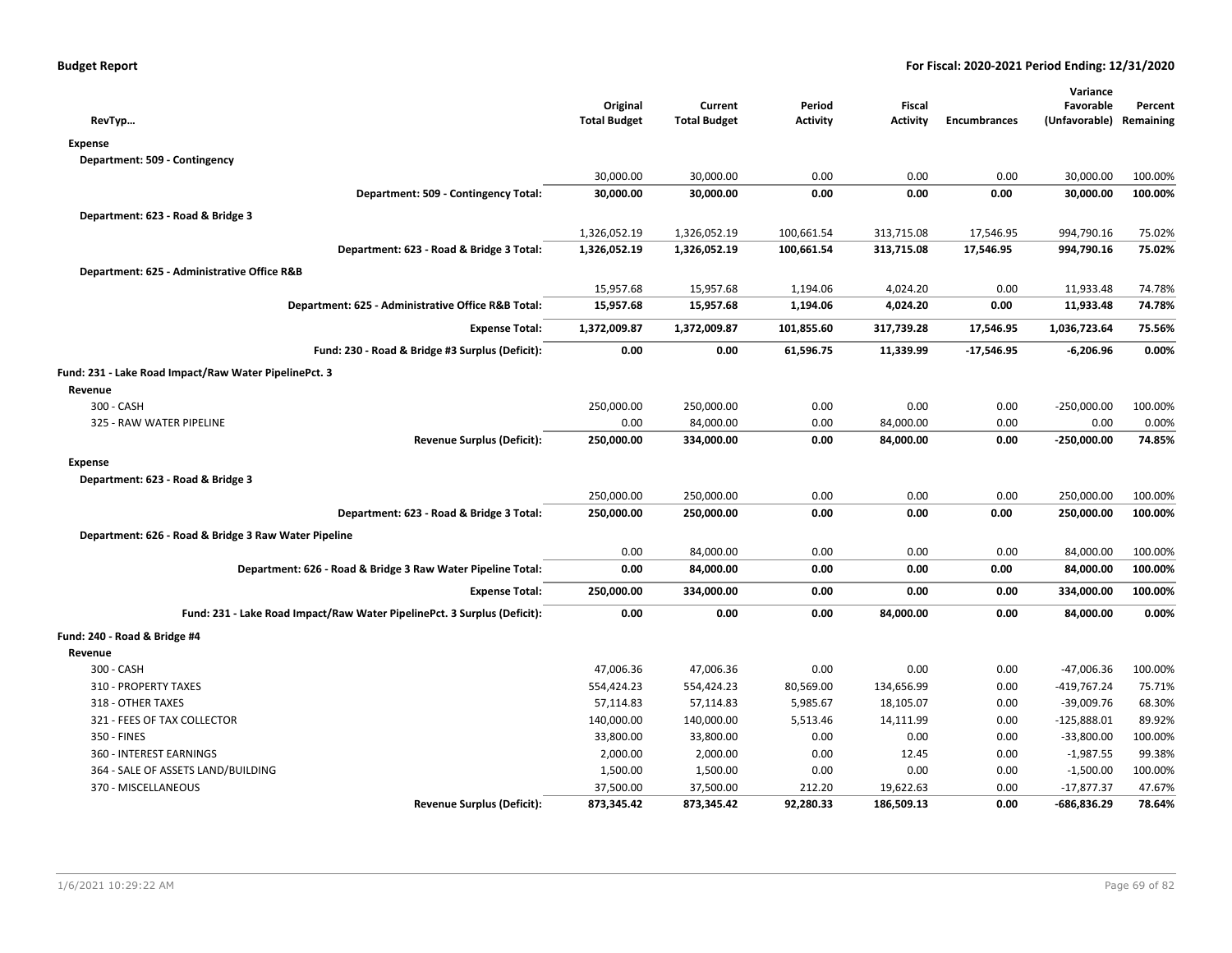|                                                                          |                     |                     |                 |                 |                     | Variance                |          |
|--------------------------------------------------------------------------|---------------------|---------------------|-----------------|-----------------|---------------------|-------------------------|----------|
|                                                                          | Original            | Current             | Period          | Fiscal          |                     | Favorable               | Percent  |
| RevTyp                                                                   | <b>Total Budget</b> | <b>Total Budget</b> | <b>Activity</b> | <b>Activity</b> | <b>Encumbrances</b> | (Unfavorable) Remaining |          |
| <b>Expense</b>                                                           |                     |                     |                 |                 |                     |                         |          |
| Department: 624 - Road & Bridge 4                                        |                     |                     |                 |                 |                     |                         |          |
|                                                                          | 857,387.74          | 857,387.74          | 50,212.06       | 165,730.75      | 0.00                | 691,656.99              | 80.67%   |
| Department: 624 - Road & Bridge 4 Total:                                 | 857,387.74          | 857,387.74          | 50,212.06       | 165,730.75      | 0.00                | 691,656.99              | 80.67%   |
| Department: 625 - Administrative Office R&B                              |                     |                     |                 |                 |                     |                         |          |
|                                                                          | 15,957.68           | 15,957.68           | 1,193.92        | 4,023.44        | 0.00                | 11,934.24               | 74.79%   |
| Department: 625 - Administrative Office R&B Total:                       | 15,957.68           | 15,957.68           | 1,193.92        | 4,023.44        | 0.00                | 11,934.24               | 74.79%   |
| <b>Expense Total:</b>                                                    | 873,345.42          | 873,345.42          | 51,405.98       | 169,754.19      | 0.00                | 703,591.23              | 80.56%   |
| Fund: 240 - Road & Bridge #4 Surplus (Deficit):                          | 0.00                | 0.00                | 40,874.35       | 16,754.94       | 0.00                | 16,754.94               | 0.00%    |
| Fund: 241 - Lake Road Impact/Raw Water PipelinePct. 4                    |                     |                     |                 |                 |                     |                         |          |
| Revenue                                                                  |                     |                     |                 |                 |                     |                         |          |
| 300 - CASH                                                               | 150,000.00          | 150,000.00          | 0.00            | 0.00            | 0.00                | $-150,000.00$           | 100.00%  |
| 326 - MAINTENANCE OF ROADS                                               | 0.00                | 104,000.00          | 0.00            | 104,000.00      | 0.00                | 0.00                    | 0.00%    |
| <b>Revenue Surplus (Deficit):</b>                                        | 150,000.00          | 254,000.00          | 0.00            | 104,000.00      | 0.00                | $-150,000.00$           | 59.06%   |
| <b>Expense</b>                                                           |                     |                     |                 |                 |                     |                         |          |
| Department: 624 - Road & Bridge 4                                        |                     |                     |                 |                 |                     |                         |          |
|                                                                          | 150,000.00          | 254,000.00          | 0.00            | 0.00            | 0.00                | 254,000.00              | 100.00%  |
| Department: 624 - Road & Bridge 4 Total:                                 | 150,000.00          | 254,000.00          | 0.00            | 0.00            | 0.00                | 254,000.00              | 100.00%  |
| <b>Expense Total:</b>                                                    | 150,000.00          | 254,000.00          | 0.00            | 0.00            | 0.00                | 254,000.00              | 100.00%  |
| Fund: 241 - Lake Road Impact/Raw Water PipelinePct. 4 Surplus (Deficit): | 0.00                | 0.00                | 0.00            | 104,000.00      | 0.00                | 104,000.00              | 0.00%    |
| Fund: 260 - J.P.#1 Justice Court Technology                              |                     |                     |                 |                 |                     |                         |          |
| Revenue                                                                  |                     |                     |                 |                 |                     |                         |          |
| 370 - MISCELLANEOUS                                                      | 1,500.00            | 1,500.00            | 0.00            | 0.00            | 0.00                | $-1,500.00$             | 100.00%  |
| <b>Revenue Surplus (Deficit):</b>                                        | 1,500.00            | 1,500.00            | 0.00            | 0.00            | 0.00                | $-1,500.00$             | 100.00%  |
| <b>Expense</b>                                                           |                     |                     |                 |                 |                     |                         |          |
| Department: 455 - Justice of the Peace Pct. 1                            |                     |                     |                 |                 |                     |                         |          |
|                                                                          | 1,500.00            | 1,500.00            | 0.00            | 1,526.42        | 0.00                | $-26.42$                | $-1.76%$ |
| Department: 455 - Justice of the Peace Pct. 1 Total:                     | 1,500.00            | 1,500.00            | 0.00            | 1,526.42        | 0.00                | $-26.42$                | $-1.76%$ |
| <b>Expense Total:</b>                                                    | 1,500.00            | 1,500.00            | 0.00            | 1,526.42        | 0.00                | $-26.42$                | $-1.76%$ |
| Fund: 260 - J.P.#1 Justice Court Technology Surplus (Deficit):           | 0.00                | 0.00                | 0.00            | $-1,526.42$     | 0.00                | -1,526.42               | 0.00%    |
| Fund: 270 - J.P.#2 Justice Court Technology                              |                     |                     |                 |                 |                     |                         |          |
| Revenue                                                                  |                     |                     |                 |                 |                     |                         |          |
| 370 - MISCELLANEOUS                                                      | 500.00              | 500.00              | 0.00            | 0.00            | 0.00                | $-500.00$               | 100.00%  |
| <b>Revenue Surplus (Deficit):</b>                                        | 500.00              | 500.00              | 0.00            | 0.00            | 0.00                | $-500.00$               | 100.00%  |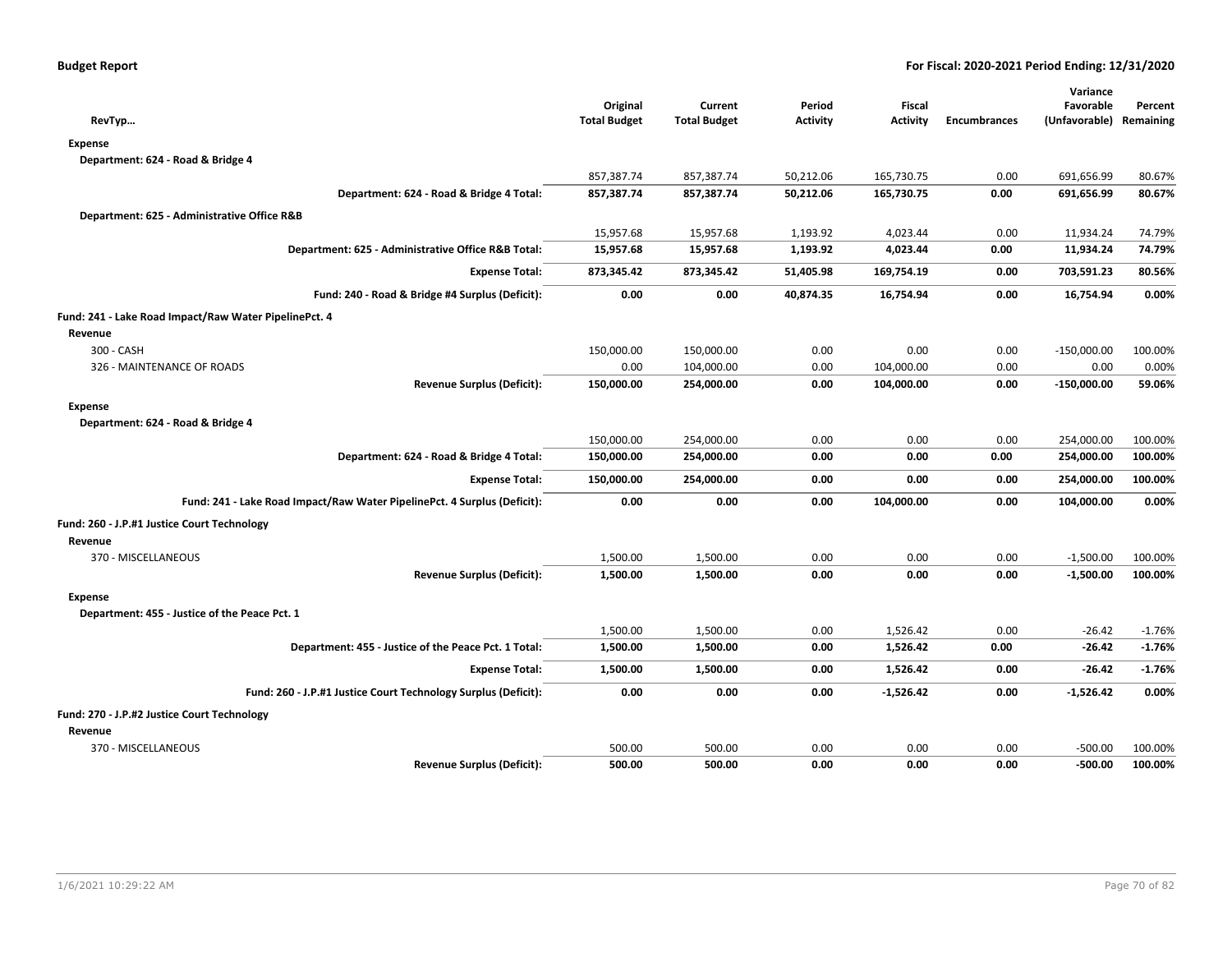|                                                                    |                     |                     |                 |                 |                     | Variance                |         |  |  |
|--------------------------------------------------------------------|---------------------|---------------------|-----------------|-----------------|---------------------|-------------------------|---------|--|--|
|                                                                    | Original            | Current             | Period          | <b>Fiscal</b>   |                     | Favorable               | Percent |  |  |
| RevTyp                                                             | <b>Total Budget</b> | <b>Total Budget</b> | <b>Activity</b> | <b>Activity</b> | <b>Encumbrances</b> | (Unfavorable) Remaining |         |  |  |
| <b>Expense</b>                                                     |                     |                     |                 |                 |                     |                         |         |  |  |
| Department: 456 - Justice of the Peace Pct. 2                      |                     |                     |                 |                 |                     |                         |         |  |  |
|                                                                    | 500.00              | 500.00              | 0.00            | 0.00            | 0.00                | 500.00                  | 100.00% |  |  |
| Department: 456 - Justice of the Peace Pct. 2 Total:               | 500.00              | 500.00              | 0.00            | 0.00            | 0.00                | 500.00                  | 100.00% |  |  |
| <b>Expense Total:</b>                                              | 500.00              | 500.00              | 0.00            | 0.00            | 0.00                | 500.00                  | 100.00% |  |  |
| Fund: 270 - J.P.#2 Justice Court Technology Surplus (Deficit):     | 0.00                | 0.00                | 0.00            | 0.00            | 0.00                | 0.00                    | 0.00%   |  |  |
| Fund: 280 - J.P.#3 Justice Court Technology                        |                     |                     |                 |                 |                     |                         |         |  |  |
| Revenue                                                            |                     |                     |                 |                 |                     |                         |         |  |  |
| 300 - CASH                                                         | 5,300.00            | 5,300.00            | 0.00            | 0.00            | 0.00                | $-5,300.00$             | 100.00% |  |  |
| 370 - MISCELLANEOUS                                                | 700.00              | 700.00              | 0.00            | 0.00            | 0.00                | $-700.00$               | 100.00% |  |  |
| <b>Revenue Surplus (Deficit):</b>                                  | 6,000.00            | 6,000.00            | 0.00            | 0.00            | 0.00                | $-6,000.00$             | 100.00% |  |  |
| <b>Expense</b>                                                     |                     |                     |                 |                 |                     |                         |         |  |  |
| Department: 457 - Justice of the Peace Pct. 3                      |                     |                     |                 |                 |                     |                         |         |  |  |
|                                                                    | 6,000.00            | 6,000.00            | 0.00            | 0.00            | 0.00                | 6,000.00                | 100.00% |  |  |
| Department: 457 - Justice of the Peace Pct. 3 Total:               | 6,000.00            | 6,000.00            | 0.00            | 0.00            | 0.00                | 6,000.00                | 100.00% |  |  |
| <b>Expense Total:</b>                                              | 6,000.00            | 6,000.00            | 0.00            | 0.00            | 0.00                | 6,000.00                | 100.00% |  |  |
| Fund: 280 - J.P.#3 Justice Court Technology Surplus (Deficit):     | 0.00                | 0.00                | 0.00            | 0.00            | 0.00                | 0.00                    | 0.00%   |  |  |
| Fund: 310 - F.C.Detention Center Annual Payment                    |                     |                     |                 |                 |                     |                         |         |  |  |
| Revenue                                                            |                     |                     |                 |                 |                     |                         |         |  |  |
| 319 - F.C. DETENTION CENTER                                        | 10,000.00           | 10,000.00           | 0.00            | 0.00            | 0.00                | $-10,000.00$            | 100.00% |  |  |
| <b>Revenue Surplus (Deficit):</b>                                  | 10,000.00           | 10,000.00           | 0.00            | 0.00            | 0.00                | $-10,000.00$            | 100.00% |  |  |
| <b>Expense</b>                                                     |                     |                     |                 |                 |                     |                         |         |  |  |
| Department: 560 - County Sheriff                                   |                     |                     |                 |                 |                     |                         |         |  |  |
|                                                                    | 10,000.00           | 10,000.00           | 877.50          | 2,690.50        | 0.00                | 7,309.50                | 73.10%  |  |  |
| Department: 560 - County Sheriff Total:                            | 10,000.00           | 10,000.00           | 877.50          | 2,690.50        | 0.00                | 7,309.50                | 73.10%  |  |  |
| <b>Expense Total:</b>                                              | 10,000.00           | 10,000.00           | 877.50          | 2,690.50        | 0.00                | 7,309.50                | 73.10%  |  |  |
| Fund: 310 - F.C.Detention Center Annual Payment Surplus (Deficit): | 0.00                | 0.00                | $-877.50$       | $-2,690.50$     | 0.00                | $-2,690.50$             | 0.00%   |  |  |
| Fund: 330 - Bail Bondsman Application Fee                          |                     |                     |                 |                 |                     |                         |         |  |  |
| Revenue                                                            |                     |                     |                 |                 |                     |                         |         |  |  |
| 300 - CASH                                                         | 500.00              | 500.00              | 0.00            | 0.00            | 0.00                | $-500.00$               | 100.00% |  |  |
| 340 - FEES OF OFFICE                                               | 0.00                | 0.00                | 500.00          | 500.00          | 0.00                | 500.00                  | 0.00%   |  |  |
| <b>Revenue Surplus (Deficit):</b>                                  | 500.00              | 500.00              | 500.00          | 500.00          | 0.00                | 0.00                    | 0.00%   |  |  |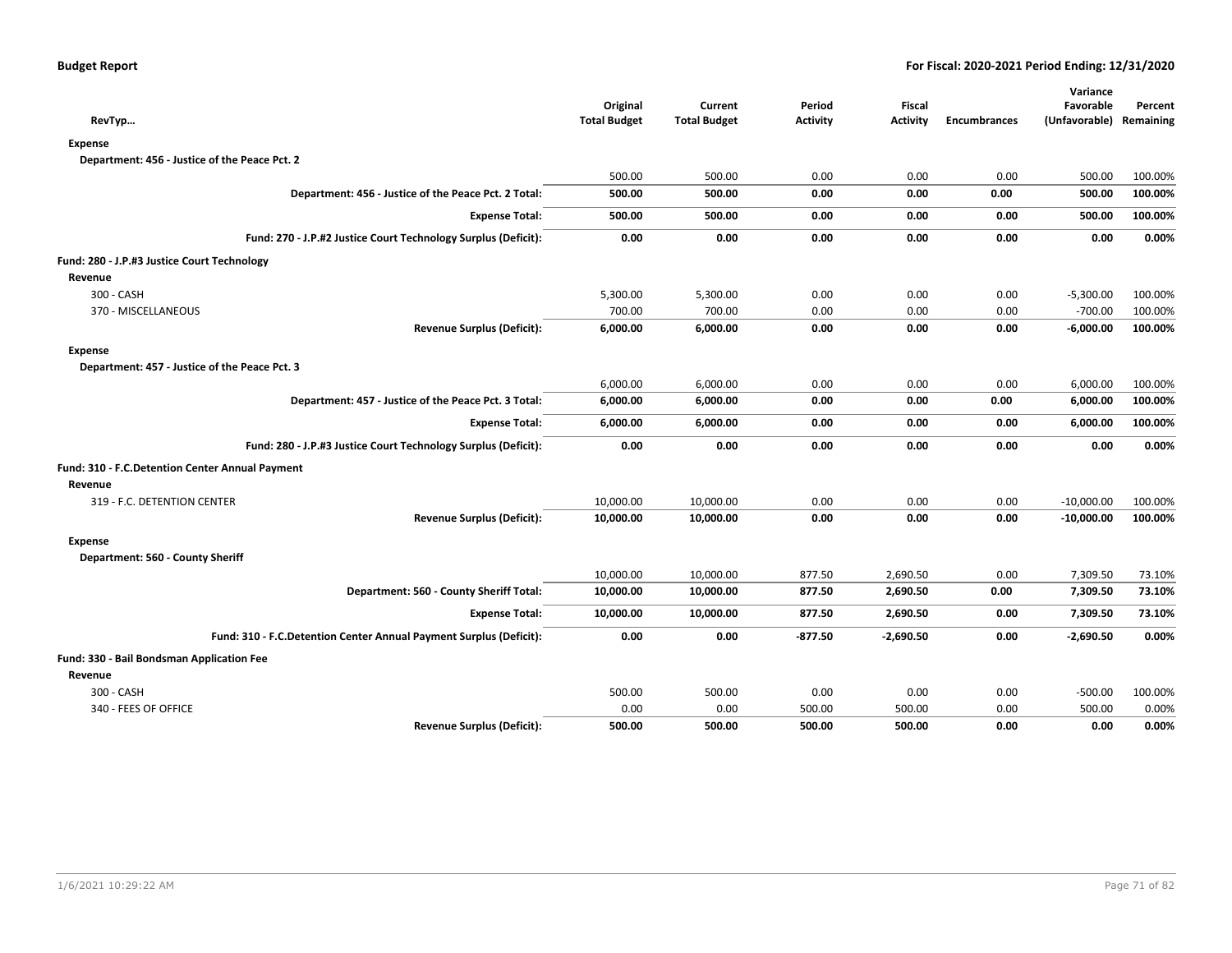|                                                              | Original            | Current             | Period          | <b>Fiscal</b>   |                     | Variance<br>Favorable   | Percent    |
|--------------------------------------------------------------|---------------------|---------------------|-----------------|-----------------|---------------------|-------------------------|------------|
| RevTyp                                                       | <b>Total Budget</b> | <b>Total Budget</b> | <b>Activity</b> | <b>Activity</b> | <b>Encumbrances</b> | (Unfavorable) Remaining |            |
| <b>Expense</b>                                               |                     |                     |                 |                 |                     |                         |            |
| Department: 498 - Bail Bond Fee Expense                      |                     |                     |                 |                 |                     |                         |            |
|                                                              | 500.00              | 500.00              | 0.00            | 0.00            | 0.00                | 500.00                  | 100.00%    |
| Department: 498 - Bail Bond Fee Expense Total:               | 500.00              | 500.00              | 0.00            | 0.00            | 0.00                | 500.00                  | 100.00%    |
| <b>Expense Total:</b>                                        | 500.00              | 500.00              | 0.00            | 0.00            | 0.00                | 500.00                  | 100.00%    |
| Fund: 330 - Bail Bondsman Application Fee Surplus (Deficit): | 0.00                | 0.00                | 500.00          | 500.00          | 0.00                | 500.00                  | 0.00%      |
| Fund: 350 - Law Library                                      |                     |                     |                 |                 |                     |                         |            |
| Revenue                                                      |                     |                     |                 |                 |                     |                         |            |
| 340 - FEES OF OFFICE                                         | 15,000.00           | 15,000.00           | 0.00            | 0.00            | 0.00                | $-15,000.00$            | 100.00%    |
| <b>360 - INTEREST EARNINGS</b>                               | 50.00               | 50.00               | 0.00            | 0.00            | 0.00                | $-50.00$                | 100.00%    |
| <b>Revenue Surplus (Deficit):</b>                            | 15,050.00           | 15,050.00           | 0.00            | 0.00            | 0.00                | $-15,050.00$            | 100.00%    |
| <b>Expense</b>                                               |                     |                     |                 |                 |                     |                         |            |
| Department: 451 - Law Library                                |                     |                     |                 |                 |                     |                         |            |
|                                                              | 15,050.00           | 15,050.00           | 0.00            | 0.00            | 0.00                | 15,050.00               | 100.00%    |
| Department: 451 - Law Library Total:                         | 15,050.00           | 15,050.00           | 0.00            | 0.00            | 0.00                | 15,050.00               | 100.00%    |
| <b>Expense Total:</b>                                        | 15,050.00           | 15,050.00           | 0.00            | 0.00            | 0.00                | 15,050.00               | 100.00%    |
| Fund: 350 - Law Library Surplus (Deficit):                   | 0.00                | 0.00                | 0.00            | 0.00            | 0.00                | 0.00                    | 0.00%      |
| Fund: 360 - D. A. Fee                                        |                     |                     |                 |                 |                     |                         |            |
| Revenue                                                      |                     |                     |                 |                 |                     |                         |            |
| 340 - FEES OF OFFICE                                         | 2,000.00            | 2,000.00            | 15.00           | 53.28           | 0.00                | $-1,946.72$             | 97.34%     |
| 352 - FINES & FORFEITURES                                    | 0.00                | 0.00                | 0.00            | 8,942.18        | 0.00                | 8,942.18                | 0.00%      |
| 360 - INTEREST EARNINGS                                      | 0.00                | 0.00                | 0.00            | 0.25            | 0.00                | 0.25                    | 0.00%      |
| 370 - MISCELLANEOUS                                          | 1,000.00            | 1,000.00            | 66.83           | 192.86          | 0.00                | $-807.14$               | 80.71%     |
| <b>Revenue Surplus (Deficit):</b>                            | 3,000.00            | 3,000.00            | 81.83           | 9,188.57        | 0.00                | 6,188.57                | $-206.29%$ |
| <b>Expense</b>                                               |                     |                     |                 |                 |                     |                         |            |
| Department: 475 - District Attorney                          |                     |                     |                 |                 |                     |                         |            |
|                                                              | 3,000.00            | 3,000.00            | 0.00            | 100.00          | 0.00                | 2,900.00                | 96.67%     |
| Department: 475 - District Attorney Total:                   | 3,000.00            | 3,000.00            | 0.00            | 100.00          | 0.00                | 2,900.00                | 96.67%     |
| Department: 477 - DA Seizure                                 |                     |                     |                 |                 |                     |                         |            |
|                                                              | 0.00                | 0.00                | 1,274.78        | 4,390.84        | 0.00                | -4,390.84               | 0.00%      |
| Department: 477 - DA Seizure Total:                          | 0.00                | 0.00                | 1,274.78        | 4,390.84        | 0.00                | $-4,390.84$             | 0.00%      |
| <b>Expense Total:</b>                                        | 3,000.00            | 3,000.00            | 1,274.78        | 4,490.84        | 0.00                | $-1,490.84$             | -49.69%    |
| Fund: 360 - D. A. Fee Surplus (Deficit):                     | 0.00                | 0.00                | $-1,192.95$     | 4,697.73        | 0.00                | 4,697.73                | 0.00%      |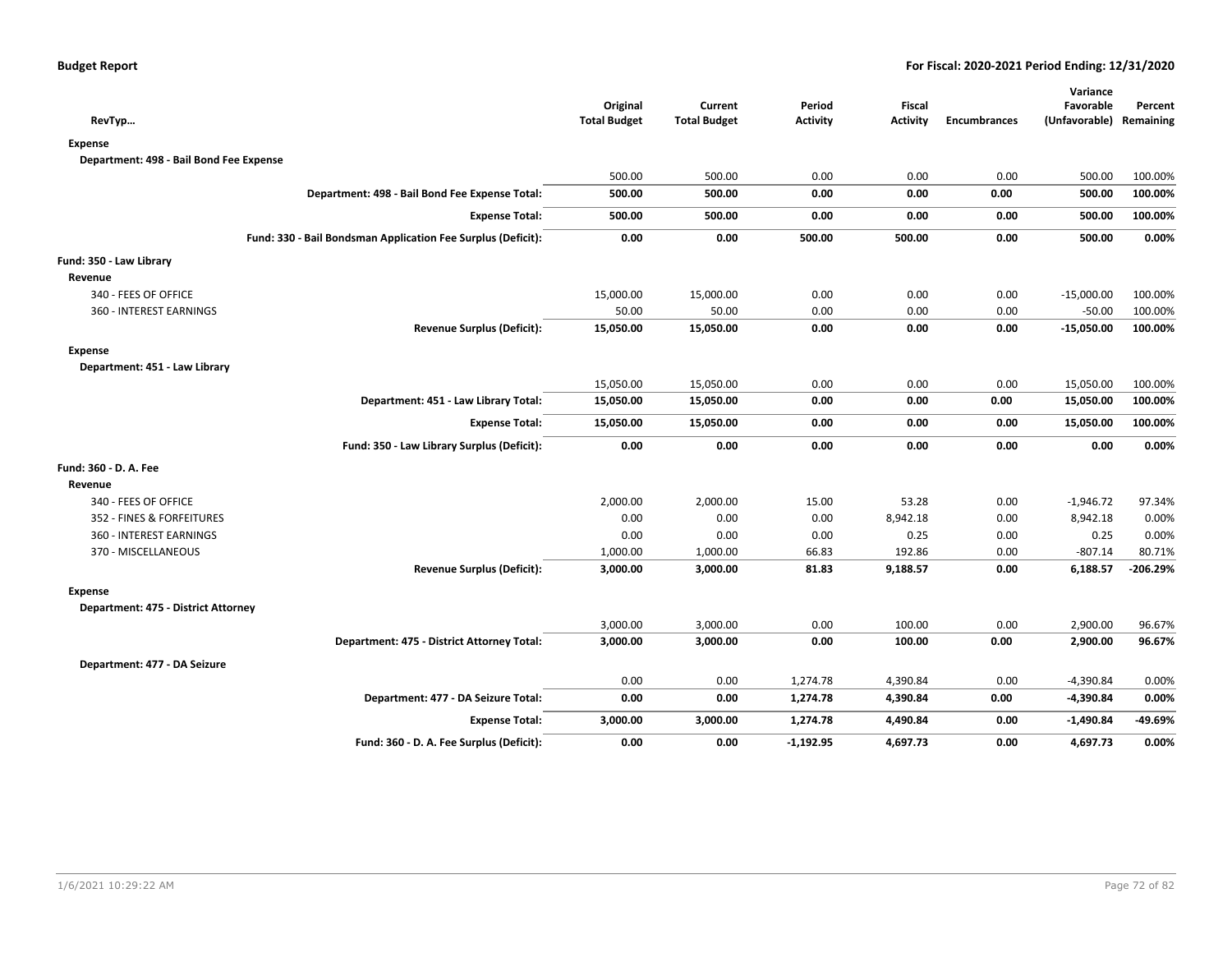| RevTyp                                    |                                                       | Original<br><b>Total Budget</b> | Current<br><b>Total Budget</b> | Period<br><b>Activity</b> | <b>Fiscal</b><br><b>Activity</b> | <b>Encumbrances</b> | Variance<br>Favorable<br>(Unfavorable) | Percent<br>Remaining |
|-------------------------------------------|-------------------------------------------------------|---------------------------------|--------------------------------|---------------------------|----------------------------------|---------------------|----------------------------------------|----------------------|
| Fund: 361 - Contraband Seizure            |                                                       |                                 |                                |                           |                                  |                     |                                        |                      |
| Revenue                                   |                                                       |                                 |                                |                           |                                  |                     |                                        |                      |
| 360 - INTEREST EARNINGS                   |                                                       | 0.00                            | 0.00                           | 0.00                      | 0.22                             | 0.00                | 0.22                                   | 0.00%                |
|                                           | <b>Revenue Surplus (Deficit):</b>                     | 0.00                            | 0.00                           | 0.00                      | 0.22                             | 0.00                | 0.22                                   | 0.00%                |
|                                           | Fund: 361 - Contraband Seizure Surplus (Deficit):     | 0.00                            | 0.00                           | 0.00                      | 0.22                             | 0.00                | 0.22                                   | 0.00%                |
| Fund: 380 - IHC Co-Op Gin                 |                                                       |                                 |                                |                           |                                  |                     |                                        |                      |
| Revenue                                   |                                                       |                                 |                                |                           |                                  |                     |                                        |                      |
| 360 - INTEREST EARNINGS                   |                                                       | 0.00                            | 0.00                           | 0.00                      | 2.17                             | 0.00                | 2.17                                   | 0.00%                |
|                                           | <b>Revenue Surplus (Deficit):</b>                     | 0.00                            | 0.00                           | 0.00                      | 2.17                             | 0.00                | 2.17                                   | 0.00%                |
|                                           | Fund: 380 - IHC Co-Op Gin Surplus (Deficit):          | 0.00                            | 0.00                           | 0.00                      | 2.17                             | 0.00                | 2.17                                   | 0.00%                |
| Fund: 381 - IHC Bonnie Ruth Cooper        |                                                       |                                 |                                |                           |                                  |                     |                                        |                      |
| Revenue                                   |                                                       |                                 |                                |                           |                                  |                     |                                        |                      |
| 360 - INTEREST EARNINGS                   |                                                       | 0.00                            | 0.00                           | 0.00                      | 0.63                             | 0.00                | 0.63                                   | 0.00%                |
| 370 - MISCELLANEOUS                       |                                                       | 0.00                            | 0.00                           | 1,186.56                  | 1,186.56                         | 0.00                | 1,186.56                               | 0.00%                |
|                                           | <b>Revenue Surplus (Deficit):</b>                     | 0.00                            | 0.00                           | 1,186.56                  | 1,187.19                         | 0.00                | 1,187.19                               | 0.00%                |
| Expense                                   |                                                       |                                 |                                |                           |                                  |                     |                                        |                      |
| Department: 645 - Indigent Health Care    |                                                       |                                 |                                |                           |                                  |                     |                                        |                      |
|                                           |                                                       | 0.00                            | 0.00                           | 134.03                    | 134.03                           | 0.00                | $-134.03$                              | 0.00%                |
|                                           | Department: 645 - Indigent Health Care Total:         | 0.00                            | 0.00                           | 134.03                    | 134.03                           | 0.00                | $-134.03$                              | 0.00%                |
|                                           | <b>Expense Total:</b>                                 | 0.00                            | 0.00                           | 134.03                    | 134.03                           | 0.00                | $-134.03$                              | 0.00%                |
|                                           | Fund: 381 - IHC Bonnie Ruth Cooper Surplus (Deficit): | 0.00                            | 0.00                           | 1,052.53                  | 1,053.16                         | 0.00                | 1,053.16                               | 0.00%                |
| Fund: 412 - Safe Room Reimbursement Prog. |                                                       |                                 |                                |                           |                                  |                     |                                        |                      |
| Expense                                   |                                                       |                                 |                                |                           |                                  |                     |                                        |                      |
| Department: 408 - Safe Room               |                                                       |                                 |                                |                           |                                  |                     |                                        |                      |
|                                           |                                                       | 0.00                            | 0.00                           | 0.00                      | 0.00                             | 4,000.00            | $-4,000.00$                            | 0.00%                |
|                                           | Department: 408 - Safe Room Total:                    | 0.00                            | 0.00                           | 0.00                      | 0.00                             | 4,000.00            | $-4,000.00$                            | 0.00%                |
|                                           | <b>Expense Total:</b>                                 | 0.00                            | 0.00                           | 0.00                      | 0.00                             | 4,000.00            | -4,000.00                              | 0.00%                |
|                                           | Fund: 412 - Safe Room Reimbursement Prog. Total:      | 0.00                            | 0.00                           | 0.00                      | 0.00                             | 4,000.00            | $-4,000.00$                            | 0.00%                |
| Fund: 413 - CARES ACT-CORONAVIRUS RELIEF  |                                                       |                                 |                                |                           |                                  |                     |                                        |                      |
| <b>Expense</b>                            |                                                       |                                 |                                |                           |                                  |                     |                                        |                      |
| Department: 413 - CARES Act               |                                                       |                                 |                                |                           |                                  |                     |                                        |                      |
|                                           |                                                       | 0.00                            | 0.00                           | 31,533.02                 | 86,168.16                        | 9,812.03            | $-95,980.19$                           | 0.00%                |
|                                           | Department: 413 - CARES Act Total:                    | 0.00                            | 0.00                           | 31,533.02                 | 86,168.16                        | 9,812.03            | -95,980.19                             | 0.00%                |
|                                           | <b>Expense Total:</b>                                 | 0.00                            | 0.00                           | 31,533.02                 | 86,168.16                        | 9,812.03            | -95,980.19                             | 0.00%                |
|                                           | Fund: 413 - CARES ACT-CORONAVIRUS RELIEF Total:       | 0.00                            | 0.00                           | 31,533.02                 | 86.168.16                        | 9,812.03            | -95,980.19                             | 0.00%                |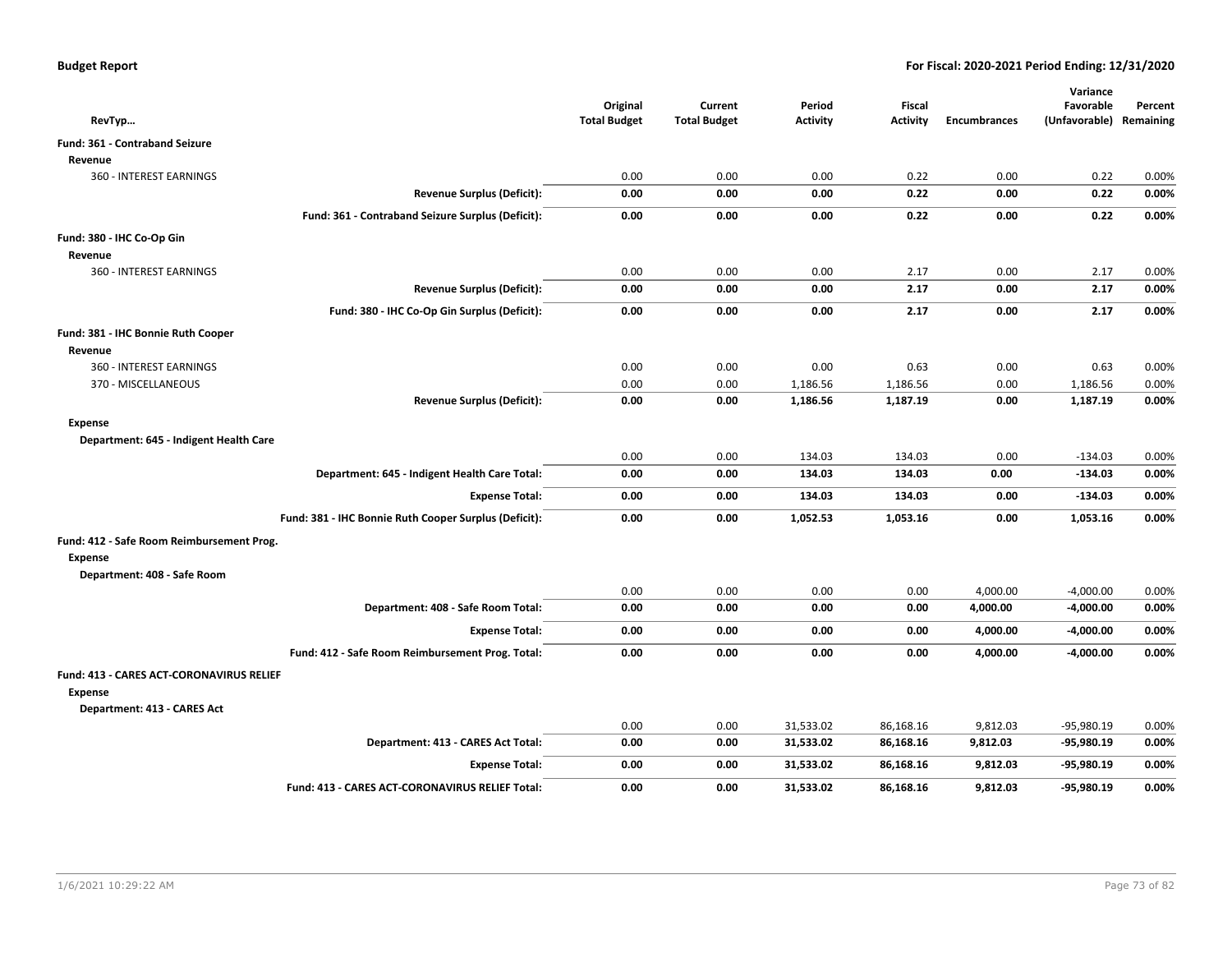| RevTyp                                                                    | Original<br><b>Total Budget</b> | Current<br><b>Total Budget</b> | Period<br><b>Activity</b> | Fiscal<br><b>Activity</b> | <b>Encumbrances</b> | Variance<br>Favorable<br>(Unfavorable) | Percent<br>Remaining |
|---------------------------------------------------------------------------|---------------------------------|--------------------------------|---------------------------|---------------------------|---------------------|----------------------------------------|----------------------|
| Fund: 414 - OOG COVID #4145401                                            |                                 |                                |                           |                           |                     |                                        |                      |
| Expense                                                                   |                                 |                                |                           |                           |                     |                                        |                      |
| Department: 416 - OOG COVID                                               |                                 |                                |                           |                           |                     |                                        |                      |
|                                                                           | 0.00                            | 0.00                           | 69.34                     | 138.68                    | 21,438.78           | $-21,577.46$                           | 0.00%                |
| Department: 416 - OOG COVID Total:                                        | 0.00                            | 0.00                           | 69.34                     | 138.68                    | 21,438.78           | $-21,577.46$                           | 0.00%                |
| <b>Expense Total:</b>                                                     | 0.00                            | 0.00                           | 69.34                     | 138.68                    | 21,438.78           | $-21,577.46$                           | 0.00%                |
| Fund: 414 - OOG COVID #4145401 Total:                                     | 0.00                            | 0.00                           | 69.34                     | 138.68                    | 21,438.78           | $-21,577.46$                           | 0.00%                |
| <b>Fund: 560 - Sheriff Forfeiture</b>                                     |                                 |                                |                           |                           |                     |                                        |                      |
| Revenue                                                                   |                                 |                                |                           |                           |                     |                                        |                      |
| 300 - CASH                                                                | 25,000.00                       | 25,000.00                      | 0.00                      | 0.00                      | 0.00                | $-25,000.00$                           | 100.00%              |
| 352 - FINES & FORFEITURES                                                 | 0.00                            | 0.00                           | 0.00                      | 27,261.77                 | 0.00                | 27,261.77                              | 0.00%                |
| 360 - INTEREST EARNINGS                                                   | 0.00                            | 0.00                           | 0.00                      | 0.72                      | 0.00                | 0.72                                   | 0.00%                |
| <b>Revenue Surplus (Deficit):</b>                                         | 25,000.00                       | 25,000.00                      | 0.00                      | 27,262.49                 | 0.00                | 2,262.49                               | $-9.05%$             |
| Expense                                                                   |                                 |                                |                           |                           |                     |                                        |                      |
| Department: 560 - County Sheriff                                          |                                 |                                |                           |                           |                     |                                        |                      |
|                                                                           | 25,000.00                       | 25,000.00                      | 0.00                      | 13,145.67                 | 0.00                | 11,854.33                              | 47.42%               |
| Department: 560 - County Sheriff Total:                                   | 25,000.00                       | 25,000.00                      | 0.00                      | 13,145.67                 | 0.00                | 11,854.33                              | 47.42%               |
| Department: 561 - Federal Forfeiture                                      |                                 |                                |                           |                           |                     |                                        |                      |
|                                                                           | 0.00                            | 0.00                           | 0.00                      | 40,009.47                 | 26,636.54           | $-66,646.01$                           | 0.00%                |
| Department: 561 - Federal Forfeiture Total:                               | 0.00                            | 0.00                           | 0.00                      | 40,009.47                 | 26,636.54           | $-66,646.01$                           | 0.00%                |
| <b>Expense Total:</b>                                                     | 25,000.00                       | 25,000.00                      | 0.00                      | 53,155.14                 | 26,636.54           | $-54,791.68$                           | $-219.17%$           |
| Fund: 560 - Sheriff Forfeiture Surplus (Deficit):                         | 0.00                            | 0.00                           | 0.00                      | $-25,892.65$              | $-26,636.54$        | $-52,529.19$                           | 0.00%                |
| Fund: 561 - Law Enforcement Education Sheriff's Office                    |                                 |                                |                           |                           |                     |                                        |                      |
| Revenue                                                                   |                                 |                                |                           |                           |                     |                                        |                      |
| 370 - MISCELLANEOUS                                                       | 1,800.00                        | 1,800.00                       | 0.00                      | 0.00                      | 0.00                | $-1,800.00$                            | 100.00%              |
| <b>Revenue Surplus (Deficit):</b>                                         | 1,800.00                        | 1,800.00                       | 0.00                      | 0.00                      | 0.00                | $-1,800.00$                            | 100.00%              |
| Expense                                                                   |                                 |                                |                           |                           |                     |                                        |                      |
| Department: 560 - County Sheriff                                          |                                 |                                |                           |                           |                     |                                        |                      |
|                                                                           | 1,800.00                        | 1,800.00                       | 0.00                      | 0.00                      | 0.00                | 1,800.00                               | 100.00%              |
| Department: 560 - County Sheriff Total:                                   | 1,800.00                        | 1,800.00                       | 0.00                      | 0.00                      | 0.00                | 1,800.00                               | 100.00%              |
| <b>Expense Total:</b>                                                     | 1,800.00                        | 1,800.00                       | 0.00                      | 0.00                      | 0.00                | 1,800.00                               | 100.00%              |
| Fund: 561 - Law Enforcement Education Sheriff's Office Surplus (Deficit): | 0.00                            | 0.00                           | 0.00                      | 0.00                      | 0.00                | 0.00                                   | 0.00%                |
| Fund: 562 - Bois D'Arc Lake Reservoir (SO)                                |                                 |                                |                           |                           |                     |                                        |                      |
| Revenue                                                                   |                                 |                                |                           |                           |                     |                                        |                      |
| 319 - F.C. DETENTION CENTER                                               | 397,500.00                      | 397,500.00                     | 0.00                      | 397,500.00                | 0.00                | 0.00                                   | 0.00%                |
| 370 - MISCELLANEOUS                                                       | 36,287.76                       | 36,287.76                      | 0.00                      | 0.00                      | 0.00                | $-36,287.76$                           | 100.00%              |
| <b>Revenue Surplus (Deficit):</b>                                         | 433,787.76                      | 433,787.76                     | 0.00                      | 397,500.00                | 0.00                | $-36,287.76$                           | 8.37%                |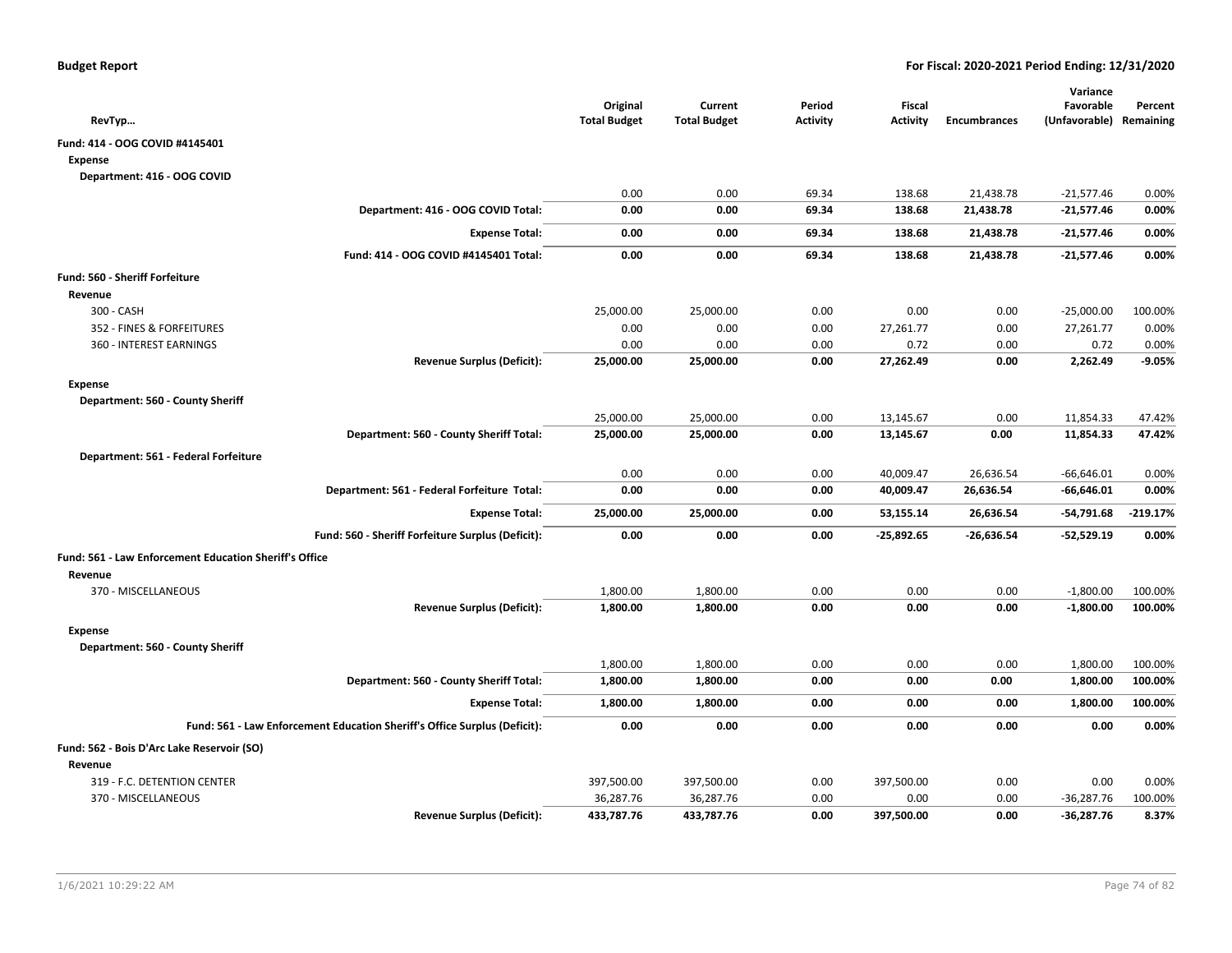|                                                               |                     |                     |                 |                 |                     | Variance      |           |
|---------------------------------------------------------------|---------------------|---------------------|-----------------|-----------------|---------------------|---------------|-----------|
|                                                               | Original            | Current             | Period          | Fiscal          |                     | Favorable     | Percent   |
| RevTyp                                                        | <b>Total Budget</b> | <b>Total Budget</b> | <b>Activity</b> | <b>Activity</b> | <b>Encumbrances</b> | (Unfavorable) | Remaining |
| Expense                                                       |                     |                     |                 |                 |                     |               |           |
| Department: 560 - County Sheriff                              |                     |                     |                 |                 |                     |               |           |
|                                                               | 433,787.76          | 433,787.76          | 10,292.38       | 33,123.53       | 0.00                | 400,664.23    | 92.36%    |
| Department: 560 - County Sheriff Total:                       | 433,787.76          | 433,787.76          | 10,292.38       | 33,123.53       | 0.00                | 400,664.23    | 92.36%    |
| <b>Expense Total:</b>                                         | 433,787.76          | 433,787.76          | 10,292.38       | 33,123.53       | 0.00                | 400,664.23    | 92.36%    |
| Fund: 562 - Bois D'Arc Lake Reservoir (SO) Surplus (Deficit): | 0.00                | 0.00                | $-10,292.38$    | 364,376.47      | 0.00                | 364,376.47    | 0.00%     |
| Fund: 590 - Specialty Court/Drug Court                        |                     |                     |                 |                 |                     |               |           |
| Revenue                                                       |                     |                     |                 |                 |                     |               |           |
| 370 - MISCELLANEOUS                                           | 4,000.00            | 4,000.00            | 0.00            | 0.00            | 0.00                | $-4,000.00$   | 100.00%   |
| <b>Revenue Surplus (Deficit):</b>                             | 4,000.00            | 4,000.00            | 0.00            | 0.00            | 0.00                | $-4,000.00$   | 100.00%   |
| <b>Expense</b>                                                |                     |                     |                 |                 |                     |               |           |
| <b>Department: 436 - Specialty Court Expenses</b>             |                     |                     |                 |                 |                     |               |           |
|                                                               | 4,000.00            | 4,000.00            | 595.00          | 595.00          | 0.00                | 3,405.00      | 85.13%    |
| Department: 436 - Specialty Court Expenses Total:             | 4,000.00            | 4,000.00            | 595.00          | 595.00          | 0.00                | 3,405.00      | 85.13%    |
| <b>Expense Total:</b>                                         | 4,000.00            | 4,000.00            | 595.00          | 595.00          | 0.00                | 3,405.00      | 85.13%    |
| Fund: 590 - Specialty Court/Drug Court Surplus (Deficit):     | 0.00                | 0.00                | $-595.00$       | -595.00         | 0.00                | $-595.00$     | 0.00%     |
| Fund: 600 - Sinking                                           |                     |                     |                 |                 |                     |               |           |
| Revenue                                                       |                     |                     |                 |                 |                     |               |           |
| 310 - PROPERTY TAXES                                          | 1,118,142.73        | 1,118,142.73        | 191,769.15      | 313,424.97      | 0.00                | $-804,717.76$ | 71.97%    |
| 318 - OTHER TAXES                                             | 1,100.00            | 1,100.00            | 0.00            | 489.60          | 0.00                | $-610.40$     | 55.49%    |
| <b>Revenue Surplus (Deficit):</b>                             | 1,119,242.73        | 1,119,242.73        | 191,769.15      | 313,914.57      | 0.00                | -805,328.16   | 71.95%    |
| <b>Expense</b>                                                |                     |                     |                 |                 |                     |               |           |
| Department: 620 - Debt Service                                |                     |                     |                 |                 |                     |               |           |
|                                                               | 337,836.48          | 337,836.48          | 0.00            | 200.00          | 0.00                | 337,636.48    | 99.94%    |
| Department: 620 - Debt Service Total:                         | 337,836.48          | 337,836.48          | 0.00            | 200.00          | 0.00                | 337,636.48    | 99.94%    |
| Department: 660 - Debt Service Interest                       |                     |                     |                 |                 |                     |               |           |
|                                                               | 781,406.25          | 781,406.25          | 0.00            | 118,250.00      | 0.00                | 663,156.25    | 84.87%    |
| Department: 660 - Debt Service Interest Total:                | 781,406.25          | 781,406.25          | 0.00            | 118,250.00      | 0.00                | 663,156.25    | 84.87%    |
| <b>Expense Total:</b>                                         | 1,119,242.73        | 1,119,242.73        | 0.00            | 118,450.00      | 0.00                | 1,000,792.73  | 89.42%    |
| Fund: 600 - Sinking Surplus (Deficit):                        | 0.00                | 0.00                | 191,769.15      | 195,464.57      | 0.00                | 195,464.57    | 0.00%     |
| Fund: 630 - Law Enforcement Education Const. Pct.1            |                     |                     |                 |                 |                     |               |           |
| Revenue                                                       |                     |                     |                 |                 |                     |               |           |
| 370 - MISCELLANEOUS                                           | 685.17              | 685.17              | 0.00            | 0.00            | 0.00                | $-685.17$     | 100.00%   |
| <b>Revenue Surplus (Deficit):</b>                             | 685.17              | 685.17              | 0.00            | 0.00            | 0.00                | $-685.17$     | 100.00%   |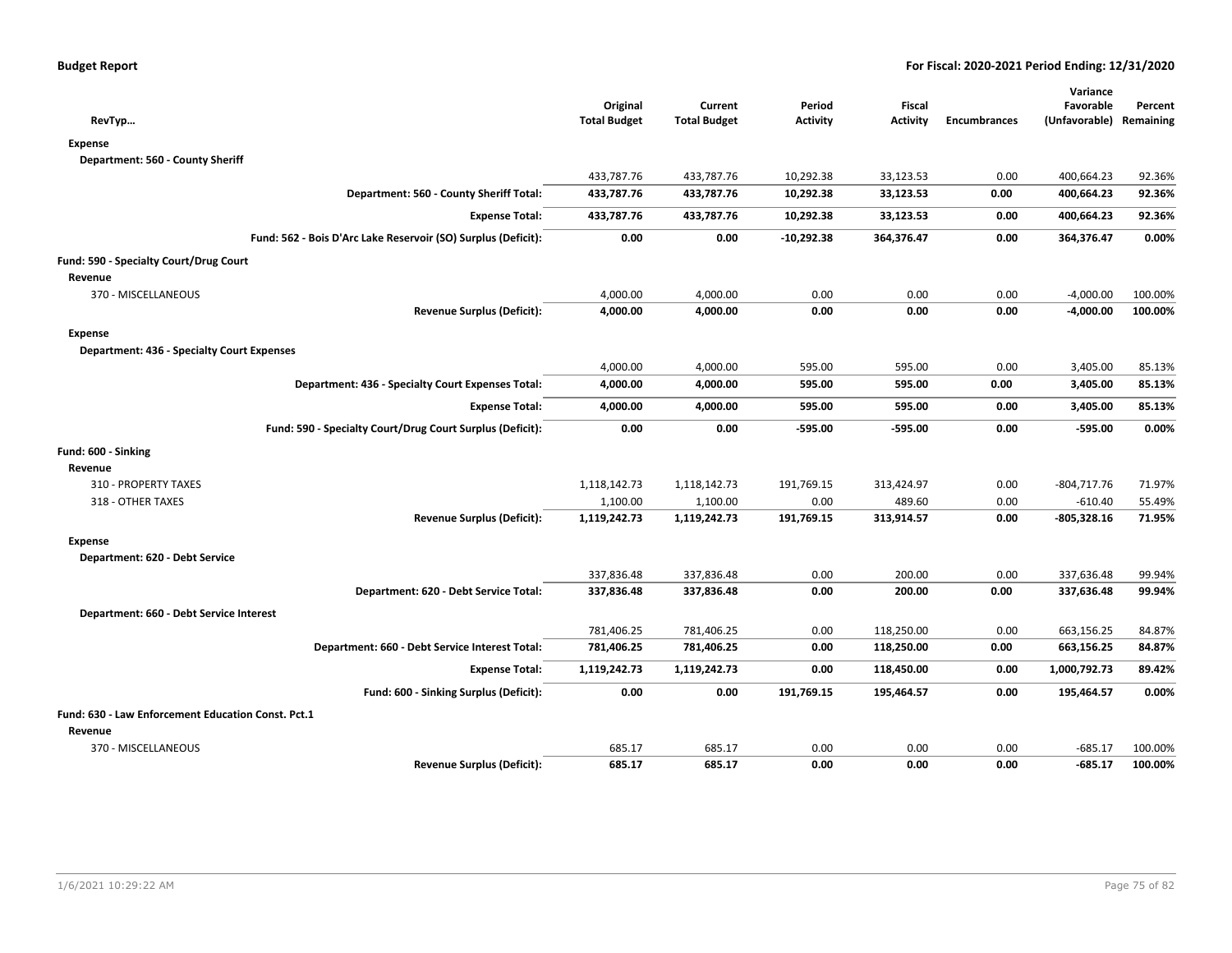| RevTyp                                                                | Original<br><b>Total Budget</b> | Current<br><b>Total Budget</b> | Period<br><b>Activity</b> | Fiscal<br><b>Activity</b> | <b>Encumbrances</b> | Variance<br>Favorable<br>(Unfavorable) Remaining | Percent |
|-----------------------------------------------------------------------|---------------------------------|--------------------------------|---------------------------|---------------------------|---------------------|--------------------------------------------------|---------|
| <b>Expense</b>                                                        |                                 |                                |                           |                           |                     |                                                  |         |
| Department: 551 - Constable Pct.1                                     |                                 |                                |                           |                           |                     |                                                  |         |
|                                                                       | 685.17                          | 685.17                         | 0.00                      | 0.00                      | 0.00                | 685.17                                           | 100.00% |
| Department: 551 - Constable Pct.1 Total:                              | 685.17                          | 685.17                         | 0.00                      | 0.00                      | 0.00                | 685.17                                           | 100.00% |
| <b>Expense Total:</b>                                                 | 685.17                          | 685.17                         | 0.00                      | 0.00                      | 0.00                | 685.17                                           | 100.00% |
| Fund: 630 - Law Enforcement Education Const. Pct.1 Surplus (Deficit): | 0.00                            | 0.00                           | 0.00                      | 0.00                      | 0.00                | 0.00                                             | 0.00%   |
| Fund: 640 - Law Enforcement Education Const. Pct.2                    |                                 |                                |                           |                           |                     |                                                  |         |
| Revenue                                                               |                                 |                                |                           |                           |                     |                                                  |         |
| 370 - MISCELLANEOUS                                                   | 685.17                          | 685.17                         | 0.00                      | 0.00                      | 0.00                | $-685.17$                                        | 100.00% |
| <b>Revenue Surplus (Deficit):</b>                                     | 685.17                          | 685.17                         | 0.00                      | 0.00                      | 0.00                | $-685.17$                                        | 100.00% |
| <b>Expense</b>                                                        |                                 |                                |                           |                           |                     |                                                  |         |
| Department: 552 - Constable Pct.2                                     |                                 |                                |                           |                           |                     |                                                  |         |
|                                                                       | 685.17                          | 685.17                         | 0.00                      | 0.00                      | 0.00                | 685.17                                           | 100.00% |
| Department: 552 - Constable Pct.2 Total:                              | 685.17                          | 685.17                         | 0.00                      | 0.00                      | 0.00                | 685.17                                           | 100.00% |
| <b>Expense Total:</b>                                                 | 685.17                          | 685.17                         | 0.00                      | 0.00                      | 0.00                | 685.17                                           | 100.00% |
| Fund: 640 - Law Enforcement Education Const. Pct.2 Surplus (Deficit): | 0.00                            | 0.00                           | 0.00                      | 0.00                      | 0.00                | 0.00                                             | 0.00%   |
| Fund: 650 - Law Enforcement Education Const. Pct.3                    |                                 |                                |                           |                           |                     |                                                  |         |
| Revenue                                                               |                                 |                                |                           |                           |                     |                                                  |         |
| 370 - MISCELLANEOUS                                                   | 685.17                          | 685.17                         | 0.00                      | 0.00                      | 0.00                | $-685.17$                                        | 100.00% |
| <b>Revenue Surplus (Deficit):</b>                                     | 685.17                          | 685.17                         | 0.00                      | 0.00                      | 0.00                | $-685.17$                                        | 100.00% |
| <b>Expense</b>                                                        |                                 |                                |                           |                           |                     |                                                  |         |
| Department: 553 - Constable Pct.3                                     |                                 |                                |                           |                           |                     |                                                  |         |
|                                                                       | 685.17                          | 685.17                         | 0.00                      | 0.00                      | 0.00                | 685.17                                           | 100.00% |
| Department: 553 - Constable Pct.3 Total:                              | 685.17                          | 685.17                         | 0.00                      | 0.00                      | 0.00                | 685.17                                           | 100.00% |
| <b>Expense Total:</b>                                                 | 685.17                          | 685.17                         | 0.00                      | 0.00                      | 0.00                | 685.17                                           | 100.00% |
| Fund: 650 - Law Enforcement Education Const. Pct.3 Surplus (Deficit): | 0.00                            | 0.00                           | 0.00                      | 0.00                      | 0.00                | 0.00                                             | 0.00%   |
| <b>Fund: 670 - Courthouse Restoration</b>                             |                                 |                                |                           |                           |                     |                                                  |         |
| Revenue                                                               |                                 |                                |                           |                           |                     |                                                  |         |
| 330 - GRANTS                                                          | 0.00                            | 0.00                           | 0.00                      | 437,022.26                | 0.00                | 437,022.26                                       | 0.00%   |
| <b>Revenue Surplus (Deficit):</b>                                     | 0.00                            | 0.00                           | 0.00                      | 437,022.26                | 0.00                | 437,022.26                                       | 0.00%   |
| Fund: 670 - Courthouse Restoration Surplus (Deficit):                 | 0.00                            | 0.00                           | 0.00                      | 437,022.26                | 0.00                | 437,022.26                                       | 0.00%   |
| Fund: 680 - 2018 GO Bonds-Construction Fund FY2019                    |                                 |                                |                           |                           |                     |                                                  |         |
| Revenue                                                               |                                 |                                |                           |                           |                     |                                                  |         |
| 300 - CASH                                                            | 2,500,000.00                    | 2,500,000.00                   | 0.00                      | 0.00                      | 0.00                | $-2,500,000.00$                                  | 100.00% |
| 360 - INTEREST EARNINGS                                               | 0.00                            | 0.00                           | 0.00                      | 433.70                    | 0.00                | 433.70                                           | 0.00%   |
| <b>Revenue Surplus (Deficit):</b>                                     | 2,500,000.00                    | 2,500,000.00                   | 0.00                      | 433.70                    | 0.00                | -2,499,566.30                                    | 99.98%  |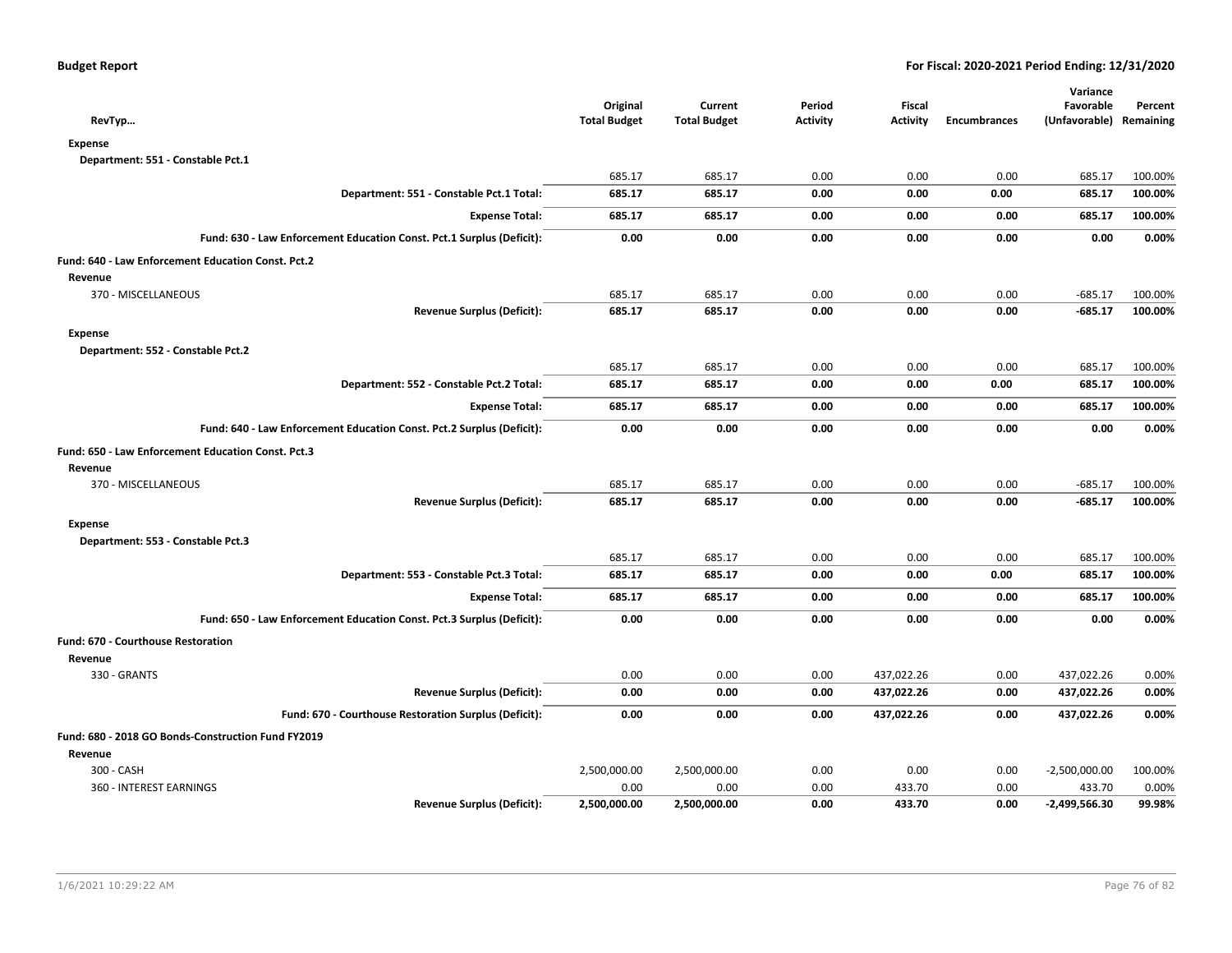| RevTyp                                                                | Original<br><b>Total Budget</b> | Current<br><b>Total Budget</b> | Period<br><b>Activity</b> | <b>Fiscal</b><br><b>Activity</b> | <b>Encumbrances</b> | Variance<br>Favorable<br>(Unfavorable) | Percent<br>Remaining |
|-----------------------------------------------------------------------|---------------------------------|--------------------------------|---------------------------|----------------------------------|---------------------|----------------------------------------|----------------------|
| <b>Expense</b>                                                        |                                 |                                |                           |                                  |                     |                                        |                      |
| Department: 668 - Courthouse Construction Phase 2                     |                                 |                                |                           |                                  |                     |                                        |                      |
|                                                                       | 2,500,000.00                    | 2,500,000.00                   | 860,668.49                | 1,589,970.36                     | 0.00                | 910,029.64                             | 36.40%               |
| Department: 668 - Courthouse Construction Phase 2 Total:              | 2,500,000.00                    | 2,500,000.00                   | 860,668.49                | 1,589,970.36                     | 0.00                | 910,029.64                             | 36.40%               |
| <b>Expense Total:</b>                                                 | 2,500,000.00                    | 2,500,000.00                   | 860,668.49                | 1,589,970.36                     | 0.00                | 910,029.64                             | 36.40%               |
| Fund: 680 - 2018 GO Bonds-Construction Fund FY2019 Surplus (Deficit): | 0.00                            | 0.00                           | $-860,668.49$             | $-1,589,536.66$                  | 0.00                | $-1,589,536.66$                        | 0.00%                |
| Fund: 690 - 2020 CO Bonds-Construction Fund FY2020                    |                                 |                                |                           |                                  |                     |                                        |                      |
| Revenue                                                               |                                 |                                |                           |                                  |                     |                                        |                      |
| 350 - FINES                                                           | 9,900,000.00                    | 9,900,000.00                   | 0.00                      | 0.00                             | 0.00                | $-9,900,000.00$                        | 100.00%              |
| 360 - INTEREST EARNINGS                                               | 0.00                            | 0.00                           | 0.00                      | 1,261.63                         | 0.00                | 1,261.63                               | 0.00%                |
| <b>Revenue Surplus (Deficit):</b>                                     | 9,900,000.00                    | 9,900,000.00                   | 0.00                      | 1,261.63                         | 0.00                | -9,898,738.37                          | 99.99%               |
| <b>Expense</b>                                                        |                                 |                                |                           |                                  |                     |                                        |                      |
| Department: 669 - Courthouse Construction Phase 2                     |                                 |                                |                           |                                  |                     |                                        |                      |
|                                                                       | 9,900,000.00                    | 9,900,000.00                   | 0.00                      | 0.00                             | 0.00                | 9,900,000.00                           | 100.00%              |
| Department: 669 - Courthouse Construction Phase 2 Total:              | 9,900,000.00                    | 9,900,000.00                   | 0.00                      | 0.00                             | 0.00                | 9,900,000.00                           | 100.00%              |
| <b>Expense Total:</b>                                                 | 9,900,000.00                    | 9,900,000.00                   | 0.00                      | 0.00                             | 0.00                | 9,900,000.00                           | 100.00%              |
| Fund: 690 - 2020 CO Bonds-Construction Fund FY2020 Surplus (Deficit): | 0.00                            | 0.00                           | 0.00                      | 1,261.63                         | 0.00                | 1,261.63                               | 0.00%                |
| Fund: 700 - Right of Way                                              |                                 |                                |                           |                                  |                     |                                        |                      |
| Revenue                                                               |                                 |                                |                           |                                  |                     |                                        |                      |
| 360 - INTEREST EARNINGS                                               | 0.00                            | 0.00                           | 0.00                      | 9.65                             | 0.00                | 9.65                                   | 0.00%                |
| <b>Revenue Surplus (Deficit):</b>                                     | 0.00                            | 0.00                           | 0.00                      | 9.65                             | 0.00                | 9.65                                   | 0.00%                |
| Fund: 700 - Right of Way Surplus (Deficit):                           | 0.00                            | 0.00                           | 0.00                      | 9.65                             | 0.00                | 9.65                                   | 0.00%                |
| Fund: 810 - County Lake Road Impact Fund                              |                                 |                                |                           |                                  |                     |                                        |                      |
| Revenue                                                               |                                 |                                |                           |                                  |                     |                                        |                      |
| 318 - OTHER TAXES                                                     | 100,000.00                      | 100,000.00                     | 0.00                      | 100,000.00                       | 0.00                | 0.00                                   | 0.00%                |
| <b>Revenue Surplus (Deficit):</b>                                     | 100,000.00                      | 100,000.00                     | 0.00                      | 100,000.00                       | 0.00                | 0.00                                   | 0.00%                |
| <b>Expense</b>                                                        |                                 |                                |                           |                                  |                     |                                        |                      |
| Department: 522 - COUNTY LAKE ROAD IMPACT                             |                                 |                                |                           |                                  |                     |                                        |                      |
|                                                                       | 100,000.00                      | 100,000.00                     | 0.00                      | 0.00                             | 0.00                | 100,000.00                             | 100.00%              |
| Department: 522 - COUNTY LAKE ROAD IMPACT Total:                      | 100,000.00                      | 100,000.00                     | 0.00                      | 0.00                             | 0.00                | 100,000.00                             | 100.00%              |
| <b>Expense Total:</b>                                                 | 100,000.00                      | 100,000.00                     | 0.00                      | 0.00                             | 0.00                | 100,000.00                             | 100.00%              |
| Fund: 810 - County Lake Road Impact Fund Surplus (Deficit):           | 0.00                            | 0.00                           | 0.00                      | 100,000.00                       | 0.00                | 100,000.00                             | 0.00%                |
| Fund: 850 - Lake Fannin                                               |                                 |                                |                           |                                  |                     |                                        |                      |
| Revenue                                                               |                                 |                                |                           |                                  |                     |                                        |                      |
| 370 - MISCELLANEOUS                                                   | 5,000.00                        | 5,000.00                       | 539.12                    | 2,891.62                         | 0.00                | $-2,108.38$                            | 42.17%               |
| <b>Revenue Surplus (Deficit):</b>                                     | 5,000.00                        | 5,000.00                       | 539.12                    | 2,891.62                         | 0.00                | $-2,108.38$                            | 42.17%               |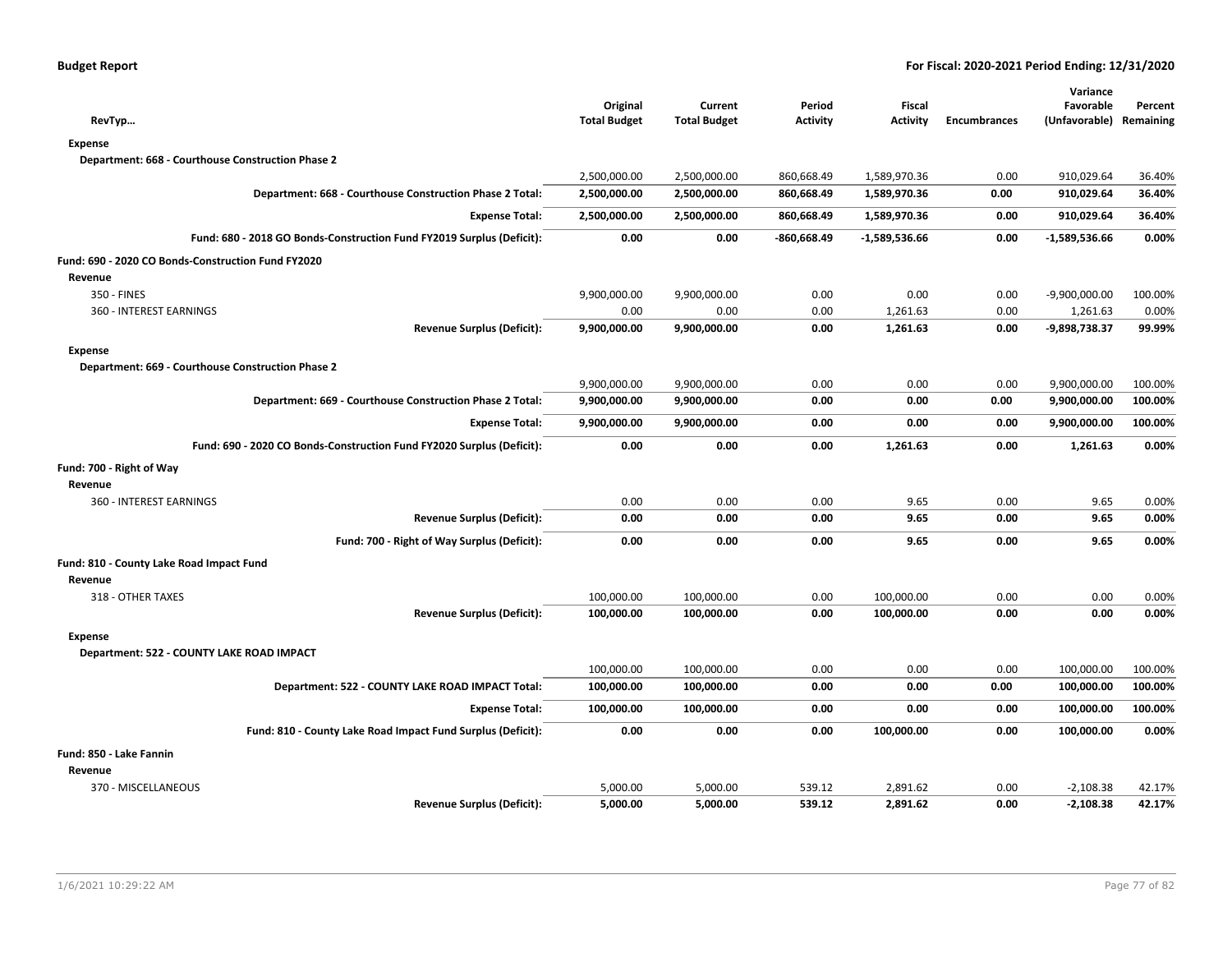| RevTyp                                                    | Original<br><b>Total Budget</b> | Current<br><b>Total Budget</b> | Period<br><b>Activity</b> | <b>Fiscal</b><br><b>Activity</b> | <b>Encumbrances</b> | Variance<br>Favorable<br>(Unfavorable) | Percent<br>Remaining |
|-----------------------------------------------------------|---------------------------------|--------------------------------|---------------------------|----------------------------------|---------------------|----------------------------------------|----------------------|
| <b>Expense</b>                                            |                                 |                                |                           |                                  |                     |                                        |                      |
| Department: 520 - Lake Fannin                             |                                 |                                |                           |                                  |                     |                                        |                      |
|                                                           | 5,000.00                        | 5,000.00                       | 486.84                    | 3,331.95                         | 0.00                | 1,668.05                               | 33.36%               |
| Department: 520 - Lake Fannin Total:                      | 5,000.00                        | 5,000.00                       | 486.84                    | 3,331.95                         | 0.00                | 1,668.05                               | 33.36%               |
| <b>Expense Total:</b>                                     | 5,000.00                        | 5,000.00                       | 486.84                    | 3,331.95                         | 0.00                | 1,668.05                               | 33.36%               |
| Fund: 850 - Lake Fannin Surplus (Deficit):                | 0.00                            | 0.00                           | 52.28                     | $-440.33$                        | 0.00                | $-440.33$                              | 0.00%                |
| Fund: 890 - T.J.J.D.                                      |                                 |                                |                           |                                  |                     |                                        |                      |
| Revenue                                                   |                                 |                                |                           |                                  |                     |                                        |                      |
| 330 - GRANTS                                              | 239,828.00                      | 239,828.00                     | 19,736.00                 | 59,207.00                        | 0.00                | $-180,621.00$                          | 75.31%               |
| 370 - MISCELLANEOUS                                       | 170,000.00                      | 170,000.00                     | 0.00                      | 0.00                             | 0.00                | $-170,000.00$                          | 100.00%              |
| <b>Revenue Surplus (Deficit):</b>                         | 409,828.00                      | 409,828.00                     | 19,736.00                 | 59,207.00                        | 0.00                | $-350,621.00$                          | 85.55%               |
| <b>Expense</b>                                            |                                 |                                |                           |                                  |                     |                                        |                      |
| Department: 581 - Structural Family Therapy               |                                 |                                |                           |                                  |                     |                                        |                      |
|                                                           | 0.00                            | 0.00                           | 12,500.00                 | 25,000.00                        | 0.00                | $-25,000.00$                           | 0.00%                |
| Department: 581 - Structural Family Therapy Total:        | 0.00                            | 0.00                           | 12,500.00                 | 25,000.00                        | 0.00                | $-25,000.00$                           | 0.00%                |
| <b>Department: 589 - Regional Diversions Alternatives</b> |                                 |                                |                           |                                  |                     |                                        |                      |
|                                                           | 3,000.00                        | 3,000.00                       | 0.00                      | 3,000.00                         | 0.00                | 0.00                                   | 0.00%                |
| Department: 589 - Regional Diversions Alternatives Total: | 3,000.00                        | 3,000.00                       | 0.00                      | 3,000.00                         | 0.00                | 0.00                                   | 0.00%                |
| <b>Department: 592 - Pre/Post Adjudication Facilities</b> |                                 |                                |                           |                                  |                     |                                        |                      |
|                                                           | 4,373.00                        | 4,373.00                       | 535.78                    | 1,840.53                         | 0.00                | 2,532.47                               | 57.91%               |
| Department: 592 - Pre/Post Adjudication Facilities Total: | 4,373.00                        | 4,373.00                       | 535.78                    | 1,840.53                         | 0.00                | 2,532.47                               | 57.91%               |
| Department: 593 - Commitment Diversion                    |                                 |                                |                           |                                  |                     |                                        |                      |
|                                                           | 10,000.00                       | 10,000.00                      | 714.38                    | 2,465.98                         | 0.00                | 7,534.02                               | 75.34%               |
| Department: 593 - Commitment Diversion Total:             | 10,000.00                       | 10,000.00                      | 714.38                    | 2,465.98                         | 0.00                | 7,534.02                               | 75.34%               |
| Department: 594 - Mental Health Services                  |                                 |                                |                           |                                  |                     |                                        |                      |
|                                                           | 10,737.00                       | 10,737.00                      | 688.59                    | 1,791.07                         | 0.00                | 8,945.93                               | 83.32%               |
| Department: 594 - Mental Health Services Total:           | 10,737.00                       | 10,737.00                      | 688.59                    | 1,791.07                         | 0.00                | 8,945.93                               | 83.32%               |
| Department: 994 - Local Funds Carried Forward             |                                 |                                |                           |                                  |                     |                                        |                      |
|                                                           | 0.00                            | 0.00                           | 0.00                      | 694.44                           | 0.00                | $-694.44$                              | 0.00%                |
| Department: 994 - Local Funds Carried Forward Total:      | 0.00                            | 0.00                           | 0.00                      | 694.44                           | 0.00                | -694.44                                | 0.00%                |
| Department: 995 - Local Funding                           |                                 |                                |                           |                                  |                     |                                        |                      |
|                                                           | 170,000.00                      | 170,000.00                     | 1,250.10                  | 39,082.81                        | 0.00                | 130,917.19                             | 77.01%               |
| Department: 995 - Local Funding Total:                    | 170,000.00                      | 170,000.00                     | 1,250.10                  | 39,082.81                        | 0.00                | 130,917.19                             | 77.01%               |
|                                                           |                                 |                                |                           |                                  |                     |                                        |                      |
| Department: 996 - Basic Probation Supervision             | 136,718.00                      | 136,718.00                     | 9,048.47                  | 31,538.81                        | 0.00                | 105,179.19                             | 76.93%               |
| Department: 996 - Basic Probation Supervision Total:      | 136,718.00                      | 136,718.00                     | 9,048.47                  | 31,538.81                        | 0.00                | 105,179.19                             | 76.93%               |
|                                                           |                                 |                                |                           |                                  |                     |                                        |                      |
| Department: 997 - Community Programs                      |                                 |                                |                           |                                  |                     |                                        |                      |
|                                                           | 75,000.00                       | 75,000.00                      | 6,250.42                  | 21,541.67                        | 0.00                | 53,458.33                              | 71.28%               |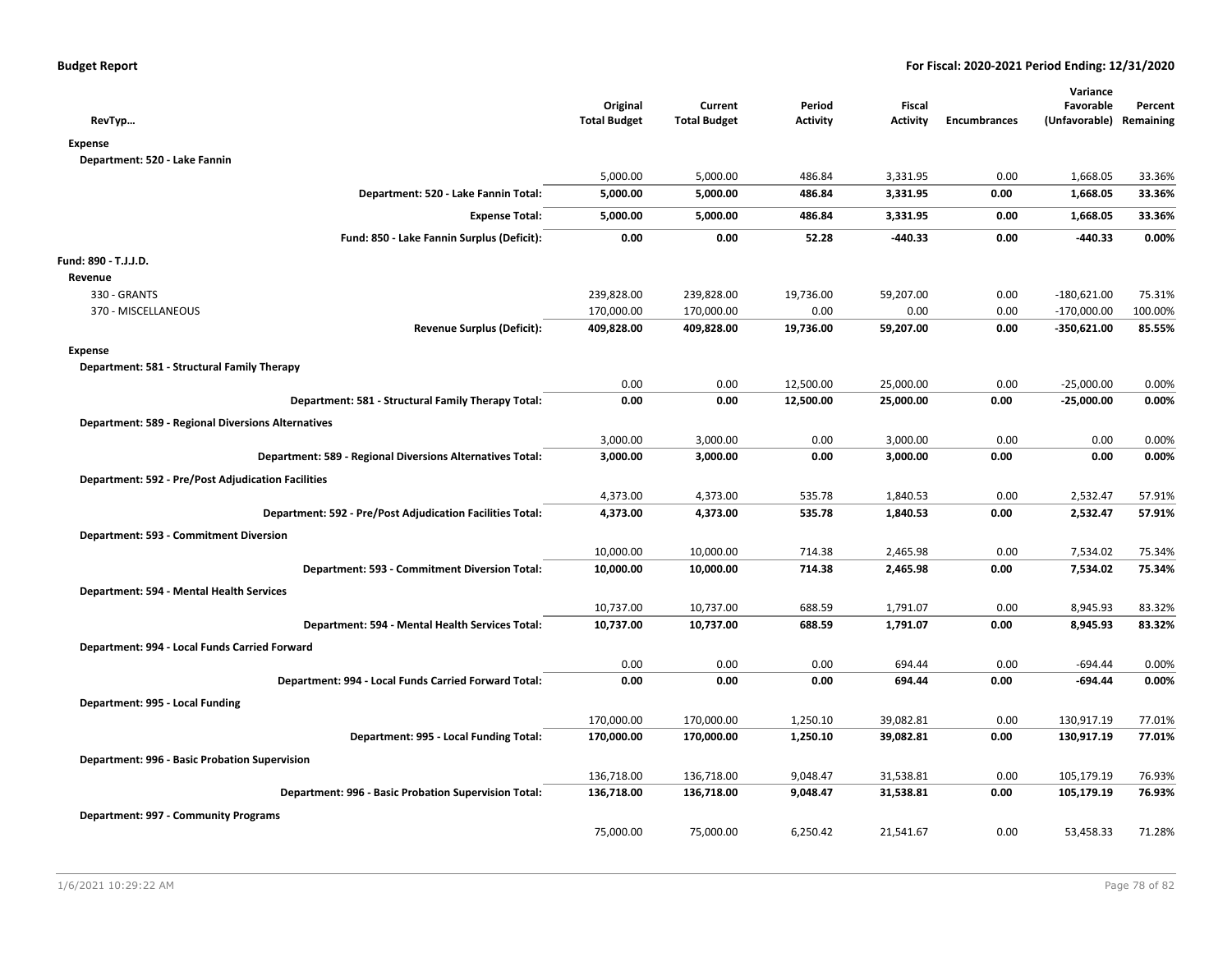| RevTyp                                          |                                                               | Original<br><b>Total Budget</b> | Current<br><b>Total Budget</b> | Period<br><b>Activity</b> | <b>Fiscal</b><br><b>Activity</b> | <b>Encumbrances</b> | Variance<br>Favorable<br>(Unfavorable) | Percent<br>Remaining |
|-------------------------------------------------|---------------------------------------------------------------|---------------------------------|--------------------------------|---------------------------|----------------------------------|---------------------|----------------------------------------|----------------------|
|                                                 | Department: 997 - Community Programs Total:                   | 75,000.00                       | 75,000.00                      | 6,250.42                  | 21,541.67                        | 0.00                | 53,458.33                              | 71.28%               |
|                                                 | <b>Expense Total:</b>                                         | 409,828.00                      | 409,828.00                     | 30,987.74                 | 126,955.31                       | 0.00                | 282,872.69                             | 69.02%               |
|                                                 | Fund: 890 - T.J.J.D. Surplus (Deficit):                       | 0.00                            | 0.00                           | $-11,251.74$              | $-67,748.31$                     | 0.00                | $-67,748.31$                           | 0.00%                |
| Fund: 891 - Juvenile Probation-Restitution      |                                                               |                                 |                                |                           |                                  |                     |                                        |                      |
| Revenue                                         |                                                               |                                 |                                |                           |                                  |                     |                                        |                      |
| 340 - FEES OF OFFICE                            |                                                               | 0.00                            | 0.00                           | 360.00                    | 1,053.76                         | 0.00                | 1,053.76                               | 0.00%                |
|                                                 | <b>Revenue Surplus (Deficit):</b>                             | 0.00                            | 0.00                           | 360.00                    | 1,053.76                         | 0.00                | 1,053.76                               | 0.00%                |
| Expense                                         |                                                               |                                 |                                |                           |                                  |                     |                                        |                      |
| <b>Department: 891 - Probation Fee Expenses</b> |                                                               |                                 |                                |                           |                                  |                     |                                        |                      |
|                                                 |                                                               | 0.00                            | 0.00                           | 344.10                    | 1,254.29                         | 0.00                | $-1,254.29$                            | 0.00%                |
|                                                 | Department: 891 - Probation Fee Expenses Total:               | 0.00                            | 0.00                           | 344.10                    | 1,254.29                         | 0.00                | $-1,254.29$                            | 0.00%                |
|                                                 | <b>Expense Total:</b>                                         | 0.00                            | 0.00                           | 344.10                    | 1,254.29                         | 0.00                | $-1,254.29$                            | 0.00%                |
|                                                 | Fund: 891 - Juvenile Probation-Restitution Surplus (Deficit): | 0.00                            | 0.00                           | 15.90                     | $-200.53$                        | 0.00                | $-200.53$                              | 0.00%                |
| Fund: 920 - Statzer                             |                                                               |                                 |                                |                           |                                  |                     |                                        |                      |
| Revenue                                         |                                                               |                                 |                                |                           |                                  |                     |                                        |                      |
| 360 - INTEREST EARNINGS                         |                                                               | 0.00                            | 0.00                           | 0.00                      | 4.65                             | 0.00                | 4.65                                   | 0.00%                |
| 370 - MISCELLANEOUS                             |                                                               | 757.85                          | 757.85                         | 0.00                      | 0.00                             | 0.00                | $-757.85$                              | 100.00%              |
|                                                 | <b>Revenue Surplus (Deficit):</b>                             | 757.85                          | 757.85                         | 0.00                      | 4.65                             | 0.00                | $-753.20$                              | 99.39%               |
| <b>Expense</b>                                  |                                                               |                                 |                                |                           |                                  |                     |                                        |                      |
| Department: 521 - Statzer Expenses              |                                                               |                                 |                                |                           |                                  |                     |                                        |                      |
|                                                 |                                                               | 757.85                          | 757.85                         | 0.00                      | 0.00                             | 0.00                | 757.85                                 | 100.00%              |
|                                                 | Department: 521 - Statzer Expenses Total:                     | 757.85                          | 757.85                         | 0.00                      | 0.00                             | 0.00                | 757.85                                 | 100.00%              |
|                                                 | <b>Expense Total:</b>                                         | 757.85                          | 757.85                         | 0.00                      | 0.00                             | 0.00                | 757.85                                 | 100.00%              |
|                                                 | Fund: 920 - Statzer Surplus (Deficit):                        | 0.00                            | 0.00                           | 0.00                      | 4.65                             | 0.00                | 4.65                                   | 0.00%                |
| Fund: 930 - Texas Community Dev.Prog.           |                                                               |                                 |                                |                           |                                  |                     |                                        |                      |
| Revenue                                         |                                                               |                                 |                                |                           |                                  |                     |                                        |                      |
| 330 - GRANTS                                    |                                                               | 0.00                            | 0.00                           | 212,816.59                | 212,816.59                       | 0.00                | 212,816.59                             | 0.00%                |
|                                                 | <b>Revenue Surplus (Deficit):</b>                             | 0.00                            | 0.00                           | 212,816.59                | 212,816.59                       | 0.00                | 212,816.59                             | 0.00%                |
|                                                 | Fund: 930 - Texas Community Dev.Prog. Surplus (Deficit):      | 0.00                            | 0.00                           | 212,816.59                | 212,816.59                       | 0.00                | 212,816.59                             | 0.00%                |
| Fund: 950 - Payroll                             |                                                               |                                 |                                |                           |                                  |                     |                                        |                      |
| Revenue                                         |                                                               |                                 |                                |                           |                                  |                     |                                        |                      |
| 370 - MISCELLANEOUS                             |                                                               | 0.00                            | 0.00                           | 474.20                    | 2,480.92                         | 0.00                | 2,480.92                               | 0.00%                |
|                                                 | <b>Revenue Surplus (Deficit):</b>                             | 0.00                            | 0.00                           | 474.20                    | 2,480.92                         | 0.00                | 2,480.92                               | 0.00%                |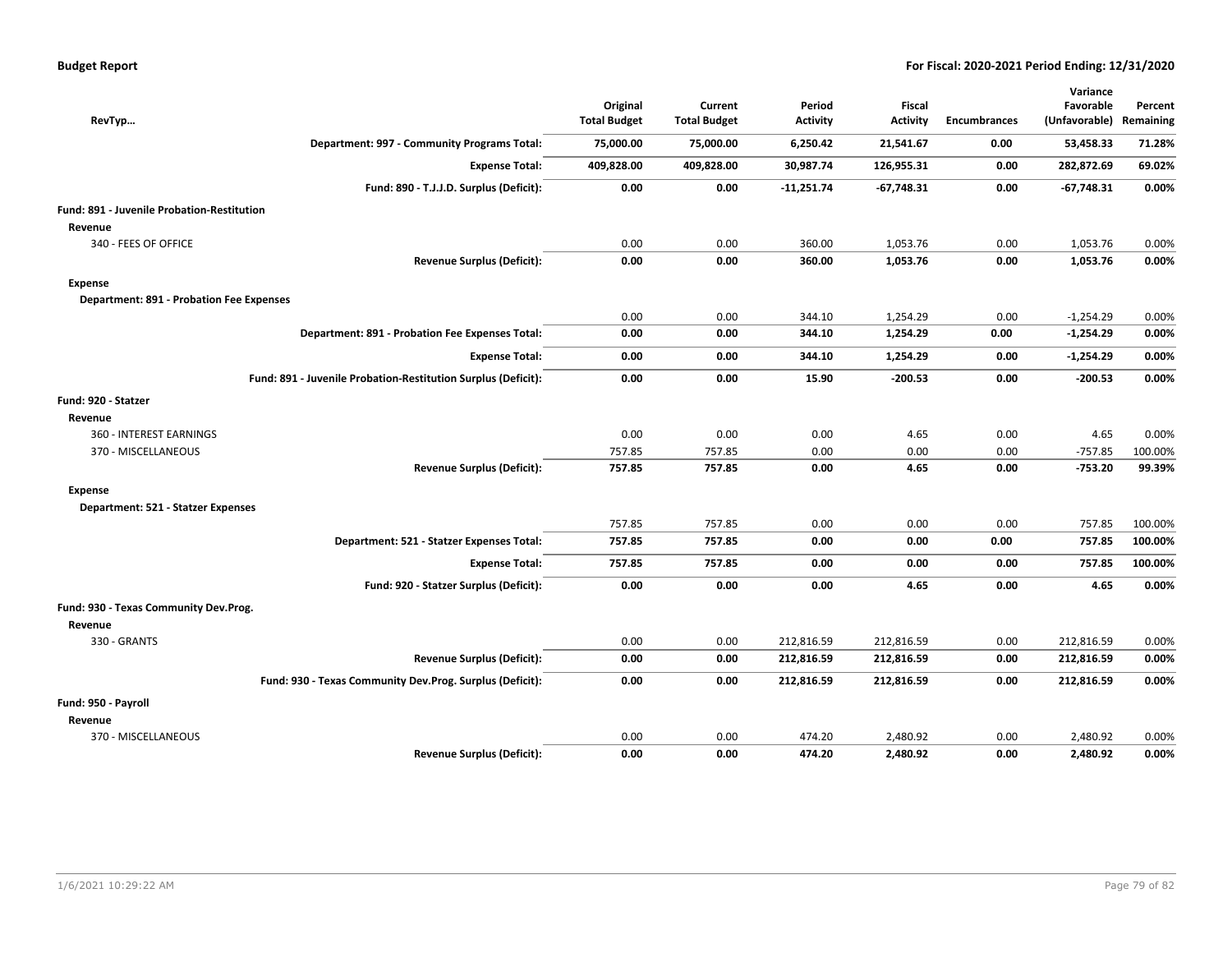| <b>Budget Report</b> |  |  |
|----------------------|--|--|
|----------------------|--|--|

| RevTyp                                          | Original<br><b>Total Budget</b> | Current<br><b>Total Budget</b> | Period<br><b>Activity</b> | <b>Fiscal</b><br>Activity | Encumbrances  | Variance<br>Favorable<br>(Unfavorable) | Percent<br>Remaining |
|-------------------------------------------------|---------------------------------|--------------------------------|---------------------------|---------------------------|---------------|----------------------------------------|----------------------|
| Expense                                         |                                 |                                |                           |                           |               |                                        |                      |
| Department: 415 - COBRA Health Insurance        |                                 |                                |                           |                           |               |                                        |                      |
|                                                 | 0.00                            | 0.00                           | 1,463.13                  | 3,441.02                  | 0.00          | $-3,441.02$                            | 0.00%                |
| Department: 415 - COBRA Health Insurance Total: | 0.00                            | 0.00                           | 1,463.13                  | 3,441.02                  | 0.00          | $-3,441.02$                            | 0.00%                |
| <b>Expense Total:</b>                           | 0.00                            | 0.00                           | 1,463.13                  | 3,441.02                  | 0.00          | $-3,441.02$                            | 0.00%                |
| Fund: 950 - Payroll Surplus (Deficit):          | 0.00                            | 0.00                           | $-988.93$                 | $-960.10$                 | 0.00          | $-960.10$                              | 0.00%                |
| <b>Report Surplus (Deficit):</b>                | 0.00                            | 0.00                           | 221,753.38                | 290,489.10                | $-189,652.15$ | 100,836.95                             | 0.00%                |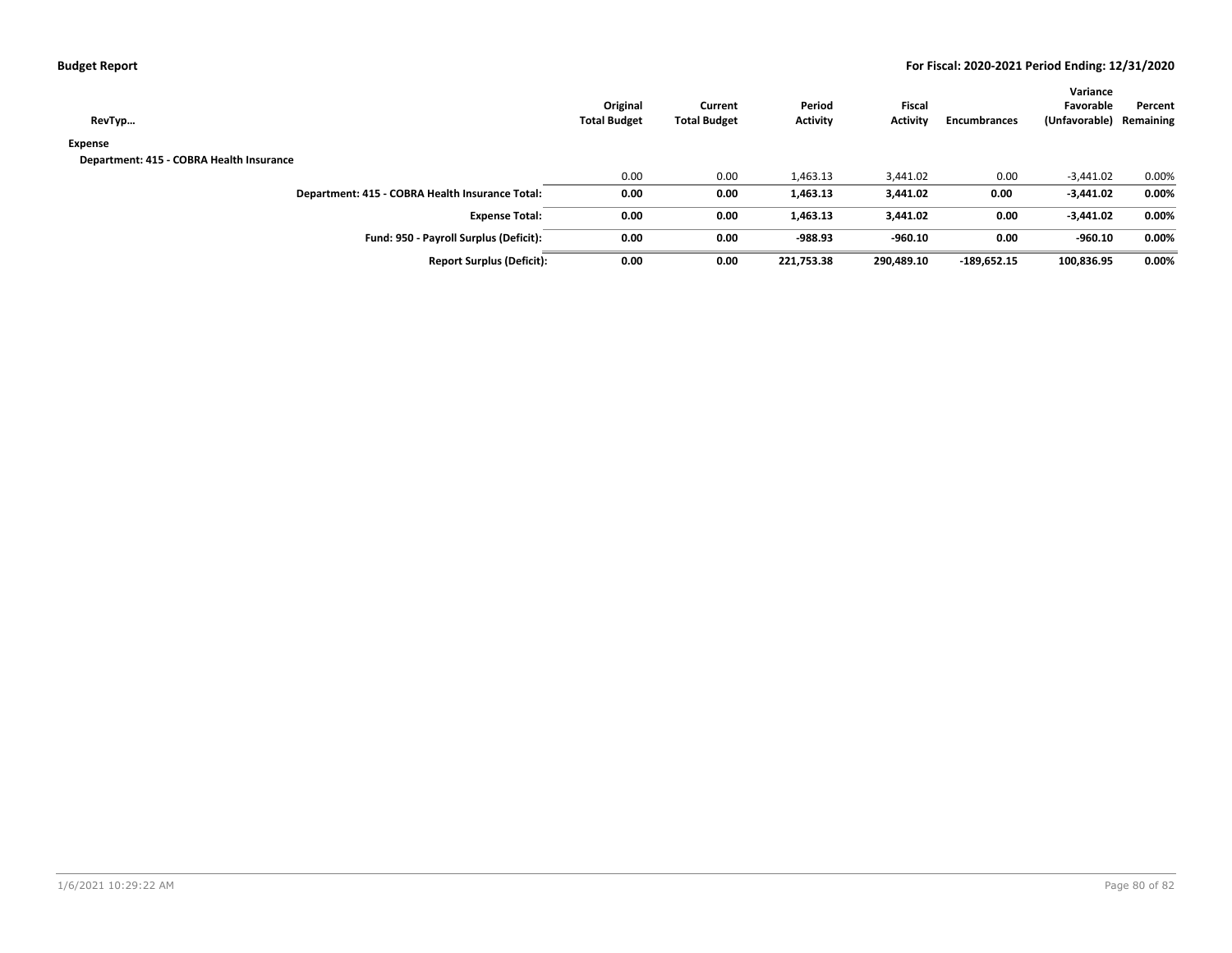# **Fund Summary**

| Fund                                 | Original<br><b>Total Budget</b> | Current<br><b>Total Budget</b> | Period<br><b>Activity</b> | <b>Fiscal</b><br><b>Activity</b> | <b>Encumbrances</b> | Variance<br>Favorable<br>(Unfavorable) |
|--------------------------------------|---------------------------------|--------------------------------|---------------------------|----------------------------------|---------------------|----------------------------------------|
| 100 - General                        | 0.00                            | 0.00                           | 581,451.44                | 581,009.05                       | $-97,823.46$        | 483,185.59                             |
| 110 - Courthouse Security            | 0.00                            | 0.00                           | 0.00                      | 0.00                             | 0.00                | 0.00                                   |
| 111 - Justice Court Building Securit | 0.00                            | 0.00                           | 0.00                      | 0.00                             | 0.00                | 0.00                                   |
| 120 - County Clerk Vital Statistics  | 0.00                            | 0.00                           | $-114.75$                 | $-114.75$                        | 0.00                | $-114.75$                              |
| 121 - County Clerk Records Manag     | 0.00                            | 0.00                           | $-7,707.37$               | $-15,510.84$                     | 0.00                | $-15,510.84$                           |
| 122 - Chapter 19 Funds               | 0.00                            | 0.00                           | $-11,053.32$              | $-11,053.32$                     | 0.00                | $-11,053.32$                           |
| 123 - Election Equipment Fund        | 0.00                            | 0.00                           | 0.00                      | 0.00                             | 0.00                | 0.00                                   |
| 125 - County Clerk Co.& Dist.Court   | 0.00                            | 0.00                           | 0.00                      | 0.00                             | 0.00                | 0.00                                   |
| 127 - County Clerk Records Archive   | 0.00                            | 0.00                           | $-5,225.32$               | $-5,225.32$                      | 0.00                | $-5,225.32$                            |
| 130 - Bail Bond Trust Fund           | 0.00                            | 0.00                           | 450.00                    | 1,125.00                         | 0.00                | 1,125.00                               |
| 160 - County Judge Excess Supplen    | 0.00                            | 0.00                           | 0.00                      | $-42.80$                         | 0.00                | $-42.80$                               |
| 161 - Probate Judges Education       | 0.00                            | 0.00                           | 0.00                      | 0.00                             | 0.00                | 0.00                                   |
| 190 - District Clerk Records Manag   | 0.00                            | 0.00                           | $-740.72$                 | $-2,502.65$                      | 0.00                | $-2,502.65$                            |
| 191 - District Court Records Archive | 0.00                            | 0.00                           | $-6,436.85$               | $-6,436.85$                      | 0.00                | $-6,436.85$                            |
| 192 - District Clerk Co.& Dist.Court | 0.00                            | 0.00                           | 0.00                      | 0.00                             | 0.00                | 0.00                                   |
| 193 - District Clerk Court Records P | 0.00                            | 0.00                           | 0.00                      | 0.00                             | 0.00                | 0.00                                   |
| 200 - County Offices Records Mang    | 0.00                            | 0.00                           | $-698.95$                 | $-2,459.00$                      | 0.00                | $-2,459.00$                            |
| 210 - Road & Bridge #1               | 0.00                            | 0.00                           | 45,239.45                 | 24,112.23                        | 0.00                | 24,112.23                              |
| 220 - Road & Bridge #2               | 0.00                            | 0.00                           | 35,381.57                 | $-41,818.34$                     | $-12,394.39$        | $-54,212.73$                           |
| 221 - Raw Water Pipeline Road and    | 0.00                            | 0.00                           | 0.00                      | 12,000.00                        | 0.00                | 12,000.00                              |
| 230 - Road & Bridge #3               | 0.00                            | 0.00                           | 61,596.75                 | 11,339.99                        | $-17,546.95$        | $-6,206.96$                            |
| 231 - Lake Road Impact/Raw Wate      | 0.00                            | 0.00                           | 0.00                      | 84,000.00                        | 0.00                | 84,000.00                              |
| 240 - Road & Bridge #4               | 0.00                            | 0.00                           | 40,874.35                 | 16,754.94                        | 0.00                | 16,754.94                              |
| 241 - Lake Road Impact/Raw Wate      | 0.00                            | 0.00                           | 0.00                      | 104,000.00                       | 0.00                | 104,000.00                             |
| 260 - J.P.#1 Justice Court Technolo  | 0.00                            | 0.00                           | 0.00                      | $-1,526.42$                      | 0.00                | $-1,526.42$                            |
| 270 - J.P.#2 Justice Court Technolo  | 0.00                            | 0.00                           | 0.00                      | 0.00                             | 0.00                | 0.00                                   |
| 280 - J.P.#3 Justice Court Technolo  | 0.00                            | 0.00                           | 0.00                      | 0.00                             | 0.00                | 0.00                                   |
| 310 - F.C.Detention Center Annual    | 0.00                            | 0.00                           | $-877.50$                 | $-2,690.50$                      | 0.00                | $-2.690.50$                            |
| 330 - Bail Bondsman Application Fe   | 0.00                            | 0.00                           | 500.00                    | 500.00                           | 0.00                | 500.00                                 |
| 350 - Law Library                    | 0.00                            | 0.00                           | 0.00                      | 0.00                             | 0.00                | 0.00                                   |
| 360 - D. A. Fee                      | 0.00                            | 0.00                           | $-1,192.95$               | 4,697.73                         | 0.00                | 4,697.73                               |
| 361 - Contraband Seizure             | 0.00                            | 0.00                           | 0.00                      | 0.22                             | 0.00                | 0.22                                   |
| 380 - IHC Co-Op Gin                  | 0.00                            | 0.00                           | 0.00                      | 2.17                             | 0.00                | 2.17                                   |
| 381 - IHC Bonnie Ruth Cooper         | 0.00                            | 0.00                           | 1,052.53                  | 1,053.16                         | 0.00                | 1,053.16                               |
| 412 - Safe Room Reimbursement P      | 0.00                            | 0.00                           | 0.00                      | 0.00                             | $-4,000.00$         | $-4,000.00$                            |
| 413 - CARES ACT-CORONAVIRUS RI       | 0.00                            | 0.00                           | $-31,533.02$              | $-86,168.16$                     | $-9,812.03$         | -95,980.19                             |
| 414 - OOG COVID #4145401             | 0.00                            | 0.00                           | $-69.34$                  | $-138.68$                        | $-21,438.78$        | $-21,577.46$                           |
| 560 - Sheriff Forfeiture             | 0.00                            | 0.00                           | 0.00                      | $-25,892.65$                     | $-26,636.54$        | $-52,529.19$                           |
| 561 - Law Enforcement Education !    | 0.00                            | 0.00                           | 0.00                      | 0.00                             | 0.00                | 0.00                                   |
| 562 - Bois D'Arc Lake Reservoir (SO  | 0.00                            | 0.00                           | $-10,292.38$              | 364,376.47                       | 0.00                | 364,376.47                             |